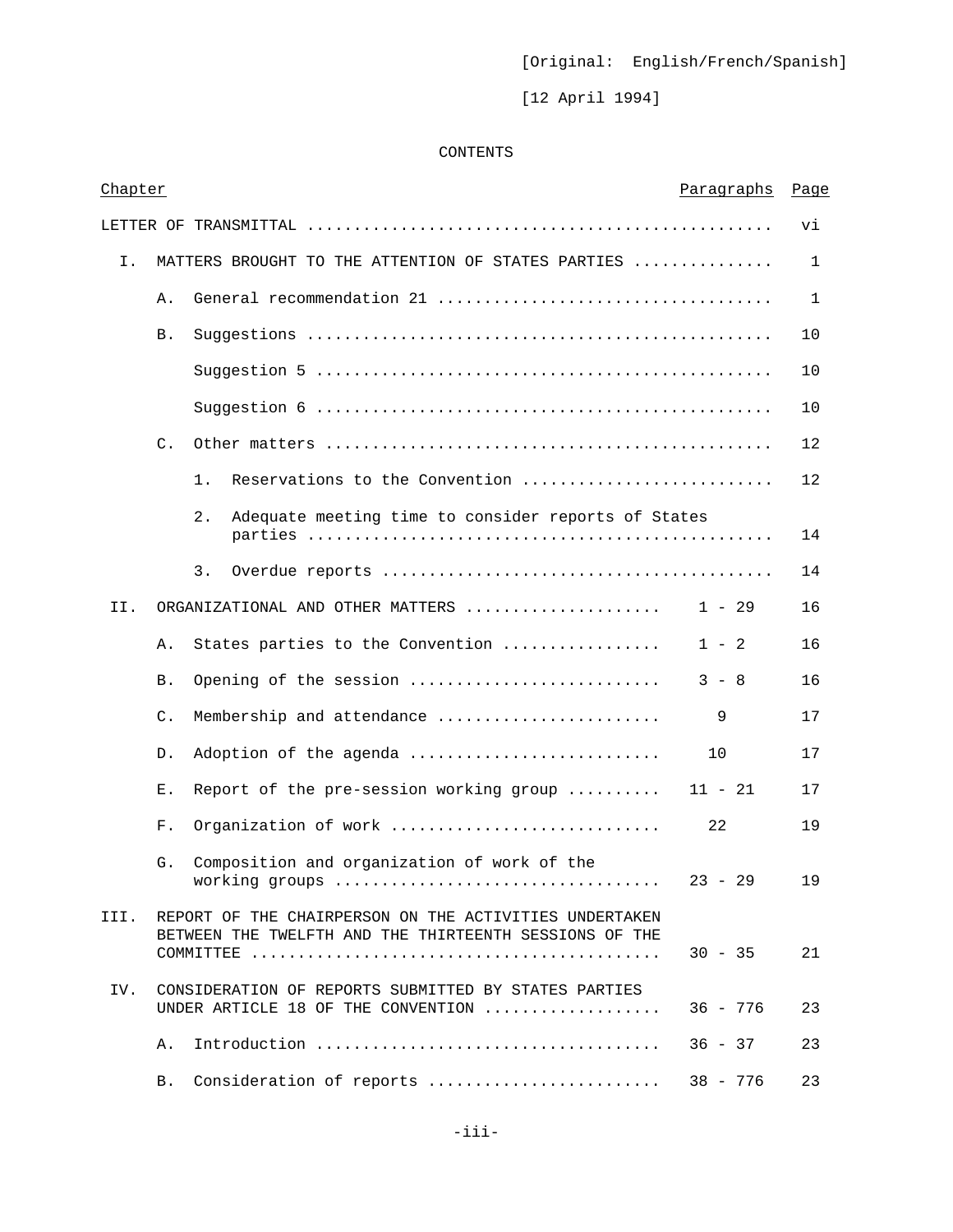| Chapter |                |                                                                                        | Paragraphs  | Page |
|---------|----------------|----------------------------------------------------------------------------------------|-------------|------|
|         | $1$ .          | Initial reports                                                                        | $38 - 368$  | 23   |
|         |                |                                                                                        | $38 - 87$   | 23   |
|         |                |                                                                                        | $88 - 125$  | 31   |
|         |                | Libyan Arab Jamahiriya                                                                 | $126 - 185$ | 38   |
|         |                |                                                                                        | $186 - 244$ | 45   |
|         |                | Netherlands                                                                            | $245 - 317$ | 53   |
|         |                |                                                                                        | $318 - 368$ | 63   |
|         | $2$ .          | Second and third periodic reports                                                      | $369 - 728$ | 71   |
|         |                |                                                                                        | $370 - 412$ | 72   |
|         |                |                                                                                        | $413 - 449$ | 80   |
|         |                |                                                                                        | $450 - 498$ | 86   |
|         |                |                                                                                        | $499 - 545$ | 94   |
|         |                |                                                                                        | $546 - 607$ | 101  |
|         |                | New Zealand                                                                            | $608 - 665$ | 111  |
|         |                |                                                                                        | $666 - 728$ | 120  |
|         | 3.             | Reports submitted on an exceptional basis                                              | 729 - 776   | 128  |
|         |                | Bosnia and Herzegovina                                                                 | 732 - 757   | 128  |
|         |                | Federal Republic of Yugoslavia (Serbia and<br>Montenegro)                              | 758 - 776   | 133  |
| V.      |                | IMPLEMENTATION OF ARTICLE 21 OF THE CONVENTION                                         | $777 - 783$ | 139  |
|         |                | Action taken by the Committee on the report of Working                                 | $779 - 783$ | 139  |
| VI.     |                | WAYS AND MEANS OF EXPEDITING THE WORK OF THE COMMITTEE                                 | 784 - 823   | 140  |
|         | Α.             | Action taken by the Committee on the report of<br>Working Group I                      | $805 - 821$ | 143  |
|         | B.             | Plan of activities of the Centre for Human Rights<br>of the United Nations Secretariat | 822         | 145  |
|         | $\mathsf{C}$ . | Feasibility of preparing an optional protocol to<br>the Convention                     | 823         | 145  |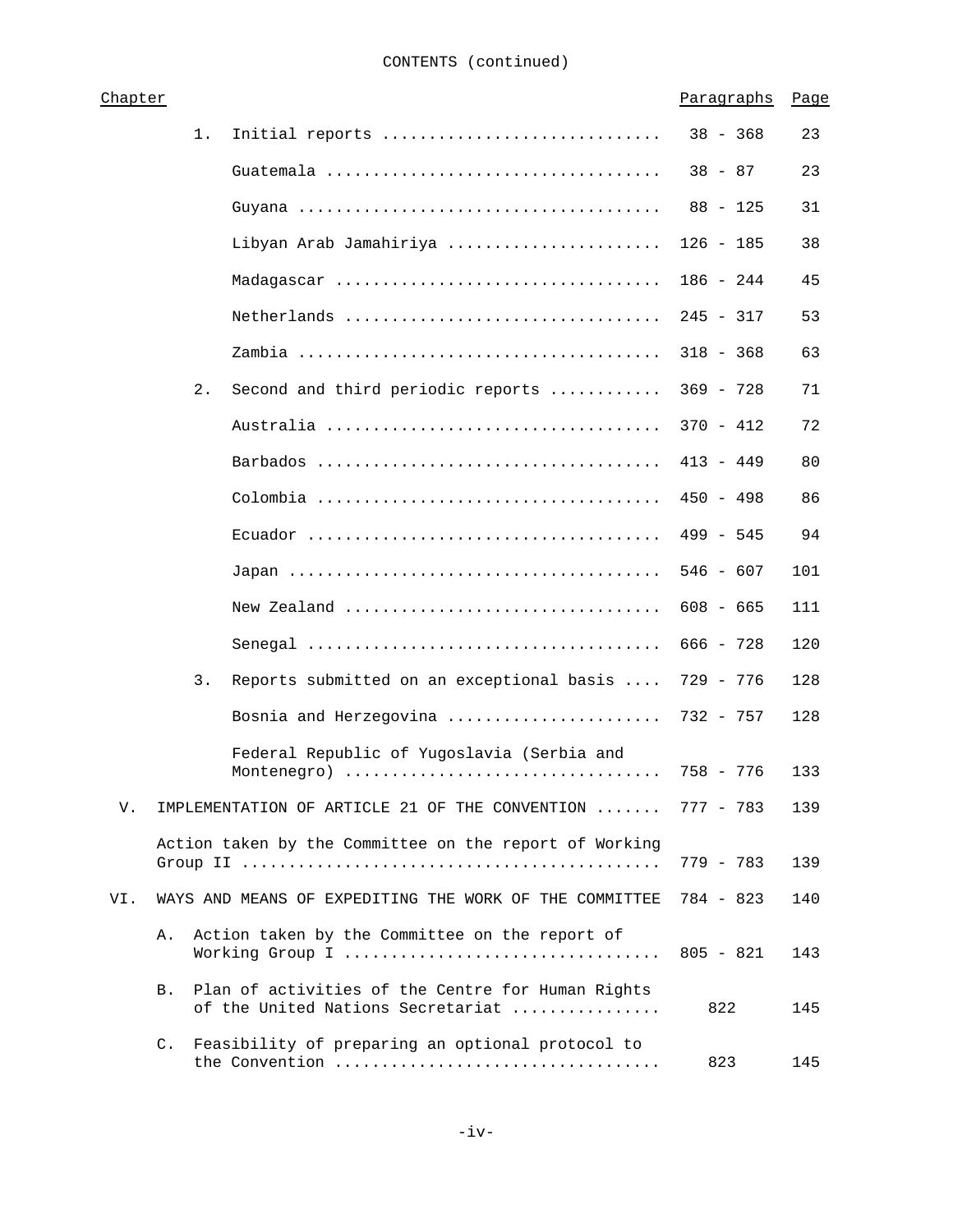| Chapter | Paragraphs                                                                                                                                                                                   | Page        |     |  |  |
|---------|----------------------------------------------------------------------------------------------------------------------------------------------------------------------------------------------|-------------|-----|--|--|
| VII.    | CONTRIBUTIONS OF THE COMMITTEE TO INTERNATIONAL                                                                                                                                              | $824 - 840$ | 146 |  |  |
|         | Fourth World Conference on Women  824 - 830<br>Α.                                                                                                                                            |             | 146 |  |  |
|         | International Conference on Population and<br><b>B</b> .<br>Development $\dots\dots\dots\dots\dots\dots\dots\dots\dots\dots\dots\dots\dots\dots$                                             | 831         | 149 |  |  |
|         | $\mathsf{C}$ .<br>World Summit for Social Development  832 - 840                                                                                                                             |             | 149 |  |  |
| VIII.   | PROVISIONAL AGENDA FOR THE FOURTEENTH SESSION OF THE<br>COMMITTEE $\dots\dots\dots\dots\dots\dots\dots\dots\dots\dots\dots\dots\dots\dots\dots\dots$                                         | $841 - 843$ | 151 |  |  |
| IX.     | ADOPTION OF THE REPORT                                                                                                                                                                       | 844         | 153 |  |  |
|         | Annexes                                                                                                                                                                                      |             |     |  |  |
| Ι.      | States parties to the Convention on the Elimination of All Forms<br>of Discrimination against Women as at 4 February 1994                                                                    |             |     |  |  |
| II.     | Membership of the Committee on the Elimination of Discrimination                                                                                                                             |             |     |  |  |
| III.    | Documents before the Committee at its thirteenth session                                                                                                                                     |             |     |  |  |
| IV.     | Status of submission and consideration of reports submitted by<br>States parties under article 18 of the Convention on the<br>Elimination of All Forms of Discrimination against Women as at |             |     |  |  |
|         |                                                                                                                                                                                              |             | 161 |  |  |
|         | Α.                                                                                                                                                                                           |             | 161 |  |  |
|         | B.                                                                                                                                                                                           |             | 167 |  |  |
|         | $\mathsf{C}$ .                                                                                                                                                                               |             | 171 |  |  |
|         |                                                                                                                                                                                              |             |     |  |  |

D. Reports submitted on an exceptional basis ..................... 174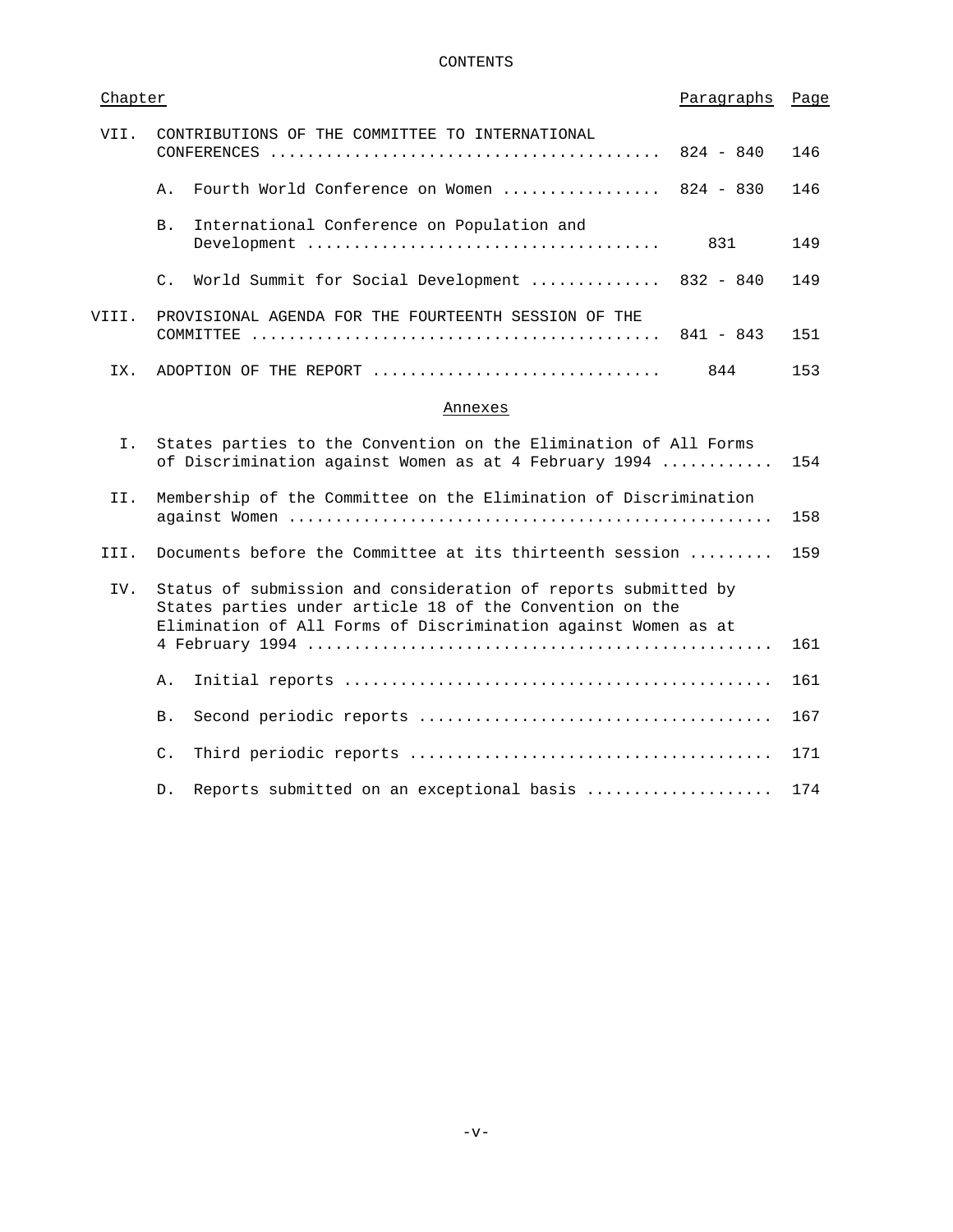Sir,

I have the honour to refer to article 21 of the Convention on the Elimination of All Forms of Discrimination against Women, according to which the Committee on the Elimination of Discrimination against Women, established pursuant to the Convention, "shall, through the Economic and Social Council, report annually to the General Assembly of the United Nations on its activities".

The Committee on the Elimination of Discrimination against Women held its thirteenth session from 17 January to 4 February 1994 at United Nations Headquarters. It adopted the report on that session at its 258th and 259th meetings, on 4 February. The report is herewith submitted to you for transmission to the General Assembly at its forty-ninth session.

Accept, Sir, the assurances of my highest consideration.

(Signed) Ivanka CORTI Chairperson Committee on the Elimination of Discrimination against Women

His Excellency Mr. Boutros Boutros-Ghali Secretary-General of the United Nations New York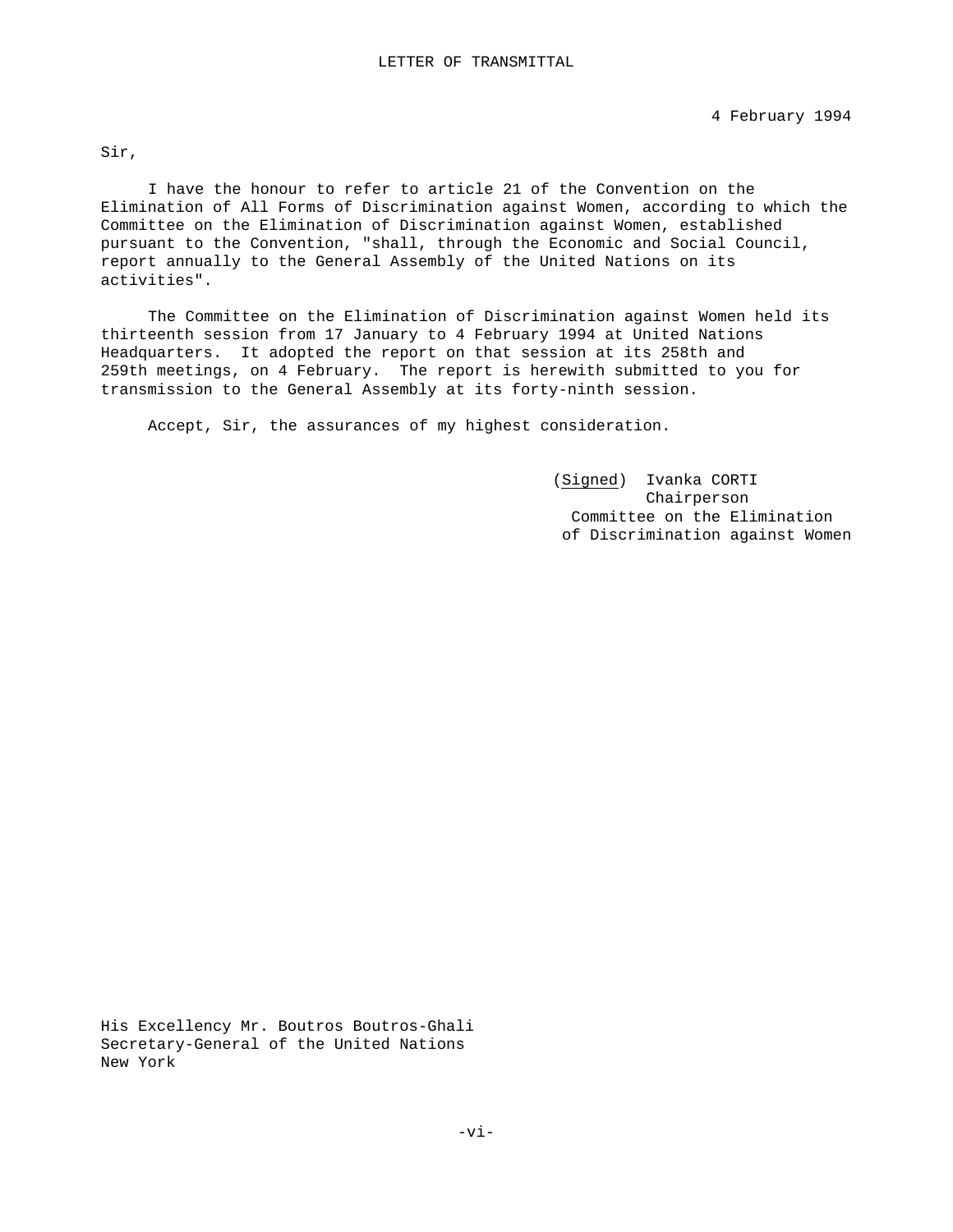### I. MATTERS BROUGHT TO THE ATTENTION OF STATES PARTIES

### A. General recommendation 21 (thirteenth session)

## Equality in marriage and family relations

1. The Convention on the Elimination of All Forms of Discrimination against Women (General Assembly resolution 34/180, annex) affirms the equality of human rights for women and men in society and in the family. The Convention has an important place among international treaties concerned with human rights.

2. Other conventions and declarations also confer great significance on the family and woman's status within it. These include the Universal Declaration of Human Rights (General Assembly resolution 217/A (III)), the International Covenant on Civil and Political Rights (resolution 2200 A (XXI), annex), the Convention on the Nationality of Married Women (resolution 1040 (XI), annex), the Convention on Consent to Marriage, Minimum Age for Marriage and Registration of Marriages (resolution 1763 A (XVII), annex) and the subsequent Recommendation thereon (resolution 2018 (XX)) and the Nairobi Forward-looking Strategies for the Advancement of Women. 1/

3. The Convention on the Elimination of All Forms of Discrimination against Women recalls the inalienable rights of women which are already embodied in the above-mentioned conventions and declarations, but it goes further by recognizing the importance of culture and tradition in shaping the thinking and behaviour of men and women and the significant part they play in restricting the exercise of basic rights by women.

#### **Background**

4. The year 1994 has been designated by the General Assembly in its resolution 44/82 as the International Year of the Family. The Committee wishes to take the opportunity to stress the significance of compliance with women's basic rights within the family as one of the measures which will support and encourage the national celebrations that will take place.

5. Having chosen in this way to mark the International Year of the Family, the Committee wishes to analyse three articles in the Convention that have special significance for the status of women in the family:

# Article 9

1. States parties shall grant women equal rights with men to acquire, change or retain their nationality. They shall ensure in particular that neither marriage to an alien nor change of nationality by the husband during marriage shall automatically change the nationality of the wife, render her stateless or force upon her the nationality of the husband.

2. States parties shall grant women equal rights with men with respect to the nationality of their children.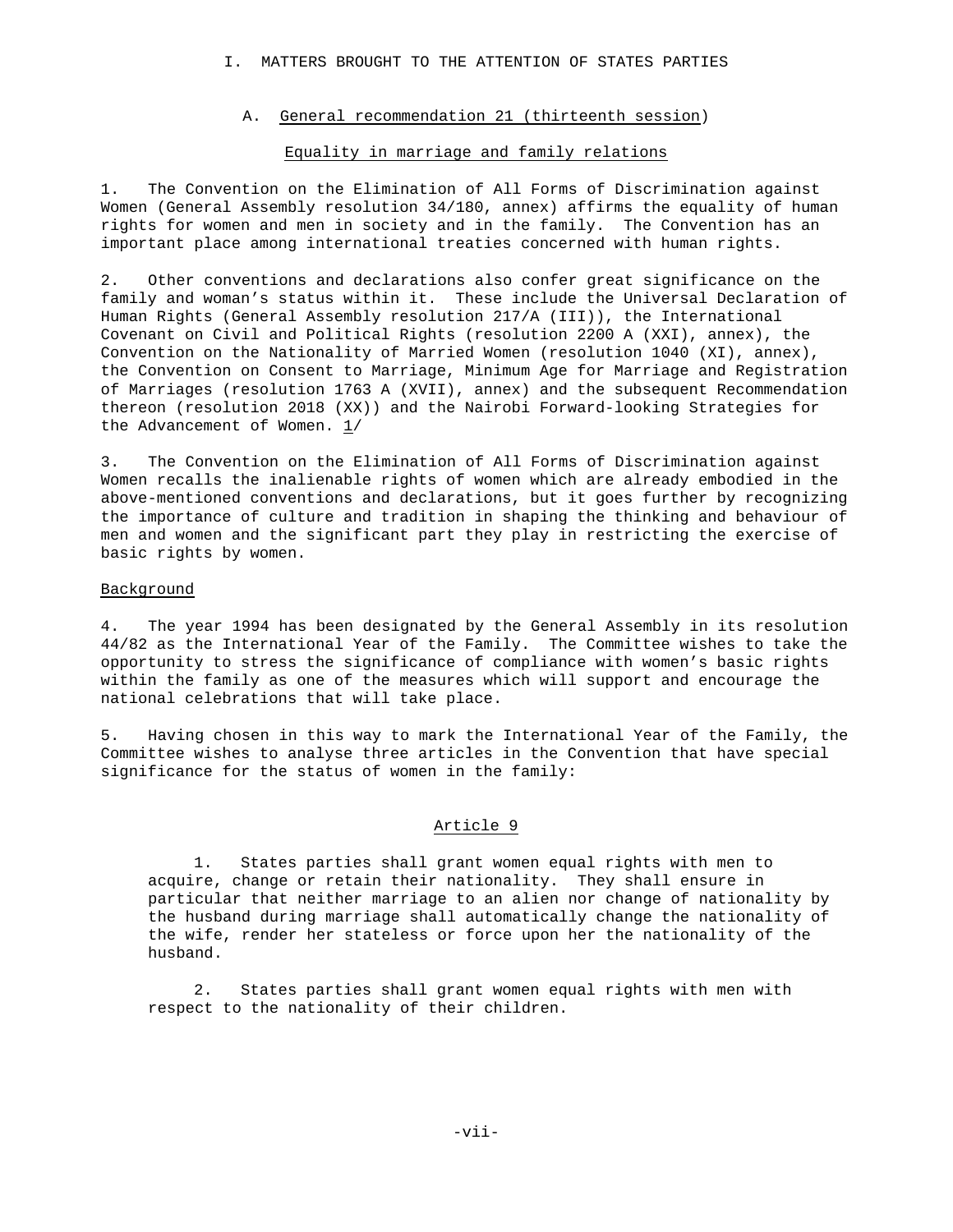#### Comment

6. Nationality is critical to full participation in society. In general, States confer nationality on those who are born in that country. Nationality can also be acquired by reason of settlement or granted for humanitarian reasons such as statelessness. Without status as nationals or citizens, women are deprived of the right to vote or to stand for public office and may be denied access to public benefits and a choice of residence. Nationality should be capable of change by an adult woman and should not be arbitrarily removed because of marriage or dissolution of marriage or because her husband or father changes his nationality.

### Article 15

1. States parties shall accord to women equality with men before the law.

2. States parties shall accord to women, in civil matters, a legal capacity identical to that of men and the same opportunities to exercise that capacity. In particular, they shall give women equal rights to conclude contracts and to administer property and shall treat them equally in all stages of procedure in courts and tribunals.

3. States parties agree that all contracts and all other private instruments of any kind with a legal effect which is directed at restricting the legal capacity of women shall be deemed null and void.

4. States parties shall accord to men and women the same rights with regard to the law relating to the movement of persons and the freedom to choose their residence and domicile.

#### Comment

7. When a woman cannot enter into a contract at all, or have access to financial credit, or can do so only with her husband's or a male relative's concurrence or guarantee, she is denied legal autonomy. Any such restriction prevents her from holding property as the sole owner and precludes her from the legal management of her own business or from entering into any other form of contract. Such restrictions seriously limit the woman's ability to provide for herself and her dependents.

8. A woman's right to bring litigation is limited in some countries by law or by her access to legal advice and her ability to seek redress from the courts. In others, her status as a witness or her evidence is accorded less respect or weight than that of a man. Such laws or customs limit the woman's right effectively to pursue or retain her equal share of property and diminish her standing as an independent, responsible and valued member of her community. When countries limit a woman's legal capacity by their laws, or permit individuals or institutions to do the same, they are denying women their rights to be equal with men and restricting women's ability to provide for themselves and their dependents.

9. Domicile is a concept in common law countries referring to the country in which a person intends to reside and to whose jurisdiction she will submit. Domicile is originally acquired by a child through its parents but, in adulthood, denotes the country in which a person normally resides and in which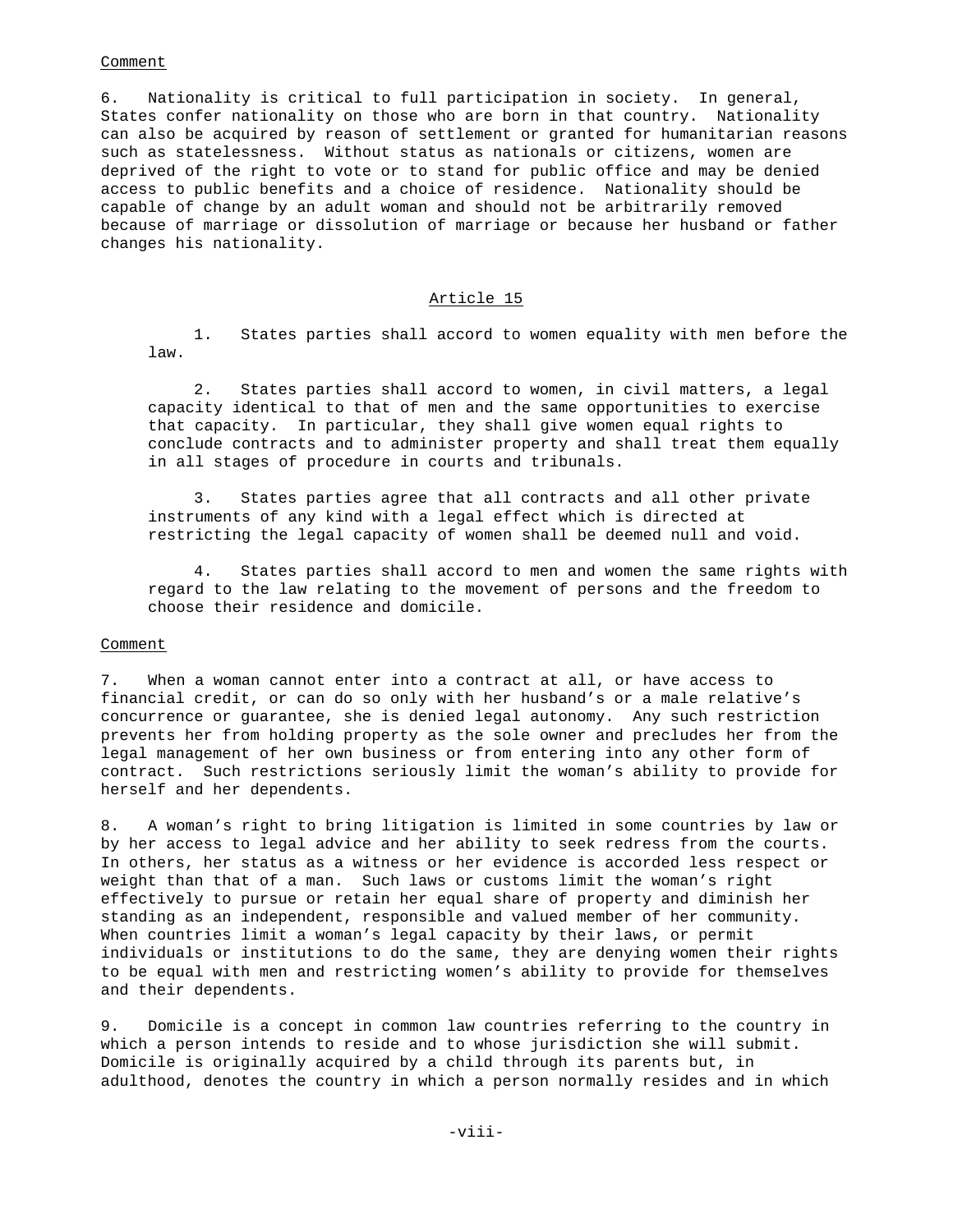she intends to reside permanently. As in the case of nationality, the examination of States parties' reports demonstrates that a woman will not always be permitted at law to choose her own domicile. Domicile, like nationality, should be capable of change at will by an adult woman regardless of her marital status. Any restrictions on a woman's right to choose a domicile on the same basis as a man may limit her access to the courts in the country in which she lives or prevent her from entering and leaving a country freely and in her own right.

10. Migrant women who live and work temporarily in another country should be permitted the same rights as men to have their spouses, partners and children join them.

# Article 16

1. States parties shall take all appropriate measures to eliminate discrimination against women in all matters relating to marriage and family relations and in particular shall ensure, on a basis of equality of men and women:

(a) The same right to enter into marriage;

(b) The same right freely to choose a spouse and to enter into marriage only with their free and full consent;

(c) The same rights and responsibilities during marriage and at its dissolution;

(d) The same rights and responsibilities as parents, irrespective of their marital status, in matters relating to their children; in all cases the interests of the children shall be paramount;

(e) The same rights to decide freely and responsibly on the number and spacing of their children and to have access to the information, education and means to enable them to exercise these rights;

(f) The same rights and responsibilities with regard to guardianship, wardship, trusteeship and adoption of children, or similar institutions where these concepts exist in national legislation; in all cases the interests of the children shall be paramount;

(g) The same personal rights as husband and wife, including the right to choose a family name, a profession and an occupation;

(h) The same rights for both spouses in respect of the ownership, acquisition, management, administration, enjoyment and disposition of property, whether free of charge or for a valuable consideration.

2. The betrothal and the marriage of a child shall have no legal effect, and all necessary action, including legislation, shall be taken to specify a minimum age for marriage and to make the registration of marriages in an official registry compulsory.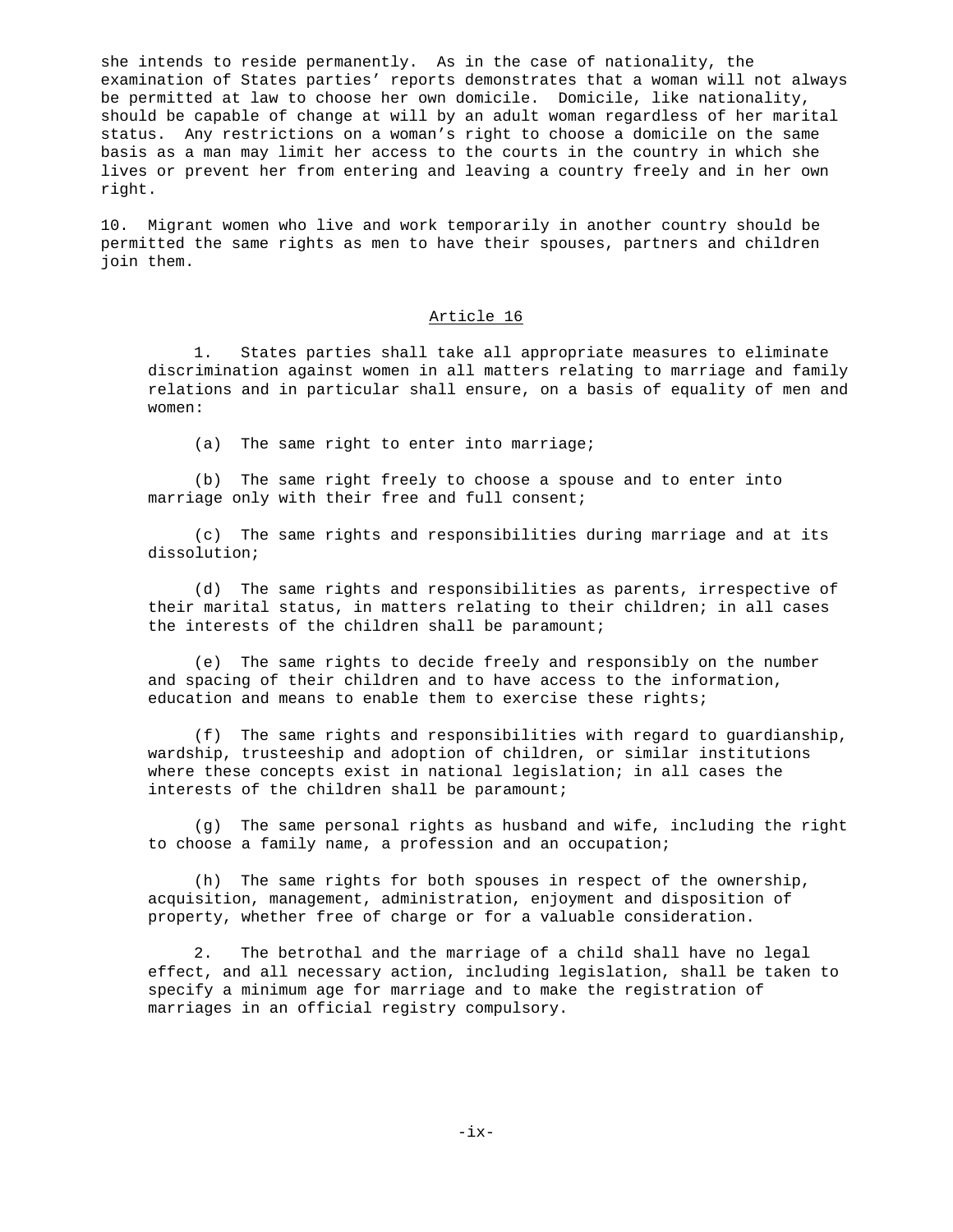### Public and private life

11. Historically, human activity in public and private life has been viewed differently and regulated accordingly. In all societies women who have traditionally performed their roles in the private or domestic sphere have long had those activities treated as inferior.

12. As such activities are invaluable for the survival of society, there can be no justification for applying different and discriminatory laws or customs to them. Reports of States parties disclose that there are still countries where de jure equality does not exist. Women are thereby prevented from having equal access to resources and from enjoying equality of status in the family and society. Even where de jure equality exists, all societies assign different roles, which are regarded as inferior, to women. In this way, principles of justice and equality contained in particular in article 16 and also in articles 2, 5 and 24 of the Convention are being violated.

### Various forms of family

13. The form and concept of the family can vary from State to State, and even between regions within a State. Whatever form it takes, and whatever the legal system, religion, custom or tradition within the country, the treatment of women in the family both at law and in private must accord with the principles of equality and justice for all people, as article 2 of the Convention requires.

### Polygamous marriages

14. States parties' reports also disclose that polygamy is practised in a number of countries. Polygamous marriage contravenes a woman's right to equality with men, and can have such serious emotional and financial consequences for her and her dependents that such marriages ought to be discouraged and prohibited. The Committee notes with concern that some States parties, whose constitutions guarantee equal rights, permit polygamous marriage in accordance with personal or customary law. This violates the constitutional rights of women, and breaches the provisions of article 5 (a) of the Convention.

### Article 16 (1) (a) and (b)

15. While most countries report that national constitutions and laws comply with the Convention, custom, tradition and failure to enforce these laws in reality contravene the Convention.

16. A woman's right to choose a spouse and enter freely into marriage is central to her life and to her dignity and equality as a human being. An examination of States parties' reports discloses that there are countries which, on the basis of custom, religious beliefs or the ethnic origins of particular groups of people, permit forced marriages or remarriages. Other countries allow a woman's marriage to be arranged for payment or preferment and in others women's poverty forces them to marry foreign nationals for financial security. Subject to reasonable restrictions based for example on a woman's youth or consanguinity with her partner, a woman's right to choose when, if, and whom she will marry must be protected and enforced at law.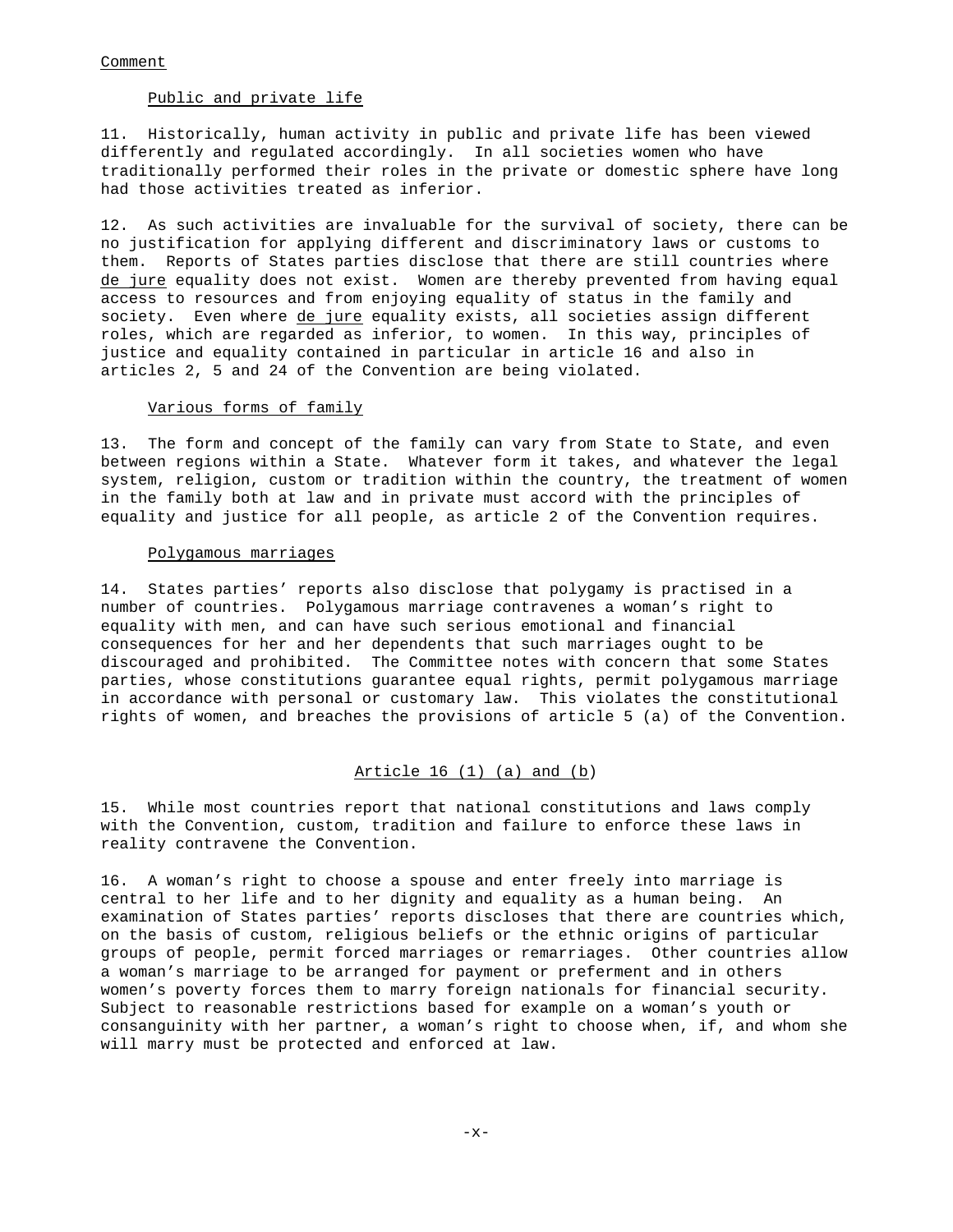# Article 16 (1) (c)

17. An examination of States parties' reports discloses that many countries in their legal systems provide for the rights and responsibilities of married partners by relying on the application of common law principles, religious or customary law, rather than by complying with the principles contained in the Convention. These variations in law and practice relating to marriage have wide-ranging consequences for women, invariably restricting their rights to equal status and responsibility within marriage. Such limitations often result in the husband being accorded the status of head of household and primary decision maker and therefore contravene the provisions of the Convention.

18. Moreover, generally a de facto union is not given legal protection at all. Women living in such relationships should have their equality of status with men both in family life and in the sharing of income and assets protected by law. Such women should share equal rights and responsibilities with men for the care and raising of dependent children or family members.

## Article  $16 (1) (d)$  and  $(f)$

19. As provided in article 5 (b), most States recognize the shared responsibility of parents for the care, protection and maintenance of children. The principle that "the best interests of the child shall be the paramount consideration", has been included in the Convention on the Rights of the Child (General Assembly resolution 44/25, annex) and seems now to be universally accepted. However, in practice, some countries do not observe the principle of granting the parents of children equal status, particularly when they are not married. The children of such unions do not always enjoy the same status as those born in wedlock and, where the mothers are divorced or living apart, many fathers fail to share the responsibility of care, protection and maintenance of their children.

20. The shared rights and responsibilities enunciated in the Convention should be enforced at law and as appropriate through legal concepts of guardianship, wardship, trusteeship and adoption. States parties should ensure that by their laws both parents, regardless of their marital status and whether they live with their children or not, share equal rights and responsibilities for their children.

### Article 16 (1) (e)

21. The responsibilities that women have to bear and raise children affect their right of access to education, employment and other activities related to their personal development. They also impose inequitable burdens of work on women. The number and spacing of their children have a similar impact on women's lives and also affect their physical and mental health, as well as that of their children. For these reasons, women are entitled to decide on the number and spacing of their children.

22. Some reports disclose coercive practices which have serious consequences for women, such as forced pregnancies, abortions or sterilization. Decisions to have children or not, while preferably made in consultation with spouse or partner, must not nevertheless be limited by spouse, parent, partner or Government. In order to make an informed decision about safe and reliable contraceptive measures, women must have information about contraceptive measures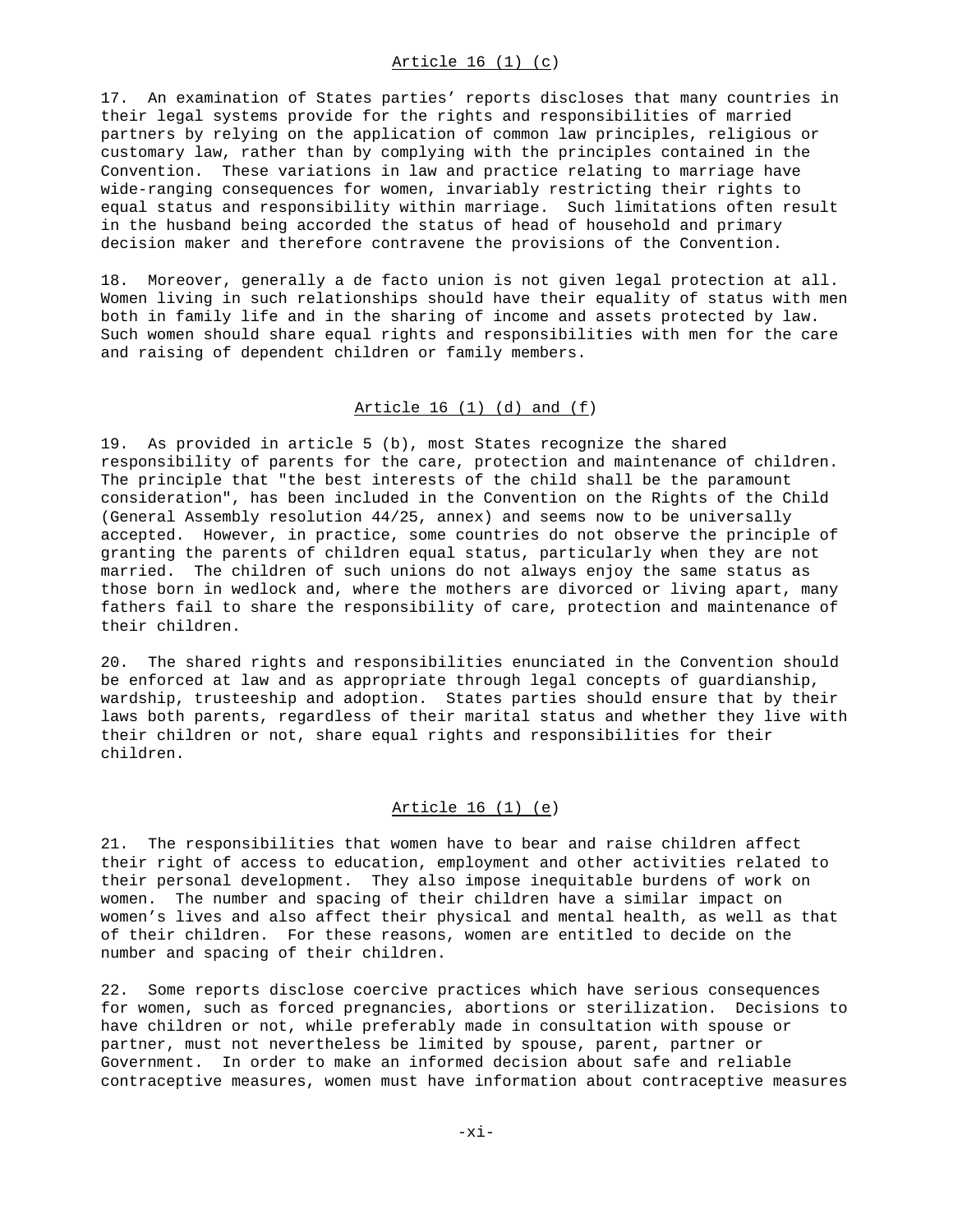and their use, and guaranteed access to sex education and family planning services, as provided in article 10 (h) of the Convention.

23. There is general agreement that where there are freely available appropriate measures for the voluntary regulation of fertility, the health, development and well-being of all members of the family improves. Moreover, such services improve the general quality of life and health of the population, and the voluntary regulation of population growth helps preserve the environment and achieve sustainable economic and social development.

# Article 16 (1) (g)

24. A stable family is one which is based on principles of equity, justice and individual fulfilment for each member. Each partner must therefore have the right to choose a profession or employment that is best suited to his or her abilities, qualifications and aspirations, as provided in article 11 (a) and (c) of the Convention. Moreover, each partner should have the right to choose his or her name, thereby preserving individuality and identity in the community and distinguishing that person from other members of society. When by law or custom a woman is obliged to change her name on marriage or at its dissolution, she is denied these rights.

# Article 16 (1) (h)

25. The rights provided in this article overlap with and complement those in article 15 (2) in which an obligation is placed on States to give women equal rights to enter into and conclude contracts and to administer property.

26. Article 15 (1) guarantees women equality with men before the law. The right to own, manage, enjoy and dispose of property is central to a woman's right to enjoy financial independence, and in many countries will be critical to her ability to earn a livelihood and to provide adequate housing and nutrition for herself and for her family.

27. In countries that are undergoing a programme of agrarian reform or redistribution of land among groups of different ethnic origins, the right of women, regardless of marital status, to share such redistributed land on equal terms with men should be carefully observed.

28. In most countries, a significant proportion of the women are single or divorced and many have the sole responsibility to support a family. Any discrimination in the division of property that rests on the premise that the man alone is responsible for the support of the women and children of his family and that he can and will honourably discharge this responsibility is clearly unrealistic. Consequently, any law or custom that grants men a right to a greater share of property at the end of a marriage or de facto relationship, or on the death of a relative, is discriminatory and will have a serious impact on a woman's practical ability to divorce her husband, to support herself or her family and to live in dignity as an independent person.

29. All of these rights should be guaranteed regardless of a woman's marital status.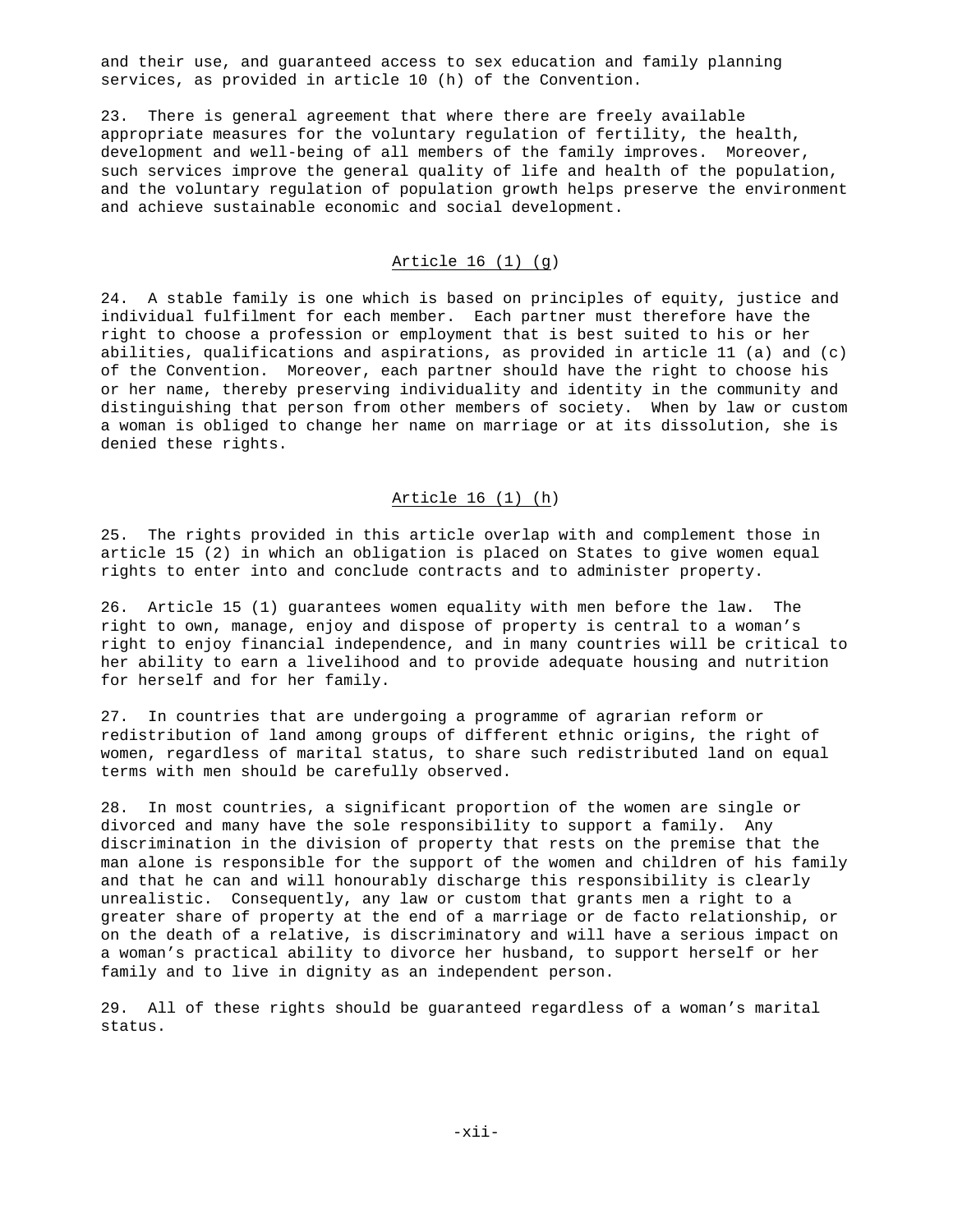### Marital property

30. There are countries that do not acknowledge that right of women to own an equal share of the property with the husband during a marriage or de facto relationship and when that marriage or relationship ends. Many countries recognize that right, but the practical ability of women to exercise it may be limited by legal precedent or custom.

31. Even when these legal rights are vested in women, and the courts enforce them, property owned by a woman during marriage or on divorce may be managed by a man. In many States, including those where there is a community-property regime, there is no legal requirement that a woman be consulted when property owned by the parties during marriage or de facto relationship is sold or otherwise disposed of. This limits the woman's ability to control disposition of the property or the income derived from it.

32. In some countries, on division of marital property, greater emphasis is placed on financial contributions to property acquired during a marriage, and other contributions, such as raising children, caring for elderly relatives and discharging household duties are diminished. Often, such contributions of a non-financial nature by the wife enable the husband to earn an income and increase the assets. Financial and non-financial contributions should be accorded the same weight.

33. In many countries, property accumulated during a de facto relationship is not treated at law on the same basis as property acquired during marriage. Invariably, if the relationship ends, the woman receives a significantly lower share than her partner. Property laws and customs that discriminate in this way against married or unmarried women with or without children should be revoked and discouraged.

### **Inheritance**

34. Reports of States parties should include comment on the legal or customary provisions relating to inheritance laws as they affect the status of women as provided in the Convention and in Economic and Social Council resolution 884 D (XXXIV), in which the Council recommended that States ensure that men and women in the same degree of relationship to a deceased are entitled to equal shares in the estate and to equal rank in the order of succession. That provision has not been generally implemented.

35. There are many countries where the law and practice concerning inheritance and property result in serious discrimination against women. As a result of this uneven treatment, women may receive a smaller share of the husband's or father's property at his death than would widowers and sons. In some instances, women are granted limited and controlled rights and receive income only from the deceased's property. Often inheritance rights for widows do not reflect the principles of equal ownership of property acquired during marriage. Such provisions contravene the Convention and should be abolished.

## Article 16 (2)

36. In the Vienna Declaration and Programme of Action  $2/$  adopted by the World Conference on Human Rights, held at Vienna from 14 to 25 June 1993, States are urged to repeal existing laws and regulations and to remove customs and practices which discriminate against and cause harm to the girl child.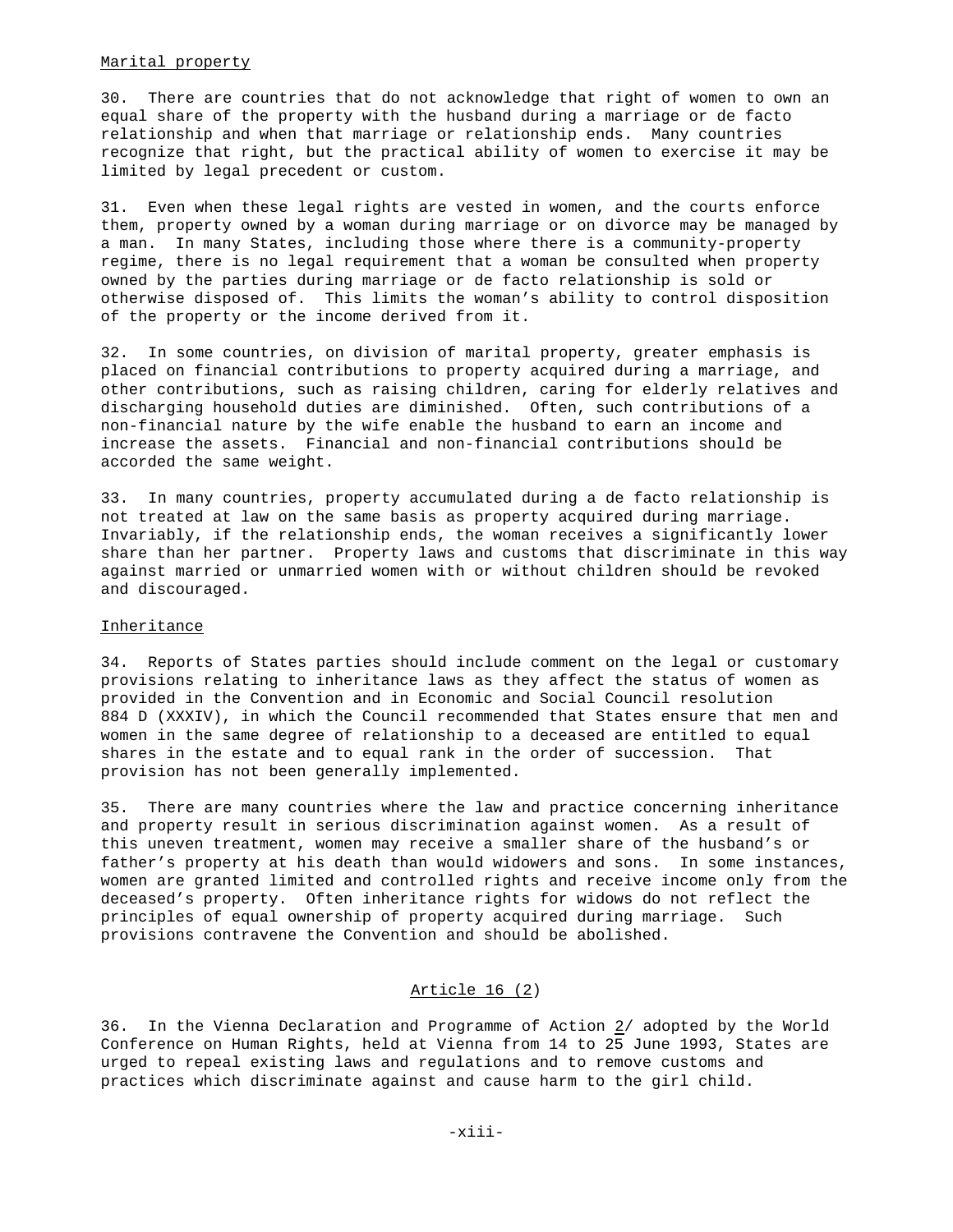Article 16 (2) and the provisions of the Convention on the Rights of the Child preclude States parties from permitting or giving validity to a marriage between persons who have not attained their majority. In the context of the Convention on the Rights of the Child, "a child means every human being below the age of eighteen years unless, under the law applicable to the child, majority is attained earlier". Notwithstanding this definition, and bearing in mind the provisions of the Vienna Declaration, the Committee considers that the minimum age for marriage should be 18 years for both man and woman. When men and women marry, they assume important responsibilities. Consequently, marriage should not be permitted before they have attained full maturity and capacity to act. According to the World Health Organization, when minors, particularly girls, marry and have children, their health can be adversely affected and their education is impeded. As a result their economic autonomy is restricted.

37. This not only affects women personally but also limits the development of their skills and independence and reduces access to employment, thereby detrimentally affecting their families and communities.

38. Some countries provide for different ages for marriage for men and women. As such provisions assume incorrectly that women have a different rate of intellectual development from men, or that their stage of physical and intellectual development at marriage is immaterial, these provisions should be abolished. In other countries, the betrothal of girls or undertakings by family members on their behalf is permitted. Such measures contravene not only the Convention, but also a woman's right freely to choose her partner.

39. States parties should also require the registration of all marriages whether contracted civilly or according to custom or religious law. The State can thereby ensure compliance with the Convention and establish equality between partners, a minimum age for marriage, prohibition of bigamy and polygamy and the protection of the rights of children.

### Recommendations

#### Violence against women

40. In considering the place of women in family life, the Committee wishes to stress that the provisions of general recommendation 19 (eleventh session)  $3/$ concerning violence against women have great significance for women's abilities to enjoy rights and freedoms on an equal basis with men. States parties are urged to comply with that general recommendation to ensure that, in both public and family life, women will be free of the gender-based violence that so seriously impedes their rights and freedoms as individuals.

## **Reservations**

41. The Committee has noted with alarm the number of States parties which have entered reservations to the whole or part of article 16, especially when a reservation has also been entered to article 2, claiming that compliance may conflict with a commonly held vision of the family based, inter alia, on cultural or religious beliefs or on the country's economic or political status.

42. Many of these countries hold a belief in the patriarchal structure of a family which places a father, husband or son in a favourable position. In some countries where fundamentalist or other extremist views or economic hardships have encouraged a return to old values and traditions, women's place in the family has deteriorated sharply. In others, where it has been recognized that a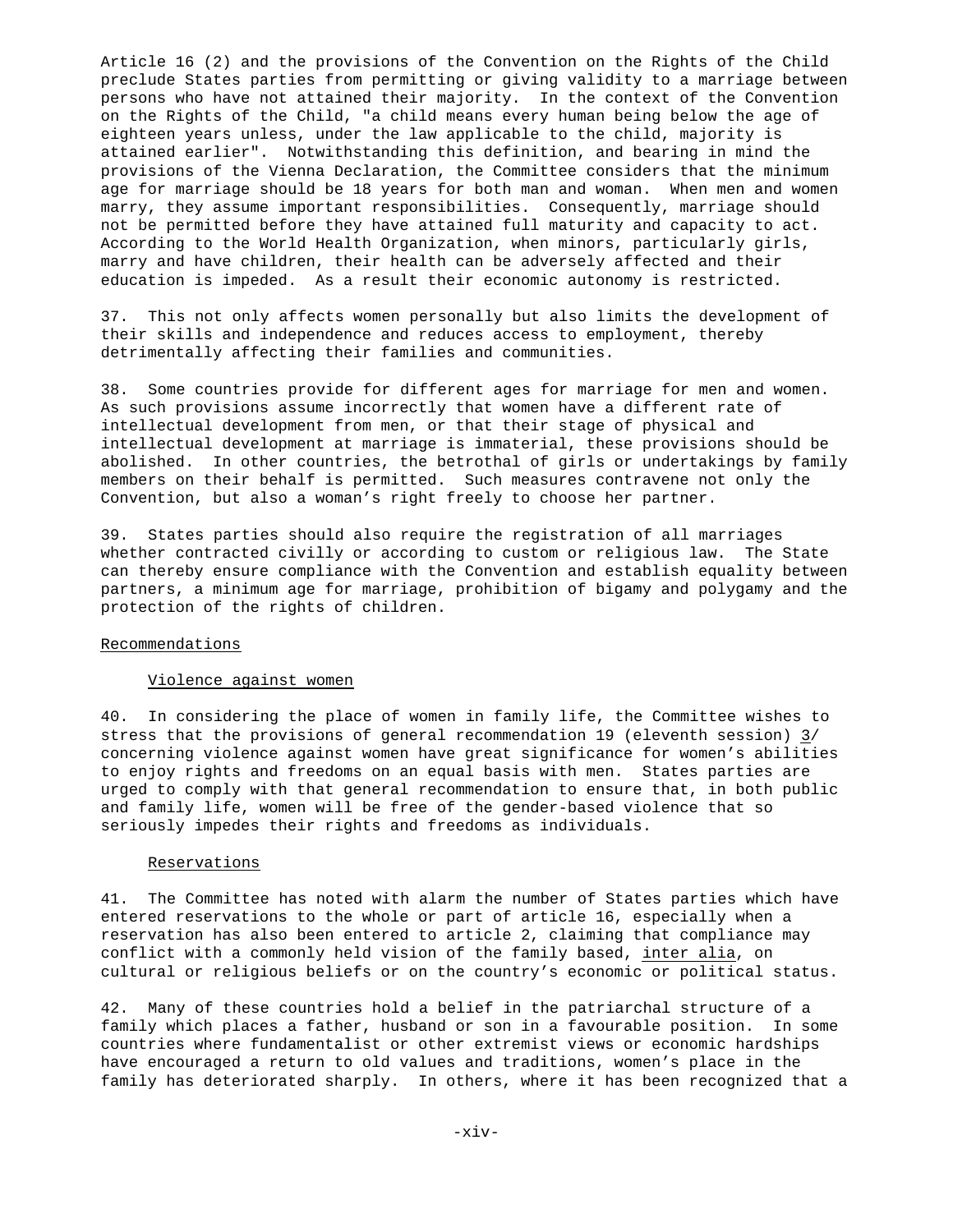modern society depends for its economic advance and for the general good of the community on involving all adults equally, regardless of gender, these taboos and reactionary or extremist ideas have progressively been discouraged.

43. Consistent with articles 2, 3 and 24 in particular, the Committee requires that all States parties gradually progress to a stage where, by its resolute discouragement of notions of the inequality of women in the home, each country will withdraw its reservation, in particular to articles 9, 15 and 16 of the Convention.

44. States parties should resolutely discourage any notions of inequality of women and men which are affirmed by laws, or by religious or private law or by custom, and progress to the stage where reservations, particularly to article 16, will be withdrawn.

45. The Committee noted, on the basis of its examination of initial and subsequent periodic reports, that in some States parties to the Convention that had ratified or acceded without reservation, certain laws, especially those dealing with family, do not actually conform to the provisions of the Convention.

46. Their laws still contain many measures which discriminate against women based on norms, customs and socio-cultural prejudices. These States, because of their specific situation regarding these articles, make it difficult for the Committee to evaluate and understand the status of women.

47. The Committee, in particular on the basis of articles 1 and 2 of the Convention, requests that those States parties make the necessary efforts to examine the de facto situation relating to the issues and to introduce the required measures in their national legislations still containing provisions discriminatory to women.

#### Reports

48. Assisted by the comments in the present general recommendation, in their reports States parties should:

(a) Indicate the stage that has been reached in the country's progress to removal of all reservations to the Convention, in particular reservations to article 16;

(b) Set out whether their laws comply with the principles of articles 9, 15 and 16 and where, by reason of religious or private law or custom, compliance with the law or with the Convention is impeded.

### **Legislation**

49. States parties should, where necessary to comply with the Convention, in particular in order to comply with articles 9, 15 and 16, enact and enforce legislation.

## Encouraging compliance with the Convention

50. Assisted by the comments in the present general recommendation, and as required by articles 2, 3 and 24, States parties should introduce measures directed at encouraging full compliance with the principles of the Convention,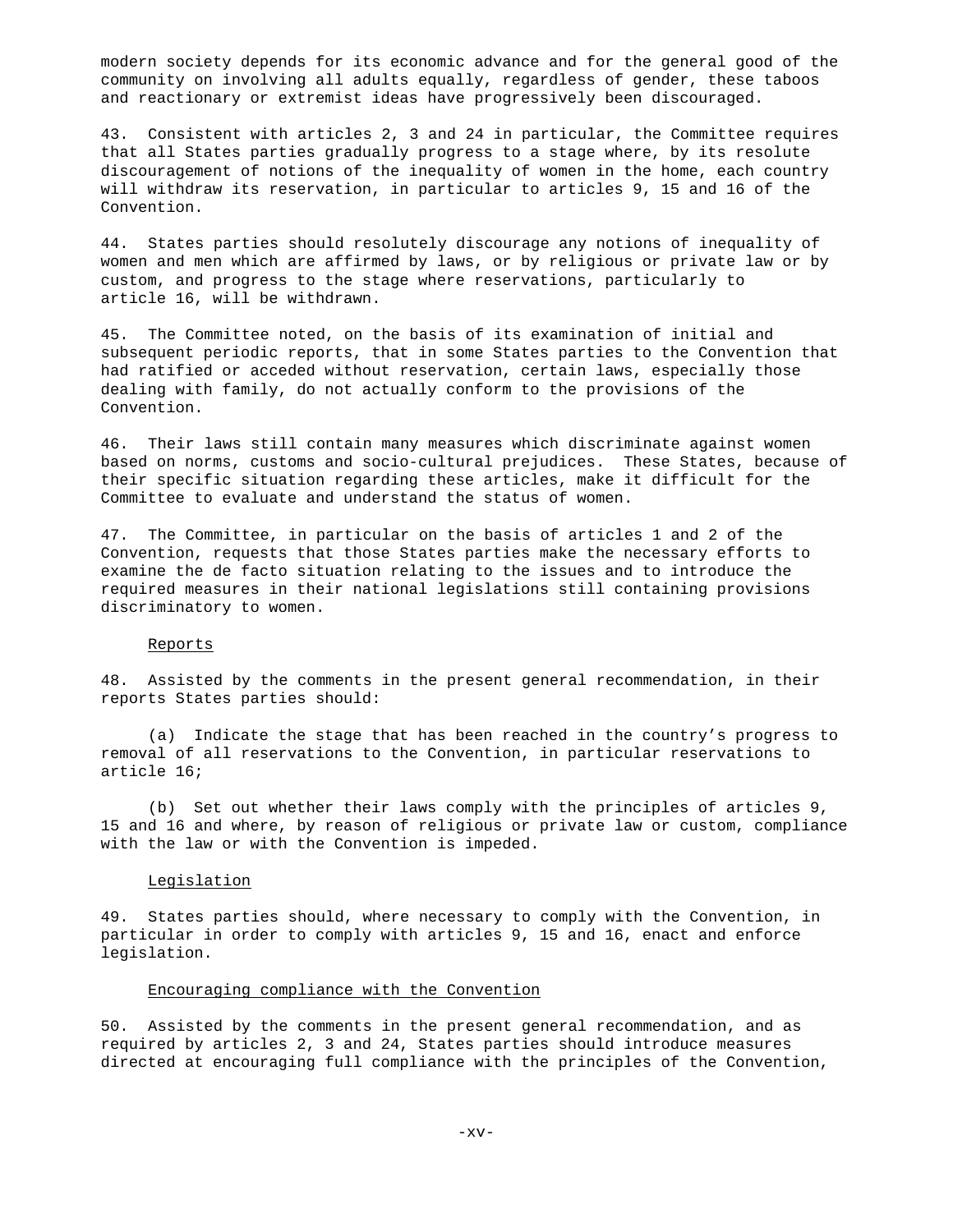particularly where religious or private law or custom conflict with those principles.

### B. Suggestions

# Suggestion 5. Feasibility of preparing an optional protocol to the Convention

The Committee notes that the World Conference on Human Rights recommended:

"New procedures should also be adopted to strengthen implementation of the commitment to women's equality and the human rights of women. The Commission on the Status of Women and the Committee on the Elimination of Discrimination against Women should quickly examine the possibility of introducing the right of petition through the preparation of an optional protocol to the Convention on the Elimination of All Forms of Discrimination against Women." 4/

and on the basis of its discussion, it suggests:

(1) That the Commission on the Status of Women request the Secretary-General of the United Nations to convene an expert group meeting to prepare a draft optional protocol to the Convention on the Elimination of All Forms of Discrimination against Women providing for a complaints procedure. The expert group should be composed of 5 to 10 independent experts with a knowledge of the different forms of civilization and the principal legal systems and a knowledge of international law and the experience of the other human rights treaty bodies, in the preparation and operation of optimal protocols.

(2) The expert group meeting should be convened during 1994. Upon the nomination of the experts by the Secretary-General, the secretariat of the Division for the Advancement of Women should seek written suggestions from the independent experts as to the elements which the optional protocol should comprise. The secretariat should, from those suggestions, compile a working document, which should be circulated to the experts prior to their meeting.

(3) The Chairperson should designate one of the members to participate in the preliminary exchange of suggestions and in the compilation of the working document. That member should also participate in the expert group meeting.

(4) The report on the expert group meeting should be presented first to the Committee on the Elimination of Discrimination against Women for its comment and then to the Commission on the Status of Women for action.

# Suggestion 6. International Conference on Population and Development

### The Committee on the Elimination of Discrimination against Women,

Bearing in mind that the Charter of the United Nations reaffirms faith in fundamental human rights, in the dignity and worth of the human person and in the equal rights of men and women,

Recalling that the Convention on the Elimination of All Forms of Discrimination against Women states that the full and complete development of a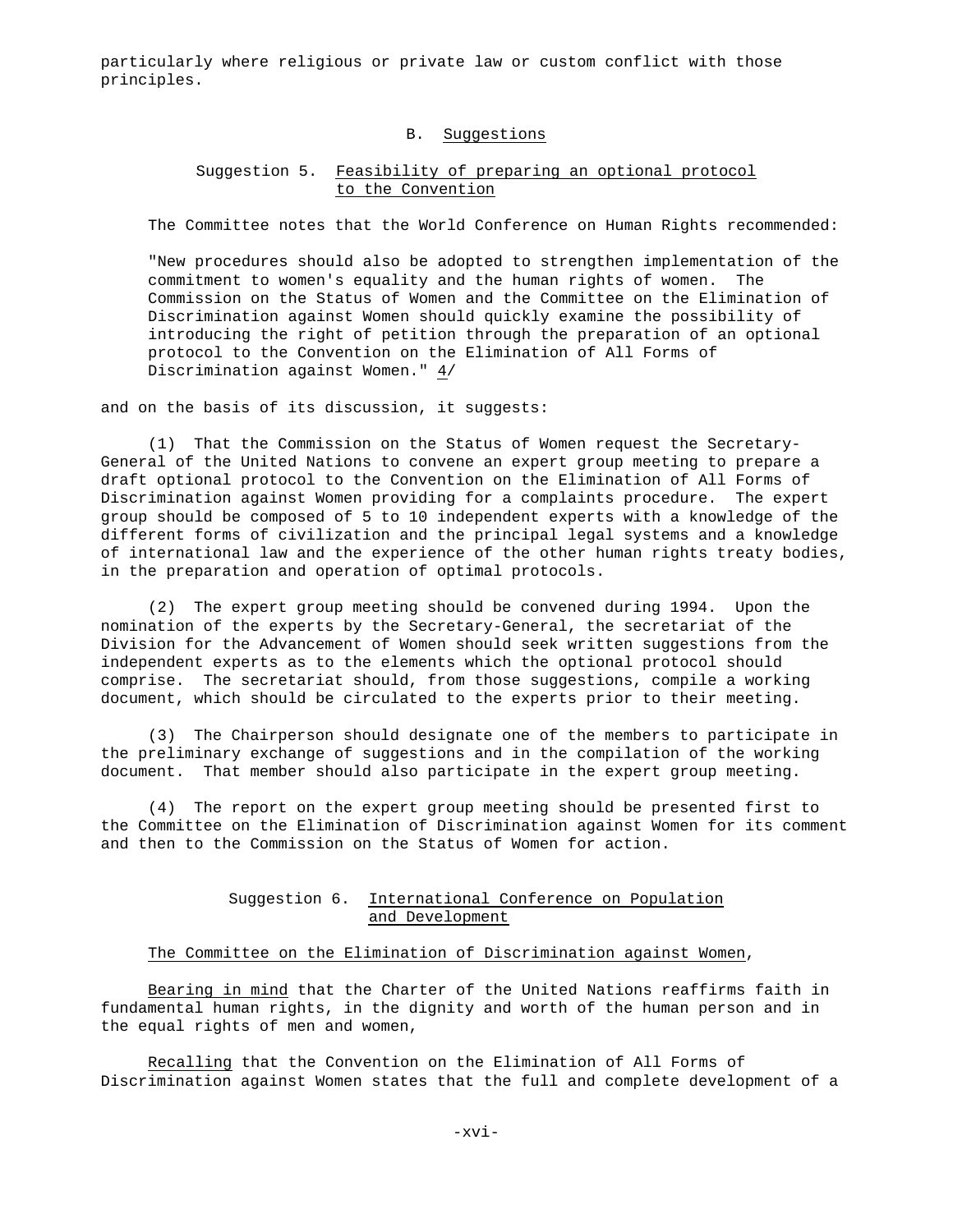country, the welfare of the world and the cause of peace require the maximum participation of women on equal terms with men in all fields,

Recalling also that the International Conference on Population and Development, to be held at Cairo from 5 to 13 September 1994, is being held at a time when profound political, economic, social and cultural changes are taking place and when it is being recognized that the role of both men and women is the central force in sustainable development, that women constitute the majority of the world population and that the interdependence of their status with economic growth, the elimination of poverty, sustainable development and population issues,

Noting that in the Vienna Declaration and Programme of Action adopted by the World Conference on Human Rights, held at Vienna from 14 to 25 June 1993, it is stated that the human rights of women and of the girl child are an inalienable, integral and indivisible part of universal human rights and that the full and equal participation of women in political, civil, economic, social and cultural life, at the national, regional and international levels, and the eradication of all forms of discrimination on grounds of sex are priority objectives of the international community,  $5/$ 

1. Reiterates the provisions of the Convention on the Elimination of All Forms of Discrimination against Women bearing in mind the great contribution of women to the welfare of the family and to the development of society, so far not fully recognized, the social significance of maternity and the role of both parents in the family and in the upbringing of children;

2. Further reiterates that the role of women in procreation should not be a basis for discrimination but that the upbringing of children requires a sharing of responsibility between men and women and society as a whole;

3. Reaffirms that women should have, on the basis of equality, the same rights as men to decide freely and responsibly on the number and spacing of their children and to have access to complete information on alternative forms of safe family planning methods and services, including education and means to enable them to exercise these rights;

4. Notes that there is a vicious cycle of women's illiteracy, poverty, high fertility rates and discrimination in formal and informal employment, as well as an interrelation of these issues with population and development issues, and that due attention must therefore be given to this interdependence in any population and development policies as well as to allowing women equal participation in the relevant governmental and non-governmental decision-making processes;

5. Reaffirms the objective of the International Conference on Population and Development to raise the quality of life for all people, notably through the guarantee of human rights, the alleviation of poverty, the creation of employment in the formal sector and protection and access to social benefits of women working in the informal sector and the improvement of health, education, nutrition and housing, and considers that, as women are generally the poorest of the poor, eliminating social, cultural, economic and political discrimination against women is a prerequisite for attaining the human rights of women and for enhancing the quality of life of the people, as well as reducing poverty, promoting economic growth and achieving sound population policies;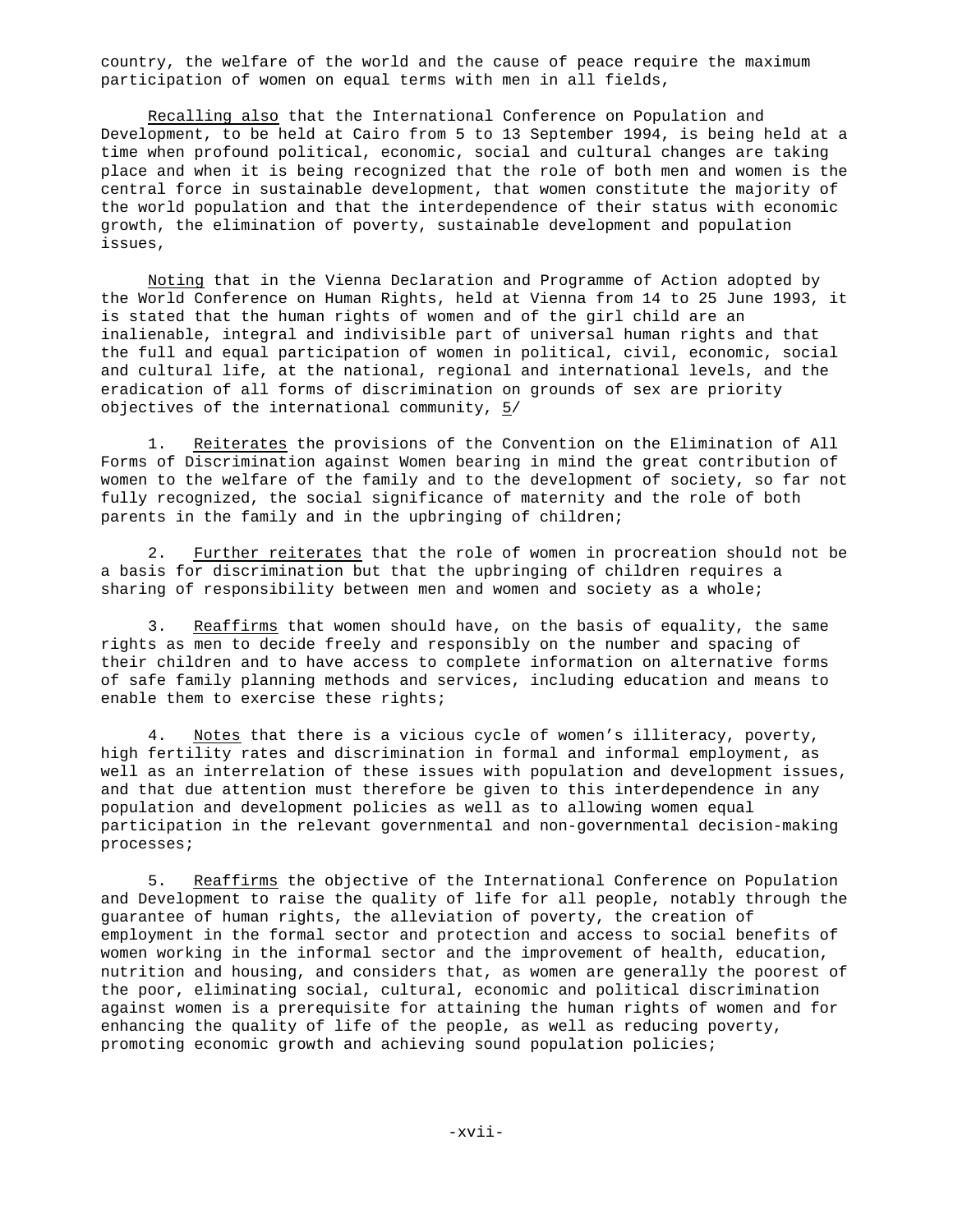6. Recognizes that, in view of the increase in the number of femaleheaded households who are among the poorest sectors of the population, special measures should be carried out to provide for the special needs of female-headed families and that due attention should be paid to them in all aspects of population and development policies;

7. Strongly emphasizes that one of the main objectives of the Conference is to eliminate discrimination against the girl child and increase public awareness of her value as a human being, both before and after her birth; to eliminate the root causes of preferences for sons; to strengthen the girl child's self-image and self-esteem and improve the status of the girl child, especially with regard to health, nutrition and education, and to raise the minimum age of marriage of girls to 18;

8. Takes note of the economic contribution of women's domestic work and other non-remunerated work, as well as the product of their functions in the informal sector, and considers that due attention should be paid to the recognition of the value of that work in research and in calculating gross national product, which forms the basis of development and population policies and programmes, and to the necessity of eliminating all discriminatory practices impeding women's work in those areas when formulating development and population policies;

9. Recommends that, in the formulation of sustainable development policies, particularly for poor rural and urban areas, the needs and tasks of women, and their impact on natural resources, should be recognized and that women should participate in governmental and non-governmental decision-making processes on these issues on equal terms with men;

10. Notes that the severe economic situation facing many nations, both developed and developing, as well as structural adjustment programmes and the concomitant reduction in social programmes, have serious implications for the people;

11. Also notes that those implications occur particularly at the grass-roots level, where women who comprise the majority suffer disproportionately from the transition and adjustment periods;

12. Calls for appropriate measures to be carried out by Governments and international organizations and financial institutions to alleviate the burden imposed in the life of men and women and their families in this respect.

# C. Other matters

## 1. Reservations to the Convention

1. In view of its frequently expressed concern about reservations to the Convention, and bearing in mind the recommendation of the World Conference on Human Rights that States be encouraged "to consider limiting the extent of any reservations they lodge to international human rights instruments, formulate any reservations as precisely and narrowly as possible, ensure that none is incompatible with the object and purpose of the relevant treaty and regularly review any reservations with a view to withdrawing them,"  $6/$  the Committee decided to take further steps to address the issue.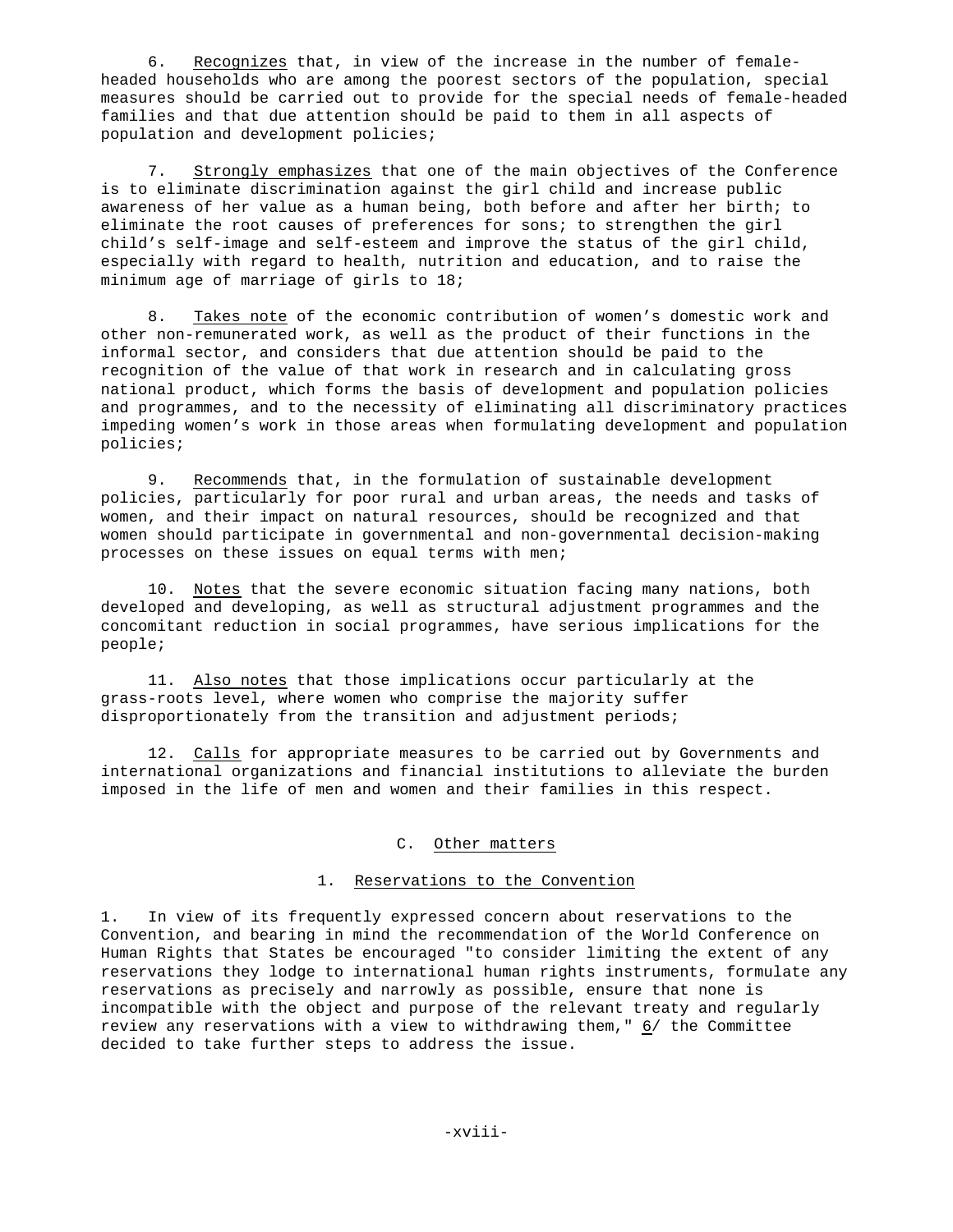2. The Committee has on a number of occasions raised the issue of reservations to the Convention. It recognizes that the Convention allows reservations so that a maximum number of States can become parties. However, article 28 of the Convention provides, inter alia: "A reservation incompatible with the object and purpose of the present Convention shall not be permitted".

3. At its twelfth session, the Committee recalled that it had raised the issue of reservations to the Convention at its previous sessions and that at its eleventh session it had recommended, inter alia, that, in connection with preparations for the World Conference on Human Rights in 1993, States parties should raise the question of the validity and legal effect of reservations to the Convention in the context of reservations to other human rights treaties (general recommendation 20). The Committee subscribes to the recommendation of the Conference quoted in paragraph 1 above.

4. The Committee decides to bring again to the attention of the States parties the seriousness with which the Committee considers the problem of reservations and requests that this concern be conveyed to the seventh meeting of States parties.

5. The Committee decides to amend the guidelines for the preparation of initial and subsequent periodic reports, to include a section indicating how the Committee would like States parties which have entered reservations to report on this. The text of the amendment would read as follows:

Each State party that has entered substantive reservations to the Convention should include information on them in each of its periodic reports.

In reporting on reservations, the State party should indicate why it considered the reservation to be necessary and whether reservations the State party may or may not have entered on obligations with regard to the same rights in other conventions are consistent with the reservations to the Convention on the Elimination of All Forms of Discrimination against Women, as well as the precise effect of the reservation in terms of national law and policy. It should indicate the plans that it has to limit the effect of reservations and ultimately withdraw them and, whenever possible, specify a timetable for withdrawing them.

States parties which have entered general reservations that do not refer to a specific article of the Convention or reservations to articles 2 and 3 should make a particular effort to report on the effect and interpretation of them. The Committee considers these to be incompatible with the object and purpose of the present Convention.

6. The Committee also requests that a special letter be sent by the Secretary-General to those States parties that have entered substantive reservations to the Convention drawing their attention to the Committee's concern.

7. The Committee recommends that the programme of advisory services of the Centre for Human Rights and of the Division for the Advancement of Women provide, on request, advice to States parties on the withdrawal of reservations.

8. The Committee requests the Secretariat to bring the Committee's concern about reservations to the attention of the Commission on the Status of Women and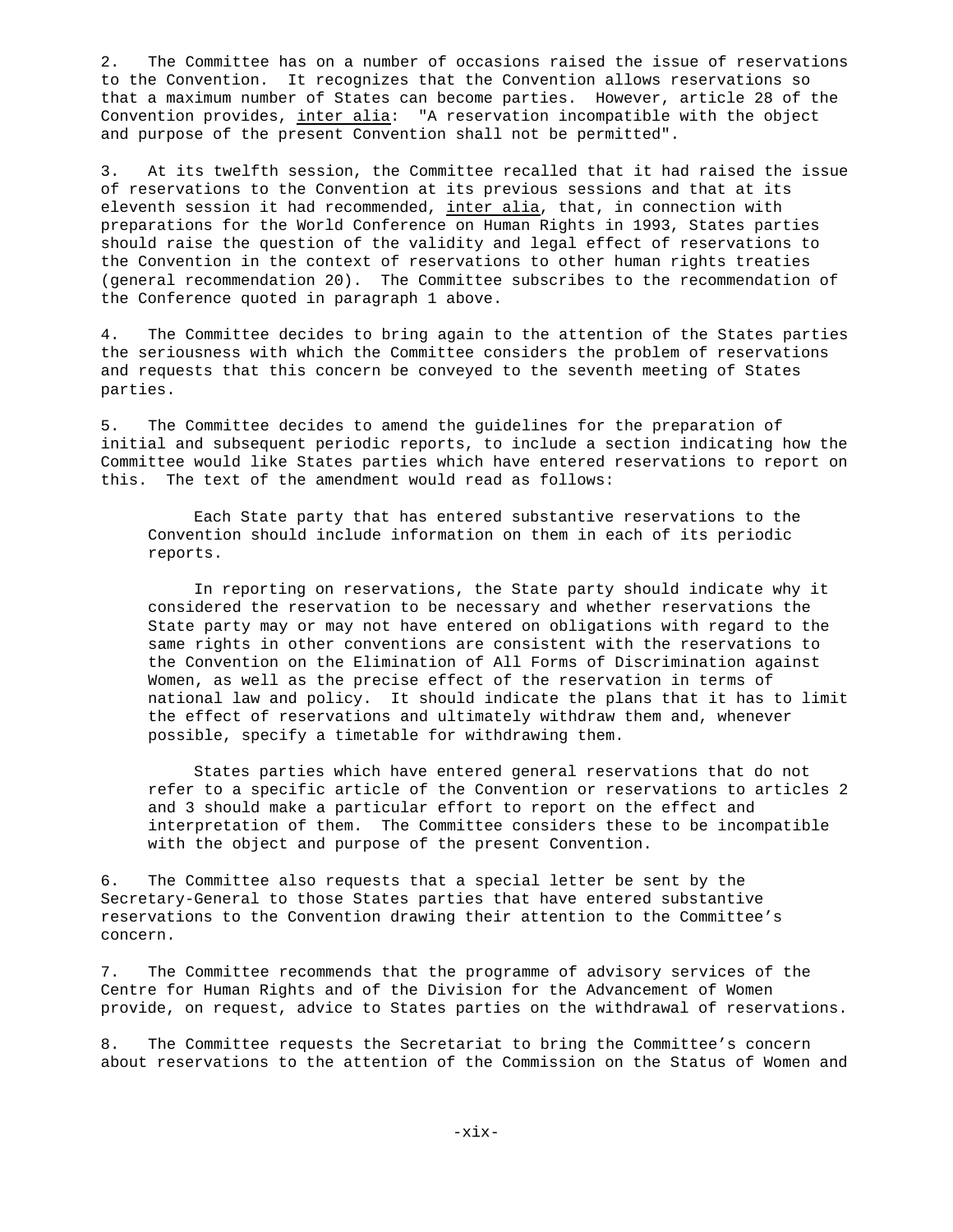the Commission on Human Rights, as well as to the other human rights treaty bodies.

9. The Committee further requests that the Secretariat, in preparing analyses of reports of individual States parties, include in the analysis an indication of reservations made by the State to other human rights conventions on the same human rights.

10. The Committee decides, for those States parties that have entered substantive reservations, to include in the concluding observations it prepares following the review of their periodic reports a section in which the Committee's views on the reservations would be reflected.

11. The Committee notes that a number of States parties which consider reservations of other States parties to be incompatible with the object and purpose of the Convention enter objections to the reservations. It encourages those States to enter into a dialogue on a bilateral basis with the States to whose reservations they object with a view to finding a solution.

### 2. Adequate meeting time to consider reports of States parties

12. The backlog of reports pending consideration by the Committee is now very large and is growing since the number of States parties is increasing. Moreover, if an effort is made to encourage States with overdue reports to submit them, the size of the backlog will increase further. If States currently parties to the Convention were to report on schedule, the Committee would be expected to consider 30 reports per session. There is now an average of three years between the time a State party submits its report and its consideration by the Committee. This is itself a disincentive to report and leads to the need for the State to present additional information to update the report which, in turn, increases the volume of documentation that must be considered by the Committee.

13. The limitation on the duration of sessions of the Committee contained in the Convention has become a serious obstacle. The temporary extension of sessions to three weeks cannot be expected to eliminate the backlog.

14. The Committee therefore recommends that the States parties undertake to amend, on an exceptional basis and with reference only to the workings of the Committee, article 20 of the Convention to allow the Committee to meet annually to consider reports submitted in accordance with article 18. It further recommends that the General Assembly, pending the completion of an amendment process, authorize the Committee to meet, exceptionally, for two sessions of three weeks duration each preceded by a pre-session working group starting in 1995 and in the biennium 1996-1997.

15. It requests the Secretariat to bring this recommendation to the attention of the States parties at their seventh meeting in February 1994.

## 3. Overdue reports

16. The Committee notes with alarm that 38 States parties have not yet submitted initial reports. It recalls its decision to permit States parties whose reports are long overdue to combine reports. It requests the Secretariat to bring this matter to the attention of the seventh meeting of States parties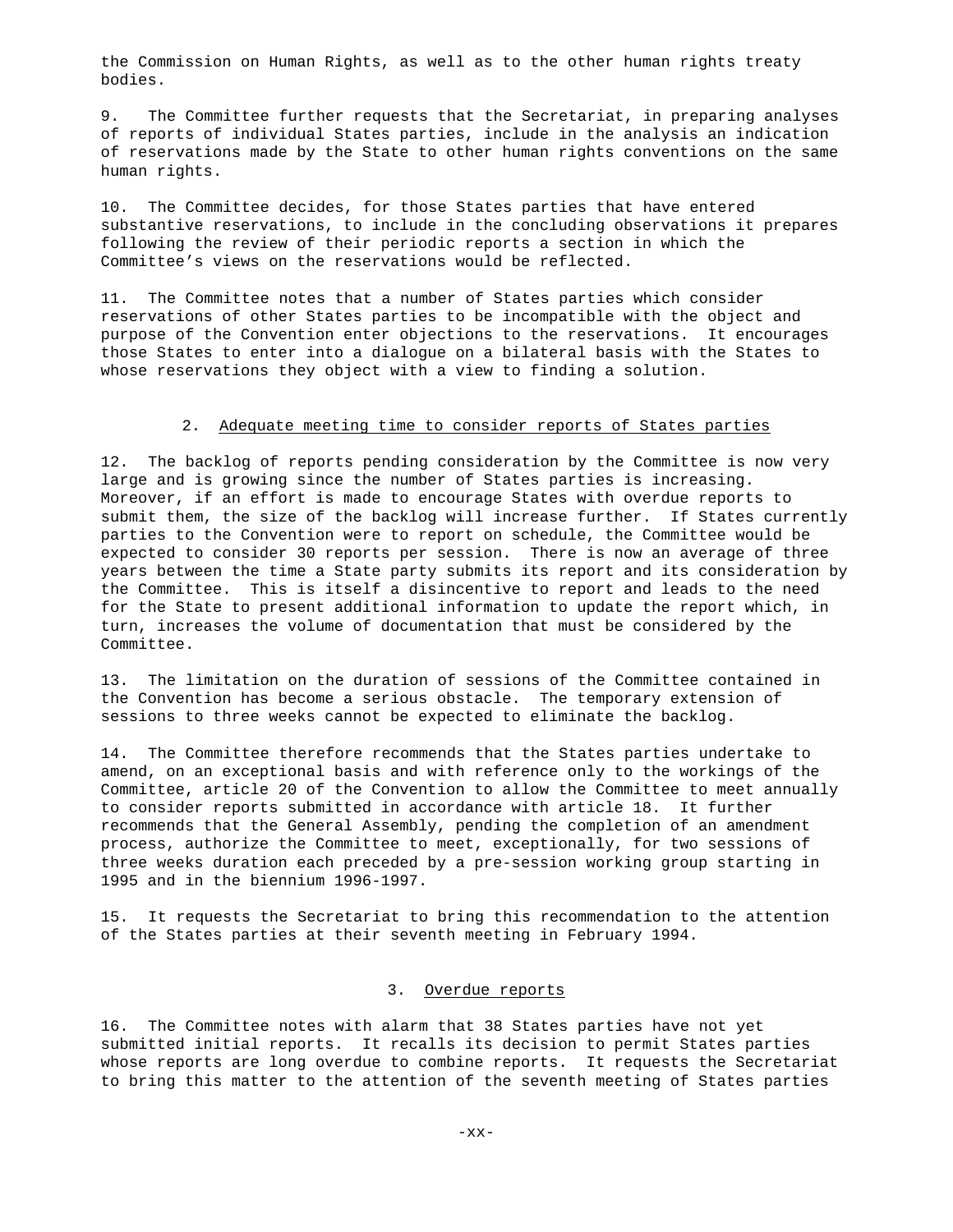and, in cooperation with relevant organizations of the United Nations system, to provide advisory services, on request, to countries in preparing their reports.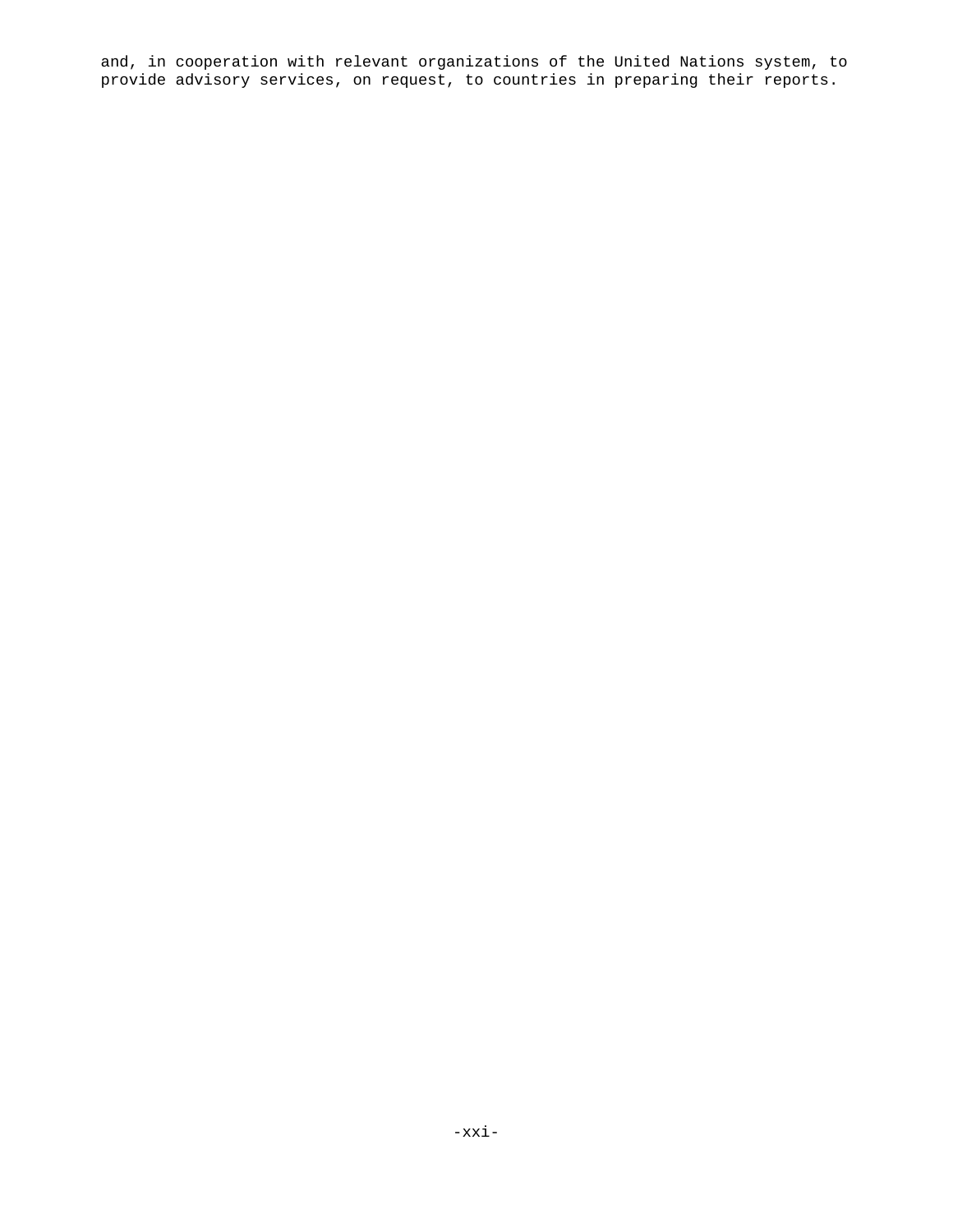#### II. ORGANIZATIONAL AND OTHER MATTERS

### A. States parties to the Convention

1. On 4 February 1994, the closing date of the thirteenth session of the Committee on the Elimination of Discrimination against Women, there were 132 States parties to the Convention on the Elimination of All Forms of Discrimination against Women, which was adopted by the General Assembly in its resolution 34/180 of 18 December 1979, and opened for signature, ratification and accession in New York in March 1980. In accordance with article 27, the Convention entered into force on 3 September 1981.

2. A list of States parties to the Convention is contained in annex I to the present report.

## B. Opening of the session

3. The Committee on the Elimination of Discrimination against Women held its thirteenth session at United Nations Headquarters from 17 January to 4 February 1994. The Committee held 27 plenary meetings (233rd to 259th meetings) and its two working groups each held 6 closed meetings. A third informal working group met four times.

4. The session was opened by the Chairperson of the Committee, Ivanka Corti, who had been elected at the twelfth session of the Committee in January 1993.

5. In her opening statement, the Secretary-General of the Fourth World Conference on Women stated that the Committee was considered one of the preparatory bodies for the Conference. The Conference, to be held in Beijing in 1995, was an opportunity for the Committee to assess the implementation of the Convention.

6. The Vienna Declaration and Programme of Action, adopted by the World Conference on Human Rights in 1993, had underlined the importance of women's rights as human rights, while at the same time expressing concern that, although women had the same human rights as men, they did not enjoy them as much as men did. The Declaration had also underlined the importance of the integration and full participation of women, as a human right, in the sustainable development process both as agents and beneficiaries, and had emphasized that new procedures should be adopted to strengthen implementation of the commitment to equality and human rights as they related to women. The Conference had asked both the Commission on the Status of Women and the Committee on the Elimination of Discrimination against Women to examine the possibility of introducing the right of individual petition through the preparation of an optional protocol to the Convention and had asked the Committee to continue its review of those reservations that ran contrary to the object and purpose of the Convention or which were otherwise incompatible with international treaty law.

7. She said that Latin America and the Caribbean had become the first region where all States Members of the United Nations were parties to the Convention, and expressed the hope that other regions would do likewise prior to the Conference. It would be a great affirmation of the world's commitment to the protection and implementation of human rights as they related to women if, by the time of the Conference, the Convention became the first human rights instrument to achieve universal ratification without reservations.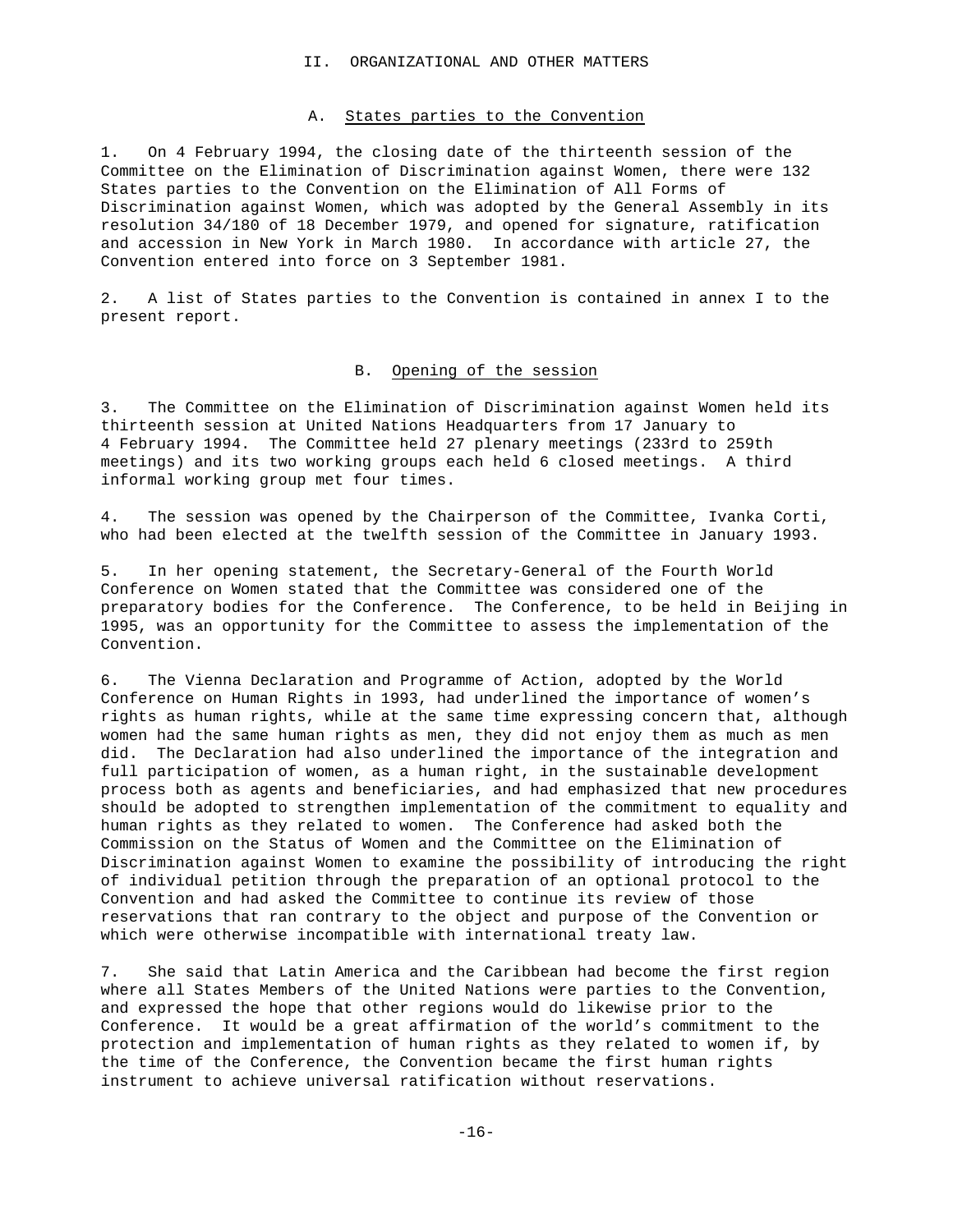8. The preparations for the Fourth World Conference on Women meant that it would no longer be "business as usual" in programmes dealing with the advancement of women. As one of the preparatory bodies for the Conference, the Committee could contribute to its preparation by providing guidelines on how best to ensure that the human rights of women could be enjoyed.

## C. Membership and attendance

9. All the members of the Committee, with the exception of Ryoko Akamatsu, attended the thirteenth session. Kongit Sinegiorgis attended the session from 26 January to 4 February and Rose N. Ukeje from 20 January to 4 February 1994. For the membership of the Committee, see annex II.

# D. Adoption of the agenda

10. The Committee considered the provisional agenda (CEDAW/C/1994/1) at its 233rd meeting, on 17 January. The agenda as adopted was as follows:

- 1. Opening of the session.
- 2. Adoption of the agenda and organization of work.
- 3. Report of the Chairperson on the activities undertaken between the twelfth and the thirteenth sessions of the Committee.
- 4. Consideration of reports submitted by States parties under article 18 of the Convention on the Elimination of All Forms of Discrimination against Women.
- 5. Implementation of article 21 of the Convention on the Elimination of All Forms of Discrimination against Women.
- 6. Ways and means of expediting the work of the Committee on the Elimination of Discrimination against Women.
- 7. Contributions of the Committee on the Elimination of Discrimination against Women to international conferences.
- 8. Provisional agenda for the fourteenth session.
- 9. Adoption of the report of the Committee on the Elimination of Discrimination against Women on its thirteenth session.

## E. Report of the pre-session working group

11. The Committee had decided at its ninth session  $1/$  to convene a pre-session working group for five days before each session to prepare lists of questions relating to the second and subsequent periodic reports that would be considered by the Committee at the session.

12. The Committee, wishing to reflect in those lists the ideas and views of various members of the Committee, decided that they should continue to submit to the Secretariat draft questions on specific countries and articles of the Convention prior to the meeting of the Working Group.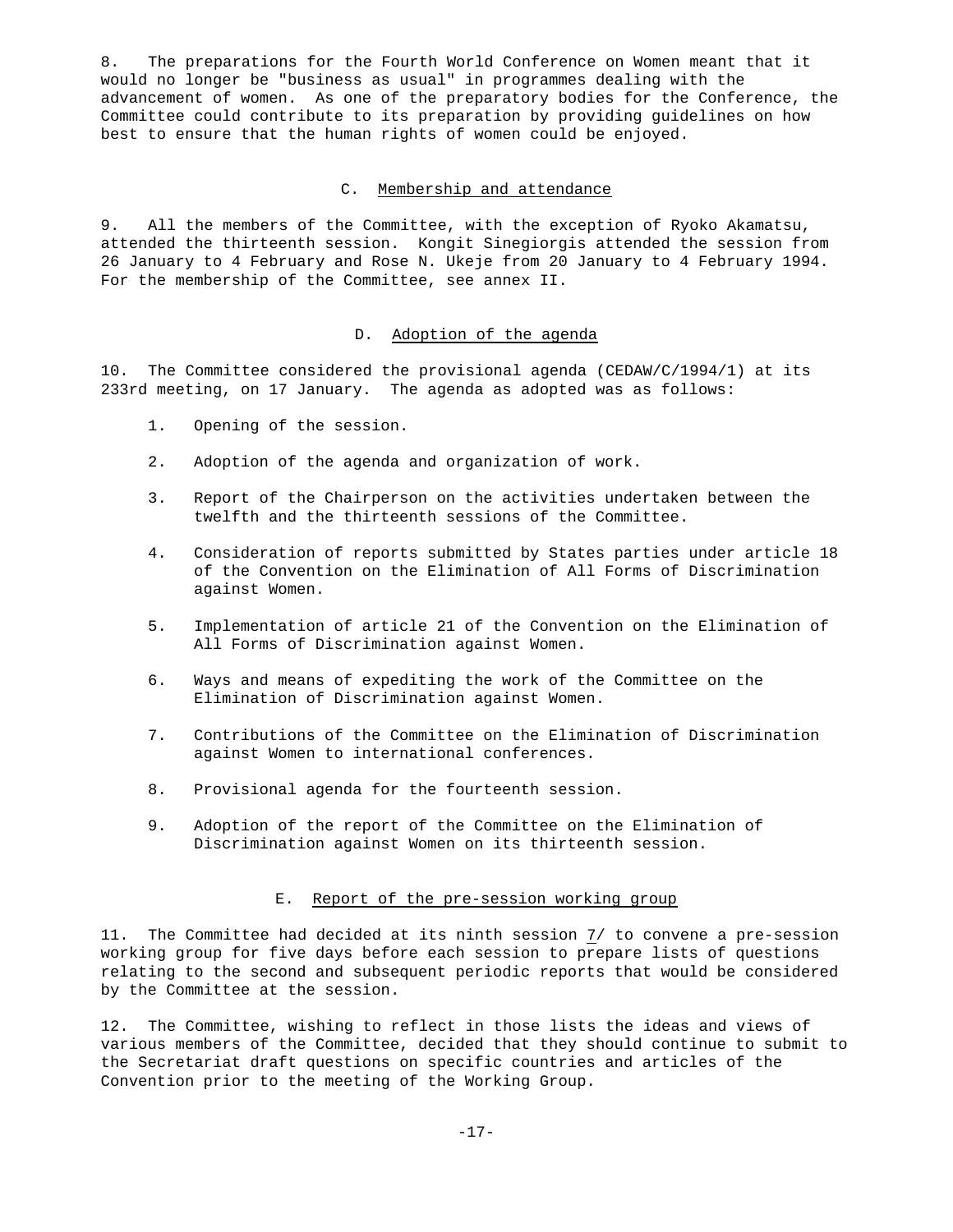13. Following the request of the Committee, the Secretariat prepared an analysis of each State party's report based on the information presented in the initial report and in subsequent reports, and using supplementary statistical data from other United Nations sources, in order to provide information in respect of questions to which answers were still pending. In compliance with the request, the analyses also drew on other reports about the country that were available, prepared by other human rights treaty bodies or in accordance with conventions of the specialized agencies of the United Nations system. The analyses also contained, where appropriate, information specifically provided by the specialized agencies and extracts from the statistics of the United Nations Children's Fund (UNICEF).

14. The Committee had proposed five members to form the pre-session Working Group. The members present were: Carlota Bustelo, Norma Monica Forde, Tatiana Nikolaeva and Ahoua Ouedraogo. The fifth member, Salma Khan, was not able to attend.

15. The pre-session Working Group held 10 meetings, including 3 drafting sessions, at United Nations Headquarters, from 10 to 14 January 1994. Norma Monica Forde was elected as Chairperson.

16. According to the provisional agenda of the Committee (CEDAW/C/1994/1), the Working Group had to prepare lists of questions for seven countries: Australia, Barbados, Colombia, Ecuador, Japan, New Zealand and Senegal.

17. For the preparation of the lists, the Working Group had before it the reports of those seven countries; the general guidelines regarding the form and contents of periodic reports (CEDAW/C/7); the general recommendations adopted by the Committee; and the draft lists of questions received from six members of the Committee. Further reference materials included the declarations, reservations, objections and notifications of the withdrawal of reservations relating to the Convention (CEDAW/SP/1994/2); the analyses, prepared by the Secretariat, of the second periodic reports of Australia, Ecuador, Japan, New Zealand and Senegal; the combined second and third periodic reports of Barbados and Colombia and the third periodic reports of Ecuador and Japan, as well as information material received from non-governmental organizations.

18. In preparing the lists of questions, the pre-session Working Group followed the suggestion of the Committee to concentrate on a limited number of questions, to focus on analytical and qualitative aspects rather than on specific questions and to underline the achievements, remaining obstacles and matters in respect of which further information should be provided. The Working Group endeavoured to include questions that reflected, as far as possible, the Committee's more general concerns as they applied to the report under consideration.

19. As in previous years, the Working Group allocated to each of its members the main responsibility for and coordination of the preparation of a preliminary list of questions on one or two countries. Each draft was subsequently discussed, revised and amended.

20. The lists of questions drawn up by the Working Group are contained in the report of the pre-session Working Group (CEDAW/C/1994/CRP.2), which the Committee had before it. The Working Group, as authorized by the Committee, transmitted each list directly to the State party concerned on 14 January 1994.

21. The Working Group paid tribute to and recognized the value of the work done by non-governmental organizations in providing additional information material.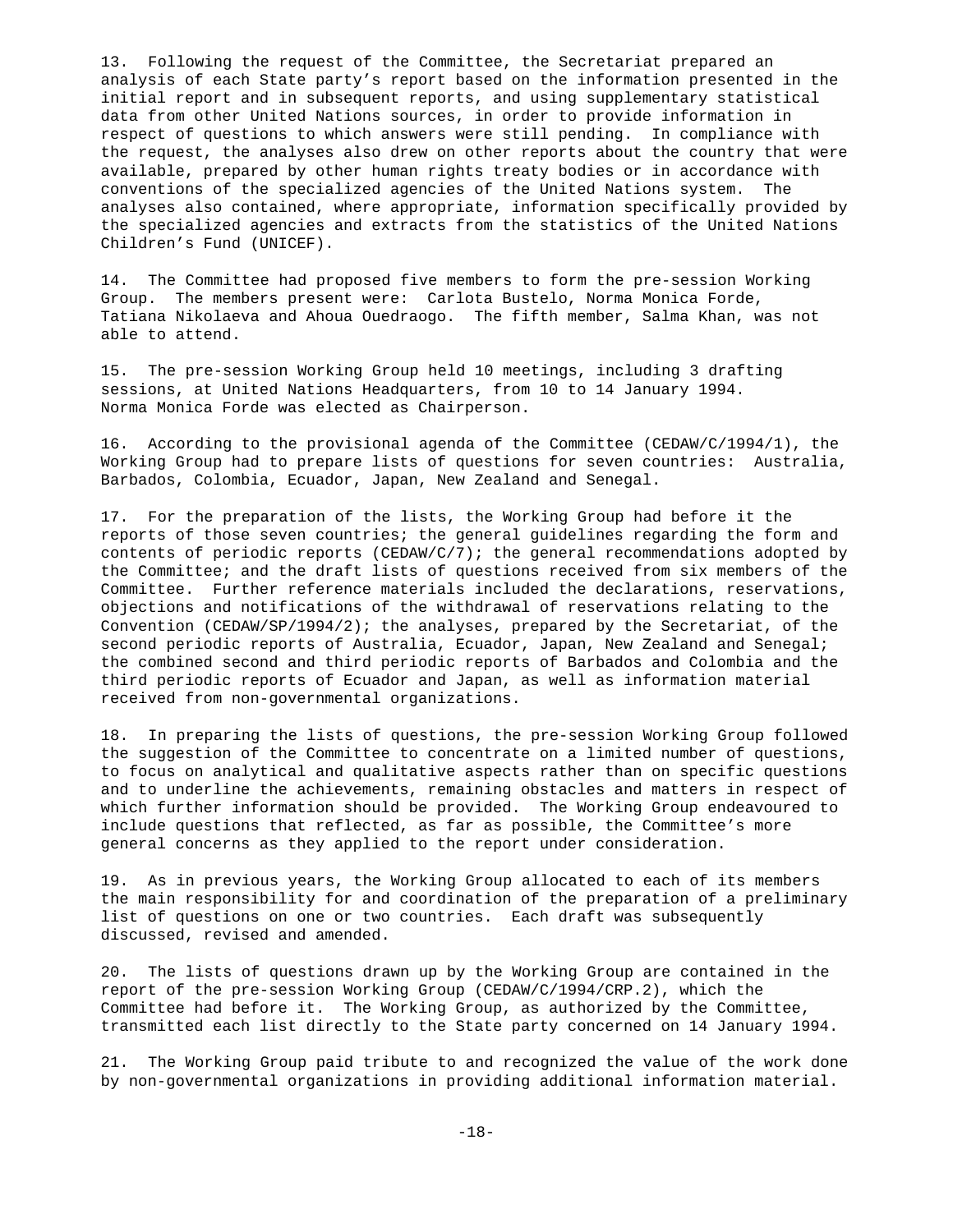The Working Group commented on the length of some reports and the problems related to the late submission of additional or revised reports by some countries.

# F. Organization of work

22. The Committee considered its organization of work (CEDAW/C/1994/CRP.1) at its 233rd meeting.

### G. Composition and organization of work of the working groups

23. At its 233rd and 238th meetings, on 17 and 19 January, the Committee agreed on the composition of its two standing Working Groups: Working Group I to consider and suggest ways and means of expediting the work of the Committee and Working Group II to consider ways and means of discharging its responsibilities under article 21 of the Convention, in particular through its consideration of articles 7 and 8.

24. Working Group I was composed of the following members of the Committee: Emna Aouij, Dora Bravo Nuñez de Ramsey, Norma Monica Forde, Liliana Gurdulich de Correa, Zagorka Ilic, Lin Shangzhen, Pirkko Anneli Mäkinen, Elsa Victoria Muñoz-Gómez, Tatiana Nikolaeva, Ahoua Ouedraogo, Hanna Beate Schöpp-Schilling, Kongit Sinegiorgis, Mervat Tallawy and Rose N. Ukeje.

25. Working Group II was composed of the following members of the Committee: Charlotte Abaka, Gül Aykor, Carlota Bustelo García del Real, Silvia Rose Cartwright, Ivanka Corti, Evangelina García-Prince, Salma Khan and Teresita Quintos-Deles.

26. At its 237th meeting, on 20 January, the Committee also decided to organize Working Group III to deal with issues concerning, among others, the Vienna Declaration and Programme of Action adopted by the World Conference on Human Rights. Working Group III was composed of the following members of the Committee: Silvia Rose Cartwright, Ivanka Corti, Norma Monica Forde, Zagorka Ilic, Hanna Beate Schöpp-Schilling, Kongit Sinegiorgis and Mervat Tallawy.

#### Working Group I

27. The Committee agreed on the following draft programme of work for Working Group I:

- (a) Reservations to the Convention;
- (b) Adequate meeting time to consider reports of States parties;
- (c) Overdue reports;
- (d) Secretariat servicing of the Committee;
- (e) Venue of the session;
- (f) Review of the rules of procedure;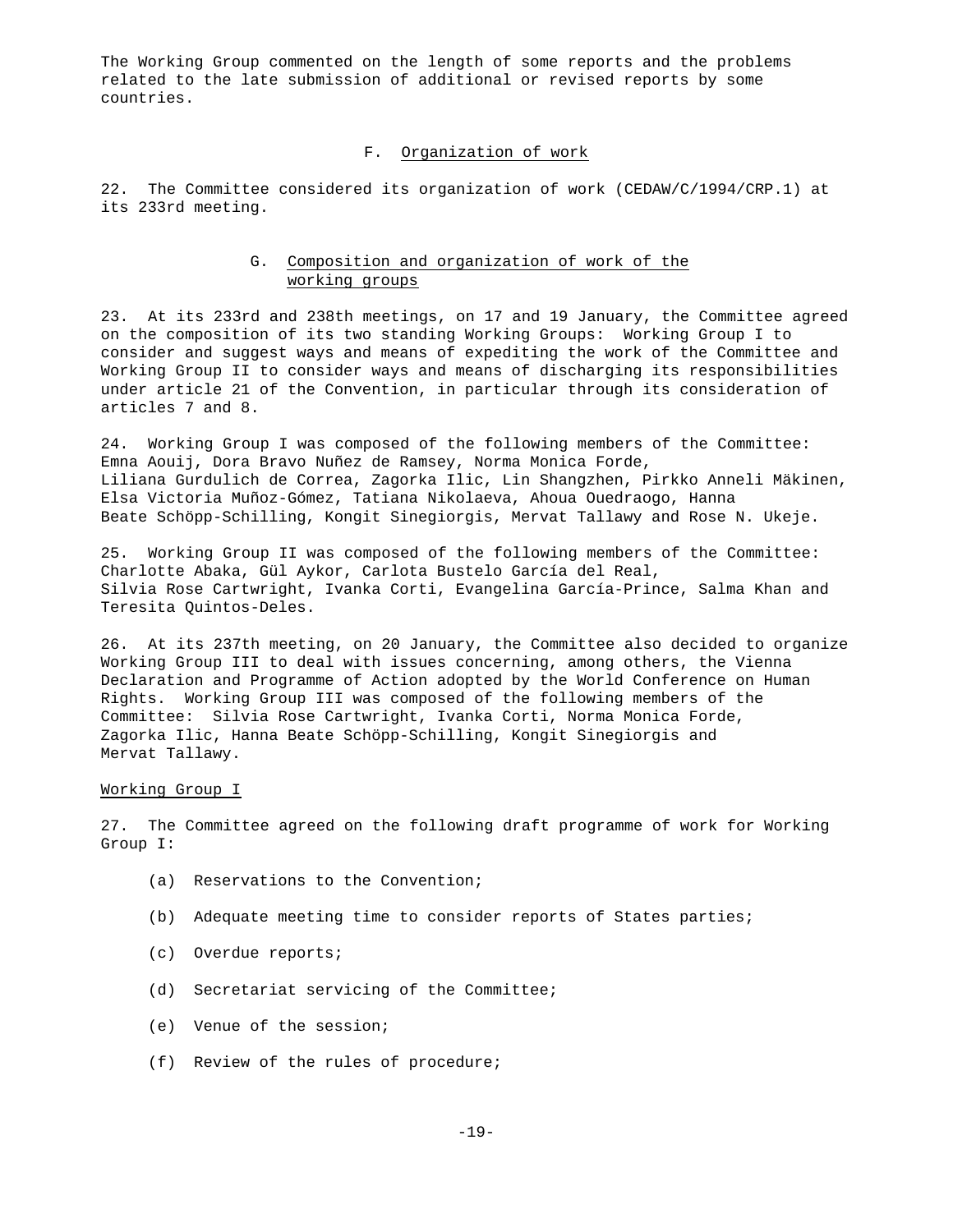- (g) Formulation of Committee comments on the reports of States parties;
- (h) Organization of the fourteenth session of the Committee;
- (i) Reports to be considered at the fourteenth session;
- (j) Provisional agenda for the fourteenth session.

#### Working Group II

28. The Committee agreed on the following draft programme of work for Working Group II:

- (a) Analysis of articles 7 and 8 of the Convention;
- (b) Contribution of the Committee to the Fourth World Conference on Women;

(c) Contribution of the Committee to the World Summit for Social Development.

#### Working Group III

29. The Committee agreed on the following draft programme of work for Working Group III:

- (a) Relations with the Centre for Human Rights:
- (i) Next meeting of the Human Rights Committee;
- (ii) Appointment of the official rapporteur on violence;
- (iii) Plan of action of the Centre for Human Rights;
- (iv) Human rights education (reply to the Assistant Secretary-General for Human Rights);
- (v) Issues to be dealt with at the next meeting of Chairpersons;
- (vi) Improvement of cooperation between human rights committees and their secretariats;

(b) Input (suggestions) to the International Conference on Population and Development;

(c) Feasibility of drafting an optional protocol.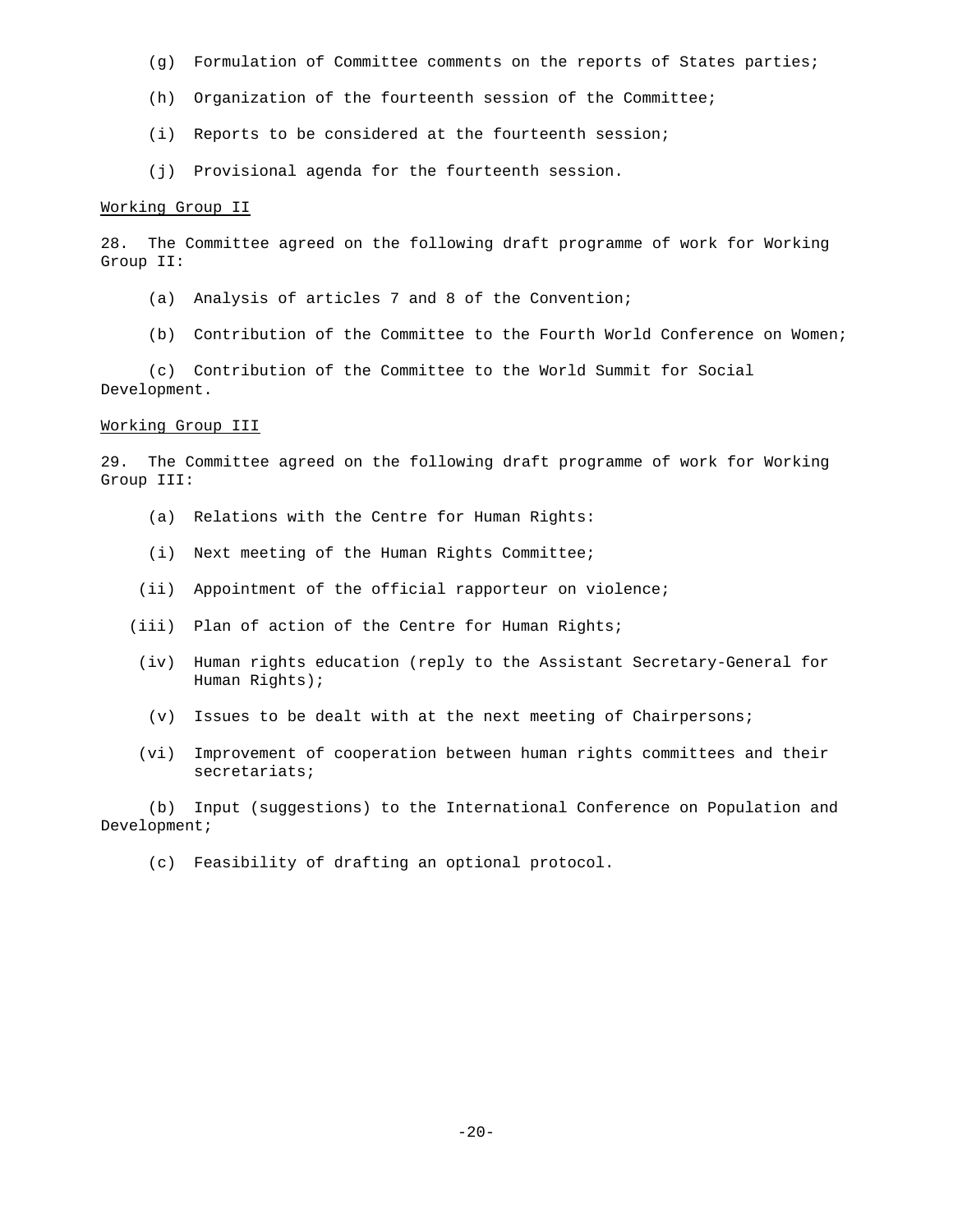## III. REPORT OF THE CHAIRPERSON ON THE ACTIVITIES UNDERTAKEN BETWEEN THE TWELFTH AND THE THIRTEENTH SESSIONS OF THE COMMITTEE

30. In her introductory statement, the Chairperson of the Committee gave an overview of the activities undertaken during the past 12 months and the results achieved. In an effort to increase the visibility of the Committee, she had participated, in her capacity as chairperson, in the thirty-seventh session of the Commission on the Status of Women, the World Conference on Human Rights, the meetings of the Third Committee of the General Assembly during its discussion of the agenda item entitled "Advancement of women" and other international conferences and events. She had frequently been confronted with a regrettable lack of knowledge about the Convention and the Committee. The limited financial and human resources of the secretariat were one of the reasons why so few outreach activities could be undertaken in the past.

31. In her contacts with the specialized agencies, in particular the United Nations Educational, Scientific and Cultural Organization (UNESCO), the United Nations Population Fund (UNFPA), UNICEF and the World Health Organization (WHO), she had received positive feedback and indications of possible cooperation, for example, in the field of human rights education and the treatment of the rights of the girl child. She emphasized the important activities undertaken by non-governmental organizations active in women's rights and suggested investigating ways to utilize their contributions more actively.

32. The World Conference on Human Rights held at Vienna represented a milestone for the recognition of the human rights of women. She noted that suggestion 4 of the Committee had been a useful tool in drawing up the resolution elaborated by the Commission on the Status of Women for the Conference, and she supported the efforts of non-governmental organizations in amending the final document of the Conference. The Vienna Declaration and Programme of Action recognized the Convention on the Elimination of All Forms of Discrimination against Women as an important international instrument in the field of women's rights. It also put the Committee on an equal footing with other human rights treaty bodies. Concerning the plans being elaborated by the Centre for Human Rights of the United Nations Secretariat for the implementation of the Vienna Declaration, she said that the Committee should react immediately and suggest action on the areas relevant to its work.

33. Concerning the working methods of the Committee, the Chairperson suggested introducing a new procedure for the examination of the reports of States parties, in particular for the formulation of final observations, following procedures adopted by other human rights treaty bodies. She suggested that the Committee consider entrusting an expert, or experts, to take the lead in studying each report. The Committee might consider preparing questions on initial reports in the same way as it had prepared questions for second and subsequent reports.

34. With regard to reservations to the Convention, neither the Vienna Declaration and Programme of Action nor the recommendations of the persons chairing human rights treaty bodies had gone further than the previous proposals for reconsideration and withdrawal of reservations by States parties. However, the Committee had to look into the matter seriously and give its own opinion and suggestions on that important issue concerning the Convention.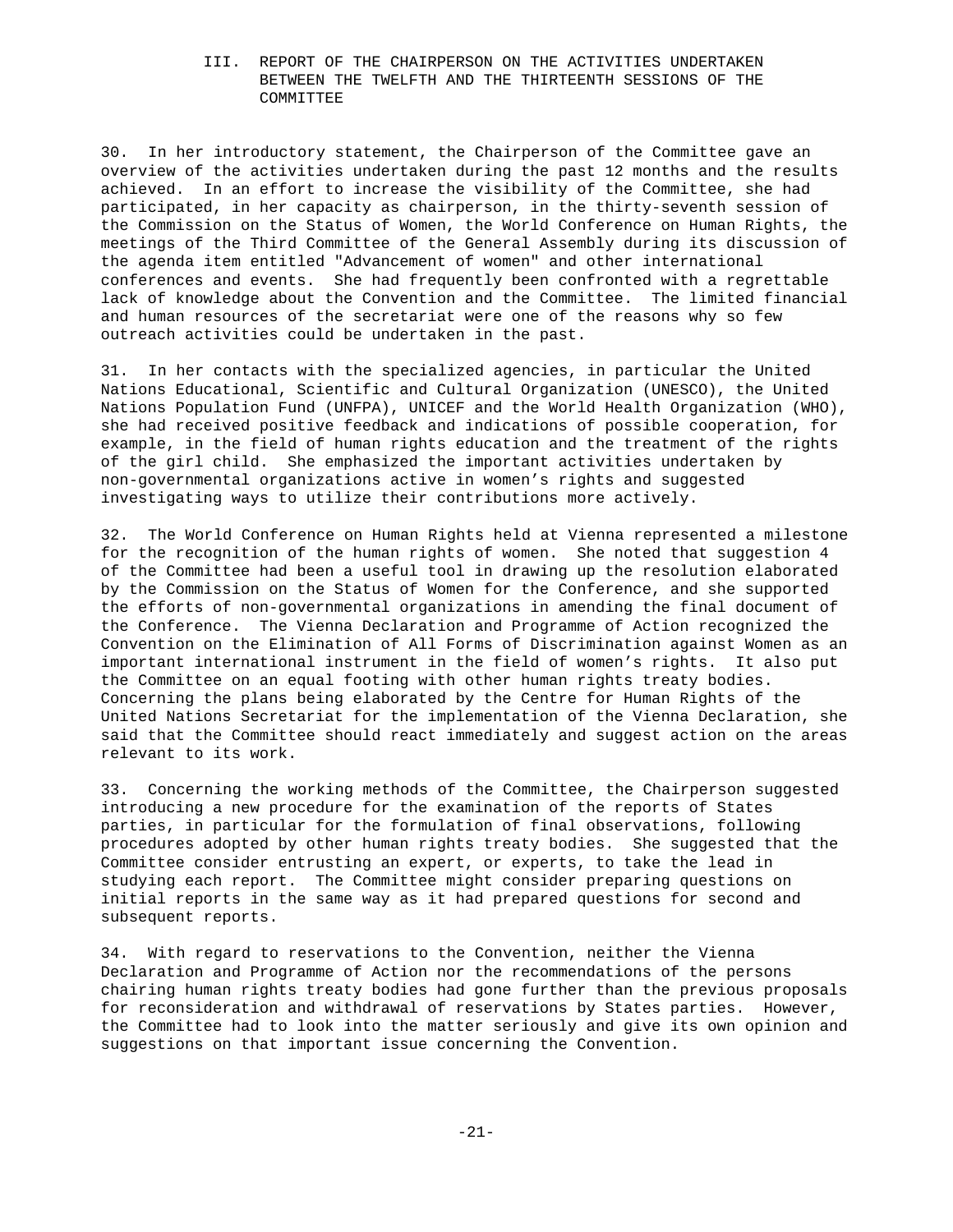35. Delay in the submission by States parties of reports due should be considered a violation of international obligations and should not prevent the Committee from examining the situation in a particular country and reaching final conclusions. She pointed out the need to prepare the Committee's contribution to the International Conference on Population and Development and to the World Summit for Social Development. The Committee might also wish to reflect on its input to the Fourth World Conference on Women, in addition to the compendium already foreseen. She emphasized the need to give effective expression to the recommendations concerning articles 9, 15 and 16 of the Convention, and suggested that the agreed text might be edited to make it more accessible, concise and flexible.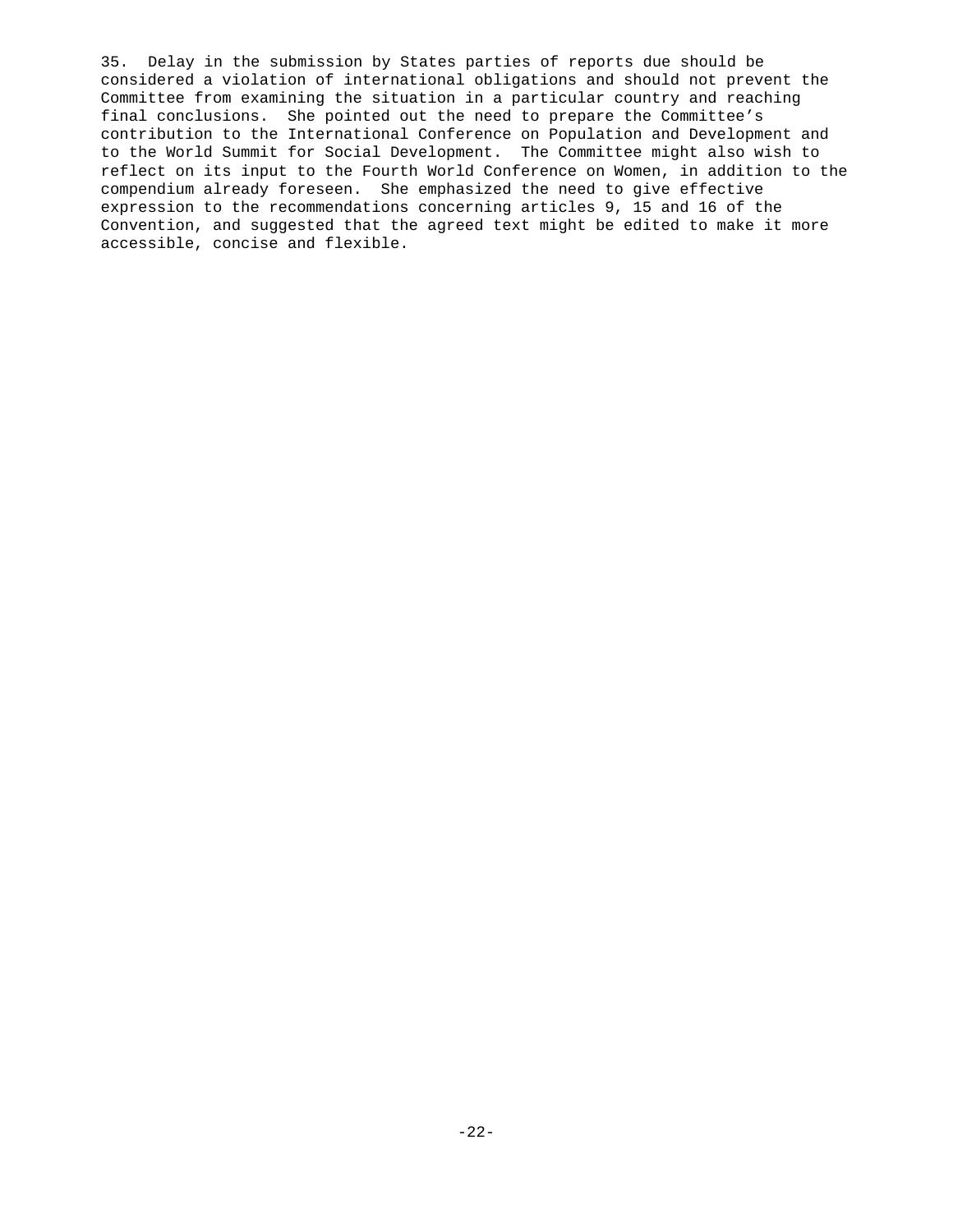# IV. CONSIDERATION OF REPORTS SUBMITTED BY STATES PARTIES UNDER ARTICLE 18 OF THE CONVENTION

### A. Introduction

36. At its thirteenth session, the Committee considered the reports submitted by 13 States parties under article 18 of the Convention: four initial reports, two combined 8/ initial and second periodic reports, five second periodic reports, two combined 8/ second and third periodic reports and two third periodic reports. The Committee also considered two reports submitted on an exceptional basis. The Committee decided, for the first time, to prepare concluding comments on each report considered but, owing to its tight schedule, it was not able to prepare comments on all the reports. For the status of the submission of reports by States parties, see annex IV to the present report.

37. The Committee's consideration of the reports of the States parties is summarized below, with a summary of the introductory presentations by the representatives of the States parties, of the observations made and the questions asked by the members of the Committee, as well as of the replies given by the representatives of the States parties present at the meetings. The summary records provide more detailed information on the reports submitted by States parties. According to rule 49 of the rules of procedure of the Committee, when the report of a State party is being examined, the representative of the State party shall be present at the meeting of the Committee and shall participate in the discussion and answer questions concerning the report.

### B. Consideration of reports

# 1. Initial reports\*

## Guatemala

38. The Committee considered the combined initial and second periodic reports of Guatemala (CEDAW/C/GUA/1-2 and Corr.1 and Amend.1) at its 242nd and 246th meetings, on 24 and 26 January (see CEDAW/C/SR.242 and 246).

39. In introducing the report, the representative of the Government said that unfortunately, owing to financial constraints, the persons most qualified to present the report could not come to address the meeting, but that all the Committee's comments and recommendations would be analysed and taken into consideration for the elaboration of future policies and in the preparation of the subsequent report. Gender-based studies had been undertaken and certain aspects had undergone changes owing to the successive changes in administration and government policy. She gave updated information concerning the Government and demographic data. On 5 June 1993, the state of law had been restored and, with the nomination of the new President, democracy had been reinstated. According to the most recent projections, women made up 49.5 per cent of the population, of which 62 per cent lived in rural areas. She assured the members that the new President placed special emphasis on the protection of human rights.

\_\_\_\_\_\_\_\_\_\_\_\_\_\_\_\_\_\_\_\_\_\_\_\_\_

<sup>\*</sup> Including subsequent reports, if submitted, in those cases where the initial report of the State party had not yet been considered by the Committee.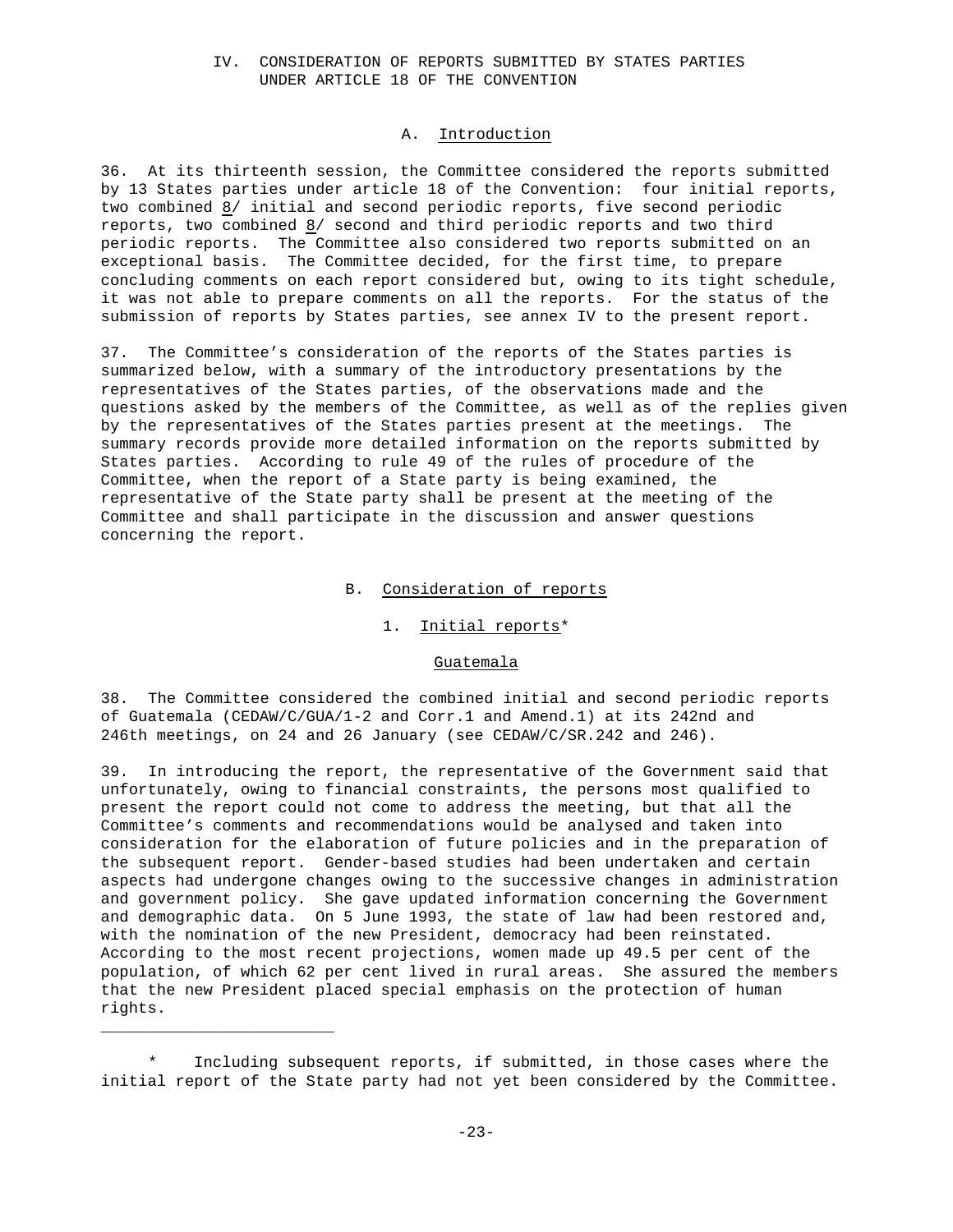### General observations

40. Members welcomed the ratification of the Convention without reservations and the well-structured, extensive and frank report that had followed the Committee's guidelines and reflected the Government's effort to integrate women into the life of the nation. It was noted that all sectors of society were represented in the preparation of the report. However, it was felt that the report could have been more analytical and that it lacked information on the de facto situation and on policies carried out to enact related laws. It was suggested that the report did not clearly indicate whether progress had been made since the ratification of the Convention or whether the advancement of women had encountered many obstacles. The report was said to lack information on national programmes to implement the policy of non-discrimination.

41. Regret was expressed that no one from the body which had prepared the report had been able to attend the meeting. While the report stated that women were not discriminated against in the country, it was noted that the country was divided in terms of class and race and that there was discrimination against indigenous women. Experts asked whether the National Office of Women's Affairs was taking any measures to counteract that phenomenon. Members also drew attention to the fact that there was no reference to the shortcomings in the Civil Code, which contained provisions that were discriminatory to women, although they had been objected to by non-governmental organizations.

42. The Guatemalan delegation's answers to the questions put by the Committee were provided by a person who, according to a member of the Permanent Mission of Guatemala to the United Nations, represented a non-governmental organization active in the area of family matters.

43. In replying to the observations of the Committee, the representative of the Government emphasized the priority attached to women's issues in the country and said that, owing to the current austerity plan, it was difficult to send Government representatives from the country to international meetings. The socio-economic and political context in which the Convention was implemented had to be taken into account in order to determine whether national laws and their application were appropriate and whether or not they should be considered discriminatory to women. She said that an appeal had been made to the Constitutional Court regarding the unconstitutionality of certain provisions contained in the Civil Code. She read out the judgement that had been consequently handed down, in which the Constitutional Court said that the Constitution protected the person and the family, guaranteed freedom, the development of the human being, liberty, equal rights and equal opportunities and responsibilities for women and men and stipulated the protection of motherhood. The judgement rejected the claim of unconstitutionality and declared fully justified the status, circumstances, functions and roles of men and women, whose discriminatory nature gave rise to the application. Upon ratification, an international treaty such as the Convention automatically became part of the Constitution and made it mandatory for the State to adopt only legal measures that were not discriminatory towards either sex. According to that ruling, none of the legal provisions contained in the Civil Code was unconstitutional, and therefore contrary to the principle of non-discrimination.

44. The members of the Committee indicated that the reading of the judgement and the views expressed by the representative of the Government increased their concern at the discrimination institutionalized in law and given expression in values and mores. In their view, it was not only a matter of a flawed report; the existing situation, in which the fundamental human rights of Guatemalan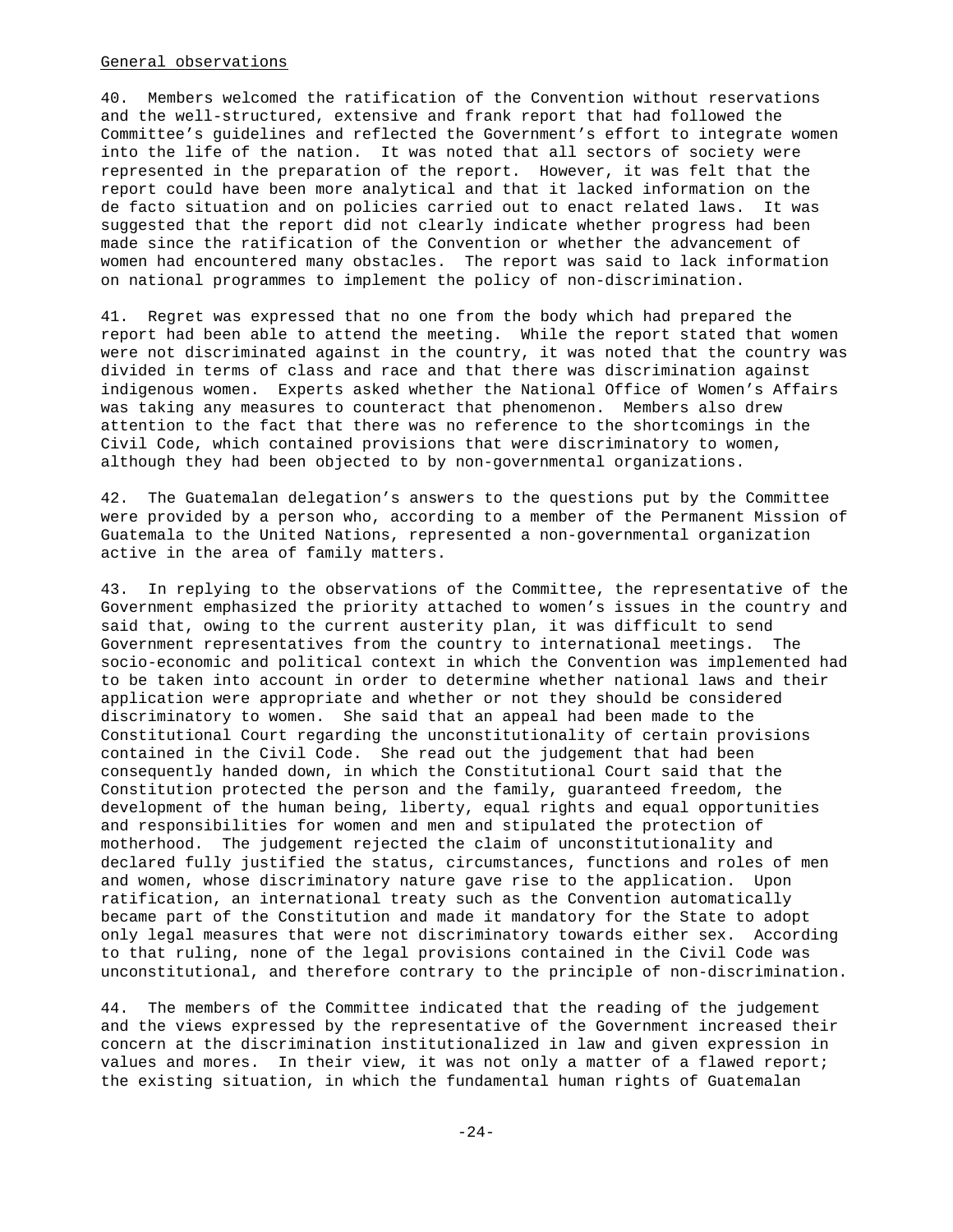women were being violated, must be dealt with more decisively, on the basis of an updated approach in keeping with the international commitments of the Government of Guatemala.

45. Members pointed out that no information was given in the report about any family-planning policy or about steps taken to upgrade the health of women and children. It was also not clear from the report whether the machinery to implement policies to promote the status of women had been upgraded.

46. Members noted the significant responsibilities of women in Guatemala, including those for health, hygiene and family nutrition, but that women were not given the same importance as men in outside work and in politics.

47. It was observed that political violence conditioned people to tolerate violence in general, which had an effect on attitudes towards violence against women. Political violence had to stop so that women could once again enjoy harmony and find their rightful place in society. The representative explained that the Government was currently trying to consolidate peace in order to ensure that women could enjoy well-balanced development free from violence.

48. Members expressed alarm at the ruling of the Constitutional Court, especially in a country where the content of an international treaty became part of domestic law, once the treaty had been ratified. They said that if the country wished to implement the Convention, it ought to amend some of its laws, particularly the provisions regarding family law and gender stereotypes. The presentation of the report showed that the Government did not attach much importance to women's issues and the replies given in the report only increased the Committee's concerns about the discriminatory nature of the Civil Code. There was incompatibility between the obligations undertaken by ratifying the Convention and the actual legal situation as well as its interpretation by the Constitutional Court. Members noted that this situation was completely unacceptable and suggested that the Government should seek assistance from the United Nations in correcting its legislation and in preparing its subsequent report.

### Questions related to specific articles

## Article 5

49. With reference to the traditional role of women in society, members expressed the need for the Government to extend more educational efforts to women. They asked which measures the Government or non-governmental organizations had taken to promote the implementation of article 5 not only in respect of changing the laws, but also in respect of doing away with socio-cultural stereotypes vis-à-vis women. The representative said that, in the opinion of some elements of society, the role of women was considered to be inferior to that of men, whereas in reality that was not the case. Education programmes were currently under way to teach men to acknowledge the participation of women in society and to share the responsibility for educating the children.

50. Members also asked whether any specific measures had been carried out in rural areas. When members requested more detailed information on the issue of violence, the representative said that education campaigns were currently being carried out to eradicate violence against women and that the subsequent report would contain information on the results of those campaigns and statistical data.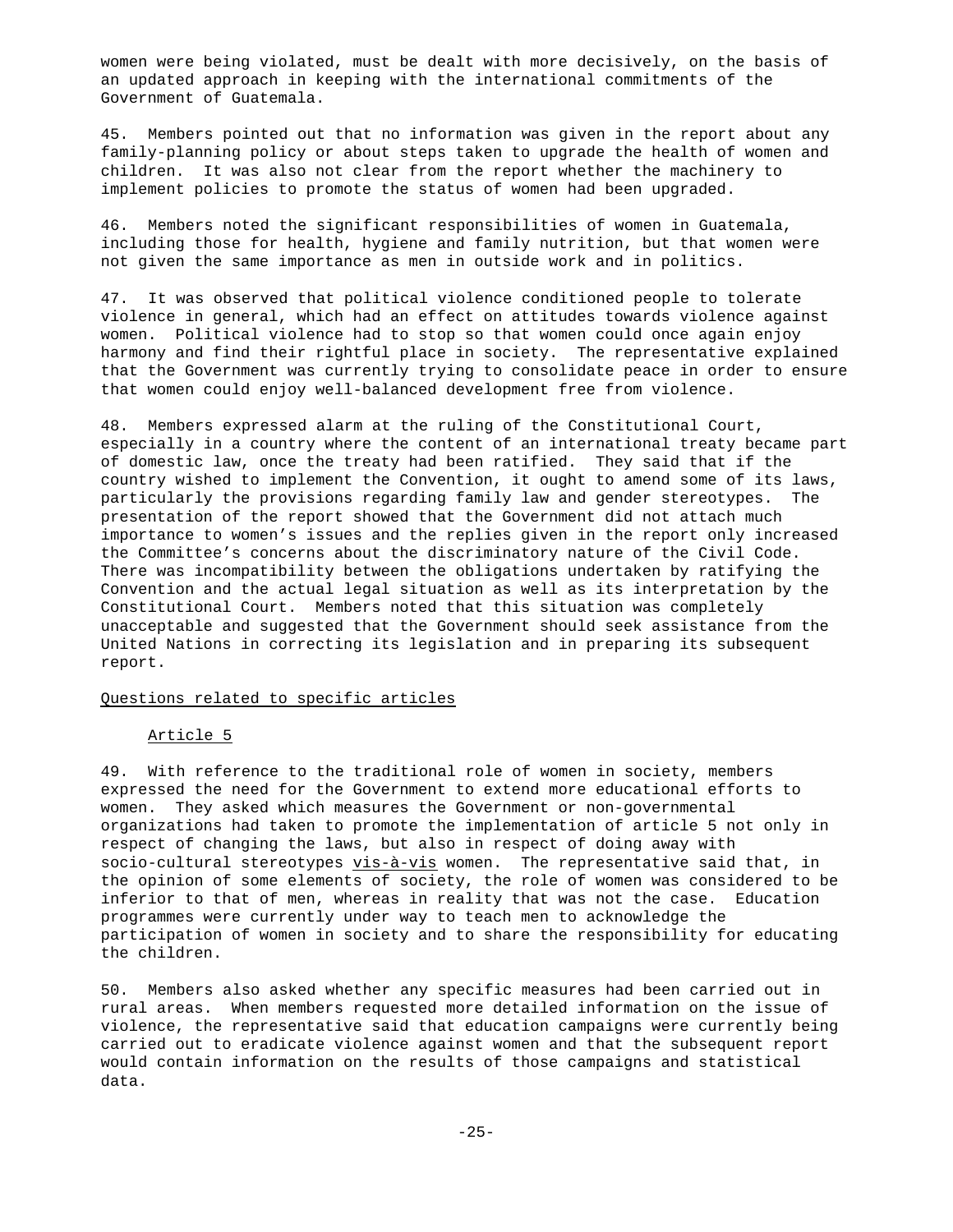# Article 6

51. Considering that Guatemalan society appeared to view prostitution with indifference and tended to blame prostitution on the women themselves without taking into consideration the social and economic environment, such an attitude entailed the risk of exploitation by men. Society should consider the reasons why women were in that situation. Members requested statistical data related to prostitution, including information on the age bracket and the social strata of the women involved, and asked whether health, education and rehabilitation services had been set up for those women.

52. The representative was convinced that those evils were caused by lack of adequate education and said that the aim of the Government was to find training and new working opportunities for those women. Non-governmental organizations had elaborated specific training programmes.

### Article 7

53. Satisfaction was expressed that illiterate women were no longer discriminated against in their voting rights. Members requested statistical data on the number of women who participated in elections and on the political inclinations of women and asked whether women in rural areas were restricted in exercising their voting rights.

#### Article 10

54. Members asked what measures had been taken to revise school books or train educators with a view to eliminating discriminatory concepts and what had been done to reduce female illiteracy. The representative said that the concept of complementarity and gender equality would be promoted through education and that the subsequent report would contain detailed information on the measures taken in that respect.

55. Members inquired whether the gender-specific schools that had been mentioned in the report still existed both in urban and in rural areas and whether economic factors had not led to a coeducational school system. The representative explained that parents had the right to choose the form of education that they preferred for their children. There was no discrimination involved.

56. Bearing in mind the cultural diversity of the country, with some 23 different languages spoken, members asked whether the educational programmes took those cultures into account.

57. Further data were requested on the gender distribution in the various fields of study.

## Article 11

58. As the country had ratified Convention 100 of the International Labour Organization (ILO), members would welcome assurances that its provisions were also being implemented and requested more information on the matter.

59. While women working in the formal sector were covered by the social security system, the majority of women worked in the informal sector and in domestic service and lacked social security coverage. It was suggested that relevant policies should be modelled on those of other countries where women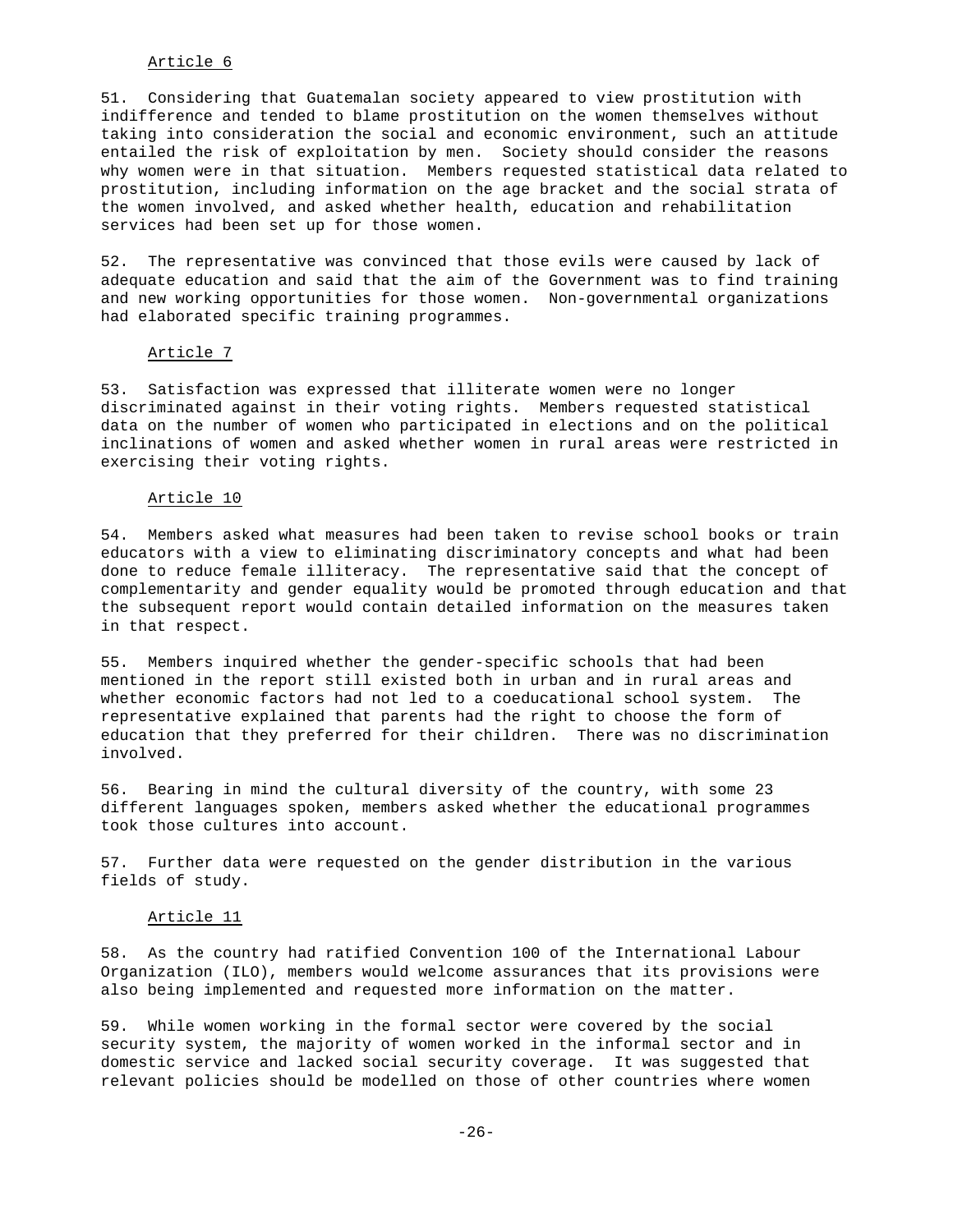working in the informal sector were incorporated into the social security system. Regarding the law governing the supply of child-care services for enterprises with more than 30 workers, it was said that the number should not be limited to female workers; otherwise, employers would not hire women so as not to have to comply with the obligations.

60. Members required further clarification on the reasons for the wage discrimination against women and asked whether women were mobilizing themselves to defend their rights under the Convention. Members also asked whether the differences in wages between women and men were equally large in the formal and the informal sectors, whether women working in the informal sector were entitled to maternity leave and pensions and could join trade unions and what programmes had been established to improve the situation of women in the informal sector.

61. According to the report, fines for firing a woman for becoming pregnant were so low that employers simply paid the fine and fired the woman. It was hoped that future reports would address that situation. Members asked whether women's work in the informal sector was reflected in national economic statistics and what the working conditions of women in the garment industries were.

62. The representative said that women could organize themselves freely. The fact that there were not many groups was a result of cultural factors and showed the satisfaction that women felt with their society.

### Article 12

63. Members inquired about the Government's family-planning policy and asked whether the programmes were geared only towards rural women or also directed towards women in urban areas and indigenous women.

64. The representative said that the family-planning policy was given wide publicity and was open to anybody. Every small community had family-planning services. Indigenous communities had equal access, but they considered the practices harmful to their traditions and habits. They also tended to object to using contraceptives because they thought that their use was a birth control method specifically targeted at them to exterminate their culture and people. The representative explained that family planning had negative effects on the population. Women had been strongly discriminated against in that all of the preventive methods had been directed only against them. Indigenous women were not given information about the effects of contraceptives on their bodies and sometimes the donation of food was linked to the use of contraceptives. Birth control led to the breakdown of the society and the family. It also had a negative effect on youth and increased the number of households headed by single women.

65. The representative stated that her country was composed of many ethnic groups and was characterized by a sense of solidarity, family support and understanding and that, consequently, it would be desirable if economic support for population control were directed towards education programmes, which would improve living standards and lead to a more balanced growth of the population.

66. As abortion was a punishable offence, members asked what the sentences were.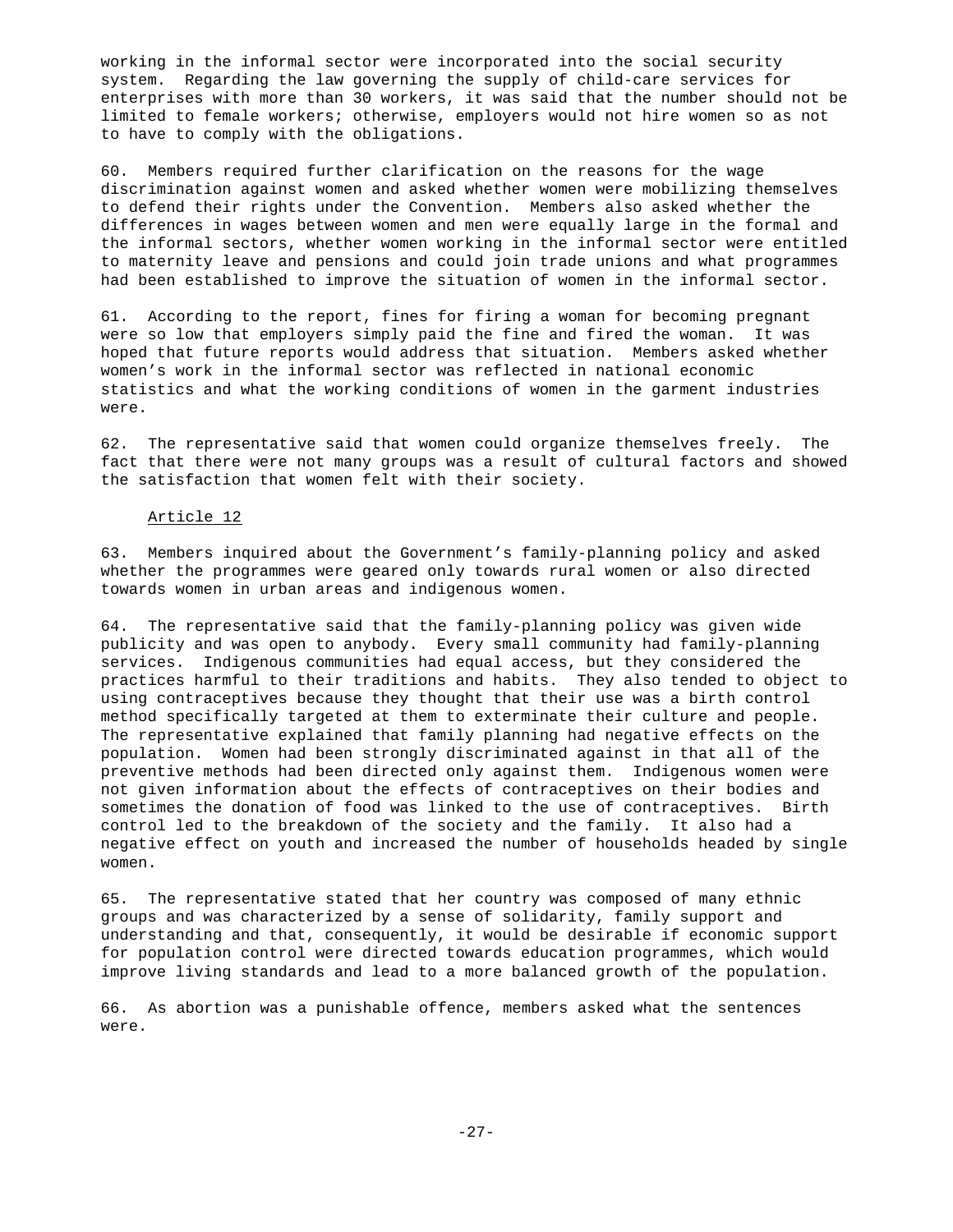# Article 14

67. Members expressed concern at the unequal distribution of land in rural areas and inquired about the existence of any indentured conditions under which women worked, whether rural women had access to child and health care and whether they could own land and have access to credit.

68. Members commented that in Guatemala sexist notions, such as the "natural" role of women in the context of procreation, were still being reinforced. If such sexist attitudes prevailed, they would have adverse effects on the future of girls who would choose only traditional feminine careers. Members inquired about consciousness-raising campaigns that should enhance the social and economic role of women rather than their role in the family. The representative stated that the notions of the role of women in the family should not be changed. A misunderstanding of equality would not benefit any society. It was more important to encourage the idea of the complementarity of men and women.

## Article 16

69. Commenting on the minimum age for marriage, which was 14 for girls and 16 for boys, experts said that such a provision encouraged child marriages and should be abolished with a view to setting the same legal age for both partners. In her reply, the representative quoted the judgement made by the Constitutional Court according to which civil rights were acquired with the attainment of majority. Entrance into marriage required that the couple had reached majority. The different age requirements for boys and girls were based on physiological and biological factors and on the interests of society. Consequently, the difference in minimum age was not considered to be unconstitutional.

70. Regarding the concern expressed by members about the family law, which was discriminatory to women as it contained a rigid description of the roles of women and men, thus reinforcing existing stereotypes, the representative stated that the legislature sought to protect the family, as it was the foundation of the State.

71. Members expressed the opinion that the legal provision according to which the husband remained the head of the family and a woman needed the husband's permission to take up outside activities was contrary to the provisions of the Convention and extended the patriarchal system. It was a source of basic discrimination against women and, although the Constitution provided for the right to work, the "husband's law" seemed to be superior to the basic law. Likewise, the family law spoke only of the obligation of women to look after the children and take care of the household, without also mentioning the husbands.

72. In reply the representative referred to the ruling of the Constitutional Court which said that men and women had equal family responsibilities in protecting the children. The law that gave the husband the right to represent his spouse in no way harmed the wife, especially as the role of head of the family could be assumed by the wife if the husband was unable to do so because he had either abandoned the household or been sentenced to imprisonment. The administration of property was carried out by common agreement between the spouses. The representative said that the provisions according to which the husband had to provide assistance to the wife and the wife had the right and duty to care for minor children were in no way discriminatory; they were only meant to protect the wife. Neither of the two spouses could avoid their responsibilities towards their children. Women were not prohibited from taking on outside activities as long as such jobs did not prevent them from taking care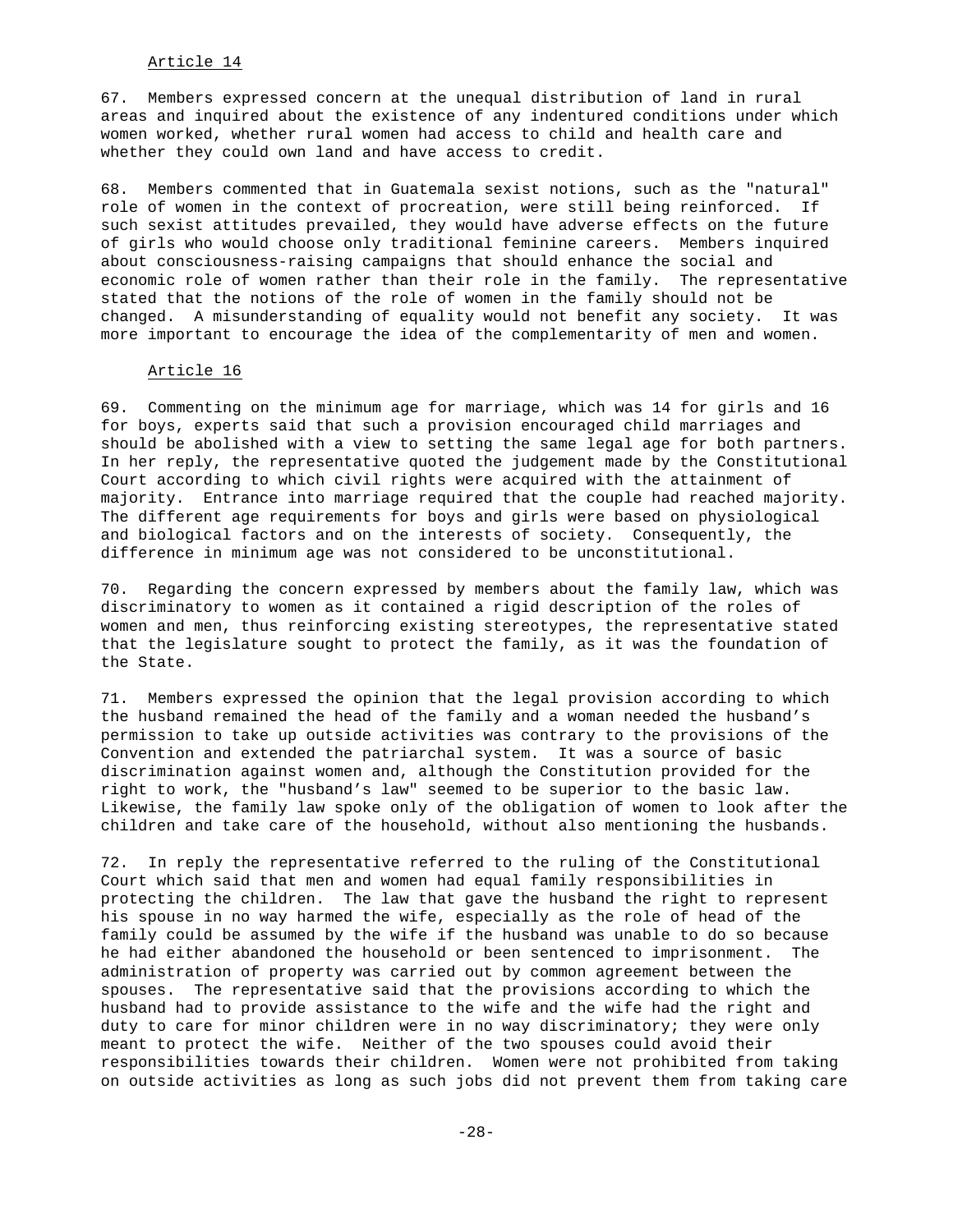of their minor children and the household and were not contrary to the purpose of marriage and the obligations inherent in maternity.

73. When members asked whether women had taken court action to claim their rights, whether any amendment of the law was planned and what the reaction of women's groups to that law was, the representative said that no claims had ever been entered to oppose the husband as the representative of the family.

74. The representative said that it was necessary for women to educate their sons to respect gender equality and that the responsibility for educating the children was shared.

75. In reply to the comment by the members that the criminal code was discriminatory as it penalized women more heavily than men for committing adultery, the representative said that the Government was currently trying to amend the discriminatory provisions of the code.

### Concluding comments of the Committee

#### Positive aspects

76. The Committee commended the Government of Guatemala for having ratified the Convention without reservations, and they expressed great interest in the initiatives undertaken to bring about legal changes with a view to achieving equality of Guatemalan men and women in the context of efforts to restore peace.

#### Principal subjects of concern

77. The Committee indicated that the Government's failure to cooperate in funding travel for the person in Guatemala responsible for matters relating to women showed that it attached little importance to the subject; such situations probably did not arise in connection with Guatemala's obligations under other human rights treaties.

78. In their comments the Committee members mostly indicated that despite the efforts made there was a clearly discriminatory situation in Guatemala in which extremely stereotyped social, economic, political and cultural roles were assigned to men and women; that situation resulted in subordination of Guatemalan women in virtually all the areas and at all the levels covered by the articles of the Convention. Information was requested with respect to the application filed by the Procurator's Office in Guatemala, on grounds of unconstitutionality, for rescission of a number of articles of the Civil Code.

79. Almost all the members said that Guatemalan legislation, particularly the Civil Code, must be brought into line with the Convention, and that as a matter of priority it was necessary to focus on the provisions of article 16; the Code contained highly discriminatory provisions that restricted or violated the fundamental human rights of Guatemalan women, which the State was under an obligation to protect as a result of its accession to the Convention and other human rights instruments safeguarding the rights in question. The members voiced similar concerns with regard to the Criminal Code.

80. The Committee expressed concern at the discrepancies that existed to the detriment of women with regard to education and employment, remuneration and involvement in economic activity; they also expressed concern about what was being done to prevent and punish violence against women, and about ways of dealing with prostitution.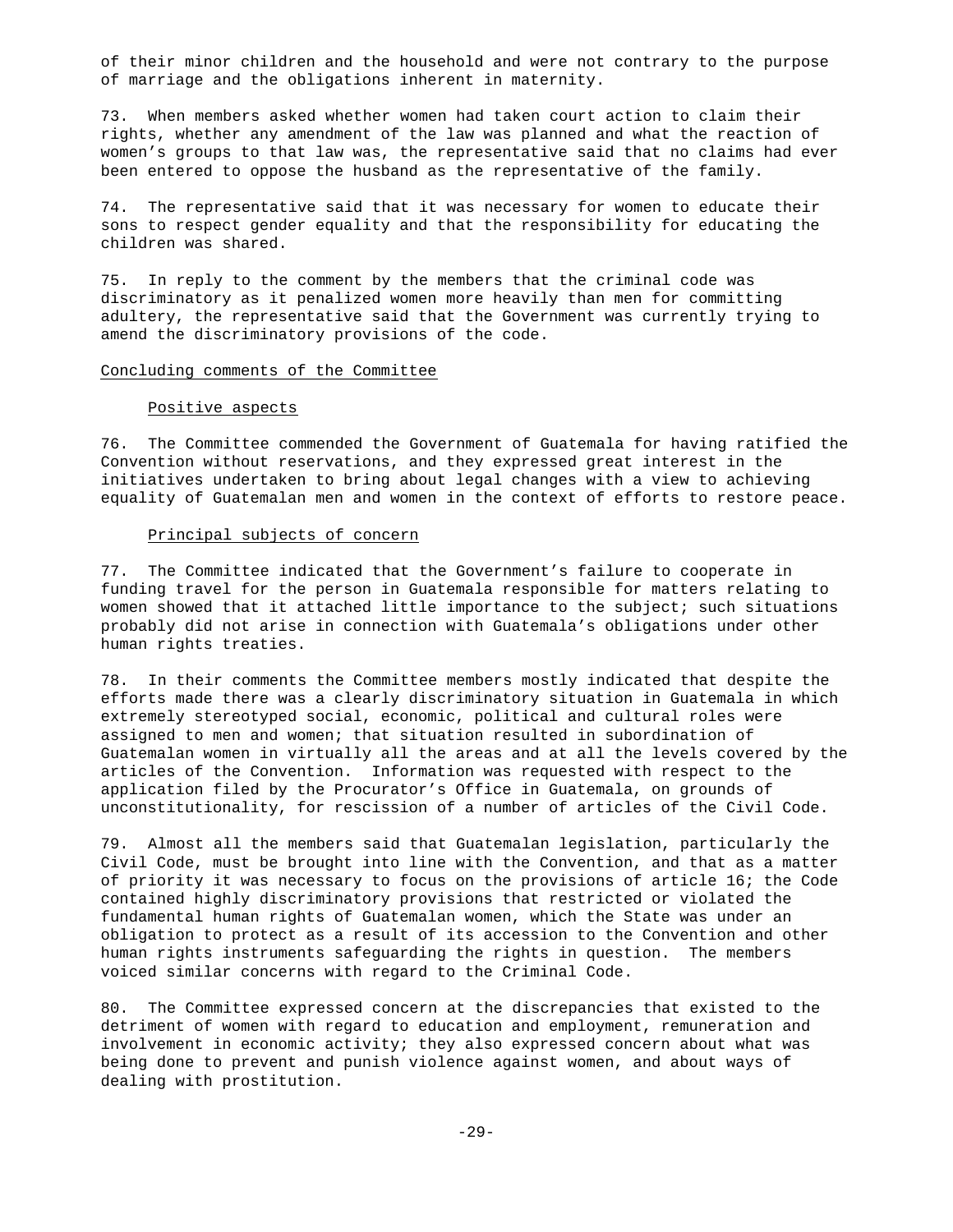81. In short, the members of the Committee commented that women did not appear to be a priority for the Government, that there was far-reaching legal discrimination, and that there was no information on initiatives to combat discrimination resulting from highly stereotyped cultural patterns or on the actual situation of women among indigenous ethnic groups. In general, they regarded the report as inadequate in the light of the recommendations made by the Committee in that connection. They expressed the view that the very wording of the report was sometimes discriminatory; that showed that the Government needed to review and adjust its approach so as to improve the situation of Guatemalan women.

#### Suggestions and recommendations

82. The Committee indicated that the following steps should be taken to improve the presentation of future reports:

(a) Reports should give a more detailed analysis of actual situations and provide figures and indicators; they should be less descriptive and focus less on regulatory matters;

(b) Reports should provide an analysis of all articles of the Convention and demonstrate what changes had taken place in the implementation of laws and programmes;

(c) The analysis should cover rural-urban and ethnic differences, which are a matter of great importance in Guatemala.

83. As a matter of urgency, the Government of Guatemala must bring its initiatives into line with the Convention. It must make a special effort to ensure that judges and other individuals involved in the interpretation and implementation of Guatemalan legislation, including legislators themselves, are familiar with the Convention, which is an integral part of Guatemala's legislation, with a view to bringing the provisions of the Constitution concerning equality, as well as legislation, judgements and programme initiatives, into line with the Convention and other international instruments safeguarding the human rights of women.

84. The Committee wished to know more about the status and capacities of national machinery.

85. As a matter of priority, Guatemala must make the most urgent legal changes so as to guarantee equality, particularly with regard to article 16 of the Convention.

86. The Committee therefore requested the Government of Guatemala urgently to take all necessary measures and adopt policies to improve the situation of women in Guatemala in compliance with the Convention and to report on those measures in its subsequent report.

87. It was suggested that the Guatemalan Government could request technical support for the preparation of its next report.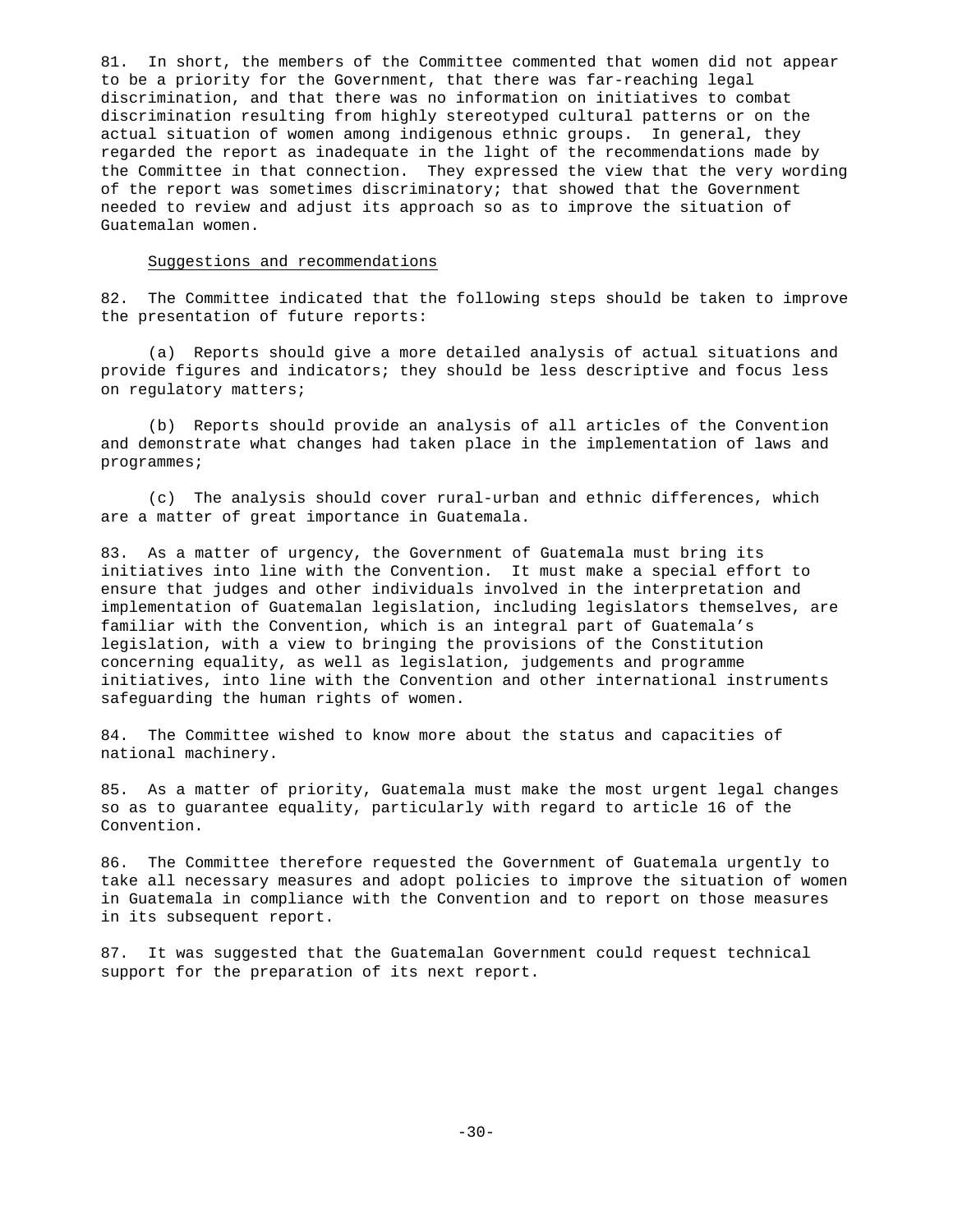#### Guyana

88. The Committee considered the initial report of Guyana (CEDAW/C/5/Add.63) at its 235th and 239th meetings, on 18 and 20 January (see CEDAW/C/SR.235 and 239).

89. In introducing the report, the representative of Guyana emphasized that the global economic crisis of the 1980s and the concomitant recession had hit her country hard as it was one of the most vulnerable. Forty per cent of the population in the countries of Latin America and the Caribbean were living under conditions of poverty, unable to satisfy basic needs. Owing to their vulnerable position in society, women were more harshly affected by the socio-economic crisis. The fact that poverty affected women more than men was a common phenomenon in the region.

90. As a result of the economic problems, commencing with the oil crisis in the 1970s, the "cooperative socialism" that had been the official policy of the country had undergone a critical period, which had led to a continuous breakdown of the basic infrastructure. Growing unemployment and low wages had led to increased internal migration and emigration of men. Female-headed households had increased from 24.4 per cent in 1980 to 29.5 per cent in 1992. The percentage of permanent female emigrants had also increased in the last years, resulting in a higher number of male-headed single-parent households. The influx of women into the labour force had brought with it the most profound changes in the labour market.

91. Guyana had been rated as one of the poorest countries in the Western hemisphere. The widespread impoverishment of the majority of Guyanese had brought with it a continuous decline in per capita production and real wages while prices of basic commodities were rising; a severe reduction in the quality of the educational system; hunger, malnutrition, homelessness and an increasing number of street children; inadequate housing and a decline in the public health services. As a result of such neglect of the development of human resources, the last few years had witnessed a drastic decrease in life expectancy and a rise in infant mortality.

92. Structural adjustment programmes, introduced in response to the economic problems, had brought about new forms of stress, which added to the crisis created by prior mismanagement. Severe shortages in the basic food supply had had an impact on women who were forced to queue for long hours to purchase basic commodities. Cuts in public expenditure had brought about a decline in social services, particularly health and education, as well as in infrastructure, including transportation, water supply and electricity. Women, as primary household managers and income earners, were particularly affected.

## General observations

93. Members of the Committee welcomed the very candid report, which had been presented with frankness by a high-level political representative. They recalled that Guyana had demonstrated a long commitment to the Convention and was among the first Member States to sign and ratify the Convention without reservation. It had also been the first country of the region to present a candidate for membership of the Committee.

94. Members of the Committee welcomed the political will to implement the Convention, but were aware of the cultural, social and economic constraints to its implementation. Asked whether all the provisions of the Convention were fully implemented in the legislation of the country, the representative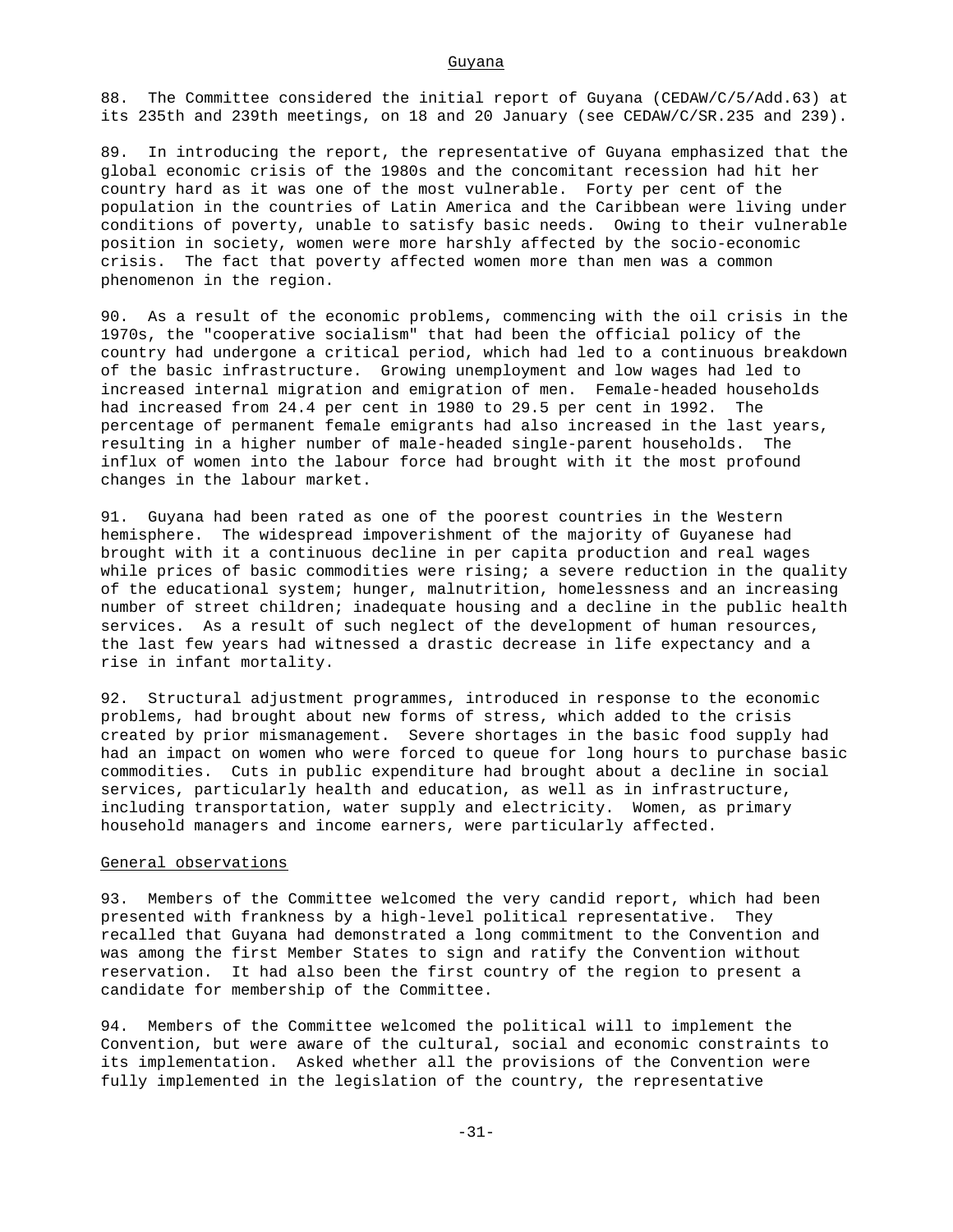explained that certain articles of the Convention were dealt with in statutes, which were enforceable in the courts. There was no tardiness on the part of the Government in reducing discrimination against women, since the 1980 Constitution already contained provisions with respect to equality for women. In 1983 the Children Born out of Wedlock Act was adopted, which removed any discrimination against children born out of wedlock. In 1990, the Equal Rights Act was adopted by Parliament, giving women the right to seek redress for discriminatory practices on the basis of sex. The implementation of the Convention had improved the status of women generally, raised consciousness about the issue in women's organizations and in male-dominated institutions, and focused attention on the remaining obstacles.

95. Members were interested to learn whether the Convention could be invoked in the event of the violation of women's rights, and what was the relationship between national legislation and the Convention. The representative replied that under the law women in Guyana were given a significant degree of protection. Women's access to the courts was afforded by way of the constitutional and municipal law provisions.

96. Concerning a question about the time-frame of the programme for the advancement of women, the representative replied that a national policy statement on women existed, but that several ongoing programmes for the integration of women in development could not be fully implemented because of economic constraints.

97. Members noted that the report emphasized elimination of de jure discrimination, but that more information was needed on the de facto situation of women. In particular, more statistical data should be provided. They invited the Government, when preparing subsequent reports, to refer to existing norms and facts and to interpret changes that had taken place. That would avoid any contradictions that might appear in the present report. The representative said that her Government was fully aware of the deficiencies in the collection of data and statistics and was searching for assistance from international agencies to remedy the situation.

98. Asked whether non-governmental organizations had been consulted when preparing the report, the representative stressed that the Women's Affairs Bureau, as the national machinery, was in direct liaison with women's non-governmental organizations, and had been largely responsible for the preparation of the report.

99. Members of the Committee welcomed the clear description of the negative impact of structural adjustment programmes on women, which illustrated how political and economic change would affect women negatively, if human resource development was not considered. Members asked for further information on actions taken by the Government to mitigate the negative impact of such programmes on women and children. The representative mentioned that, under the Social Impact Amelioration Programme, periodic payments were made to elderly women and pregnant and lactating mothers, for a limited period of time, to cushion the effects of the withdrawal of government subsidies of basic goods. Guyana received assistance from a number of United Nations programmes and specialized agencies and other donors. Seventeen health-care projects had been carried out. However, significant delays in the implementation of projects were experienced, and the Government's capacity to absorb further badly needed assistance was limited by its inability to provide administrative and financial counterparts.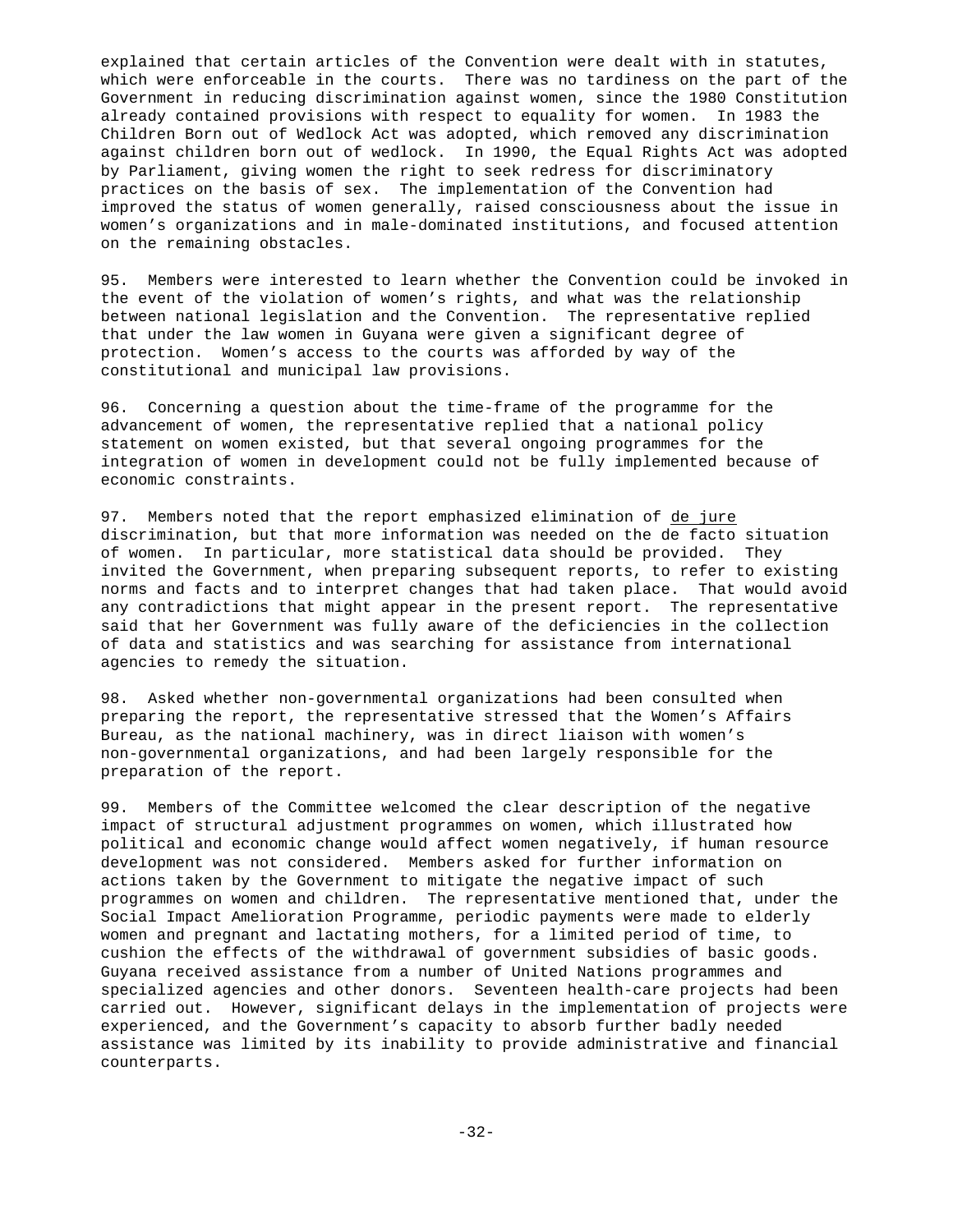100. Members praised the active role women in Guyana had played in the struggle for independence, which should guarantee them the right to enjoy fundamental rights without conditions. Asked why the basic rights in the Constitution were linked not only to respect for the rights and freedoms of others, but also to respect for the public interest, the representative said that this did not lead to abuse and injustice since the courts, as guardians of the rights of individuals under the Constitution, could be approached by any aggrieved party seeking redress.

### Questions related to specific articles

### Article 2

101. Given the existence of different ethnic and indigenous groups in Guyana, members wanted to know if they had preserved their cultural roots, because culture could be used as a unifying force in development. More information was required on traditional customs and religious traditions, and the way they affected women and undermined the provisions of the Convention. The representative replied that the largest ethnic communities were the East Indians (49.5 per cent) and the Africans (35.6 per cent); the indigenous population of Amerindians made up 6.8 per cent of the population. As a result of the divide-and-rule practice of colonialism, the two major racial groups were divided in the late 1950s and again in the 1960s. Amerindians had originally had their own culture, but the process of socialization had altered some sections of the indigenous people, who had become involved in national life in the field of education, health and training. Under the Constitution, all citizens had the right to practise their customs and religion. Some religious norms were used to keep women down, not giving them the right to chose their husbands and not allowing them into male-dominated religious positions. However, the fundamental problem of male domination over women was inherent to all racial groups.

### Article 3

102. Members of the Committee appreciated the appointment of a minister for the advancement of women and requested further information on the mandate of the Minister, the limits imposed on her work and the existence of focal points in the various other ministries. The representative replied that the Ministry of Labour, Human Services, Social Security and Housing had a Senior Minister in charge of Labour and Housing and a Junior Minister responsible for Human Services and Social Security, which included women's affairs as one of 11 areas of responsibility. No limits were imposed on the work of the Minister. With regard to the national machinery for the advancement of women, the Minister was collaborating on a weekly basis with the administrators of the Women's Affairs Bureau.

# Article 4

103. It was asked which temporary measures had been taken to accelerate de facto equality between men and women. Members also inquired about existing programmes to increase the number of women in decision-making positions at all levels.

104. The representative replied that the Women's Affairs Bureau was engaged in project monitoring and the implementation of projects directly targeting women, in particular in the acquisition of skills and education, training in small business management and health.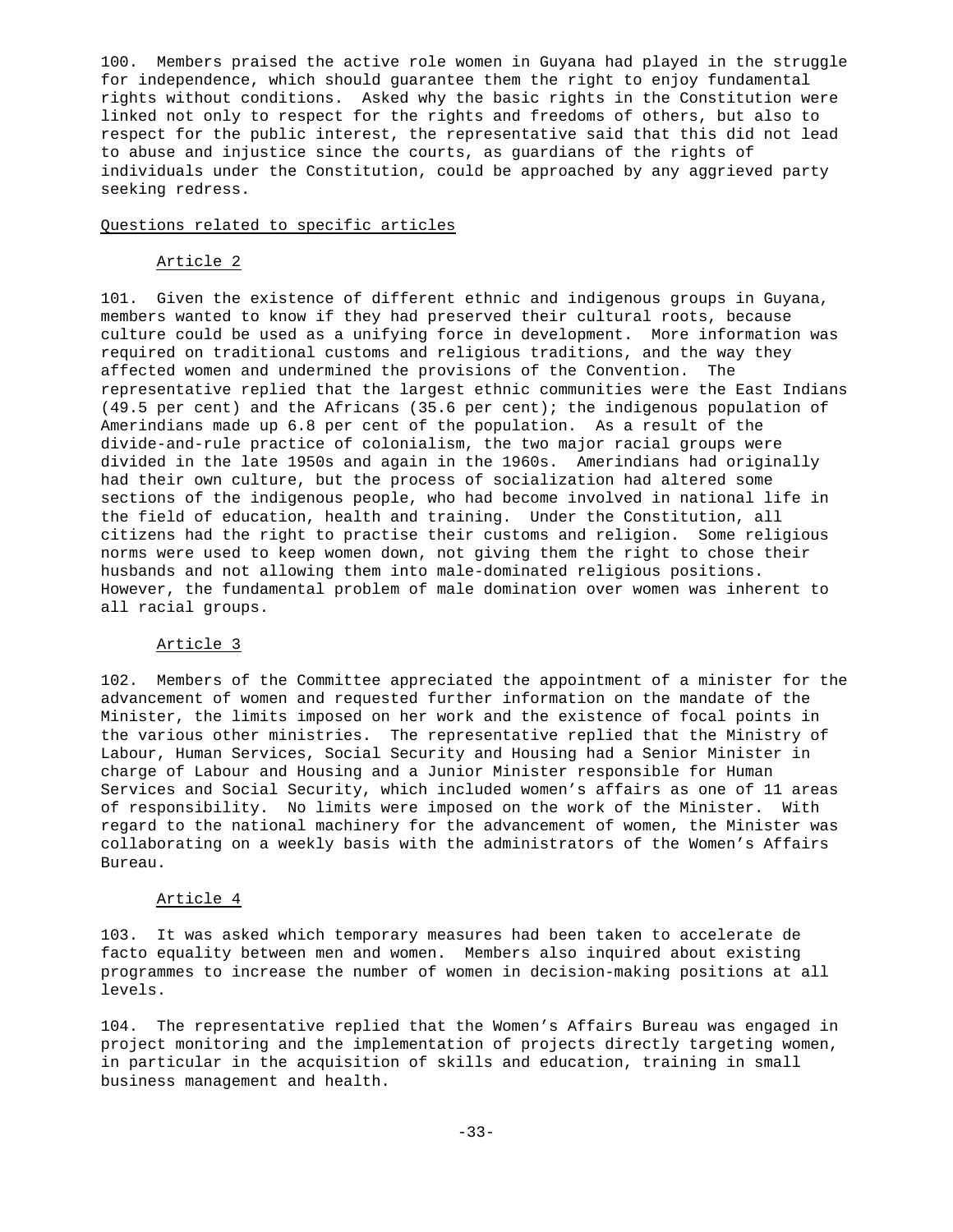### Article 5

105. Assuming a high incidence of violence against women as in any society, members asked for information on the extent of violence in all its forms, the measures taken by the Government to eliminate violence, police intervention and court procedures. The representative replied that violence occurred at all levels of society and that about 48 per cent of women had been physically assaulted in 1993. Only recently had women started to report assaults committed against them by their spouses or common-law partners. While arresting the perpetrators, male police very often displayed reluctance to institute charges and considered the assaults a purely domestic matter. Women's organizations had therefore called for female investigators. Refuges and shelters for abused women, as well as a hotline, had been established. A draft Domestic Violence Bill was to be placed before Parliament, following the format of similar bills in other Caribbean countries. The Government and non-governmental organizations were planning an education programme to sensitize young people about other forms of conflict resolution, self-esteem and respect for females.

### Article 6

106. Members sought more information on prostitution and related activities and wanted to know whether laws and specific programmes had had an impact on reducing the number of prostitutes. The representative stated that the law penalized any male person for knowingly living, wholly or partly, on the earnings of prostitution or soliciting for an immoral purpose. To prevent the increase of prostitution linked to the urban migration of young women, efforts were being made to raise the living standards in rural areas and to encourage young women there to undertake income-generating activities.

# Article 7

107. Noting that the report gave figures on the percentage of women in certain high-level positions, members asked further information on the number of women in middle-level management positions, and on women's participation in non-governmental organizations, political parties and labour unions. The representative replied that women constituted a small but growing pool of middle- and lower-level managers and that their participation had risen from 14.9 per cent in 1985 to 25.4 per cent in 1993. However, women's representation at the executive level had decreased sharply, from 25.5 per cent to 12.4 per cent, during the same period. Only in the low-paying service sector and the teaching professions did women play a significant role in decision-making. Women were active in the trade unions, in both the private and the public sector, holding a few high positions in management and the executive branches. Exclusively female trade union organizations did not exist.

108. She stated that women were a clear minority at the higher echelons of public and political life and were grossly underrepresented in top positions. Female participation in the parliamentary assembly had increased significantly, from 14 per cent in 1980 to 22 per cent in 1985, but decreased to 15.7 per cent in 1993 with the change of Government. The imbalance in male-female representation in Parliament was also reflected in the Government, where only two women had been appointed, one as Health Minister and the other as Minister for Labour, Human Services, Social Security and Housing. However, in other decision-making positions in the Government, the situation had improved with an increase in the number of permanent secretaries and other high-level positions, from 21.4 per cent in 1987 to 33.3 per cent in 1993. At the regional level, the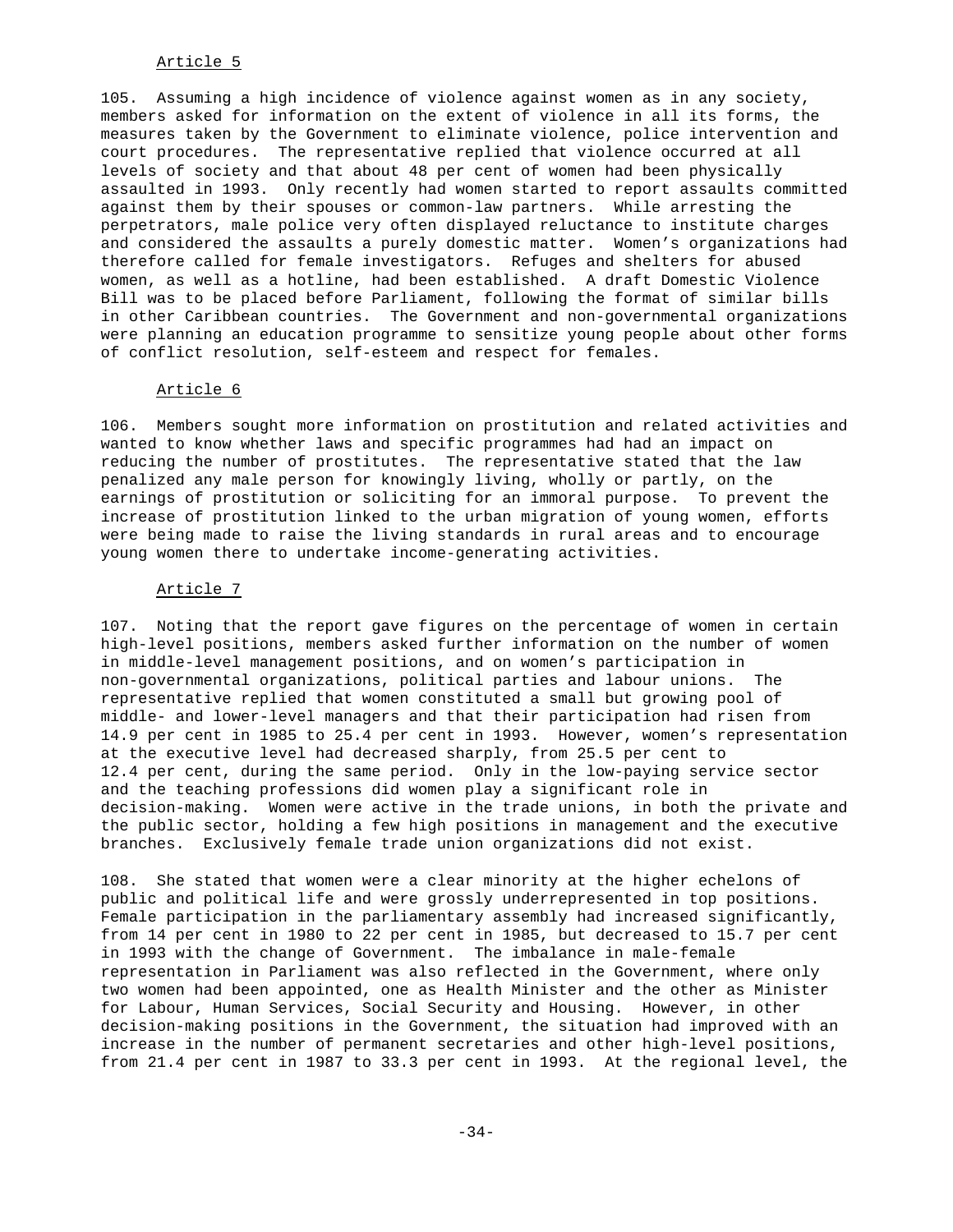percentage of female mayors had declined from 40 per cent in 1980 to 20 per cent in 1986 and 16.7 per cent in 1993.

109. With regard to women's participation in political parties, she recalled women's historical involvement in political life, especially in the work of parties and during elections. The major problem was that only a few women could attain leadership roles in their parties owing to male competition, lack of assertiveness and their additional burden of child-rearing.

### Article 8

110. Members acknowledged the frankness of the part of the report under discussion, but asked for additional explanation about the obstacles that prevented women from participating in decision-making and whether there was actual equality of opportunity for women in access to power in public life. The representative replied that the stereotypical attitudes of women and men inhibited women's access to decision-making positions. As more women entered professional life, it was to be hoped that that trend would change.

### Article 10

111. Asked for further data on school drop-out rates for girls, the representative stated that only 18.9 per cent of women dropped out at the tertiary level, compared to 81.2 per cent for men. No data were available for drop-out rates at the primary and secondary levels but they would be supplied in the next report. Drop-outs were given a second chance to pursue higher studies. In response to the question whether the programmes mentioned in the report were aimed at stereotypical vocational skills, she stated that programmes were open to both sexes, but the women opted for traditionally female-oriented programmes of study.

# Article 11

112. More information was sought on equal access to training, job segregation, women's employment in health, education and the industrial sector and their contribution to agriculture.

113. The representative said that women had equal access to education and training. Training was an integral part of women's involvement in work. The gender-specific division of labour was linked to the traditional definition of women's economic roles, the majority of women being employed in the clerical, sales and service sectors. A low percentage of women found employment in the agricultural sector, where women's involvement in household subsistence farming and poultry rearing for additional family income was not taken into account.

114. A high proportion of economically inactive females was involved in domestic duties, but the figure had declined owing to the changing role of women, who needed to supplement family income.

115. Members wished to know if women had equal opportunity with men in obtaining full-time jobs. The representative noted that although women had equal opportunity with men, they were burdened by child-rearing activities traditionally considered a female responsibility. The lack of child-care facilities affected women's participation in the labour force negatively, in particular if they could not rely on grandparents or elderly relatives. The Government and non-governmental organizations were providing some day care for children.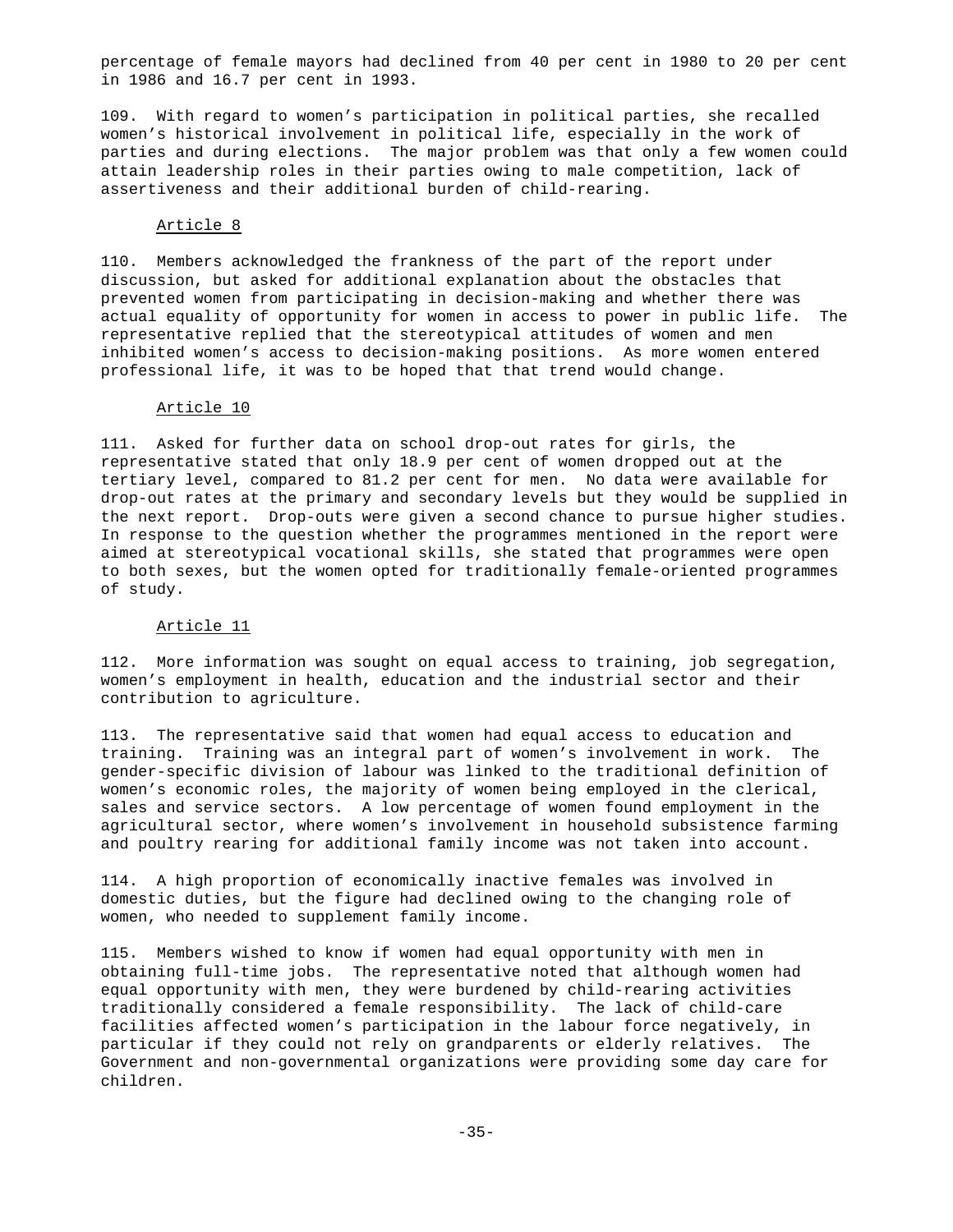116. In reply to the question about equal remuneration for men and women, the representative quoted the 1990 Equal Rights Act, which provided, inter alia, that women and men should be paid equal remuneration for the same work or work of the same nature. Although in general women were paid the same as men, in some private sector organizations women with similar qualifications and performing the same tasks were still paid less.

# Article 12

117. Members required further information on programmes to combat the AIDS/HIV pandemic and on existing facilities for infected women. The representative stressed that the increase in HIV infection among women far exceeded that of men, although fewer women carried the virus than men. The Government had launched education programmes to combat the spread of AIDS among young people, encouraging the use and acceptance of condoms. Discussions on removing taboos associated with sexual behaviour had taken place. She also reported on efforts being made to end the stigmatization of AIDS victims.

118. Referring to the severe problem of anaemia, a very incapacitating illness for women, members wanted to know if female malnutrition resulted from the traditional diet, lack of variety of foods or poverty. Given the decrease in life expectancy, members asked for the common causes of female mortality. The representative stated that high-risk pregnancies, lack of trained medical attendants, malnutrition and abortion were some of the contributing factors. A 50 per cent decrease in government spending on health services had had an impact on the 86 per cent of the population considered to be living under the poverty line, and on women in particular.

119. Concerning family planning, members requested information on the existence of a national family planning programme, on access to special maternity services and on the availability, use and general acceptance of contraceptives. The representative informed the Committee that family planning advice and counselling was conducted at 166 clinics across the country and included the provision of various forms of contraceptives, prenatal and postnatal services, immunizations, pap smears, pregnancy tests, infertility and fertility counselling and treatment. Women, in general, accepted family planning very well. A responsible parenthood organization was conducting educational programmes for young people. The representative also said there was no government policy on family planning owing to the demographic trends of high mortality and emigration in Guyana.

120. On the incidence of abortion, the representative stated that the number of illegal abortions was high as abortion was often used as a form of contraception by women having no access to other family planning methods. The highest number of abortions occurred in the 24-29-year age group and among East Indian women, followed by Black women. There was an ongoing debate on the decriminalization of abortion as proposed in a bill tabled in Parliament.

### Article 14

121. Members of the Committee welcomed the policy of decentralization and wished to obtain further information on the involvement of women at the district level. The representative replied that women were generally involved in all sectors of rural life. After the 1992 elections, there had been a resurgence of community development groups, in which women played an important role.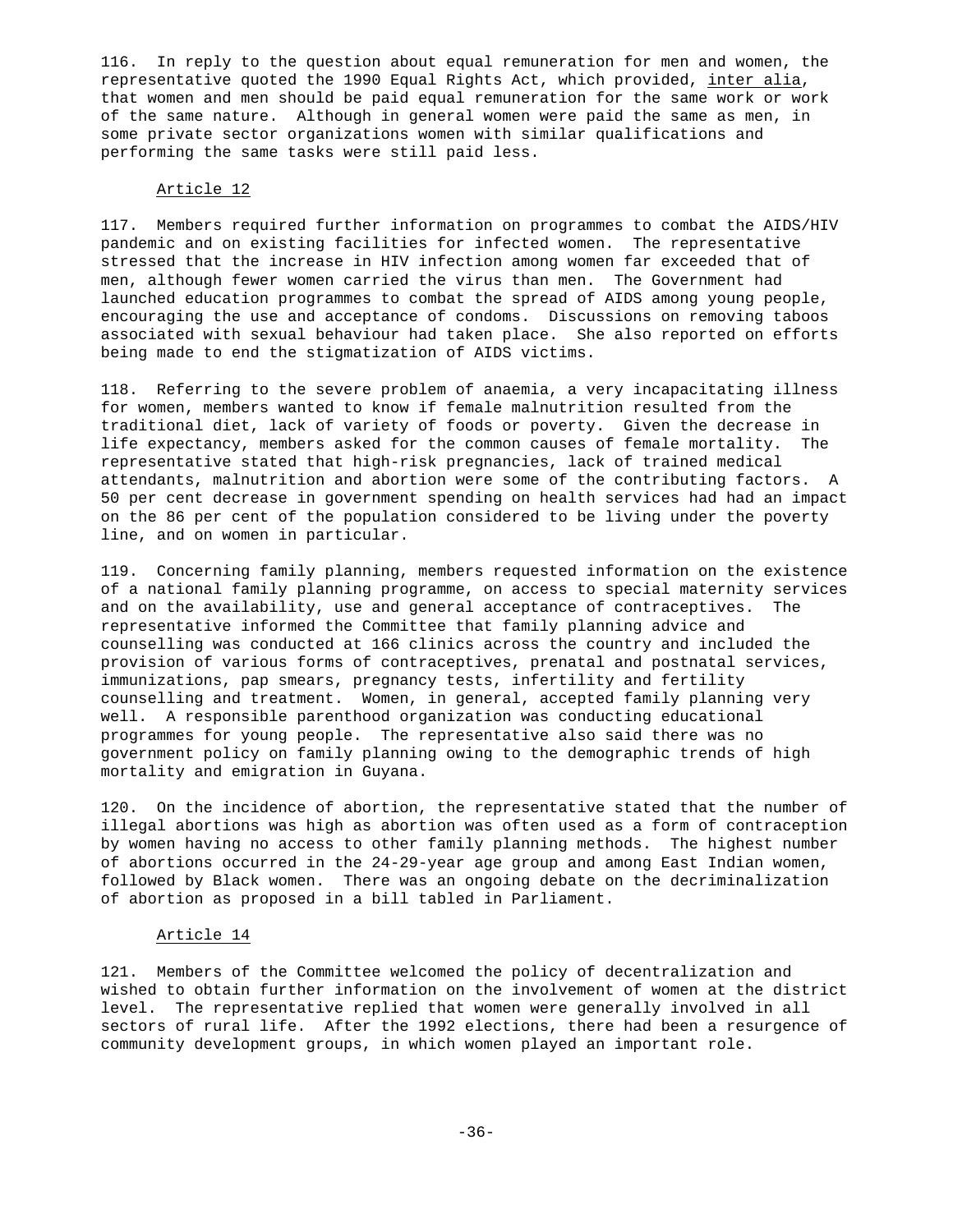# Article 16

122. With regard to reform of the family law, members expressed the opinion that a more comprehensive approach should be preferred to a segmented process of amendment. Harmonization with the rest of the Caribbean countries should be given special attention. The representative agreed and added that the establishment of a family court had been called for by women's organizations over the past decade. She also informed the Committee about the Married Persons Property Amendment Act and the Family Dependants Provision Act adopted in 1990, which changed the laws relating to the division of the property of spouses upon the dissolution of marriage or the break-up of a common-law relationship. In reply to a question on the equal division of marital property in case of divorce, she stated that the Married Persons Property Amendment Act made provisions for the services of the wife in the home to be quantified in assessing her contribution to the acquisition of marital property.

123. More information on female-headed households was asked for, in particular on the incidence in different ethnic groups, on their cultural acceptance and government programmes for providing assistance. The representative regretted that no data on female-headed households were available, but promised that the second periodic report would supply that information. Although the incidence of female-headed families was widespread, it was highest among the Afro-Guyanese population.

124. Specific information was sought on the Equal Rights Act that enabled courts to define discrimination and on any instances when the law had been applied. The representative informed the Committee that the Act did not define discrimination and had never been considered in the courts owing to its relatively recent passage. No cases alleging discrimination had been brought up so far.

125. The Committee deferred its concluding comments on the report of Guyana until its fourteenth session.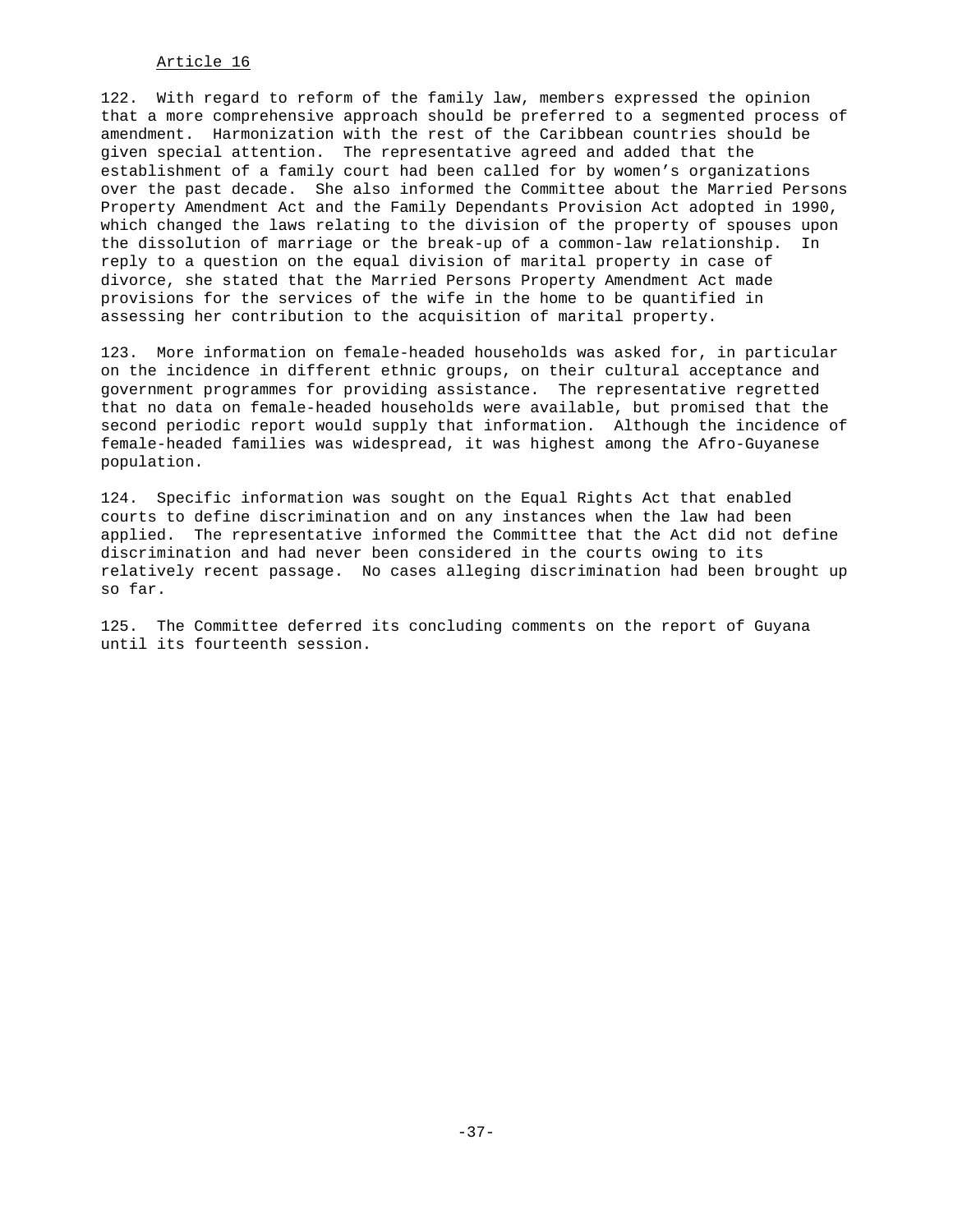126. The Committee considered the initial report of the Libyan Arab Jamahiriya (CEDAW/C/LIB/1 and Add.1) at its 237th and 240th meetings, on 19 and 21 January (see CEDAW/C/SR.237 and 240).

127. In introducing the report, the representative of the Government of the Libyan Arab Jamahiriya apologized for the fact that the Assistant Secretary of the General People's Congress, who was a woman, was not able to attend and personally have a dialogue with the members of the Committee. He gave an overview of the structure of the report and highlighted its main points. He said that in his country there were no laws that were in any way discriminatory against women. Libyan legislation contained the principle of equality of women and men. The Shariah equally emphasized the importance of women in society.

128. He mentioned the modified school curricula that ensured the elimination of stereotypes and said that women received the same education as men and were encouraged to enter any kind of occupation. Prostitution was prohibited and there were no obstacles to the participation of women in political and public life. Women had the same rights as men to participate in professional associations, and the General Union of Women's Associations had been created for the promotion of women. The percentage of women in education was increasing and women were sometimes provided with better facilities than men. Maternity had no effect on seniority, social allowances and the job situation. However, women had not yet reached the same positions as men at high levels.

129. Women were considered as the cornerstone of the society. They were equal to men before the law, they had equal rights with regard to the custody of their children and they were the partners of men in civil, cultural and social life. Women could write their own wills, independent of men, and had the right to choose their husbands. Women had made big strides in the last 25 years, considering the conditions they had previously experienced in that region and, as they had penetrated all spheres of life, the country had laid a firm basis for equality.

# General observations

130. Members of the Committee commended the accession of the Libyan Arab Jamahiriya to the Convention. While thanking the representative for having appeared before the Committee, they indicated concern that Libyan women could not be present themselves to talk about their experiences. General and serious concern was expressed about the reservation that had been entered at the time of accession and about the fact that the reservation was not at all touched upon in the report. Members asked whether the Government had not taken into consideration the objections that had been raised by many countries with a view to reconsidering the issue. Bearing in mind that the Shariah had given equality to women, as mentioned in the report, it did not seem clear why the reservation was still maintained, particularly as it constrained the Government's ability to comply with article 2 of the Convention. Members felt that the interpretation of the Koran had to be reviewed in the light of the provisions of the Convention and in the light of the current social environment. It was not possible to speak of equal rights of women and yet to maintain gender differentiation and sexual stereotypes, such as insisting on the role of women as housekeepers.

131. In replying to the concerns of the members, the representative of the State party explained that the Islamic religion was designed to emancipate men and women from all forms of slavery by prohibiting injustice, making the promotion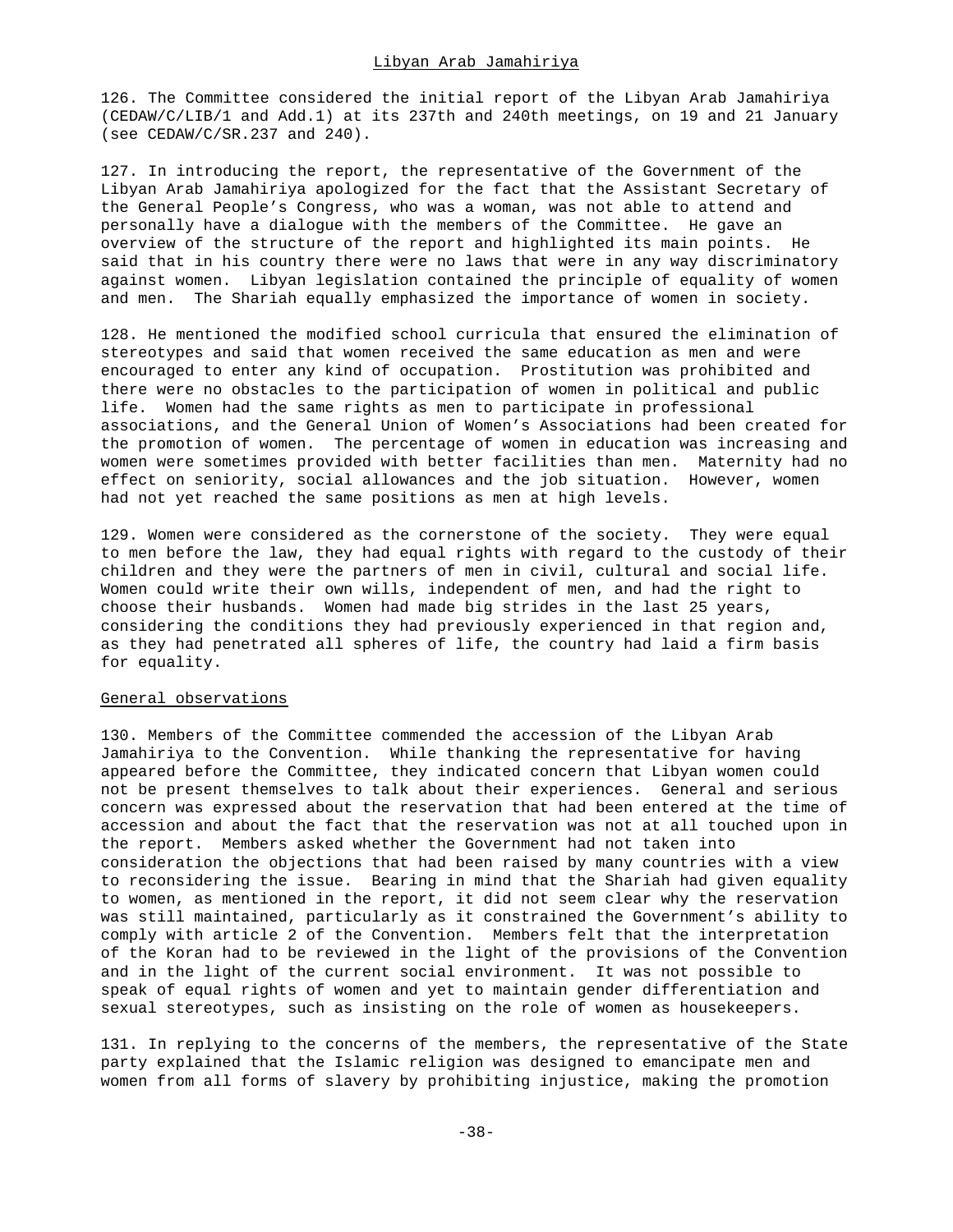of women a precondition for the road to paradise and calling for equality among all human beings. Any gender difference, if considered objectively, did not constitute discrimination based on sex. Reservations were entered by Islamic countries in order to avoid embarrassment in view of the literal meaning of legal texts. He assured the Committee that its concerns would be conveyed to the competent authorities.

132. In additional comments, members observed that they were still unclear about the reasons for the country's maintenance of its reservation to the Convention. They said that the reservation was very much related to the question of interpretation of the Shariah. They felt that the Shariah was very supportive of women's equality, rights and dignity. However, it had come into force 1,500 years ago and was not immutable. The Shariah itself gave equality to women, but the problem that had to be overcome was that of interpretation. Religions should evolve over time, but the evolution or the *ijtihad*, the interpretation of the Shariah, had come to a standstill three centuries ago. The thinking about some religious roles had not evolved from that time and it was not proper to apply a standard that had applied several centuries ago to the present world. In some countries the Shariah had been interpreted in a more progressive way, as a result of the political will of the Government. The Koran permitted the ijtihad for the interpretation of the Islamic religion. Therefore, efforts should be made to proceed to an interpretation of the Shariah that was permissible and did not block the advancement of women. The Government was urged to take a leading role in its interpretation of the Shariah as a model for other Islamic countries. Reservations that were incompatible with the goals of the Convention were not acceptable.

133. Although members commended the Government for the timely submission of its report, they criticized the fact that certain articles of the Convention had not been dealt with separately and lacked detailed information, that the report appeared to be more theoretical and did not contain information on the de facto situation of women and that it contained technical errors and contradictions. One of those errors pertained to table 2 and was explained by the representative as a typographical error in the translated version (it should read 1984 and not 1974). Members of the Committee pointed out the scarcity of statistical data, in particular regarding the issues of violence against women, migrant women, women migrating to urban areas and the drop-out rate for female school attendants.

134. While the law relating to disabled persons was praised, further comments on its legal provisions were requested. It was asked which new laws had been adopted since the country's accession to the Convention and which laws gave priority to women.

135. Members said that the implementation of an anti-discrimination policy required that policies be coherent even though they touched upon religious and ideological issues. True gender equality did not allow for varying interpretations of obligations under international legal norms depending on internal religious rules, traditions and customs. Clarification was requested for the concept of "women's natural tasks", as referred to in the report.

136. With regard to the request for further information on the Great Green Document on Human Rights (A/44/331, annex), the representative referred to paragraph 21 thereof, which called for equality between women and men.

137. Members noted with satisfaction the many positive developments on the road to achieving equality between women and men, such as the admission of women into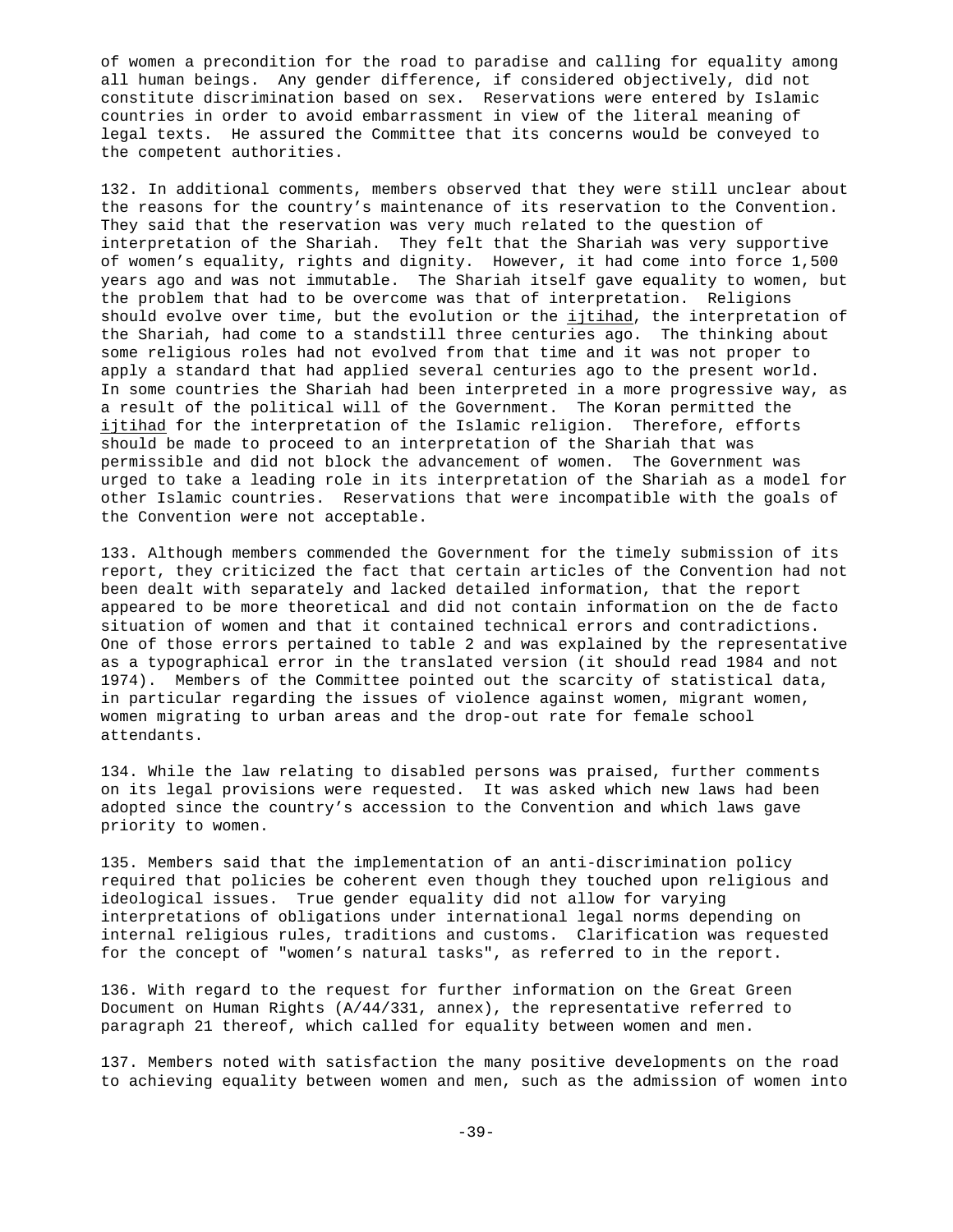the judiciary, the entry of women into the armed forces, the creation of a centre for women's studies, the fixing of the same minimum age at marriage for women and men, the amendment of school books, the placement of restrictions on polygamy, the publicity given to the Convention in the media, the setting up of a department of women's affairs and the support given to women's non-governmental organizations. However, the image of women in the media needed to be changed.

138. The representative explained that the main tasks of the Assistant Secretary of the General People's Congress were the collection of data and documentation and the evaluation and analysis of issues relating to women; the elaboration of plans to integrate women into all social, cultural, economic and political spheres of life; the removal of existing obstacles; the coordination and dissemination of information regarding the achievements of women and the promotion of women's access to international and national political forums. Additional coordination offices had been established to assist in raising the awareness and consciousness of women.

139. Members of the Committee sympathized with women and men in the country because of their sufferings as a result of Security Council resolution 748 (1992) concerning the aerial embargo, and said that such sanctions always had a strong impact on the status of women and children.

# Questions related to specific articles

### Article 2

140. The representative said that the principle of gender equality was clearly spelled out in the Constitution and in the Great Green Document on Human Rights. Libyan legislation protected the rights of all citizens, regardless of gender, particularly in the fields of education, health, and social, cultural, professional and political life, and set out corresponding measures to guarantee those rights.

141. Replying to questions related to what kind of recourse action was available to women who had been discriminated against, he stated that the Supreme Court had stressed the principle of equality as a fundamental human right and that all citizens had the right to resort to the courts in the event of any violation of that fundamental right. He pointed out that any laws that discriminated against women had been abolished and that penal law did not contain any discriminatory provisions.

### Article 3

142. The representative explained that the Government had adopted many executive and administrative measures to safeguard women's exercise of their rights and freedoms in the same way as for men. Women enjoyed their natural rights in professional associations and syndicates and could assume their natural roles in society.

### Article 4

143. Members felt that the Government had taken some special measures although they were not reflected as such in the report. Members were doubtful whether the meaning of article 4 had been properly understood. They expressed the hope that the subsequent report would take those observations into consideration. Members asked how the new Department of Women's Affairs in the secretariat of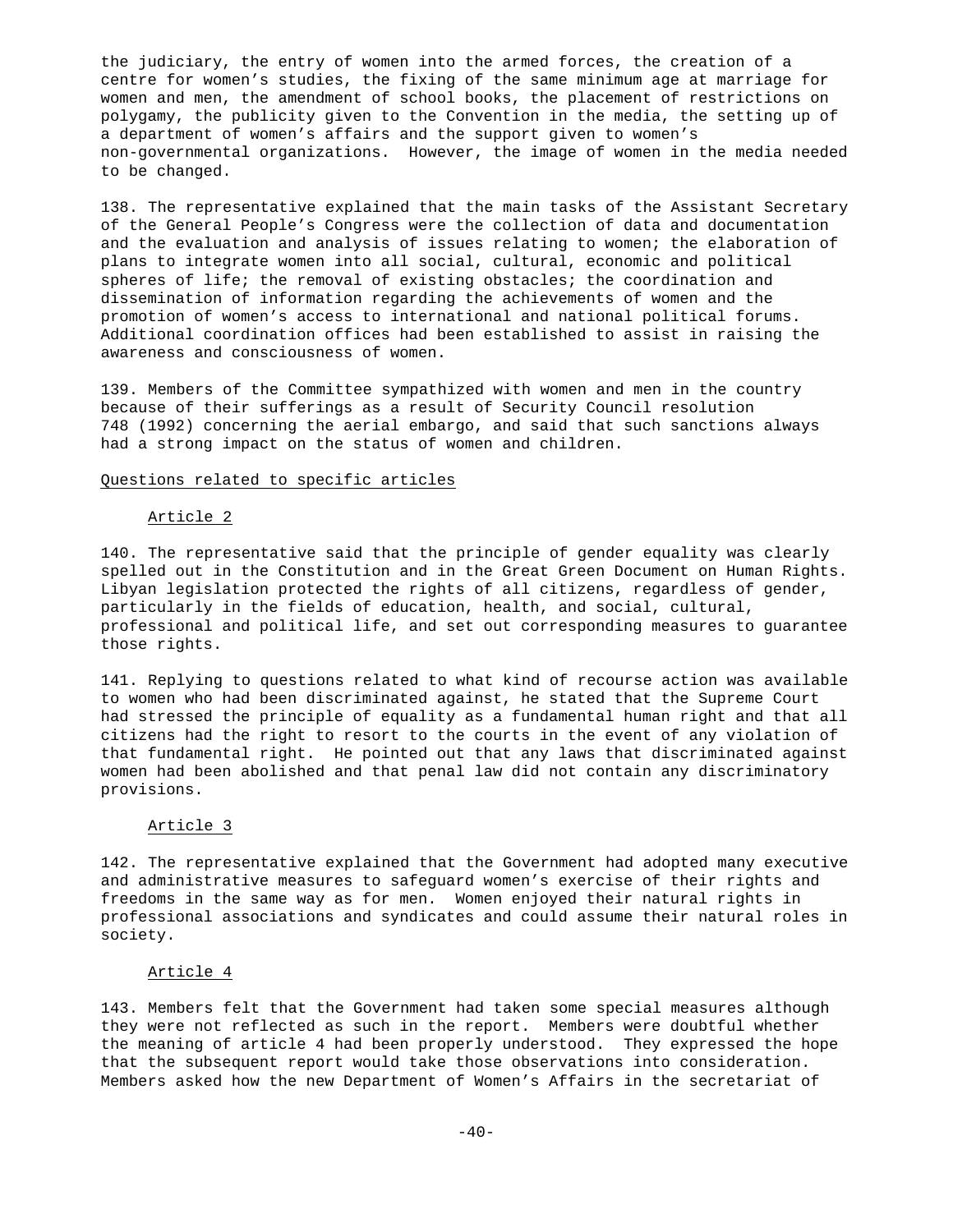the General People's Congress cooperated with non-governmental organizations and whether the department was considering taking temporary special measures.

144. Replying to those questions, the representative said that special measures had been taken at the executive level in giving women the right to take posts in the judiciary, to participate in female basic people's congresses and other conferences and in creating a military academy for girls.

# Article 5

145. Although members commended the prohibition of violence against women, they asked what measures were established for preventing such violence and for protecting the victims, and whether women were allowed to leave their husbands in the event of violent acts. The representative stated that, according to the law, violence against women within marriage was prohibited. In cases of acts of marital violence, women could seek separation in court and unmarried women who became victims of violence could also resort to the courts. No statistical data were available, but violence against women did not constitute a dangerous phenomenon in the country.

146. Regarding questions concerning female circumcision, the representative stated that the practice of female circumcision did not exist in the country.

147. Referring to traditional attitudes, members queried the concept of stereotypes in the country. Although the report stated that stereotypes had been eliminated in textbooks, it suggested that the concept was maintained with regard to women's roles in society. When asked which customs jeopardized the advancement of women and what measures had been taken to remove such negative traditional attitudes, the representative said that women's concerns were taken into consideration in all development plans, such as in the development of school curricula favourable to women. Women's efforts to acquire knowledge and enter into judicial and diplomatic posts, as well as to pursue trades, undertake vocational training and travel outside the country were manifestations of changes in the attitudes of Libyan society.

# Article 6

148. With reference to the general recommendations of the Committee regarding the issues of violence against women, HIV/AIDS and the Declaration on the Elimination of Violence against Women, members requested more detailed information on the implementation of their provisions.

149. Considering that prostitution was a widespread phenomenon, members sought more information on the de facto situation and the exploitation of women by way of prostitution, and asked for relevant statistical data. Concerning law 70 of 1973, it was asked whether the sanction under article 407 applied to the prostitute or to the client, what the criteria were for an "indecent act" under article 408, whether male prostitutes were put under the same sanctions as female prostitutes and what the sanctions for offences under articles 415 and 416 were.

150. The representative replied that since traffic in women and forced prostitution were punishable crimes, no policy measures regarding prostitution existed.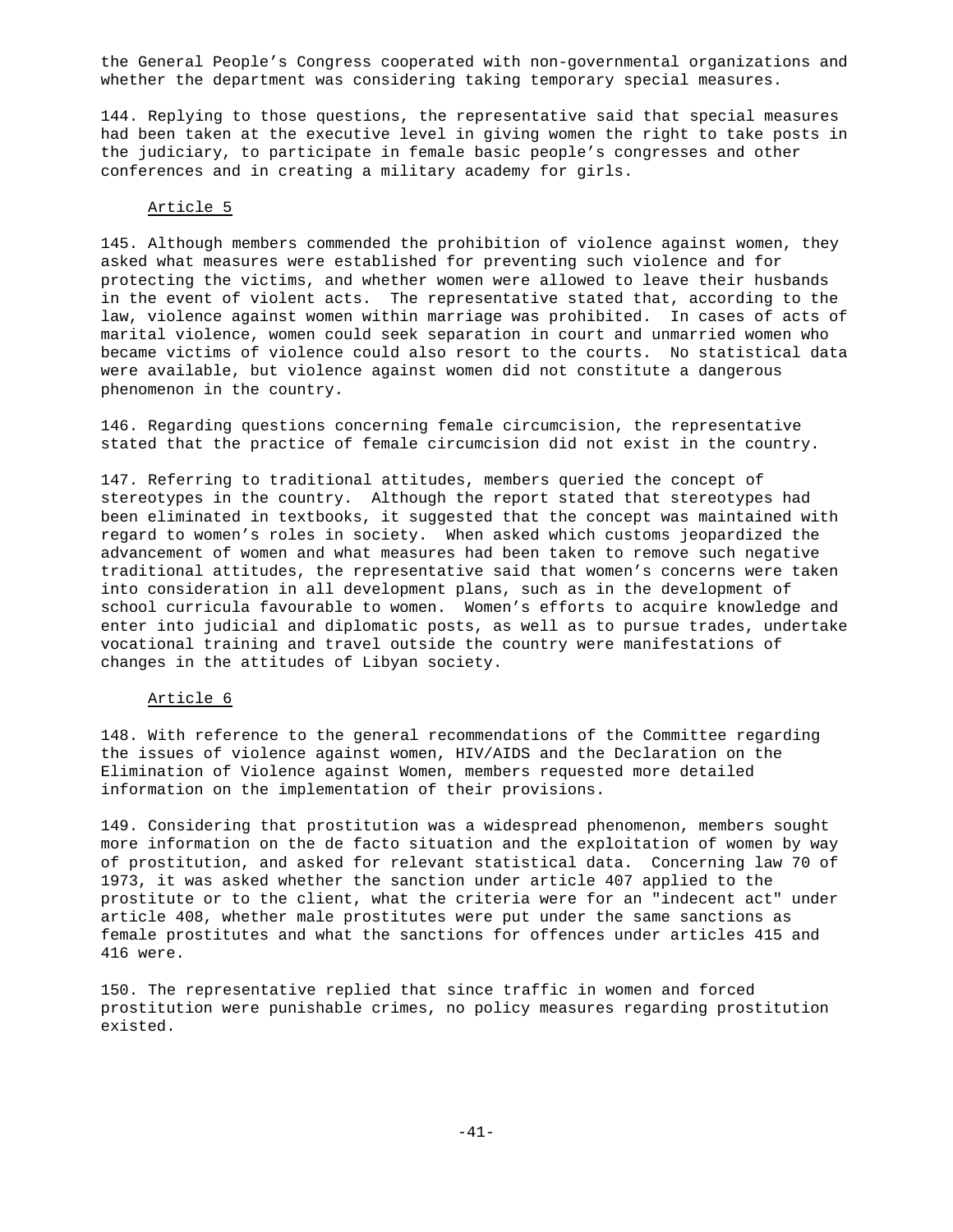151. In additional observations, members requested clarification of the rights of prostitutes who were also women and, as such, should be covered by the Convention.

152. Members inquired why sanctions against prostitution were linked to those against adultery.

153. The representative explained there was no discrimination in the punishment for adultery, whether committed by men or women.

154. Addressing questions regarding artificial insemination the representative apologized for the mistake of including the issue under article 6 and said that artificial insemination was permissible only between husband and wife and that it required the consent of both.

# Article 7

155. Clarification regarding the political organization of the country was sought, and members asked for detailed statistical indicators in subsequent reports in order to illustrate the progress made.

156. Members inquired whether women's organizations were set up by the Government or at their own initiative, and whether women had the right to vote. They felt that what was stated in the report under article 7 reflected the patriarchal structure of Libyan society and its discriminatory spirit, in that decisions regarding women's issues were taken in special female bodies. Furthermore, they inquired about the relationship between the People's General Congress and the female basic people's congresses, and asked whether the female congresses had decision-making power over national issues and, if so, which ones. Members also asked which posts were exclusively reserved for women, because such measures could also be discriminatory against women.

157. The representative explained that the incumbents of the various political posts mentioned in the report were elected, not nominated. Women were admitted not only to the female basic people's congresses, but also to other forums. It was difficult to quantify women's participation in political life, but there were special programmes for raising political awareness among women.

158. Regarding the statement in the report that "no political concentration camps" existed in the country, the representative said that the correct translation should read "no female political prisoners exist in the country, at the time of writing this report".

159. In additional observations, members expressed concern about the fact that women could participate equally with men in times of war and carry weapons but that, once the conflict was over, their political rights were overlooked.

# Article 9

160. In reply to the question whether women were made aware of their rights under the law concerning nationality, the representative said that all laws were published in the official gazette and could be consulted by any citizen.

# Article 10

161. Regarding comments made on the gap in enrolment figures between boys and girls in secondary education and regarding questions about the reasons for that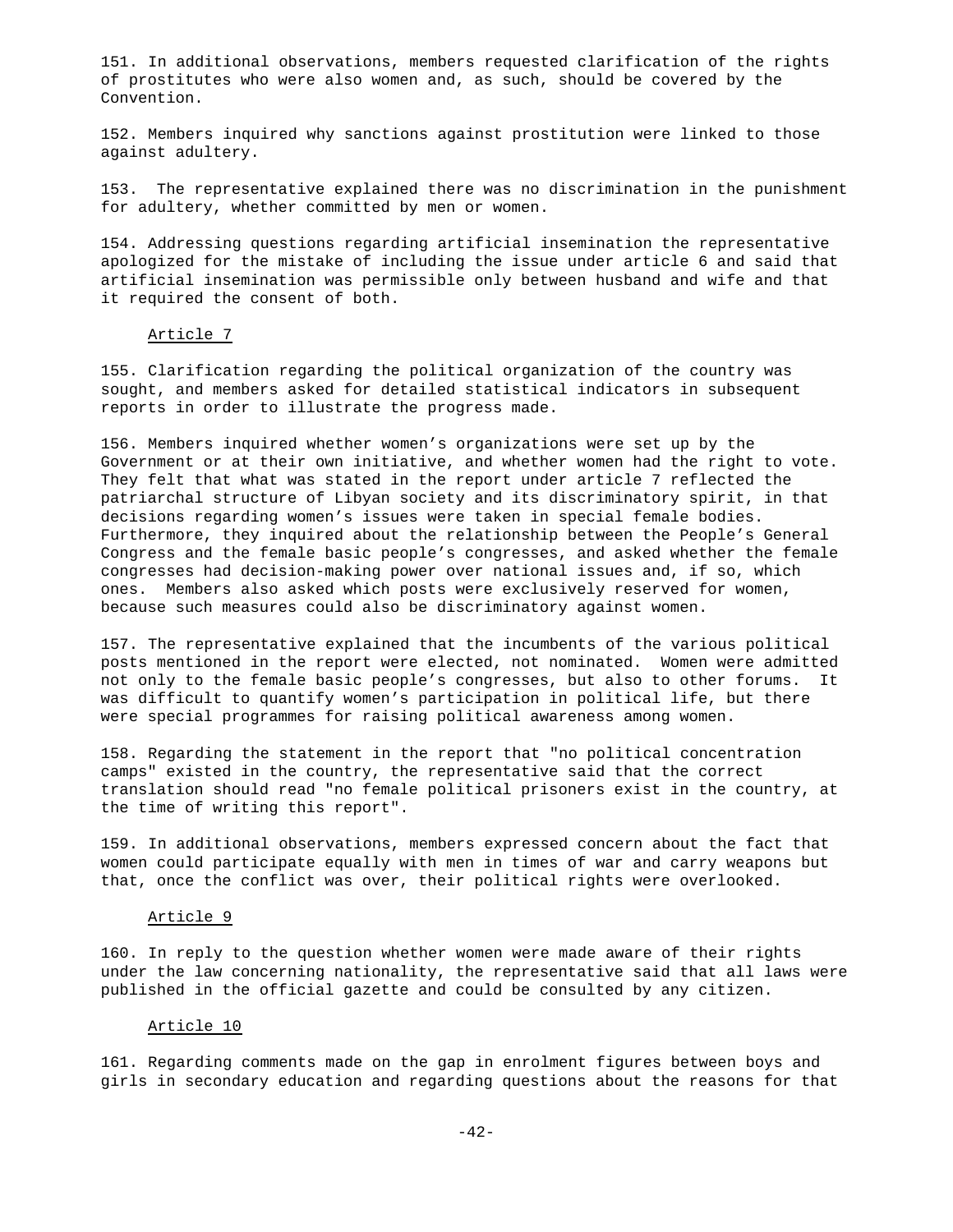phenomenon, the representative said that it would be necessary to update relevant statistics and to investigate the reasons. No information was given about programmes for girls who dropped out of school.

162. Members expressed concern about certain stereotypical attitudes in school education. They asked for clarification of family-life education and whether education was geared to girls and young women in such a way that they could take advantage of their rights. The representative said that coeducation existed.

#### Article 11

163. Members requested data on all occupations, broken down by sex, and on female unemployment. They wanted to know in which branches of activity women were in the majority and whether as many women were employed in the private sector as in the public sector.

164. Commenting on the provision that employers with a workforce of over 50 women were required to provide child-care facilities, members said that in effect it prevented the opening of child-care facilities because only a few enterprises had more than 50 working women.

165. Regarding inquiries about the professions that were deemed dangerous to women and the request for explanations concerning the prohibition of night work for women, the representative said that the list of dangerous professions was not available and that the policy had been adopted not to discriminate against women, but to protect them.

#### Article 12

166. Questions under this article referred to the greater number of men than women living in the Libyan Arab Jamahiriya and whether that was the result of the higher mortality rate of women; the issue of teenage pregnancies in the light of the health risks involved and their consequences for women's advancement; the position of disabled women and the reasons for the rule that the husband's approval was necessary in cases of family planning.

167. Members noted that the large number of nurses confirmed that women mostly took up traditional feminine careers and they requested statistics on the incidence of HIV/AIDS and information on policies and measures to prevent that disease.

### Article 14

168. Members asked what unpaid agricultural work was.

### Article 16

169. Members sought clarification for the contradictory statements in the report referring to custody and tutelage after divorce and inquired whether the Government intended to remove such discriminatory practices as the passing of custody of the children to the father after divorce, the loss of all the woman's rights and the obligation to pay compensation in case of divorce by the wife. Clarification was also requested for the provision under which a woman had the right to choose her husband and enter into marriage after consulting her legal guardian.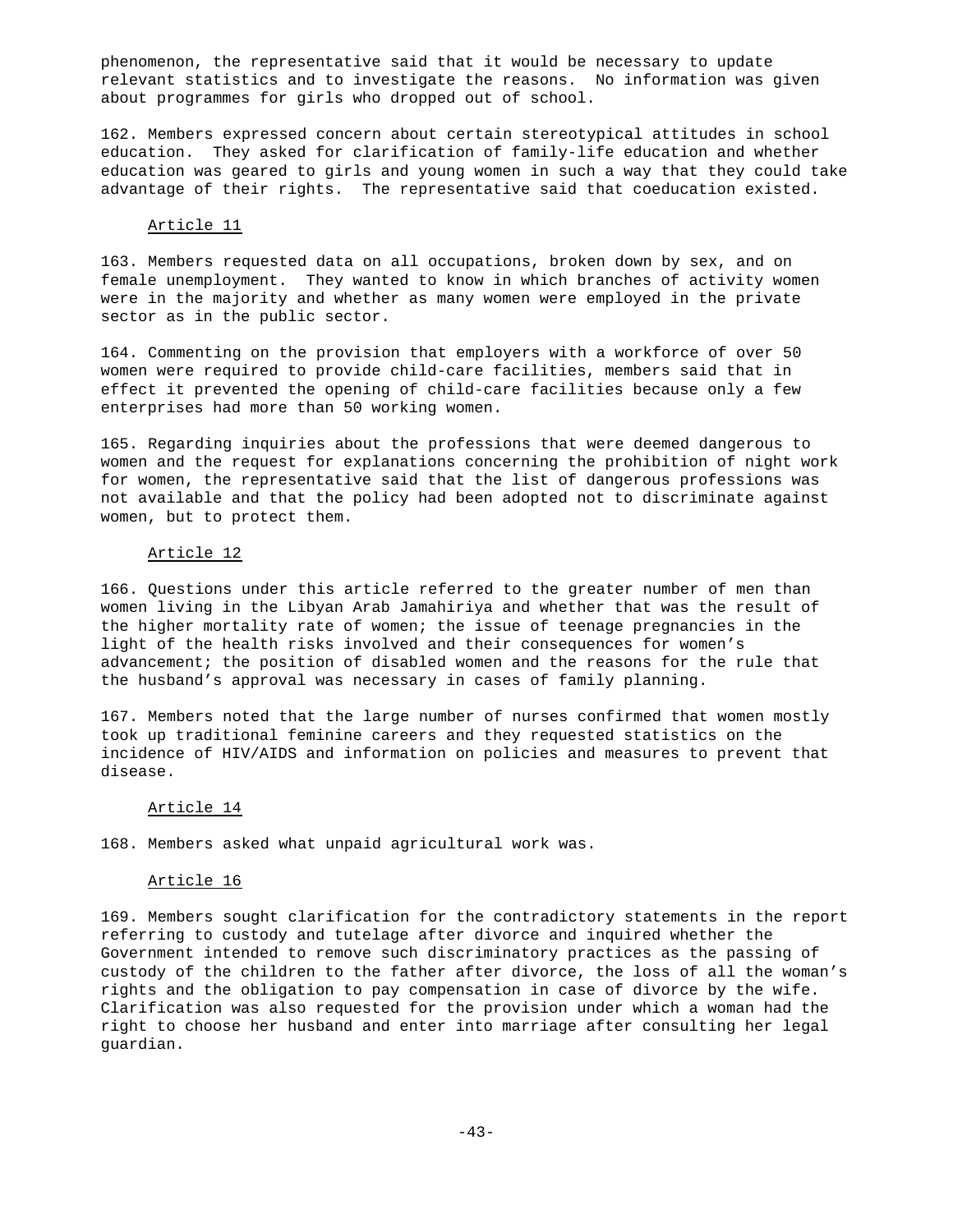170. Regarding questions about marriages between close relatives and their percentages, the representative said that marriage to the mother, sister, niece and aunt was banned. However, other marriages between close relatives were permitted.

171. Considering that it was stated in the report that husband and wife had equal rights but different responsibilities, members asked whether such a provision, as well as the provisions regarding dowry, diminished the exercise of equal rights for women.

172. Concerning the "limited framework" regarding polygamy, the representative explained that Libyan legislation preferred monogamy and that polygamy was the exception to the rule and on the decrease. Marriage to a second wife was possible only upon written permission by the first wife or by the courts and, furthermore, only if the husband's health and financial situation allowed it. Regarding the reaction of women to the practice of polygamy the representative said that they had the choice of objecting to it or accepting it. Members questioned whether any woman would agree to such an arrangement except under the threat of divorce or other forms of coercion.

173. Regarding the adoption of children, the representative explained that it was not legitimate in Islam, because Islamic law did not permit giving a person a name other than that of the father. Care of a child was acceptable without changing its name.

174. He explained that the provision under which female children inherited half of what male children inherited was not discriminatory to women, since women acquired that part of the inheritance without commitments, whereas men had to take over all the concomitant obligations. Therefore, the Shariah should not be interpreted as discriminatory. The members consequently felt that there was no need to enter a reservation, because, with that interpretation, women were treated equally with men.

175. In the course of additional observations members expressed concern about the issues of inheritance and adoption.

# Concluding comments of the Committee

#### Introduction

176. The Committee congratulated the State party on the information contained in the report and the additional details provided to it orally. The Committee noted with satisfaction that the report had been submitted within the prescribed time-limit and that, in general, it respected the guidelines for presentation of reports. The Committee appreciated the cooperation shown by the representative of the State party, as well as the representative's willingness to answer the many questions raised by its members. However, the Committee regretted that the report provided no information on the de facto application of the Convention, or on obstacles and difficulties impeding its implementation.

#### Positive aspects

177. The Committee noted with interest the progressive de jure measures adopted by the State party to promote the integration of women into all areas of development, particularly education and the armed forces.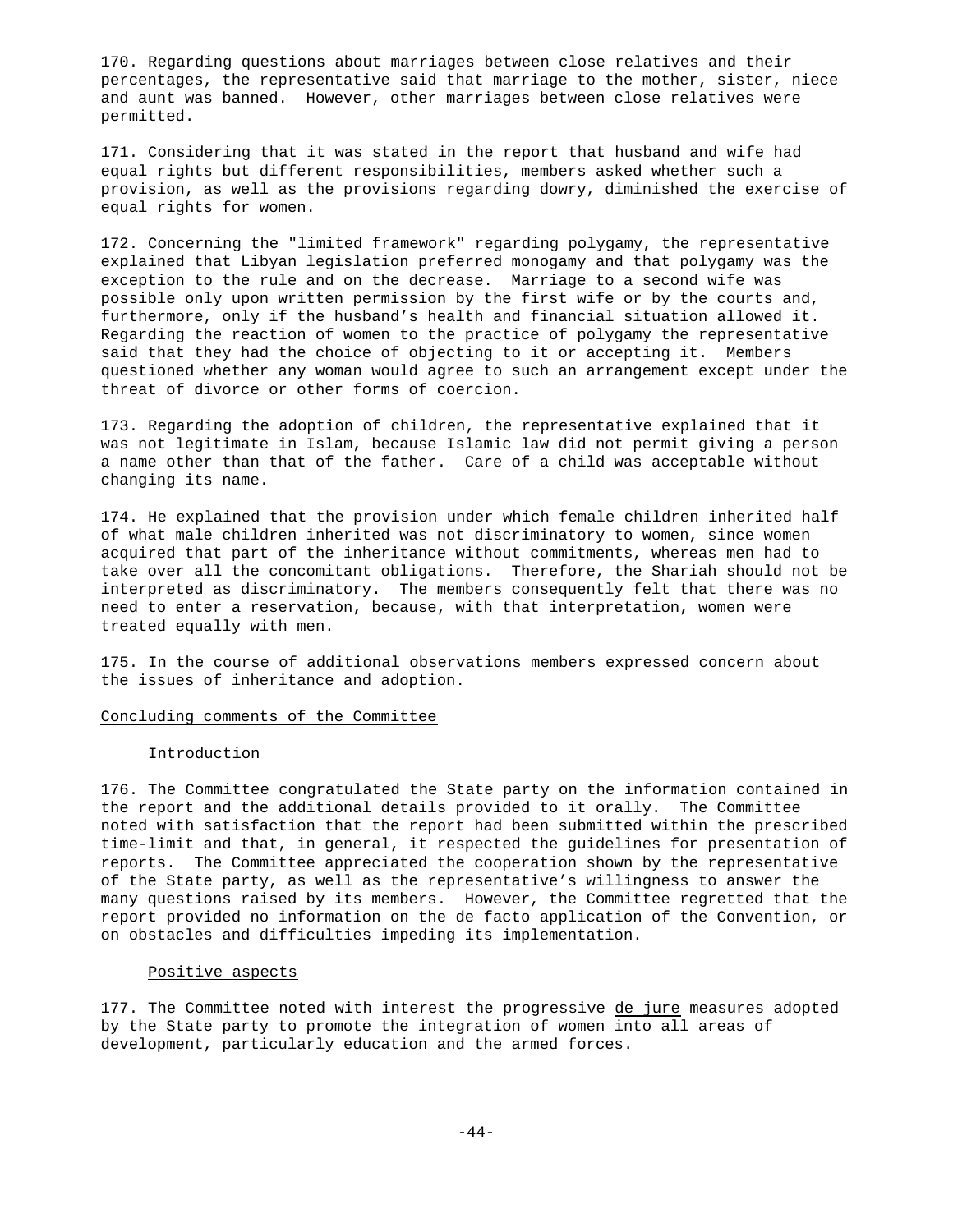178. The Committee appreciated the political will to improve the status of women demonstrated by the State party, as well as its determination to persist in efforts to speed up such improvement.

### Principal subjects of concern

179. The Committee was concerned by the State party's declaration of a general reservation on ratifying the Convention and considered it to be incompatible with the Convention's purpose and objective.

180. The Committee noted with concern a contradiction in the State party's report. While the State party was on the one hand introducing revolutionary measures for the emancipation of women, it was on the other hand emphasizing their role as mothers and housewives, thus reinforcing what was already stiff cultural resistance to substantial change.

181. The Committee regretted the lack of any specific information in the State party's report on the implementation of articles 2 and 5 of the Convention.

182. The Committee also noted a scarcity of information on the particular problems of women in rural areas and the important role they played in the family economy.

### Suggestions and recommendations

183. The Committee recommended that the State party take all the necessary measures to reconsider the general reservation entered on its ratification of the Convention.

184. The Committee recommended that, in its next report, the State party follow the order of articles as set out in the Convention, so as to provide all the information required for their application in practice. It should also provide information on the Committee's recommendations, in particular on violence against women, as well as statistics on women's participation in all spheres. The State party should take all appropriate legislative or other measures and introduce all the reforms required to bring its national laws into line with the spirit and the provisions of the Convention. It should in particular ensure that social and cultural prejudices did not raise new obstacles to women's development, especially in rural areas.

185. The Committee also recommended that the State party strengthen existing mechanisms to advance the status of women, with a view eventually to eliminating all forms of discrimination.

#### Madagascar

186. The Committee considered the initial report of Madagascar (CEDAW/C/5/Add.65/Rev.2) at its 236th and 237th meetings, on 18 and 19 January (see CEDAW/C/SR.236 and 237).

187. In introducing the report, the representative of the State party pointed out that the report suffered from certain gaps and outdated information. She noted that there was a general lack of statistical data and that the last national census had been taken in 1975. She provided information about recent measures taken to improve the situation of women, including amendments to laws and activities undertaken by the Directorate for Women's and Children's Affairs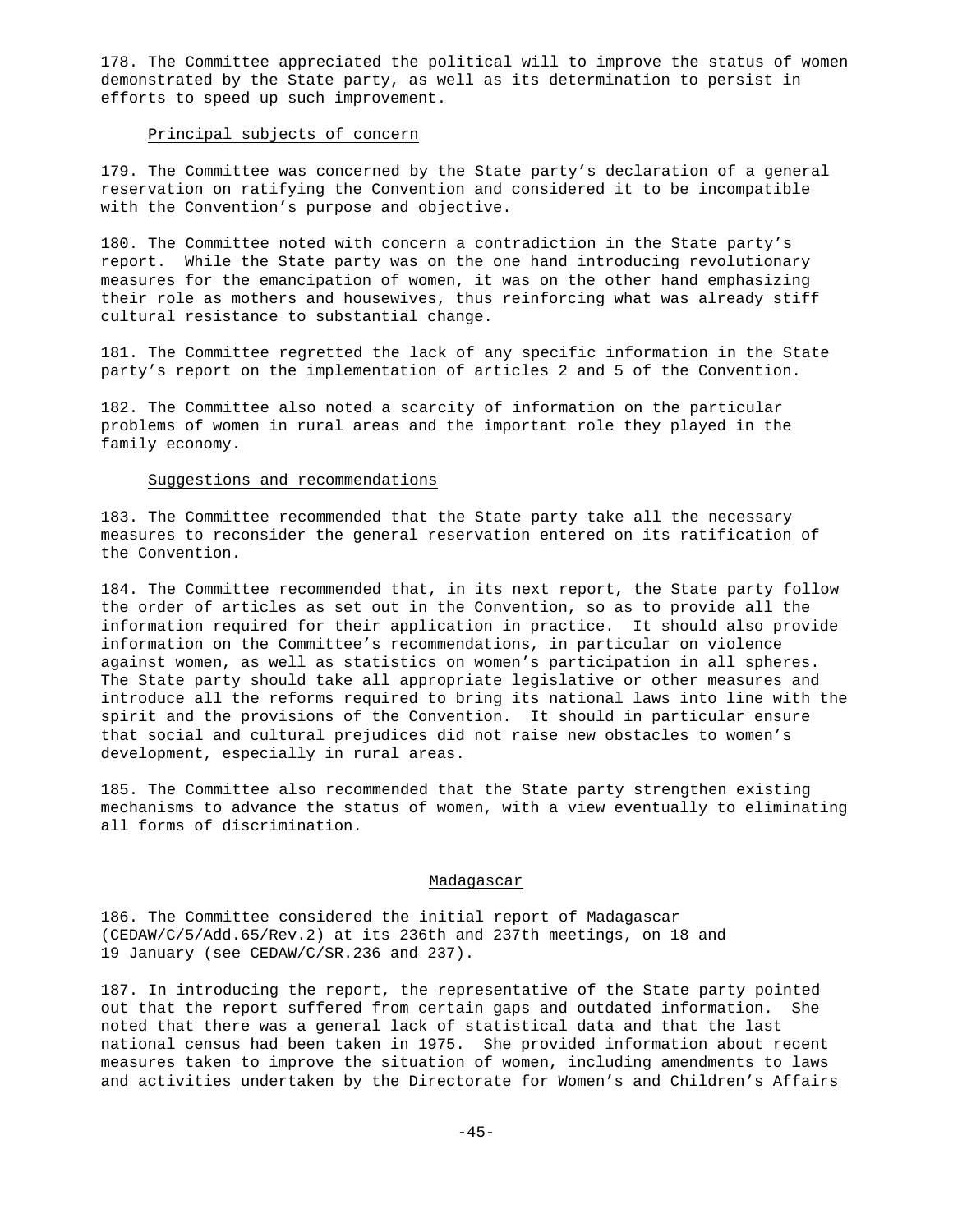of the Ministry of Population, working in conjunction with non-governmental organizations such as the 8th of March Association. She stated that the new Constitution guaranteed complete equality for women and that a process of democratization had been in progress since 1991.

188. The country's economy had suffered as a result of structural adjustment programmes, so that workers were the lowest paid in the world.

189. Her country had participated in an African Regional Preparatory Meeting for the Fourth World Conference on Women and a national workshop had been organized in September 1992, which was being followed up by regional workshops within the country.

190. Traditions and customs in the country were important and in certain cases constituted obstacles to women's achievement of equality, while in other cases they favoured women.

191. She noted that the report did not provide information on articles 1, 2 and 3 because it was considered that the articles were phrased too generally for specific comment.

### General observations

192. Members of the Committee expressed concern that the report lacked statistics that could indicate the de facto situation of women and noted that it lacked details on many points. In response, the representative of the Government noted that the next report would contain more statistics and would go into greater detail about issues. In many respects the country had lacked sufficient administrative infrastructure to provide much information.

193. Members of the Committee stressed their concern about the effects of structural adjustment programmes on women's advancement.

194. Referring to the question of traditions and customs, it was also pointed out that traditions were deeply rooted; however, modernization did not mean abandoning them but adapting them. Women were not just a vulnerable group but half of the population and that fact had to be taken into account when talking about progress.

195. The question was asked whether there had been any benefit to the country's having ratified the Convention. In response, the representative noted that ratification had resulted in article 6 of the new Constitution, which ensured that there would be equality between men and women, and a special preambular provision in the Constitution related to the Convention. That meant that, under the positive law doctrine in force in the country, the Convention was incorporated into all laws. In a follow-up comment, members noted that the Convention on the Elimination of All Forms of Discrimination against Women was not specifically mentioned in the Constitution, in contrast to other human rights instruments. It was observed that the Convention could help in improving the situation of women, particularly through the implementation of article 4.

196. In response to a question about the extent to which non-governmental organizations were involved in preparing the report, it was stated that an effort would be made to consult with such organizations in preparing the next report.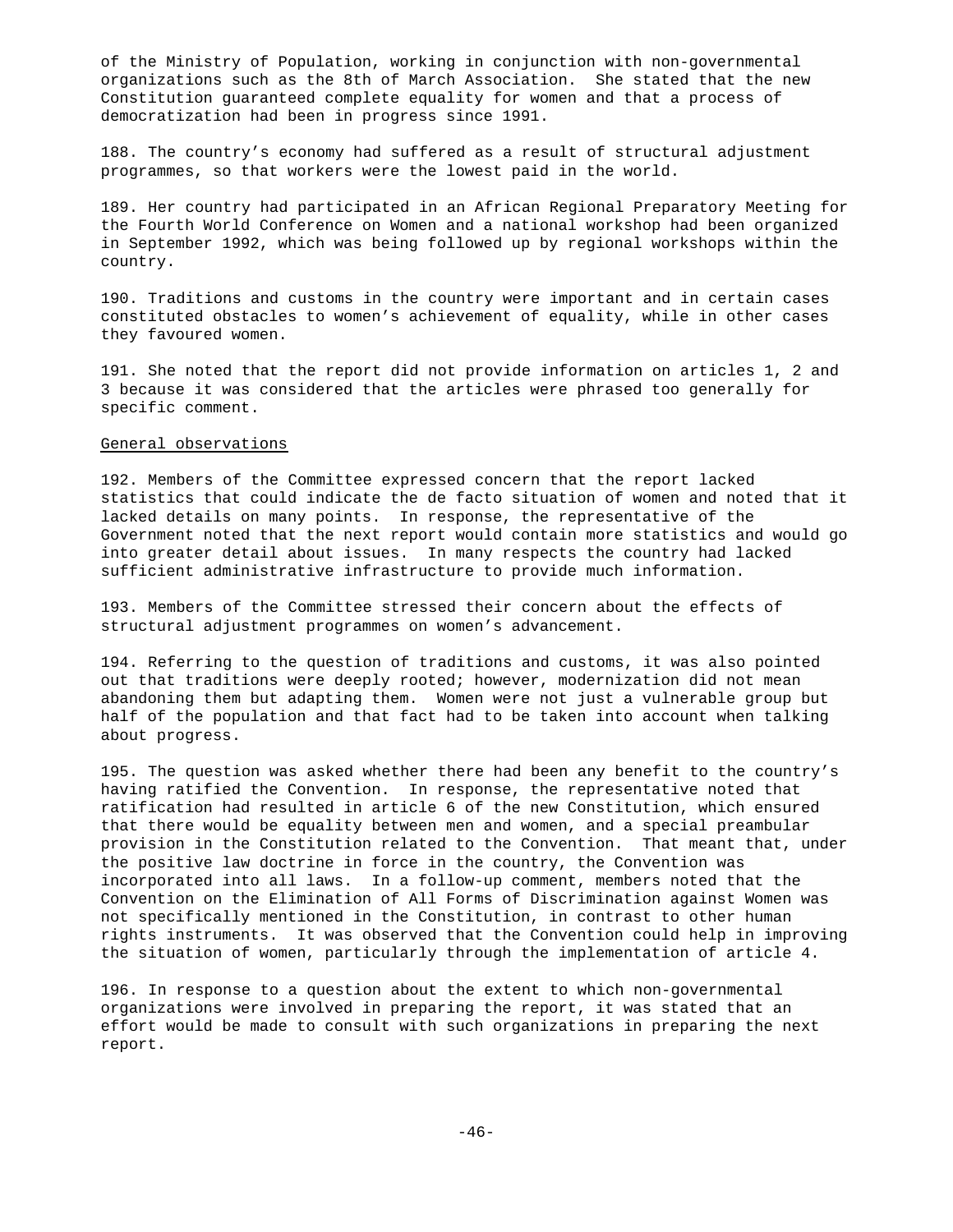### Article 2

197. Having noted that no report had been made on article 2, members of the Committee stressed the particular importance of the article, which contained the entire normative infrastructure of the Convention and established the basis for the Convention's implementation. It was noted that the report reflected a patriarchal influence that would have to be addressed step by step to update the role of women, in order to raise their status in the country. In that respect there was a need for changes and new orientation.

198. In reply, the representative informed the Committee that the Government had thought there was no need to provide details as they would have emerged naturally from the development of the following articles. She stated that the information would be included in the next report. She also noted that there was a constitutional prohibition against discrimination based on sex and that there was a provision for appeals to the Constitutional Court.

### Article 4

199. The representative noted that no special measures had been taken. Members expressed some concern about that matter, referring especially to the fact that, in its report on article 8, the Government had indicated that there was no prohibition with regard to public service. That was insufficient and a more proper reply would be to take positive measures. There was a tendency to see only de jure matters, whereas de facto change was as important. It was noted that in fact it seemed that some special measures had been taken.

200. In reply, it was noted that the workshop in 1992 mentioned above had recommended 50 per cent participation by women in decision-making and that, in 1993, the 8th of March Association had called for a 25 per cent quota for women in the National Assembly, although that had not yet been achieved.

#### Article 5

201. In assessing the implementation of the article, the representative noted that it was difficult to specify whether changes in attitudes had occurred. There was a project under the Ministry of Population with UNFPA funding that was concerned with family-based education and income-generation by women, which included telling women about their rights. She also noted the important role of non-governmental organizations, particularly women journalists and the Association of Women Jurists.

202. It was asked whether the Government had a policy to eliminate discrimination in the labour force and whether there was a plan.

203. In reply, the representative noted the centres that had been established to be used for education and training, which sought to mobilize women for action. The Government had two programmes on the radio to provide education on family law.

### Article 6

204. The representative noted that the problem of prostitution was found in the informal sector and was related to poverty. It was also related to rural-urban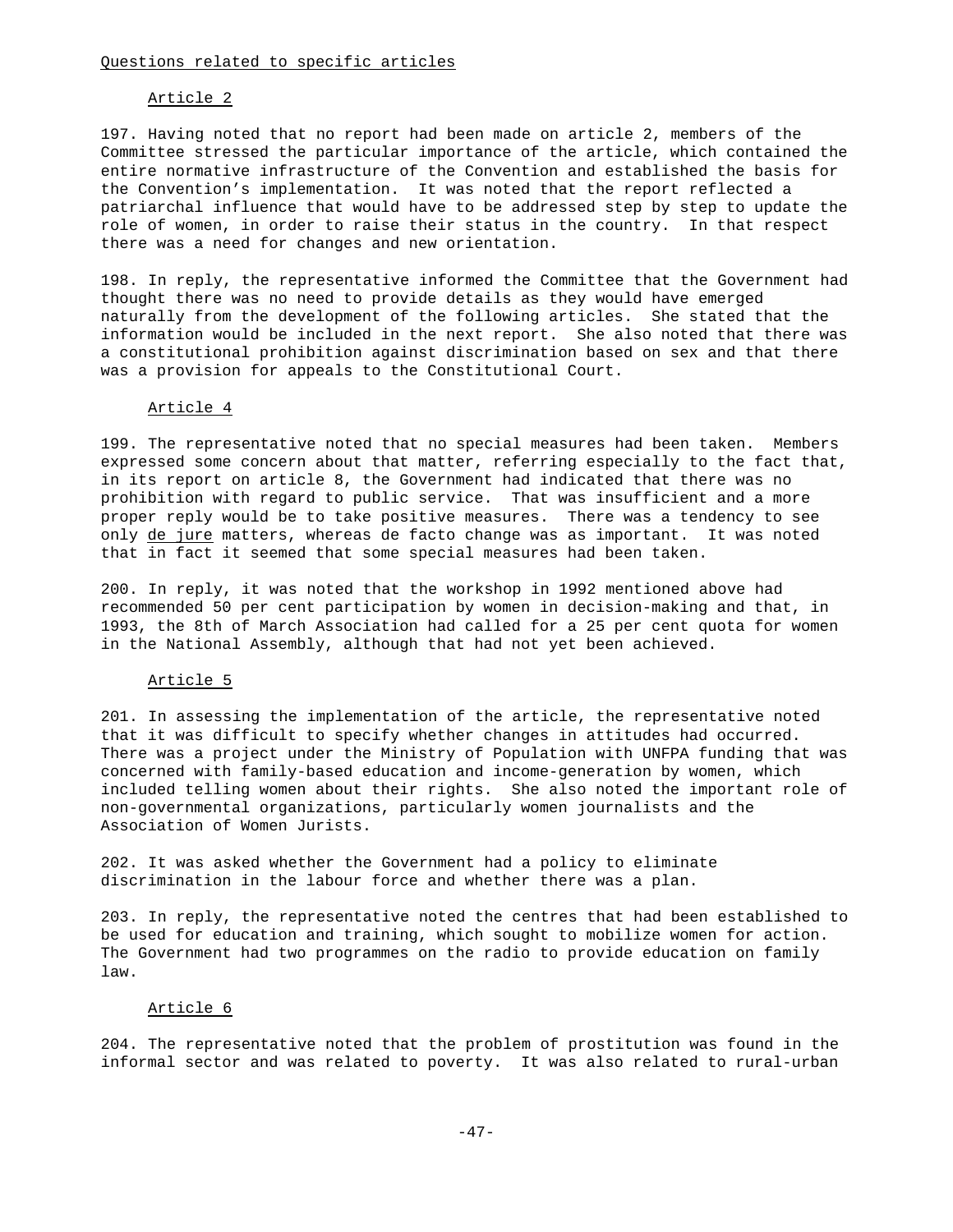migration and urban growth. While it was illegal, laws were difficult to enforce because of an inability to recruit additional police.

205. The attention of the Government was drawn to the Committee's general recommendation 19 on violence against women, and information was requested on whether women and women prostitutes had the same rights to protection against violence as other women and access to health services and HIV/AIDS programmes. In reply, the representative stated that prostitution was generally disapproved of but that the society was flexible in condemning women because of the existing poverty and the need to survive. Violence was considered a breach of the law whether it involved prostitutes or other women, but had degrees of seriousness that were penalized appropriately, ranging from fines to imprisonment.

#### Article 7

206. The representative stated that women enjoyed equal rights with men with regard to voting and holding office. There were 7 women deputies out of 138 in the National Assembly, although only one female member of the Government, the State Secretary for Higher Education, was a woman. The President of the Appeals Courts was a woman, as well as one of six university rectors, and women were found at other levels of the government administration, including the Office of the Controller, which was headed by a woman. In August 1993, a campaign had begun to put women at the head of electoral lists for the next elections in 1994.

207. More details were requested in the next report on the issue of women and decision-making as well as information about the causes for their limited participation in that field.

#### Article 8

208. The representative noted that there was no prohibition against women representing the country at international levels, but no women had been appointed ambassador since independence.

209. Commenting on that matter, members of the Committee raised questions about the actual situation and the measures taken to bring the equality in law into practice.

### Article 9

210. Regarding the question of nationality, the representative said that equality was not a problem.

211. Referring to the exceptional circumstances in which the nationality of a Malagasy mother could determine the nationality of her legitimate children, the question was asked what would be the situation of a child who had to wait until she or he was of age to claim the mother's nationality if the parents divorced. It was asked whether she or he was still prevented from receiving the mother's nationality.

# Article 10

212. The representative stated that equality of access to education was stressed. She noted that in the provinces female enrolment was higher than male and that, in general, the success level was higher for girls than for boys. The situation had been jeopardized by the acute economic crisis because, when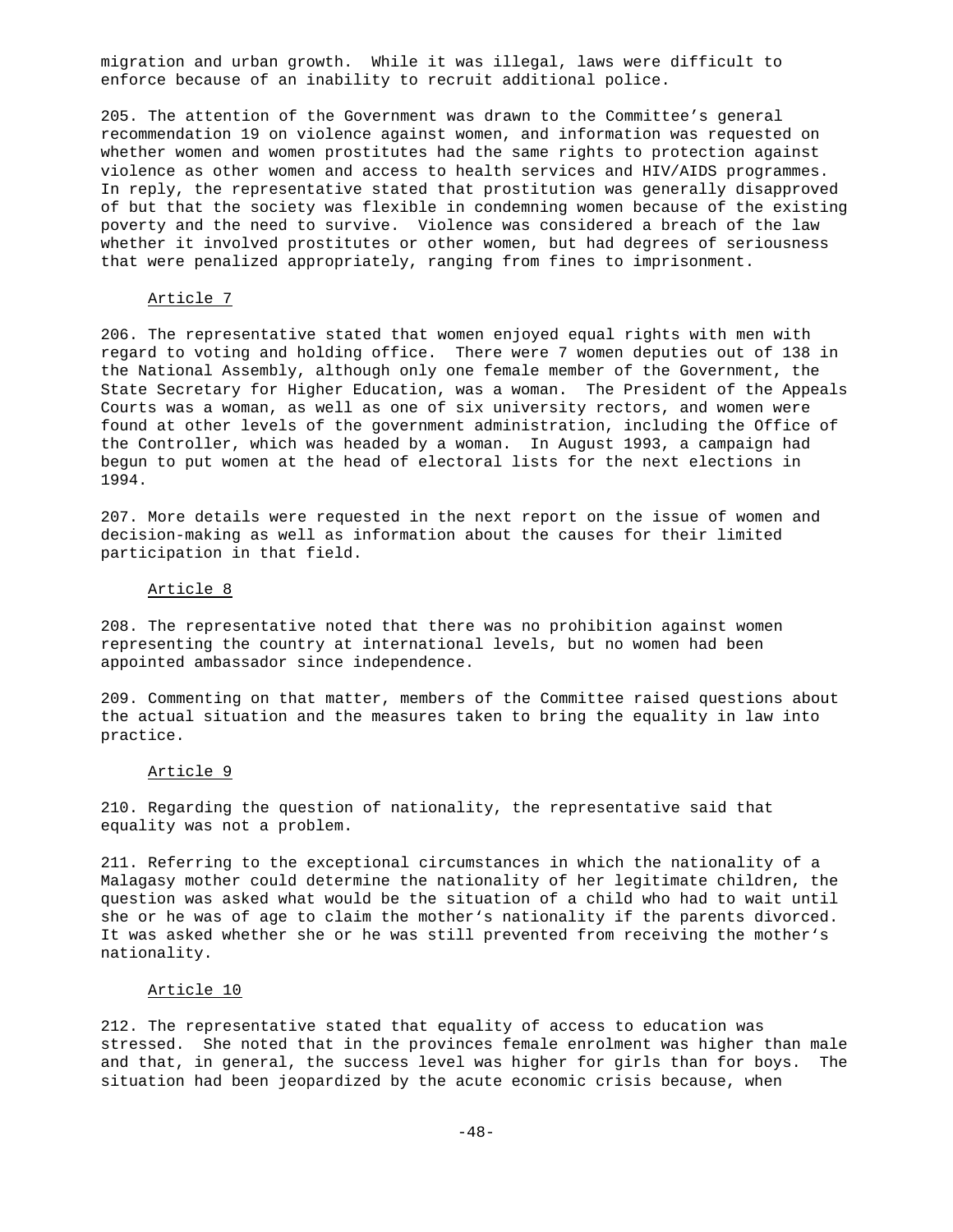individual choices had to be made to send only some children to school, boys would be given preference.

### Article 11

213. The representative indicated that laws guaranteed equal rights in employment in both the public and the private sectors. In 1993 a growing number of women had begun working in factories, especially in the export-processing zone and in clothing manufacturing. There had been some harassment of women reported in the export-processing zone, as well as threats by companies. The salaries paid were at the lowest levels in the world.

214. Differences were noted between the benefits provided in the public and in the private sector with regard to maternity leave and the reasons for that were sought. In reply the representative noted that the differences were due to the nature of the employer. It was easier to have the Government comply than the private sector, although the attitudes that led to the differences should be deplored.

### Article 12

215. The representative indicated that there was also equality between men and women in health issues but an increase in maternal mortality had been noted in recent years.

216. Members of the Committee were concerned by the situation of rural women and their access to health, and questioned the method used for family planning and the high level of women's mortality. The representative stated that both men and women enjoyed the same rights concerning health. Nevertheless, two factors affected women's health: insufficient medical assistance and family planning. Those factors had thus determined the objectives of the national policy on population.

217. In answering a question whether there were special programmes for women's health, the representative stated that there were some programmes, such as that relating to breast cancer, and that HIV/AIDS was not a major problem in the country. In response to a question on female circumcision, she said that it was not practised.

218. The Committee requested an assessment of the results of the implementation of health policies in effect and how they influenced young people, the use of contraceptives by women and the involvement of non-governmental organizations in those programmes. The Committee also expressed interest in legal literacy to enable women to defend their own rights.

### Article 13

219. The representative stated that women had guaranteed equal rights to assistance provided to the family and facilities for credit as well as for their participation in cultural and sports activities.

# Article 14

220. The representative stated that women were guaranteed a right to participate equally in agricultural activities.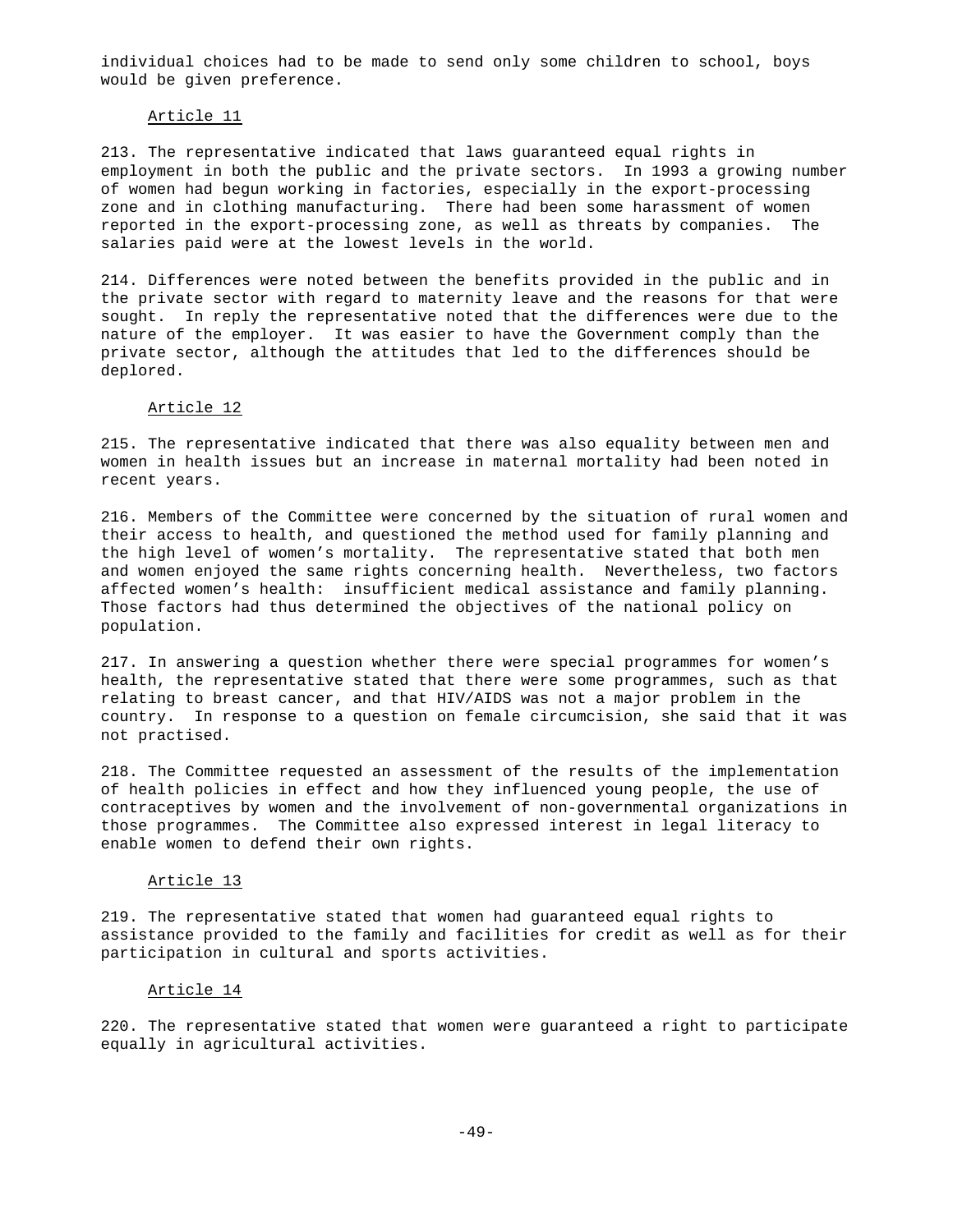221. Taking into account the fact that the majority of the population lived in rural areas, information was requested on measures that had been taken in respect of agrarian reform, irrigation, credit systems and other agricultural inputs. The representative stated that women in the rural areas could participate fully in organizations aimed at their advancement and that they could own land.

222. In reply to a question raised in connection with the establishment of a bank for dealing with credit in the rural areas, the representative stated that it was a major concern in the country. However, the bank that would deal with that issue had not been established. There was a project for women which had set up a savings bank in mid-1993; no assessment had been made as yet.

#### Article 15

223. The representative informed the Committee that there was no discrimination against women in the justice system and they enjoyed legal provisions on equal terms with men. Women could appear in court and represent themselves, represent others, become members of the jury, have general access to legal recourse, execute a will and be witnesses without interference from their husbands. However, in certain regions there was a custom according to which women could not inherit, although that was not supported by law. They could inherit only if a will had been executed.

#### Article 16

224. The representative provided additional information, stating that married women could retain their maiden names even in the context of their traditions. With respect to any apparent differences between men and women, when adultery was committed by a wife it was considered a major offence, while in the case of the husband it was regarded as a simple offence with minor penalties. She expressed disapproval in that regard, and indicated that women were working together to tackle that point in the National Assembly. In order for women to enjoy peace, equality and development, they needed to win their rights.

225. Questions were raised about the situation of married women, including equality in the choice of domicile, and the implementation of laws that placed women in a disadvantaged position with respect to men. Other issues raised along the same lines concerned unregistered common law unions and other traditional practices that affected the dignity of the woman, for example, when the husbands had to pay compensation in cases of conflict and temporary separation; the difference in legal age for marriage between boys and girls; the provision of the Convention on the Rights of the Child, by which a 14-year-old was a child, and the provision of the national law granting the right to marry to a 14-year-old girl; polygamy, which, although forbidden by law, was increasing; inheritance rights and property rights.

226. In response to the questions, the representative explained that some practices and traditions were favourable to women, who did not object to them. Examples included being allowed to retain their maiden names and to receive gifts in the course of solving marital conflicts.

227. According to the representative, in the view of the women of the country, the compensation that was provided by the husband to the wife was not considered as a price but as a penalty. It was also seen as a way of apologizing, which the women liked very much. In addition it was also seen as a compensation for abuses by the husband.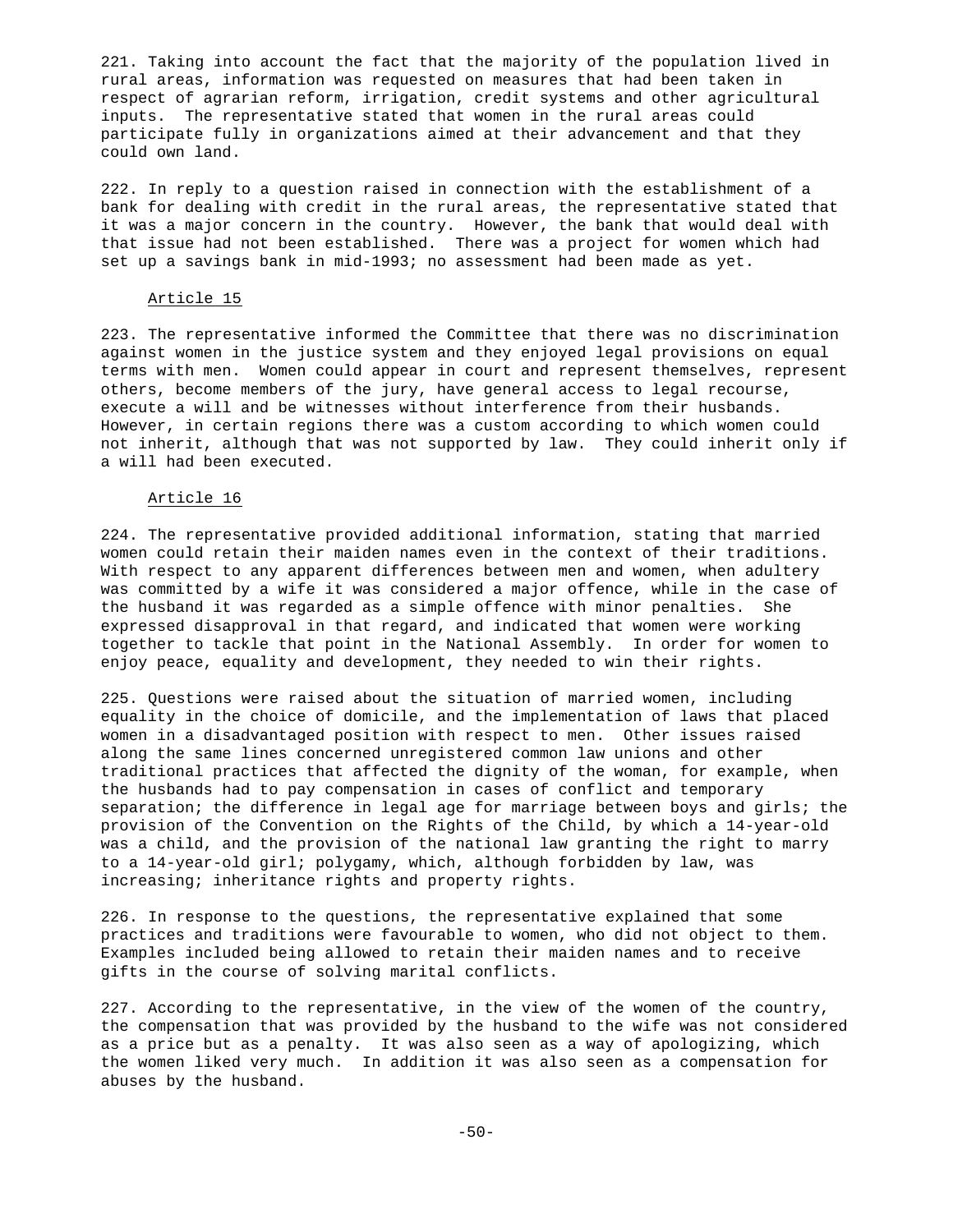228. She explained that polygamy was beyond the control of the law as the problem lay in the gap existing between the law and its enforcement. Many people lived at the margin of the law and, given the inadequate number of police, people could easily violate the law with impunity.

229. In providing an explanation in connection with spousal inheritance rights, she said that, in the absence of a will, the surviving spouse was relegated to the eighth place among the heirs by virtue of a custom of retaining the property within a family and thus giving preference to children in terms of inheritance.

230. With regard to the property acquired during the marriage, she provided additional information to the effect that, when one of the spouses died, the community property came to an end and, in accordance with the law, the property acquired during marriage was divided into two if no will had been made. Customary practice supported the principle that property acquired before the marriage remained the property of the family. There had been changes in the new law with respect to domicile, according to which the decision had to be taken jointly by the spouses. Another change indicated concerned the pension for the widow of an official, who was now allowed to continue receiving the pension of the late husband. Those points were indicated as part of the progress made with respect to equality of women.

231. The differences between boys and girls in the allowable age for marriage had been based on fecundity. It was noted that the practice was also contrary to the Convention on the Rights of the Child.

# Concluding comments of the Committee

### Positive aspects

232. The Committee commended the presentation of the report by the distinguished representative, and members expressed their gratitude that, in spite of the numerous difficulties facing the country, it has been possible for the country to submit the report.

#### Principal subjects of concern

233. The Committee expressed its concern about the long delay in the submission of the initial report. The report was found not to elaborate on many of the articles. It failed to report sufficiently on several essential articles of the Convention, such as articles 1, 2 and 3. That was serious because article 2 was considered the heart of the Convention.

234. The Committee expected that serious omission to be rectified in the next report, even although, during the dialogue with the representative, an attempt was made to report on article 2.

235. Education and training were considered the springboard to development. In giving females education and training, care must be taken not to concentrate on traditional female occupations to avoid stereotyping and also to give them the opportunity of having better-paid occupations.

236. As a matter of priority, obstacles to female employment needed to be identified and addressed by the Government. That would help change the false conception of women's capabilities and their role in the field of employment.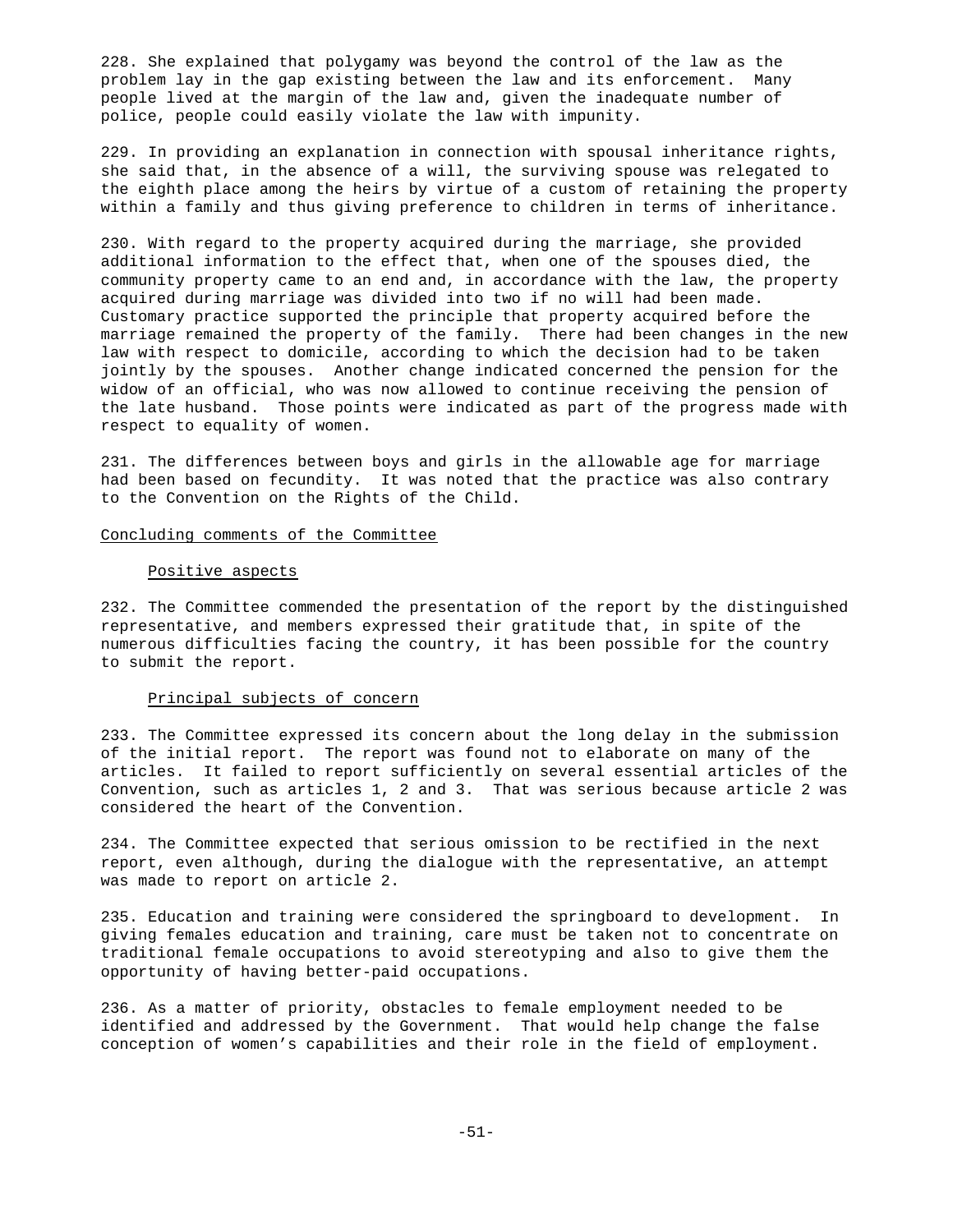### Suggestions and recommendations

237. To allow the Committee to have a clear picture of the status of women in Madagascar, it was important that subsequent reports include gender-segregated statistics.

238. Since the report did not comment on article 2, and information was given elsewhere on legal systems aimed at equality between men and women, the next report should give clear information on that, and on the de facto situation of women.

239. Generally not much had been done to enhance the status of women. Traditional sex roles were deeply embedded in the culture and were generally to the disadvantage of women. The workload on rural women was very heavy. The Government should use article 4 of the Convention to accelerate the advancement of women in Madagascar.

240. The two unequal laws on adultery should be abolished. Those laws were very discriminatory. The law on inheritance also needed urgent review to ensure that a woman's right to inherit was equal to that of a man.

241. The widespread practice of customary marriage might put women and children into a vulnerable situation and the next report should indicate how legal provisions were applied in situations to safeguard the rights of the wife and children.

242. The Government of Madagascar needed to improve the health services in general and particularly for women because improved health status of women invariably improved the overall development of any country.

243. The next report should indicate what effective measures were being taken by the Government to counter the alarming situation in women's health. It should also provide more information on violence against women, especially on women engaged in prostitution, and their health status.

244. The health situation in Madagascar was deteriorating despite the fact that free health services were available to all. A rising child and maternal mortality rate and declining life expectancy was totally unacceptable if any meaningful benefit was to be derived from the ratification of the Convention. A very high death rate of women due to abortion was also a matter of great concern.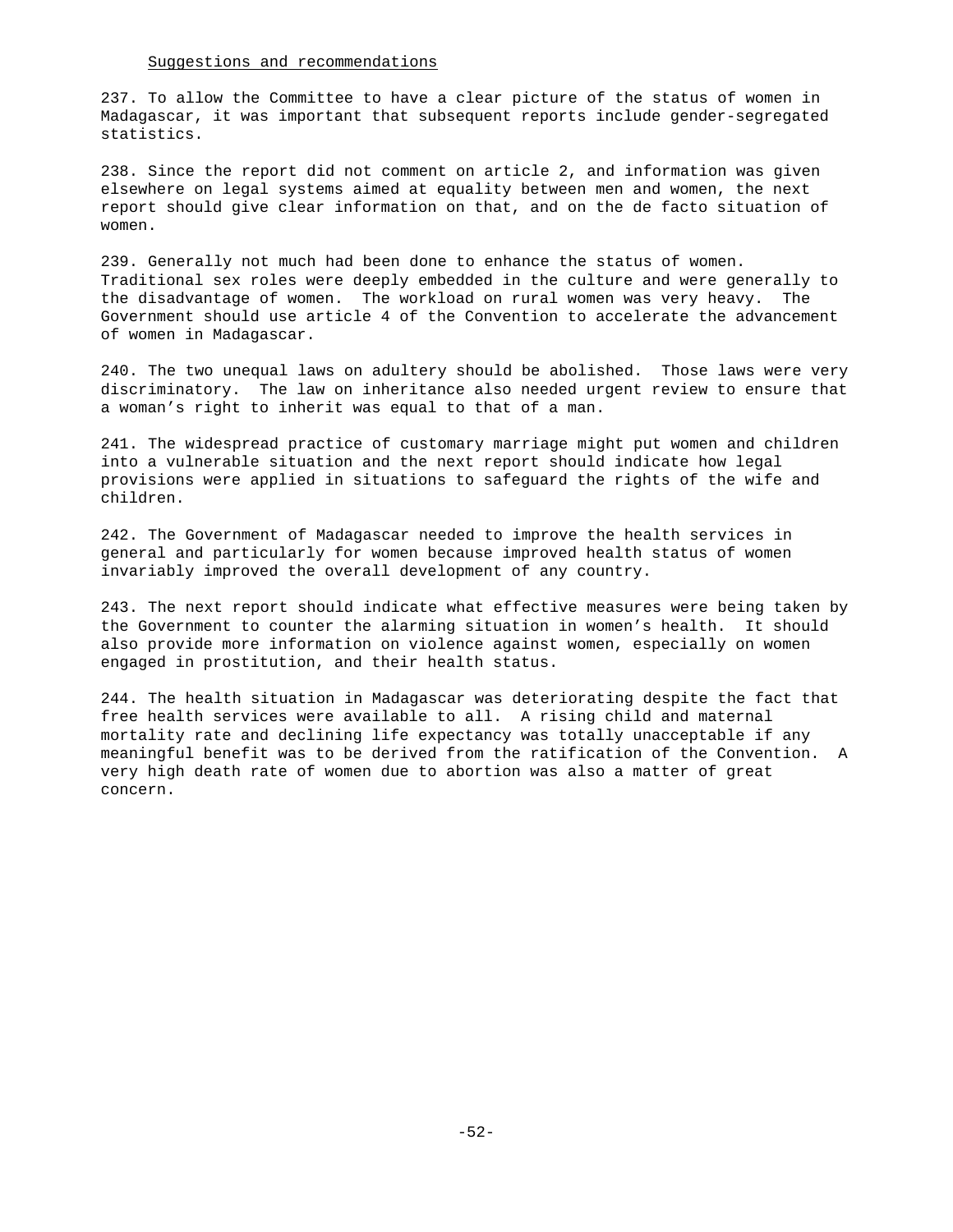245. The Committee considered the initial report of the Netherlands (CEDAW/C/NET/1 and Add.1-3) at its 234th and 239th meetings, on 17 and 20 January (see CEDAW/C/SR.234 and 239).

246. In introducing the report of the Netherlands, which consisted of three parts, one concerning the European territory and two others concerning the autonomous islands of the Netherlands Antilles and Aruba, the representative of the Government stressed that the Convention was considered to be an integral part of the internationally recognized human rights instruments that formed part of the Netherlands legal and political order. The Convention was valued not only as the international legal basis for the national programme of legal reforms, but also as a source of reference for the development of policies and programmes for women's equality. She outlined important revisions of and additions to existing legislation as a result of the ratification of the Convention.

247. In referring to the country's emancipation policy, she said that the coordination and integration of the policy in all ministries and departments was hampered by the fragmented structure of administrative and political decision-making, which constituted an obstacle to the effectiveness of the national machinery. Efforts to redress that problem included the use of the Department for the Coordination of Emancipation Policy as a centre of expertise on policy-making in matters of equality. She said that part of the emancipation-support policy was the provision of financial support to non-governmental organizations for their activities in this field.

248. She stated further that under the law of the Netherlands a Convention to which the country had become a State party automatically became part of the Netherlands legal order, and that national laws and regulations which were contrary to the Convention's provisions lost their validity. In the course of her explanation of the ratification process, she mentioned the adoption, in the very near future, of a general equal treatment act. The Government was instructed to report to Parliament on the implementation of the Convention four years after its entry into force and every subsequent four years. She cited, as an example of the functioning of the Government's emancipation support policy, the preparation for the Committee of a "shadow report" by non-governmental organizations, which counterbalanced the official report because it accurately reflected the relationship between the Government and private voluntary organizations, and an additional advisory report by the external advisory body belonging to the national machinery.

249. The representative of the Netherlands Antilles said that the Convention not only contributed to identifying some existing deficiencies in the infrastructure with regard to the implementation of some of its provisions, but it also showed constraints in the field of reporting in general, for instance with regard to the collection of statistical information. She emphasized the relationship between economic activities and their effect on the status of women and confirmed her Government's intention never to let the economic status of the country justify non-compliance with the provisions of the Convention. She said that the pace of the Convention's implementation could be affected by different factors in the community.

250. She reported on a decrease in the unemployment rate among women in recent years and a recent decision to apply the principle of equal pay for equal work to all civil servants. Consciousness-raising programmes on gender issues had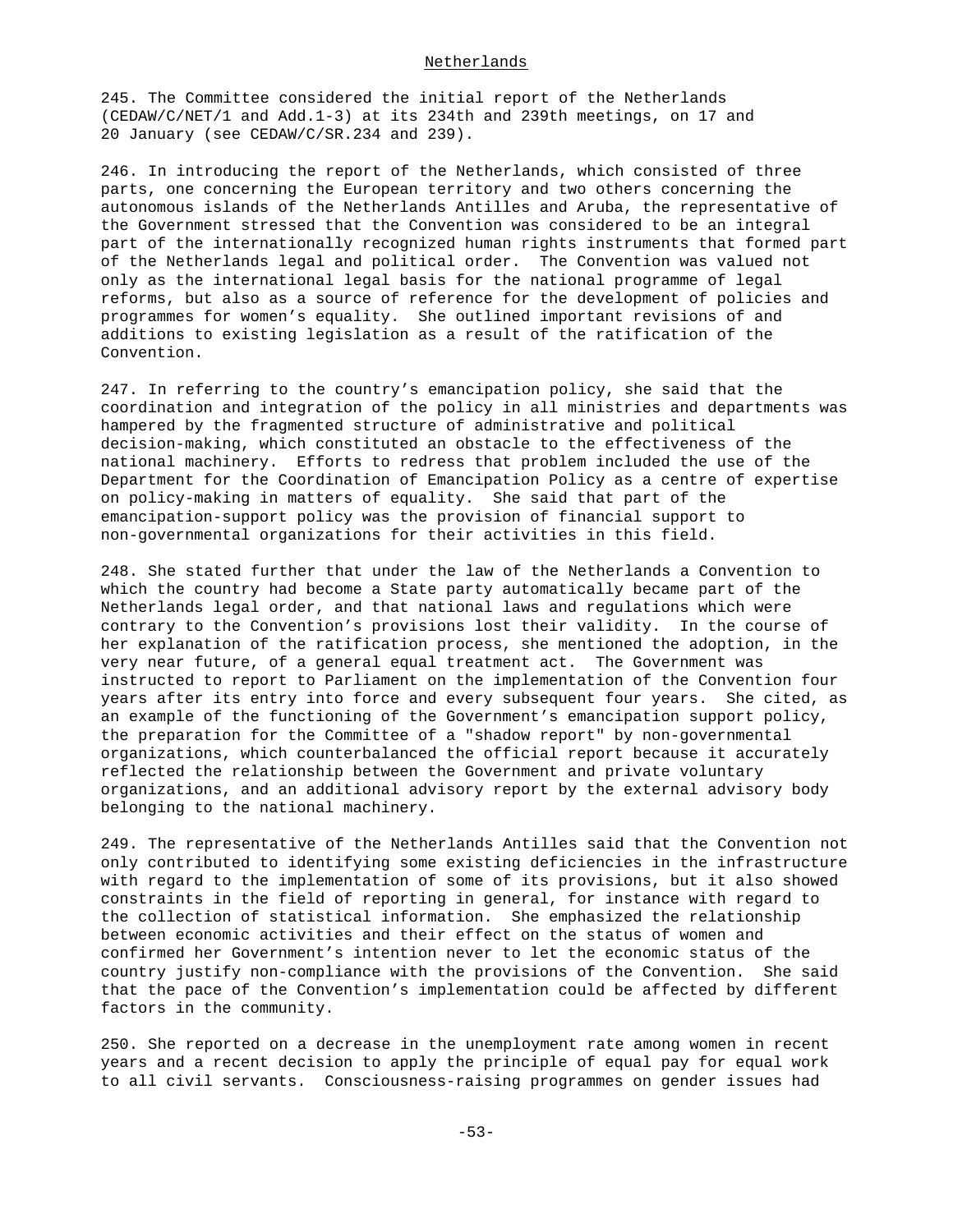been carried out. She also highlighted the role of the Bureau for Women's Affairs as the coordinating body of the national machinery in the field of women and development and said that one of the priority areas of its agenda was violence against women.

251. The representative of Aruba pointed out that the entry into force of the Convention had given a new impetus to the rights of the female population. The rapid economic development in the last five years had caused a sharp increase in the participation of women in the local labour force. While the proportion of women in the labour market increased to over 50 per cent in 1993, the corresponding changes in labour conditions and in the social field, which were necessary to facilitate the combination of professional work and family tasks, were still lagging behind. The Government of Aruba was, therefore, studying the possibility of part-time work and an increase in the number of day-care facilities.

252. The representative said that the predominant influence of economic factors on important areas of the society explained why it was that women were not particularly active in women's rights movements. However, they were pioneers in providing information about HIV/AIDS and were very active in providing information on, and preventing, child abuse. The Aruban Human Rights Committee, which was formally installed in 1993, dealt with reporting obligations and was authorized to advise the Government on human rights issues and to raise consciousness among the population about the existence of human rights in a society where there was no network of non-governmental organizations. The Committee had also introduced human rights education in the general school curricula. The Convention had been translated into Papiamento and presented in a simplified version to the public.

### General observations

253. Members of the Committee commended the extensive, very detailed report, which adhered to the general guidelines and also contained ample statistics and graphs, and its presentation to the Committee. They welcomed the fact that the Convention had led to revisions of and additions to existing legislation and that it had been ratified without reservations. They noted that human rights education was included in school curricula and that the Convention had been translated into the native language of Aruba. Members were favourably impressed by the fact that, one year before presenting each subsequent report to the Committee, the Government would have to report to Parliament, and they commended the concern that was shown about the issue of sexual preference. Members noted that the Government gave support to women's groups. In reaction to the members' concern as to why non-governmental organizations had not been consulted in the course of the report's preparation, the representative explained that much value was attached to the distribution of power and the spread of responsibilities in the country. Since non-governmental organizations were independent, they were responsible only towards their respective constituencies; they could criticize, question or judge governmental policies, but were never responsible for them. The critical input of non-governmental organizations was sometimes a challenge to government policy, but was never an integral part of it; in that way those organizations did not lose their independence.

254. Members made specific reference to the "shadow report" prepared by non-governmental organizations and were interested in the Government's reaction to some of the issues addressed in it. The representative said that it was not necessary to discuss all the issues raised in the shadow report, since many of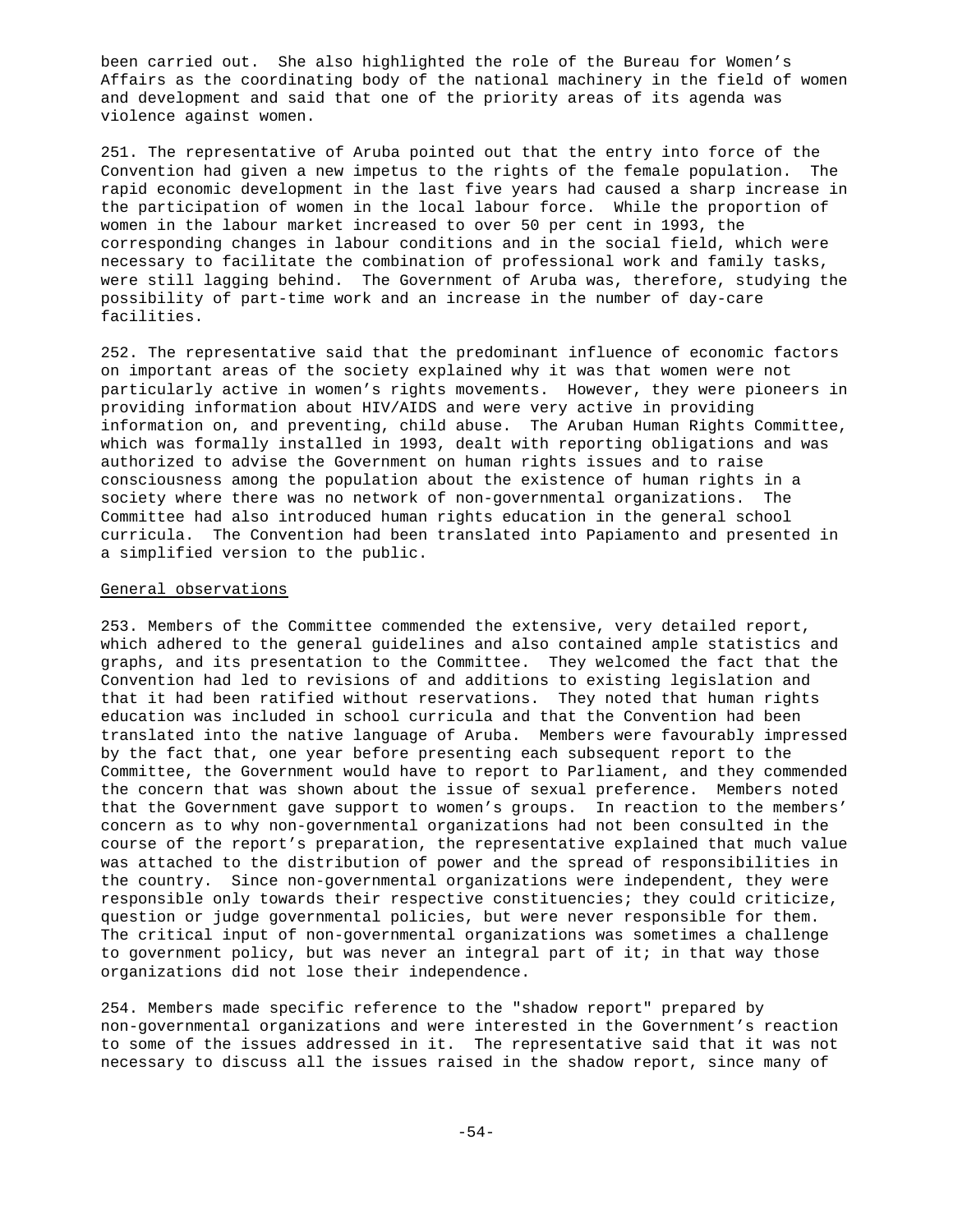the same issues would be addressed under the different articles of the Convention.

255. In reaction to the observation that the report should have been more result-oriented and should have given a more in-depth analysis of both the status of women and the policy approach taken by the Government, the representative explained that that was partly the result of the fact that contributions to the report came from different parts of the Administration and that it proved difficult to follow the Committee's guidelines without losing sight of the country's policy priorities. Committee members felt that the many efforts undertaken were not matched by an equal number of positive results.

256. Whereas some members commented on the fragmented nature of the national machinery, others said that its structure highlighted the political will of the Government to introduce the policy of women's rights into the mainstream. The representative replied that, in her country, national machinery meant a complex of various institutions responsible for dealing with different aspects of the advancement of women. The main political responsibility for the emancipation policy rested with the State Secretary for Social Affairs and Employment and, at the administrative level, its core was the Department for the Coordination of Emancipation Policy. The Emancipation Council and the Equal Opportunities Commission also belonged to the broad national machinery. In addition, the role played by other ministries and departments, local and regional authorities, trade unions and non-governmental organizations was also highlighted. In follow-up remarks, members asked whether the transfer of responsibility on women's issues to the regional and municipal levels posed a danger, and requested information on this in subsequent reports.

257. When members stated that women's issues should also be included in the mainstream of the activities of all of the government departments in the Netherlands Antilles, the representative said that the national machinery had started to function in 1989 and had been restructured under the competence of the Minister for General Affairs, who was currently the Prime Minister. In 1992, the Government had organized a workshop on human rights and the reporting procedures for participants from different social strata, during which the Convention was also dealt with. It was important for the national machinery to receive information on gender bias from all interested parties in order to tackle the areas of concern in a structural way. Data were currently gathered in an insufficiently uniform way and the conduct of research in the five islands that comprised the Netherlands Antilles faced practical difficulties, related to the decentralization in several policy fields and the specific needs and characteristics of the different islands. Recognizing the need for population studies, the Bureau for Women's Affairs was working on an integral draft policy plan for women and development.

258. The representative of Aruba reported that in 1986 the Government had appointed a "focal point" for women's affairs at the Directorate of Social Affairs. Despite numerous efforts, that had not yet led to the development of an integral and interdepartmental emancipation policy.

259. Members expressed their hope that the island countries would be kept informed about the presentation of their reports to the Committee and about the Committee's reactions.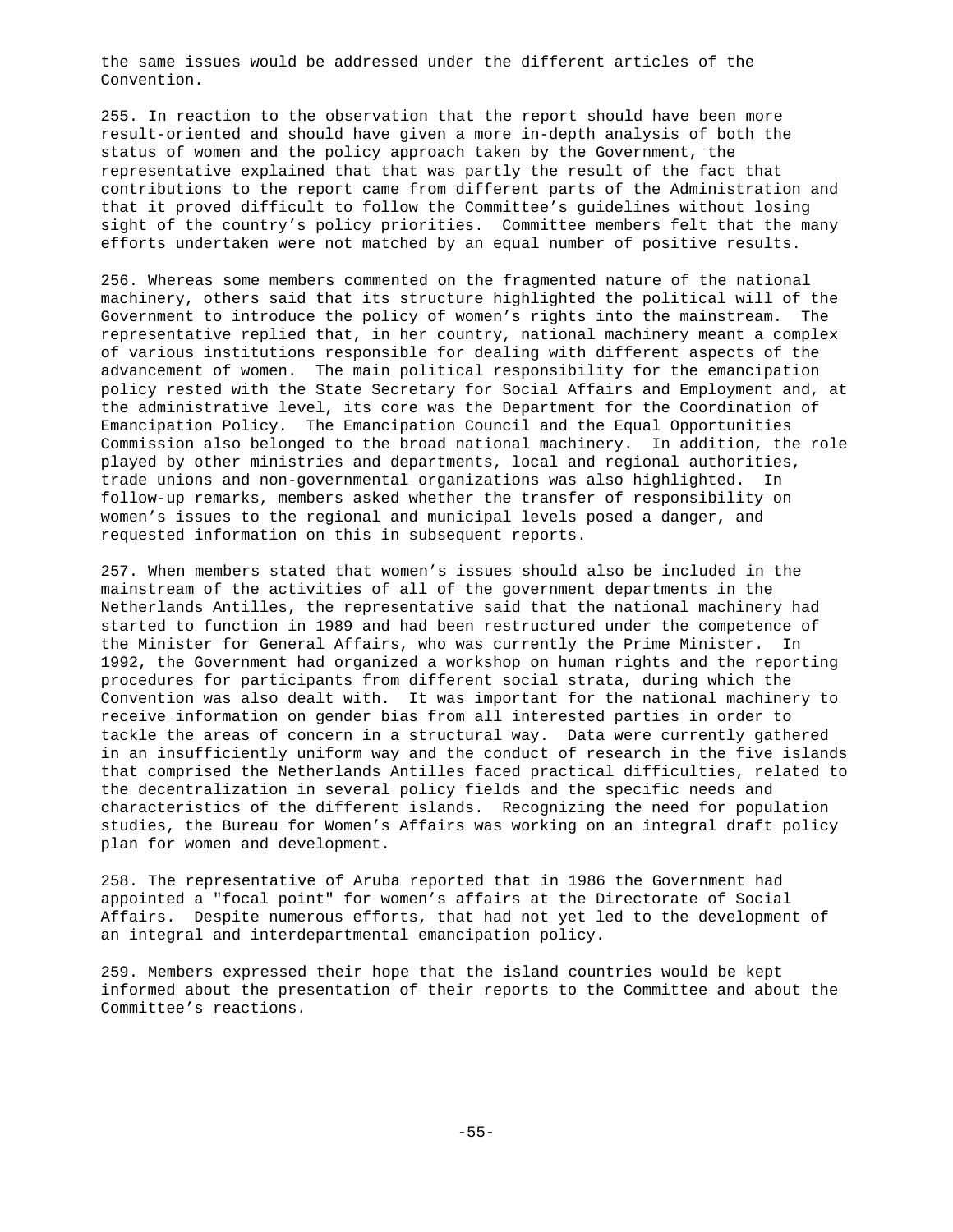### Article 2

260. In reply to questions about what was meant in the report by "the working of the Constitution on equal treatment in horizontal relationships", the representative of the European territory said that "horizontal relationships" referred to relationships between citizens, as opposed to the "vertical relationship" between citizens and the State. One of the main aims of the anti-discrimination legislation was to determine in which cases citizens were obliged to respect the fundamental rights of their fellow citizens and in which they might follow their own convictions.

261. Commending the measures taken to combat the problem of violence against women, members asked which measures had proved to be the most successful and requested information on the amount of money spent on those measures. The representative explained that the various instruments that had been used in that respect were changes in legislation, research and care and assistance to victims. The prevention of sexual violence was a policy priority. In 1993, approximately \$40 million was spent on various policy measures, such as shelters, information and innovative projects and the supporting structure. The responsibility in all such matters lay with various ministries.

262. Replying to the question how many women had made use of the possibility of filing recourse action in cases of discrimination, the representative said that, since its revision in 1989, the Equal Opportunities Act had been used in some 40 to 50 court cases and over 500 cases had been dealt with by the Equal Opportunities Commission. Referring to the new guidelines for public prosecution concerning cases of discrimination, of September 1993, the representative stated that they would be reviewed after the entry into force of the General Equal Opportunities Act.

263. More information was requested on the follow-up policy document on sexual violence against women and girls. The members of the Committee made positive comments on the Government's interpretation of equal access of women to jobs in the military.

# Article 3

264. In reply to the members' requests for copies of the social atlas on the situation of women, the representative said that it was available only in Dutch.

265. When asked who was responsible for financing support centres at the national, regional and provincial levels and whether a coordinating body for the various levels would be set up, as well as whether the Government intended to institutionalize the funding for women's centres, the representative explained that each case was different. Some ministries subsidized certain projects on a permanent basis, whereas other organizations and national support centres were funded for limited periods. Often after the initial period an evaluation was conducted and it was decided on a case-by-case basis whether the subsidy should be prolonged and which party should take the responsibility. The overall responsibility for the emancipation support policy resided with the State Secretary for Emancipation Policy.

266. Regarding the summary of the position of women based on most recent statistics, referred to in paragraph 323 of the report, the representative said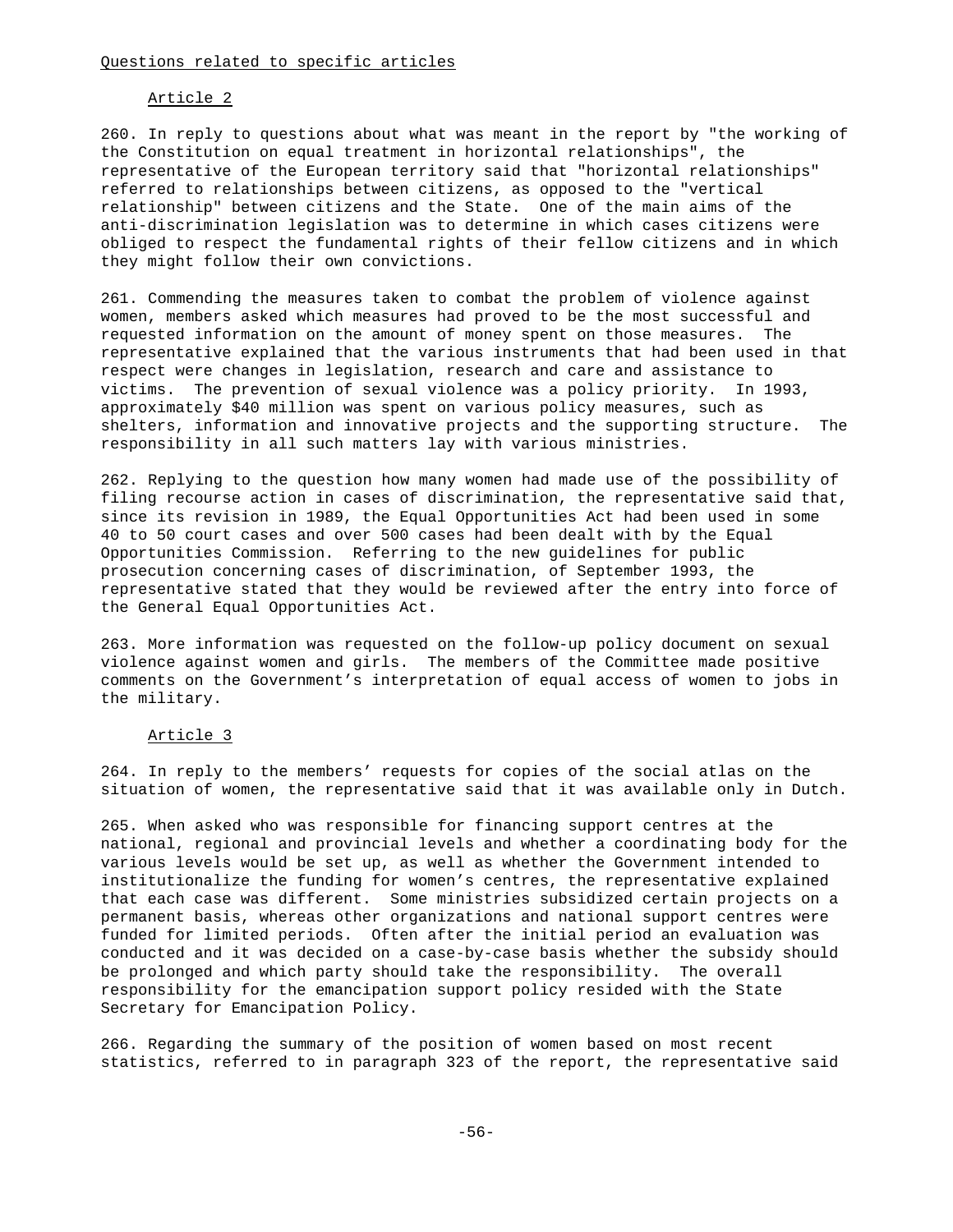that it was unfortunately not available in time for the session and would be sent to the members of the Committee immediately after publication.

267. Reacting to the disappointment expressed by members at the abolition of the Cabinet Committee for Emancipation Policy in 1991, the representative explained that that was the result of a process of political and administrative reform.

268. Members asked how it was possible that the Queen could be President of the Council of State, which was the highest advisory body in the country, serving her in fact with advice.

### Article 4

269. Regarding a request for further information on the targets set and the timetables provided for temporary special measures, the representative stated that the goal of government policy was to impose positive action or preferential treatment by law only as a measure of last resort. Although the Government had set targets to increase the number of women in almost every sphere of the civil service, no sanctions were applied if targets were not met.

# Article 5

270. Members welcomed the reports from non-governmental organizations on article 5 and requested clarification of the policy for equal rights of lesbian women. The representative postponed presenting an overview of related government policies and programmes to the second periodic report.

#### Article 6

271. It was asked whether, within the Bureau for Women's Affairs, there were special departments to deal with the abuse of women and children. The representative of Aruba stated that the issue remained a sensitive area of concern. According to data obtained from the Police Department, offences related to the sexual abuse of women and children constituted a considerable part of their workload and the figures were increasing. A private organization had been set up to help children who were victimized by such crimes and adults could seek legal redress or obtain help at the Bureau of Family Difficulties.

272. Doubts were expressed as to whether voluntary prostitution could be considered an entirely personal matter and a profession. Confronted with the issue of the forced prostitution of immigrant women, the representative of the European territory of the Netherlands replied that traffic in women was considered a problem of forced prostitution and that persons who were illegally in the Netherlands and had been forced into prostitution would be granted a residence permit for the period of time covering any investigation into their situation and the court session.

273. Regarding the HIV/AIDS situation in the Netherlands, it was reported that the Government had been formulating a policy on HIV/AIDS since the beginning of the epidemic, a policy which was being implemented at national, regional and municipal levels, in close cooperation between the competent health ministry and interested groups. Its key aims were prevention of the further spread of HIV, care, research and prevention of discrimination against infected persons, including AIDS-information campaigns for prostitutes.

274. Regarding a question about the reasons for the increase in sexual violence, the representative said its increase was not influenced by the fact that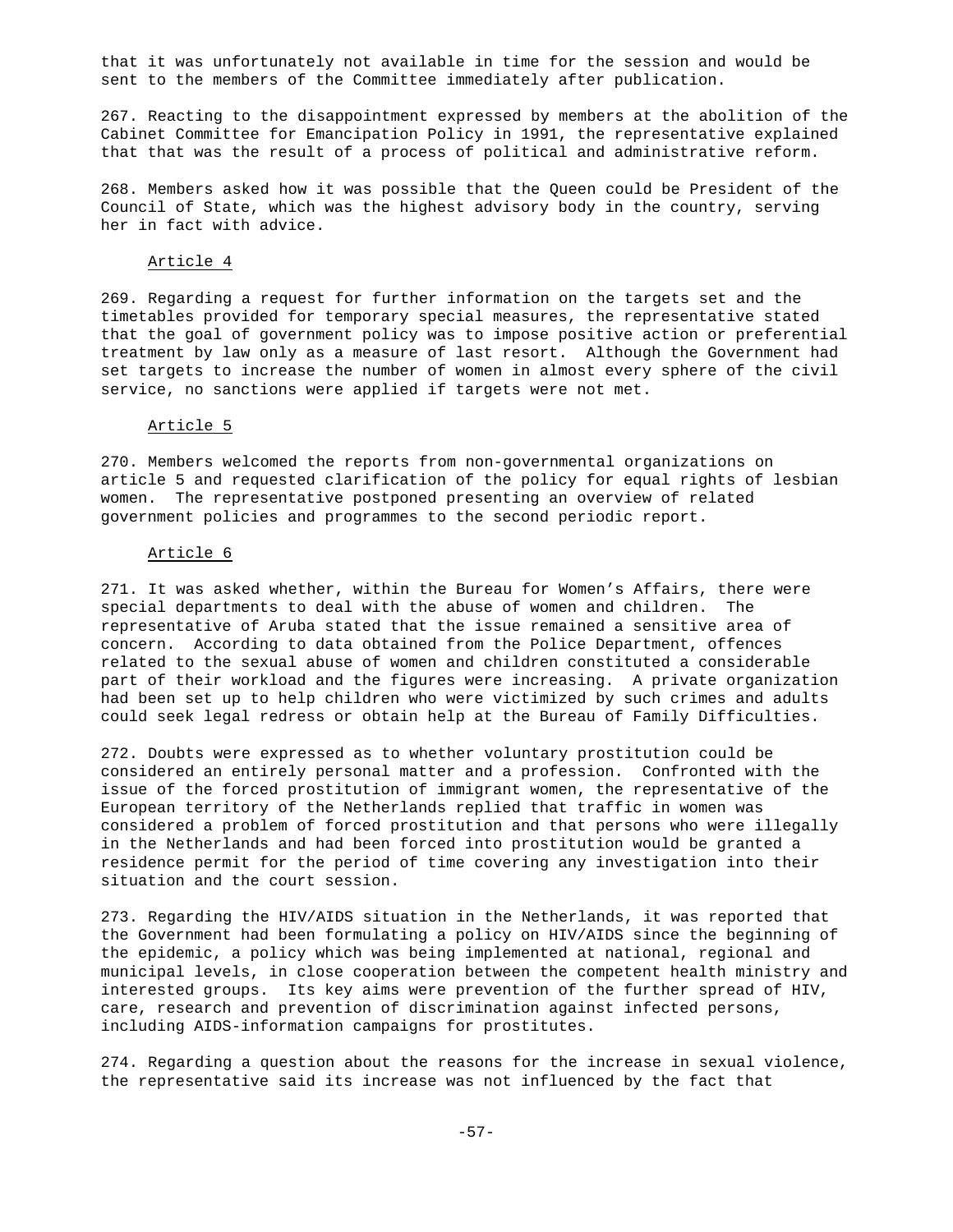pornography was not prohibited. It was even possible that the availability of pornography for adults had had a restraining influence on the incidence of violence against women.

### Article 7

275. The Committee commended the way in which the report of the Netherlands mentioned the dates of introduction of male suffrage and universal suffrage, when the vote was conceded to women. They expressed surprise at the scarce references in the report to policies of the European Union that promoted equality of opportunities between women and men. Members asked what the reactions of the Government and non-governmental organizations were to positive measures, including legislation to include a larger number of women in electoral lists, and they requested further clarification on the electoral system and on the possibility of modifying lists of candidates in order to introduce more women. The representative explained that one of the main aims of the emancipation policy was to try to increase the number of women in politics and public administration. As the candidates were put forward by the autonomous political parties, and the Government had no influence in that sphere, it could only exercise indirect influence through measures such as the provision of grants to political parties for activities aimed at increasing the number of women in politics or the setting-up of special working groups dealing with the issue. The political parties themselves decided on the names and the order of candidates on the list and it depended on the importance given by the individual parties to women in politics as to whether women were elected.

276. Regarding the size of grants given to political parties, the representative said that an amount of about \$2.7 million per year was given by the Government to political parties for training, education and related activities, but only if the activities were related to matters of importance to the functioning of the democracy, and only if a party was in financial difficulty.

277. In response to the request for an analysis of the progress made and the obstacles encountered in securing parity democracy, the representative explained that, regarding the composition of elected bodies, parity between women and men was not an objective to be achieved by the Government and that parity democracy was rejected as conflicting with the basic principles of democracy itself.

278. In answer to a question about the target figure for female Queen's Commissioners, the representative said that new Queen's Commissioners were appointed by the Cabinet, according to the relative strength of the political parties in the Second Chamber of Parliament, from among "the veterans" from the field of public administration, only a few of whom were women.

279. Regarding the number of women in administrative and political positions in provincial and municipal governments, the representative said that detailed figures would be provided to the Committee in a brochure.

280. Further questions were posed as to whether the marked decline in the membership of most political parties was the same for women and for men and whether women's membership in non-governmental organizations had increased. Considering that some parties mandated that their members belong to a particular church, it was asked whether there was a danger of religious fanaticism.

281. Regarding the number of women deputies in the Parliament of the Netherlands Antilles, their representative stated that currently 13 per cent of the members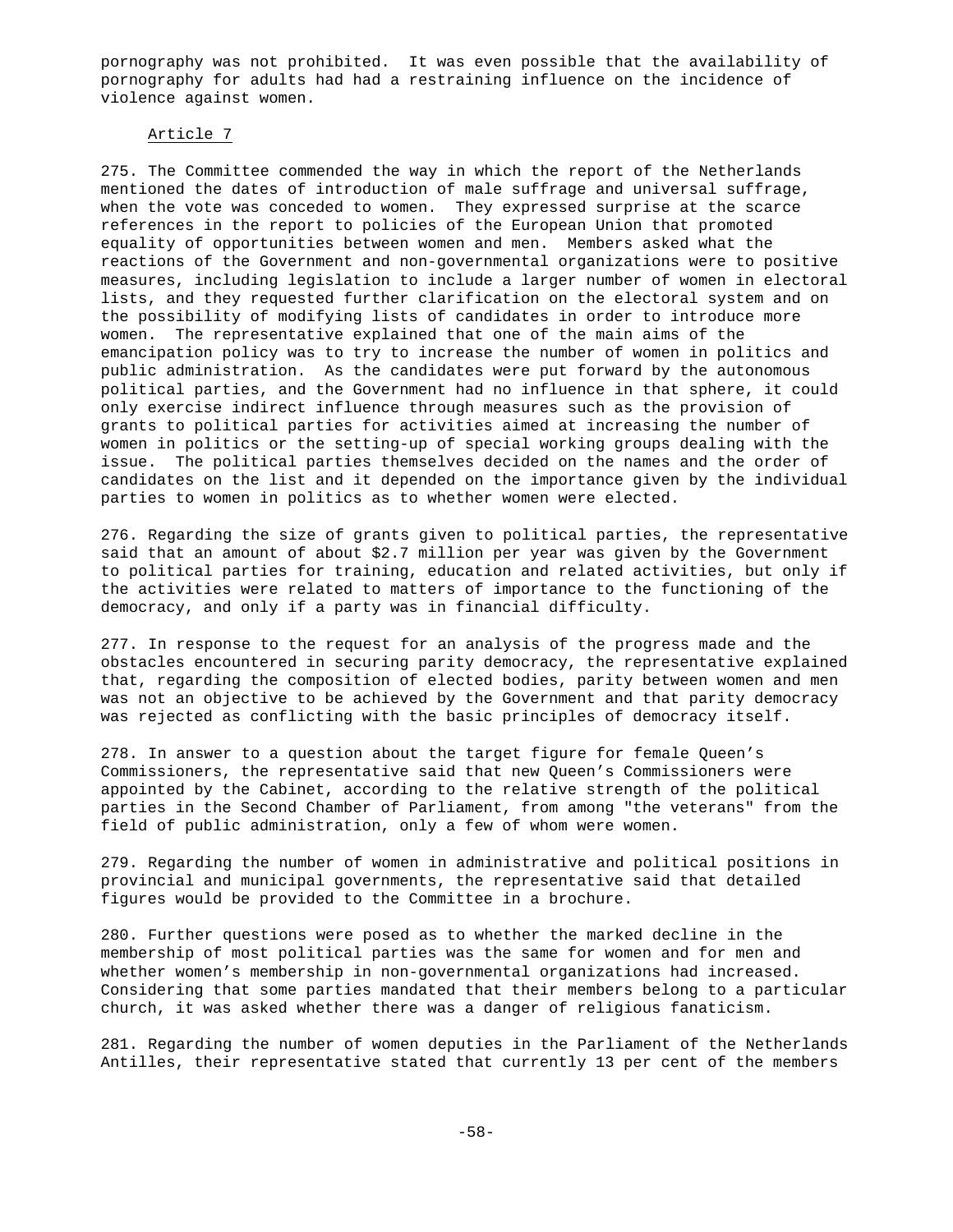of Parliament were women, and 30 per cent of the ministerial and junior ministerial posts were occupied by women.

### Article 8

282. Asked about government policies to increase the number of women in the diplomatic service, the representative of the Netherlands explained that policy measures were geared towards the recruitment and promotion of women and that preferential treatment was applied in cases where candidates had equal qualifications. In the case of couples with both partners in the diplomatic service, a number of arrangements had proved to be satisfactory to all parties concerned.

### Article 10

283. Members inquired whether programmes demonstrated that a lack of education was an obstacle to gender equality.

### Article 11

284. Regarding the employment rate of women, which until recently was relatively low in the Netherlands, it was said that it could be explained by historical, economic and social development, but that thus far social scientists had not been able to give a generally accepted answer.

285. As to the question whether the increased number of women in part-time employment was a manifestation of direct or indirect discrimination against women, the representative said that that was not the case. Most women sought part-time jobs themselves in order to achieve a better balance in their lives between their various duties, and men too were looking for part-time work.

286. Regarding questions concerning the number of working hours that qualified a job as part-time and the percentage of women working in double part-time work, the representative stated that, in general, that qualification was applied to jobs with less than 38 to 40 hours per week and that no statistics were available on the number of women working in double part-time jobs.

287. Considering that women were highly concentrated in a limited number of occupations, in spite of having the same educational level as men, several measures were being taken to redress the situation, such as awareness campaigns through teaching materials and the media.

288. The representative said that the requests for more information on pay differences between women and men and pay for work of equal value would be answered and supplemented by statistics in the second periodic report. Group action was possible in cases of unequal pay, and that was one of the main reasons for having introduced group action. Data on female agricultural workers would also be supplied in the subsequent report.

289. Members inquired whether sanctions existed in the event that the public employment services did not meet the set targets. Regarding women working in the private sector, the organizations and enterprises concerned carried out affirmative action for which they could receive government grants.

290. Asked about the volume of paid work at home, the representative said that official statistics differed a great deal from one set of statistics to another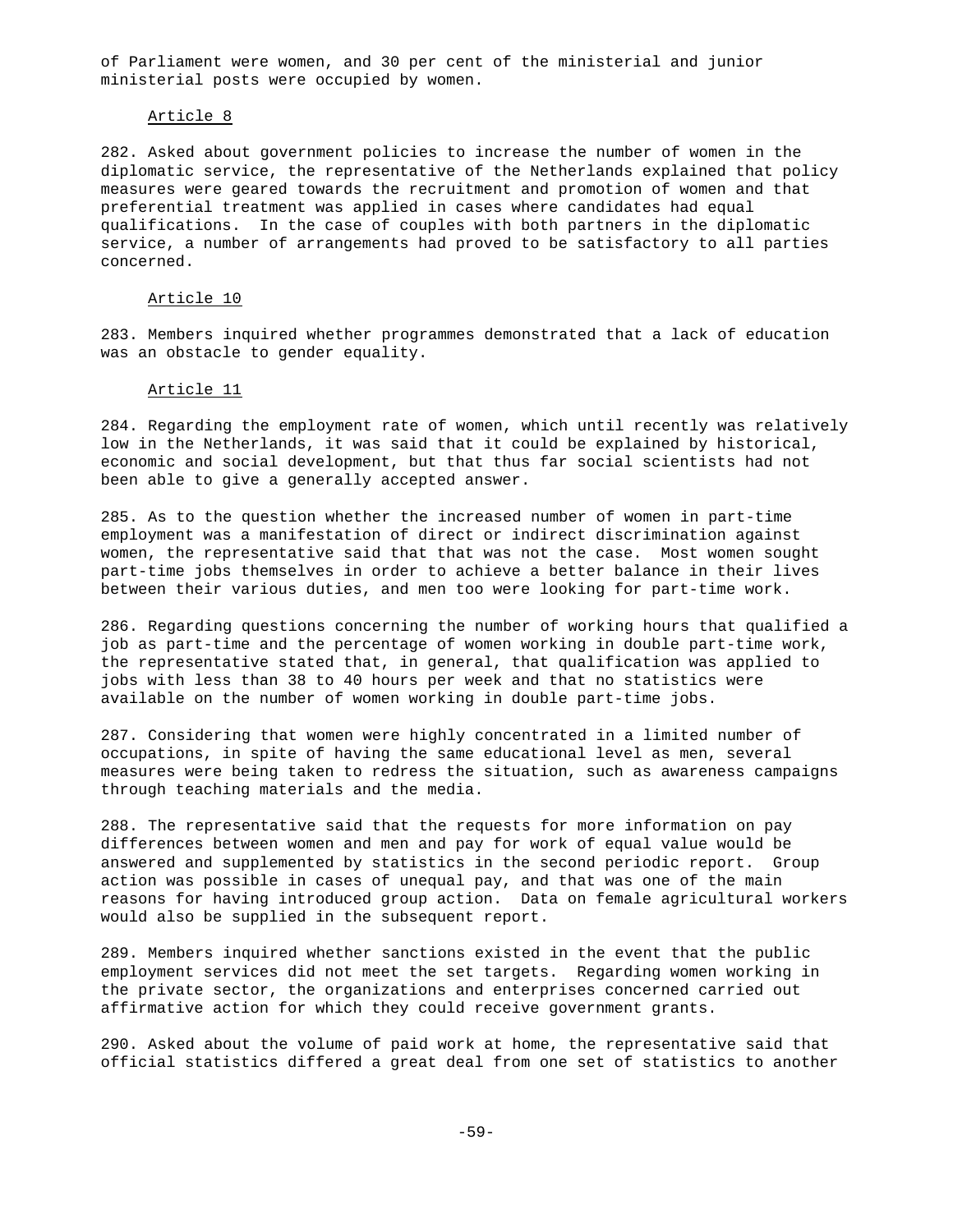and that legislation to improve the situation of those doing paid work at home was in preparation.

291. Regarding questions about the position of women enrolled in private social insurance schemes, the representative said that any related problems should soon disappear in view of the forthcoming implementation of relevant legislation.

292. In response to questions about the former and the current taxation situation for women, and concern expressed by members about the negative effect of the so-called breadwinner's benefit in the system of personal income tax on women's participation in the labour market, the representative stated that the major tax reform in the 1980s removed de jure differential treatment of women and men. A person's decision to enter the labour market was influenced by various considerations. It was, therefore, not certain whether the system really functioned as a disincentive for all women to enter the labour market.

293. Members asked whether the Government provided child-care facilities to single and unmarried mothers, whether affirmative action was undertaken aimed at employing more women in managerial positions and what the social security situation and unemployment benefits of women as compared with men were. Members commented that the labour market schemes and targets for unemployed women were not obligatory enough for officials.

294. Regarding the question whether women who suffered discrimination at work could refer in court to article 11 of the Convention, the representative replied that it was possible only in litigation against the State, but not against a private employer or another citizen.

295. When asked whether the Government of Aruba was planning to eliminate the provision according to which dismissal on the grounds of pregnancy was legal, the representative of Aruba stated that in the instance of female government employees no cases of dismissal on the grounds of pregnancy had ever been presented. In the private sector, dismissal required special previous approval and pregnancy was not considered to be sufficient reason to grant such permission. As the Civil Code prohibited dismissal in cases of sickness, pregnancy was considered to be included under "sickness".

# Article 12

296. In reaction to the comment by members that the report was not detailed enough on the question of health, the representative of the Netherlands said that in 1994 a study would be conducted on the access of women to health services.

297. Replying to a question about the availability of special programmes for women who were already infected with HIV/AIDS, the representative said that while all government programmes were accessible to both women and men, the Government subsidized a "Women and AIDS" office and self-help groups were trying to get women out of their isolation. Although tourism was one of the main industries in Aruba, the prevalence of AIDS infection was relatively low. The National AIDS Commission offered care and counselling, as well as control measures, including health education. Specific information and guidance was also provided to prostitutes.

298. Following a request for further information on drug addiction among women and related programmes, the representative of the Netherlands explained that the central objective of the drug policy was to reduce, as much as possible, the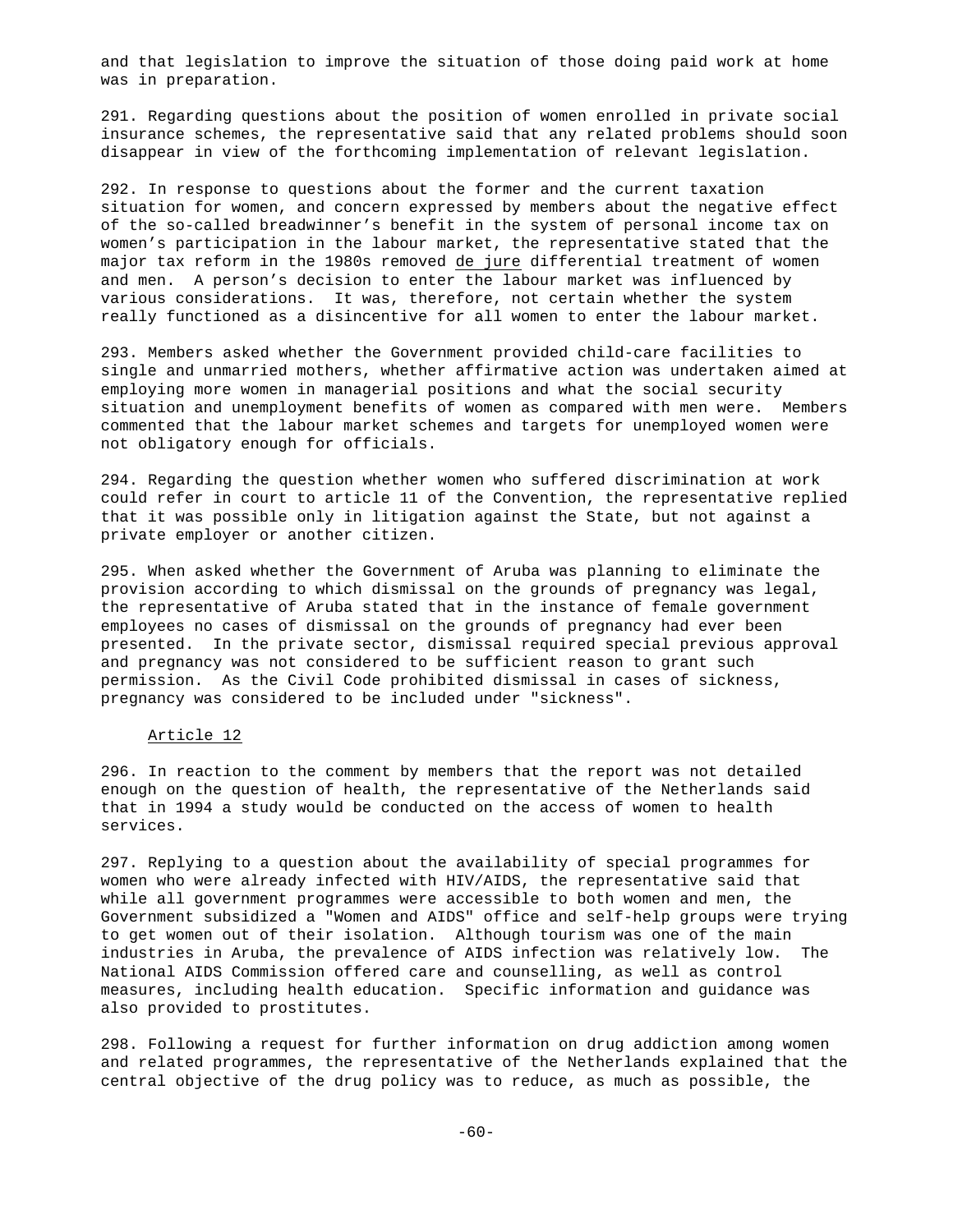risks that drug abuse presented to the users, their environment and society. A pragmatic approach to the problem proved to be more effective and statistics showed that generally one woman was addicted for every three men.

299. Asked about the Government's position on euthanasia, the representative stated that she did not think it proper to link euthanasia with women's issues.

300. Referring to the question whether there was legislation regarding artificial insemination and whether it was based on ethical or on scientific principles, the representative replied that artificial insemination was not regulated by law. However, hospitals had their codes of conduct and an individual physician with a different view on the matter could refer a woman to a colleague to undertake the procedure. It was important that women applying for that procedure not be refused on the basis of their marital status, sexual preference or lifestyle. Pregnancy at an advanced age was currently not covered by law.

301. Members of the Committee requested clarification about the abortion policy in the country. It was explained that the reason for the five-day waiting period was to safeguard responsible decision-making and to give the women the chance of reconsidering if they wished to. Abortion could be carried out only by a physician in a hospital or clinic with a permit and was allowed only in a medically or socially untenable situation in which it was deemed necessary.

#### Article 16

302. Turning to the question whether any reform was under way regarding the order of names of married couples, the representative reported on a bill on equality between men and women in choosing family names that was currently being considered by Parliament.

303. Regarding the question whether cases of rape within marriage had been dealt with in court since the entry into force of the new legislation in 1991, the representative replied that there had been some cases, most of them situations<br>in which the spouses were divorced de facto, but not <u>de jure</u>. Replying to a in which the spouses were divorced de facto, but not <u>de jure</u>. related question, she said that, before that law was adopted, a replacement of the words "through force" by "against the will" had not been considered, since it would have given a chance to question the victim about her attitudes.

304. Regarding the high number of divorces in the Netherlands Antilles, the social, cultural, economic and political reasons for that phenomenon and the question whether it was not also influenced by the low minimum age of marriage for women, the representative replied that currently the Civil Code was undergoing an integral revision. In spite of the low minimum age of marriage, women generally entered into marriage at the age of 18 or above. Experience showed that reasons for divorce were short periods of marriage, especially if the wife was self-supporting, domestic violence against women, unfaithfulness of the husband and the general empowerment of women.

305. Responding to an additional question relating to international technical cooperation, the representative stated that development cooperation relating to the women in development policy had to operate within the overall development policy, which might force the Government to take a more selective approach.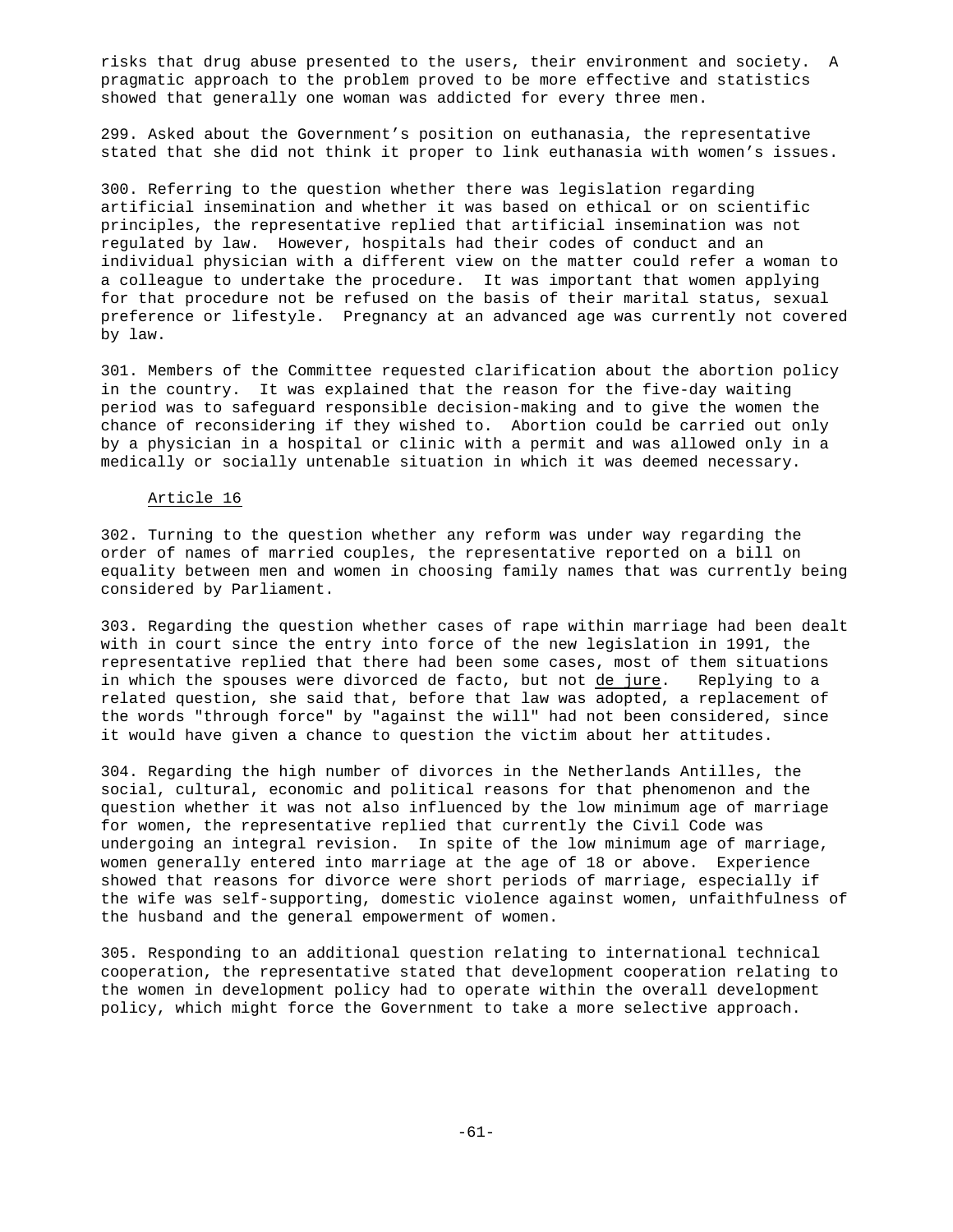#### Introduction

306. The Committee commended the State party for not entering any reservations and for undertaking such conscientious efforts in legislation as well as other measures, first before ratifying the Convention, and secondly for its implementation.

307. It also applauded the State party for presenting such an extensive report, including a general description of the country and statistics on the situation of women. It wished, however, for a more in-depth analysis and a more resultoriented description of legal and other policy measures in subsequent reports, including more comparative data, as well as information on the financial cost of the projects described.

308. It noted with satisfaction that the answers given by the State party to the questions posed by the Committee filled many of the lacunae and even further improved an already excellent presentation.

#### Positive aspects

309. The Committee commended the State party's efforts to establish a comprehensive national machinery as well as the requirement for each future report on the Convention to be submitted to Parliament before being presented to the Committee.

310. It noted with appreciation the extensive research, policy and support measures taken by the State party that explored the causes of and combated the various forms of violence against women.

311. It also commended the financial support given to women's initiatives and women's organizations by the Government as well as its willingness to listen to their concerns and demands. The Committee also applauded the fact that the State party implemented the Convention by developing policies and other measures to eliminate discrimination based on sexual preference.

312. It noted with satisfaction that the Netherlands Antilles and Aruba actively implemented the Convention despite economic difficulties, including publicizing its content in general and in the schools.

#### Principal subjects of concern

313. The Committee voiced concern whether the mainstreaming of the State party's national machinery impacted on its effectiveness. In this respect it also noted with concern that the transfer of equality policies and measures from the central to the provincial and municipal levels might result in a loss of political will and financial support.

314. Another concern was raised by the character of an emancipation policy that gave only limited financial support to women's projects rather than institutionalized support.

315. The Committee also expressed concern on the thinness of the State party's reporting on article 11 compared to the reporting on other articles and wondered whether this reflected insufficient attention by the Government to women's employment issues.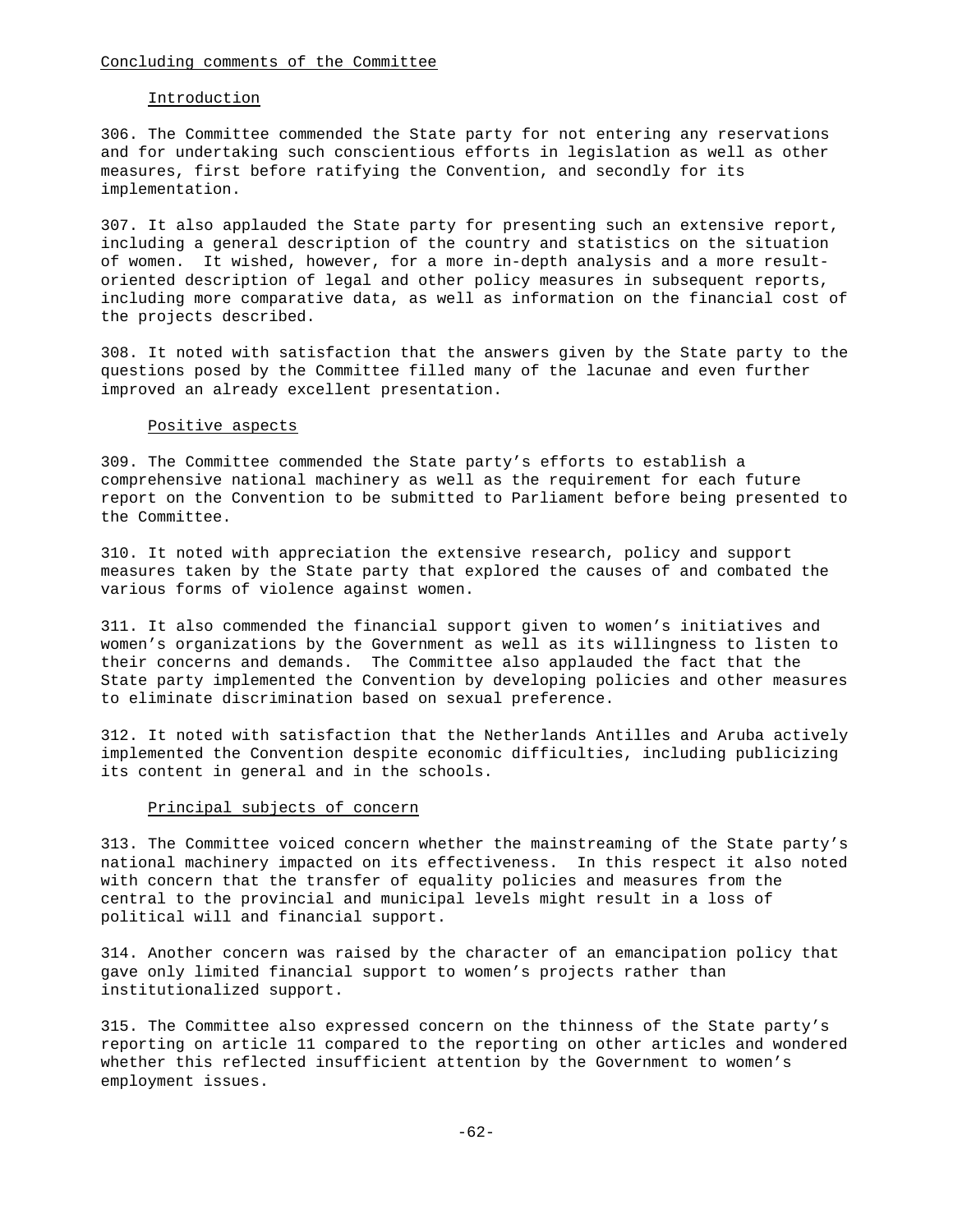### Suggestions and recommendations

316. The Committee suggested that in the second report more information should be given on the national machinery of the Netherlands Antilles and the Netherlands Aruba. It recommended the inclusion of more information on the legal and other policy measures to eliminate discrimination on the grounds of women's sexual preference as well as on the results, including data, of the efforts of provincial and municipal governments regarding policies and other measures for women.

317. It suggested that more result-oriented policies regarding women's employment, including affirmative action, pay issues and child care, were to be pursued and to be reported upon.

# Zambia

318. The Committee considered the combined initial and second periodic reports of Zambia (CEDAW/C/ZAM/1-2) at its 241st and 246th meetings, on 24 and 26 January (see CEDAW/C/SR.241 and 246).

319. In introducing the report, the representative of Zambia emphasized that her country was undergoing serious and far-reaching changes in the political and economic fields. After 18 years of one-party participatory democracy, Zambia had reverted back to the multiparty system in 1991. While the women's league of the ruling party had been the sole custodian of women's interests before, each party had now a women's programme. The Government had assumed responsibility for the advancement of women by establishing a women's affairs desk in all government ministries and a Women-in-Development Unit in the Department of Planning and Development Cooperation.

320. Zambia had changed from socialist central planning to a free-market economy. Vigorous efforts had been made in the past two years to transform the country's economy. Structural adjustment programmes, first introduced in 1987 and reinvigorated in 1991, had had far-reaching consequences. The reports reflected the impact of those measures on women and programmes related to women in development. Structural adjustment programmes had led to the neglect of social development and brought with them diminishing opportunities for women. Suggested cutbacks in the civil service, the greatest employer of women, would affect women and reduce their already limited job opportunities. Infant mortality and malnutrition was increasing because mothers could not provide the needed maize, the basic commodity, after subsidies had been cut and prices increased.

321. The representative explained how historical and cultural factors had impeded the advancement of women. Zambia was male-dominated in all walks of society, from the formal employment sector to the basic family unit. Stereotyped education and lack of investment in girls' education was one of the main reasons for the continuing male dominance. In 1994, families were still not prepared to invest in the education of their daughters as they would for a son. In the early days of colonialism, preference had been given to male education whereas girls' education was stopped at junior standard secondary school. That situation was changing only at a very slow pace.

322. Zambia had subscribed to the goals of equality, development and peace set for the United Nations Decade for Women and built up activities to change grass-root realities. The Convention had been ratified in February 1985 without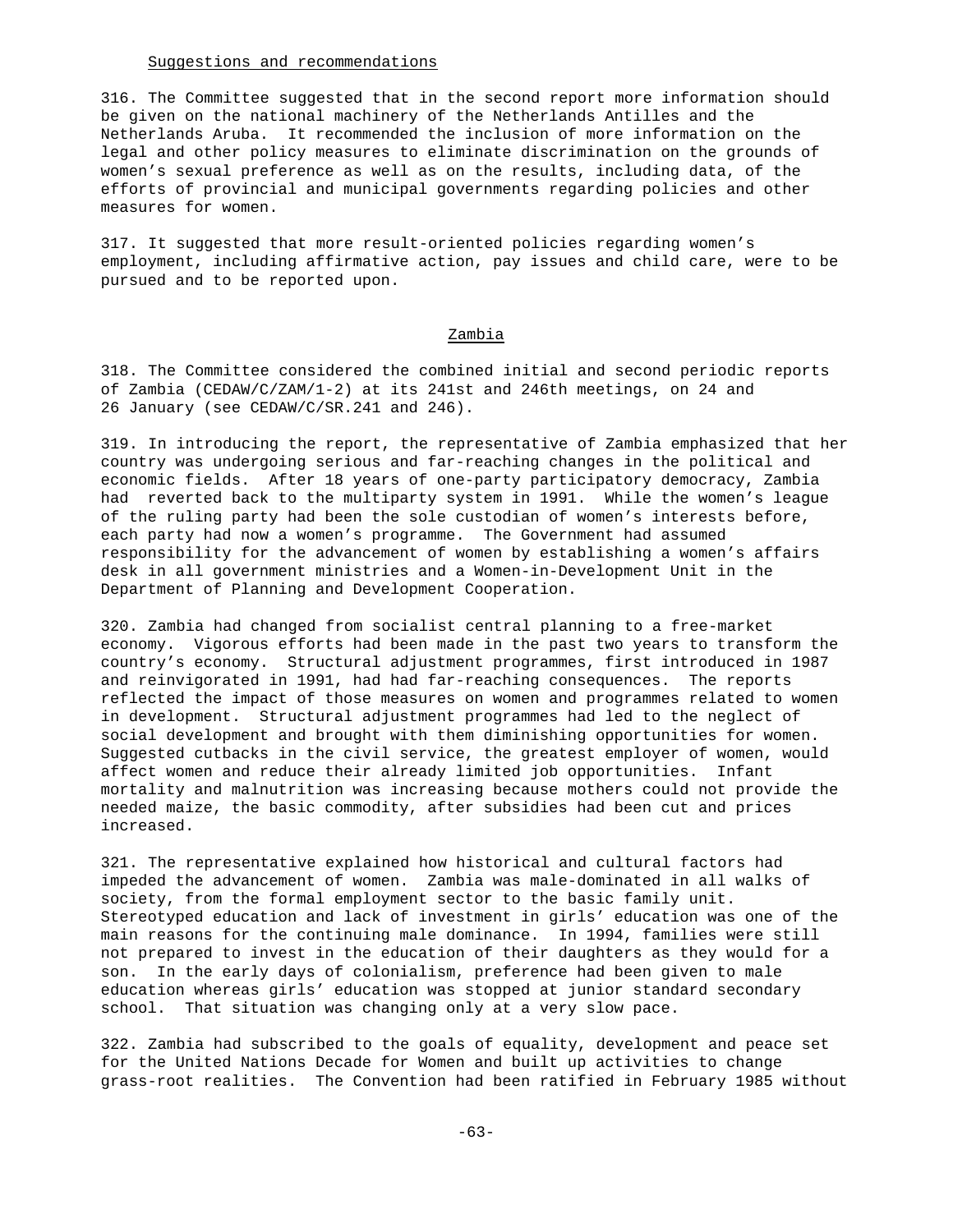reservations. Non-governmental organizations had become involved and manifested themselves in different lobby groups, for example, among professional women and in the Christian community, where they were caring for disadvantaged women.

323. The Government had made a series of constitutional and legal amendments since 1991. Article 23 of the new Constitution redefined discrimination as widely as possible and included for the first time discrimination on grounds of sex. The previous Constitution, of 1964, did not prohibit that kind of discrimination and had been broadly accepted since it was a general view that women needed protection.

324. Regarding temporary special measures as contained in article 4 of the Convention, she reported on action taken by the Government to accelerate equality of men and women. Girls were encouraged to take up technical subjects such as science and mathematics. To increase the level of girls' education, the cut-off points for girls to qualify for secondary education had been lowered and a quota of 20 per cent for girls had been introduced in science colleges. Working women's access to loans had been facilitated, since the consent of the husband was no longer required.

325. The new Government was moving towards uniting customary and statutory law, which would positively affect the status of women. So far customary law had a large bearing on the determination of the issues of marriage and inheritance.

326. Referring to article 7 of the Convention, she confirmed that women in her country had always played an active role in politics. They were the majority of voters, but their representation in Government was low. Only nine of the 160 members of parliament were women, the Cabinet had only two women and there were few women ambassadors. Since the educational system had been discriminatory against women, women could not fill that gap through political involvement only. The present re-examination of the educational system would have a tremendous impact on women.

327. Women's issues could not be the centre of attention at a time when the survival of the country as a whole was at stake. The Government had made an effort to consider the situation of women by institutionalizing the offices for the advancement of women, but for the next five years that topic would not come to the centre of the stage, owing in large part to the reconstruction of the economy.

### General observations

328. Members of the Committee thanked the representative of Zambia for her clear and frank introduction to the report and the efforts deployed in the preparation of the report, in particular the addendum, which had been compiled in accordance with suggested reporting procedure and guidelines. Members recalled that they had appealed at previous sessions to States parties to send representatives involved in the preparation of the report to present it to the Committee. Members regretted that the presentation of the report had had to be delayed because the distinguished representative of Zambia had not actually had the opportunity of even reading through the report. They found that state of affairs rather unfortunate. It was important that States parties paid great attention to the reporting and presentation requirements of the Convention. They felt that the representative of a State party delegated to present a report must be conversant with its contents. Members commended the Government of Zambia for its commitment to the advancement of women and its ratification of the Convention as early as 1985 without reservations. They took note of the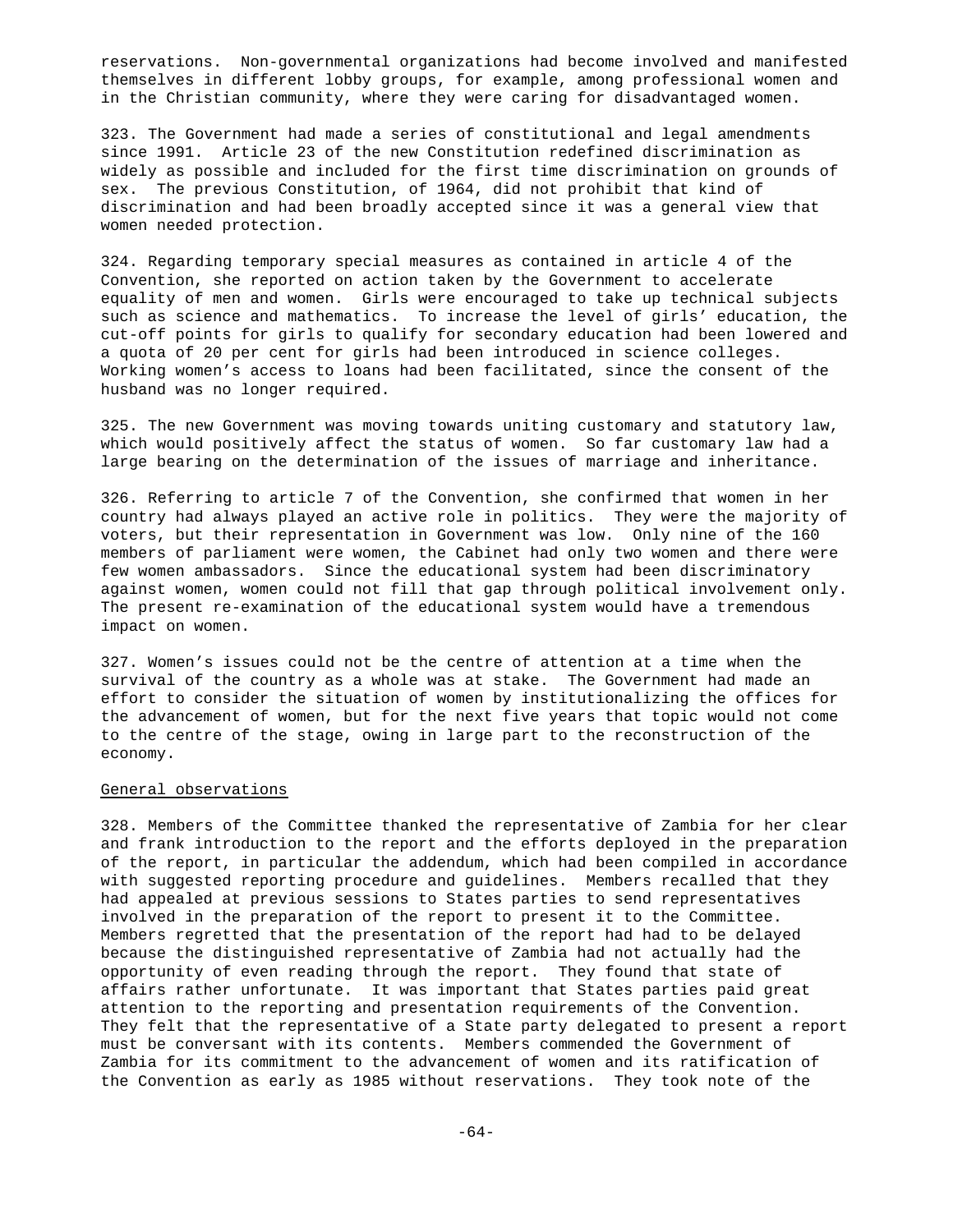difficulties the Government had experienced while trying to translate that commitment into practical steps.

329. Members expressed their concern about the devastating effects of structural adjustment programmes on women and the relegation of women's issues to the backstage as experienced in Zambia. That was a worldwide phenomenon, and it was recommended that the Committee draw the attention of the international community to the issue. The contradiction that existed between article 13 of the Convention, dealing with the elimination of discrimination against women in areas of economic and social life, and the negative impact of structural adjustment programmes on women needed to be highlighted by the Committee. Zambia was forced to breach article 13 and to a lesser extent article 11 of the Convention because of the economic measures imposed. However, the development of a country depended on the integration of women in development since women accounted for half of the population. Cutting back on women's programmes in times of crisis sounded like an easy excuse from a patriarchal system. In periods of radical reform, it was essential that women be involved in public life and decision-making on important matters such as finances and economic measures.

330. Members requested further information on Committee recommendations 14 and 19. The representative replied that there was no tradition of female circumcision in any part of the country. There were only customs related to the personal hygiene of girls when they reached puberty. Violence against women was widespread and even traditionally accepted as a way of disciplining a wife. Under the Zambian Penal Code, violence against women was a crime and treated as an assault. The Government had been encouraging prosecutions of offenders. Since most women were economically dependent on their husbands and afraid to lose their matrimonial home, they were very reluctant to prosecute their aggressors. Some women did not admit that they had been abused and considered battering as a sign of man's affection.

331. More information was sought on the fact that Zambian law recognized equality between men and women with regard to legal capacity. The representative stated that men and women had the same legal status as persons under the law. The only outstanding legislation that was discriminatory concerned citizenship for the foreign spouse of a Zambian woman. That provision of the law was meant to prevent "marriages of convenience" but was being reconsidered.

332. Members commended the establishment of women's affairs desks in all government ministries as a good example of mainstreaming women's issues and asked whether the Women-in-Development Unit had really fulfilled its objective. The representative replied that the Unit in the Department of Planning and Development Cooperation, formerly the National Commission for Development Planning, was coordinating women's development and women's rights issues. It gathered information and material and made input into development plans and budgetary provisions.

333. Members acknowledged the work accomplished by the Women's League, which had been linked to the previous ruling power. Referring to the establishment of new non-governmental organizations and their important role in society, they wanted to know what impact those organizations had on the Women's League and the Womenin-Development Unit. The representative stated that, during the one-party participatory democracy, non-governmental organizations operated parallel to the Women's League, which was the political wing of the then ruling party. Women's issues were treated differently by the non-governmental organizations, which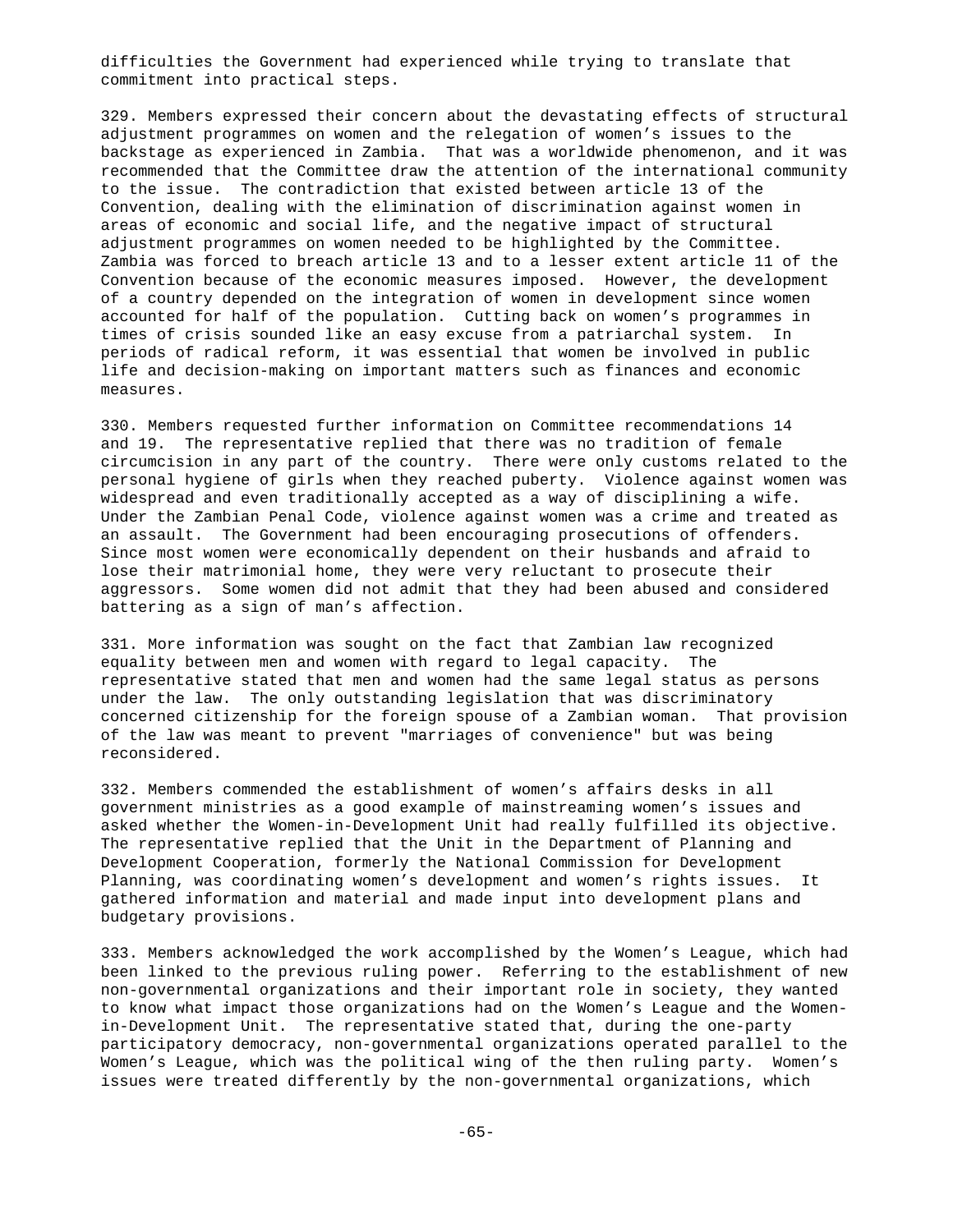played a supplementary role vis-à-vis the Women-in-Development Unit since they had a wider sphere of influence.

334. Questioned about the role of non-governmental organizations in changing stereotypes in education and communication, the representative replied that their educational and political activities, both on television and on radio, were very important. They also worked with the National Curriculum Development Department of the Ministry of Education on the revision of the curriculum and educational material.

335. Recalling the considerable time that had passed since Zambia's independence and its ratification of the Convention, members expressed concern about the slow pace in promoting the status of women. They asked whether the measures taken in education and legal reform were not adequate or if the force of customs and the impact of economic reforms prevented progress. The representative considered a combination of different factors as being the main reason. Although some customary beliefs and practices prevented the advancement of women, education had a positive impact on women's self-confidence and on their families, who acknowledged the benefits of girls' education. With the advent of structural adjustment programmes the pace was slowing down temporally, but the legal ground for equality had been prepared.

336. Members wanted to know if there were inherent traditional social factors that prevented women from enjoying their rights fully, in particular the right to employment. The representative explained that basic education and some basic trade skills were the first condition for finding gainful employment in Zambia. Most women in Zambia would be in employment before their marriage, but suspended their professional life once they had to take care of children and a household of their own. Support systems for care did not exist, nor did a concept of sharing household chores. Day-care centres were a new and expensive phenomenon in the urban areas. Women therefore had no other possibility than to sacrifice their career progression for caring responsibilities.

337. Members regretted the lack of statistical data, which should be given more space in subsequent reports. The representative said that an effort would be made to provide more data and detailed information on women's living conditions in Zambia in the third periodic report.

#### Questions related to specific articles

#### Article 2

338. Members asked for further information on the reform of the Constitution of 1991 and whether it still contained provisions that allowed discrimination against women. They wanted to receive information on a constitutional committee set up by the President to undertake a harmonization of the Constitution. The representative stated that, in the Constitution of Zambia Act, 1991, the only outstanding issue regarding discrimination was the provision relating to citizenship of foreign men married to Zambian women, which was currently under revision. The Act addressed the issues of discrimination against women since an offending article 23 of the previous Constitution had been amended and given wider definition. The Constitutional Committee was reviewing the Constitution with a view to securing final approval for the amended Constitution. Asked about measures taken to remove all customary laws, the representative stated that the Constitution prohibited the practice and enforcement of customary laws that were repugnant to natural justice. However, customary law was part of the way of life in Zambia and not codified. There was no ground for removing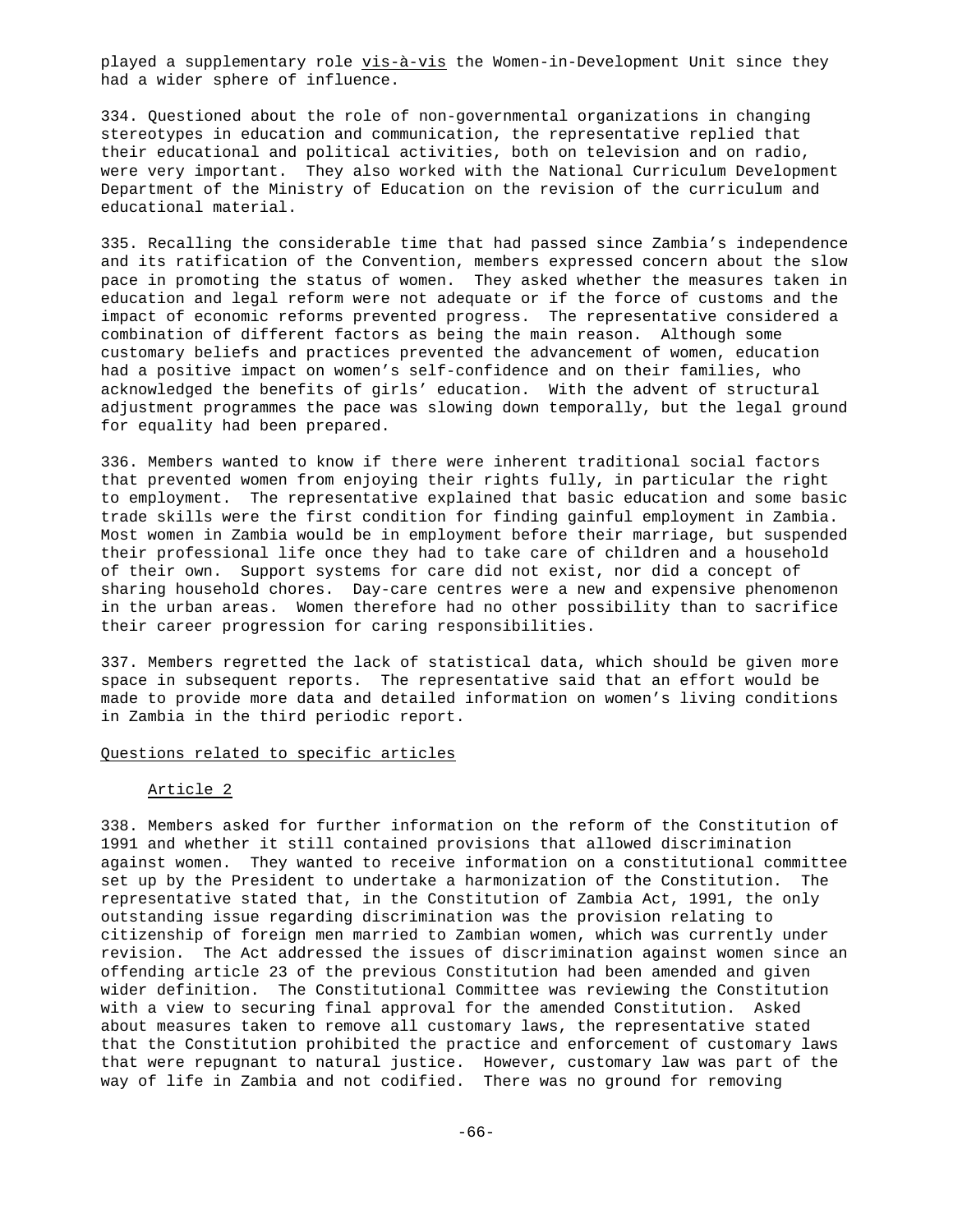customary law that was tradition and did no harm. Asked about the situation of widows and their children, the representative said that the question of custody was not an issue in her country since it was generally the widow who took care of her children. Only if she was not able to do so owing to illness or economic hardship would the extended family take charge. If a women lost custody of her children, she could make a petition to the high court. Traditionally, widows had always been well protected, but there had been an upsurge of ill-treatment of widows, especially in the urban areas, linked to the advent of the money economy and new-found materialism.

### Article 3

339. Members stated that the report did not deal with all appropriate measures taken to ensure the full development and advancement of women as required under the article. Hope was expressed that the subsequent report would cover those questions accordingly. More details were required on the budget of the national machinery and its structure. Members asked for a description of the objective situation of women, in particular persisting traditional customs that affected women negatively. The representative said that those questions would be appropriately addressed in the subsequent report.

### Article 4

340. Members welcomed the inclusion of a chapter on women in development in the fourth national development plan (1989-1993) and asked for the results achieved as well as information on the coordination of women's activities in the different areas.

341. They wanted more information on temporary special measures, including the lowering of cut-off points for girls to qualify for secondary education and the introduction of a quota system for girls in science colleges. They wanted to hear about the reasons for lowering grading and if the society accepted that measure. The representative informed the Committee that girls and boys had the same curricula, the same examinations and the same teachers. Ninety per cent of the schools were coeducational. Affirmative action was a means to enable more girls to have access to higher education, since girls were a minority from the first day in school and even more so at the end of the seven-year primary education cycle, when more girls had dropped out. That did not imply that girl's educational achievements were bad. The measure had been generally well accepted, although some felt that women should compete on an equal footing with men.

# Article 5

342. Members wanted to know which measures had been taken to change the practice of dowry and bride price and whether progress was achieved in the rural areas. The representative stated that the payment of a bride price, which had always been a token, was widespread practice and very well accepted. No substantial change in the practice was reported from the rural areas.

343. Asked whether women could obtain divorce, the representative replied that divorce procedures were different for marriages contracted under the Marriage Act, which had to be dissolved in the High Court of Zambia, and customary marriages, which could be dissolved in local courts. Regarding a question on the activities of the Women-in-Development Unit and non-governmental organizations to combat violence against women, the representative stated that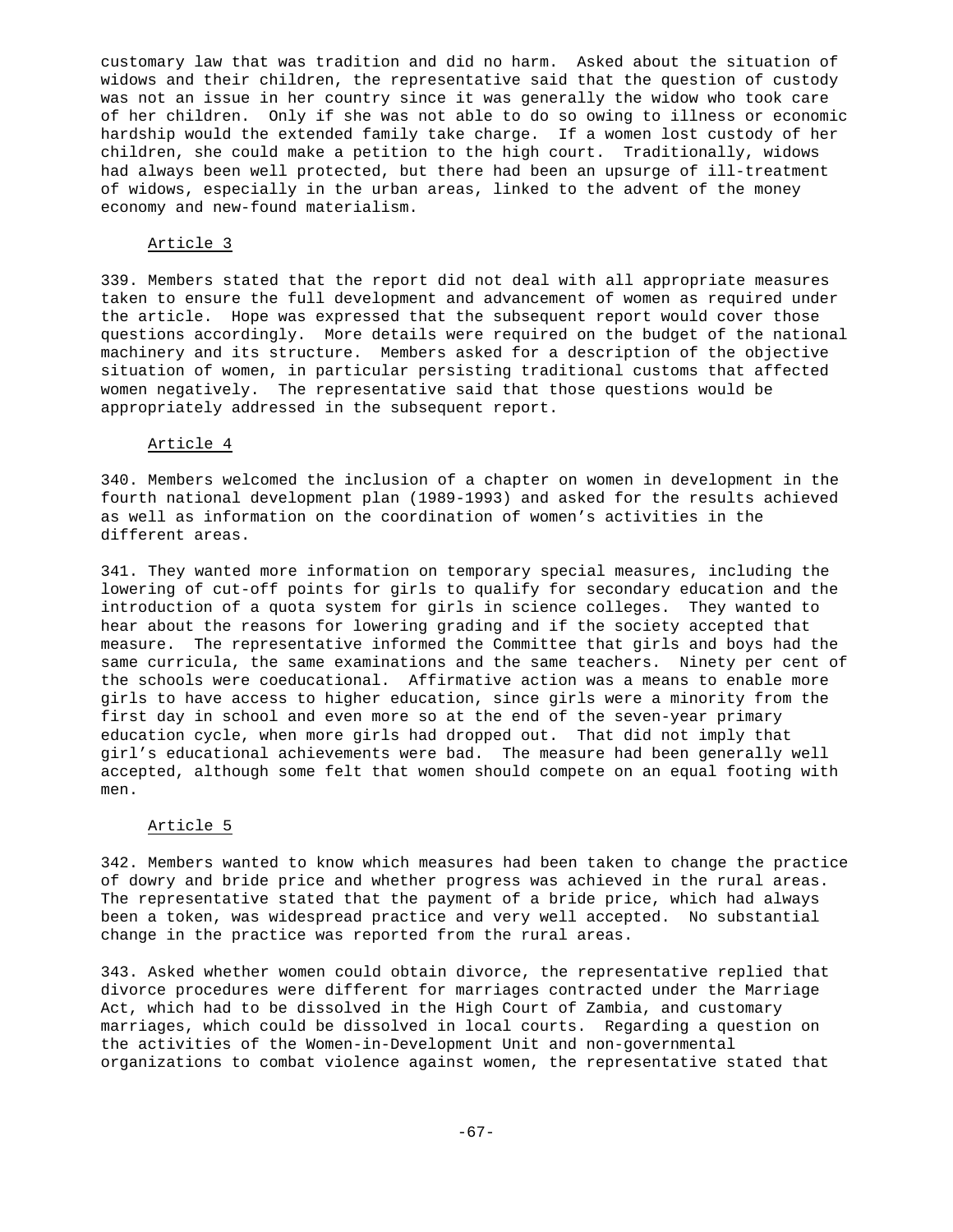violence against women was a high-profile topic dealt with in seminars, television and radio interviews and theatrical performances.

### Article 6

344. Members found it discriminatory that in the case of prostitution, which was an illegal activity, only women were taken to police stations and not their male customers. They expressed the view that considering prostitution illegal and arresting prostitutes did not resolve the problem, but rather exacerbated it. They referred to the pick-up of prostitutes in streets and asked whether women had the opportunity to prove their innocence after being arrested. The representative noted that trafficking in women was not a problem in Zambia, but that prostitution existed. A woman arrested for prostitution must be charged and prosecuted in a court of law, where she had an opportunity to prove her innocence or to sign the admission-of-guilt form.

#### Article 10

345. Members expressed their concern about the high illiteracy rate among women. The representative replied that Zambia had one of the best functional literacy programmes, which were community-based in the rural and the urban areas. Various women's activities were used for those programmes, which taught women how to unite. Questioned about the main reasons for the high drop-out rates of girls from school after the first level, the reply was that large family sizes made it economically difficult for parents to send all their children to school. Preference was given to the education of sons, who were expected to become the breadwinners of the extended family. Little value was attached to the education of girls, who were traditionally prepared for their future role as good wife and good mother.

# Article 11

346. Members observed that the heavy involvement of women in the informal sector was a predominant feature in developing countries. Those women were often harassed by police and law enforcement for their activities. The informal sector had an illegal connotation, although women in the informal sector contributed to the economy and paid taxes. Women in the informal sector should start to organize and negotiate with the Ministry of Labour. The international community should look at women's activities in the informal sector. Stating that employment and the economic sector were most important for the status of women, members asked if the Government was taking measures to provide jobs for women. In her reply, the representative referred to the Constitution of Zambia, which recognized the right to work, to free choice of employment, to just and favourable conditions of work and to protection against unemployment. The Government was committed to providing jobs for women, but the structural adjustment programmes had brought with it a contraction of the labour market, which should be only temporary. Asked if there was a professional orientation for the jobs that were available for women on the job market, she said that women were not oriented towards certain professions or fields, but free to pursue a career of their choice depending on their qualifications.

# Article 12

347. Members asked for more information on women's reproductive rights and the use of contraception. The representative replied that women traditionally had no control over their reproductive rights and could not refuse to have children. The basis of a marriage in a traditional setting was to have children. The use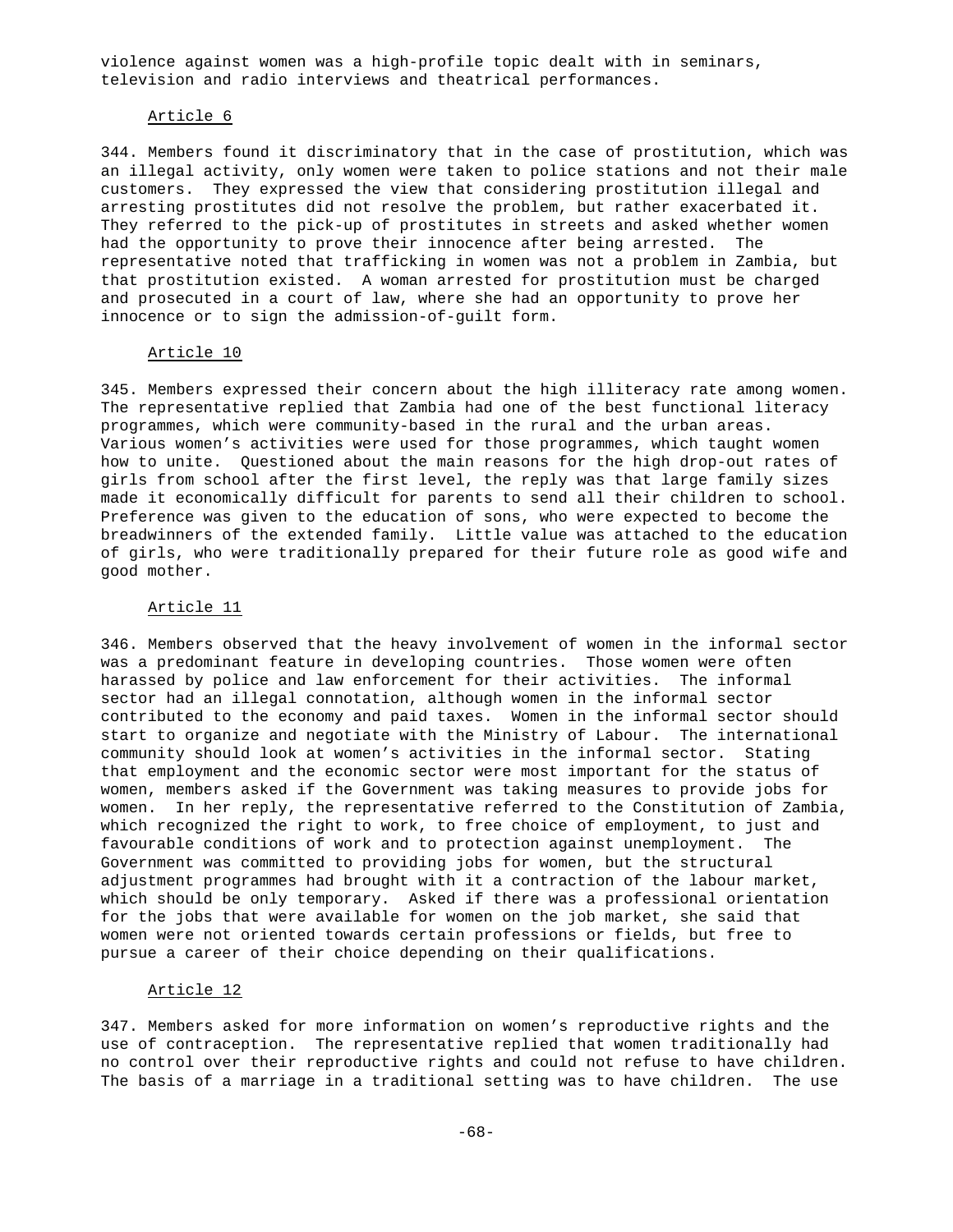of contraceptives was widespread. In reply to the question whether abortion was allowed, she said that, under the Termination of a Pregnancy Act, an abortion could be performed on medical grounds only, if there was a threat to the life of the mother or the foetus and on recommendation of three medical practitioners. Members also wanted to know if there was a population policy to lower the birth rate. The representative said that the Government was intervening to lower the birth rate through the provision of family planning services and free contraceptives. Population trends indicated that Zambia's population could double in the next 20 years if the growth rate of 3.2 per cent per annum was maintained. Members sought an explanation for the demographic imbalance in the population, with 60 per cent of the population being female. The representative said that it could not really be explained, but was due to the high female birth rate and high male death rate. Life expectancy for females was 55 years while it was 53 years for men. There was no out-migration of men that left women on their own. Internal migration from rural to urban areas had involved the most productive groups, mainly the young, better educated and enterprising elements, and had had negative effects on both the rural and the urban areas.

348. The mortal diseases affecting women were malaria, disorders of pregnancy, delivery complications, disease of the genitro-urinary system, accidents and injuries, respiratory diseases and AIDS-related complications.

349. Concerning maternity leave for employed women and family benefits for women, the representative stated that women were entitled to three months of paid maternity leave after two years of service and at intervals of two years according to the Employment Act. That was considered a good family planning policy since it allowed for spacing of children.

### Article 14

350. Members stated that the situation of rural women was very critical and required information on the hardship of rural women, the constraints on their time and the success and failure of development programmes.

### Article 15

351. The Committee asked for more information on the financing, staffing and functions of the women's affairs subcommittee.

#### Article 16

352. Members sought more information on the number of female-headed households, their economic situation, their concentration in rural and/or urban areas and their strategies for survival. The representative said that she was unable to provide replies to the questions under articles 14, 15 and 16. Responses would be incorporated in the third periodic report.

# Concluding observation

353. In her concluding remarks, the representative stressed that women in Zambia had not benefited as much as men from the services and opportunities of the country although the constitutional statutes did not discriminate against women. Equal opportunities meant also equal sharing of responsibilities between women and men, both inside and outside their homes, but women's workload in the household was disproportionately larger. She stated that structural adjustment programmes had fallen heavily on women. However in the restructuring process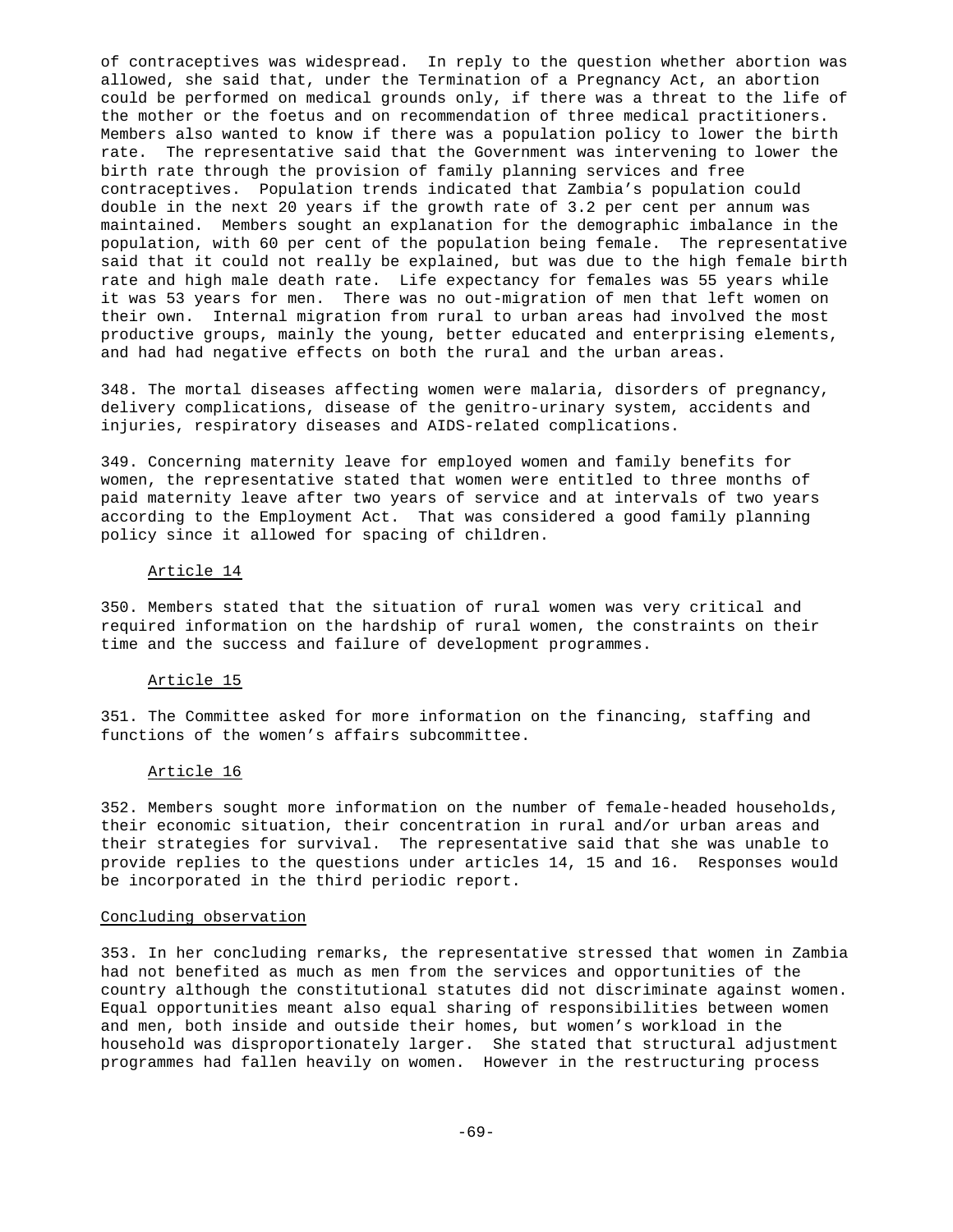and the new liberal environment, measures were being taken that would enable women to attain a quality of life that would be equal to that of men.

354. Members commended the Government of Zambia for its effort to eliminate de jure discrimination while harmonizing the Constitution and to institutionalize the national machinery for the advancement of women. The Committee thanked the representative of Zambia for her knowledgeable presentation and the competent way in which she had replied to the questions. Members looked forward to receiving the outstanding information in the third periodic report. The Committee also encouraged the representative to comply with the guidelines for the establishment of reports in the preparation of the next report.

355. With regard to customary law, the Committee stated that customary practice and customary law had different meanings in the various cultures but needed to be examined as to their impact on women. If they affected the status of women negatively, as did forced marriage or circumcision, then they needed to be eliminated. There was no question of rejecting all customary practices and traditions. Countries went through a transitional period when they had to decide which practices to keep or to eliminate; it was important to have the choice. The Committee encouraged the Government to identify cultural practices that might have stemmed from pre-colonial times under each article of the Convention. That would help the country and the Committee better to understand how customary practice affected women. Members also invited the representative to consider how other countries of the region had tackled customary practice and law.

### Concluding comments of the Committee

### Introduction

356. The Committee noted with satisfaction that Zambia had entered no reservations. The amendment to the initial report adhered to the reporting procedures better than the initial report, even though the report did not contain separate information on articles 1 to 3 of the Convention.

357. Both documents gave clear information on laws and policy measures relating to the implementation of the Convention, though more concrete data on the actual situation of women as well as on the difficulties affecting the implementation were desired in the subsequent report.

358. The Committee noted that the Government of Zambia was currently experiencing difficulties in implementing the Convention, owing to the impact of structural adjustment programmes. The Committee noted with great concern that that adjustment negatively affected many aspects of women's lives.

# Positive aspects

359. The Committee expressed its appreciation of the fact that some legal measures had been put in place to eliminate discrimination against women. It also appreciated the fact that after the enactment of the 1991 Constitution, a constitutional review committee which included women's non-governmental organizations had been put in place to further review all discriminatory laws and practices.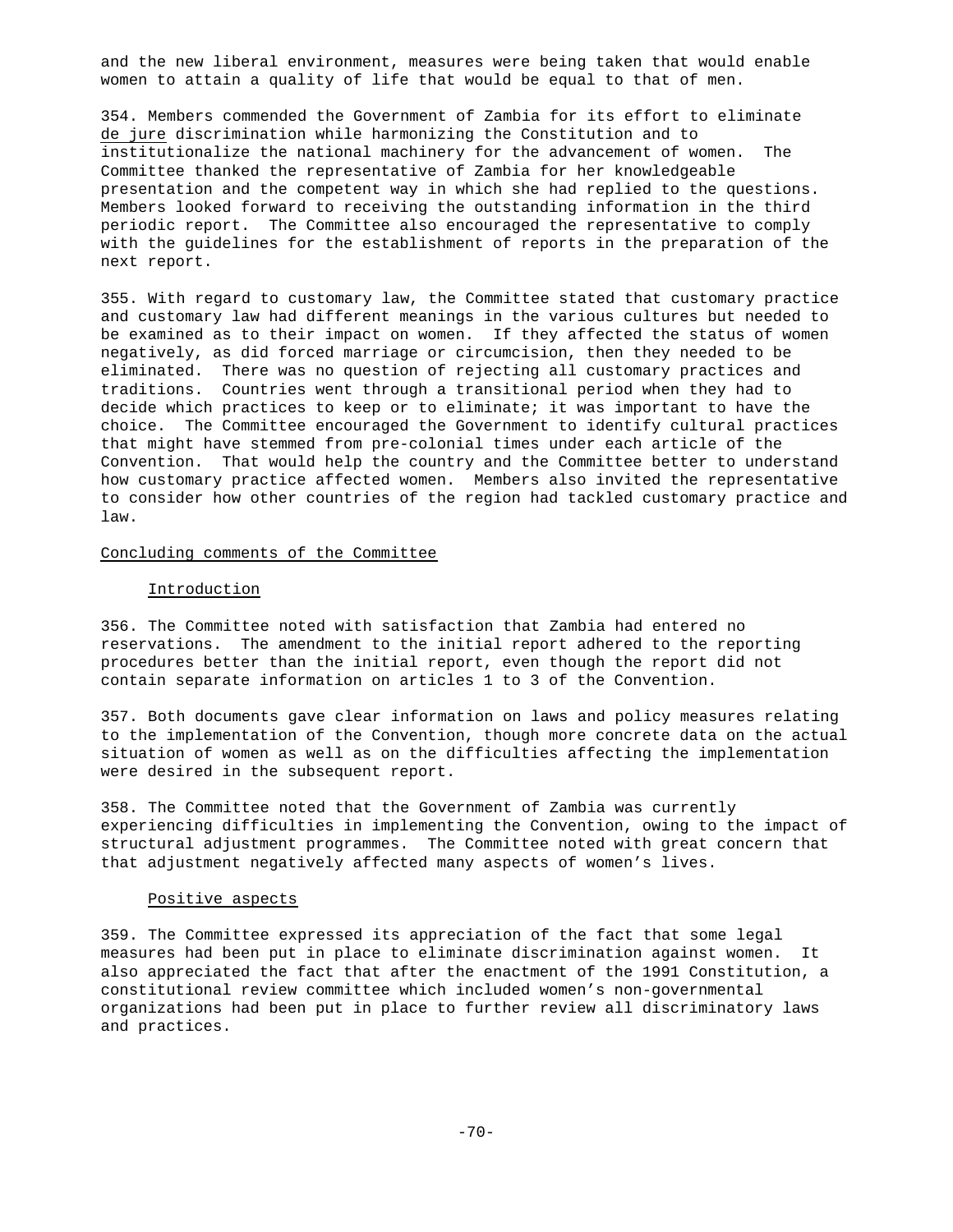360. It expressed its appreciation for the establishment of women's desks in all ministries, the extensive educational efforts concerning women and the emergence of new women's organizations.

### Principal subjects of concern

361. The Committee was very concerned about the persistence of traditional sex roles, which were deeply embedded in the cultural life of the Zambians and which generally seemed to impede equality. Great concern was also expressed regarding the violation of women's rights in general, particularly the rights of those women under customary marriage laws.

362. The Committee also noted with concern the lack of women's access to formal employment and the difficulties encountered by women working in the informal sector in general and from governmental officials.

363. The Committee was also concerned about acts of violence against women in their private sphere. It also noted the high fertility rate and its negative impact on the status of women in addition to the difficulty caused by the current adjustment programmes.

# Suggestions and recommendations

364. The Committee suggested that the Government of Zambia study the possibility of codifying the customary laws so that those found to be in violation of the Convention could be reformed or abolished. It recommended that the customary marriage law be reformed so that customary marriages were registered, in order to give women married under that law equal rights and benefits with men.

365. The Committee also recommended that in future reports a much more detailed description be given of the customs and traditions affecting women's rights in all areas of the Convention in a positive or negative way. It suggested further review of existing legislation and expected in the subsequent report to be informed about the practical results of the constitutional review committee and their implementation.

366. It recommended that, although structural adjustment programmes posed difficulties to the State party, women's issues should remain at centre stage even in times of economic distress. The Committee therefore recommended that women have access to budgetary and policy decision-making positions to mitigate some of the negative effects of the structural adjustment on women's lives.

367. The Committee urged the State party, women's non-governmental organizations and all concerned to engage in a nationwide awareness campaign to change the attitudes of men and women in order to achieve de facto equality in all spheres of life. The Committee also wished to be informed in subsequent reports about the situation of women in female-headed households.

368. It was the wish of the Committee that Zambia's next report provide all the information with the necessary sex-segregated statistics in accordance with the articles of the Convention and in closer compliance with the guidelines for submitting reports to the Committee.

## 2. Second and third periodic reports

369. Following the procedure adopted by the Committee at its ninth session 7/ for the consideration of second and subsequent periodic reports, issues that should be discussed with the representatives of States parties submitting a second periodic report were identified in advance by a pre-session working group.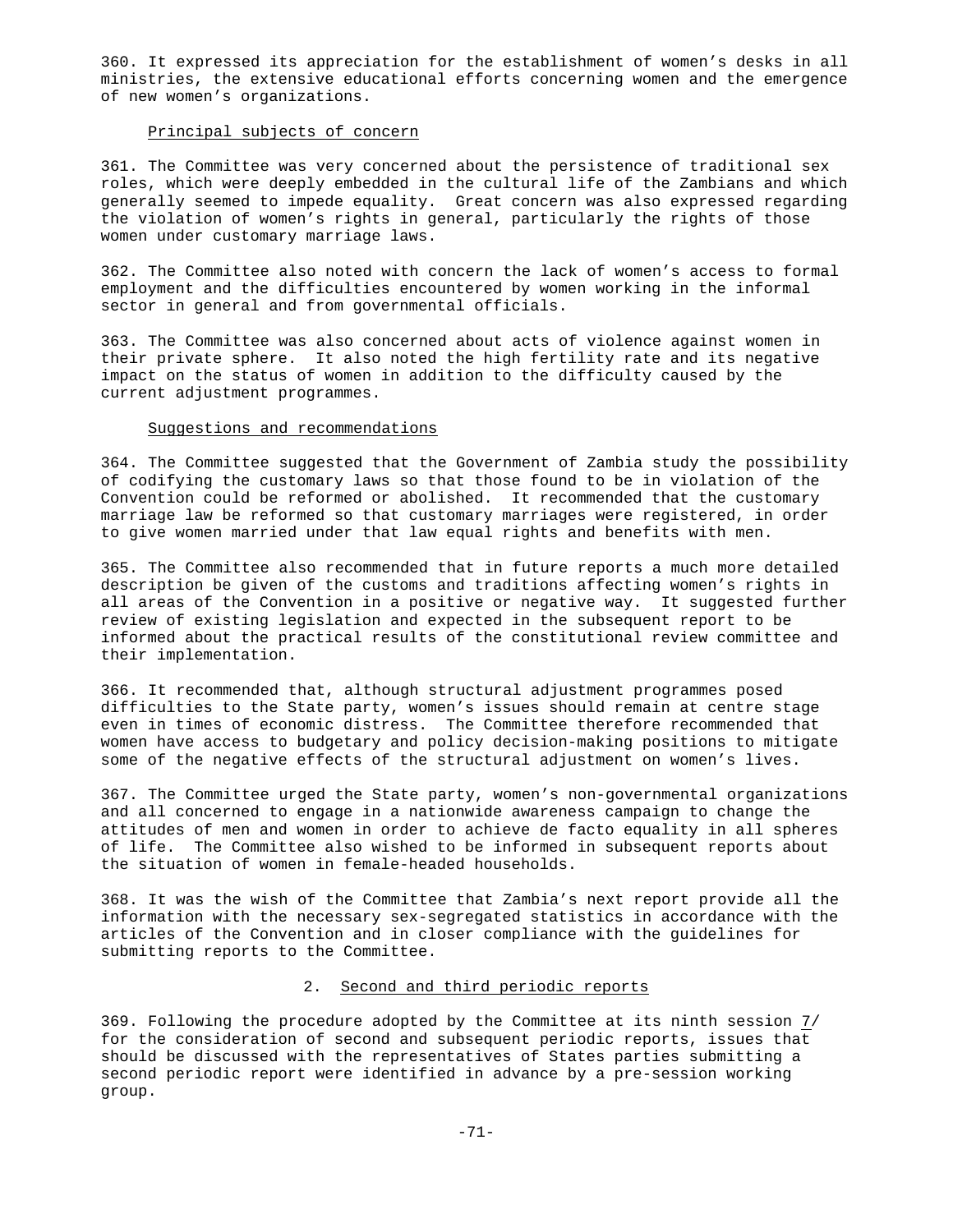# Australia

370. The Committee considered the second periodic report of Australia (CEDAW/C/AUL/2) at its 251st meeting, on 31 January (see CEDAW/C/SR.251).

371. In her introductory statement, the representative of Australia recalled her Government's commitment to eliminating discrimination against women and referred to the means used to promote the status of women. Upon ratification of the Convention on the Elimination of All Forms of Discrimination against Women in 1983, the Sex Discrimination Act was passed in 1984 and the Affirmative Action (Equal Employment Opportunity for Women) Act in 1986. Several legislative amendments had been made since then, strengthening the sex discrimination and sexual harassment provisions. The representative stressed that her country's federal system of government required a cooperative approach between the Federal Government and the governments of the States and Territories to implement the Convention. The New National Agenda for Women, released in 1993 by the Federal Government, reflected many articles of the Convention and was a guideline to the year 2000.

372. The second periodic report followed the tradition of frankness about what remained to be done to implement the Convention. As part of a programme to raise awareness on equal rights, the report had been widely distributed throughout the country. Government policy advice mechanisms on the status of women had been reviewed and several new consultative mechanisms established.

373. Women's representation in public life remained one of the areas of concern, since only 14.5 per cent of the members of Australia's parliament were women. The reasons for women's absence in decision-making and strategies to influence the political agenda would be discussed in a paper on women and government in Australia and New Zealand. Women's underrepresentation in the judiciary was addressed by the Federal Attorney-General in a report on the process of judicial appointments.

374. Violence against women, as a violation of women's human rights and a form of discrimination, was another area of national concern and a policy priority for the Office of the Status of Women. The National Strategy on Violence against Women provided a framework for concerted action at all levels of government. A national education programme on violence against women had been launched recently.

375. The third area of concern was the situation of particularly disadvantaged groups, including indigenous women, migrant women, all women of non-Englishspeaking background and women with disabilities. Aboriginal and Torres Strait Islander women were the most disadvantaged people in Australian society, with high infant mortality rates, low life expectancy, high unemployment figures and high incidence of domestic violence and homicide. The Aboriginal and Torres Strait Islander Commission (ATSIC) had been established as the premier body responsible for Federal Government programmes. The ATSIC board members were elected by and from the Aboriginal and Torres Strait Islander people. The Office of Indigenous Women within ATSIC coordinated the Women's Initiative Programme. A national Aboriginal and Torres Strait Islander Consultative Women's Council was being considered. A comprehensive women's health policy was in preparation. The representative stated that further programmes would be developed to help Aboriginal and Torres Strait Islander peoples move out of situations of dependence. The most significant development was the introduction on 24 December 1993, of the Native Title Act, which would establish tribunal and court processes for determining claims to native title.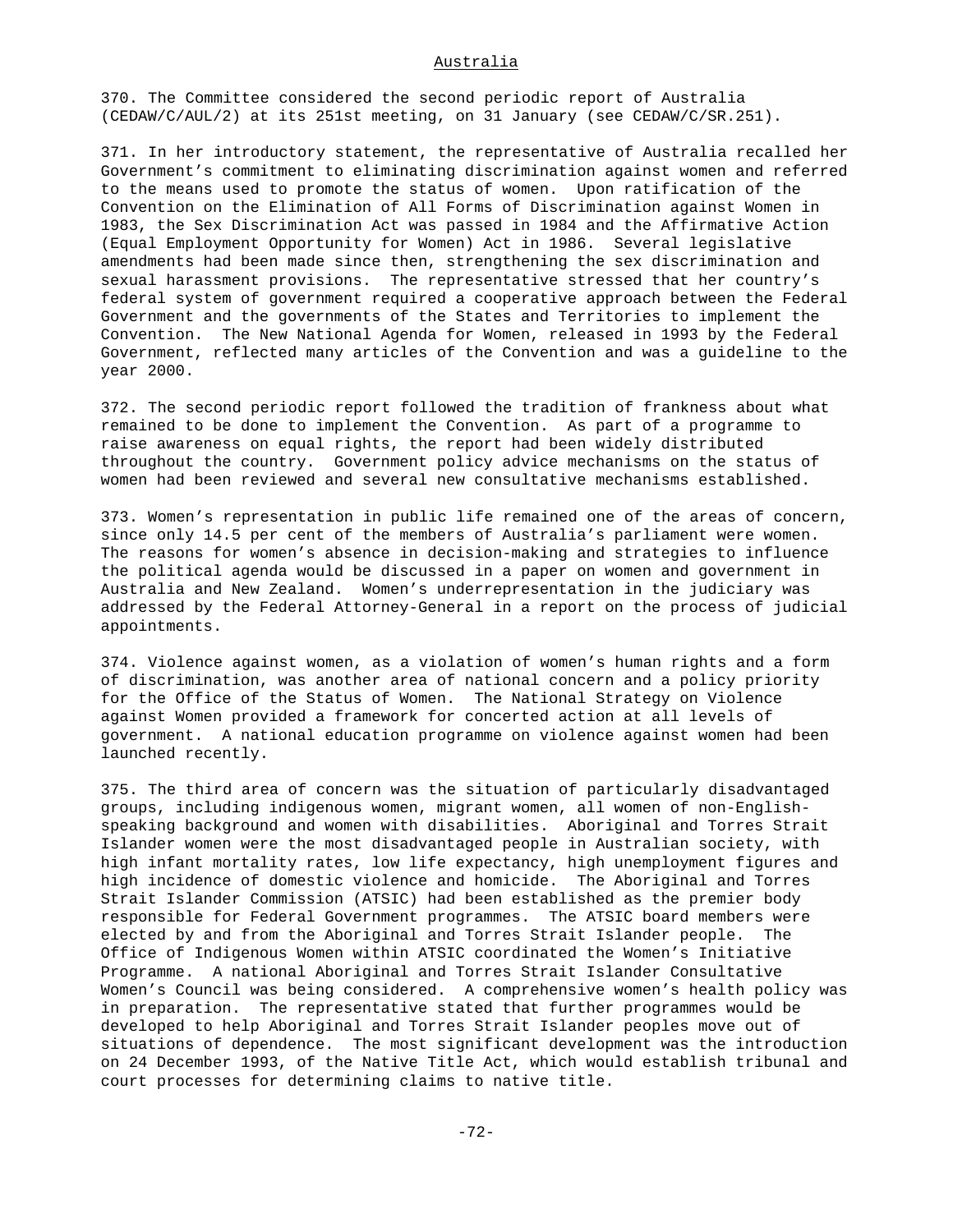376. The representative stated that Australia, being a member of the Commission on the Status of Women during the period leading to the Fourth World Conference on Women, felt responsibility to participate actively in international mechanisms and to promote the equality of women, in partnership between States, as reflected also in the international development work of the country. Australia was focusing on the protection of women's rights within mainstream human rights forums to avoid marginalization of women's human rights.

### General observations

377. Members of the Committee acknowledged the quality of the report, which complied with the general guidelines. A great deal of information had been made available in a self-critical manner. They thanked the representative for the extensive and very informative replies and commended the Government of Australia for the specific action taken to improve the status of women and its commitment to the implementation of the Convention. Special reference was made to the contribution of Australia to the World Conference on Human Rights and its efforts to treat the human rights of women on the same basis as all human rights.

378. Members especially welcomed the fact that women's unpaid work in the family was taken into consideration and integrated into the national accounts.

379. Members inquired about a change in government policy with regard to the reservation under article 11, paragraph 1 (c), in connection with combat duties, and paragraph 2 (b), on maternity leave. The representative replied that the ban on women serving in combat roles had been lifted, with a small number of exclusions related to violence. Women in the Australian Defence Force could now serve in the navy, army and air force. As a result of the revised employment policy, Australia would adjust its reservation to the Convention. With regard to the second reservation, maternity leave with pay was provided for all women employed by the Commonwealth Government, subject to a 12-month qualifying period, for 9 to 12 weeks depending on the State or Territory. Unpaid maternity leave had become available to Australian women employees since 1979 and had been inserted in all major Federal awards and the majority of State awards. During the International Year of the Family, paid maternity leave would become one of the major issues for public debate. The Government was now taking steps to introduce universal parental leave.

380. Following this report on gradual progress achieved, members expressed their hope that the Government would be able to report on the removal of the reservations in the next periodic report.

### General questions

381. Acknowledging Australia's ambitious programmes to raise community awareness of the problem of violence against women, the question was raised whether the incidence of such violence had decreased. The representative replied that there were a number of barriers to collecting comprehensive data. Much violence against women was not reported, particularly domestic violence. However, a greater community awareness of the criminality of violence against women has brought with it an increase in reporting. The Office of the Status of Women would establish a national coordinated data collection network with standardized statistical collection methods.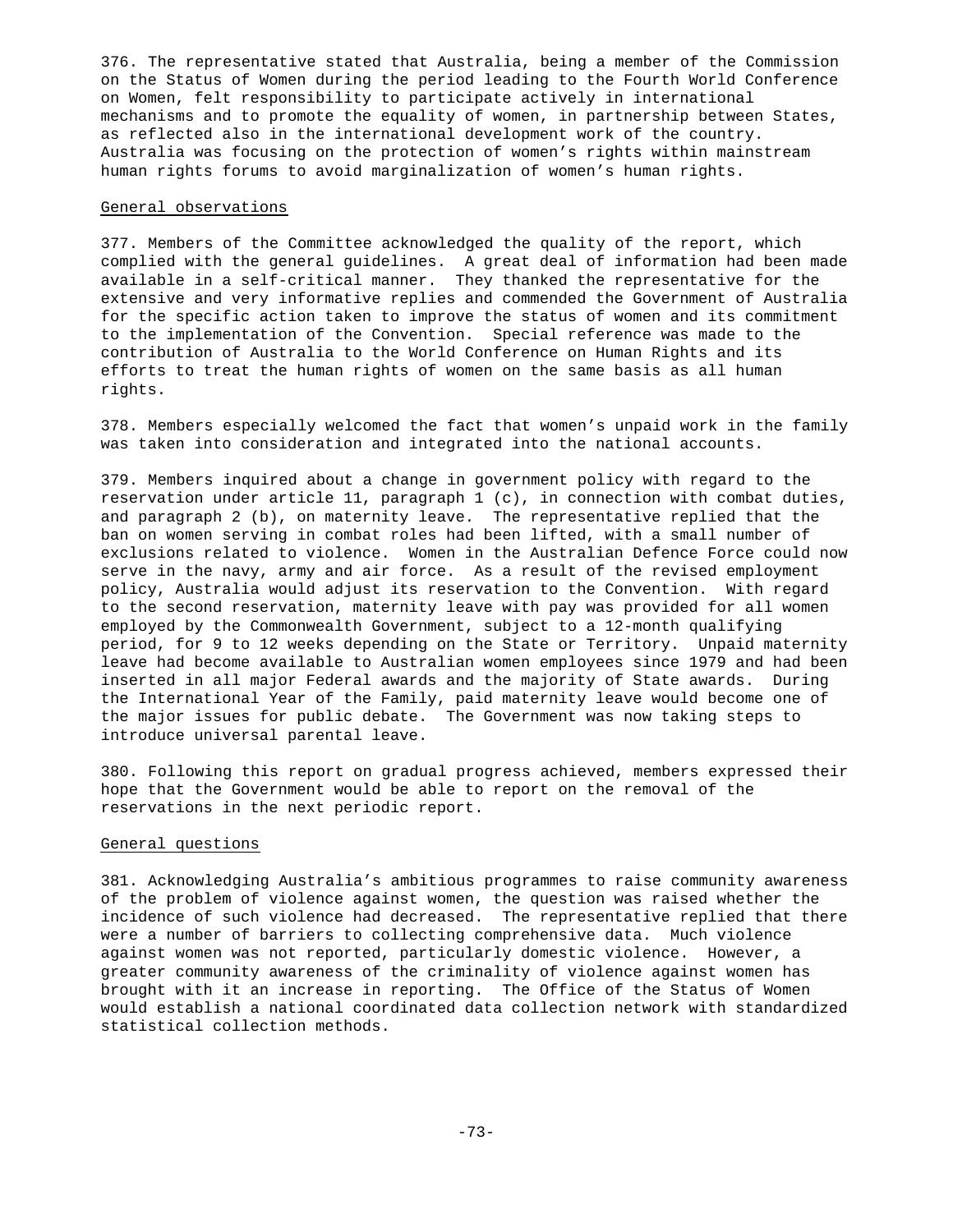382. Asked about the impact of programmes to eliminate violence in the Aboriginal community, the representative stated that a national family violence intervention programme was being implemented by ATSIC using a community development approach. A national men's conference to discuss specific issues of family violence was held in 1993.

383. Members requested information on section 37 of the Sex Discrimination Act and asked whether that legal provision was applied for acts in conflict with Australian legislation or with the provisions of the Convention. The representative replied that such acts were only exempt by force of section 37 of the Sex Discrimination Act but were not exempt from criminal sanctions under other legislation. For example, genital mutilation would be treated as a breach of State assault laws and polygamy would be illegal under the Marriage Act.

384. The Committee welcomed the positive legislative measures, strategies and programmes for providing assistance to women that made it possible to have official legal rights on an equal basis with men. Asked why the Government still had not provided constitutional guarantees for equality of the sexes which would enrich the basic law of the States, the representative replied that it would require a constitutional amendment by referendum to entrench the right of equality of the sexes in the Australian Constitution. There had been ongoing debate since 1988 on which rights and freedoms should be explicitly guaranteed in Australian law. While approaching Australia's centenary of federation in 2001, interests in constitutional change had been renewed, and a conference on the issue of women and the Constitution would be organized in 1994.

# Questions related to specific articles

# Articles 1, 2 and 3

385. The Committee asked for an organizational chart to better understand the relationships between the women's organizations that were noted to have the common purpose of promoting the status of women. The representative replied that a distinction needed to be drawn between Government administrative and policy bodies and advisory bodies to the Government. The Office of the Status of Women was a Division within the Federal Government's Department of the Prime Minister and Cabinet. The National Women's Consultative Council, operating with federal funds and serviced by the Office was a means of communication between the Government and the members of national women's organizations. The Australian Council of Women was an advisory body to the Government on key issues for the Fourth World Conference on Women. The Federal Government set up the Human Rights and Equal Opportunity Commission as a statutory body to administer four acts, including the Sex Discrimination Act 1984.

386. On the question whether the Minister Assisting the Prime Minister for the Status of Women was a Cabinet member, the representative replied affirmatively and said that this had been achieved in a Ministerial reshuffle in December 1993.

# Article 4

387. Members requested information on a study group on Aboriginal women and its authority and resources to ensure equality for indigenous women. The representative replied that she was unable to ascertain which study group was referred to. She noted that the Office of Indigenous Women within ATSIC was the body responsible for Federal Government programmes for Aboriginal and Torres Strait Islander women. Since 1992, annual national Aboriginal and Torres Strait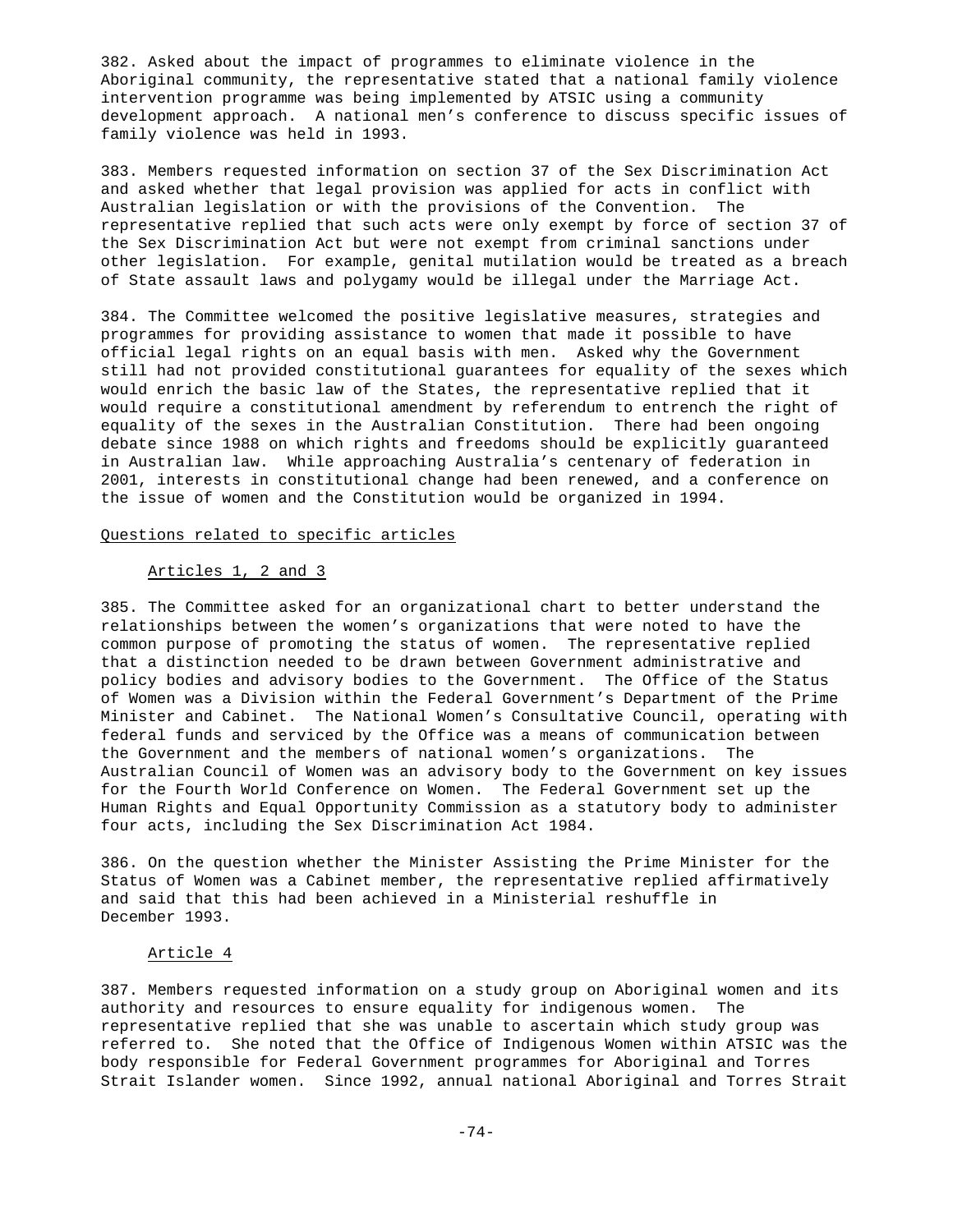Islander women's conferences had been held to enable representatives of indigenous women to identify important issues and provide advice to ATSIC.

388. Asked what her Government had done to increase the status of Aboriginal and Torres Strait Islander women and whether they would be treated on equal terms if land was returned to the indigenous population, the representative confirmed that the high court decision in Mabo and Others v. the State of Queensland was the most significant judicial act that paved the way for the Native Title Act 1993, which represented a political shift in the treatment of indigenous Australians, although its full impact could not yet be grasped fully. An Aboriginal and Torres Strait Islander Social Justice Commissioner had been appointed to monitor and assess the human rights of the Aboriginal and Torres Strait Islander peoples, in particular women. Women's equal rights should be a major concern when it came to redistribution of land. She agreed that many services provided for indigenous women in the past had failed because traditional values had not been taken into account in the design and implementation of programmes, but efforts were being made to remedy that situation, in particular in the health sector.

### Article 5

389. Having been informed that maternity leave was widespread in the public sector, the Committee wanted to know what action had been taken to enable women to continue work in the private sector, where most left their jobs after giving birth. The representative made clear that the inclusion of maternity, adoption and parental leave in federal awards had been supported by the Government. Asked whether legislation relating to paternity leave was being considered, she reported that significant progress had been made on that issue, since industrial relations legislation guaranteed 12 months unpaid parental leave, which could be shared between men and women.

390. The Committee had difficulty in fully understanding the reservation on maternity leave. The representative said that there was considerable discussion going on in her country on the issue. Women's participation in wage labour had increased significantly in the last 15 years. The resistance to paid maternity leave came from many sides; there was no consensus on the issue even among women's organizations and trade unions. The universal social security system existing in the country cushioned cuts in income levels and was an incentive for part-time work. Moreover, there had been no strong pressure or demand for facilities to feed babies in the workplace.

391. Commenting on violence against women, the experts asked how many women had taken refuge in shelters. The representative said that a national census on a single night in May 1992 had found 4,700 adults and children using the Support Accommodation Assistance Program (SAAP) as a result of family violence. Eightyfive per cent of women applied for Government benefits or pensions after taking refuge. An accurate figure on women obtaining protection orders could not be given owing to a lack of consistency in data collection by the States and Territories. In 1991, there were 603 applications for Domestic Violence Orders in the Australian Capital Territory, 90 per cent made by women against men. Asked how women's organizations helped victims of rape within marriage and of domestic violence, the representative said that rape crisis centres, domestic violence crisis services and women's health centres provided information on legal, health, financial and crisis accommodation matters and referred women to appropriate services.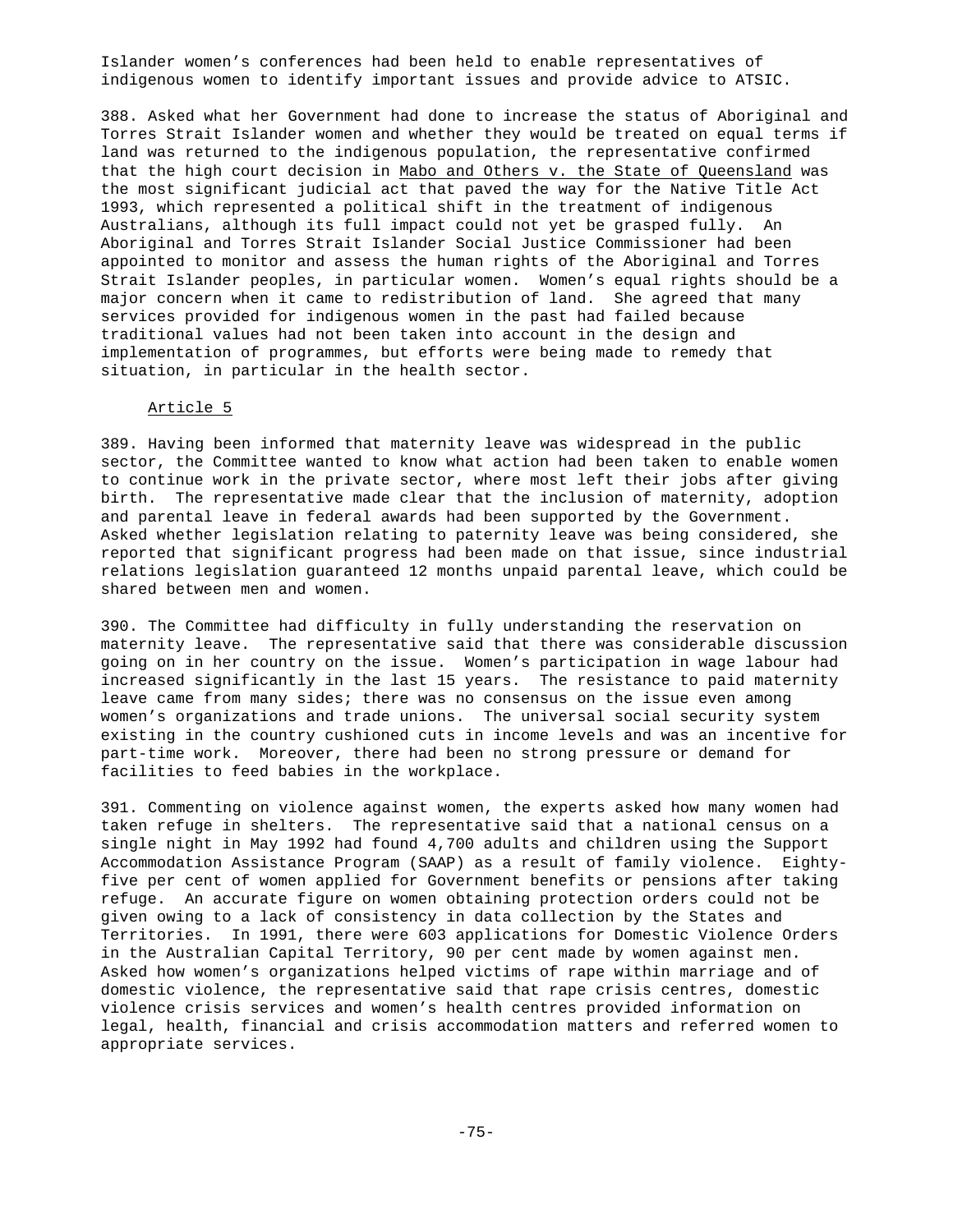392. The Committee wanted to know how the Government viewed the problem of violence against women and if any attempts were being made to solve it. The representative stressed that the commitment of the Government was evidenced by its considerable support to women and children victims of violence and its efforts to change the law and behaviour of perpetrators. The New National Agenda defined strategies to eliminate violence against women which included further legislative reform. The Government provided considerable funding for various measures to eliminate violence, in particular for community education campaigns, the provision of shelter and income support to women escaping violence. An emphasis was put on the role of men in all aspects of violence and the re-education of aggressors. A clear message was being sent out that violence was not acceptable behaviour.

393. Replying to a question on the legal concept of the family in Australian society and measures taken to strengthen it, the representative first stated that the family, as an entity, had no legal status or legally enforceable rights or duties. The Family Law Act concerned itself with the rights, duties and responsibilities of the individuals who belonged to families of particular kinds. The law implicitly recognized the existence of certain kinds of family. Australia's federal system did not provide a comprehensive code for family relationships, but recognized people's responsibilities for their relationships. In order to promote greater support, harmony and quality of life for all families, the Government had introduced a package of family payments. Efforts had been made to provide quality child care.

### Article 7

394. Members of the Committee expressed their regret that the report lacked an analysis of the obstacles to the achievement of equality for women in positions of political leadership, and asked for more information on the reasons for the disparity in figures between different institutions. The representative explained that women tended to be particularly underrepresented in high-level posts in science and technology owing to entrenched values regarding women's entry into non-traditional areas. Her Government targeted women in public life as one of three priorities for improving the status of women and, therefore, was committed to 50 per cent representation of women on Government boards by the year 2001. A register of women and a monitoring system had been established. Women's underrepresentation in public life resulted from entrenched social attitudes, parliamentary practices which conflicted with family responsibilities, lack of women in leadership positions and factionalism in the pre-selection processes in major political parties.

395. In reply to a question on the level of women's representation in local and national government, the representative said that there were higher levels of female participation in local governments and relatively low levels in national government. This might be due to the structure of major political parties in Australia and their dominance by men. Large distances inside the country were another obstacle to women's involvement in leading positions, since many women were not prepared to move to the Federal centre of government. She also noted that the Commonwealth State Ministers on the Status of Women were undertaking research on the issue.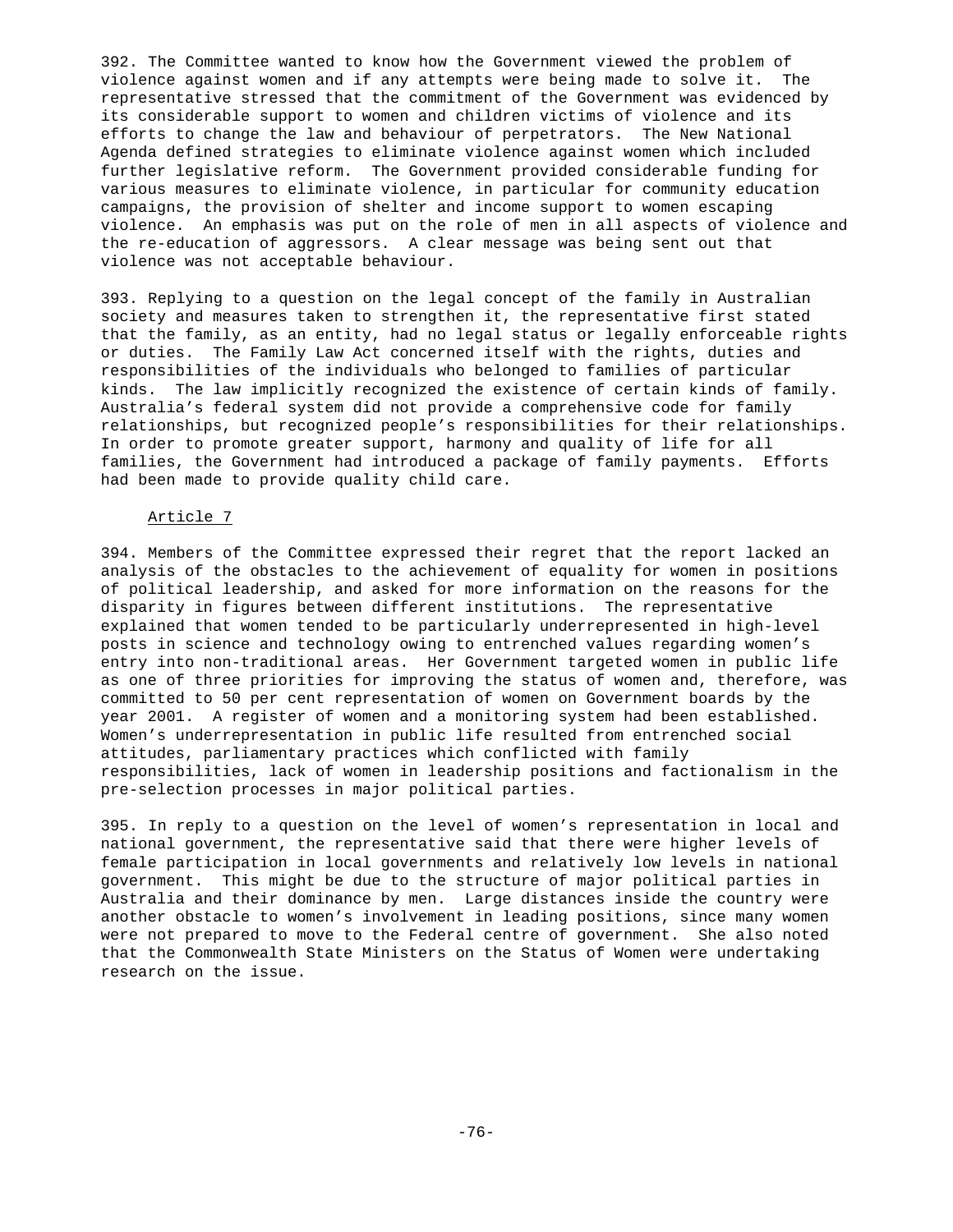# Article 10

396. In reply to a question on action to raise female enrolment at the university level, the representative recalled that the number of women in higher education had grown steadily, reaching more than 50 per cent. More women than men had enrolled since 1987. However, women were still underrepresented in certain areas of study, and concentrated in arts, humanities, social sciences and education. The Government had published a plan for equity in higher education entitled "A Fair Chance for All", which set the goal of increasing women's share of engineering enrolments to 15 per cent and in other non-traditional courses to 40 per cent by 1995.

397. Members of the Committee requested further information on the education of Aboriginal women, their enrolment at university and their entry into the professions. The representative replied that the enrolment of Aboriginal and Torres Strait Islander women in higher education had increased by 192 per cent in the past five years, with women now representing 61 per cent of the total number of students. The rate of completion of courses remained of concern, although no detailed figures were available.

# Article 11

398. The Committee was interested in the outcome of an initiative to review the restructuring of earnings. The representative confirmed her Government's strong support of a continued review of award wage relativities based on comparisons of skills and responsibilities. The ratio of female to male average weekly ordinary time earnings for a full-time adult was 83.2 per cent in 1992. A survey on workplace bargaining found that more male employees benefited from workplace-negotiated wage agreements. Reforms to the Industrial Relations Act 1988 were undertaken in consultation with women's organizations to ensure that the industrial reforms would protect women's interests. Certified agreements would continue to exist between employees, unions and employers, but flexible agreements might be made directly between employers and employees. Agreements were required to ensure "no disadvantage" in the terms and conditions of employment for the employees. To that end, a number of additional safeguards had been included.

399. Asked whether the authorities planned to propose legislation to ensure equal remuneration for work of equal value with a view to raising women's incomes, the representative stated that the Government had ensured that provision under the Industrial Relations Reform Act 1993. Efforts were made to remove discriminatory elements in wage-fixing arrangements.

400. In view of the fact that the majority of women in Australia were working part time and assuming all family obligations, members took note of their economic disadvantage and inherent obstacles for career advancement and participation in public activities. Further clarification on the status of part-time workers, particularly their pension and social security rights, was needed. The representative confirmed that Australia had seen an increase of female part-time employment by 60 per cent compared to a growth in female fulltime employment of approximately 25 per cent. Part-time workers tended to be employed more frequently on a casual basis than on a permanent part-time basis, which would give them continuity of employment and the possibility, generally, of accruing benefits. The Government welcomed the extension of permanent parttime employment and indicated that casual work should generally be restricted to short-term, irregular or seasonal work. The representative gave detailed information on pension and social security rights of part-time workers, in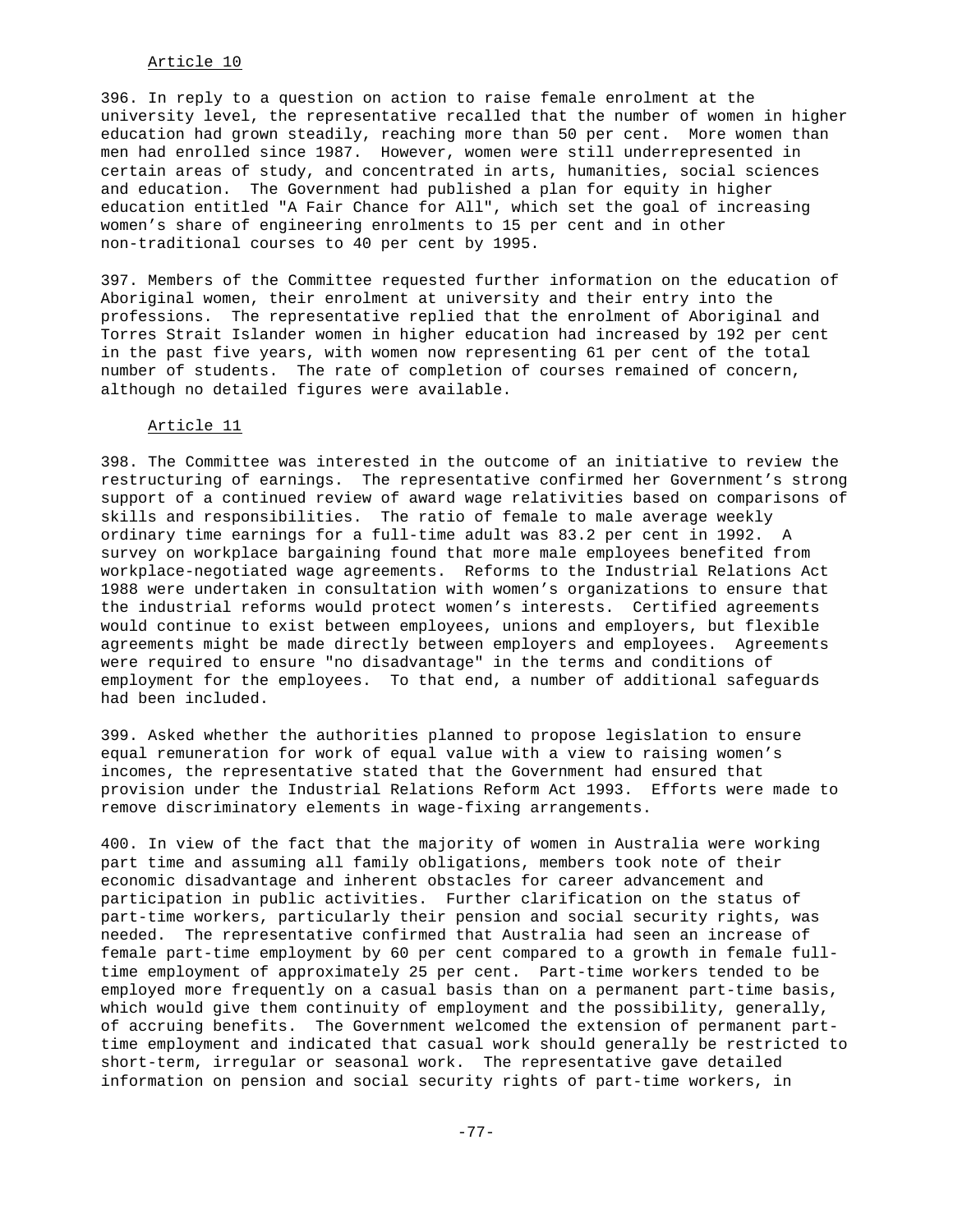particular unemployment payments, job research and newstart allowances, family payments, pension payments and superannuation which would significantly increase coverage of part-time and casual employees. Asked what was considered part-time work, the representative said that it was employment of less than 30 hours a week.

401. The Committee noted that 44 per cent of working mothers had children under 4 years of age, 60 per cent had children under 14 years of age and 49 per cent were single mothers. They asked whether the 1989-1991 programme for the refurbishment and construction of centres had solved the problem of child care. The representative stated that the Government had implemented growth strategies to expand the number of funded child-care places, so that 74 per cent of the demand for formal work-related care for children below school age and 51 per cent for school-age children was met in 1992-1993.

402. Asked about women's employment in mines, the representative replied that there was resistance from the trade unions to allowing women to go underground and to enter an exclusively male-dominated profession.

## Article 12

403. Asked whether the nationally organized cervical screening programme had been implemented, the representative confirmed that all Health Ministers had adopted an organized approach to detection and management of cervical pre-cancers that included a national cervical screening policy based on a two-year interval, an age range of 18 to 70 years and the establishment of cervical cytology registries. In addition, a television campaign to raise awareness among women on the need for regular testing had been launched in 1993.

404. On a question related to family planning and freely available contraceptive advice for young women without parental consent, the representative said that young women had free access to advice on sexual and reproductive health in clinics funded under the Family Planning Programme.

405. The Committee wanted to know if abortion was available to young women on the same basis as adult women. The answer was that although equal service was ensured in theory, pregnant minor women were disadvantaged in their access to abortion services, since they did not have their own Medicare card and lacked support and money for transportation and consultation of specialists.

406. The Committee asked whether the Government planned to harmonize its family-planning, contraception and abortion policies. The representative stated that abortion laws were the responsibility of State and Territory governments, whereas the Family Planning Programme was a Commonwealth initiative. A harmonization took place in the sense that the Family Planning Programme was a means to prevent unwanted pregnancies and reduce demand for abortions.

407. On a question about the decrease of maternal and child mortality rates among the Aboriginal population, the representative stressed that the health of Aboriginal and Torres Strait Islander peoples had significantly improved in the past two decades. However, the burdens of disease continued to be comparatively high as did levels of child mortality. The proportion of maternal deaths had not decreased yet. There was a great need for an indigenous women's health policy to complement the National Aboriginal Health Strategy, the major initiative in Aboriginal and Torres Strait Islander health. Asked about legal or social barriers to artificial insemination and the public's response, in particular women's response to that process, the representative replied that the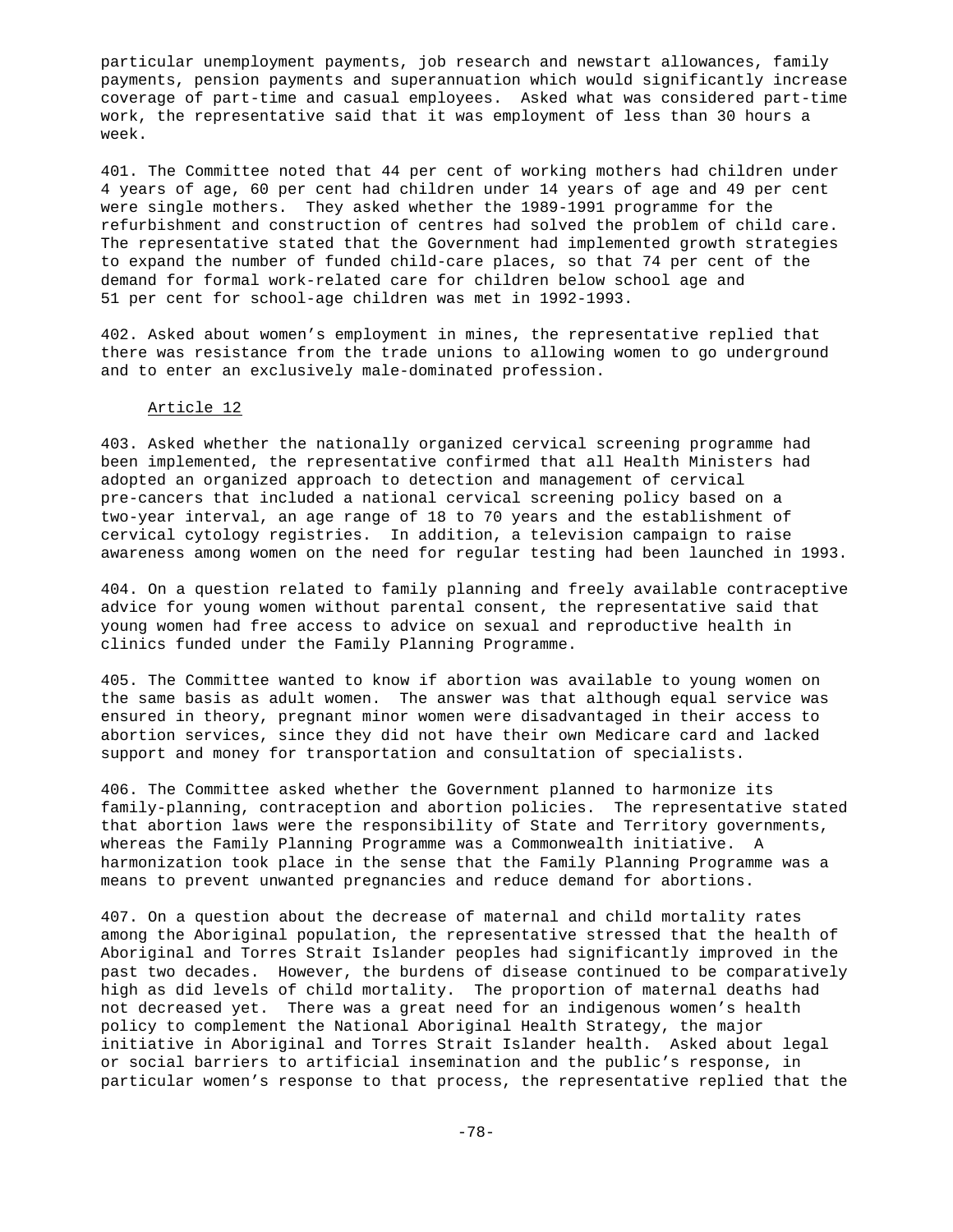direct regulation of artificial insemination was a matter for State and Territory governments. The Commonwealth Government subsidized artificial insemination through the national health insurance scheme. There was evidence that the majority of the population accepted artificial insemination as part of wider reproductive technologies but was concerned about the confidentiality of information, ethnic cultural values and the rights of the child. Women were particularly concerned about the cost and emotional stress involved.

# Article 15

408. The Committee commented on a recent controversy about gender bias in the courts that had resulted in a referral to the Australian Law Reform Commission. It asked whether the Government would introduce legislation or encourage law societies and the judiciary to adopt and implement the final recommendation of the Commission. The representative stated that her Government had taken action to address the issue of gender bias in the legal system. The Attorney-General had acknowledged that the process of judicial appointments should comprise suitably qualified women as well as other underrepresented groups. The Federal Government recognized the importance of judicial education. Gender bias awareness programmes for magistrates and judges had been developed.

### Article 16

409. The Committee wanted to know how the Government intended to enact and enforce legislation designed to comply with the Convention and to protect women if marriages contracted according to customary law conflicted with the Convention. The representative said that Aboriginal customary marriages did not comply with the provision of the Marriage Act 1961 and therefore were not recognized as valid marriages, but could be accepted as de facto heterosexual relationships in some State jurisdictions. The Australian Law Reform Commission recommended that Aboriginal customary marriages should be recognized for specific purposes, such as social security law, and for giving legitimate status to the children of such marriages. There were no plans to legislate with respect to Aboriginal customary marriage.

410. The Committee noted that the Australian Law Reform Commission had made certain recommendations concerning marriage practices, such as polygamous marriages, which might comply with religious or customary law but be in conflict with the principles of the Convention. Asked whether there were plans to legislate and enforce domestic law which would protect women from traditions that endangered their health and caused them and their children hardship, the representative stated that marriage, according to the law in Australia, was the union of man and woman voluntarily entered into for life and a contract of valid polygamous marriage was not possible according to the law. A de facto polygamous marriage contracted outside Australia would be recognized only if valid according to the common law rules of private international law. Any religious or customary marriage which did not comply with the Marriage Act's provisions was not valid.

411. On a question with regard to de facto relationships and the legal action taken to solve the problem of custody and guardianship of children, inheritance, maintenance and allocation of household property, the representative said that the effect of a de facto relationship was governed by State and Territory legislatures and courts, except in relation to children of such relationships. Jurisdiction therefore varied on the issue of share in the intestate estate of a deceased de facto partner. Guardianship, custody and maintenance of children was a matter for the Family Court or the Federal Child Support Agency.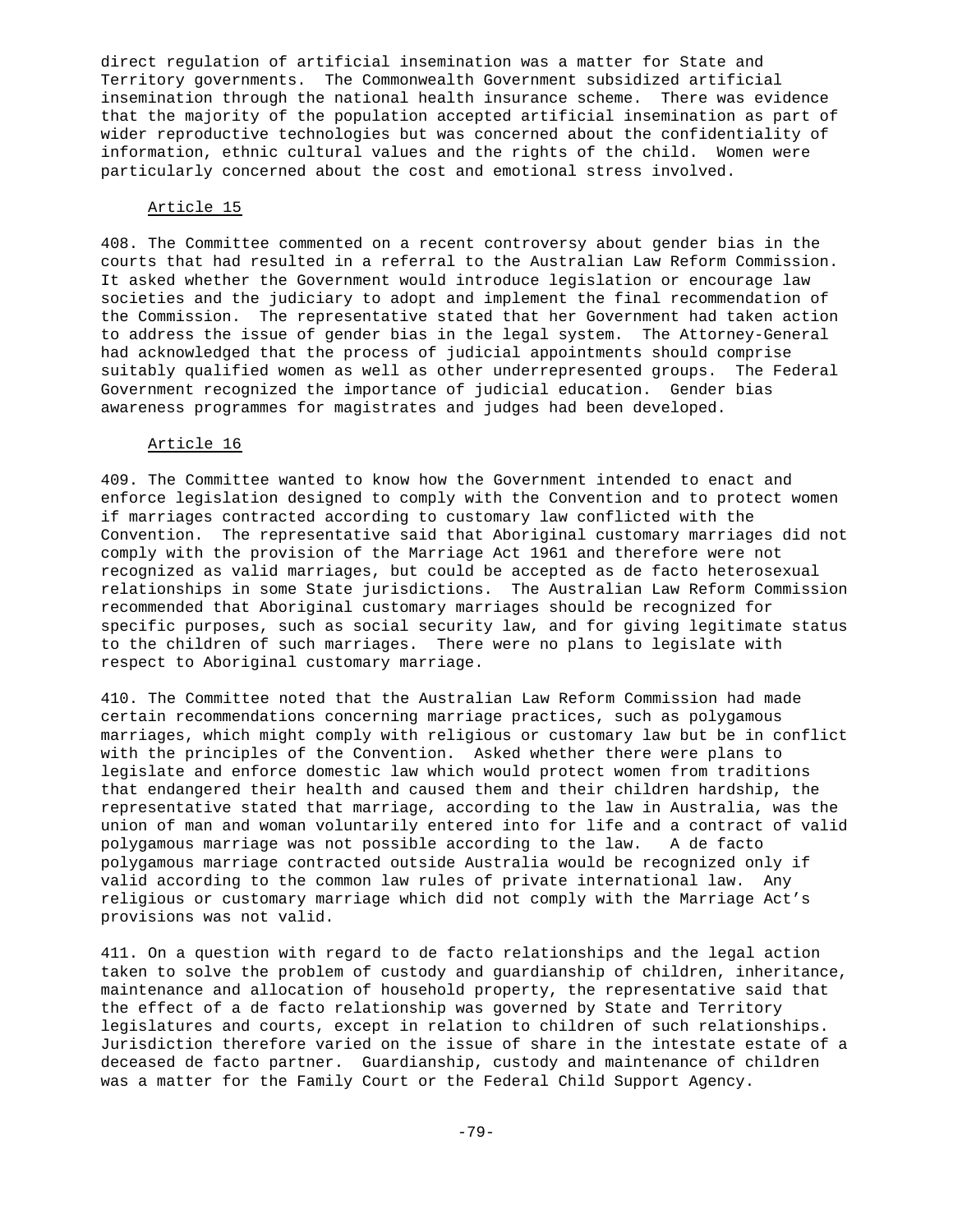412. The Committee deferred its concluding comments on the report of Australia until its fourteenth session.

### Barbados

413. The Committee considered the combined second and third periodic reports of Barbados (CEDAW/C/BAR/2-3) at its 245th meeting, on 26 January (see CEDAW/C/SR.245).

414. In introducing the report, the representative of the Government noted that the country had suffered from the global economic crisis, which had led to a decline in the gross domestic product and to the introduction of stabilization and structural adjustment measures that were beginning to have an effect. The measures had not been painless and women had been disproportionately affected by them, including through an increased unemployment rate which was higher than that for men.

415. Educational opportunities were now largely equal and girls were generally more successful than boys. There had also been significant improvement in law reform, particularly in the area of family legislation, including domestic violence and sexual offences. The national machinery, the Bureau of Women's Affairs, had been supported by the reinstitution of the National Advisory Council on Women and a project to strengthen the Bureau further had been approved by the Inter-American Development Bank (IDB).

### General observations

416. In response to a question about the reaction of the public in general, and especially men, to the economic and social progress achieved by women, the representative stated that the general public appeared comfortable with the changes, although some men and some women traditionalists had experienced difficulty in accepting changes. A variety of strategies had been pursued to raise the level of consciousness of men and women regarding changes, including use of the mass media, community organizations and the normative effect of judicial decisions. The evidence from divorce statistics, which were declining, suggested that there was increasing, rather than decreasing, harmony.

417. To the question whether there had been a negative reaction by men, the representative replied that some negative reaction had been expected, but an effort had been made to have those reactions expressed in various forums. It was noted that Barbadian society was affected by a number of influences, including an African heritage, United Kingdom colonial rule and proximity to the United States through transnational media. One example of change was the rapid introduction of coeducation, which had provoked a reaction among some men who preferred single-sex schools.

418. Replying to a question on consultation with non-governmental organizations in the preparation of the report and publicity given the Convention and the reports, the representative referred to the extensive use of media programmes on gender issues in which references to the Convention had been frequent. Asked for further details on consultation with non-governmental organizations, the representative replied that women's organizations and other non-governmental organizations had all been invited by the Bureau of Women's Affairs to provide input to the report in their areas of competence, and that input formed the basis of the report. In addition the media were involved in advertising the report, which was circulated in the media, and its content discussed publicly.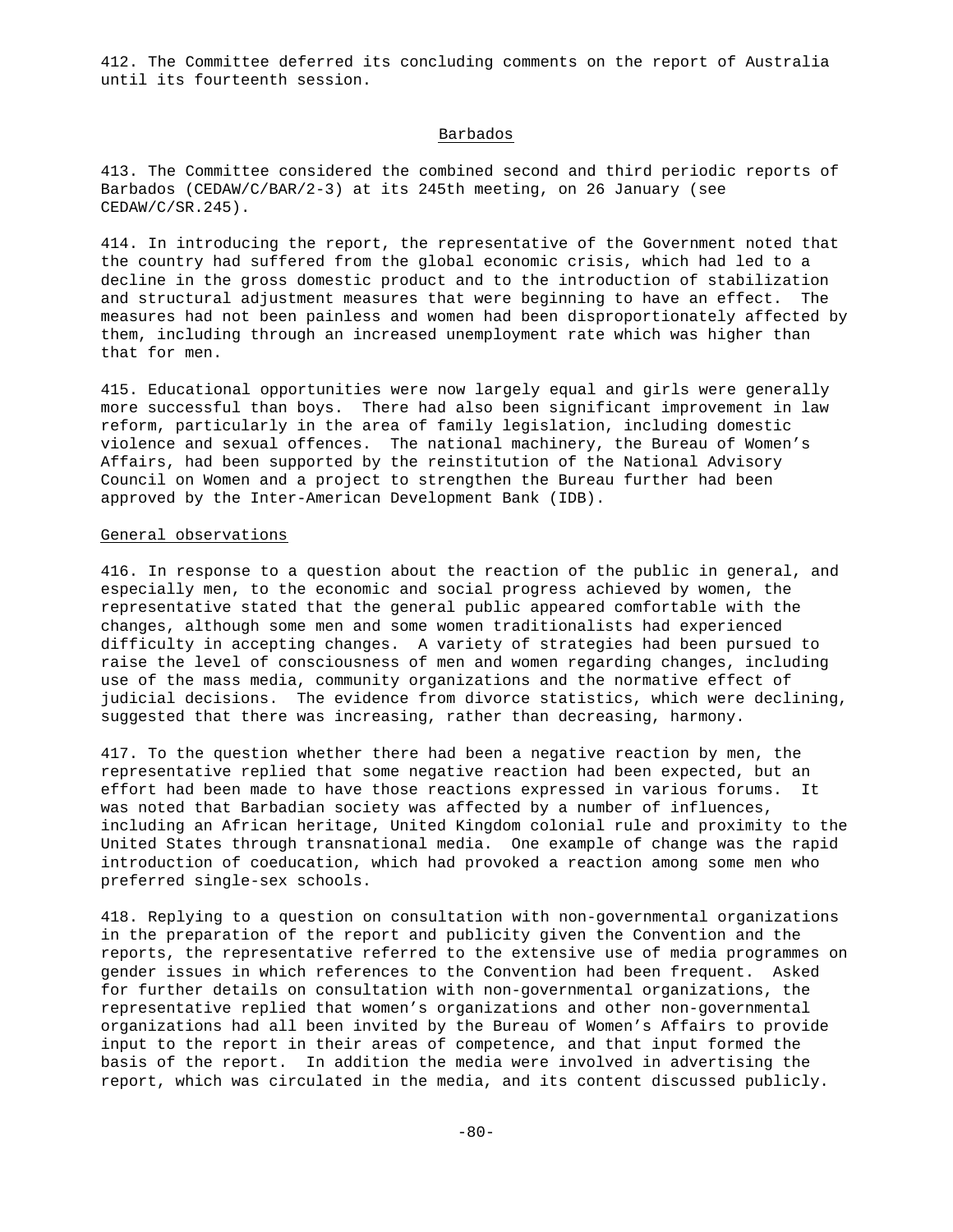Its content was also included in the gender training programme for the leadership of the women's organizations.

### Questions related to specific articles

# Article 2

419. Responding to a question on the extent to which the Constitution had been amended as a result of ratification of the Convention to ensure a constitutional provision for equality and the steps being taken to eliminate elements of discrimination, the representative noted that under the country's judicial system, treaties had to be implemented through enactment of municipal legislation. That was why an effort had been made at law reform, which had removed most legal obstacles to equality, and 10 major amended statutes were cited. The Constitution itself provided for equal treatment of all citizens without discrimination. Legislation was still required in the area of violence, sexual offences, citizenship and disparities among public officers.

420. To a question on the implementation of the programme on women in the 1988-1989 development plan, the representative replied that the plan envisaged a national policy on women, including greater participation in decision-making, health and employment, work on areas requiring further legislative changes, training and technical assistance through the Bureau of Women's Affairs, programmes to facilitate inter-agency cooperation and studies. A new plan covering the period 1993-2000 had been prepared, emphasizing strengthening of the Bureau, women's organizations and other policy-making agencies.

### Article 5

421. In response to a series of questions about actions to deal with domestic violence, including, in particular, the Domestic Violence Protection Orders Act of 1992, the representative noted that the legislation was based on protection orders and covered both legal and de facto unions. The Sexual Offences Act of 1992 updated legislation dealing with rape and other sexual offences. The interpretation and decisions of the courts had clearly indicated that the legislation should protect against violence. A media programme for public education and other measures, including training for police and counselling for families affected by violence, were to be implemented.

422. Another question related to whether the inclusion of women in the national plan had had any effect in reducing stereotypes. The representative replied that activities included obtaining data for reports to the Committee and the Organization of American States, as well as research on the impact of structural adjustment programmes on women, especially on single-headed households. Gender training and women's studies were part of the university curriculum and school texts had been reviewed to eliminate gender bias.

# Article 6

423. In reference to issues raised during the consideration of the initial report, the question was asked whether the Government had taken measures to curb prostitution as a major vector in the spread of HIV/AIDS and whether programmes had been established to rehabilitate prostitutes. The representative replied that trafficking in women was illegal and covered by the Sexual Offences Act. There was also an effort to curb prostitution to deal with HIV/AIDS through public education, mass media and training of medical personnel.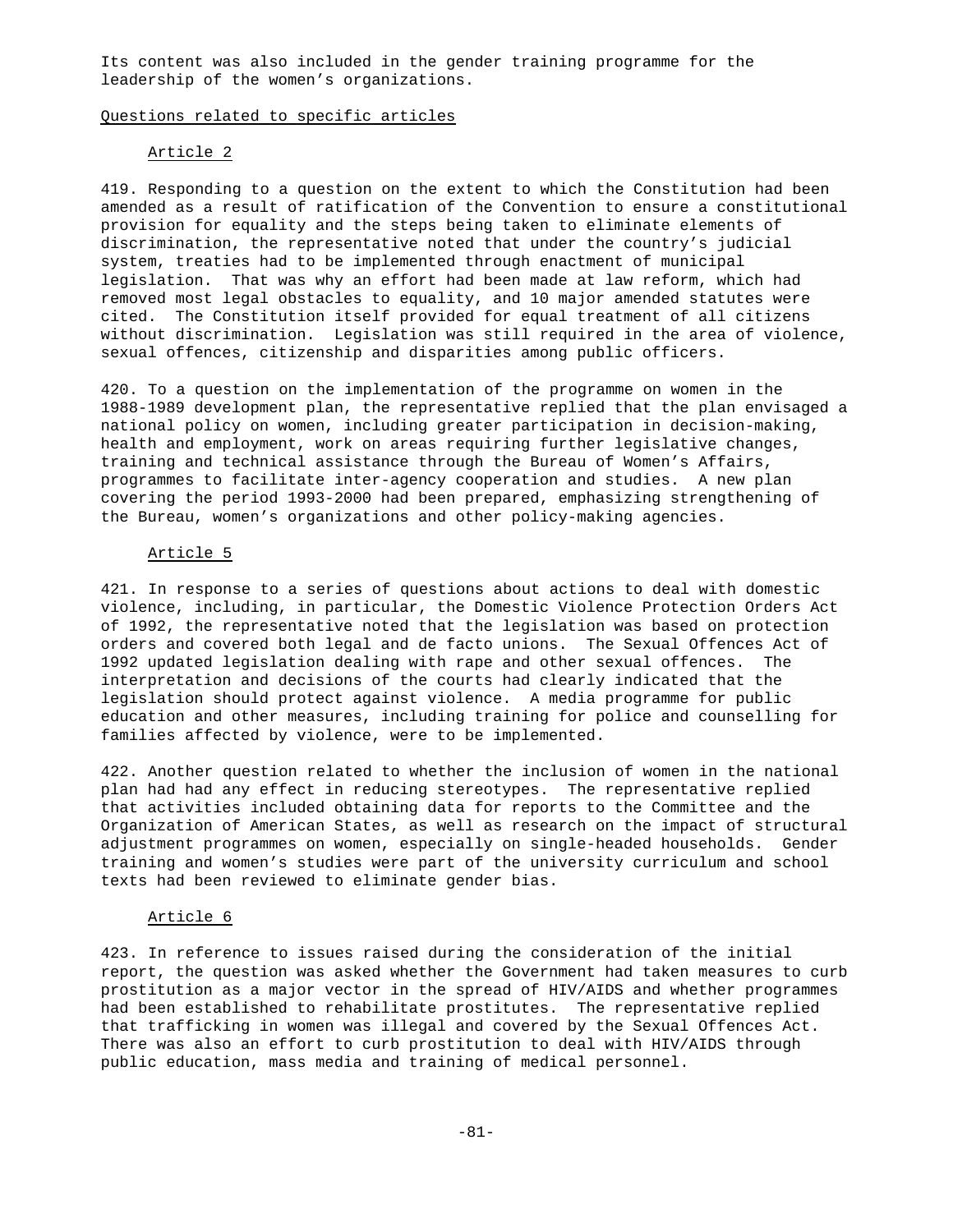424. Additional questions were asked as to whether prostitution was related to the tourism industry and whether it was increasing or decreasing. In reply, the representative stated that prostitution was not an organized phenomenon and was rather a form of self-employment and for that reason was hard to quantify. There was no evidence that it was linked to the tourism industry as was the case in some countries.

# Article 7

425. A question was posed regarding the limited number of women in decisionmaking positions, especially given the fact that in several age groups women outnumbered men. The representative stated that there were no legal barriers to women's participation, women participated actively in campaigning and voting and there were a number of women in high positions, including the post of Governor-General. However, in the most recent election, only one woman had been elected to the House of Assembly, although six currently served in the Senate, where members were appointed.

426. In response to other questions on government measures to encourage women's participation, it was stated that there was a contradiction between the number of women's candidacies and the electorate, which had a female voting majority. All candidates received the same kind of government support. The IDB project would provide for workshops to do consciousness-raising in all sectors and at all levels of the Government and the private sector.

427. Replying to the question whether the policy of having equal numbers of men and women on several boards would be applied to other boards, the representative stated that women were still a minority on most boards and, although there had been some improvement, it was not as significant as might be hoped. There was no quota system in place and the composition of boards was related to technical knowledge, although the government policy now placed emphasis on equity. The Bureau of Women's Affairs was preparing a directory of resource persons in specific fields which it hoped would be used to help to equalize the situation.

428. With regard to the relationships between women's organizations affiliated with the Bureau of Women's Affairs and the Bureau itself, it was stated that the Bureau was the national machinery for women and had a mandate to involve all women's organizations. The representative noted that many social development initiatives came from women's organizations, which were recognized by the Government and some of which received subventions.

### Article 8

429. In response to a question on the measures being taken to enhance the representation of women in international organizations and at the international level, the representative stated that there had been some improvement and that Barbadian women had been active in a number of international forums. The appointment of women to senior civil service positions meant that there would be greater representation by women at international conferences and other activities.

# Article 9

430. Regarding action taken to amend the law on citizenship to permit spouses of Barbadian women to obtain citizenship, the representative stated that the law was already being addressed and that it would also deal with the transmission of citizenship by a married woman to her child.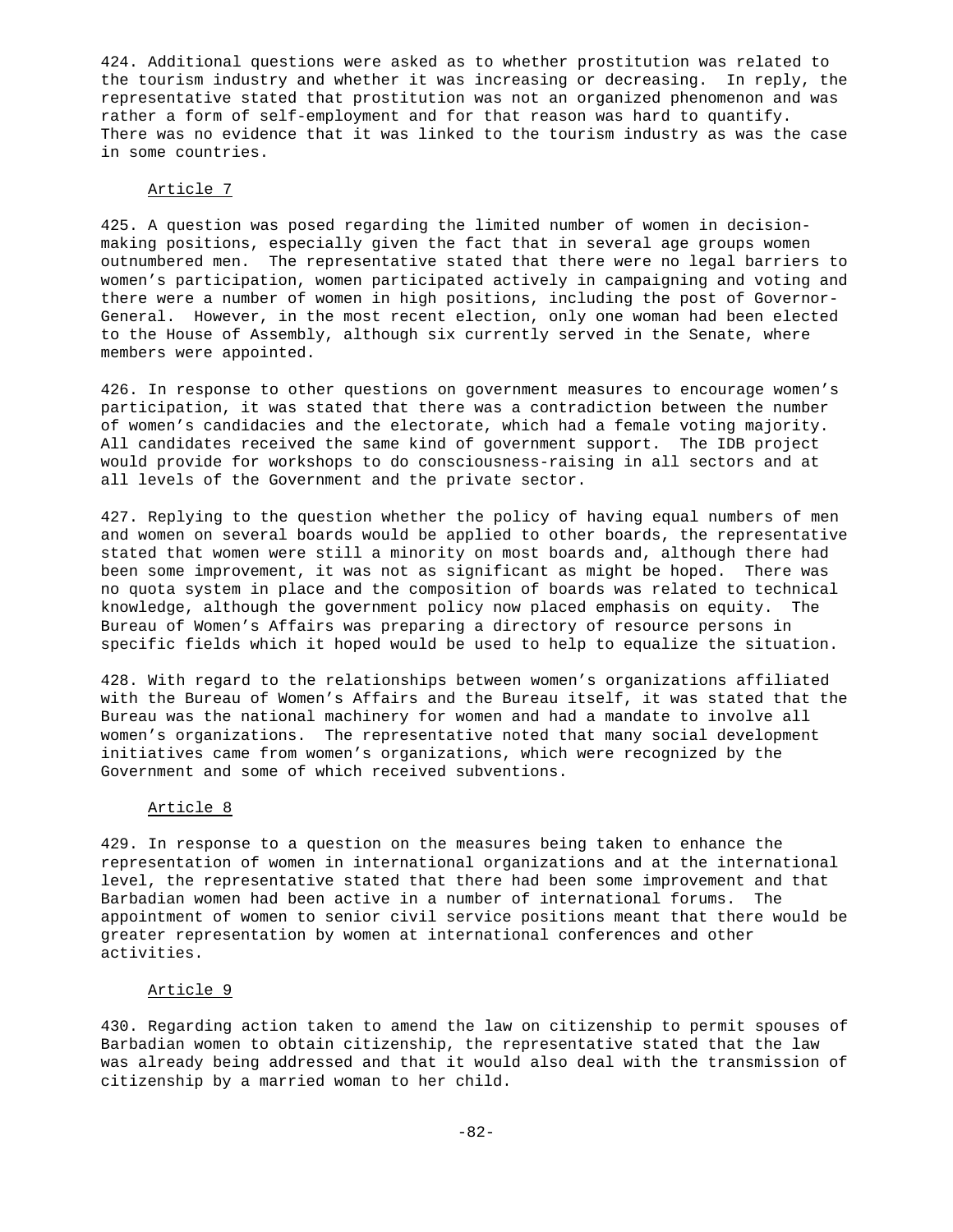# Article 10

431. The question was asked whether the Government intended to implement a policy to ensure women equal access to vocational training in areas where men predominated and to encourage girls to enter non-traditional professions. The representative replied that vocational training and instruction were equally available to women and men and that guidance counsellors were seeking to encourage girls to enter non-traditional fields. That was reflected in the fact that more women were entering those fields in the labour force.

432. Asked about the social science subjects included in the curricula of schools, the training of teaching staff and the participation of women in pedagogical and research activities, the representative stated that social science subjects were included in the curricula at all levels and that the majority of participants in teacher training were women.

433. Responding to the question whether the subject of human rights had been introduced into the curriculum and at what levels, the representative stated that human rights was a component of the family life education syllabus and was offered as a separate subject at the university level.

434. Concerning the educational measures taken to encourage non-traditional education, the representative noted the work of women in development units within the Bureau of Women's Affairs in the development of gender training, which had had a significant impact; boys were also receiving that training. There had been a six-month radio call-in programme for public education on violence against women, and there had been similar discussions on means and measures taken by the Government on structural adjustment programmes with a view to providing retraining programmes to develop women's productive skills and enable them to participate in income-generating activities.

# Article 11

435. The question was raised whether there was a guaranteed minimum wage and an unemployment allowance adequate to ensure maintenance of a family's living standard, and how the provisions of the ILO Conventions on equal pay for work of equal value were being implemented and monitored. The representative stated that the principle of equal pay had been implemented, there were guaranteed minimum wages for shop assistants and domestic employees and unemployment benefits were available.

436. Additional questions were asked on the measures taken to implement the ILO Conventions by legislation and whether there had been any equal pay cases filed. In reply, the representative noted that implementation required specific legislation, some of which had been adopted, but that details would be provided in the next report.

437. As to why more women were jobless than men and what measures had been taken to address that phenomenon, the representative stated that it was a result of the changing world economic environment and structural adjustment programmes, which had affected areas where women predominated. The Government had taken a number of steps to address the situation, including retraining and measures to stimulate economic productivity in both export and local areas.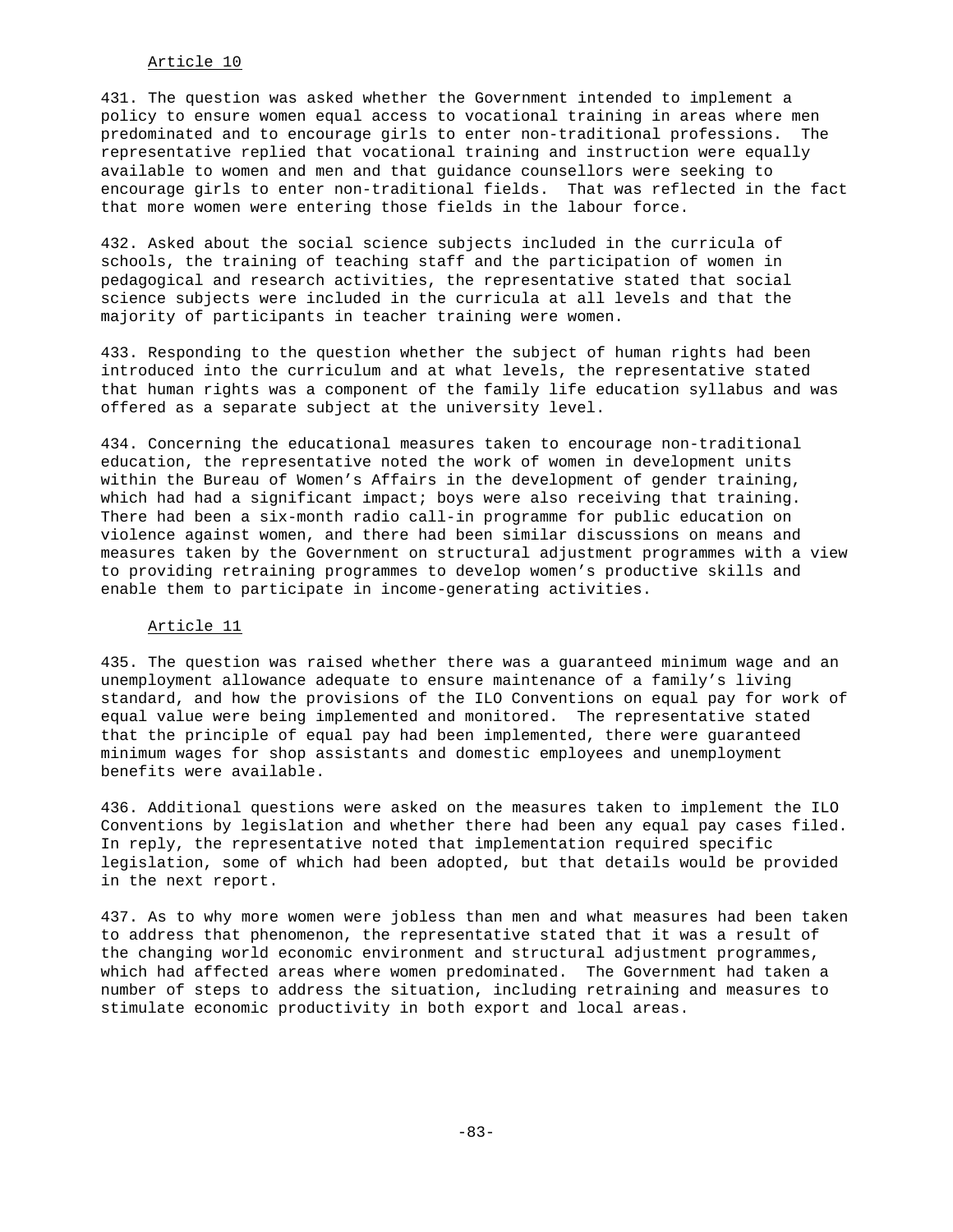438. Questions were asked about participation of women in trade unions, especially in terms of women's membership and participation at decision-making levels. The representative answered that no restrictions were placed on women's participation in trade unions, and that women were involved as members and in decision-making on an increasing basis. For example, some unions, like teachers' unions, had 50-50 representation at the highest level. Public workers' unions were seeing an increase in women at management levels through their efforts to raise the confidence of women about participating at decision-making levels.

439. To a question on the social allowances and benefits enjoyed by working women, including child care, organized relaxation and assistance in building a home and in daily domestic services, the representative replied that benefits were available under the national insurance scheme, workers' compensation, severance payments and free medical services in polyclinics. Day care was also available, public workers could benefit from a housing loan scheme and there were other programmes available to assist in home purchases or construction.

### Article 12

440. In response to the question whether health-care bodies had improved their effectiveness in diagnosing and treating cancer since the last report, the representative stated that there were a number of efforts at early detection and treatment under the leadership of a non-governmental organization, the Barbados Cancer Society, as well as educational and promotional programmes. As a result, the impact of breast and cervical cancers had decreased. The programmes were projected for expansion into hospice care.

### Article 13

441. Asked whether informal organizations that had begun accepting women members brought them to decision-making levels and whether they were able to participate in all of the social activities of the Bridgetown Club, the representative stated that the main service organizations had amalgamated their men's and women's branches and women served in the leadership of the clubs. Women now participated in membership and other activities of the Bridgetown Club.

# Article 16

442. To requests for information about the number of divorces, the trends in single-parent families, the nature of the family as set out in the law and limits to the free choice by women of a spouse, the representative responded that no specific studies had been done on fluctuations in divorce rates but that the incidence of divorce had decreased between 1989 and 1992 and more women than men were filing for divorce. The concept of family was embodied in all family legislation, affirming that it was the basic unit of society and providing for counselling prior to any divorce proceedings and procedures for equitable maintenance, custody of children and equitable distribution of marital assets. Those provisions were also applied to parties in de facto unions. There were no limits to the rights of women in the free choice of a spouse.

443. Another question asked was whether, given the possibility of the same person having a de facto in addition to a legal marriage, that constituted a form of polygamy. In reply, the representative stated that, once a person was married, that took precedence over any other relationship and a person could only be legally married to one person. However, protection was accorded to the children of another union.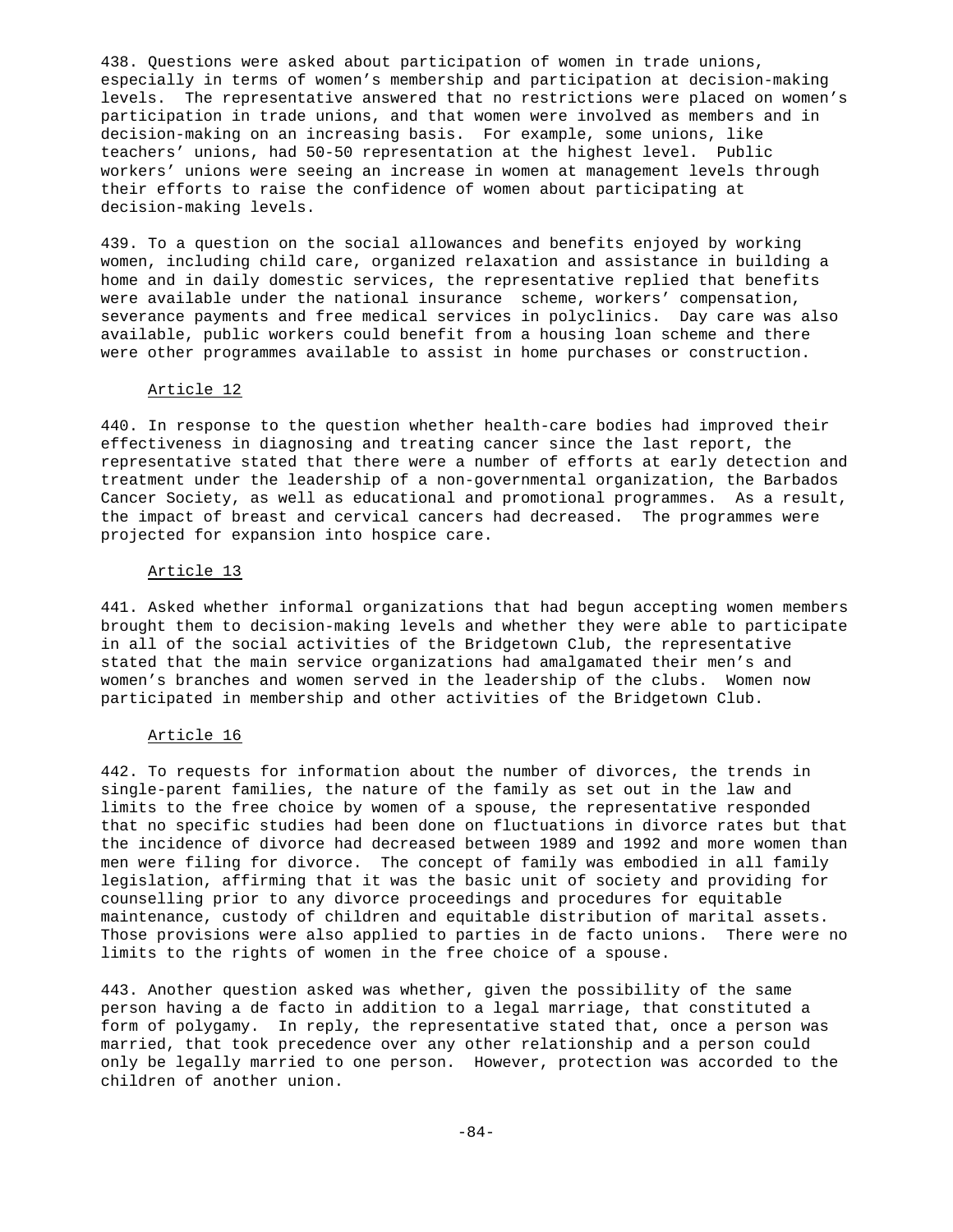444. Information was requested concerning the rate of divorce, the reasons for changes and whether procedures for reconciliation achieved the desired goal. In reply, it was noted that there was no evidence on the question but that it merited further study.

# Concluding comments of the Committee

### Positive aspects

445. The Committee particularly noted positive features in the reports of Barbados:

(a) That Barbados had ratified the Convention without reservation demonstrated the Government's commitment to achieving equality for women in public and private life;

(b) The Committee welcomed the fact that the Government had continued with its plans of action to improve the status of women in Barbados in spite of economic problems encountered during the reporting period. The Committee was pleased that the Government had recognized the need to cushion the impact on women of its structural adjustments;

(c) The Committee noted that Barbados had enacted most, if not all, the national legislation required to give effect to the Convention in Barbados;

(d) The Committee praised the Government for its emphasis on education as the key factor in advancing the status of women in that country;

(e) The Committee also applauded the continued operation of government machinery which had the responsibility to collect information about the status of women in Barbados, cooperate with non-governmental organizations in improving the lot of women, provide programmes designed to assist and support women in the community and disseminate information designed to improve women's status.

### Principal subjects of concern

446. The Committee expressed concern at the serious lack of female participation in politics and in the representation of Barbados at the international level and in other decision-making positions. The Committee considered that to be of such importance that it wished Barbados to consider enhanced campaigns to involve women in those positions by applying article 4 of the Convention.

447. The Committee was also concerned, given the importance of tourism to the Barbados economy, to ensure that the Government was aware of the potential for an increase in prostitution. More detailed information about the incidence of prostitution, its control and the provision of health care for prostitutes should be included in the next report.

448. Finally, the Committee wished to encourage the Government of Barbados to consult with non-governmental organizations when preparing its next report and to obtain their assistance in achieving the Convention's objective of improving the status of women in its country.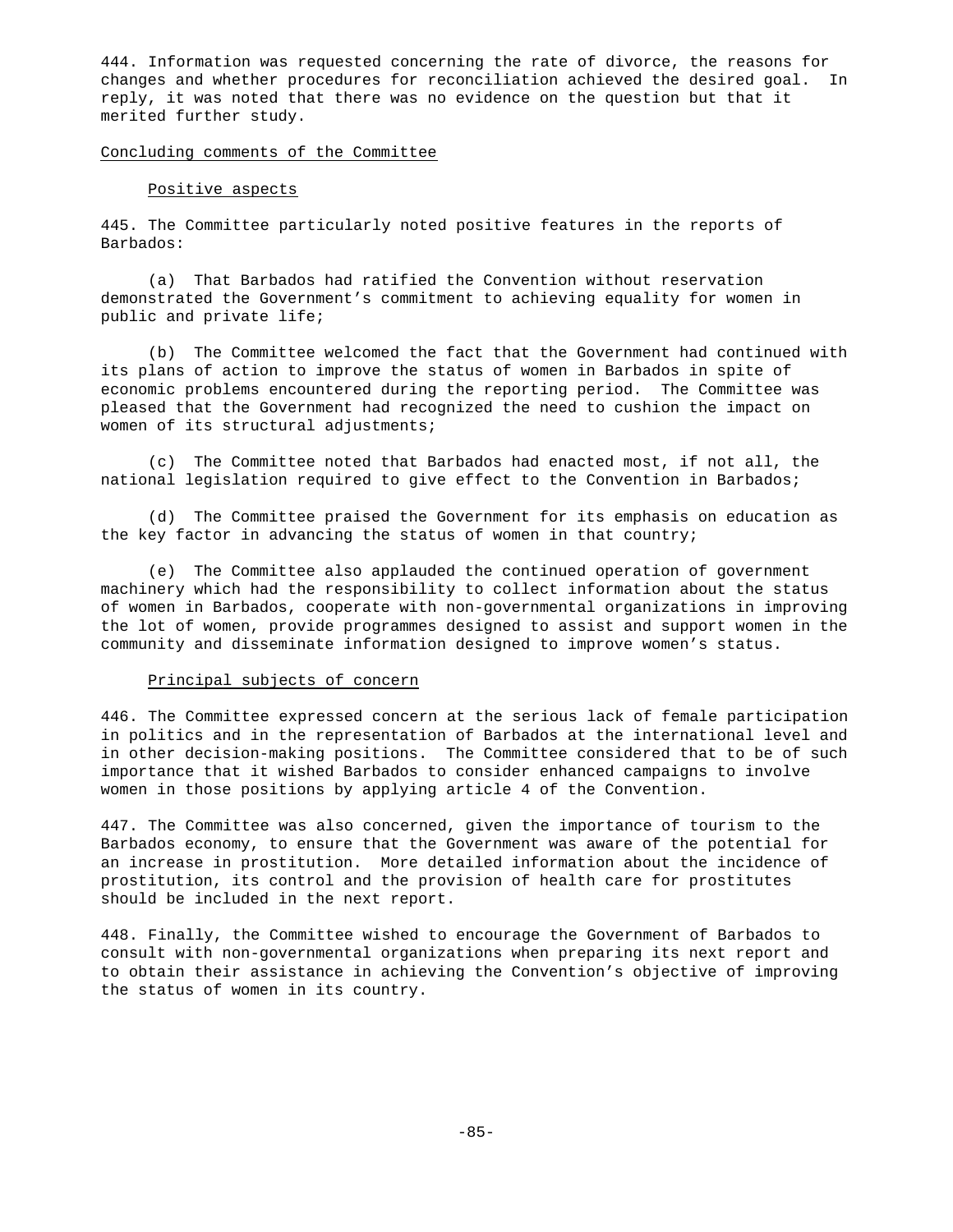### Suggestions and recommendations

449. The Committee expressed the wish that in future reports Barbados would provide more information:

(a) Evaluating the impact of programmes designed to enhance the status of women and legislation granting women equal status with men;

(b) Evaluating the outcome of the latest plan of action of the Bureau of Women's Affairs and the educational programmes in schools and tertiary institutions;

(c) Setting out whether there had been any noticeable improvements in the status of women such as improved educational standards, decrease in prostitution, reduction of violence against women and greater participation in decision-making roles in public life;

(d) Stating whether the Bureau's educational programmes had resulted in an improved commitment to the equal status of women by both men and women;

(e) Giving more information about women in the workforce, for example their pay and terms of employment, their participation in trade unions and what obstacles they faced in employment in such areas as achieving equal pay with men.

# Colombia

450. The Committee considered the revised combined second and third periodic reports of Colombia (CEDAW/C/COL/2-3/Rev.l) at its 250th meeting, on 31 January (CEDAW/C/SR.250).

451. In presenting the report, the representative read out a letter from the President of Colombia to the Chairperson of the Committee, in which the President reaffirmed the commitment of the Government to guaranteeing equal rights for women as spelled out in the Constitution of the country. That commitment had been demonstrated by the establishment of the Presidential Council for Youth, Women and the Family and by the adoption of an integrated policy for women and a development policy for rural women.

452. The representative focused on the achievements made by her country since 1987, the year of the presentation of the initial report. She said that the ratification of the Convention had been the result of pressure exercised by women's organizations, international groups and the nascent awareness of national institutions, in addition to events promoted by the United Nations within the framework of the United Nations Decade for Women. The creation of the Colombian Women's Integration Council in 1980 had marked a milestone in that it recognized the necessity of creating a national mechanism for coordinating the various sectoral efforts to integrate women into their activities. Certain sectoral developments had been successfully initiated and had led to the creation, in 1990, of the Coordination and Control Committee on the Convention and to the establishment of the Presidential Council for Youth, Women and the Family.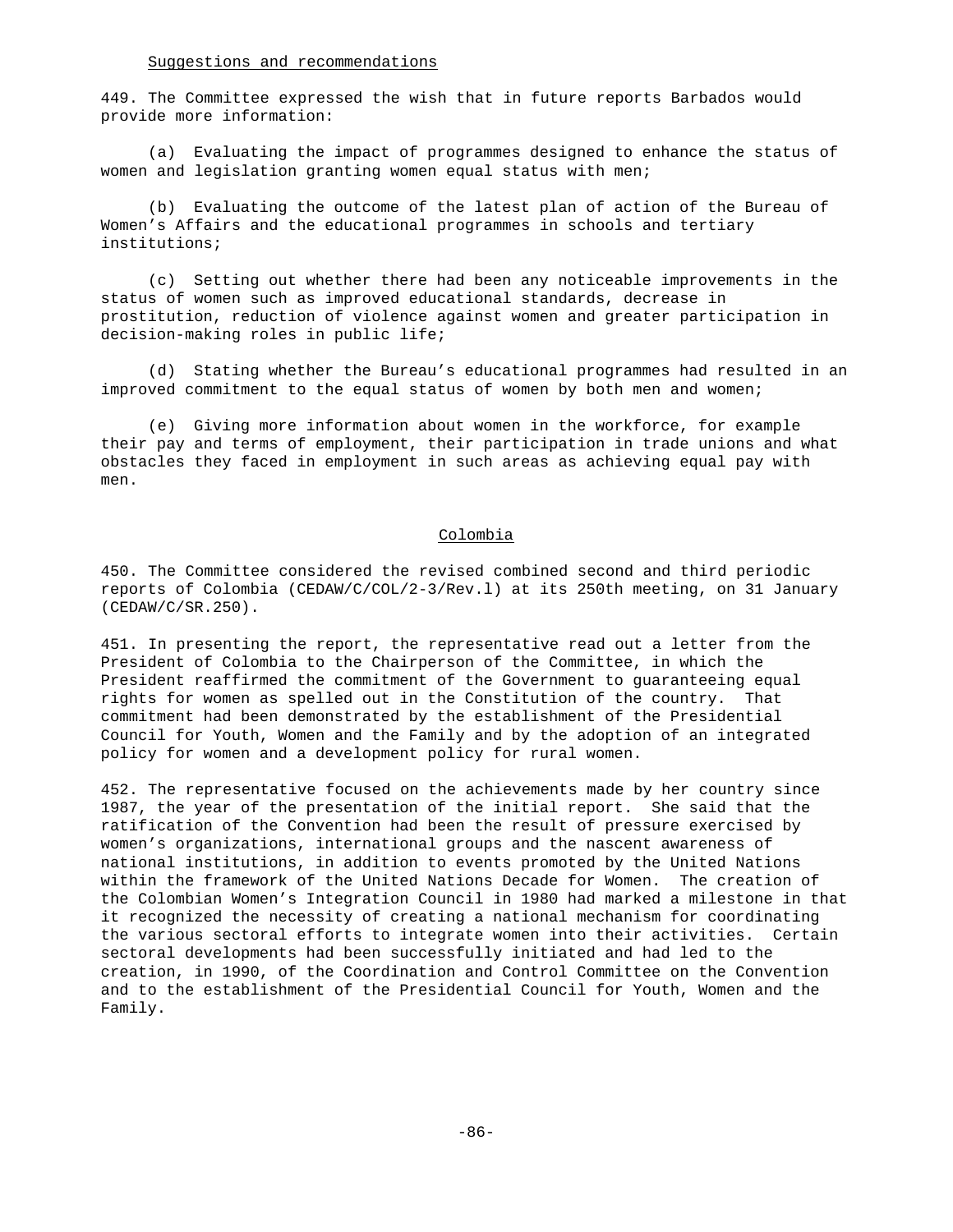453. In connection with the celebration of the International Year of the Family in 1994, the Government had taken care to ensure that the achievements and the progress made with regard to the status of women would not be jeopardized by the general concept of the family. The rights of all family members had to be respected and it should be possible to reconcile individual projects with family responsibilities. The subject of family violence would be a priority issue.

454. Regarding the preparations for the Fourth World Conference on Women, the representative said that the Presidential Council had been designated as a focal point for the coordination and mobilization of governmental and non-governmental organizations and also for the preparation of the national report.

455. She assured the Committee members that their observations would be taken into account in the elaboration of future government policies and also for the subsequent report.

### General observations

456. Members commended the Government of Colombia and the Colombian non-governmental organizations for the progress made in spite of the difficulties created by violence and the economic recession. Special mention was made of the 1991 Constitution, which recognized very extensive rights for women, and of the good representation of women in economic life, although their proportion in public representative institutions was still low. In spite of the fact that some women had assumed high political positions, their representation in political decision-making was still very limited. They welcomed the appointment of three female ministers. The members hoped for the enactment of a draft law that provided a guarantee for the appropriate and effective participation of women at decision-making levels of public administration and encouraged political parties to present more female candidates for elections. Furthermore, they urged the Government, in implementing the Convention, to adopt programmes for rural women.

457. Members expressed appreciation for the message sent by the President and for the dense, self-critical and frank report, as well as for the extensive replies given. They commended the establishment of the Presidential Council for Youth, Women and the Family and hoped that the new administration would maintain its efforts for the advancement of women.

458. In reply to the question why the Coordination and Control Committee had not functioned since its establishment, although it could have complemented the efforts of the Presidential Council, the representative said that, although the Committee's establishment had demonstrated the Government's intention to create a national coordination mechanism for women's questions, it could not fulfil its mandate because of its weak institutional structure. That was why the present administration had created the Presidential Council for Youth, Women and the Family.

459. Asked about the Council's budget and organizational structure and the coordination between it and other government departments dealing with women's programmes, the representative said that the Council was part of the administrative structure of the State. The Council depended upon the President and had to coordinate resources for projects and programmes that guaranteed the promotion of women and the rights of the elderly. It was also the focal point at the national and international levels for women and gender-related issues. For the first time, gender-related issues had been integrated into development. The Council's functions consisted in defining policies, providing technical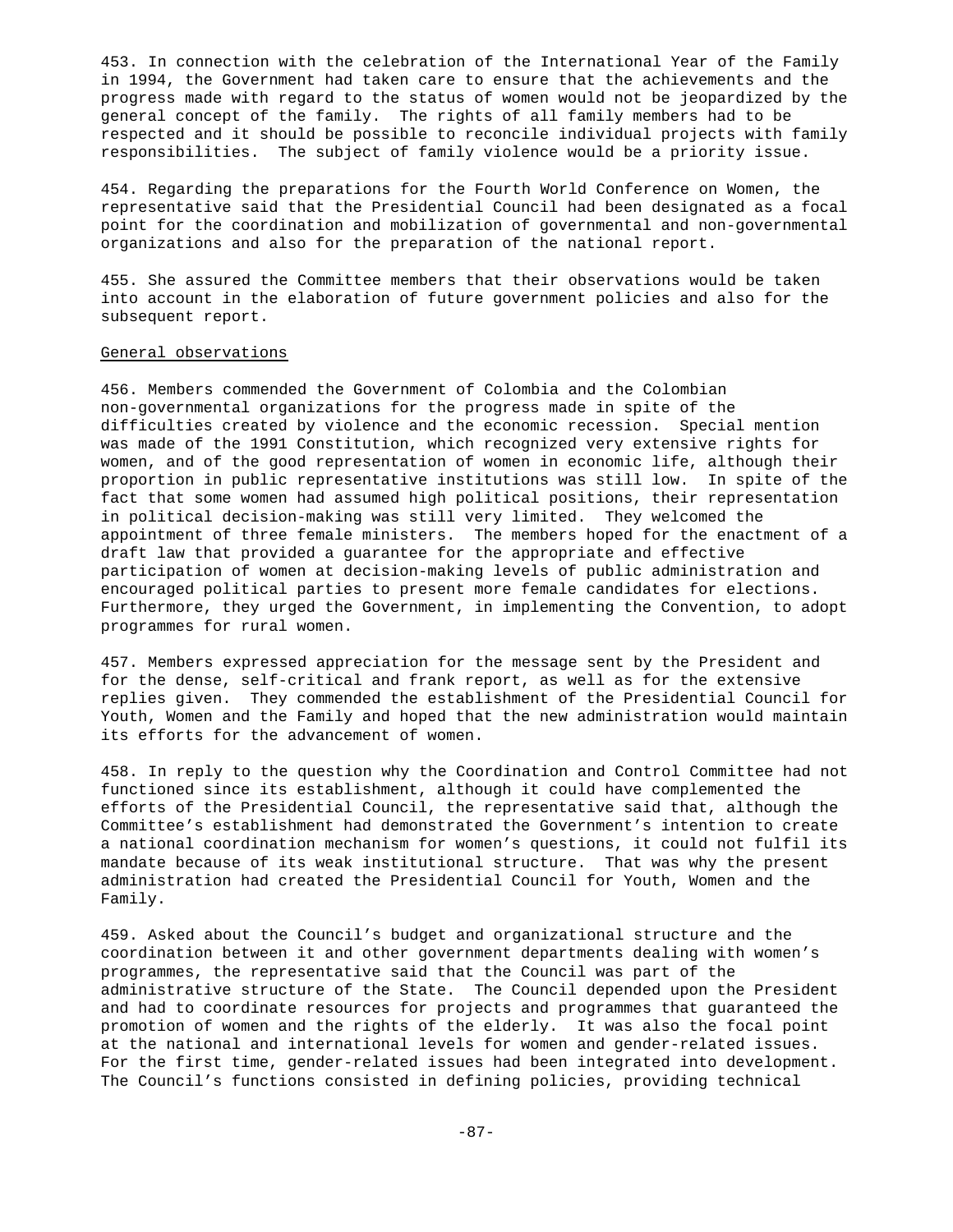guidelines for integrating them within the governmental bodies, developing methods for promoting social and economic programmes and coordinating activities with ministries, institutes, regional bodies and non-governmental organizations. In order to strengthen the Council, strategies were being developed to make it into a permanent institution that should survive a change in government. The Council also gave support to departmental and municipal women's offices in order to strengthen them to such an extent that they would survive a change in administration, not only because of their legal structure but also because of their visibility.

460. The Council had been established by the President and currently had a staff of 50 persons. Its programme also included issues related to youth, the elderly, the disabled and the family, as well as income-generating activities, and its goal was to make women benefit from the development process. In addition, there was coordination with other sectors on subjects such as developing coeducational programmes and non-sexist curricula, health care for women, credit and training for women in micro-industries, and support for female heads of households. The Council had already been institutionalized to the extent that the current candidates for the presidential election were already considering different administrative structures for a national women's office.

461. The Council had its own budget, received in part from national allocation, in part from international cooperation agencies. Additional funds for special programmes came from ministries, decentralized institutes and regional and municipal institutions.

462. Members requested information concerning programmes and measures directed towards disabled women.

463. In additional comments, members noted that the Presidential Council should be strengthened and hoped that the institution would be maintained even if the government changed. They asked what the greatest achievements of the Council had been. They also inquired about the impact of guerilla warfare and drug trafficking on the lives of urban and rural women.

# Questions related to specific articles

# Article 2

464. The representative highlighted the most important provisions of the Constitution, which had entered into force in 1991 and in which the principle of gender equality was enshrined. The provisions of the Convention had been incorporated in national legislation.

465. Other new laws that contributed to the equality of women and men were the Social Security Law, the General Education Law and the law that allowed divorce and gave support to single female heads of household. Currently, a draft law concerning sexual violence, sexual harassment and the participation of women in public administration were being discussed.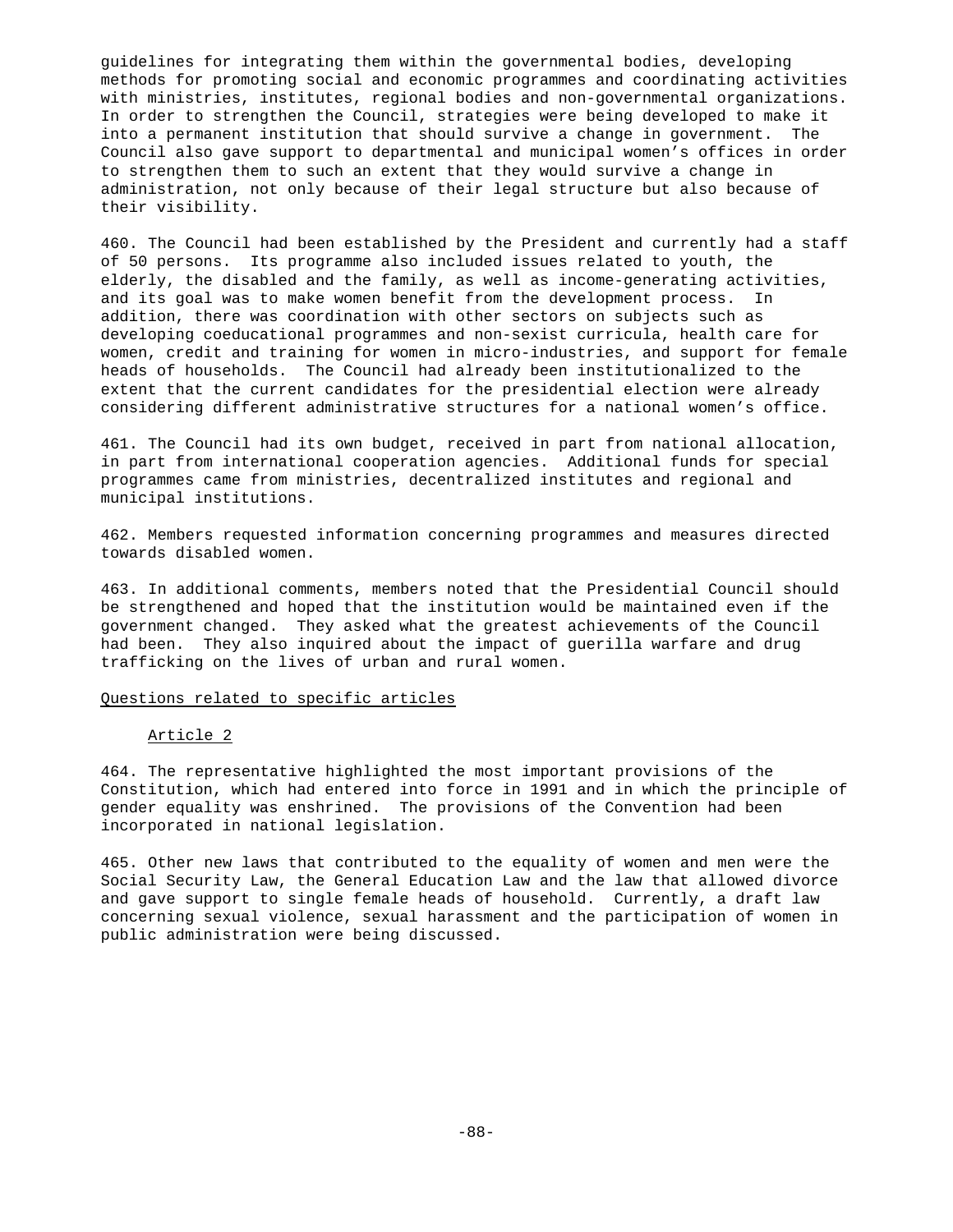# Article 3

466. Among institutions dealing with the advancement of women, the representative mentioned the Presidential Council for Youth, Women and the Family, the Office for Rural Women and 11 departmental and municipal women's offices and sectorial programmes.

# Article 5

467. The representative said that, in the mass media, as well as in formal education, traditional stereotypical gender roles still tended to be reproduced and maternity and reproductive activities remained the primary responsibility of women.

468. Asked for additional information regarding violence against women, the representative said that, in comparison with the importance of that problem, the services available to female victims were still scarce. Statistics and studies were insufficient and based on partial data, yet the available information was alarming. According to a recent study, 65 per cent of women who were either married or lived in consensual unions stated that they had had a violent fight with their partner. One in 5 women said that they had been beaten and 1 in 10 declared that they had been forced into sexual relations. The current legislation did not cover that offence, nor were there sanctions for violence against women. As the Constitution made specific reference to marital violence, efforts were under way to adopt appropriate legal norms to penalize violence against women.

469. Regarding the question whether female victims of violence were given legal advice free of charge, the representative mentioned the family commissions that had been created in 1989 to prevent such violence and to give assistance free of charge to women who had become victims. Currently, there were about 100 commissions, which received special support from the Government. They were municipal police-type bodies that undertook emergency measures until the cases were dealt with by the appropriate judicial or administrative authorities. However, because of budgetary limitations and lack of awareness about the issue, not all municipalities had set up such commissions.

470. Regarding the availability of those commissions in rural areas the representative said that they did not yet exist in all rural areas. Efforts were under way to establish more family commissions so as to establish a nationwide network and to provide the necessary training to the officers and to extend the free legal advice services throughout the country.

471. Replying to a question about special training for the officers working in family commissions, the representative said that, although there was not yet any systematic training programme, some progress had been made and training workshops and programmes were being organized for judicial personnel who had to deal with female victims of violence as well as for the officers of the family commissions.

472. Regarding a question about shelters for female victims of violence, the representative said that there were only a few, which were run by non-governmental organizations.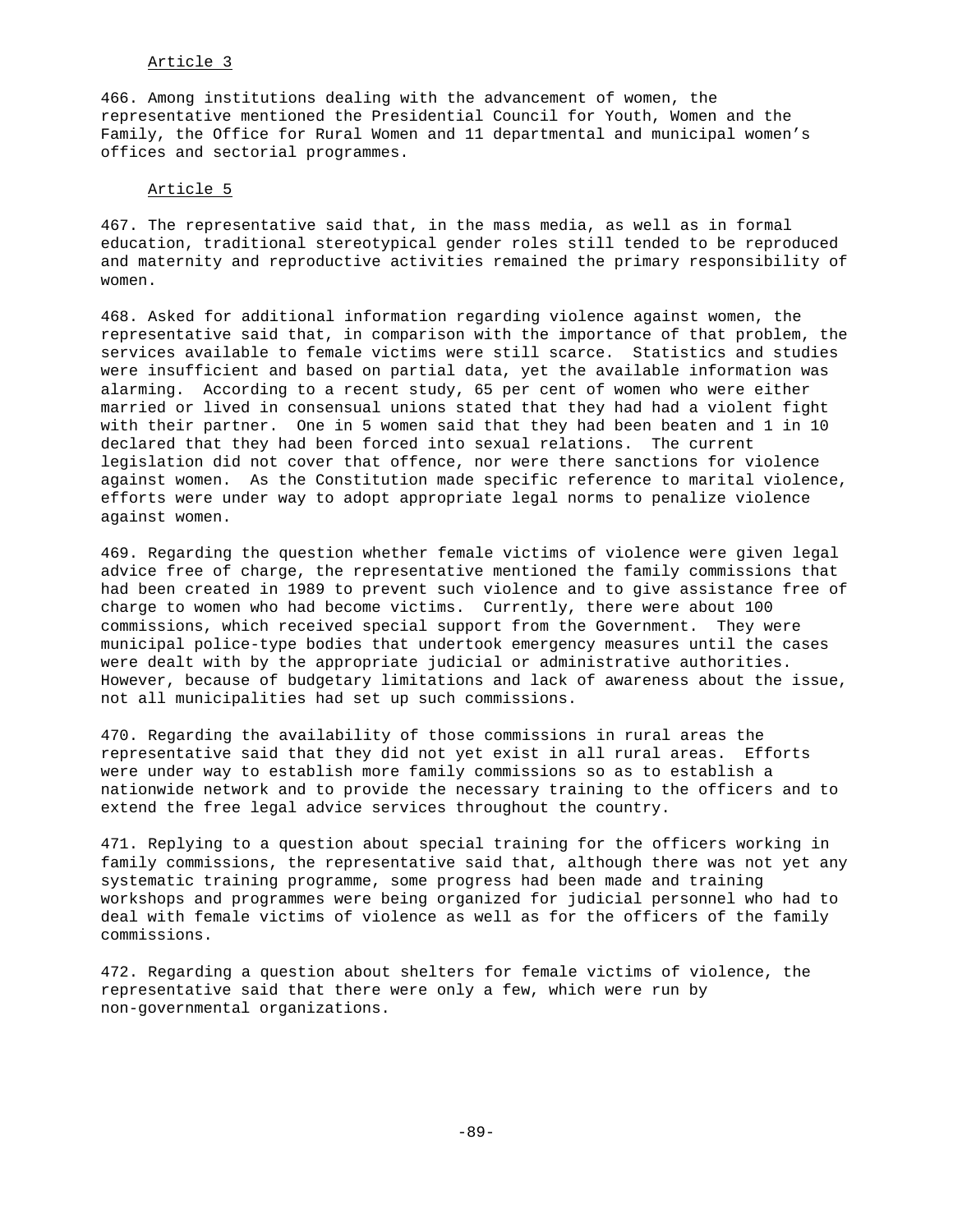473. In additional comments, members commended the efforts made to obtain more accurate data on violence against women. They noted that no mention had been made of measures to eliminate the root causes of violence. They said that one of the most important measures was the education of the entire society. They expressed the hope that the question of violence would also be dealt with in subsequent reports.

# Article 6

474. Regarding prostitution, the representative said that the invisibility of the problem and insensitivity to it hampered implementation of the relevant provisions of the Convention. It was still felt that was a problem of private morals and not an ethical problem in a society that pretended to be a developed democracy.

475. In reply to the question whether HIV/AIDS prevention and treatment programmes were targeted at women engaged in prostitution, the representative said that, since 1992, the Ministry of Health had been training prostitutes in the prevention of HIV/AIDS and in the use of condoms. Those training programmes were confined to the main cities. The prevention of HIV/AIDS through screening programmes was also difficult because of the high cost involved. Apart from some big cities, there were generally as yet no services specifically for the care of women prostitutes affected by HIV/AIDS. In December, the Institute of Family Welfare had started an ambitious programme for preventive and health care for girls who were at risk of becoming prostitutes.

476. Members requested that subsequent reports contain further information concerning prostitution. They also said that particular attention should be paid to the phenomenon of increased street prostitution. Some expressed concern that only rape of minors below the age of 14 was penalized very strictly, considering that aged and disabled women were equally vulnerable.

### Article 7

477. The representative said that no legal measures discriminated against women with regard to political participation. However, although they had increased their participation, statistics showed that in practice women had not reached the highest levels equitably and continuously. Whereas more women could be found in leading positions in trade unions in the public sector, in the private sector their number was much smaller. The representative also highlighted the information given in the report regarding the role of women in community organizations, political parties and the cooperative movement. She said that 180 non-governmental organizations dedicated their activities in 1993 to the promotion of women.

478. Members noted that the statement in the report that women were "not yet organized in sufficient strength to constitute a pressure group" was not valid. Women could not wait to be organized, they ought to take action in all fields in order to achieve greater participation in decision-making. They also asked whether any initiative was taken to promote the participation of women in political life through increasing their numbers in political parties or on candidates' lists.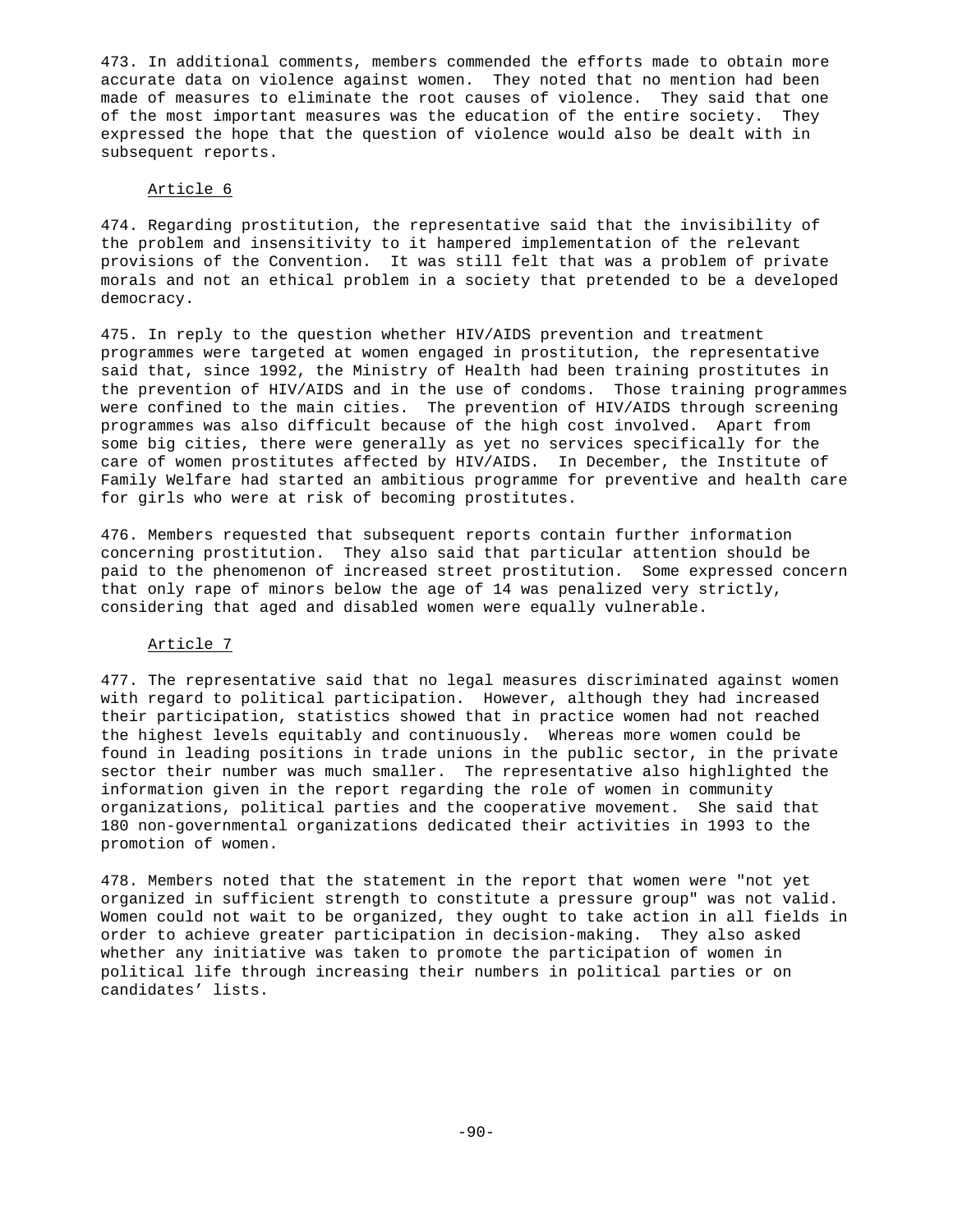# Article 8

479. The representative stated that currently the Minister for Foreign Affairs was a woman and that 10 per cent of all ambassadors were women.

# Article 10

480. The representative said that measures had been taken to improve and promote the concept of equality through the production of non-sexist school texts. Women represented between 49 and 52 per cent of school enrolment from primary to university education and there was a marked trend in favour of coeducation. While considerably more women had taken up courses in administration, economics, engineering, law and agronomy, women were still concentrated in traditional areas.

481. Asked whether the draft General Education Law had been adopted, whether it contained specific measures to combat discrimination against female students and positive measures to counter traditional stereotypes, the representative said that the law had been adopted in December 1993. It did not contain affirmative measures or provisions specifically addressed to women. Legislation did not contain any special measures directed to education.

482. Members requested further information on the participation of women in the various fields in which educational training was provided.

483. In additional comments, members requested further information about provisions dealing with non-sexist education and were concerned that the law did not devote more attention to the issue of non-sexist education.

### Article 11

484. The representative mentioned a law for the support of women heads of household that had been adopted in December 1993, which gave female heads of households a right to social security, preferential access to education, employment, credit, micro-enterprises and low-cost housing. That law was the first example of affirmative action in Colombia.

485. As to whether measures had been taken to ensure the welfare and labour rights of women working in the informal sector and whether the draft law on social security mentioned in the report had been adopted, the representative said that Law 100, which had created the basis for the integrated social security system, had been adopted in December 1993. According to that law, social security was no longer the sole responsibility of the State. For old age and invalidity pensions, persons could choose between the social security scheme maintained by the State and another scheme financed from pension funds in the private sector. Over a span of seven years, the entire population, including people who could not pay the premiums, should be covered by a health insurance scheme. The contributions of the poorest and most vulnerable persons in rural and urban areas would be subsidized and special attention would be given to, among others, women during and after pregnancy, lactating mothers, women heads of household and workers in the informal sector.

486. Regarding questions whether the current laws were being enforced, and by what means, and whether labour inspectors dealt with failures to comply with the law, the representative said that the Ministry of Labour and Social Security had the authority to supervise the application of the laws through its Division for Special Relations. It was currently doing research on discrimination against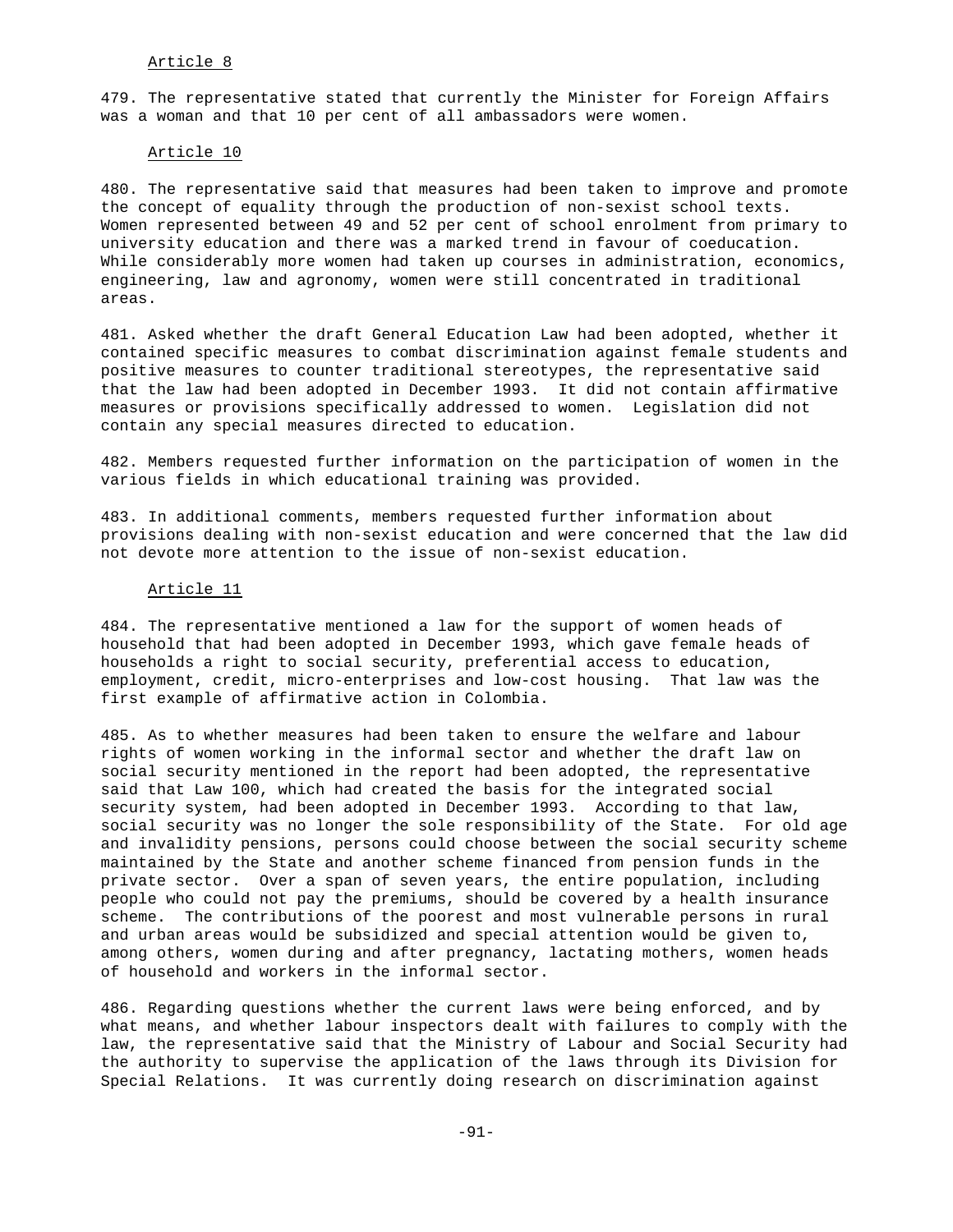women in the field of employment. The results of the study would be used to initiate training and consciousness-raising of labour inspectors in that field.

487. Asked whether legal counsel and legal defence services were available to women free of charge, the representative responded that free legal counsel on labour matters was available to the vulnerable sections of the population, such as working children, women, indigenous women and disabled persons. In general, however, women were inadequately informed about their labour rights and the services that were available free of charge.

488. Regarding further details about women's participation in the labour market, the increase in the economically active female population, the occupational categories, wage differences, women's employment in the informal sector and the increase in the number of women heads of household, the representative referred members to a 1993 document entitled "Latin American women in figures" that had been distributed during the meeting. Women's integration into the labour market had been much faster than men's, but at the same time women had to face many adverse factors, such as their concentration in the informal sector with its precarious social security and legal protection, the higher rate of unemployment and the poverty that affected women heads of households to a greater extent.

489. In additional comments, members congratulated the Government for all the efforts undertaken and asked for the percentage of women heads of households.

### Article 12

490. In reply to a question about plans to amend the existing laws governing the voluntary termination of pregnancies, the representative said that abortion was still illegal. The last attempt to legalize abortion had been made in 1993, but the draft law had had to be set aside because of strong opposition from members of Congress.

491. Regarding a question about campaigns to promote the use of condoms in order to reduce the spread of HIV/AIDS, the representative said that, in spite of massive resistance from religious groups, the Ministry of Health had managed to set aside important resources for an intensive media campaign to promote their use. None the less, widespread distribution of condoms had not been achieved.

492. In additional comments, members said that women in Colombia should fight for the legalization of abortion not in order to reduce births, but in order to protect women from illegal abortions, which resulted in maternal mortality. They said that the problems associated with abortion had not been helped by the Government's family planning media campaigns and programmes.

# Article 13

493. The representative made special reference to the newly adopted Law on Social Security and Pensions, which contained, inter alia, the obligation to organize special information and education programmes for women in the fields of integrated health and sex education in less developed parts of the country, especially for the rural population and the young.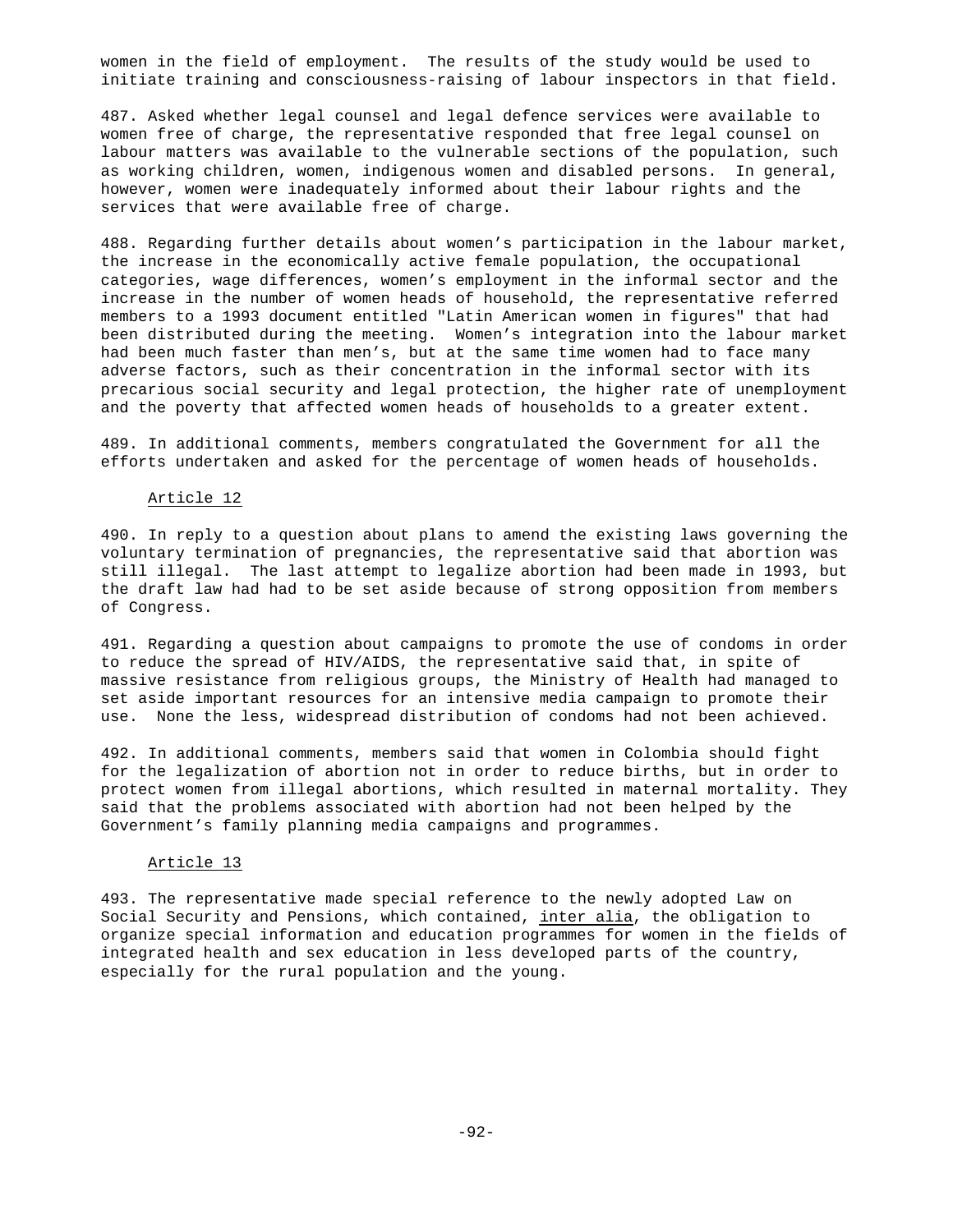# Article 14

494. The representative supplemented the information contained in the report by mentioning a policy document for rural women, which contained general objectives and basic strategies for rural women and which had been approved in the latter part of 1993. Its purpose was to better the quality of life of rural women by giving them equal opportunities for taking part in the sectoral strategies and in political life and better access to productive resources, and by increasing their revenues. The national machinery for rural women should also be strengthened.

495. In additional comments, members observed that regulations and laws were needed to govern the labour practices of flower producers.

# Article 15

496. Although women had full equality before the law as spelled out in the Constitution, that principle had not been translated into full de facto equality. The major obstacles were insufficient information of many women about their rights and about the legislative machinery that was available to them for making them effective. In order to overcome that obstacle, the Presidential Council would, in the course of the International Year of the Family, disseminate widely information about fundamental family rights, in particular the rights of women.

### Article 16

497. The representative pointed out three major innovations: a decision of the Constitutional Court in 1992, according to which domestic labour was recognized as a contribution to the assets of the couple in a de facto union; a law adopted in 1992 according to which divorce was permitted for all marriages, including marriages in the Roman Catholic Church; and a provision allowing for divorce by mutual consent.

498. The Committee deferred its concluding comments on the reports of Colombia until its fourteenth session.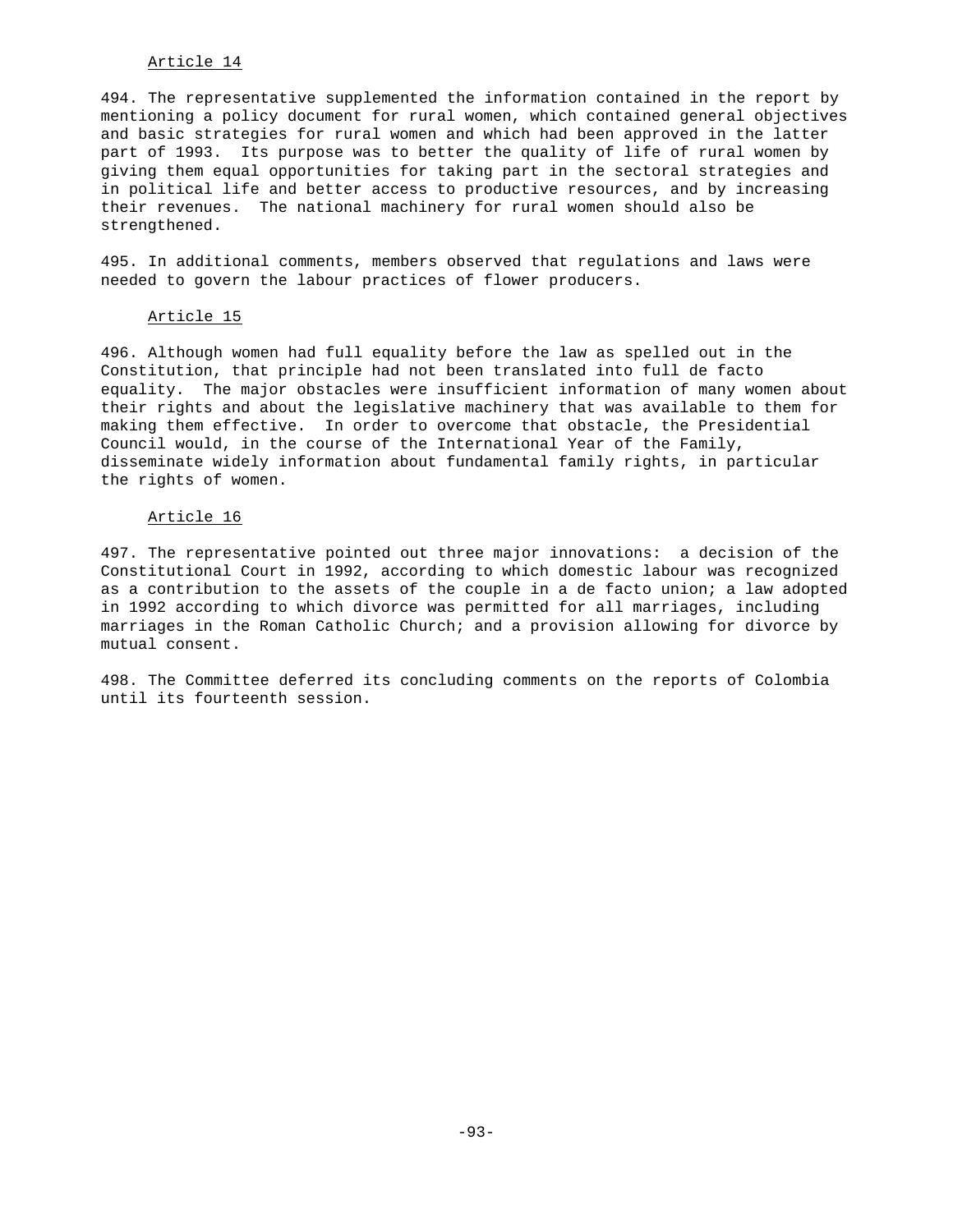# **Ecuador**

499. The Committee considered the second and third periodic reports of Ecuador (CEDAW/C/13/Add.31 and CEDAW/C/ECU/3) at its 244th meeting, on 25 January (see CEDAW/C/SR.244).

500. In her introductory statement, the representative of Ecuador said that discrimination against women was deeply rooted in the socio-economic problems of her country, which had been facing a most serious recession in the last 10 years. She explained that the second periodic report was of a more descriptive nature, whereas the third periodic report contained the drafts of legal amendments.

501. Having confronted a serious recession since 1980, the Government had taken macroeconomic adjustment measures which had had an unfortunate impact on the weaker members of society, in particular on women and children. A growing decrease in GDP per capita and in the volume of imports, together with an increase in external debts, had brought with it a drastic reduction in social security spending. The budget of the Ministry of Social Welfare had been cut by 47 per cent. She explained that only 26 per cent of the population had access to social security, 76 per cent of women through formal employment and 9 per cent of women through informal employment, and that indigenous women had no access to social security at all. The representative explained that according to a UNICEF survey, 66 per cent of families lived below the poverty line. While higher and middle class income levels had increased 50 per cent, the income of the overall population had decreased constantly. Social movements were losing strength and momentum. Unemployment was reported to have reached 12 per cent; of the economically active population, underemployment had reached 56 per cent; 48 per cent worked in the informal sector.

502. In 1988, the "Social Front" was established, combining the ministries of Social Welfare, Labour, Health and Education, and presided over by the Ministry of Social Welfare. Its goal was to eliminate the recurrent problems of bureaucracy and to avoid the duplication of programmes. The National Committee for Planning and Social Development took office in 1989. The representative also reported on the Fund for Social Investment which directed funds to rural development, youth and women.

503. The representative reported on the critical living conditions of children in her country. In many families, children contributed 19 per cent of an average household income. Some children aged 8 to 11 years were working 40 hours a week. School attendance suffered as a consequence, with only 30 per cent of children finishing elementary school. To combat the high rate of illiteracy, the previous Government had launched a campaign entitled "Ecuador estudia", which had decreased the illiteracy rate considerably.

504. Although no exact data existed on the incidence of disability, numbers were expected to be very high, with an estimated 18 per cent of the population having disability problems and frequently living in substandard conditions. However, there existed no specific projects for women with disabilities. Malnutrition was one major cause of disability, as was the lack of adequate health care, in particular prenatal, delivery and postnatal care, as well as the lack of immunization programmes for women and children. In 1982, a law had been adopted concerning disability. A national programme for the disabled had been launched which included tax exemptions as well as large-scale public campaigns to provide facilities for disabled people in urban structures. The Government had set up eight rehabilitation centres which were concentrated in the cities.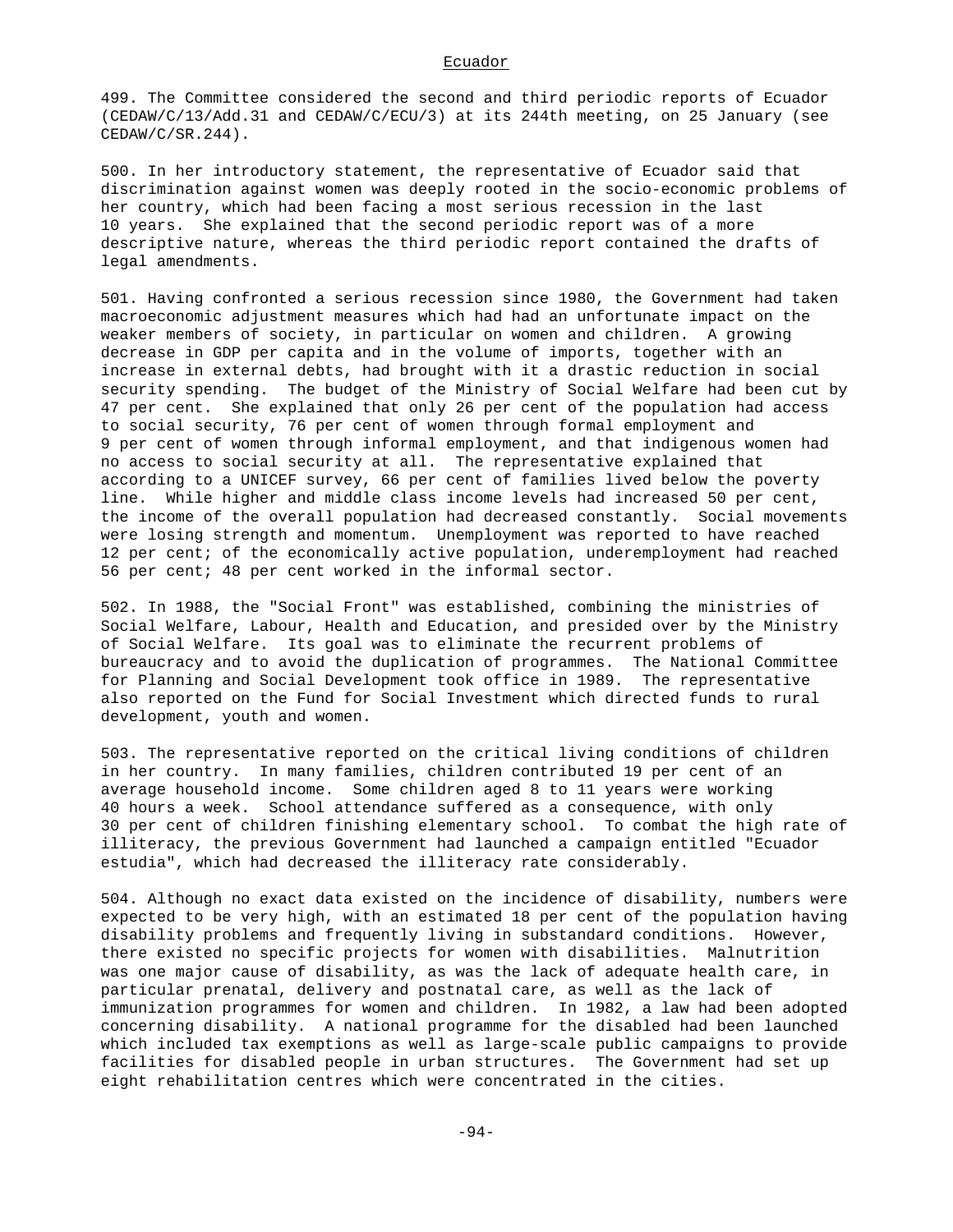505. Concerning the situation of rural women, the representative reported on the existing gap between urban and rural areas. Many development programmes focused on the cities, while the rural areas were abandoned and neglected. With the migration of the male population from rural to urban areas, women and children who were left behind took over the agricultural activities. The Ministry of Agriculture and Livestock carried out projects on appropriate agricultural technology for women.

506. The representative described the environmental sanitation situation both in urban and rural areas, which was very poor; there was a lack of safe drinking water. As a consequence, infant mortality was one of the highest in Latin America. Half of the children below five years of age suffered from malnutrition.

507. Concerning legal reform, the representative indicated that considerable legislation aimed at enhancing women's status had been introduced but some measures had faced opposition in the Congress. Congress had given serious consideration to the discussion of the draft amendment of the Code of Criminal Procedure. A draft of the first Code of Family Law was submitted to the Congress in January 1994 by the Parliamentary Committee for Women, Children and the Family. Following the ratification of the Convention on the Rights of the Child in 1992, a new Code for Minors had been elaborated.

# General observations

508. Members of the Committee thanked the representative of Ecuador for providing a frank report committed to the advancement of women and expressed their concern about the alarming living conditions of the majority of women. They noted that the economic situation and the structural adjustment measures had affected her country more than others. Women and small children were the major victims. While recognizing the progress made in legal reform and in socio-economic programmes, in particular in combating illiteracy in the female population and in the elimination of stereotypes in education, members were concerned about the number of remaining obstacles to equality. While Ecuador had already given women the right to vote in 1929, and was in fact one of the first countries in the region to do so, women still faced discrimination in 1994.

509. Members of the Committee noted the need for the Government to define modern, up-to-date criteria for development and to improve what was deemed to be a kind of medieval situation for women, which was the result of a patriarchal structure in which women were denied basic rights. Before enjoying legal rights, women needed to be given basic human rights, such as safe drinking water and better nutrition. Half of the population of the country could not participate with pride in the life of the country. Members emphasized that, despite the economic problems, many programmes related to women's equality could be carried out with few resources.

510. The Committee expressed the feeling that the prevailing attitude in Ecuador was that the Government was not giving serious consideration to the advancement of women. There was a de jure and de facto gap in the attainment of women's equality. Moreover, members asked whether the women in Ecuador themselves wanted to change their current situation. If such was not the case, women's consciousness about their situation and their rights needed to be raised. Solidarity among all women was a prerequisite for leading a successful struggle for women's equal rights.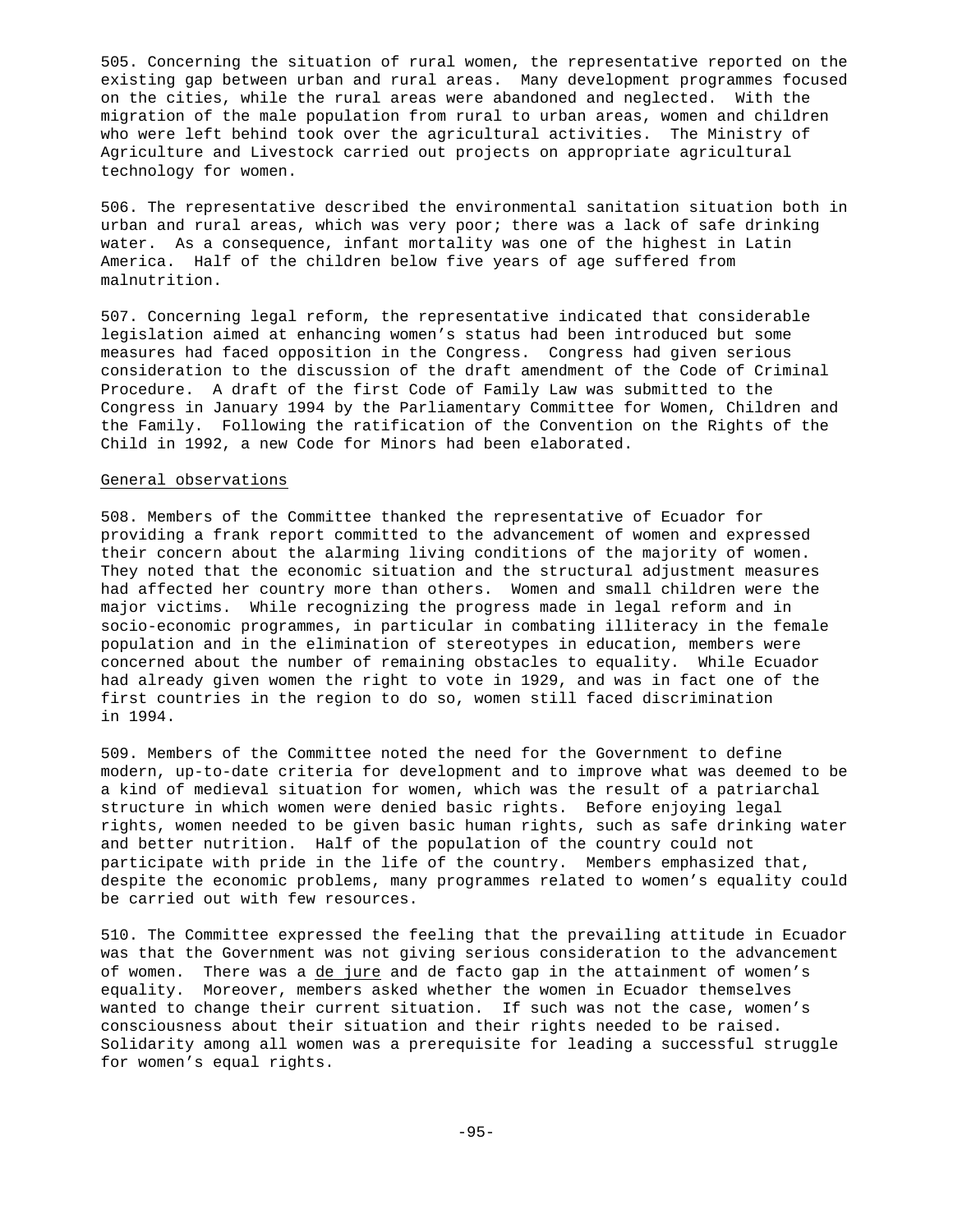# General questions

511. In reply to a question on the National Institute for Women, the representative said that the institute had not yet been established. The National Directorate for Women was still part of the Ministry of Social Welfare. There was strong opposition to the setting up of an independent national machinery for the advancement of women, in order not to weaken the Ministry. The representative informed the Committee about a hot line pilot project for women that had been warmly welcomed by women in Ecuador. Many women called and reported on cases of sexual abuse and violence. Although there was no political support from the National Directorate for Women, that project, which could only function with outside assistance, was very successful.

512. Regarding the National Development Plan for 1988-1992, which devoted a whole chapter to women, there had been no assessment of its implementation. No statistical data and consequent evaluation had been provided.

513. Asked whether more information could be given on the areas of competence and the activities of the Parliamentary Committee for Women, Children and the Family, the representative stated that the Committee, which was not permanent, had introduced all of the legal amendments that had received support from the Government, in particular, the Code of Family Law, since no definition of the family had existed prior to the introduction of the Code.

### Questions related to specific articles

### Article 2

514. With reference to the status of approved legislative changes and draft laws, the representative replied that there had indeed been more proposals for legal changes than reforms accomplished. The delay in promulgating the laws could be attributed to the mandatory respect for the agenda of the Congress, where discussions in recent years had focused on political and economic issues.

515. She mentioned the legal reforms contained in the reform of the Civil Code, which had been put into force within law 43 in 1989. Those reforms contained important improvements: recognition of the juridical equality of women and men in marriage; administration of joint estates; responsible and joint parenthood of the spouses; marital obligations and the termination of marriage. The changes in the articles related to marriage had encountered considerable resistance, including opposition from women.

516. The representative reported on a number of other legal amendments,including the introduction of the Code of Family Law. Another proposal was for the establishment of family judges and of accelerated oral and summary proceedings**.** The Electoral Law was still under debate, since no agreement could be reached on the suggested quota of 25 per cent of women to be included on the electoral lists of political parties. That amendment was contested in the sense that it contradicted democratic procedures. Further resistance was expressed to the idea that 10 per cent of State funds allotted to political parties should be used for the political training of women. The law on complimentary nutrition was meant to give rights to abandoned women who could not provide for their children without their husband's support. According to the proposed law, fathers who did not pay support for their children for two months would be imprisoned for eight months. That proposal, which was not included in the Code of Family Law, had been rejected. The law on the reform of the Code of Civil Procedure dealing with the special retirement benefits for women passed but,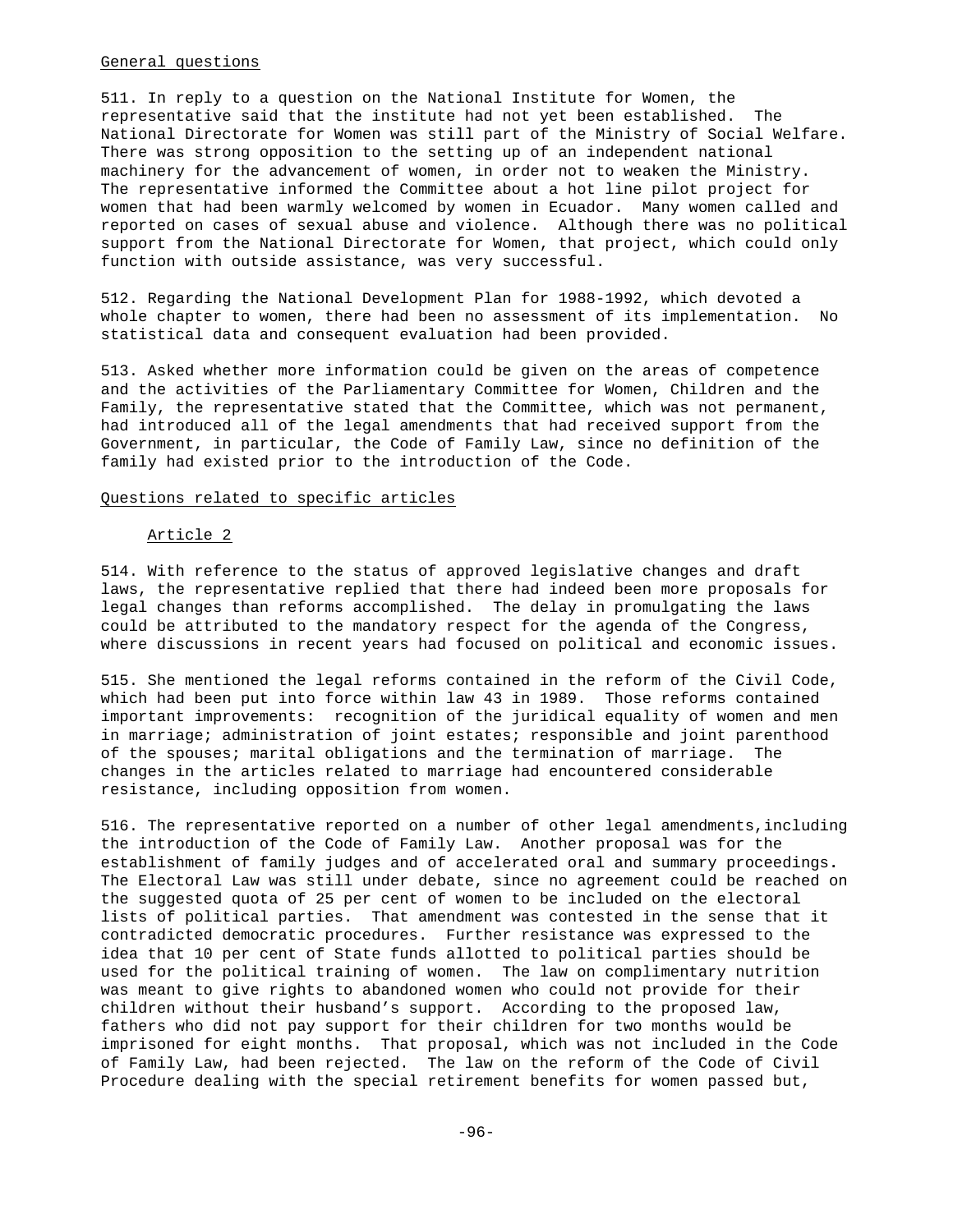owing to the lack of liquidity in the social security fund, payments were not assured. A draft law on giving special retirement benefits to women who had been in formal employment for 25 years and were mothers of five children was not adopted. A law on the registration of a child born out of wedlock under its father's name was unanimously rejected. That reform would have given legal recognition to children born out of wedlock without entitling them to support by the father or inheritance rights. It would have devolved upon the father to prove that he was not the father. Public reaction to the proposal had been fierce; women were accused of being prostitutes searching for fathers for their illegal children. Another draft law in favour of an obligatory yearly examination for uterine cervical cancer, to be undertaken by the employers, was rejected because of the costs involved.

517. The representative stated that under another draft legal provision, concerning domestic violence, women would be enabled to take legal action against their relatives. In criminal law, the provision that women be more severely treated than men for the offence of adultery had been abolished, although adultery remained a cause for divorce in the civil code. If a spouse was found in flagrante delicto, no charges were brought against a person inflicting harm on the spouse.

518. The Committee questioned the importance attached to the father's name, which had nothing to do with paternity.

519. Members reminded the representative that in ratifying the Convention without reservation Ecuador had made a commitment to make its national laws comply with the Convention. Parliament and Congress had the responsibility for achieving compliance and were obliged to implement the Convention. The Convention on the Elimination of All Forms of Discrimination against Women should not be considered a second class convention requiring less persistence. Members expressed their concern that a third periodic report of a State party still contained only drafts of legislative reforms.

520. The representative was asked to transmit the concerns of the Committee to the Government, which was responsible for protecting the rights of all women in the country. Members expressed the hope that the country would immediately conduct a systematic review of national law and make it conform to the Convention. The Committee said that it might ask for a specific report on legislative changes, which should be presented at a set time. The Committee expressed its full support for the endeavours undertaken to introduce legal amendments. If the country required advisory services and technical assistance for that purpose, as others had done before and as suggested in the plan of activities of the Centre for Human Rights for the implementation of the Vienna Declaration and Programme of Action, the Committee would seriously consider that request.

# Article 4

521. The representative regretted to report that no laws or measures "of positive discrimination in favour of women" had been taken by the State aside from the one mentioned on the protection of pregnant female workers.

522. In additional comments, members expressed concern that the Constitution of the country did not allow temporary specific measures as provided in the Convention.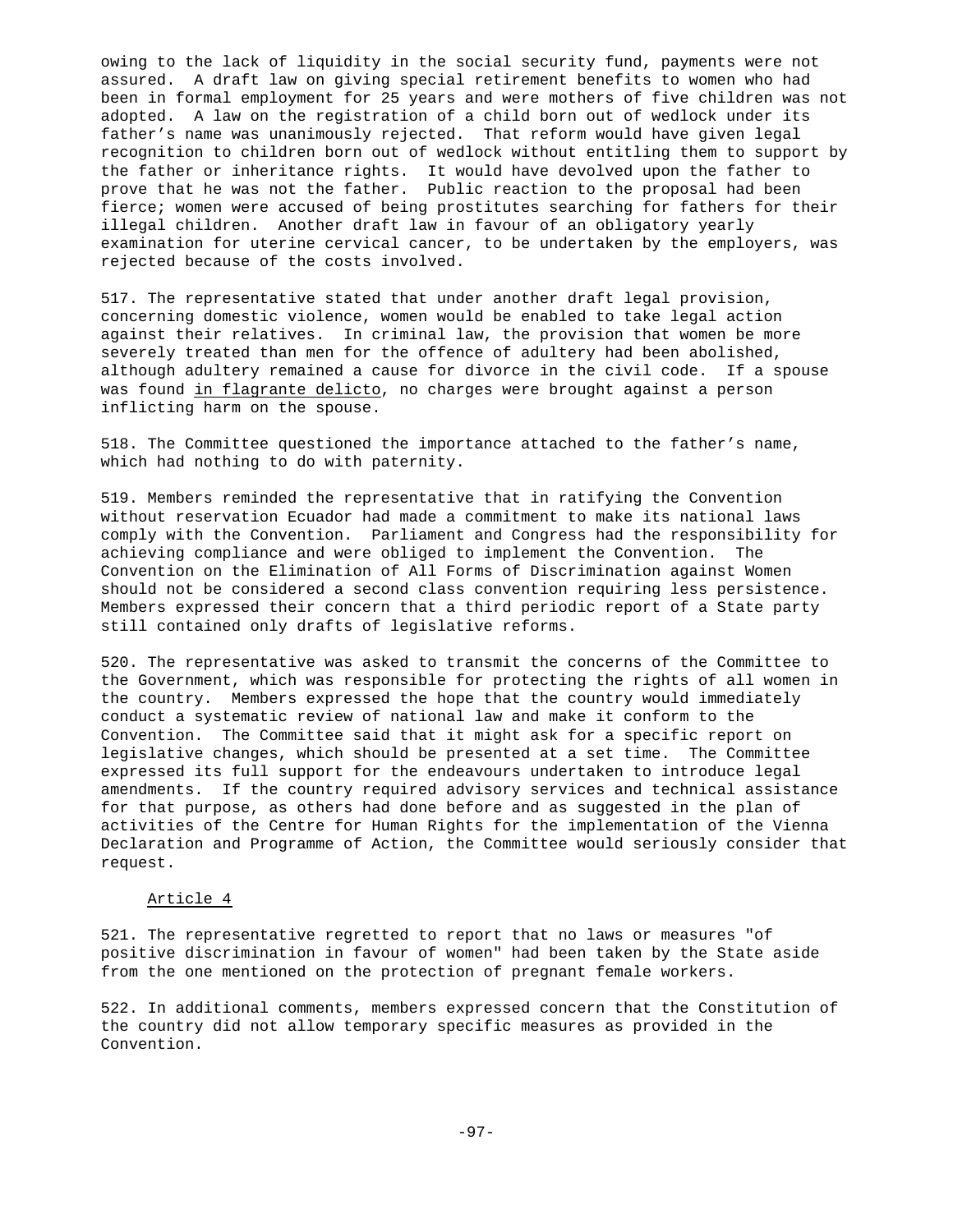### Article 5

523. In reply to a question on the success of programmes aimed at promoting change of attitudes of men and women, the representative referred to Ecuadorian law, which was based on Roman law and gave the patria potestad the leading role in law and in reality. Discrimination against and subordination of women formed part of the patriarchy, which rested on the principle of a division of labour. Greater awareness of stereotyped gender roles and cultural obstacles to the elimination of discrimination against women was needed. As long as stereotyped roles persisted in education and mothers encouraged their sons to adopt macho attitudes whereas girls were brought up to be docile and obedient, no change was imminent.

524. In additional comments, the Committee noted the prevailing attitude of machismo in the country, which affected women in all walks of life and expressed itself also in violence against women, which was largely accepted. Members emphasized that attitudes and behaviour could be changed if there was political will and broad support. It was hoped that the subsequent report would contain information on this issue.

# Article 6

525. In reply to a question related to the problems of prostitutes and whether the interest of the National Directorate for Women and its social rehabilitation programmes had resulted in any specific measures or studies, the representative replied that two associations of prostitutes had been formed which called themselves "associations of free working women". Their first congress had been held in November 1993 and had brought together women of all ages and from different regions of the country in an atmosphere of solidarity. The representative pointed out that prostitution in Ecuador was not an offence. Owing to double standards, prostitution in a brothel was allowed, but not prostitution in the streets.

526. Concerning the HIV/AIDS pandemic, she stated that prostitutes were regularly screened for infection. Prostitutes that had contracted the HIV/AIDS virus were badly treated by the authorities and there had been many negative articles in the media on street prostitutes discovered to be HIV-positive.

527. In additional comments, experts noted that prostitutes with HIV/AIDS infection were the first patients to require compulsory medical care, regardless of how and where they had been infected.

### Article 7

528. Asked whether there had been any law or measure designed to increase the number of women in the Parliament and in the Executive branch, the representative replied that no such measure had been taken. No political party had encouraged female participation through a quota system or by any other means.

529. However, a number of women had been assigned to high-level positions. The president of the Monetary Association and the Minister for Education were women. There were three women secretaries of state and five women deputies in Parliament.

530. In an additional comment, the Committee noted that the example of Ecuador showed how important it was to have more women at the decision-making level to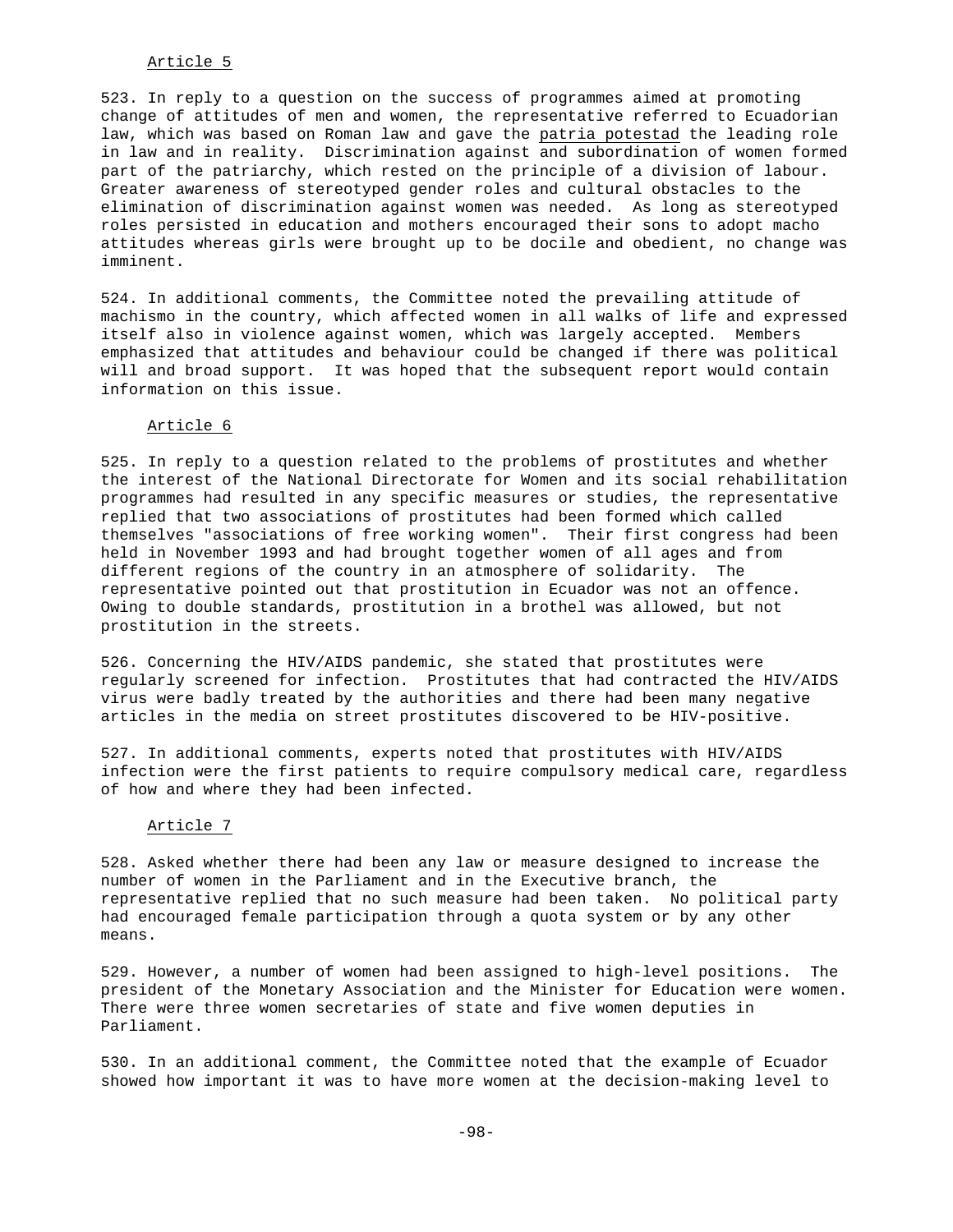achieve qualitative and quantitative change. Resistance in the Government to legal reform had increased because there had been little support for the reform within the legislative bodies. Endorsement of the legal reform process also had to come from the highest executive level.

# Article 10

531. Concerning the illiteracy rate, the representative stated that the figures were still high although a governmental literacy campaign, carried out four to five years earlier, had been very successful and had decreased female illiteracy from 60 per cent to 38 per cent. That campaign had been undertaken with the direct collaboration of secondary educational establishments in particular, as well as the National Directorate for Women. No measures had been taken to reduce the school drop-out rate for girls, particularly in the rural areas. With regard to modifying the sexist content of curricula and textbooks, the representative reported that that reform was being carried out. A teacher training programme also existed along those lines. No statistics broken down by sex were available on the receipt by women of educational awards or on their integration in the ranks of administration in higher education. One positive development, however, was that a women had recently been appointed Minister for Education.

# Article 11

532. The representative informed the Committee that men and women had equality of access to all occupational training programmes. Asked whether women had recourse to the courts or any other tribunal when they suffered discrimination in their work, the representative replied that very few cases of discrimination were taken to court. Male and female workers could have recourse to the courts, but there were no legal provisions on discrimination.

533. The legal minimum age to enter the labour market was 12 years; no distinction was made between girls and boys. The labour law prevented the exploitation of minors. The Code for Minors did not allow children to work in jobs that deprived them of their normal development. In general, however, child labour was not prohibited and hundreds of children could be seen working in the street and thus contributing to family income.

## Article 12

534. On the question whether measures had been developed that would improve the situation of rural women in particular, the representative replied that only the Ministry of Agriculture was managing a project for women in rural areas, which unfortunately could not be implemented because of flooding. There were no projects to improve the rural hygiene situation, which was very bad. In particular, access to safe drinking water was unavailable in many areas.

# Article 14

535. The representative was asked about the participation of women in the preparation and implementation of development plans generally, and in agriculture in particular. In general, women in Ecuador took part in the elaboration of development programmes and policies, but their presence in public life was still very small and insignificant. However, women did not really shape the future of the country and their contributions were not always recognized by the changing Governments.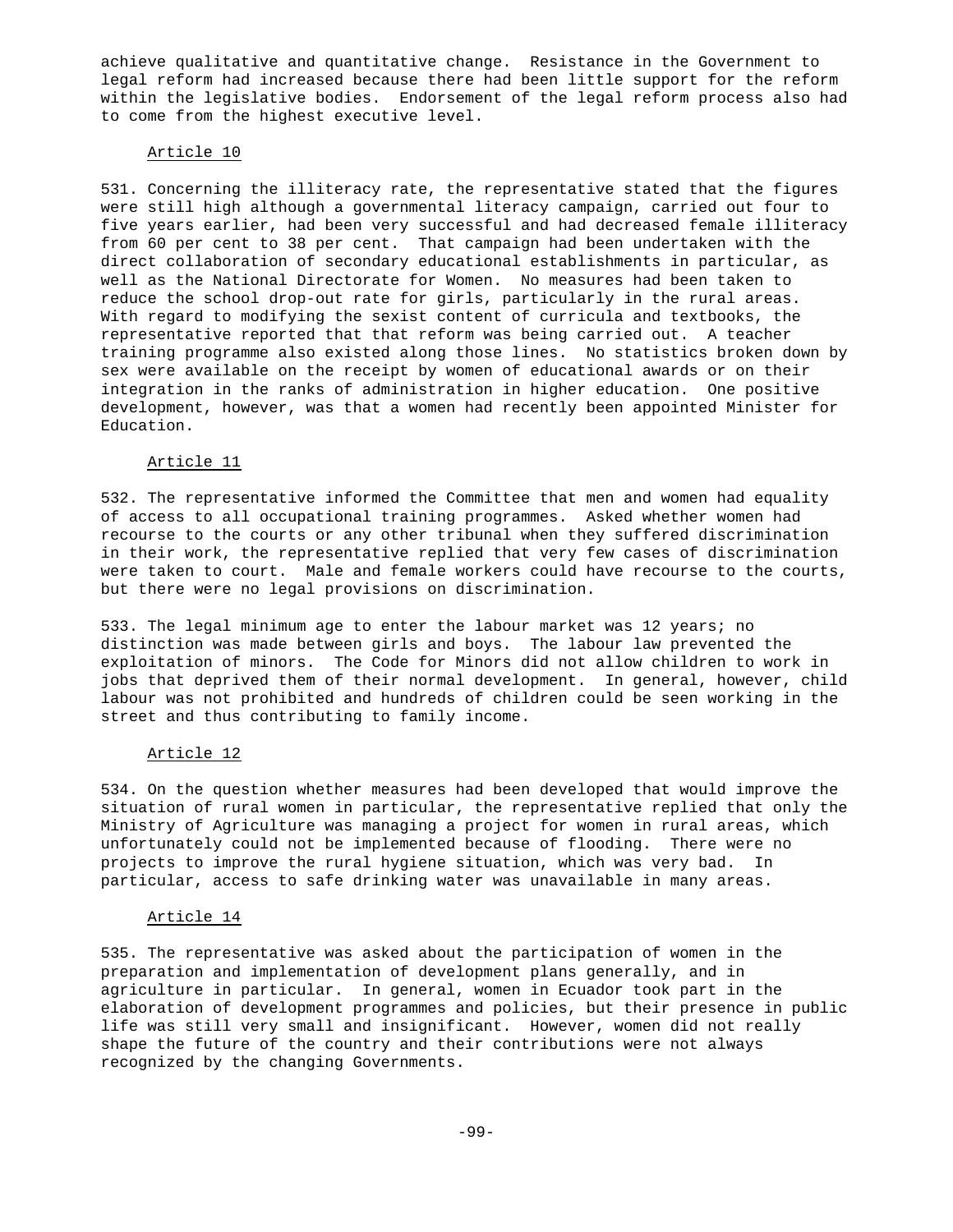### Positive aspects

536. The Committee congratulated the representative of the Government of Ecuador on the timely submission of the reports, which gave a clear and frank description of the current difficult situation in the country, particularly for women.

537. While congratulating Ecuador on having ratified the Convention on 9 November 1981 without any reservation, the experts of the Committee noted that not all legislation had been brought into line with the Convention.

538. They congratulated the Government of Ecuador on its successful literacy campaign and the development of legislation which had made it possible to overcome some forms of discrimination.

### Principal subjects of concern

539. They expressed deep concern at the serious discriminatory conditions affecting Ecuadorian women and regret at the steady reduction in the capacities of the agency concerned, the National Directorate for Women of the Ministry of Social Welfare, as demonstrated by the fact that, over the past three years, officials had held only provisional appointments and had lacked any support. The Directorate was short of economic resources, enjoyed little political support and had only very limited capacity in terms of coordinating programmes with other bodies. The fact that the few programmes it operated were dependent on international cooperation resources was a cause for concern.

540. The members of the Committee emphasized the fact that, despite the country's current economic problems, initiatives could be developed in favour of equality at minimal expense, and indeed must be developed. An analysis of the report submitted showed that legislation was still marked by serious discriminatory features; customs tended to stereotype gender roles in a way that was detrimental to the advancement of Ecuadorian women; and State initiatives, far from expanding, had undergone a serious decline. Those factors combined to create an extremely serious situation with regard to the human rights violations addressed in the Convention.

### Suggestions and recommendations

541. The Committee called for the implementation of fundamental legal reforms to eliminate legislation discriminating against women and to promote their advancement. It therefore requested that the Government take the appropriate measures and report on progress made in that regard in the next periodic report.

542. It recommended that the Government strengthen the national agency for women in political, administrative and financial terms, upgrade its status and give it the capacity to coordinate initiatives for the advancement of women.

543. Every effort should be made to guarantee the basic services required to ensure the survival of women in the most vulnerable categories. Programmes should be developed to promote awareness among Ecuadorian men and women of the need to modify cultural values which perpetuate discrimination in any form.

544. The Government should pay particular attention to preventing and punishing violence against women.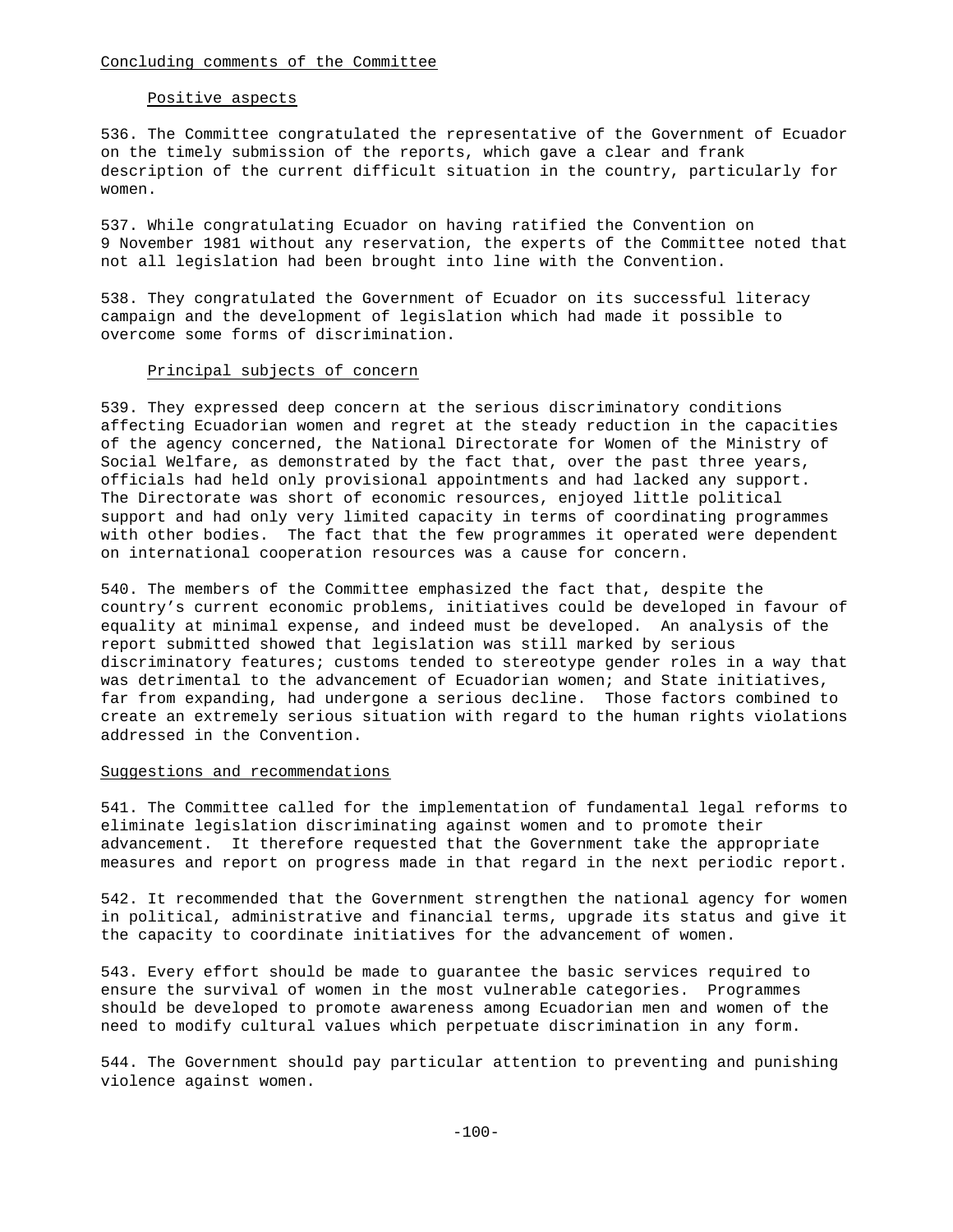545. The Government should consider the possibility of bringing together women active in non-governmental organizations, political parties and grass-roots movements, academic women and whomever else it might deem appropriate. They could then join in a coherent national effort to deal with this critical situation, the solution of which would, to a great extent, depend on women's solidarity and determination to bring about changes.

### Japan

546. The Committee considered the second and third periodic reports of Japan (CEDAW/C/JPN/2 and CEDAW/C/JPN/3) at its 248th and 249th meetings, on 27 and 28 January (see CEDAW/C/SR.248 and 249).

547. In presenting the report, the representative of Japan underlined the importance that her Government attached to the monitoring role of the Committee and pointed out that the change in government in her country in August 1993 had led to epoch-making changes with respect to the status of women, in particular with regard to the participation of women in policy decision-making in various fields. As examples she mentioned the appointment of three women Cabinet ministers, of a woman as Supreme Court justice for the first time ever and of the first woman Speaker of the House of Representatives. Copies of the two reports had been widely distributed among members of the Diet, political parties, major women's organizations and journalists. In drafting the third reports, views of non-governmental organizations were also taken into account and the Advisory Council to the Prime Minister had been consulted.

548. The main features of the current situation of women in Japan were the progressive ageing of the female population, a decrease in the number of births, a trend towards higher educational attainment, the tendency of women to marry at a later age and an increase in the number of working women. Women occupied prominent positions in the Administration, the judiciary and the legislature. The rate of female membership in the Diet was 6.8 per cent and in national advisory bodies it was 10.7 per cent. The proportion of women filling managerial posts in the public and private sectors had also been increasing. The representative highlighted the major achievements since the consideration of Japan's initial report in the areas of education, employment and agriculture. She spoke of the plans for enhancing the authority of the national machinery by raising its membership to the ministerial level and appointing an Equal Participation Coordinator with the rank of Director-General in every ministry and agency.

549. Harmonization of work and family responsibility was of great importance to attaining de facto equality. That was why the Child-care Leave Law had been put into force and subsidies given to employers to set up and run child-care facilities. In the Japanese civil service women were free to take entrance examinations in every job category. In 1989 Japan had revised the rules as to which country's laws applied in private international law cases, so as to establish full equality of the sexes before the law with respect to international marriages and adoptions. She explained that since January 1991 the provisions in the Civil Code regarding marriage and divorce had been in the process of being reviewed. Local governments had been very active in promoting measures relating to women since the ratification of the Convention and the community of non-governmental organizations was very active in Japan. The representative said that de jure equality had almost been attained; however, customs deeply rooted in stereotypes and the poor representation of women in the decision-making process prevented women from achieving full de facto equality.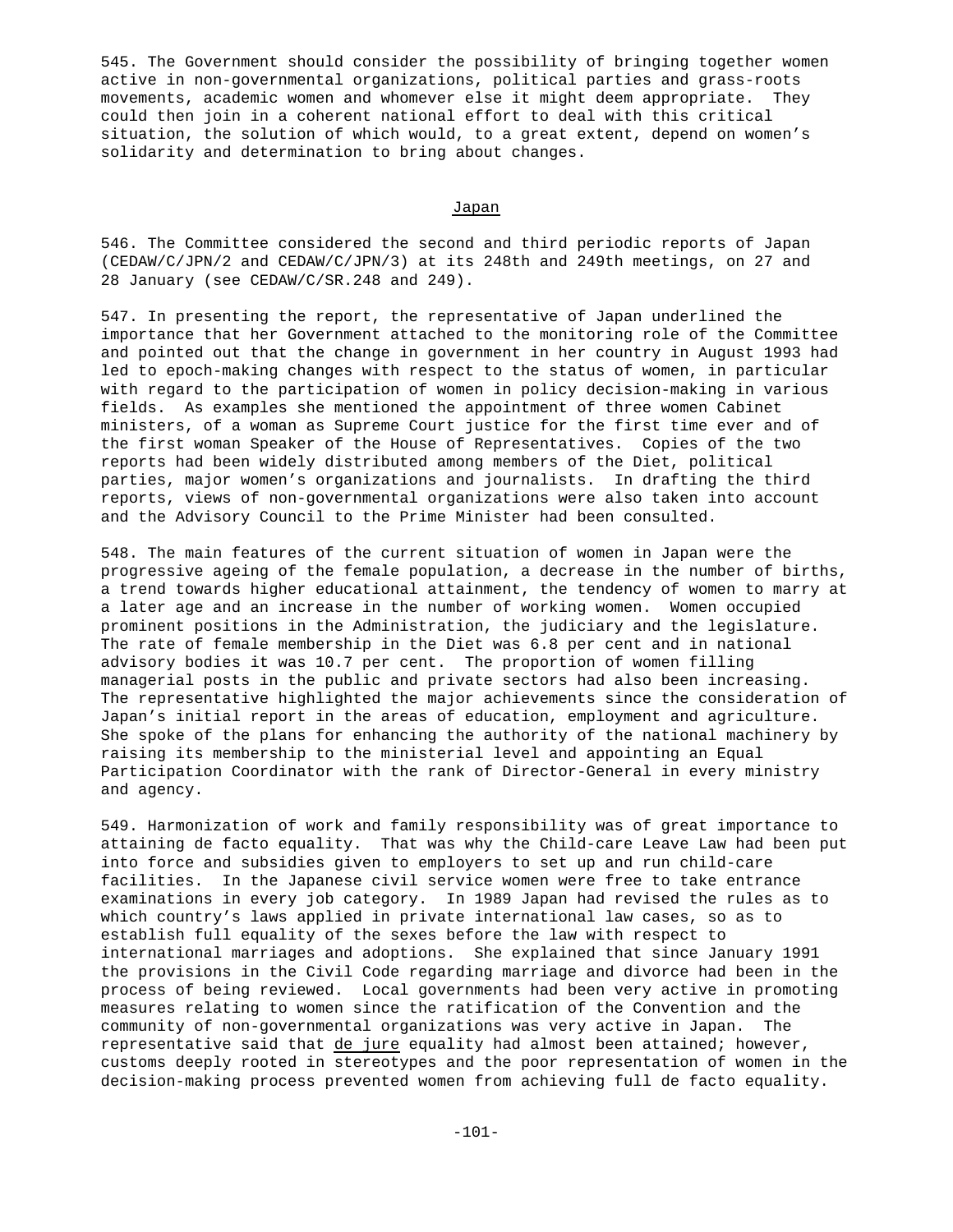### General observations

550. Members congratulated the Government for the progress made in advancing the status of women, especially with regard to the big strides made in a short time, considering the very traditional nature of the society. They commended the authors of the two reports for having followed the Committee's guidelines and for having replied in the second report to the questions that had not been answered during the consideration of the initial report.

551. Regarding the remaining obstacles that still limited the advancement of women, the representative mentioned stereotypes about the roles of women and men in all spheres of life as the principal cause of persistent problems. A major barrier to the participation of women in economic life was insufficient support for the reconciliation of work and family responsibilities. It was, of course, not possible to change the attitudes of people in a short time.

552. In additional comments members commended the extensive replies given to the questions prepared by the pre-session Working Group and they appreciated the fact that in the preparation of the report non-governmental organizations had been consulted. Members acknowledged having received a large number of counterreports from non-governmental organizations. That proved the democratic attitude of the Government and showed that women in Japan were mobilizing themselves. However, members felt that the Government should be more attentive to observations made by non-governmental organizations, in particular with regard to the personnel management systems affecting women's employment, and the issues of violence against women and prostitution.

553. Members considered that the status of women in Japan was not commensurate with the level of economic development of the country. Women had made a valuable contribution to the country's economic success without having been given an adequate position in all spheres of life. Yet, in the current recession, they were the first ones to suffer. Given the opportunity, women would make a significant contribution to the political, social and cultural development of their country.

554. Regarding the reports, members felt that they referred only to the positive changes. Although they contained much valuable statistical data, there was no analysis of the obstacles to the advancement of women. It would have been appreciated if the Government had prepared its third report after the Committee's session and had taken the Committee's comments into consideration.

555. It was said that the Government, as a large donor country, ought to direct its official development assistance towards helping to enhance the status of women in recipient countries.

556. In concluding, the representative said that she would convey all the comments made by members of the Committee to the Government in an effort to improve the situation.

### Questions related to specific articles

### Article 2

557. Asked about instances of discrimination against women and the legislative and other measures that had been taken to put an end to such discrimination, the representative enumerated five instances: the obligation for women to retire at an earlier age than men; the provision of dormitory housing for men, but not for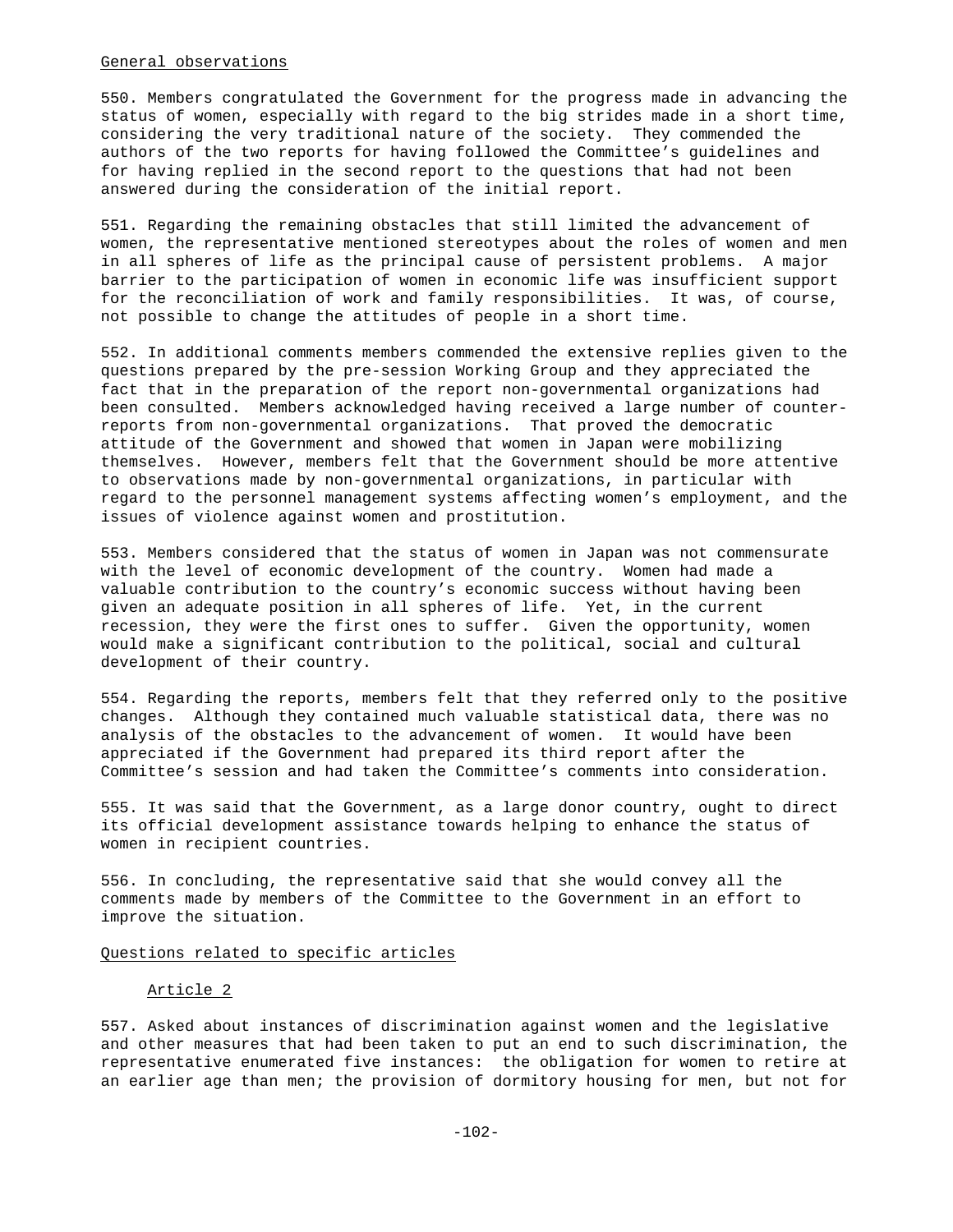women; the exclusion of women workers from training programmes at factories; the recruitment of men as regular, but women as temporary, employees; and the promotion of men over women in identical positions despite shorter records of service. In all those instances, appropriate judicial and administrative measures had been taken to correct the injustices. In other cases, such as complaints that only men were recruited for positions requiring technical skills, that women were not promoted on an equal basis with men and that in the area of recruitment there was discriminatory treatment of female students as a result of the recession currently gripping Japan, discriminatory treatment continued. The Equal Employment Opportunity Law and the Labour Standards Law were currently under review with a view to achieving equal employment opportunity and treatment for men and women.

558. There were also instances of discriminatory customs and practices in areas other than employment owing to stereotypes regarding gender roles; however, their number was declining.

559. In reply to the question whether the law relating to equal opportunity provided penalties, the representative stated that gender-based wage discrimination was a punishable offence. Breaches of equal opportunity and treatment in private-sector employment, except for wages, were dealt with through administrative guidance following investigations made by the Ministry of Labour. In additional comments, members said that the Equal Employment Opportunity Law should provide sanctions in all cases of breaches of the law.

560. Asked about the possibility for women to have recourse to the courts or other tribunals if their rights were infringed, the representative said that anyone might have recourse to the courts to assert rights granted to them under the law. The public service laws provided for imprisonment or fines in cases of discriminatory treatment and any public employee who had been subjected to discriminatory treatment might lodge a complaint or institute a lawsuit.

### Article 3

561. Asked whether the National Women's Education Centre offered courses to prepare women for public office, the representative replied that the Centre contributed to the promotion of women's education by organizing practical training courses and conducting research. There were no courses to prepare women for public office, but the goal was to empower women and promote their participation in public life.

562. Regarding the types of studies and diplomas offered at the Open University, the representative said that the university's Faculty of Liberal Arts offered courses in science in daily life, industrial studies, social studies, humanities and natural sciences, after which a bachelor's degree in liberal arts could be conferred upon graduation.

563. Members commended the Government's intention to strengthen the national machinery and asked whether thought had been given to setting up the office of equality ombudsman. They requested information in the subsequent report on the policies that were pursued to fulfil the targets set for the advancement of women.

564. Members suggested that more attention should be paid to policy measures regarding the status of disabled women and single mothers.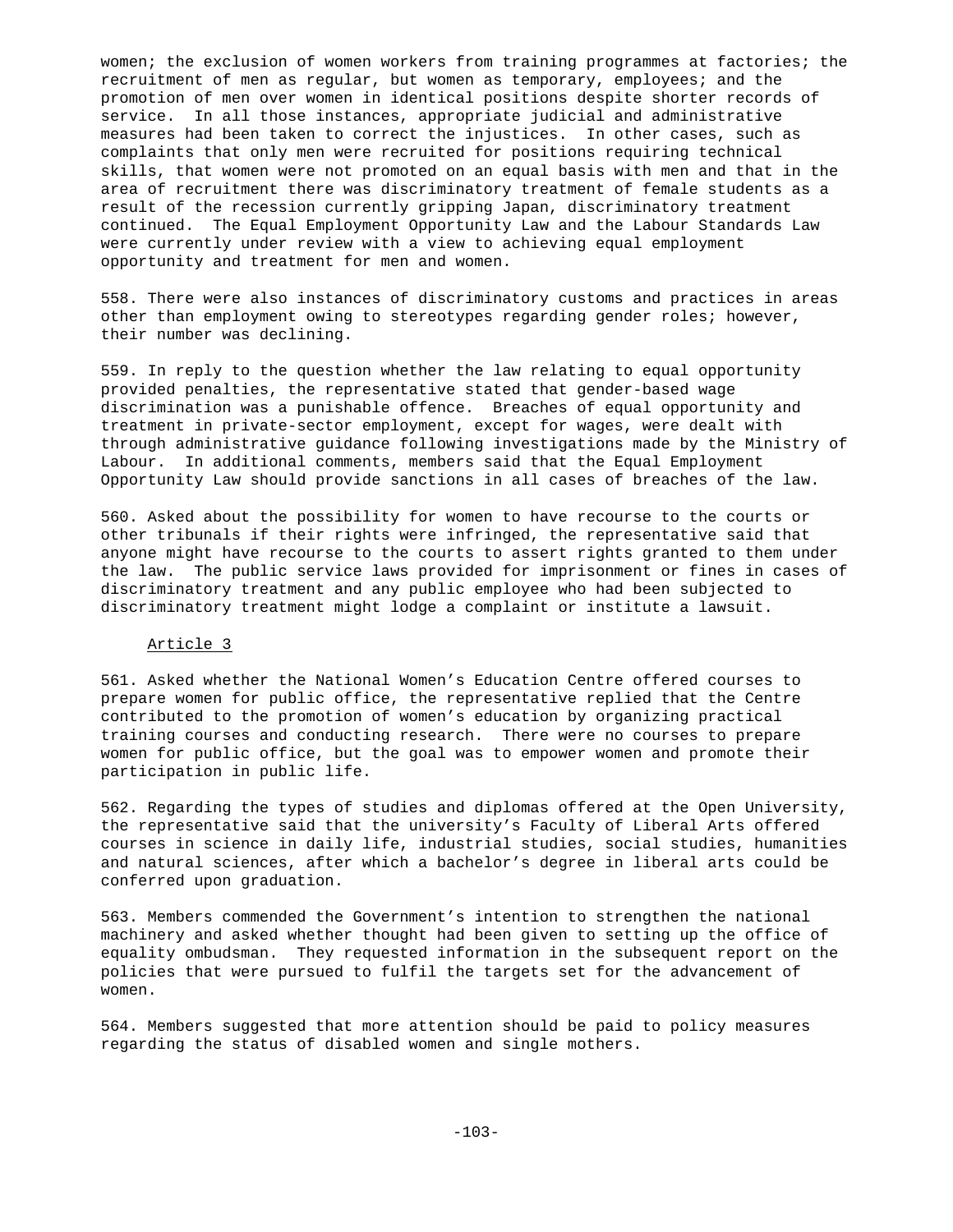# Article 4

565. Regarding the system of reintegration of women employees into the workforce, the representative stated that women who resigned from work because of pregnancy, childbirth or child care could opt to be re-employed. The Ministry of Labour provided a system of grants to employers that adopted and met certain conditions and promoted a comprehensive support plan for the reconciliation of work and child care through the dissemination of information, educational activities, child-care leave, reduced working hours, advice and guidance to enterprises. Since 1988, the proportion of firms that had adopted that plan had increased to 19.7 per cent. One of the reasons for the low percentage was the fear of some firms that they would incur extra expenses in upgrading the skills of returning workers, in addition to the financial difficulties brought on by the current recession.

566. In reply to questions regarding single-parent families, the representative said that households headed by a single mother, irrespective of her marital status, received loans, counselling, a survivor's pension, a child-rearing allowance and at-home care, and could also obtain night-time child care. Additional special allowances included the payment of a vocational training allowance and the payment of travel expenses.

567. Regarding the Week of the Women, the representative explained that no records were kept on the number of participants, but most of them were middleaged or older women and, recently, a growing number of men. Efforts were being undertaken to increase the number of younger participants and of men. Other efforts to raise consciousness included the Equal Employment Opportunity Month and a panel meeting to solve problems arising from stereotypes and to improve the social environment through wide dissemination of the meeting's proposals.

568. In additional comments, members expressed the view that not enough use had been made of affirmative action, such as the setting of quotas. The question was raised whether special temporary measures had been adopted to help in the employment of young women during the economic recession.

## Article 5

569. Within the framework of the New Plan of Action to the Year 2000, one of the targets of which was to improve the popular understanding of equality between men and women, several ministries and agencies had undertaken consciousnessraising and public relations activities. The Ministry of Education had established a curriculum extending from elementary to high school which taught gender equality and understanding. Partly as a result of those activities, ways of thinking had begun to change, as could be seen from a public opinion poll conducted in 1992. The representative supplemented that statement by some statistical data.

570. Asked about legal measures in relation to sexual harassment, the representative stated that no specific legal measures existed as yet. The most difficult task was to alter the consciousness of supervisors and male colleagues. The Ministry of Labour had established a study group to look into the problem, launched a campaign and started providing advice to women workers. In one specific case, the victim's boss and employer had to pay damages under a court order.

571. Regarding cases of domestic violence, the representative quoted statistical data compiled in 1992. Although there was no particular provision in the code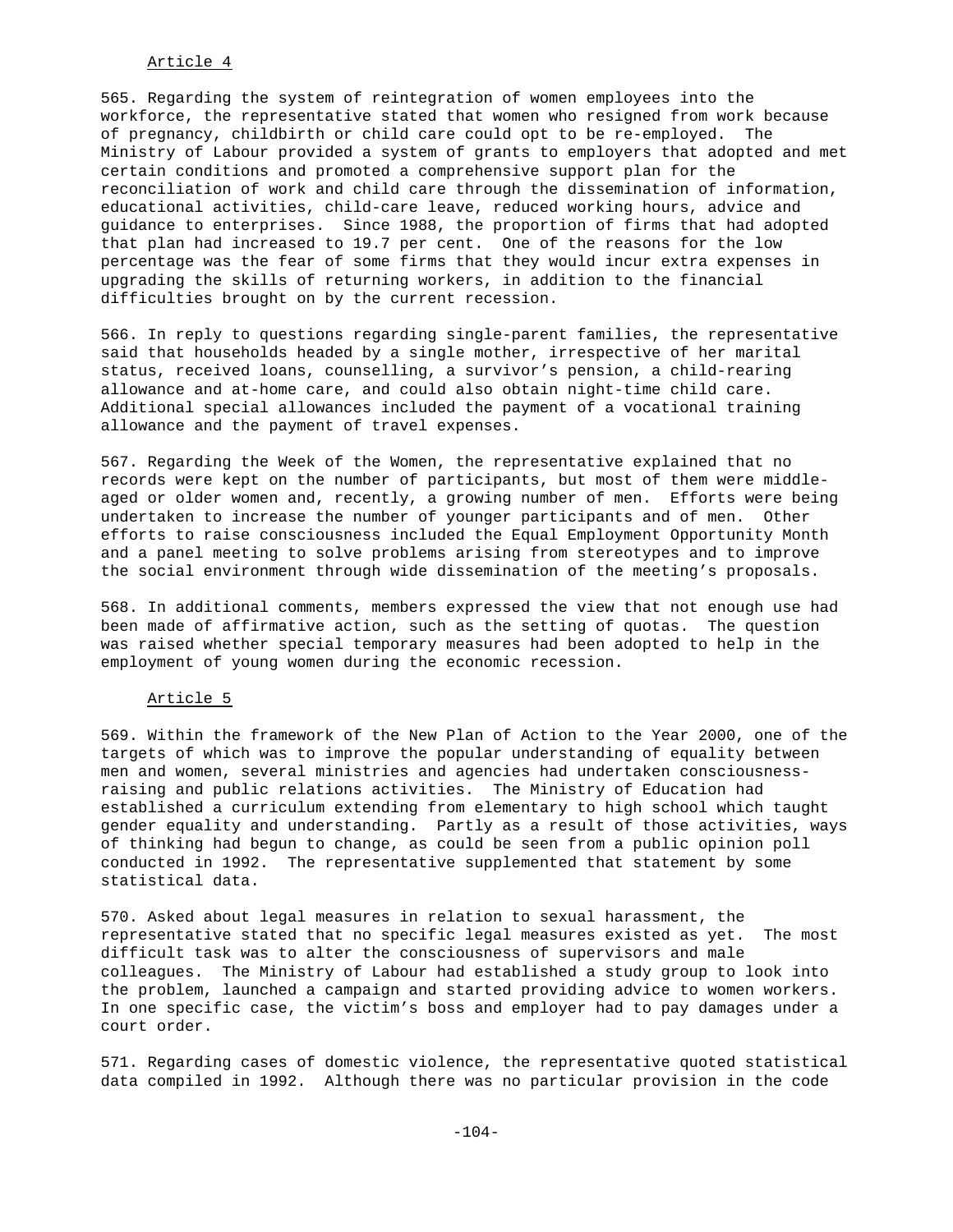for the punishment of abuse or maltreatment of a spouse, the use of violence, infliction of bodily injury, confinement and rape were all criminal acts.

#### Article 6

572. In reply to the question what available information had led to the comment that there had been a decline in the number of arrests for prostitution-related crimes, the representative said that dealing with prostitution-related cases had become more difficult with the development of more sophisticated forms of prostitution, such as "dispatch prostitution".

573. There was no statistical record on the incidence of violence against prostitutes. Although it was illegal to be the client of a prostitute, there was no provision for punishment.

574. Regarding the question whether the Government had considered providing compensation to women who had been forced into prostitution, the representative said that official organizations never forced women into prostitution. Although the Government did not provide compensation to women who had been forced into prostitution by individuals or private organizations, persons who solicited in public for purposes of prostitution might be sent to the Women's Guidance Home, and girls and women in need of protection were provided with professional counselling, guidance and housing.

575. Asked about the provisions of the Anti-Prostitution Law, the representative said that the law stipulated that prostitution impaired human dignity, was contrary to sexual morality and corrupted the morals of society, and emphasized the illegal and anti-social character of prostitution. The purpose of the Act was to prevent, suppress and prohibit prostitution; however, only acts relating to the promotion of prostitution, not the acts of prostitution, were put under sanctions.

576. In additional comments, members observed that the report included very little information about cases of Asian women who had raised issues of exploitation against Japan. Reference was made to cases of sex tourism, the abuse of other Asian women in the Japanese sex industry, mail-order brides and the exploitation of women through forays of Japanese men into other Asian countries. The Government was urged to discourage sex tourism. Particular reference was made to the fate of women who had been forced into prostitution by Japanese men during the Second World War, often referred to as "comfort women". It was suggested by some members that the Government should pay overall compensation to the surviving victims without their having to go to court individually, and create a women's fund in memory of those who had died in the meantime, thus meeting its commitment to the women of Asia. They requested an explanation about the measures the Government was planning to take to assist those women.

577. It was said that the report did not provide enough data on prostitution, pornography, violence against women, exploitation of immigrant women, the shelter situation for battered women and the punishments for those offences. Members asked whether criminal gangs profited from the exploitation of women and whether geisha girls or hostesses were still common. They urged the Government to undertake a study on all of those issues and the underlying causes and report on the policy measures taken.

578. In addressing those concerns, the representative said that the Prime Minister had been asked to take stronger measures against organized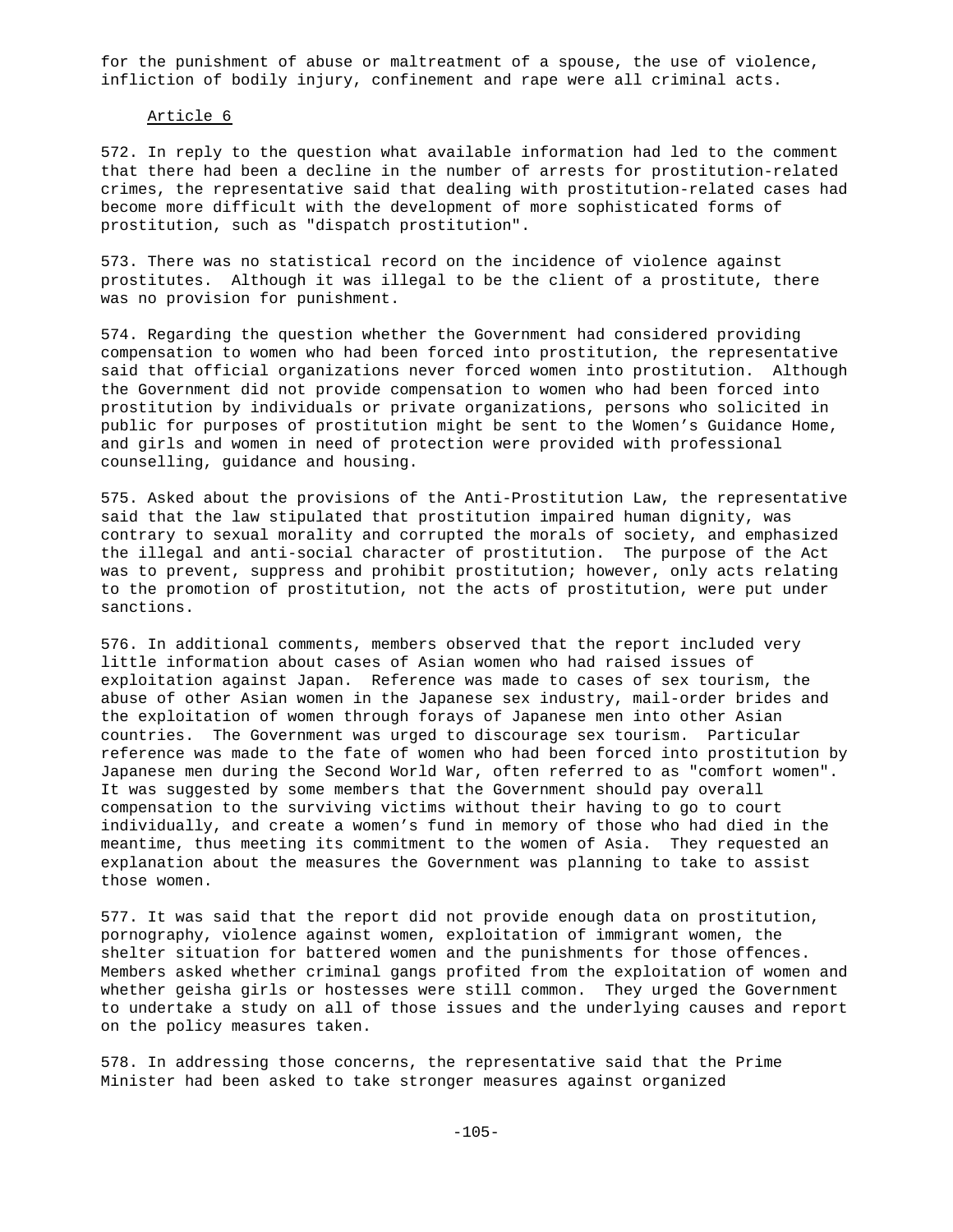prostitution. The Government was trying to curb sex tourism through legal amendments that should forbid travel agents to arrange illegal acts for travellers. Any form of prostitution was illegal and the Government was intensifying efforts to protect the rights of foreign workers. Regarding the issue of "comfort women", a study had been undertaken in 1991 and when the findings had been made public in 1993, the Government had extended its apologies to all those who had suffered damage. The Government was considering how best to express its remorse.

# Article 7

579. Members welcomed the appointment of female ministers and noted the Plan of Action of 1977 for increasing the number of women in executive bodies. Asked for clarification of the application of the Plan of Action, the representative said that one of its five basic targets was to achieve participation in society by men and women on an equal footing and one of the priority objectives was to promote women's participation in policy decision-making. The Government was seeking the cooperation of local governments, political organizations, labour unions and women's organizations in its task. To promote the participation of women in administration, the Government had set an initial overall target of 10 per cent. The Government had promoted the employment of women as public employees, reviewed the restrictions on women's participation in recruitment examinations for public service jobs, had in 1991 set a newly revised target rate for women in national advisory councils, to be raised to 15 per cent by the year 1995, and abolished all restrictions on women entering the regular national public service.

580. While commending the election of a woman as Speaker of the House of Representatives, members inquired about the reasons for the continuing low percentage of women members of Parliament and the small increase in the number of women in national advisory bodies and in local government. The representative stated that the stereotypes concerning the roles of men and women in society and the short history of women's participation in political life were contributing reasons for the situation. The expansion of women's participation in policy decision-making was one of the priorities of the New Plan of Action. More specifically, the low number of women in national advisory bodies was related to the small number of women who held senior public posts and were in leadership positions. Therefore, the national machinery asked that more women candidates be recommended to advisory councils and be promoted in their own organizations. The low number of women in local government was explained by the low number of women who played active roles, held high positions or had the necessary knowledge or qualifications.

581. Asked about the rate of participation of women at the upper levels in political parties, the representative said that the percentages varied from 1.2 to 18.1 per cent. Their membership varied from 6.1 to 44.8 per cent. The proportion of female trade union members stood at 28.2 per cent in 1993.

582. Regarding the enrolment figure of women in the National Defence Academy, the representative said that, with a total of 71 female students, women had accounted for 7.5 per cent of the total number of students since 1992.

583. In additional comments, members urged the Government to take specific steps to improve the status of women in positions of power and decision-making.

-106-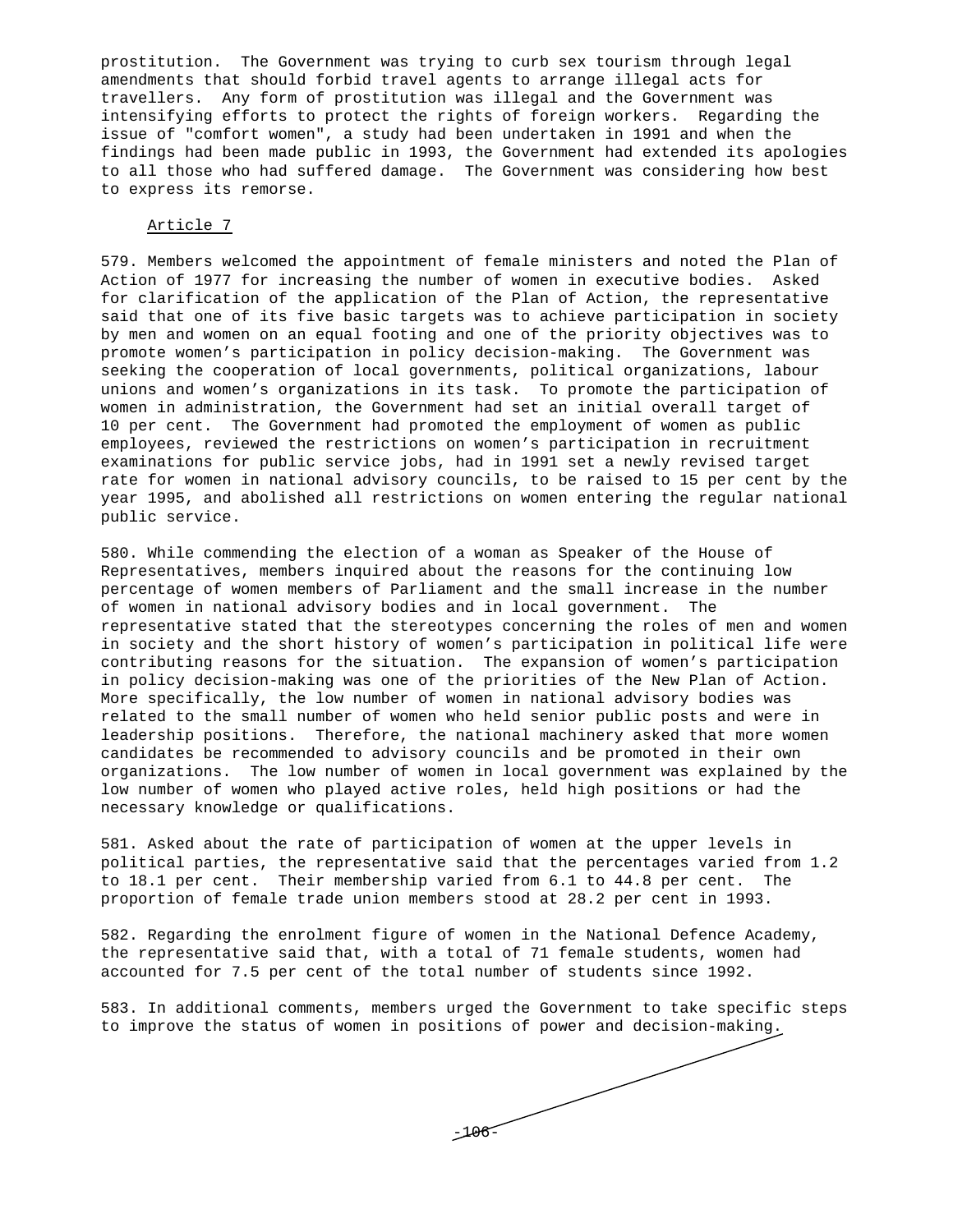# Article 8

584. Asked about the number of women filling diplomatic posts, the representative stated that in 1993 14.8 per cent of the officials in the Ministry of Foreign Affairs were women. Of the candidates who had passed the Foreign Service Specialist Officer Examination in 1993, more than half had been women. There were four women ambassadors. Members suggested that the subsequent report give information on the percentage of female ambassadors and women holding posts in international organizations.

## Article 10

585. Members inquired whether the reasons for the somewhat more optimistic view regarding the percentages of girls studying non-traditional subjects during the period covered by the third periodic report were the result of any particular strategies. The representative said that women had been participating in a greater variety of fields of study as a result of changes in attitudes about gender. The Ministry of Education was trying to develop awareness of the equality of men and women at each grade level in elementary and secondary schools and guidance counsellors were encouraging students to select courses of study free of any preconceived notion about gender suitability.

586. Asked for clarification concerning the "open courses" and specialized education, the representative explained that university extension courses provided learning opportunities to adult citizens in various fields. The courses were open to everyone. The open courses provided opportunities to gain specialized knowledge and vocational skills about daily life and current issues. More than half of the participants were women.

587. Regarding any plans to reform the curriculum in order to expand the subjects offered at all levels, the representative stated that after the reform of 1989, the national curriculum for both elementary and secondary education became the same. Home economics was mandatory for all students at the upper secondary school level and industrial arts and home-making had to be taken by both boys and girls at the lower secondary school level.

588. Members noted the women's studies programme offered by the National Women's Education Centre and commended the attempt to introduce comparative international information through seminars as beneficial to Japanese women.

589. Regarding consciousness-raising about gender equality and the corresponding training of teachers, the representative said that the Ministry of Education attempted to give teachers sufficient information about gender equality by holding curriculum classes for each area or prefecture.

590. In additional comments members expressed appreciation for the changes made but said that the reversal of stereotyping in the education system and in the media needed to be extended. Attitudes needed to be changed at an early age and great importance should be attached to the sex education of children.

#### Article 11

591. Members asked whether the principle of equal pay for work of equal value was being considered and what procedures existed for the settlement of disputes concerning remuneration. The representative explained that the data supplied in the reports did not permit a comparison of average remuneration of men and women. The main factors accounting for a difference in the average remuneration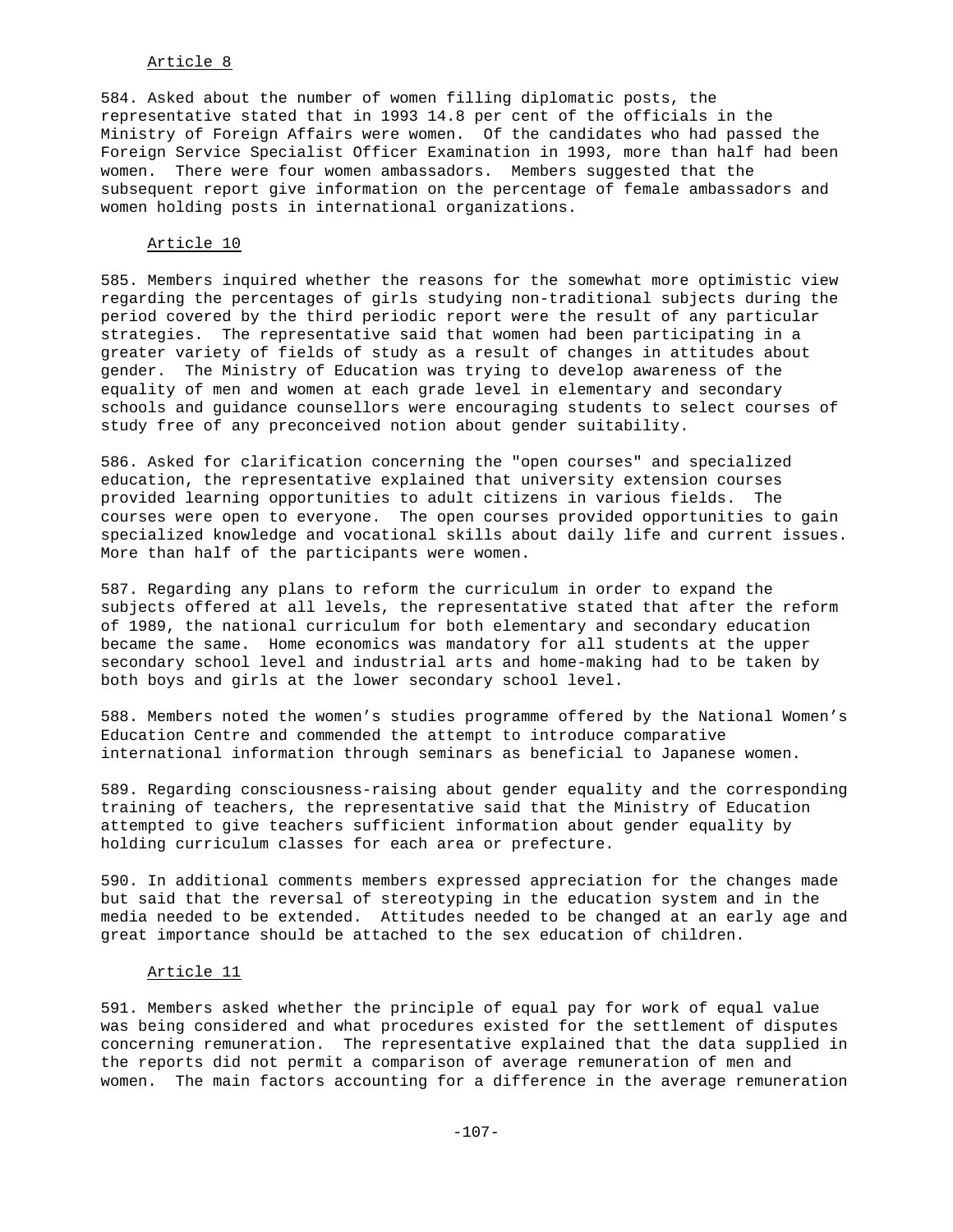of men and women were seniority, the occupation of the employee and the type of industry in which they worked. The Government was trying to strengthen measures to promote the compatibility of work and family responsibilities and to ensure equal opportunity and treatment, in order to narrow the remuneration gap. In addition, the Government had published guidebooks for students to encourage them to consider occupations other than those traditionally taken up by women, and was also organizing meetings to discuss ways of utilizing women's abilities in all fields. Labour standards inspectors supervised the observance of ILO Convention No. 100 concerning equal pay for equal work for men and women whenever a complaint was filed and also when a violation was revealed as a result of an inspection. In many cases damages had been awarded as a result of lawsuits.

592. Remuneration consisted of the basic wages and allowances. Under the Japanese wage system, it was difficult to apply the concept of equal pay for work of equal value or evaluation systems based on gender-neutral criteria, as contained in the Committee's general recommendation 13.

593. Asked whether the Labour Standards Law also dealt with health and safety rules at the workplace and what sanctions were provided for violations of the law, the representative said that issues of safety and health at the workplace were addressed by the Industrial Safety and Health Law, according to which the employer had to ensure the safety and health of workers by establishing a comfortable working environment and improving working conditions in addition to complying with minimum standards. The sanctions were imprisonment or fines.

594. Regarding the type of protection that was afforded to women in agricultural, forestry or fishing industries and the problems that they encountered in ensuring the economic well-being of their families, the representative said that since only 7 per cent of the women working in those branches of industry were employees, the rest being self-employed or family workers, safety measures and working conditions tended to be poorly controlled. However, the competent ministry undertook several measures to improve conditions, such as consciousness-raising and training activities, mutual labour assistance programmes and the establishment of model farms. Female workers in those fields of industry were protected by the relevant labour laws just like female employees in other industries. The major difficulties for those women were to balance their occupational with their household responsibilities and to cope with the undefined role of women in those operations. The ministry provided education through homelife-improvement extension programmes and promoted the reaching of household agreements on the roles and situations of family members, since in those occupations the male head of household was mostly the decision maker and other family members provided the labour.

595. Asked about the rate of unemployment among women and any assistance provided to ensure minimum living standards for their families, the representative said that owing to the prolonged recession the unemployment rate was rising for both men and women. It stood at 2.8 per cent in November 1993. Unemployment benefits ensured a minimum living standard and were provided regardless of sex for a limited period of time, depending on age and length of previous employment. The Government was currently trying to devise effective employment measures.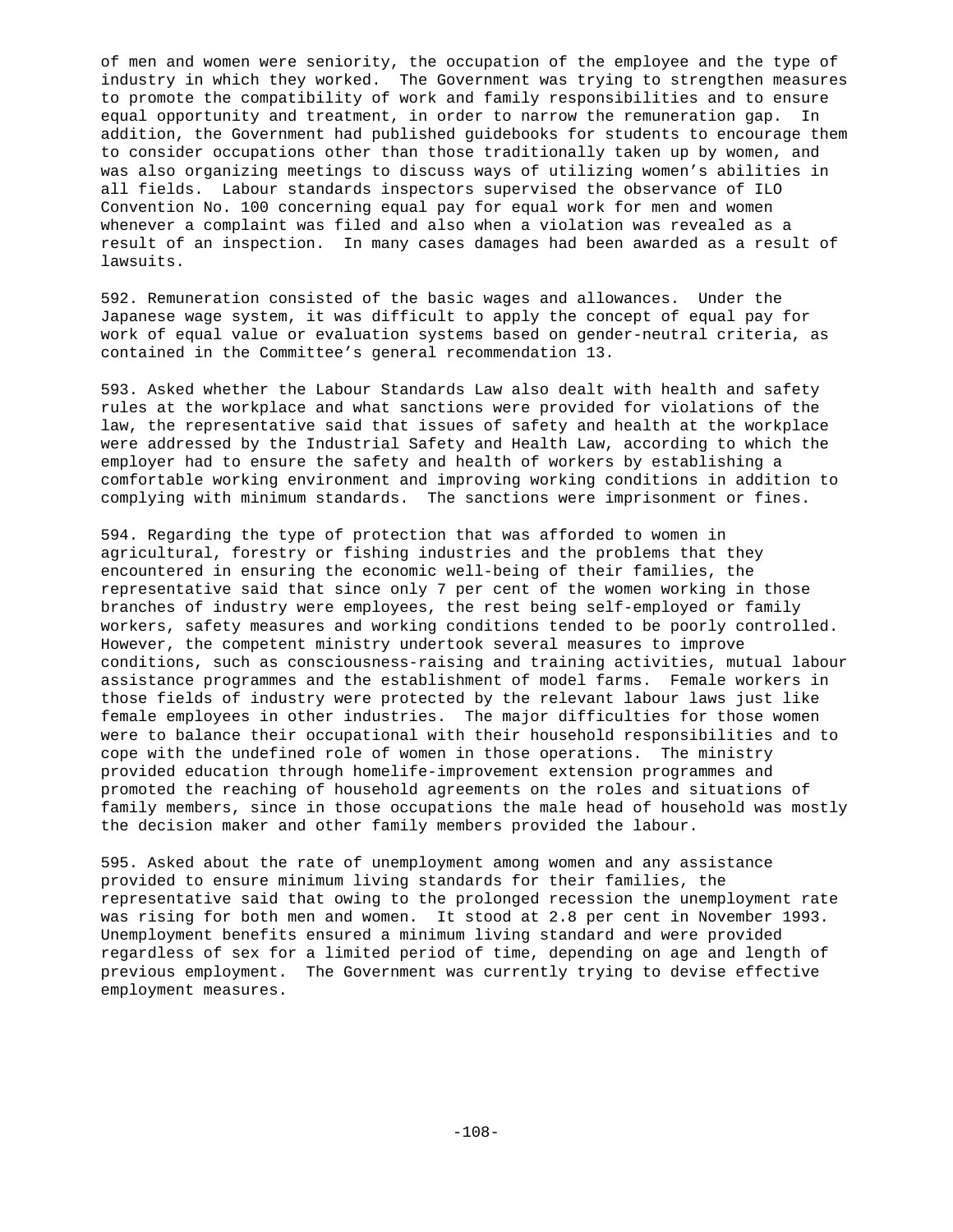596. Regarding a question about the pension systems in the public and in the private sector and the differences between them the representative explained that the national pension schemes provided basic pensions for all. Salaried workers in the private sector were automatically insured under the Employees' Pension Insurance and persons working in the national and local government were covered by the Mutual Aid Association. As the coverage differed in the various schemes, the Government was planning to unify the public pension schemes by 1995.

597. With reference to the current status of the family-care leave scheme, the representative said that the number of firms that had introduced the scheme was gradually increasing. The guidelines issued by the Ministry of Labour described the minimum conditions applicable to permit a worker to take leave to care for a family member, such as duration and gender equality, and contained a list of the persons for whose care leave might be taken. The employee should also be given the choice between taking such leave or making use of such measures as flex-time or staggered working hours. The guidelines had been widely disseminated and were being adopted by many firms; however, the family-care leave scheme had not become law as yet.

598. In additional comments, members appreciated the progress in the employment of women but said that much more needed to be done in areas such as equal employment opportunity, part-time employment and wage disparity. Members observed that the principle of equal pay for equal work had not been complied with, since according to their information women received only 40 per cent of men's wages. They asked what practical measures the Government was considering to improve the situation. Members referred to similar comments that had been made during the presentation of the initial report. Members felt that women in Japan seemed to be subjected to indirect discrimination through the separate personnel management track systems practised by private companies. Such practices needed to be prosecuted just as much as those involving direct discrimination and measures should be taken to make private firms comply fully with the law. The question was raised whether the Government had an understanding of the concept of indirect discrimination, of which such separate track systems were an example; the Government was urged to include that concept when reforming the Equal Employment Opportunity Act. Questions were raised as to who paid for child-care leave, the Government or the employer, and the kind of obstacles men faced in taking such leave. When women re-entered the labour market, mechanisms should exist to prevent their being forced into part-time employment. Members said that Japanese companies did not make full use of women's skills and capabilities.

599. Asked about measures to improve the status of part-time workers, the representative said that part-time workers were covered by the Labour Standards Law, which set minimum labour standards. In order to improve their welfare and working conditions, the Law Concerning the Improvement of Employment Management of Part-time Workers had been enacted and put into force in 1993. A number of measures had been taken on the basis of that law, and efforts in that direction were expected to intensify.

600. With reference to the Japanese wage system, which is based on seniority, the representative said that it was not discriminatory towards women because of the child-care system. The provision of vocational training for women who re-entered the labour market was paramount.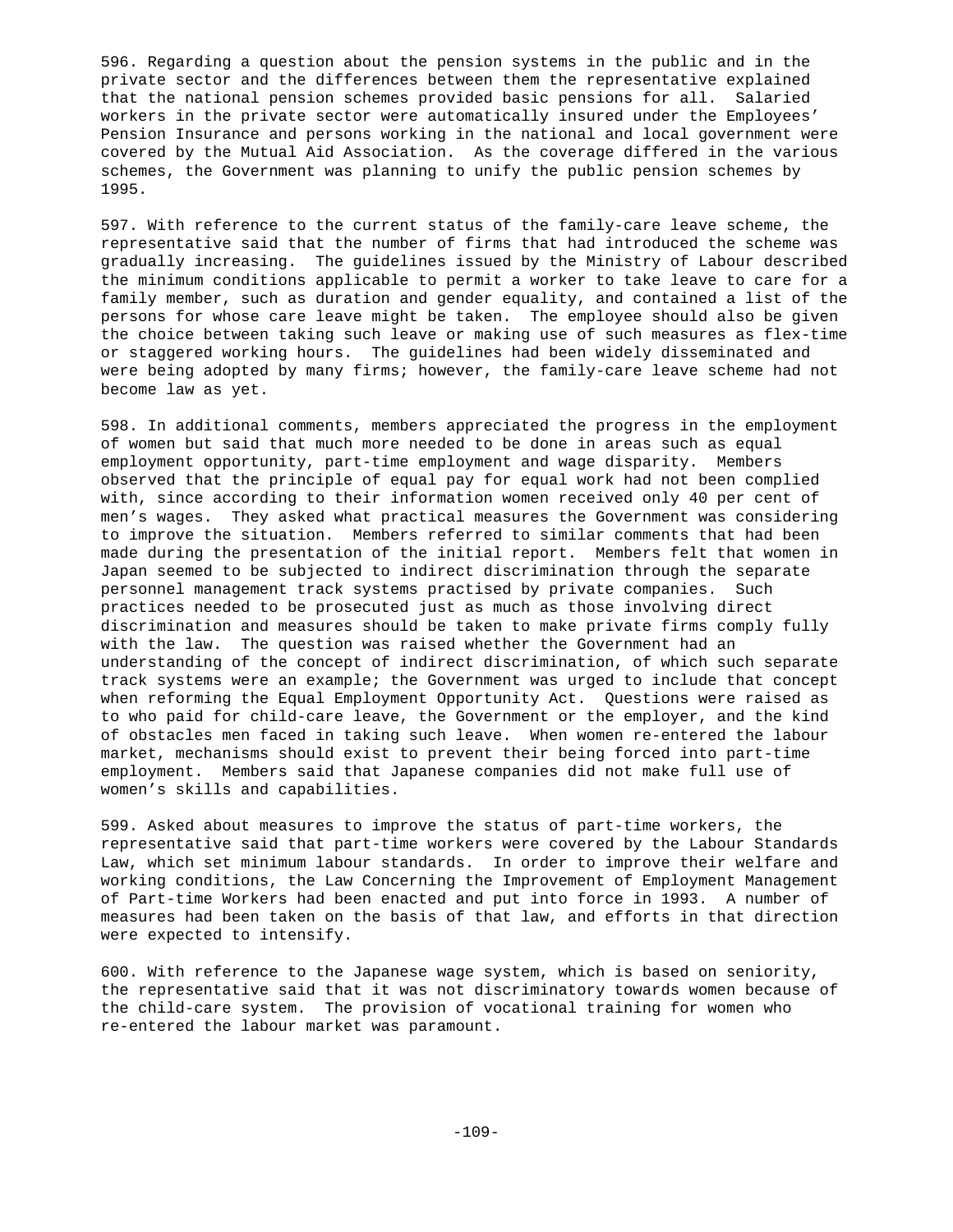601. Members asked whether measures had been taken to reduce the working week to 40 hours in order to strengthen the family.

#### Article 12

602. In the course of additional questions raised, members asked whether there was a nationally organized screening programme for cervical and breast cancer.

603. Members referred to the medical tests that were mandatory for women serving in private bath houses. The fact that they were not informed of the results constituted a violation of human rights.

## Article 14

604. In referring to the status of rural women, members said that particular attention should be paid to them as their traditions were usually the strongest and progress difficult to achieve. Special programmes should be designed to involve rural women in decision-making.

### Article 16

605. Members observed that very little information had been supplied in the reports relating to the reform of the Civil Code intended to improve the status of women and children in the family and asked for clarification of the current legal situation of women in the family. The representative said that a national advisory commission had started reviewing the provisions concerning marriage and divorce under the Civil Code. An interim report had been published in 1992 and through mid-May, the views of the public and the courts had been solicited until mid-May 1993. On the basis of those views, the deliberations on the relevant issues were still ongoing.

606. In additional comments, members referred to discriminatory practices relating to marriage and family relations, such as those regarding the prohibition against women remarrying within a certain period and children born out of wedlock. Greater consideration should also be given to the elderly female population and, following related research, information should be provided on policy measures and programmes. Members asked also when the ongoing review of the Civil Code would be finished and what the reasons for the recent increase in the divorce rate were. Members stressed the need to address rigid gender-role stereotypes in the family and to increase male participation in family life.

607. The Committee deferred its concluding comments on the reports of Japan until its fourteenth session.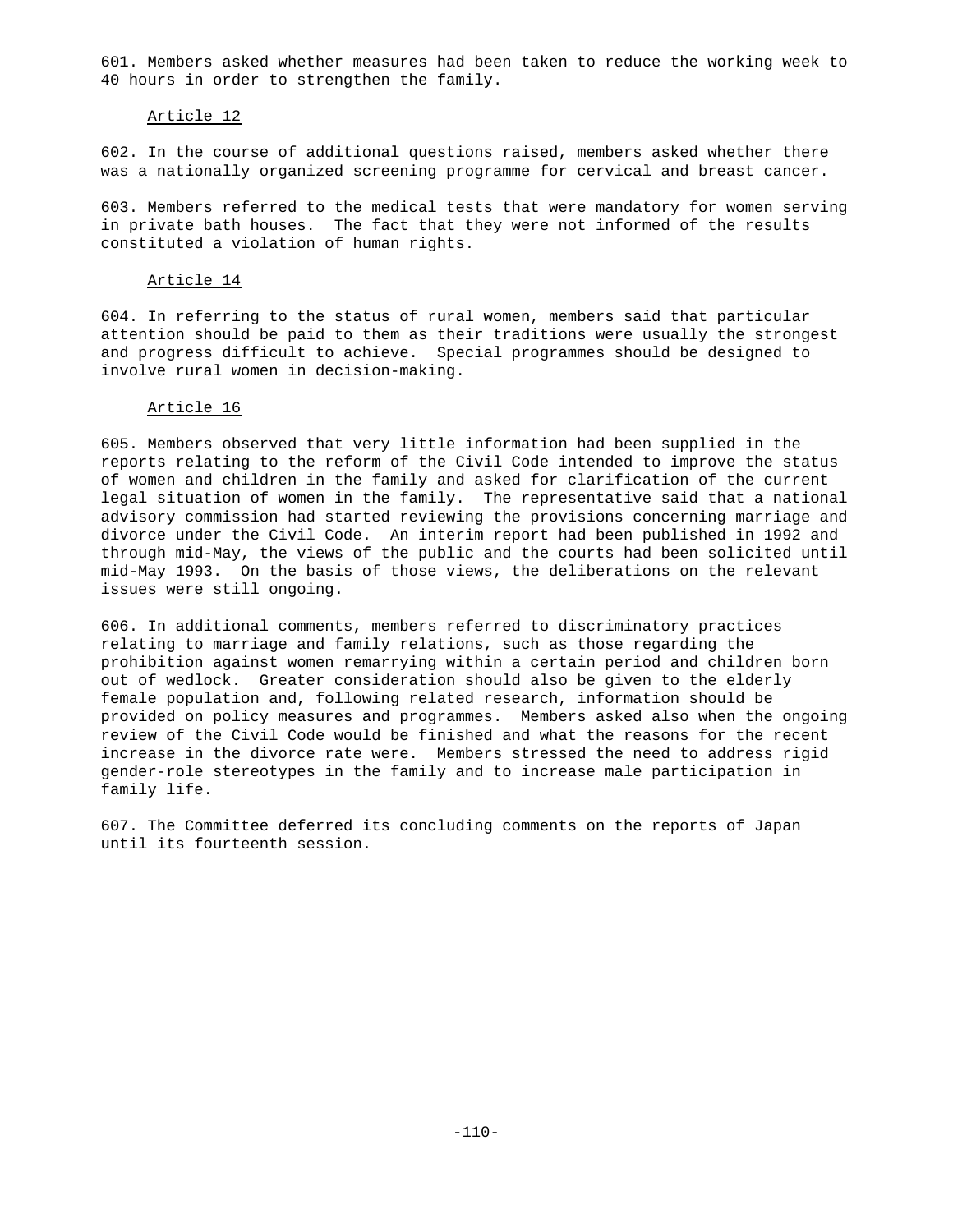608. The Committee considered the second periodic report of New Zealand (CEDAW/C/NZL/2 and Add.1) at its 243rd meeting, on 25 January (see CEDAW/C/SR.243).

609. In presenting the report, the representative of New Zealand stated that the Government took its responsibility to the Committee very seriously and had endeavoured to prepare a report showing an accurate picture of the situation of New Zealand women.

610. The representative noted that her country had just celebrated the centennial of women's suffrage. New Zealand had been the first self-governing country in the world to give women the right to vote. The celebrations to mark the occasion had involved the extensive participation of the Government and women's organizations. The event provided an opportunity to assess the current position of women and to consider what was needed to be done to achieve true equality. She noted further that 1993 had been the International Year of the World's Indigenous People, and said that many of the events connected with the suffrage celebrations had picked up the theme of indigenous women.

611. Her country had withdrawn its reservation concerning the employment of women in underground mines. However, while women's employment in the armed forces had increased, the country was not yet in a position to remove its reservation concerning women in the armed forces. New Zealand also maintained its reservation on paid maternity leave. The Government regarded payment for maternity leave as a matter for negotiation between the parties to an employment contract.

612. The Government had passed a new Human Rights Act in 1993, extending the grounds of prohibited discrimination. Its grounds would now cover gender issues, including pregnancy, childbirth, sexual harassment, marital and family status, sexual orientation, disability, age, race, religion, employment status and political opinion. The Act would come into force in 1994. The country's Human Rights Commission had also been granted more funds to carry out its enhanced duties.

613. The country had been undergoing a process of economic and social reform aimed at revitalizing the economy. To reverse the imbalances created by past policies of insulation and agricultural protectionism, the economy had been extensively deregulated, agricultural subsidies had been abolished, import and foreign exchange controls relaxed, tariff barriers reduced and State assets sold or corporatized. While the reforms had brought hardships, the ultimate purpose of those measures was to enhance living standards on the basis of sustainable economic growth.

614. In response to a question on the impact of structural adjustment programmes on women, the representative said that a poorly performing economy would not help women in the long term, either economically or socially, hence the need for reform. She acknowledged the pressures many New Zealanders experienced during the period of structural adjustment, but said that the positive effects were beginning to be seen. There were clear indications that the country was now on track for sustained and sustainable growth. Some of the reforms had focused on the country's welfare system, which still remained one of the most generous in the world. There had been no reduction in spending on either education or health.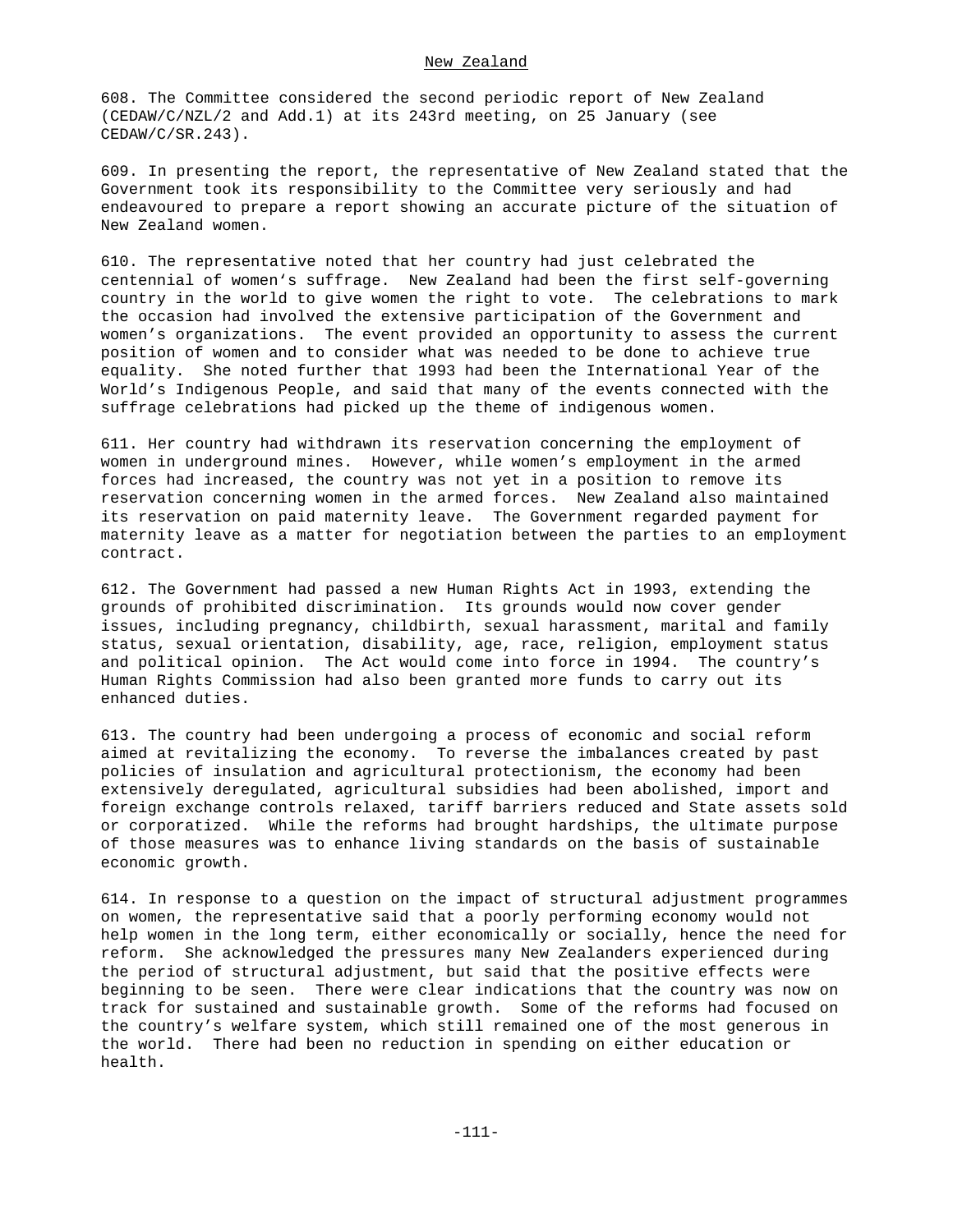615. The Committee noted the possible adverse effects of structural adjustment on women and asked whether a study on those effects had been conducted.

616. Referring to the role of the Ministry of Women's Affairs and non-governmental organizations since the last report, the representative informed the Committee that the Ministry was regarded as a key policy agency involved in most major policy developments. She also acknowledged the important role that non-governmental organizations had played throughout the country's history.

617. The representative noted a number of long-term trends affecting women, including changes in family structure; the increased participation of women in the workforce, of which women made up 43 per cent; the greater number of women who had established their own businesses; the increased participation of women in the traditional male professions; and greater numbers of women in public life, including the appointment of the first female High Court judge, in 1993. The representative noted that women's average remuneration remained less than men's.

618. Particular concerns included the growth in single-parent households, most of which were headed by women and had less income because of their relatively lower participation rate in paid employment, and the number of ageing women. Most people over the age of 75 were women, most of whom derived a high proportion of their income from State-funded superannuation payments.

619. With respect to violence, she observed that the issue had been of public concern for a number of years and that the reduction of violence was a priority for the Government. Measures to reduce and prevent violence included the setting up of family violence prevention networks, rape crisis centres and men's non-violence support groups. New legislation had been passed that took a stronger approach to the control of pornography, providing for censorship to be based on the actual or likely harm to be caused by a particular material. It removed the distinction between the public and private use of pornographic materials and imposed greater restrictions on such materials.

620. The representative stated that women's health was a key issue. She noted that cervical cancer, identified as a preventable disease, had been killing over 100 women a year. A national cervical screening programme had been established, which had a particular emphasis on the Maori and Pacific Island women. Breast cancer was also being addressed. The improvement in health services for Maori women had also been emphasized. Attempts had been made, with some success, to encourage healthy lifestyles and to reduce the high incidence of smoking among Maori women.

621. Another positive development among Maori women had been their increased participation in the business sector. Their rate of growth in establishing their own businesses was faster than that of Maori men or any non-Maori New Zealanders, although they started from a lower baseline. Various initiatives had been launched to encourage Maori women to take a role in business and to develop further their entrepreneurial skills, including the Wahine Pakari programme and the establishment of the Maori Women's Development Fund.

622. State-funded Maori immersion education had been provided, and the Government was committed to continuing financial support for the programme.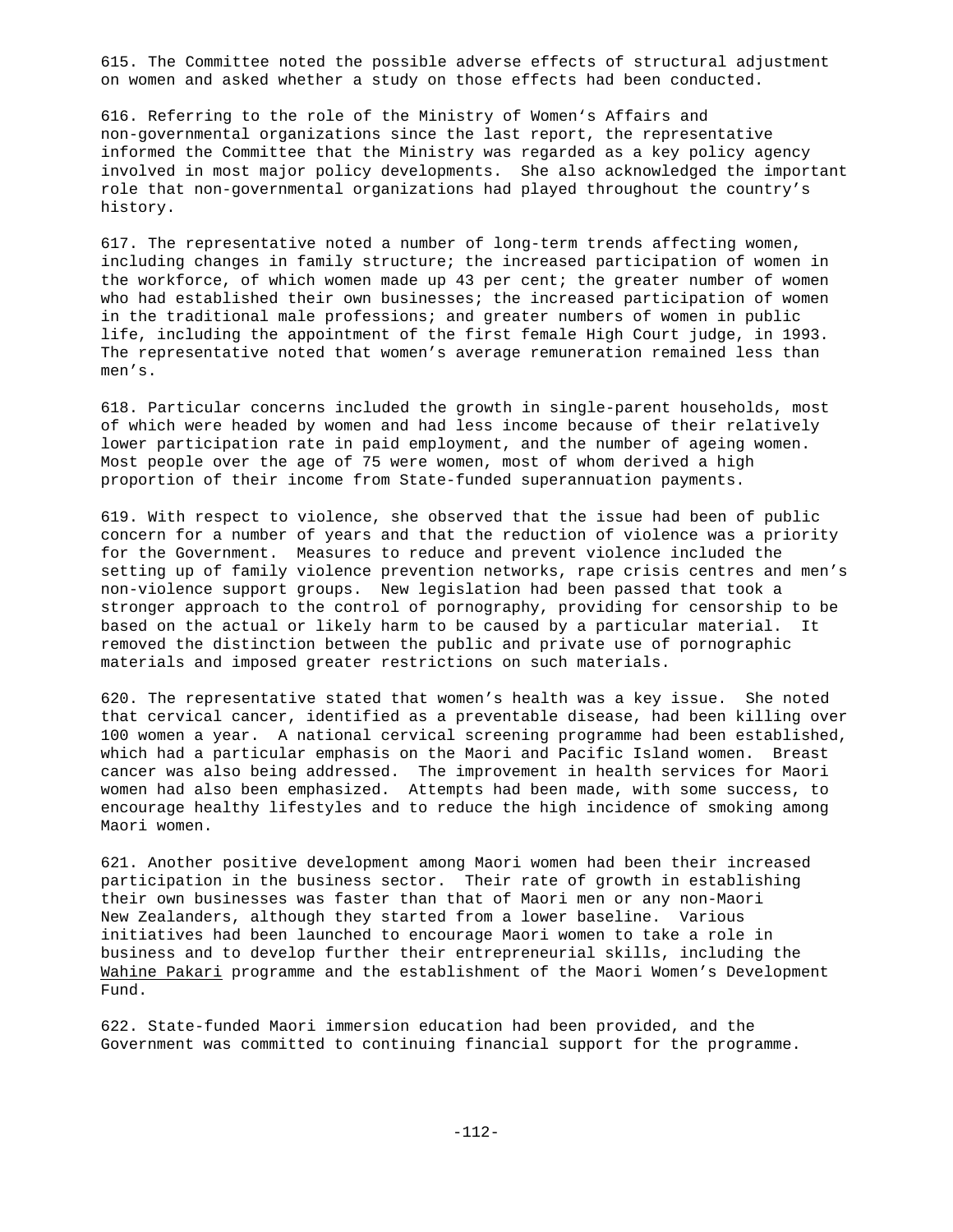623. The Government had set up a steering committee to prepare for the Year of the Family. It would be used as a spur to improve parenting skills in the society and for the improvement of the care of the elderly and children.

624. In introducing the report of Niue, a self-governing State in free association with New Zealand, the representative reported that Niue had unrestricted legislative competence regarding the rights set out in the Convention. Women had made significant strides in public life as well as in male-dominated occupations. Niue was a full member of UNESCO and was seeking membership in WHO.

625. Regarding Tokelau, New Zealand's last remaining non-self-governing territory, the representative said that the constitutional changes currently being implemented would continue the process whereby Tokelau, at its own pace, would assume greater control of its own affairs, including the manner in which rights accorded to Tokelauans under the Convention would be protected.

### General observations

626. Members of the Committee indicated their general satisfaction with the report, its presentation, its comprehensiveness and the information contained therein. Concern was expressed about the remaining reservations on women in the armed forces and on paid maternity leave in a country where there was such a large number of women in the workforce.

627. The view was expressed that, although it was gratifying to note that the machinery for women's affairs was well established and that it had an increased budget, information was needed on the existence of local machinery.

## General questions

628. In response to a question on the extent to which there was consultation with non-governmental organizations in the preparation of the report, the representative said that such organizations were involved at all stages of the process, with involvement on the part of organizations of Maori women.

629. The Committee took note of the reports of Niue and Tokelau contained in the annexes to the New Zealand report and asked if these were the only States associated with New Zealand. If they were not, the Committee asked why reports from other States had not been submitted. In response, the representative said that when New Zealand had ratified the Convention in 1985, in accordance with the practice at the time, that ratification had also been extended - with their agreement - to Niue, Tokelau and the Cook Islands. The Cook Islands, like Niue, was a self-governing State in free association with New Zealand and was therefore responsible for implementing the obligations under the Convention. The Cook Islands was aware of its responsibilities, but with only limited resources it had been unable to complete its report in time for the present session and would be submitting its report as soon as possible.

630. In response to the question whether New Zealand had provided technical assistance to the Cook Islands in the preparation of its report, the representative noted that assistance had been given for the text, but that the preparation of the report was considered by the Government of the Cook Islands to be its own responsibility.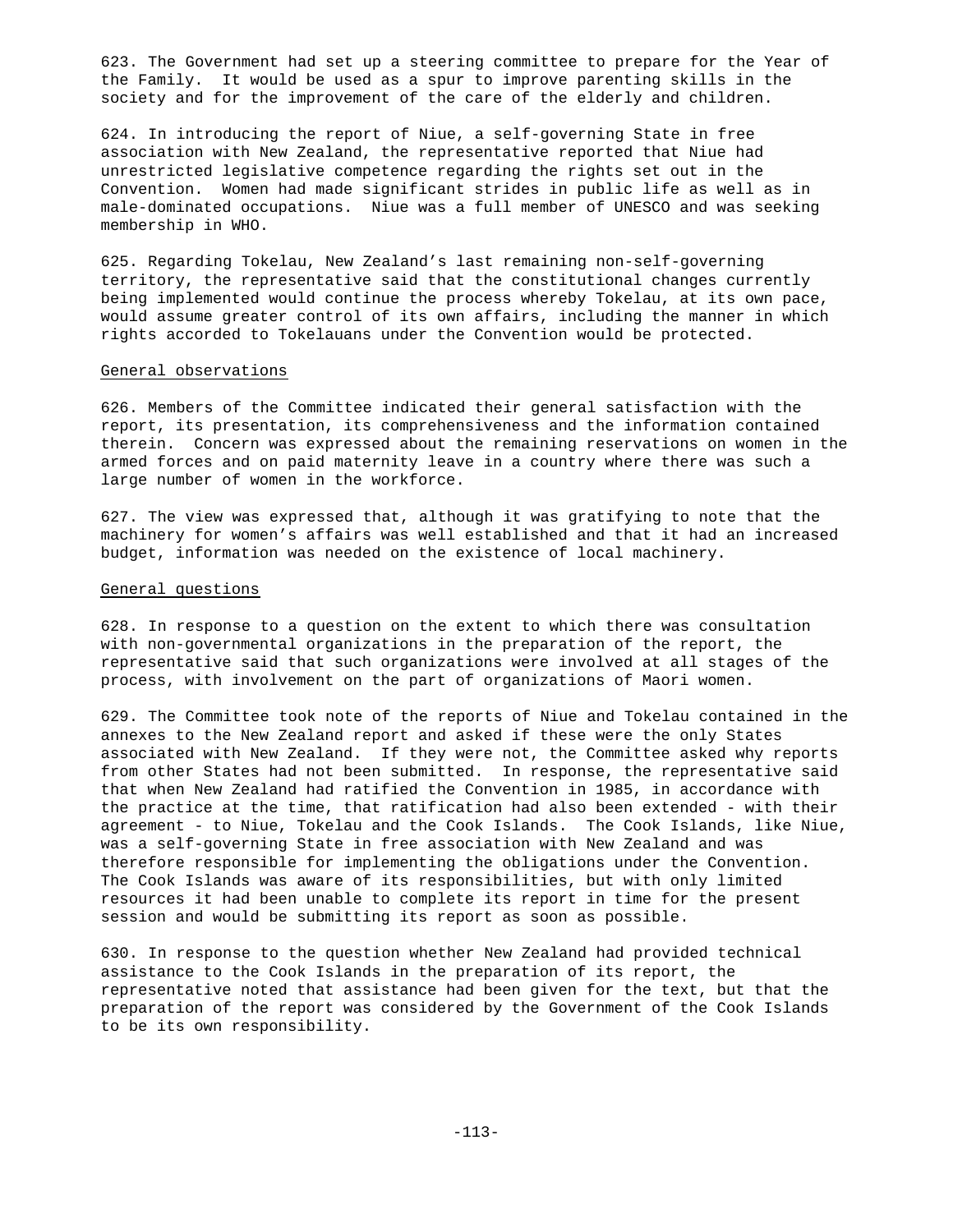### Article 2

631. Members asked about an apparent discrepancy between the reservation on maternity leave with pay and various legislative measures to prohibit discrimination, such as the new Human Rights Act.

632. The additional question was raised whether the Ministry of Women's Affairs and the trade unions had taken up the issue of women's rights regarding paid maternity leave. The representative explained that the Government considered that payment for maternity leave was a matter for negotiation between the parties to an employment contract and therefore not subject to government direction. However, the provisions of the Parental Leave and Employment Protection Act provided for unpaid leave for parents in both the private and the public sectors, and employees could negotiate better terms and conditions for paid maternity leave. She noted that most women in the public sector were covered for six weeks' paid leave.

633. In response to a question about the basis for complaints taken to the Human Rights Commission and how those complaints were settled, the representative informed the Committee that marital status complaints made up 17 per cent of all complaints received. The majority of those involved access to credit and joint accounts. Such matters had been settled through mediation and had resulted in compensation and the revision of the policies of the private sector institutions involved. Allegations of sex discrimination, other than in the area of marital status, constituted over 70 per cent of the complaints taken to the Human Rights Commission, the majority being in the area of employment.

634. Replying to questions about differences in rates charged to men and women for insurance policies and whether that might adversely affect certain groups of women, the representative explained that the Human Rights Act exemption in respect to superannuation of life insurance was a result of the different life expectancies of women and men. Exemptions were only permitted when they were supported by actuarial or statistical data. On the average, given the different periods of contribution and the longer life span of women, men and women received the same total benefits from the plans.

635. In an additional question, it was asked why the Human Rights Act had left out political parties, private clubs and churches.

### Article 4

636. Answering the question whether the centennial celebrations of women's suffrage and the related activities, including those financed by the Suffrage Centennial Year Trust Fund, had been evaluated, the representative observed that it was too early to evaluate the results of the suffrage centennial. A range of activities had been undertaken by the Government, in collaboration with non-governmental organizations, that included educational and research activities, international conferences, projects, television documentaries, films and books about women in the country, in addition to radio broadcasts and short snippets about women's lives, their achievements and history. Funds had been distributed to hundreds of projects throughout the country. The theme of the centennial had been "celebrating the past and challenging the future". It had provided an opportunity to assess the situation of women and to identify the next steps.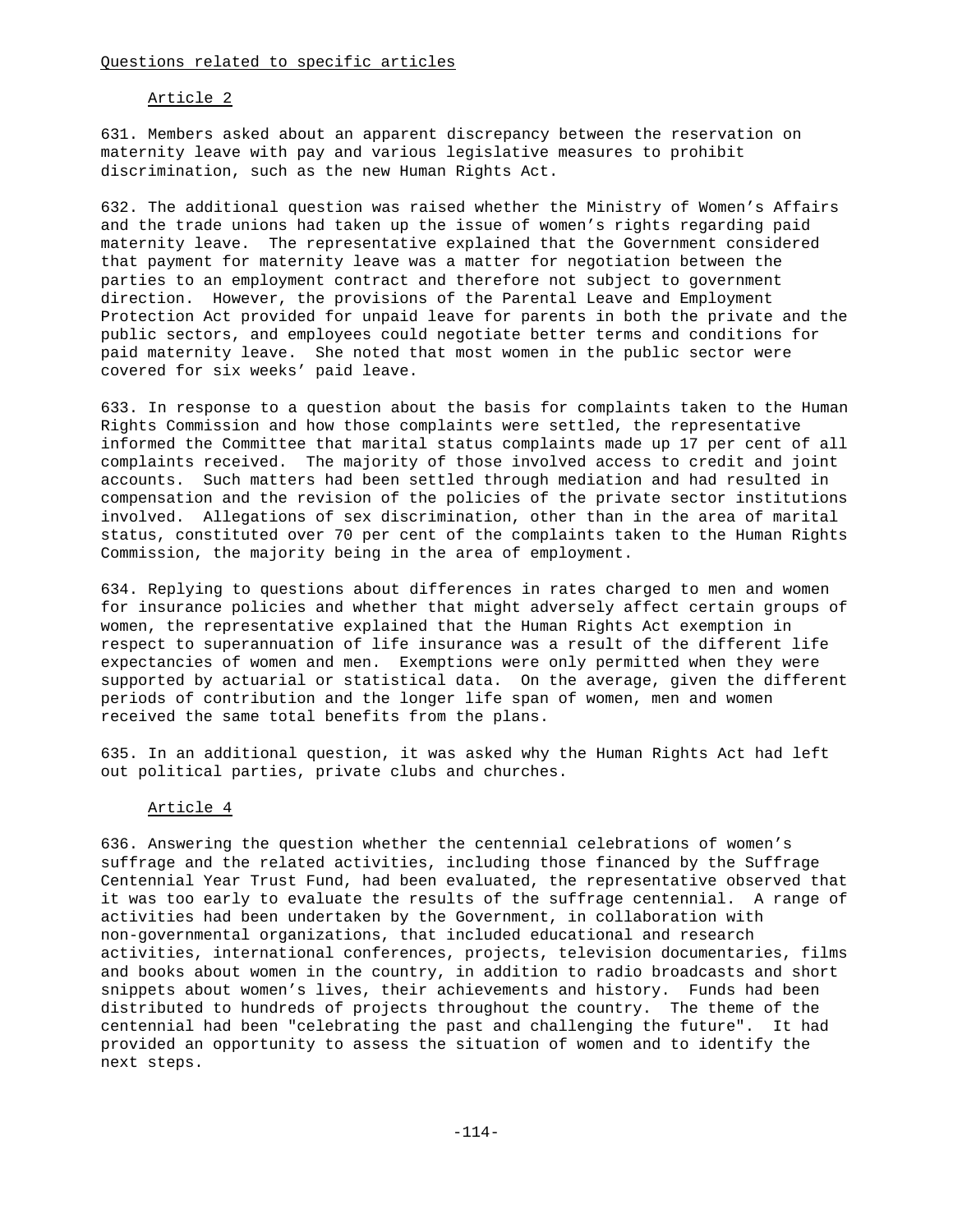637. Replying to a question about the financial support provided to supplement training and the Wahine Pakari programme, the representative explained that financial support had increased eightfold over the last two years. She noted that upon completion of the six-week training course for training motivators, the graduates trained other women in their own communities and were paid to do so. There were other funding sources available from the Government.

638. In response to the question whether women's studies courses were well attended and available at academic institutions, the representative said that women's studies programmes were offered by some secondary schools and most universities and polytechnical institutions and they were usually fully subscribed.

## Article 5

639. In answering a question regarding the effectiveness of "counter-sexist" teaching materials and the running of "counter-sexist" training courses, the representative affirmed the Government's commitment to gender-inclusiveness in all aspects of education policy and development and its goal of ensuring equality in educational opportunity by identifying and removing barriers to achievement. The Ministry of Education had developed strategies, including non-stereotypical role models and non-sexist language, but there had been no substantial long-term monitoring of the effectiveness of either the resources or the training courses. The material had been in use for nearly 20 years and had been greatly expanded and improved.

640. Replying to the question whether, in family education, prenatal and postnatal education had been extended nationwide, particularly to Maori women, the representative stated that a number of organizations, including Crown Health Enterprises, general practitioners, practical nurses and others, provided such education. There was some evidence that mainstream services were not well used by Maori women, who had a different profile from their non-Maori counterparts. That had led health-care authorities, Government departments and Maori women's groups to explore different ways of meeting the particular needs of Maori women. Examples of such initiatives included the Tipu Ora programme, which supported Maori women during pregnancy, and had resulted in a reduction in smoking, promotion of breast-feeding and a significant reduction in Maori infant cot deaths, the establishment of Whare Paruora health clinics, Government-funded research into new models for the delivery of prenatal and postnatal care to Maori families and Government funding for iwi (tribal) based health programmes.

641. Regarding a question about the response from women's groups to the enactment of the Films, Videos and Publications Classification Act in 1993, the representative explained that women's groups had been active in bringing about the changes in censorship legislation. The act, which would come into effect after the three existing censorship bodies were combined into a single office, would place greater restrictions on the availability of violent and pornographic material, introduce new controls on the displaying of the material and set penalties for the possession of banned materials. The representative said that some women's organizations had wished for the legislation to be more restrictive, but that all would agree that the changes represented a significant and positive shift in censorship policy.

642. Asked whether the cause of the increase in the number of abused women seeking protection in shelters had been investigated in the light of the preventive measures adopted by the Government, the representative indicated that that fact did not necessarily reflect an increase in violence, but rather an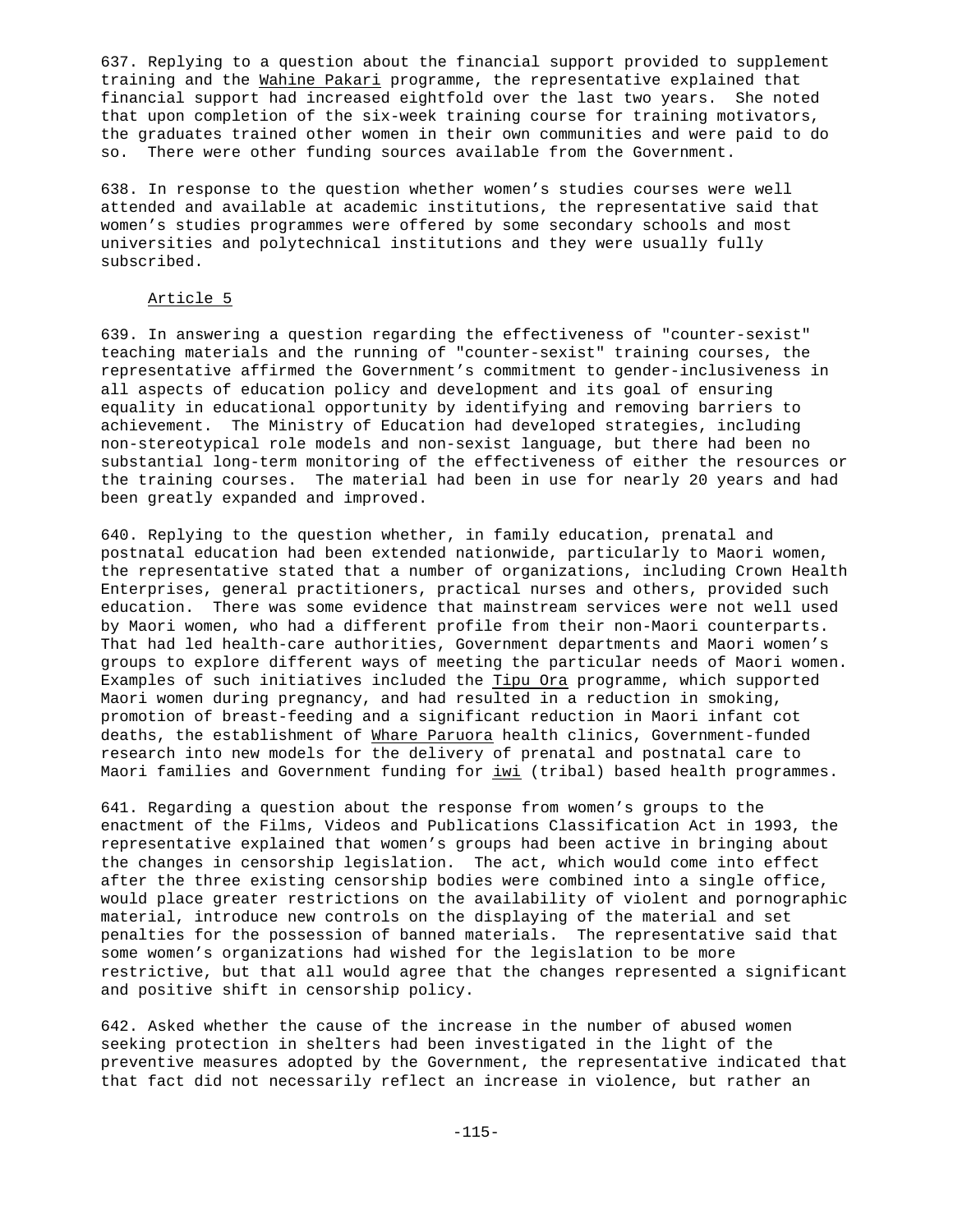increased awareness of the availability of sources of support for victims. Measures included an active arrest policy with respect to domestic violence, where all cases were treated in the same manner as assault attacks between strangers, so that arrests could be made without the victim having to press charges. The representative referred to research that had suggested that strategies for the reduction of family violence needed to address such issues as power and control, parenting and child-rearing practices, and social structural factors.

643. In reply to the additional question whether there was specific legislation on violence against women as opposed to random violence, the representative indicated that such legislation did exist.

644. Asked, further, whether the attitudes of men towards sharing domestic work had changed, the representative noted that men had to change their attitudes further.

# Article 6

645. The representative informed the Committee about the response of the general public and women's groups to the increase in the spread of HIV. She observed that there was evidence that sex workers in New Zealand were relatively free of HIV/AIDS. The number of women infected with AIDS was as low as 17 out of the 48 HIV cases that were diagnosed in June 1993. The widespread use of condoms, predating the appearance of HIV/AIDS, was indicated as the factor contributing to the low incidence among sex workers. In addition, the representative indicated that women's groups had been concerned about the risks of late diagnosis of women infected with HIV/AIDS and had identified the need for information programmes that specifically addressed the issues of pregnancy and breast-feeding. Funds had been made available by the Government for education and sexual health programmes.

### Article 7

646. In response to a question regarding the decreasing number of women in high executive positions, contrasted with the increase in the number of women in local government, the representative brought to the attention of the Committee figures that showed an increase in the number of women in Parliament since 1984. She noted that women had occupied various positions in the Cabinet since 1947. Women in New Zealand would be curious to see if the new electoral system based on proportional representation, adopted in 1993, would lead to further increases in representation. Women had always been more successful in local government. There were no definitive studies on why women were more successful at local levels. The theories that had been put forward claimed that women were attracted to local politics since they could combine official duties with their responsibilities at home.

647. In an additional question, further information was requested on obstacles to women obtaining high-level posts in politics.

### Article 10

648. Replying to the question whether the closure of schools in rural areas, with a resulting inconvenience to rural families, coupled with the reduction of the education budget, had adversely affected poor people and those living in rural areas, the representative stated that, on the contrary, the expenditures on education had increased substantially during the past three years. It was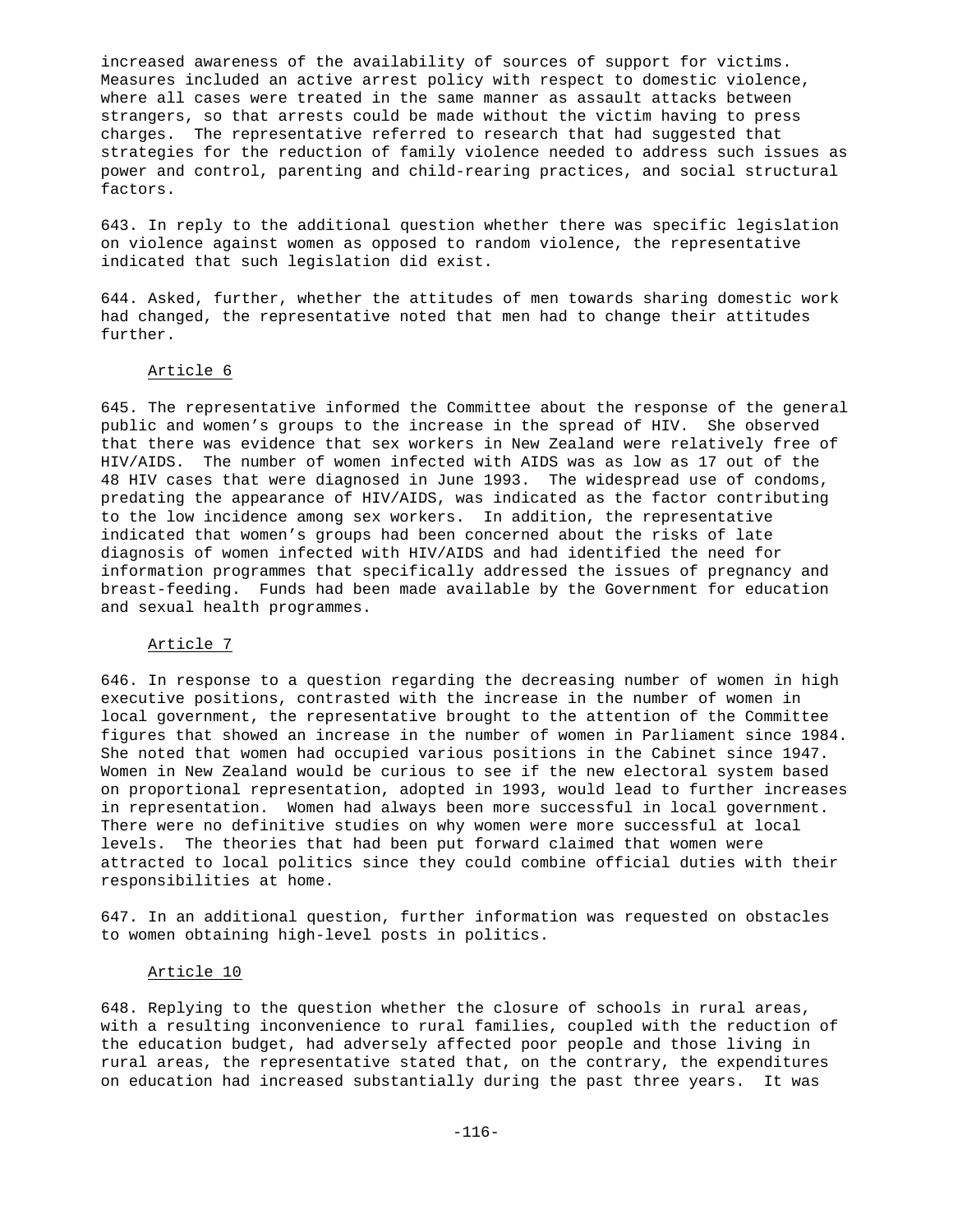pointed out that a rural school closed only when the school roll fell below 10 students, that the Government provided transportation assistance from home to school, that no fees were charged for pre-tertiary schoolchildren receiving education by correspondence and that the Government supported rural studies through a range of other initiatives.

649. In response to a question about the declining number of Maori and Pacific Island girls entering higher education, as indicated in the report, the representative stated that there had been no such decline. The text of the report referred to the differing proportions of Maori and non-Maori females entering tertiary education directly from school. Maori students took a break and worked before they entered tertiary education. Between 1986 and 1991, the total number of Maori university students had more than doubled and more than half were women. The Government was pursuing strategies to improve the participation rates and attainment levels at all levels of education.

650. A number of members referred to a report, prepared by a non-governmental organization, which highlighted the problem of fee increases for tertiary institutions and their implications for women, and asked whether the relevant authorities were aware of those problems. In response, the representative stated that the Government had been committed to increasing the availability of tertiary education in a fiscally responsible way. Loans were available to students to cover fees and their living expenses, and they were not required to repay the loan until they were in the paid workforce. More women, at a more mature age, were entering tertiary education than in the past, their number doubling between 1988 and 1993. Women were moving towards equality in enrolment in science, and a comparable number of women and men were enrolled in veterinary science, medicine and dental surgery. There was an increased percentage of women graduates in medicine, natural sciences and engineering.

## Article 11

651. In clarifying the reasons for the differences observed in unemployment rates among the female population in the different ethnic groups, the representative explained that the figures for unemployment in the female labour force in 1993 (21.4 per cent for Maori females, 19.8 per cent for Pacific Island females and 6.1 per cent for European females) represented a drop in the unemployment rates of the two first groups from 29.2 per cent and 25.6 per cent, respectively, in 1991. There was no single reason for the different rates of unemployment among ethnic groups. Contributing factors included the restructuring of the economy, which had led to a reduction in the number of unskilled jobs, a shift away from the manufacturing sector, and a lack of employment opportunities in regions where Maori and Pacific Island women were more concentrated, and lower levels of retention and attainment rates for Maori and Pacific Island girls in the education system. Education and training were vital for Maori and Pacific Island women, and the Government had a commitment to assist disadvantaged job seekers and to develop measures for people who had not received formal institutional education. In reply to the additional question whether changes in the industrial environment had reduced the bargaining power of trade unions, with a resultant adverse effect on women, the representative stated that current legislation continued the move from occupation-based to industry-based bargaining. The current legislation did not replace collective bargaining, but rather provided options for contract forms. The current law extended personal grievance provisions to all workers and now included sexual harassment as a basis for complaint.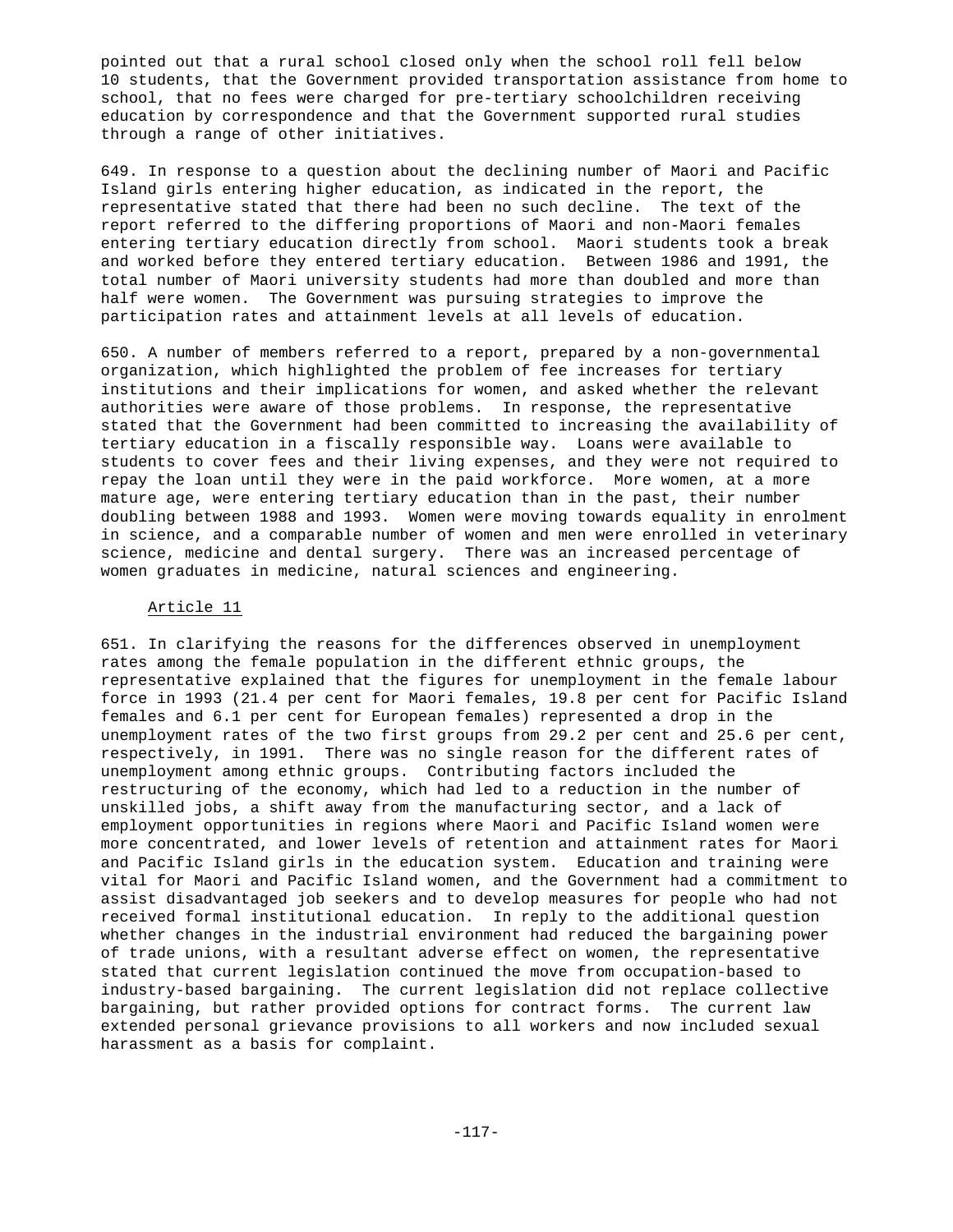652. In answering an additional question about the principle of equal pay for work of equal value, the representative indicated that a kit had been produced on gender-neutral job evaluation for use by large organizations.

653. It was asked whether the unemployment rate had led to an amendment in unemployment benefits and whether the six-month waiting period was still in force.

654. An additional question was why women were employed primarily in part-time jobs. Further explanations were requested.

#### Article 12

655. In providing additional information on the impact of the decentralization and restructuring of the health-care system and the effects of the changes on health care, the representative said that 80 per cent of total health expenditure was publicly funded and that the funding levels had been maintained during the economic recession. She added that the mechanisms for services had been restructured to improve access and effectiveness, while costs were contained. Area health boards had been replaced by four regional health authorities, which acted as purchasers of services for their population. In addition, a core national health advisory committee had been established to advise the Government on the services to be funded. The medium-term objectives for health services included improving the access of New Zealanders to health and disability services, improving the quality, effectiveness and efficiency of the services, and providing assistance to the poor. Under the restructured health system, women's access to services should be maintained and in some cases improved, particularly access for Maori women. Consumer choice and protection would be enhanced.

## Article 14

656. It was asked why the pilot project on mammography had been restricted to an older age group.

657. Questioning the practice of the eldest son as the first choice for the inheritance of a family farm, the representative said that it was not a legal position but was a practice in family farming. It was based on the perception that agriculture was a male occupation; increasingly, however, more women were farm managers in their own right, owners or full partners with their husbands.

#### Concluding comments of the Committee

### Positive aspects

658. The Committee noted that the second periodic report of New Zealand indicated new developments in the area of the advancement of women which had occurred since the submission of the first report. Among those positive developments were:

(a) The withdrawal of some of the reservations introduced by New Zealand upon ratification of the Convention;

(b) The adoption of the new Human Rights Act which extended the area of prohibited discrimination to cover sex, including sexual harassment, marital and family status;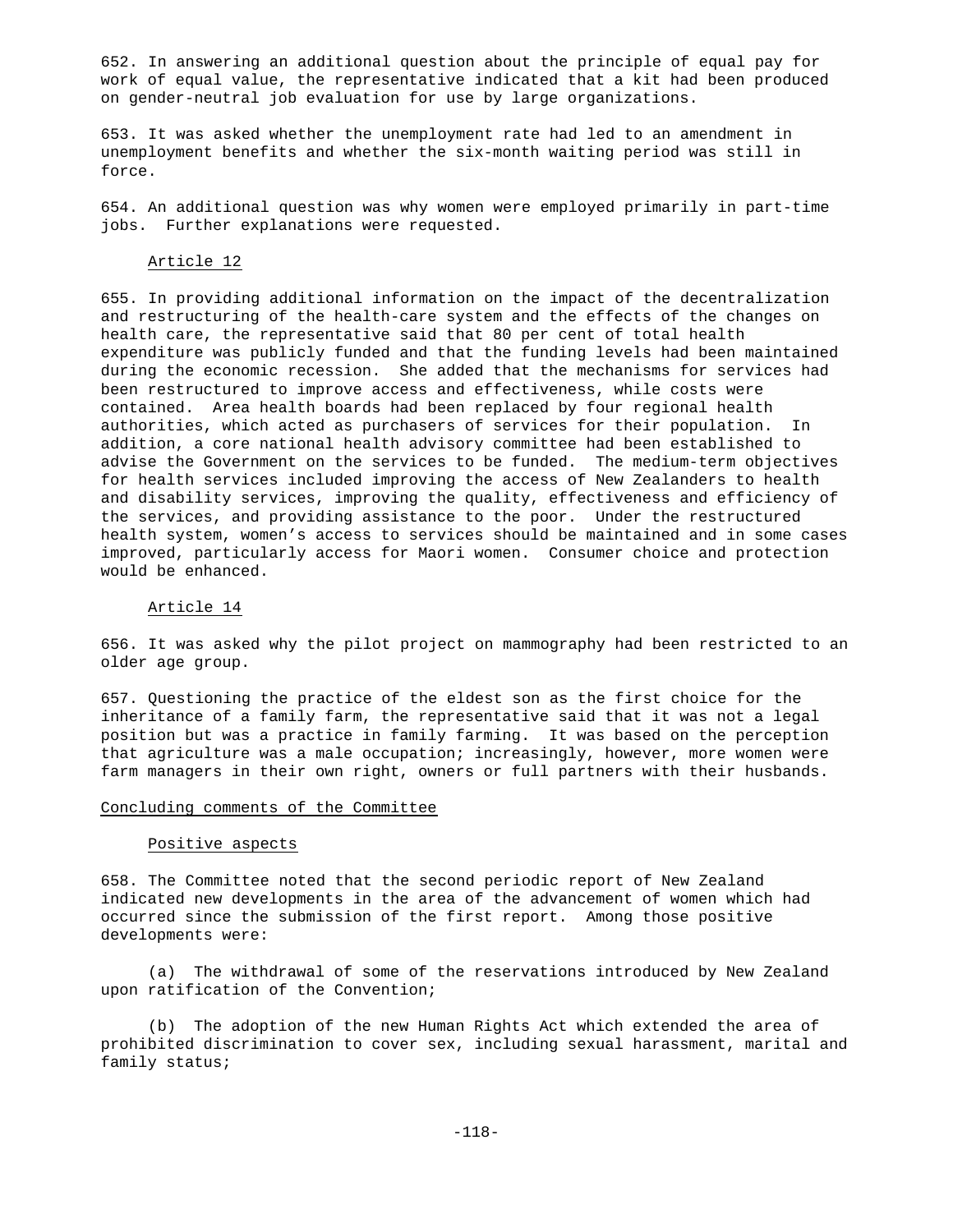(c) The enactment of legislation in 1993 which attempted to curtail harmful material in the area of pornography;

(d) The implementation of many projects aimed at the enhancement of the status of women during the celebration of the centennial of women's suffrage;

(e) The establishment during those celebrations of a trust fund to foster projects that enhanced the status of women;

(f) The close cooperation between the Government and the non-governmental organizations in New Zealand was commendable and a model to be copied by others;

(g) Violence against women had been taken seriously and there was a policy, particularly that adopted by the police designed to combat the problem;

(h) Finally, the Government had achieved remarkable results in the struggle towards realization of de facto equality for women.

#### Principal subjects of concern

659. The Committee, however, expressed its concern about the economic structural adjustment programme and its impact on women's lives, particularly in the poorer sections of the society. That was in spite of the Government representative's reassurance that several socio-economic support measures had been introduced to overcome the impact of the restructuring process.

660. The Committee equally noted that women's annual income was not equal with that of men for many reasons, particularly because of their need to accommodate family responsibilities. Although the Government had taken measures to improve women's income, it had abolished pay equity legislation during the reporting period. More efforts needed to be taken to alleviate the burden on women in that respect.

661. In the field of employment more affirmative action needed to be taken by the Government, in cooperation with the private sector, to help women cope with both family and work responsibilities. Such affirmative action would help integrate women in full-time employment and avoid limiting their participation in the workforce to part-time or lower paid jobs.

662. The Committee also noted its concern that changes in legislation were likely to weaken the trade union movement in New Zealand. Without strong union support, women in paid employment would lack the means to negotiate better employment conditions with their employers.

## Suggestions and recommendations

663. The Committee suggested that the Government review its reservations with the intention of withdrawing them, particularly that entered to paid maternity leave. The Committee found it difficult to understand why paid maternity leave had not been implemented in working life.

664. The Committee urged that in its next report the Government provide more detailed information about the obstacles which still existed and prevented women from achieving full equality.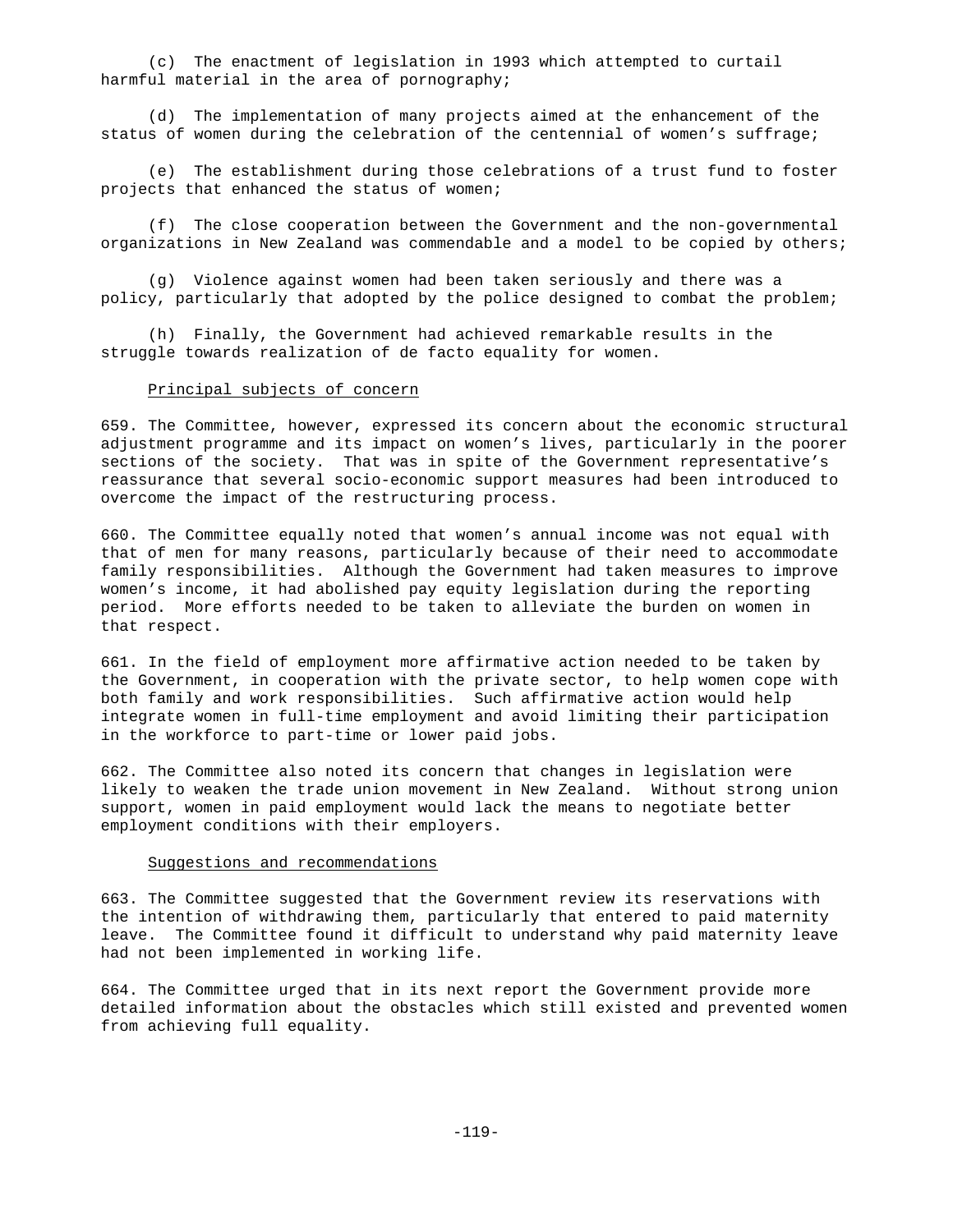665. More research analysis was also needed on how the ethnic minority groups might achieve the same levels of equality as the majority of women in New Zealand.

# Senegal

666. The Committee considered the second periodic report of Senegal (CEDAW/C/SEN/2 and Amend.1) at its 247th meeting, on 27 January (see CEDAW/C/SR.247).

667. In introducing the report, the representative of the Government of Senegal noted that the socio-economic situation of the country had remained influenced by the unfavourable exchange rate for national products, external debt, climatic conditions, structural adjustment measures, high inflation and other negative factors affecting the country.

668. He emphasized that the status of women in his country had evolved since the colonial period. He stated that the colonial aim had been to concentrate on women in their reproductive role. They had no access to education, and there was no intention of abolishing traditional practices.

669. The representative noted that, since independence and following the adoption of appropriate legislation, efforts had been made to raise awareness among the population regarding improvements in the areas of health and education. He also emphasized the issues related to women's role in the family, development, food, self-sufficiency and work in the informal sector.

670. The representative also informed the Committee that recently there had been significant progress in women's education and that the enrolment of women in schools was on the rise, including in higher education. Employment among women had also increased, with most women working in the agricultural sector, while the remainder worked largely in fisheries. However, access to credit remained a problem, though efforts were being made to redress it.

671. Regarding the inclusion of women in the labour force, the representative stated that women represented 8 per cent of all workers in the private sector and 15 per cent in the public sector. In the private sector, women were paid by piece-work, while men were paid by the hour, manifesting serious inequalities.

672. In respect to female circumcision, the representative stated that some 20 per cent of the population still practised genital excision without anaesthesia or psychological counselling, leading to severe health problems among women, including haemorrhage. He noted that the authorities did not approve of the practice, but it was not prohibited under the country's Penal Code.

673. Regarding prostitution, the representative indicated that although prostitution was not illegal, it had been pointed out as the source of the transmittal of sexual diseases. He indicated that prostitutes were required by the Ministry of Health to be registered, and failure to do so resulted in penal measures such as imprisonment. He also said that HIV/AIDS was linked to prostitution, with 30 per cent of all cases of HIV/AIDS being women.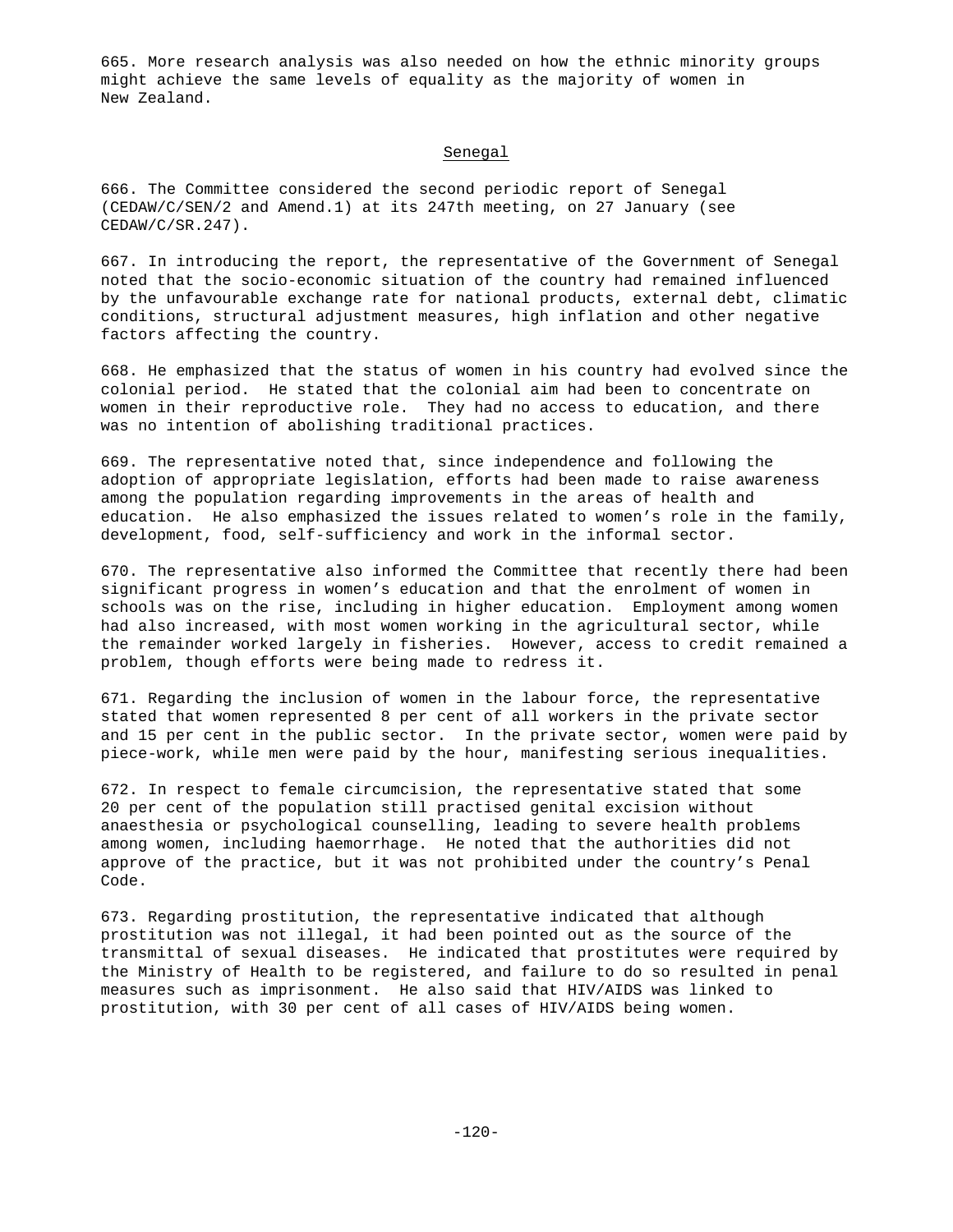674. The representative indicated that violence against women remained a problem although the Penal Code provided for legal redress. Rape was also frequent in spite of the severe penalties, and sexual harassment, which was sometimes confused with men's advances towards women, was an issue not dealt with under the Code.

675. With respect to family planning, the representative observed that the rising demographic trend (2.8 per cent yearly) and high maternal mortality had led the authorities to start a policy for the establishment of family planning centres, which had multiplied since 1970, partly with the assistance of UNFPA. Awareness of contraceptive methods had increased (89.8 per cent for all methods), but their use remained low owing to cultural traditions. On the other hand, abortion was a crime as well as taboo. Finally, he observed that social benefits included medical care, maternal assistance and full pay during maternity leave.

676. In respect of the political participation of women, the representative noted that the place women occupied in the political arena was very restricted. Only three women had become members of the Government, while in Parliament, of 120 members, only 15 were women. There was only one female Mayor, and no women headed any political party, not even the Socialist Party, where women represented 600,000 of the 800,000 members.

677. Regarding the legislative measures taken by the Government, the representative stated that obsolete measures in the family law that granted certain powers to the husband, such as in the legal domicile and the right to oppose the practice of a professional activity, had been revoked.

678. The representative observed that the Ministry of Justice, in collaboration with all relevant ministries, was responsible for the preparation of the periodic report on the implementation of the international instruments. The report to the Committee had been prepared in consultation with non-governmental organizations, which offered their comments and suggestions. Those organizations had also contributed to the distribution of the present report.

### General observations

679. The Committee noted the political will of the Government to change the status of women, but also that there was still discrimination against women and that their potential contribution was not fully acknowledged. It was felt that the report should have addressed the actual situation of women to determine their progress, and it was suggested that the next report should provide information on rural women, prostitution and disabled women, and should include more statistical data on the de jure and de facto situations.

## General questions

680. In response to the comments made by members of the Committee with respect to statistics, female circumcision and structural adjustments in the economic and social fields, the representative stated that his introductory statement contained the answers to those issues.

681. In his reply to the question whether the Ministry of Social Development had replaced the former Ministry for the Status of Women, and what impact that would have on the Inter-ministerial Committee and the National Consultative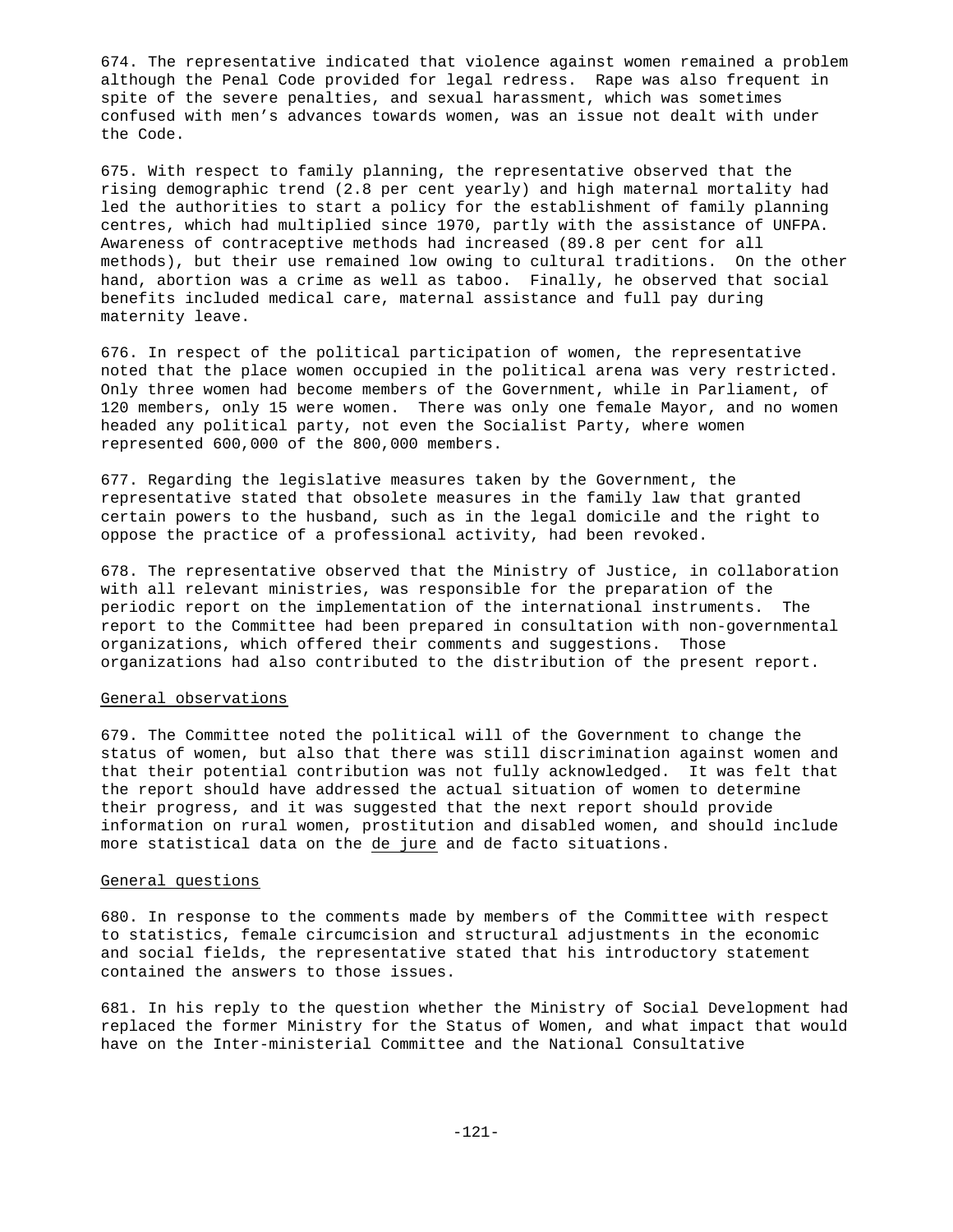Commission, the representative stated that it was an evolution of the feminist policy of the Government. The intent was to group the various political components under one ministry, which would also be responsible for the implementation of that policy.

682. With respect to the Inter-ministerial Committee, the representative observed that its role was to ensure follow-up action to the feminist and family policies defined by the Government. All relevant ministries were represented on the Committee.

683. The role of the National Consultative Commission was to assist the Head of State in defining feminist and family policies. In relation to the budgetary provisions for the Ministry of Women's, Children's and Family Affairs, the representative observed that it received an allocation similar to that of other ministries, as provided under the Finance Law approved by the Parliament.

### Questions related to specific articles

### Article 1

684. Asked about the definition of discrimination in the national law, the representative indicated that a working group had been established in 1993 with the task of adapting the national legislation to the international instruments ratified by the country.

#### Article 2

685. With respect to the offence of family abandonment, the representative explained that originally article 332 of the Penal Code had penalized abandonment of the domicile by married women, and that, since that text was considered discriminatory, it had been replaced by a new one condemning the abandonment of the domicile by either spouse, although it still required that charges for legal action be filed by the wife.

686. Regarding the social, cultural or religious customs having an impact on the lives of women and the role of the Ministry of Women's, Children's and Family Affairs, the National Consultative Commission and the Inter-ministerial Committee, the representative noted that the customs were deeply rooted in the society. The authorities concerned were aware of the need for changing mentalities and had devised a plan of action to address those customs that had stymied the advancement of women.

### Article 3

687. It was noted that although legal measures had been taken, freedom and equality remained fragile in a retrograde social context and that the Government must make a greater effort to develop women's rights.

## Article 4

688. With respect to the functioning of the training centres and the programmes offered to women, the representative observed that, bearing in mind the high number of drop-out students and the low capacity of the educational system to absorb the rapidly growing school-age population, the State Secretariat and the different ministries relevant to women's issues had decided to establish a system of vocational training for women in all administrative departments in charge of absorbing female drop-out students from the traditional system. In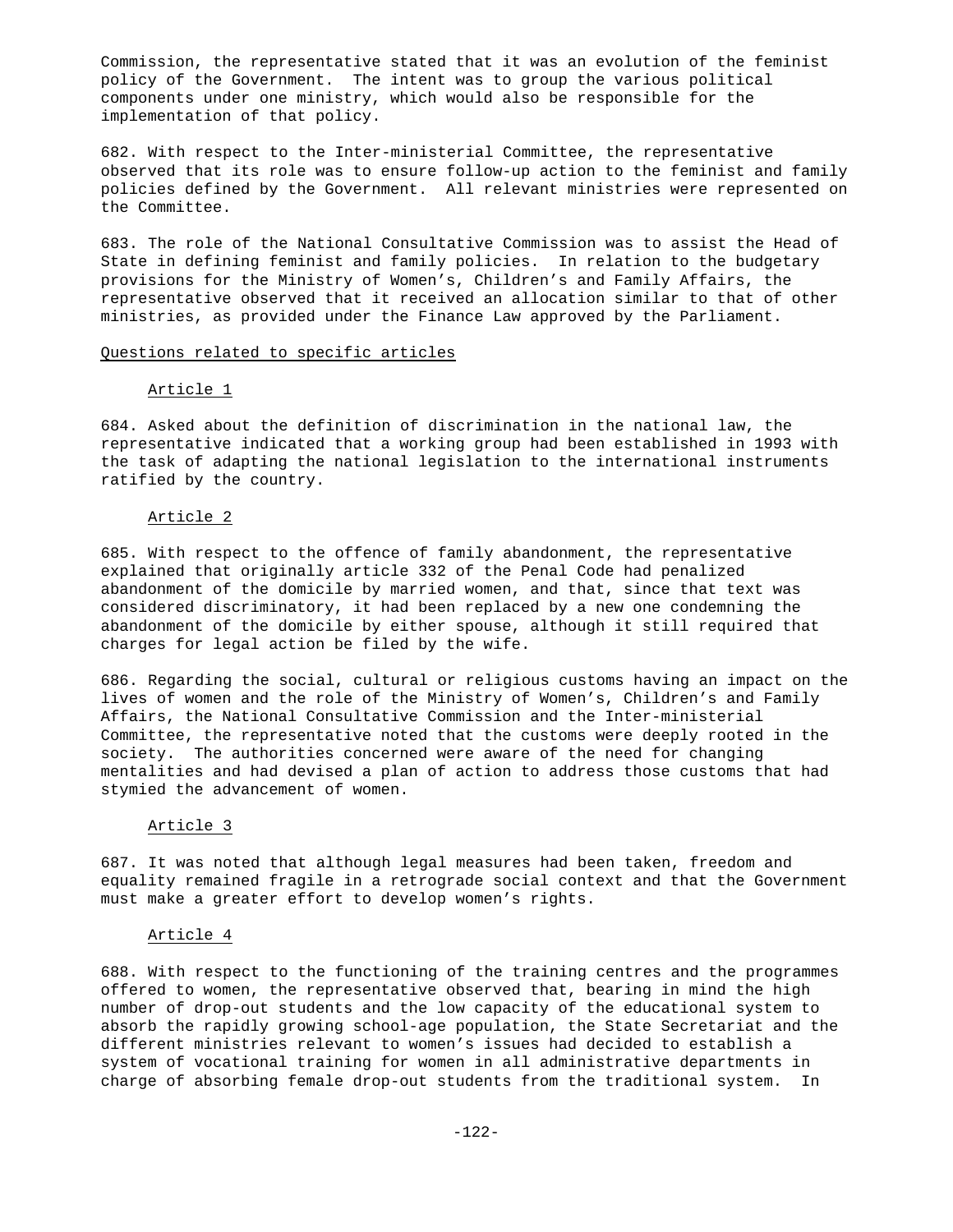those centres, which numbered about 60, the staff included trainers and monitors to train the girls in home economics, etc.

### Article 5

689. In replying to questions on the Family Code and the provisions granting a woman the right to take over the management of household affairs in the event of the absence of the husband, the representative noted that in the absence of the husband the wife became the provisional administrator of the properties.

690. It was stated that customs could only be changed gradually and that polygamy was just one form of marriage in Africa. In some cases, it was a choice that women decided to make. Furthermore, it was pointed out that many educated women chose a polygamous marriage because it was easy to enter into and easy to get out of; consequently, it would be difficult to abolish such a practice.

# Article 6

691. In response to the request for additional information regarding prostitution, procurement, the penalties provided for under article 323 of the Penal Code and the action taken for the social and economic reintegration of prostitutes, the representative noted that prostitution was not prohibited by law, but was subject to control by the Ministry of Health, which registered all prostitutes for medical check-ups on a bi-monthly basis. If prostitutes did not register themselves, they were subject to a penalty of imprisonment. Furthermore, procurement was a criminal offence under article 323 of the Penal Code and was linked to prostitution and the unemployment of young destitute women.

## Article 7

692. In replying to a question on the conditions and circumstances by which women could be deprived of their civil and civic rights or be declared incapable of managing their own affairs and lose the right to vote, the representative noted the provision of article 2 of the Constitution relative to the electoral law, which outlined the ineligibility of electors to vote, in the case of a prison conviction or civic degradation owing to crimes committed. However, those conditions were applicable to both sexes. The women in Senegal enjoyed legal capacity and could exercise it without any authorization.

693. Regarding the question of the participation of women in the public service, for example, in the army and in customs, the representative admitted the existence of discriminatory provisions; however, such provisions could be removed as a result of action aimed at the adoption in the national legislation of provisions of international instruments.

694. Regarding the role played by trade unions in encouraging women to participate in the political and commercial spheres, the representative referred to the Constitution, which allowed no discrimination in the enjoyment of that freedom, or in active participation in trade unions. He added that women were very active in this field.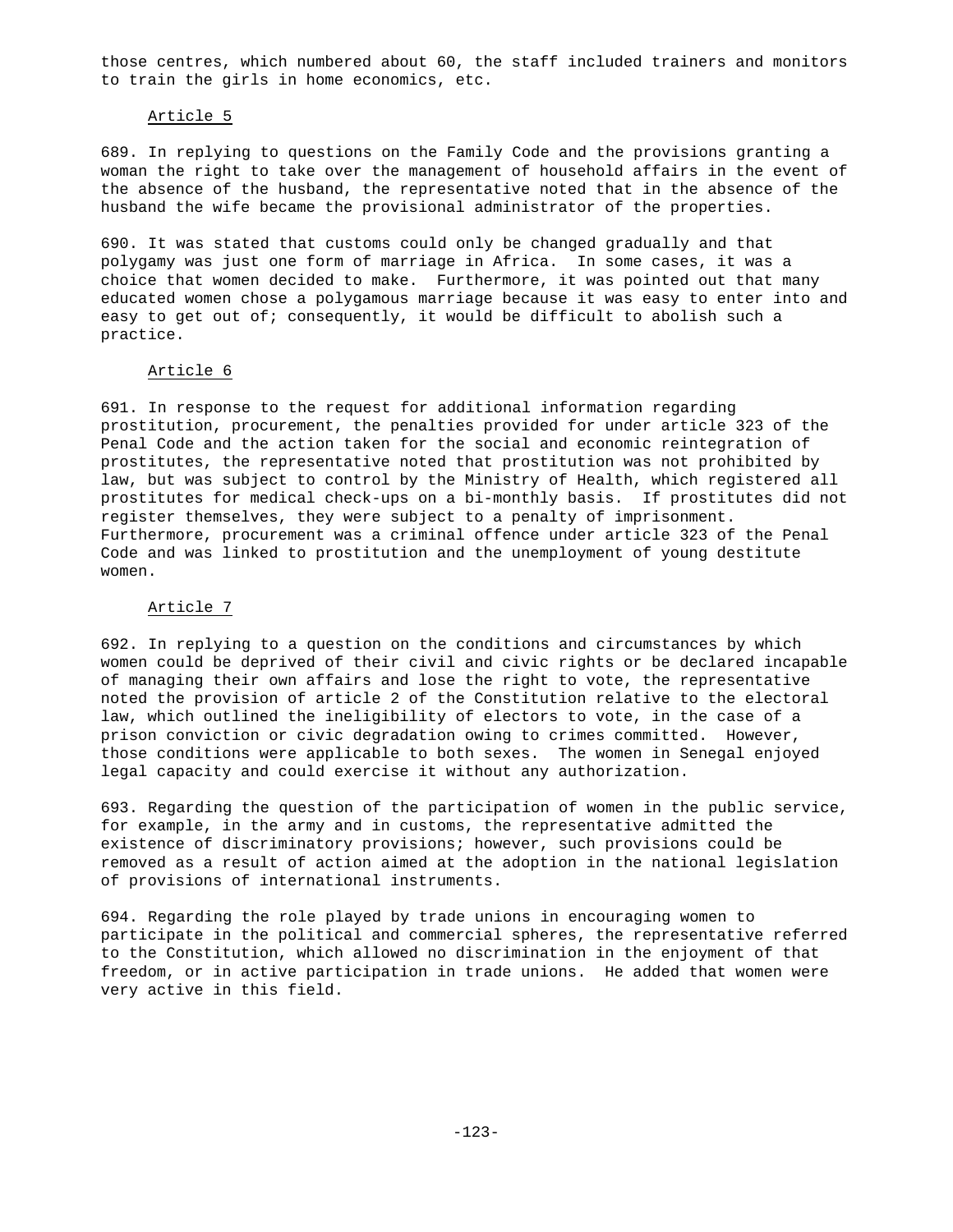# Article 9

695. Asked about the apparent discriminatory provision in relation to women who married non-Senegalese men, the representative stated that the five-year requirement did not have a discriminatory connotation, but that it was aimed at verifying that the applicant was well integrated into Senegalese society. That provision was also intended to discourage arranged marriages for the purpose of acquiring Senegalese nationality.

#### Article 10

696. In answering a question on the reasons for young women dropping out of school and why emphasis was placed on finding jobs and technical training rather than on encouraging them to return to school, the representative referred to the reasons given under other relevant articles and the perception that the place of women was at home. That tendency might disappear in view of the focus of the State and women's organizations on the issue.

#### Article 11

697. In response to a question about the possibility of women competing for jobs in the civil service and other areas of the public sector on equal terms with men, the representative referred to Law 61-33 of 1967, which set out the rules and conditions pertaining to health, nationality and other requirements applicable to interested candidates. There was no discrimination in the distribution of posts, but there was a hierarchy and there were categories in the allocation of salaries. If there were discrepancies in salary, it could be in the private sector, where women were usually paid by piece-work while men were paid by the hour.

#### Article 12

698. In respect of the equal access of women to health services, the representative stated that all medical facilities were available to all those living in the country.

699. In respect of spouses infected with AIDS, he stated that they were alerted early on by the service that discovered the disease, with a view to avoiding its spread.

700. In respect of family planning, he added that methods were available in all the medical centres for the protection of the child and mother and for family planning. However, the rural areas had fewer centres than did the urban areas.

## Article 14

701. Regarding the de facto discrimination in rural areas with respect to women's access to land and their voice in decisions affecting life in the community, the representative noted that the de facto situation resulted from the African perception that the owner of the land was the head of the family, while the women were only cultivators.

#### Article 15

702. The representative noted in clarifying article 13 of the Family Code that the wife could not leave the domicile unless authorized by the husband. However, that provision had been revoked in article 332 of the Penal Code, which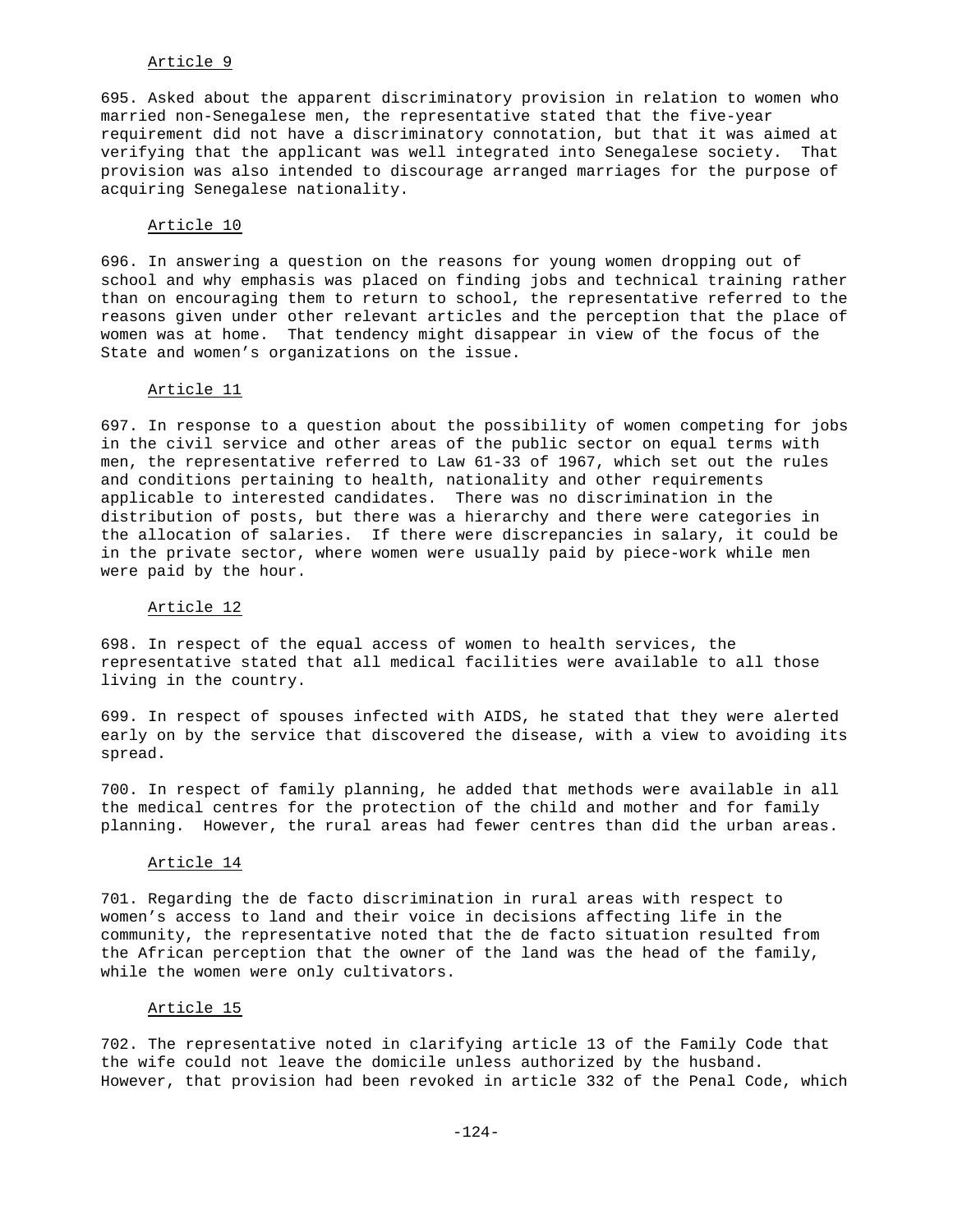originally had dealt only with abandonment by the wife. The provision had been revoked in the Penal Code in 1977, but the provision of article 13 of the Family Code had not been modified until 1989.

703. The representative reaffirmed that women could fully enjoy their legal capacities without the authorization of their husbands.

# Article 16

704. In respect of the several questions raised regarding the age of marriage, arranged marriages, consent of the husband or other members of the family, the representative observed that the minimum age for marriage was 16 for women and 20 for men. He added that although marriage in the country was considered a social phenomenon, the prospective bride or groom, even if a minor, had to express consent first in front of the parents in the presence of two witnesses, then subsequently in front of the relevant civil authority when filling out the papers for the contract of marriage and, finally, in front of the civil official during the actual marriage ceremony, where both bride and groom had to give their oral consent.

705. In reference to the three matrimonial property systems provided for under the law, and in replying to the questions which of the systems (community of property, separation of property, endowment system) women selected more often, which of them women had access to for the administration of their property and how property was distributed upon the break-up of the marriage, the representative noted that the most common system chosen was the separation of property based upon the black African perception of marriage as a family issue, contrary to the Greco-Roman conception, which viewed marriage as the choice of the individual. Furthermore, the community of property system was reserved for spouses who chose monogamous marriages. The dowry system was unknown.

706. In the case of dissolution of a marriage based on the separate property system, the spouses retained their respective property, as indicated initially. In the case of the community of property system, the community was dissolved by an official designated by a judge, who would divide the property into equal parts between the spouses.

707. In respect of the support for changes in the law and in practice concerning discrimination against women in the family in relation to the dowry and succession and equally shared parental authority rights, the representative observed the active participation of women's organizations and the political will of the relevant offices to adopt national legislation according to the provisions of the international instruments and to make changes in the texts and in practices which were discriminatory against women. Furthermore, succession and shared parental authority rights were included in the package of reform under consideration. Regarding the abolition of polygamy, the representative stated that polygamy was not encouraged and that all provisions relevant to the family were usually aimed at restricting it, as in the case of the irrevocable option of monogamy. However, polygamy was a phenomenon which could not be abolished merely by the passing of laws.

708. Regarding the legal position of parties cohabiting and children born out of wedlock, the representative stated that concubinage was not recognized in Senegalese law, although the law in certain cases could be flexible by establishing legal facts. However, in the case of cohabitation, there was the benefit of being able to skip some procedures, such as the official publication to be made before contracting marriage. Furthermore, children born during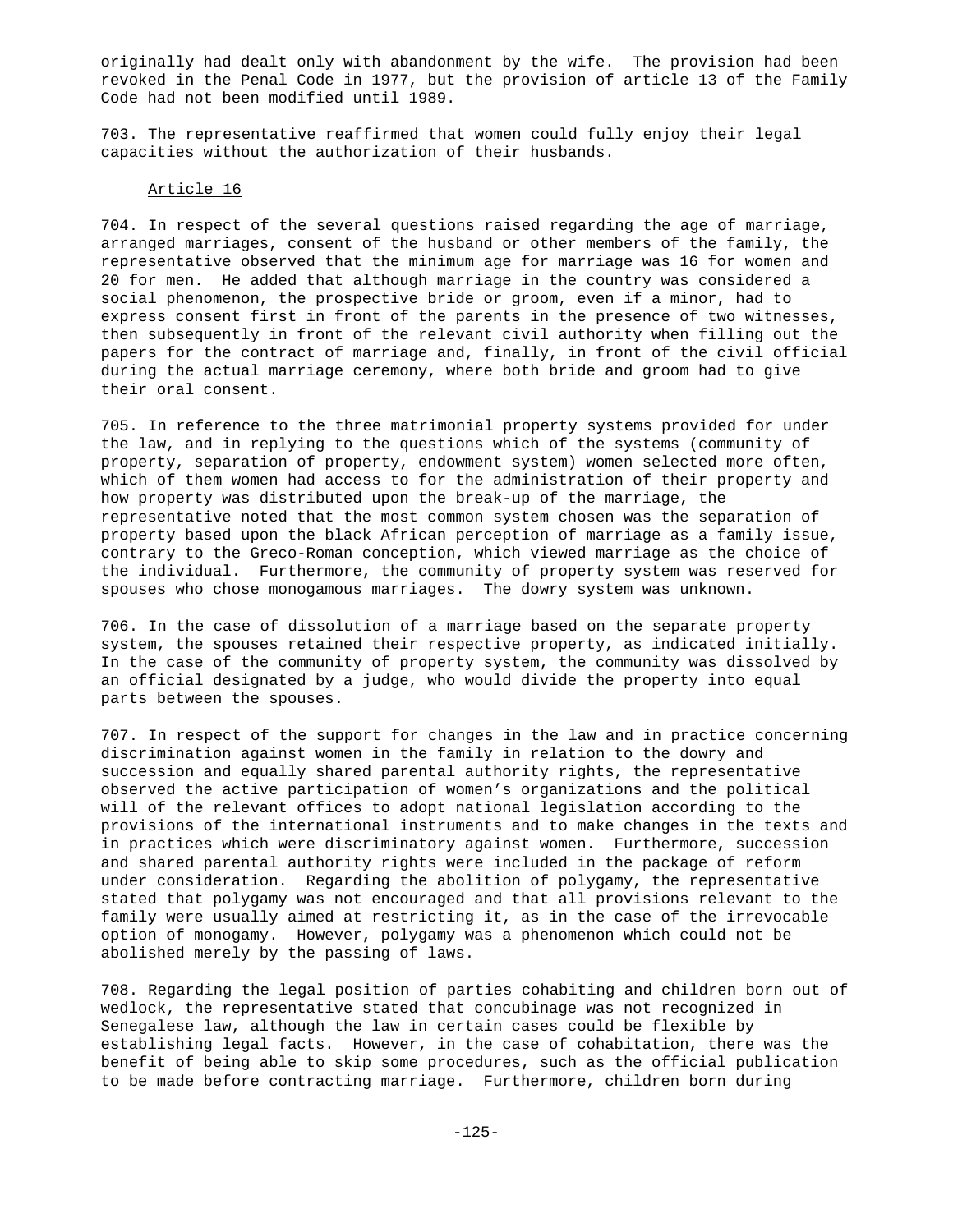cohabitation could not be repudiated or disowned. The representative added that children born out of wedlock would take the name of the mother but, if they were recognized, they could then take their father's name. The forced recognition of children was forbidden; it had to be done by their father on a voluntary basis.

## Additional questions

709. It was also noted that the rate of illiteracy was too high and that all women had to have a knowledge of the laws to be able to invoke them. The question was raised whether education was compulsory.

710. With respect to political participation, as it was another avenue for women to express their rights, it was asked what women thought of their representation in this field.

711. A question was asked about the reason for the limited opportunities for women in employment, and it was suggested that facilities for credit and the development of strategies for women in the informal sector should be pursued.

712. Another question raised was whether Senegalese law could become more effective in dealing with the issue of violence against women.

713. With respect to the two forms of marriage, information was needed with which to determine the basis for the choice between polygamy and monogamy, as it was thought that the law which intended to promote monogamy could have unintentionally had the reverse effect.

714. An analysis of the effects of the legislative changes on the lives of women was suggested for the next report.

715. Another question referred to children born out of wedlock, and what could be done to improve their situation.

### Concluding comments of the Committee

# Introduction

716. The Committee commended Senegal on the presentation of its second periodic report, which provided essential information on the laws relating to the implementation of the Convention.

717. The Committee was satisfied with the information provided by the Government representative, which made it possible to gain a better understanding of the real situation of women.

718. The Committee regretted, however, the absence of information regarding the factors and difficulties which were impeding implementation of the Convention.

#### Positive aspects

719. The Committee noted with satisfaction the political will of the State party, which was endeavouring to continue its efforts to improve the status of women.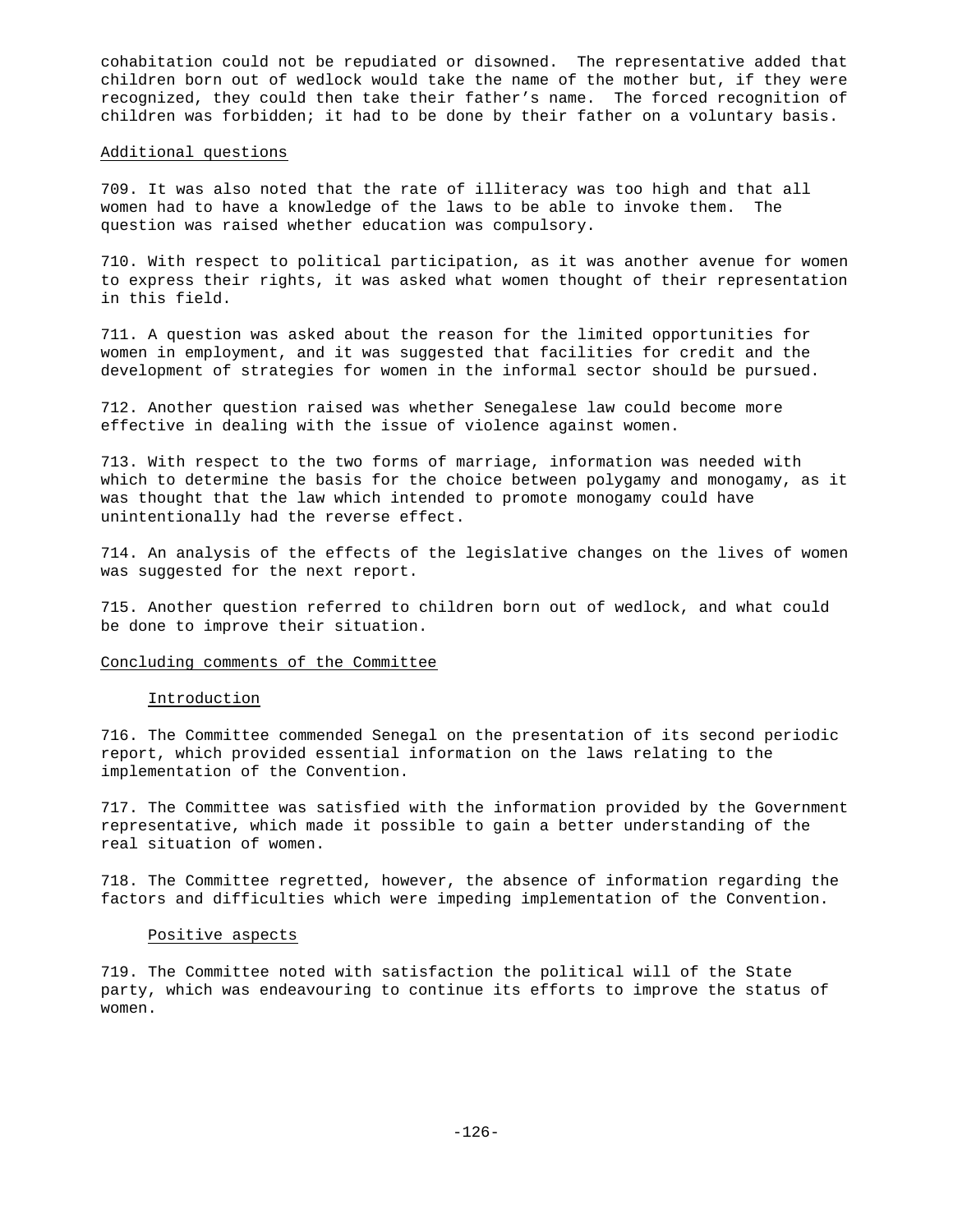720. Indeed, it acknowledged that various public information campaigns undertaken by the Government would promote public awareness of the rights of women under international conventions and national laws with a view to enhancing their status.

## Principal subjects of concern

721. Despite the efforts of the Government to guarantee equal rights for women, certain discriminatory practices persisted, including female circumcision and polygamy, which gravely offended the dignity of women.

722. The Committee noted with concern that the situation of women was still precarious in the fields of health and education, especially in rural areas.

723. The Committee also noted the fact that a large number of women were being absorbed by the informal sector without effective steps being taken to protect their interests.

724. On the question of constraints imposed by structural adjustment programmes, the Committee believed that those constraints did not absolve the State party of its obligation to provide social protection to the most vulnerable groups; namely, women, the poor and the disabled.

#### Suggestions and recommendations

725. The Committee encouraged the State party to step up its public information campaigns on behalf of women and to expand its programmes to combat traditional practices which affect women's health and advancement in order to eliminate persistent forms of discrimination against women.

726. The Committee recommended that the Government of Senegal should monitor the effective application of the laws guaranteeing equality of the sexes in order to enable women to utilize and benefit from those laws.

727. It was also of the view that special measures should be taken to reduce the adverse effects of structural adjustment policies that generally affect women.

728. Lastly, the Committee recommended that the third periodic report should provide complete information regarding the legal and practical steps taken to implement the provisions of the Convention.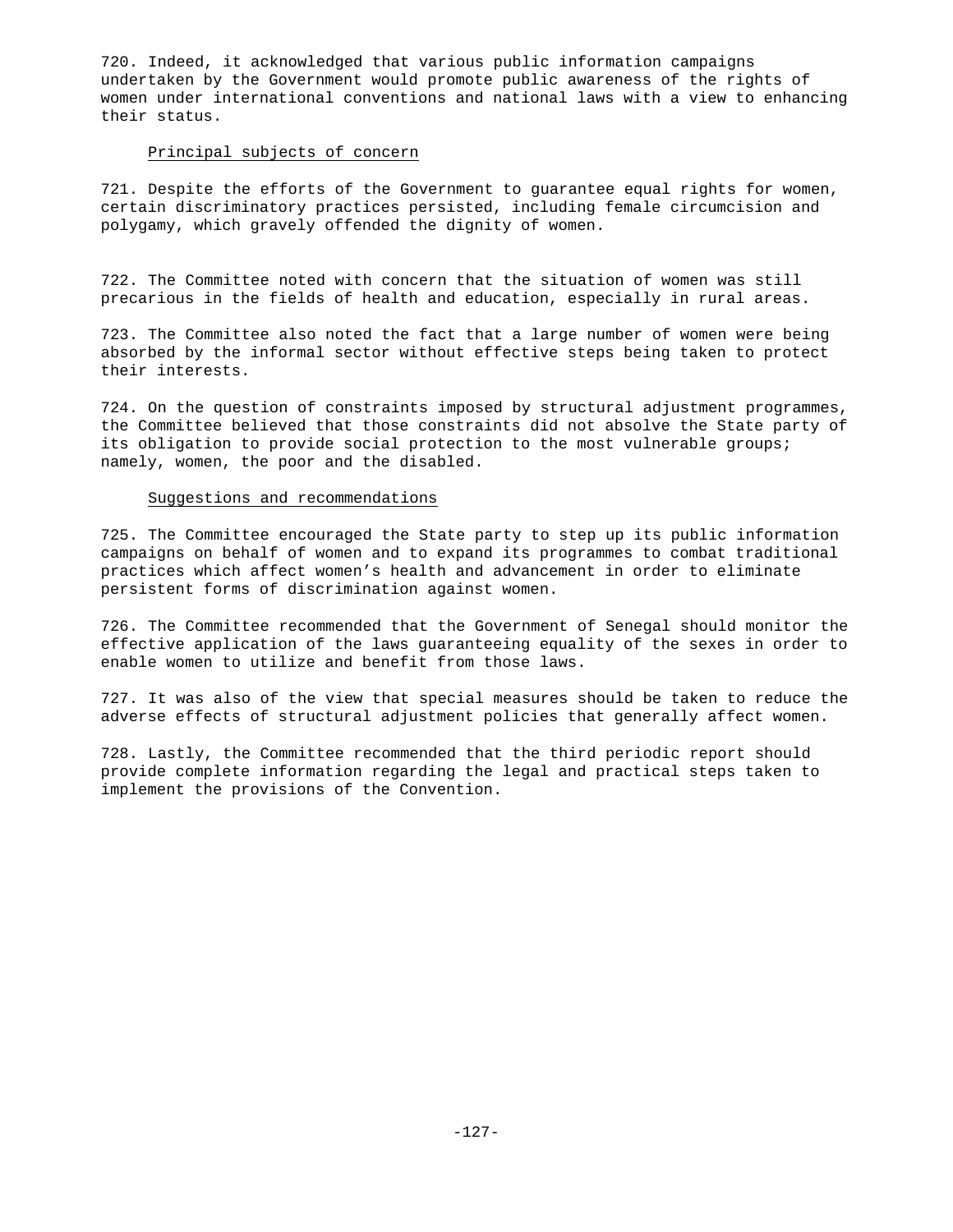## 3. Reports submitted on an exceptional basis

729. The Committee considered reports submitted on an exceptional basis through presentation of the reports by the States concerned, followed by questions by the experts and answers by the States.

730. In her opening remarks on each report, the Chairperson of the Committee recalled that, at its twelfth session, in 1993, the Committee had decided inter alia that it should, pursuant to article 18 of the Convention, request the States of the territory of the former Yugoslavia to submit a report or reports on an exceptional basis and that such a report or reports should be considered at the next session. In addition, the Committee had put on record its commitment to look into similar grave violations of rights being experienced by women in any part of the world. 9/

731. She also stated that, in accordance with the practice of other human rights treaty bodies, the Committee, deeply concerned about recent and current events in the territory of the former Yugoslavia affecting the human rights of women protected under the Convention, having noted that all the women within the territory of the former Yugoslavia were entitled to the guarantees of the Convention, finding that the new States within the boundaries of the former Yugoslavia had succeeded to the obligations of the former Yugoslavia under the Convention, and acting under article 18 of the Convention, had requested certain States within the territory of the former Yugoslavia, in particular Bosnia and Herzegovina, Croatia and the Federal Republic of Yugoslavia (Serbia and Montenegro) to submit reports on an exceptional basis within the mandate given by the Committee at its previous session.

## Bosnia and Herzegovina

732. The Committee considered the report of Bosnia and Herzegovina at its 253rd meeting, on 1 February (see CEDAW/C/SR.253).

733. The representative of Bosnia and Herzegovina made an oral report, in which she confirmed the commitment of her country to the Convention and to all other international human rights treaties. She referred to the unprecedented suffering of civilians in her country in the last 21 months as a result of the aggression of the regular and irregular armed forces of Serbia and Montenegro and their surrogates in Bosnia as well as parts of the armed forces of the Croatian Defence Council under the command of extremist nationalists and with the active participation, and support in terms of manpower and military equipment, of parts of the regular armed forces of Croatia. Thousands of people had been killed or were unaccounted for; thousands were wounded, handicapped, had disappeared or died of starvation, cold and disease; thousands had been forced to abandon their homes and their land, often losing families and friends. In pursuing the goal of ethnic cleansing, which was the direct cause of the vast majority of gross human rights violations, various atrocities and the infliction of terror among the population, the Serb aggressors and Croat extremists violated international legislative standards of human behaviour. Numerous cities, various places of worship and cultural monuments had been destroyed. So had homes, shops and places of business. As confirmed by the numerous reports of intergovernmental and non-governmental investigating teams, commissions and groups, refugees in the detention camps were often exposed to terror, torture and humiliation. Even in the declared United Nations "safe areas", they lived in inhuman conditions, exposed to indiscriminate shelling, starvation and constant fear.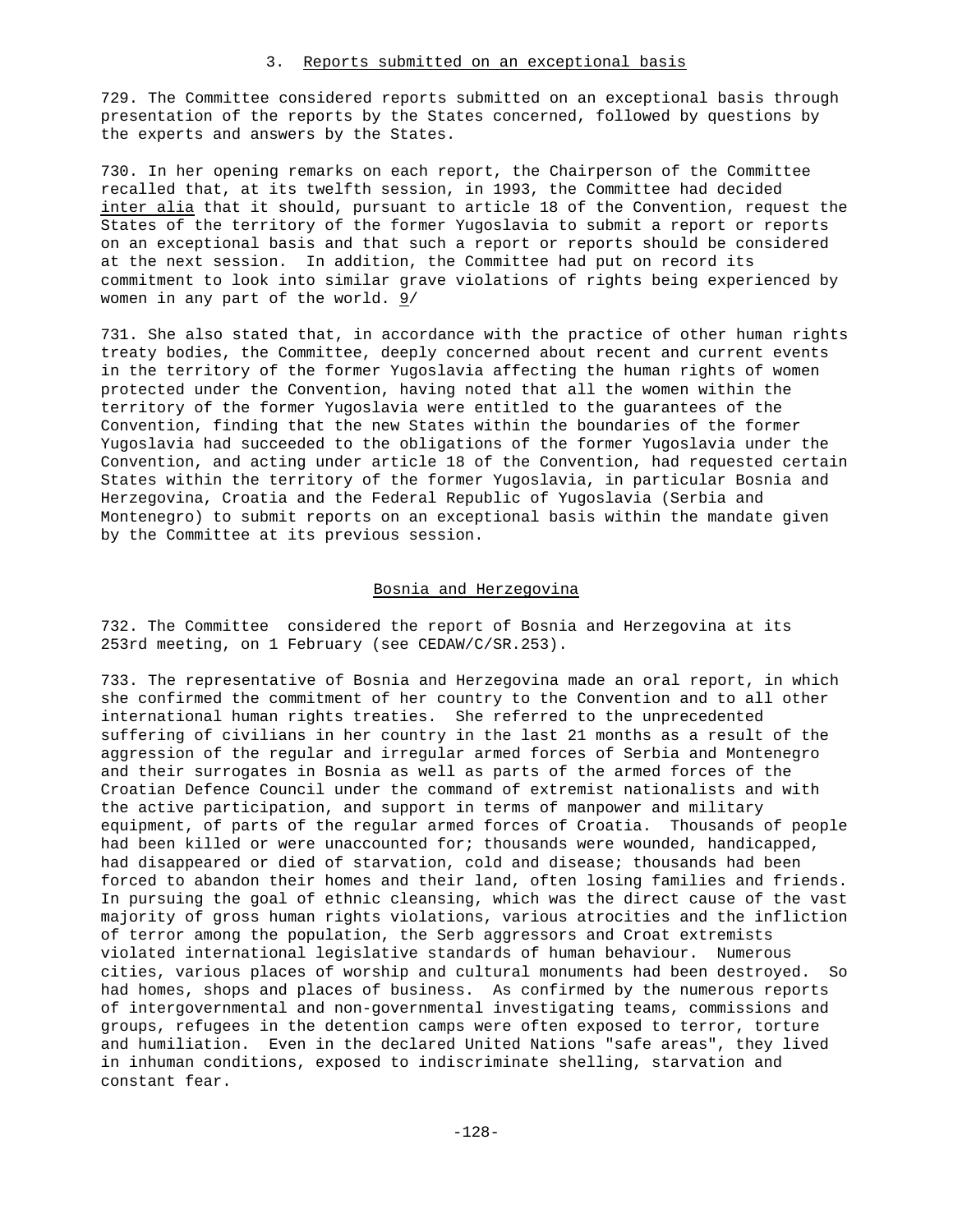734. She referred to the mass and systematic rape of non-Serbian women of all ages, stressing that the majority had been Muslim women, as one of the most complex manifestations of aggression, the policy of ethnic cleansing and a particular form of genocide. According to the State Commission in Bosnia and Herzegovina, approximately 25,000 victims had been registered. Women had also been victims of massive deportation and detention in most of the 200 registered camps in the occupied territories. Those camps were the scene of large-scale rapes, forced prostitution and other abuses. She provided examples of camps, restaurants and hotels where such abuses took place on a massive scale. In some cases, after being raped, women were killed, had disappeared or had committed suicide. Those actions were premeditated, carefully organized and meant as acts to humiliate, shame and degrade the entire ethnic group. They were not just products of the "war environment". Some acts of violence against women's integrity took place in front of their family members, or even local communities. She referred further to the reports of experts, submitted to the General Assembly or the Security Council, for example, the report of the Special Rapporteur (A/48/92-S/25341), as well as the relevant resolutions of those organs (General Assembly resolution 48/143; Security Council resolutions 780 (1992) and 798 (1992)), in which they strongly condemned those acts and pointed to the consequences of those crimes for their victims, such as unwanted pregnancies, mainly ending in abortions, and physical and psychological damage, ruining their family, social and private lives as well as their health and wellbeing. For the nation it meant humiliation, disintegration of tradition and culture. In order to assist the victims, the Government had committed itself to their protection, focusing on financial, medical and psychotherapeutic help as well as the prevention of any form of discrimination and assistance in their reintegration into society. The issue was addressed in the work of some non-governmental organizations and several centres had been opened to assist traumatized women.

735. She also referred to the situation of refugees, in imminent danger while fleeing from or through the areas of armed conflict and living in very difficult conditions in refugee camps. Among the estimated 1,250,000 refugees from the territory of Bosnia and Herzegovina, 60 per cent were women and, of 1,288,000 displaced persons, women constituted 65 per cent. Their needs, however, were far from being properly addressed in spite of the efforts of numerous women's groups, individuals and international organizations. The main needs of women refugees related to health care, nutrition, basic housing facilities and responsibility for their children.

### General observations

736. Members of the Committee commended the report and welcomed the fact that the representative of the country was attending the meeting of the Committee, despite the dramatic situation in the country. They expressed their solidarity as women with the women of Bosnia and Herzegovina and their deep concern about the prevailing war and ongoing violations of human rights, particularly the rights of women. They expressed their dismay at the daily information about ongoing atrocities, ethnic cleansing and acts of violence directed against women and children, including mass rapes. They emphasized that, as members of the Committee, they were interested in any further information that could lead to a better understanding and an improvement of the situation of women, protection of their rights, alleviation of their sufferings and prevention of actions contrary to international standards of human rights and the provisions of the Convention.

737. The view was expressed that the crimes against women should be thoroughly looked into, like any other human rights violations. Proper legal proceedings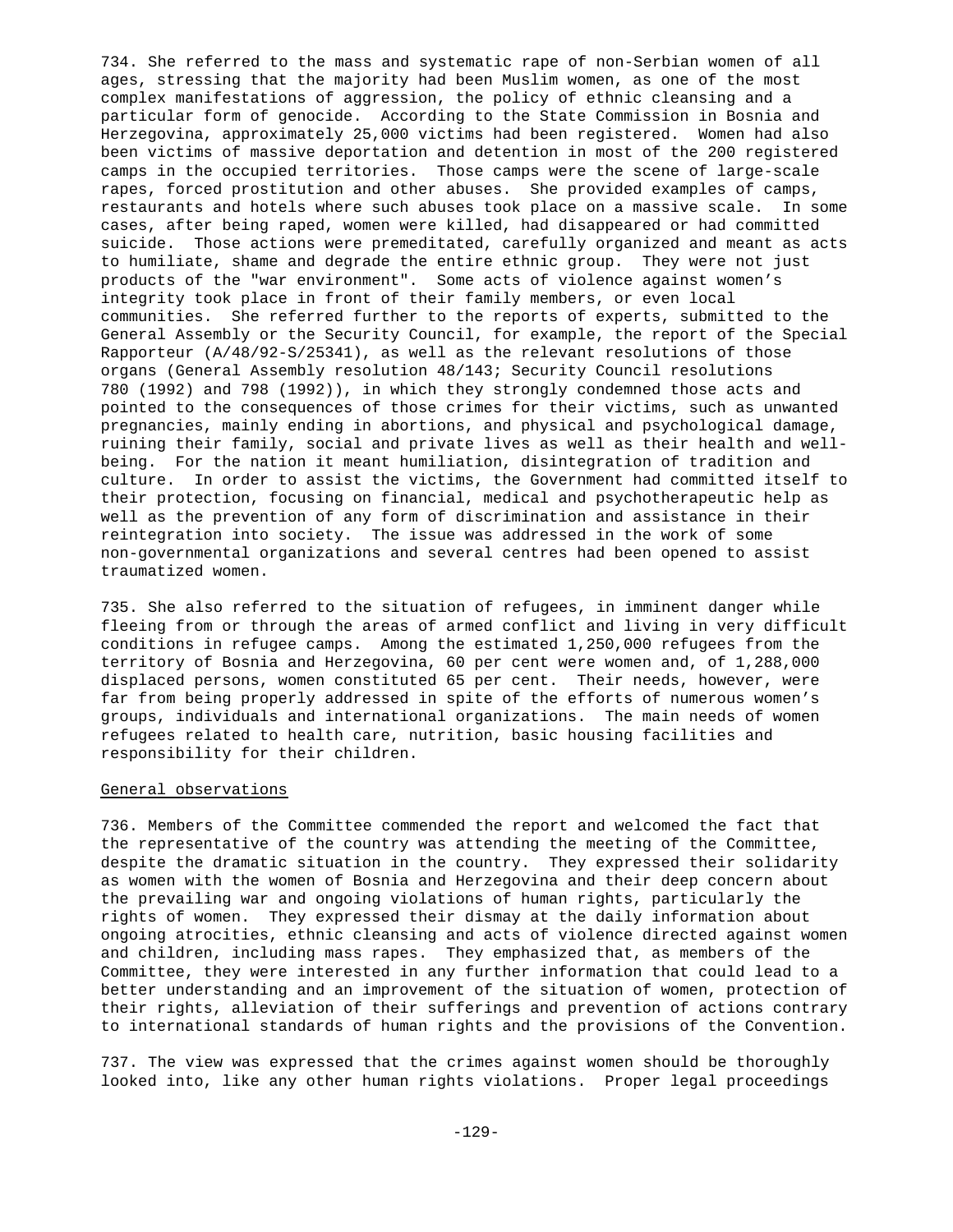should be established. An end should be put to the ongoing war and lasting peace and justice for all parties should be ensured.

#### General questions

738. Asked whether there were any specific machineries for women providing them with humanitarian and legal assistance and information about their rights and the Convention, the representative answered that she was not aware of any specific mechanism dealing separately with women's issues. People had many more immediate and dramatic needs that the Government had to address, such as the lack of water, food, fuel, other basic goods, medicines and shelter in the besieged cities. Initiatives and structures related to the advancement of women had existed before the war. She would, however, provide more details in the next report.

739. Other questions related to the specific assistance provided to women victims of rape; the exact number of therapeutic and rehabilitation centres for women victims of violence; and the ways in which women were involved in their organization. It was also asked whether the denunciation of the rapes by the international public opinion and media was helpful.

740. In reply the representative stated that there were specific centres for all traumatized women, providing psychotherapy, consultations and other forms of assistance to alleviate their plight. Although those centres assisted women victims of rape, they were also accessible to other war victims in order not to label and single out raped women. She was not able to provide comprehensive information on those centres, and she stated that any assistance from the international community with regard to alleviating the consequences of that traumatic situation for women was helpful.

741. With regard to the request for more detailed information about how the number of 25,000 women victims of rape had been estimated, the representative replied that it was difficult to compile the full evidence in the conditions of war. Certain camps were not accessible even to the official investigating teams, or had often been relocated or closed if the inspection was expected. Certain parts of the country had not been accessible until now. Besides, many women were not willing to provide testimony, but rather preferred to put the tragedy behind them and move on with their lives. Thus, the data compiled by the State Commission had been based on the reports of various commissions, women's testimonies, information provided by women's groups and refugee women. The figure of 25,000 had been carefully estimated and was considered on the low side. She further pointed to the necessity to distinguish between the rape that was known to take place in the environment of war and disorder and the genocidal rape of women in her country, which was a matter of policy and was used as means of warfare to achieve the goals of ethnic cleansing, to humiliate the nation and the ethnic group, to result in forced pregnancies reminding women of the terror and preventing them and their families from leading normal lives. Thus, attempts to educate society how to help the victims and cope with the situation were very important.

742. The experts further asked who specifically dealt with the consequences of violence against women, including forced pregnancies, what measures had been taken in that respect by the Government and non-governmental organizations and whether there were any women's support groups. It was asked whether abortion was accessible to women victims of rape if they decided to undergo it; what was the legal status of children born as a result of rape and whether they were taken back by the families or placed in orphanages.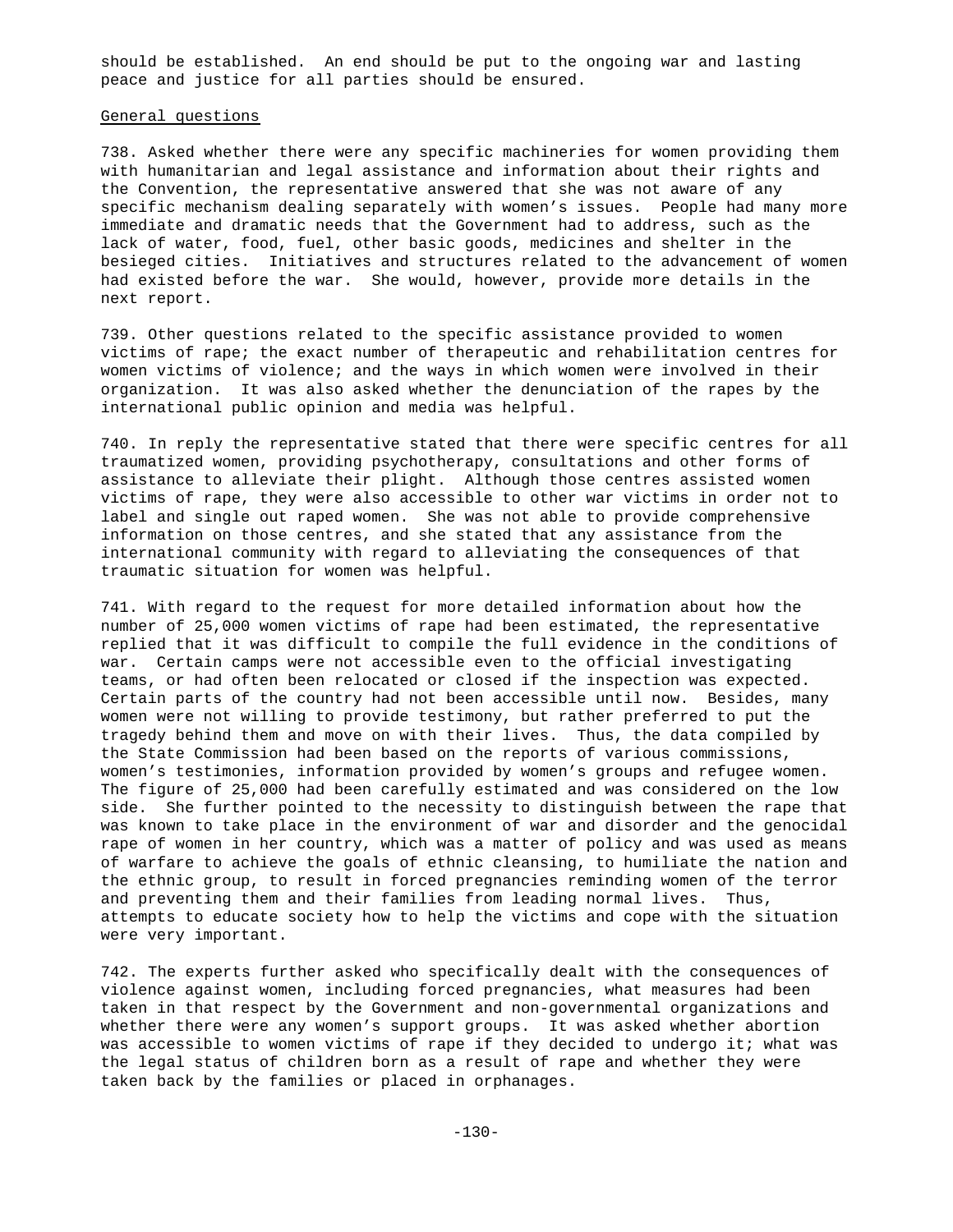743. In reply, the expert stated that, in assisting traumatized women, the Government could not go much beyond the measures already described in her presentation. Daily preoccupation with such essential matters as the provision of fuel, food, clothing and medicines; maintenance and reconstruction of electricity, water, telecommunication and transportation lines; restoration of houses, shelters and hospitals absorbed fully the Government. Besides, the war was still going on and creating additional daily demands. There was no information on the number of abortions performed as a result of rape. However, it was assumed that a number of women decided to give birth to the child, neither admitting nor discussing the fact that it had been conceived as the result of rape. There were, however, also the cases of self-inflicted abortions, reported by some grass-roots organizations. Although the law permitted abortion, it was not always possible in practice owing to scarce medical facilities. There was also no specific information on children born as the result of forced pregnancies and the incidence of rape. Numerous non-governmental organizations carried out various forms of medical, psychological and therapeutic activities aimed at assisting those women, helping them to cope with the situation, to go on with their lives. Some other non-governmental organizations focused on the collection of data and testimonies from women victims of rape in order to prepare for court proceedings, including the future presentation of cases at the International Tribunal for the Prosecution of Persons Responsible for Serious Violations of International Humanitarian Law Committed in the Territory of the Former Yugoslavia since 1991. Those women's groups often received assistance and training from women's networks in other countries, mainly in the West.

744. With regard to the possibility of the International Tribunal taking up the cases of violence, the question was asked whether the victims of such actions, considered for the first time as war crimes instead of individual acts of violence, would be given compensation as victims of torture and special assistance by the Government. Compensation to women victims should be a part of the peace agreement.

745. In reaction to those statements, the representative replied that her Government attached great importance to the establishment of the International Tribunal to follow up the cases of war crimes and that it considered essential that rape be included in the list of war crimes. Such a decision would establish an important legal precedent. The issue of monetary compensation to women victims of war rape would be referred to in her Government's regular report. However, the Government viewed that issue in the context of war crimes, considering rape as a war weapon and an instrument of the ethnic cleansing policy.

746. Asked about the cases of violations of women's human rights by members of the military of Bosnia and Herzegovina or by individuals, the representatives replied that, although the Special Rapporteur stated in his report that acts of violence against women had been committed by all parties, the majority of those acts were targeted against Muslim women by the Serbs. At the beginning of the aggression against Bosnia and Herzegovina, there had been no army in her country and the defence had been organized by citizens, in a spontaneous manner. Thus, there had been individual cases of violence against women, either meant as acts of revenge, or individual war-related acts of violence. Those cases, when discovered, had been punished by the authorities with dismissal from the army or detention. The Government also took steps to prevent such acts.

747. Attention was drawn to the relevance of general recommendation 19 of the Committee related to the issues of violence against women and the 1974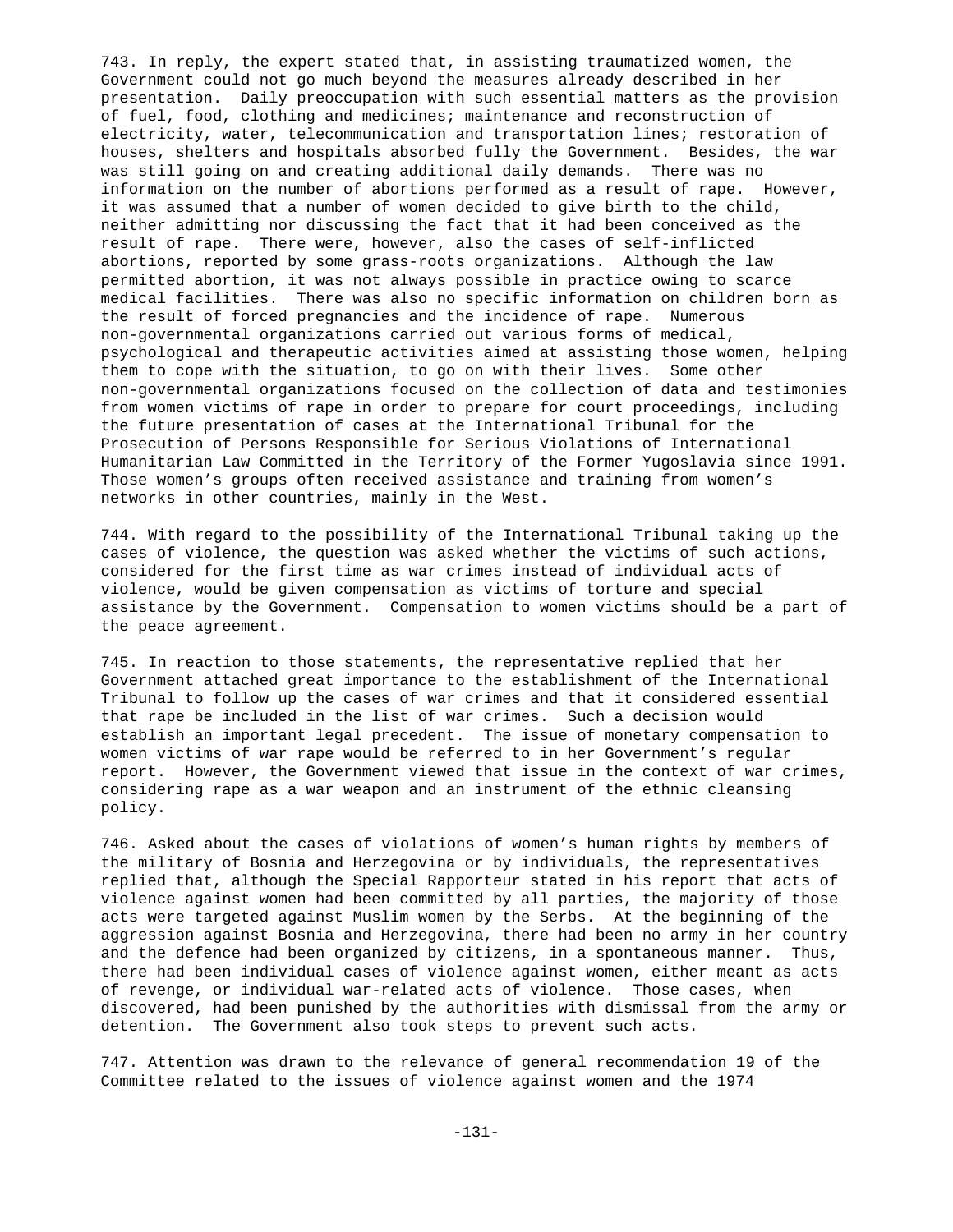Declaration on the Protection of Women and Children in Emergency and Armed Conflict (General Assembly resolution 3318 (XXIX)). The obligation of Governments to eliminate and prosecute discrimination and cases of violence committed by public authorities as well as individuals was emphasized. Questions were raised as to whether any measures had been taken by the Government of Bosnia and Herzegovina to prevent violence, to protect women and children and to eliminate hatred and whether the Committee could help in that respect. It was further asked what was the role of women's organizations in that regard.

748. In reply to the question about government policies for assistance to families in wartime, the representative replied that, although the capacity of the Government had been very limited and focused on the immediate and basic needs of society, the issue had been addressed in the mass media; there were centres of family counselling and there were attempts to raise awareness of the importance of the family to its members.

749. In reply to questions related to the medical needs of women, in particular specific needs of women victims of rape, and the overall state of the health services, the representative replied that, although the level of medical services had been very high in the past, they had been largely destroyed through the war and were affected by the lack of basic equipment and medicines. Thus, the capacity of those services had been very limited and continued to be affected on a daily basis by shelling or siege.

750. With regard to the request to assist the Committee in seeking practical help for women at the highest level of the United Nations and the question about existing assistance provided to women by international governmental and non-governmental organizations, the representative replied that those organizations had been doing a great deal to alleviate the suffering of the population, but had not succeeded in putting an end to the war, the cause of the present situation. Some organizations of the United Nations system, such as the Office of the United Nations High Commissioner for Refugees, and humanitarian non-governmental organizations contributed to the provision of basic goods and assistance, medical intervention in serious cases requiring transfer abroad and training for local women's groups dealing with traumatized women. However, much foreign assistance was not available owing to the siege of towns and villages, the blockade of ports and the shelling of transport facilities. One of the experts asked what would be the form of assistance from women in Western countries most required by the women in Bosnia and Herzegovina.

751. Regarding the observation on the importance of the full participation of women in all spheres of life for the future of the country and referring to a request for more information on the participation and role of women in decision-making bodies at the government and local levels, as well as in the peace negotiations, and discussions concerning the future of the country, the representative stated that the data would be submitted in the next report. She further remarked that there were many women in the foreign service and a woman occupied the crucial post of ambassador to Croatia.

752. With regard to questions related to the situation of refugee women and children, their safety, specific needs and the services they required, the representative stated that their situation had been increasingly difficult as most of them lived on the territory of Bosnia and Herzegovina, already severely suffering from war and the shortage of basic goods and services, and the flow of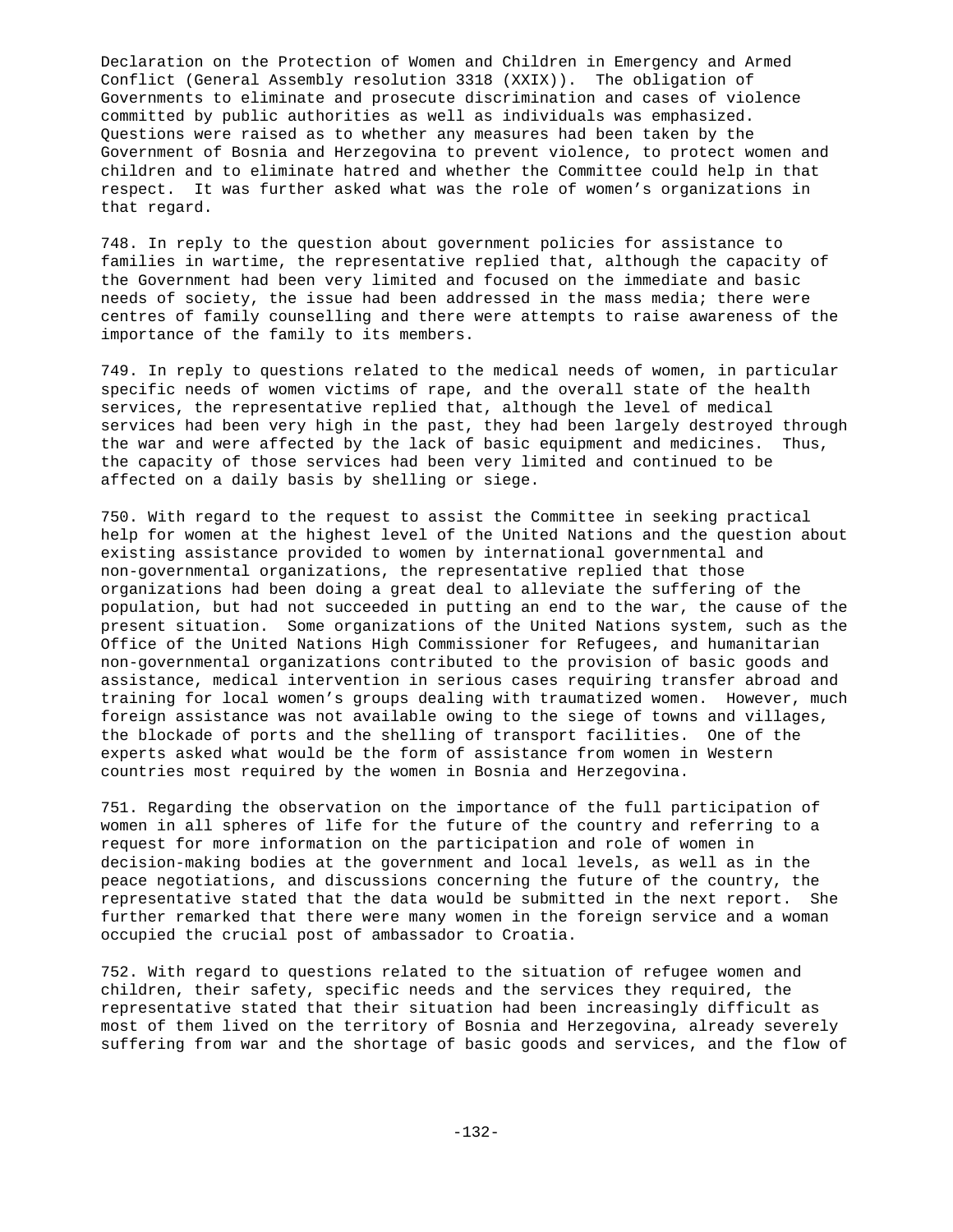refugees from war affected areas to the refugee camps continued. Many refugees had been killed or affected on their way to safety and it was very difficult to protect them. International assistance was particularly important in that respect, including the acceptance of many refugees by foreign countries.

## Concluding comments of the Committee

753. The Committee commended the representative of Bosnia and Herzegovina for presenting its report on an extraordinary basis despite the regrettable situation in her country and also for providing answers to most of the questions posed by members of the Committee.

754. The Committee noted the information provided about the massive rape of women as an instrument of ethnic cleansing and other forms of violation of women's human rights, and recalled that it had always condemned violence against women in all its forms.

755. The Committee therefore expressed its full support for, and solidarity with, all women of Bosnia and Herzegovina in their sad situation in this unfortunate war.

756. The Committee therefore, while condemning in the strongest terms the use of rape and violations of women's rights as an instrument of warfare, called on all of the women of Bosnia and Herzegovina not to remain passive. Women must henceforth become visible at both the governmental and non-governmental levels. The Committee hoped that in that way women would generate the political will requisite for change and an urgent end to the war.

757. The Committee called on the Government, for its part, to do all it could to stop the rape and protect the human rights of women, who, as always, were particularly vulnerable in this unfortunate fratricidal war.

### Federal Republic of Yugoslavia (Serbia and Montenegro)

758. The Committee considered the report of the Federal Republic of Yugoslavia (Serbia and Montenegro) (CEDAW/C/YUG/SP.1) at its 254th meeting, on 2 February (see CEDAW/C/SR.254).

759. In introducing the report, the representative of the Federal Republic of Yugoslavia (Serbia and Montenegro) described the consequences of the disintegration of the Socialist Federal Republic of Yugoslavia, the civil war in Bosnia and Herzegovina which had caused a flow of refugees to her country and the blockade unjustly imposed on her country by the international community, in particular as a result of the sanctions introduced by the Security Council in its resolutions 757 (1992) of 30 May 1992, 787 (1992) of 16 November 1992 and 820 (1993) of 17 April 1993. She also referred to the numerous interventions by various humanitarian organizations and individuals to provide humanitarian aid and to draw the attention of the world to the devastating consequences of the sanctions for the national economy, social infrastructures and the entire civil population, in particular women and the vulnerable groups.

760. Living standards had fallen dramatically. National health services lacked basic medical supplies and infrastructures and the supply of imported medicines and other needed goods was blocked or obstructed by the embargo. Mortality had increased, in particular among young children and the elderly, as had the death rate of infants and people suffering from chronic disease. The problem of AIDS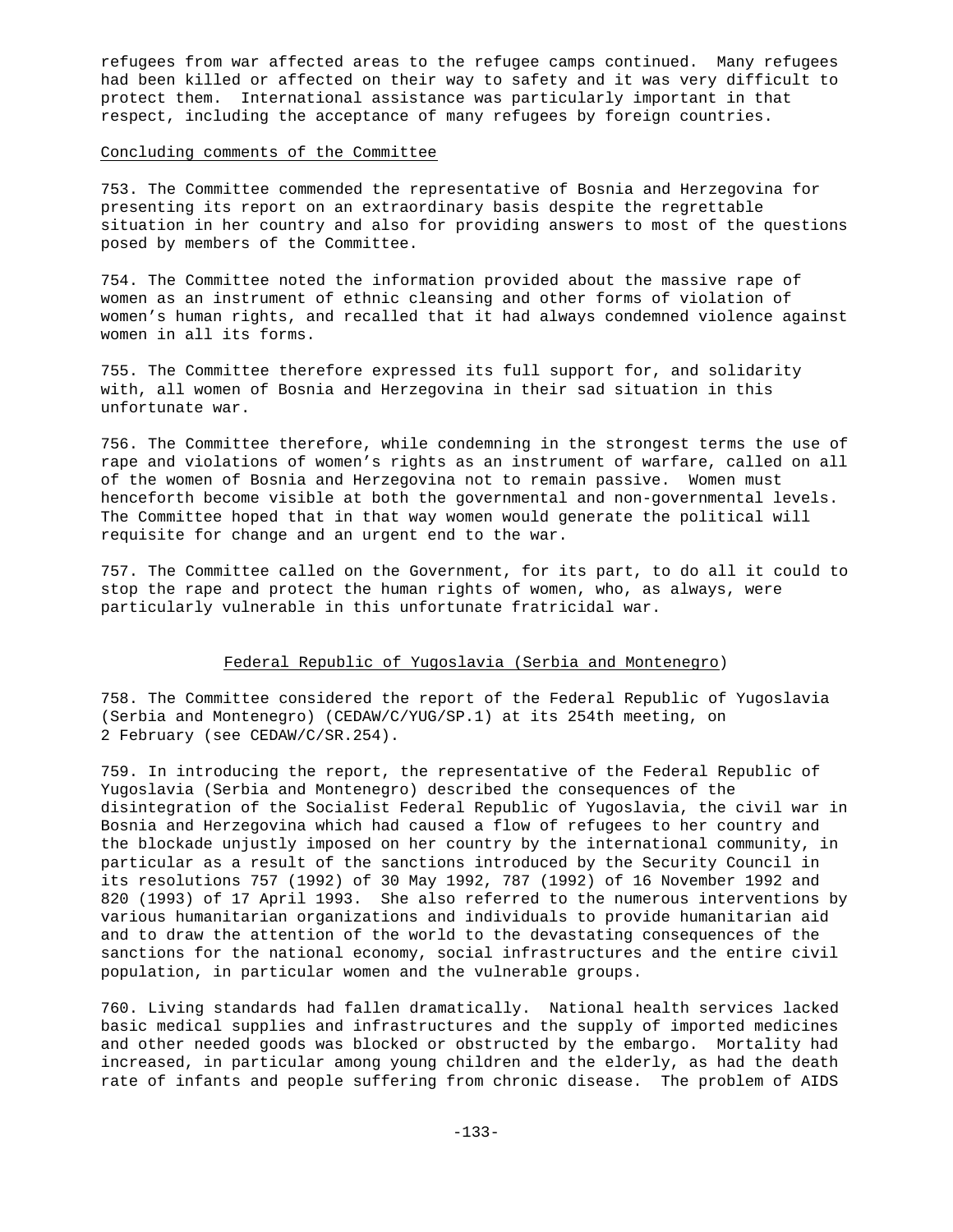had become pressing owing to a shortage of diagnostic tests. Women were affected by the shortage of contraceptives, anaesthetics used for abortions and basic hygienic items. The number of miscarriages and deliveries at home had increased, as had the death rate of live-born infants and mortality of mothers and babies during delivery. Stress, fear of the future and separation of families often caused psychiatric problems. Violence, alcoholism and various forms of sexual abuse had increased. Various forms of violence against women and sexual harassment had been addressed through non-governmental activities, including SOS telephone services and by the Government, which considered rape and the abuse of women and children as crimes that should be condemned in the strongest terms wherever they occurred and that those responsible, whoever they were, should be punished.

761. The representative also referred to the issue of abuses of women in war zones and pointed to her Government's position that such crimes were contrary to international humanitarian law. For those reasons, the Government had cooperated actively with the Commission of Experts established pursuant to Security Council resolution 780 (1992) of 6 October 1992, investigating facts and collecting data about women who had been victims of rape and had come to Yugoslavia as refugees, with a view to the physical and mental rehabilitation of those victims. The Government had also established State bodies to investigate all such allegations, collect data and monitor the rehabilitation of victims of sexual abuse committed in war areas and had sheltered them as refugees in the Federal Republic of Yugoslavia. Some parts of the collected evidence had already been presented to the Commission of Experts and had been circulated as documents of the General Assembly and the Security Council. For example, the Commission for monitoring the sexual abuse of women, children and men in conditions of war, composed of medical experts and psychologists, was set up in the Federal Ministry of Labour, Health and Social Policy. Although the Commission did not discriminate in terms of nationality, the majority of victims were Serbian female refugees from Croatia and Bosnia and Herzegovina. Some of those women had already been successfully reintegrated into society, as had, for example, young women who had given birth as a result of rape in Muslim- and Croat-run camps and brothels. Other medical and expert sources revealed that many Serb women had been victims of persecution, sexual torture and rape in various camps for Serbs. Some, however, after hospitalization withdrew their statements and were not included in any evidence. All who had become pregnant as a result of rape had received the necessary assistance. Most of them did not want to talk and wanted to forget everything that had happened to them. Only those who had come to have an abortion after a few months of pregnancy and had been required to have an examination and to obtain the approval of the special medical commission, had revealed what had really happened to them. A considerable number of women who had been raped in Bosnia and Herzegovina, however, with pregnancies of less than 10 weeks, had had abortions without waiting for the Commission's approval and had concealed the fact that they had been raped. Such behaviour only confirmed her country's claim that, in its culture, a woman would admit that she had been raped only if she had to. Rape was so traumatic that it often caused suicidal tendencies. Instead of counting the number of raped women, trying to prove which side had suffered more hardship, doubting their testimonies and using them for political manipulation, it would be better to assist raped women and reintegrate them in society.

# General observations

762. Members of the Committee thanked the representative of the Federal Republic of Yugoslavia (Serbia and Montenegro) for presenting the additional oral report, which was more in compliance than the written report with the request made by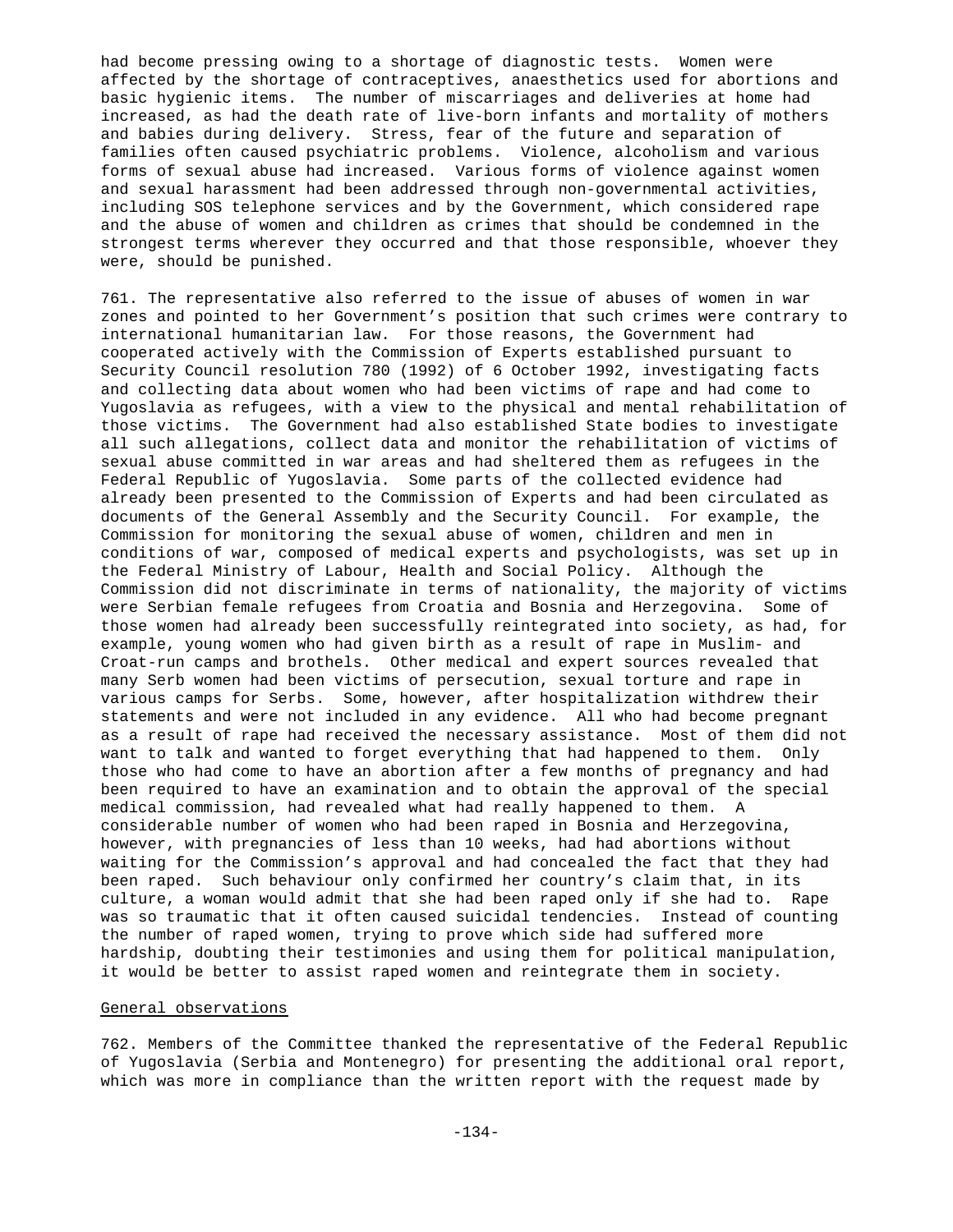the Committee at its twelfth session that the States of the former Yugoslavia submit a report or reports on an exceptional basis in view of the Committee's deep concern about recent and current events in the territory of the former Yugoslavia affecting the human rights of women protected under the Convention. The written report (CEDAW/C/YUG/SP.1) did not meet those requirements, as it was more like a periodic report and did not address the situation of women with regard to the prevailing armed conflict and various forms of violence against women. It was emphasized by some that a report submitted on an exceptional basis should provide more information on the specific situation of women owing to the state of war. The members expressed their grave concern about the situation of women in the Federal Republic of Yugoslavia (Serbia and Montenegro), who had been affected by increasingly difficult living conditions, inflation, unemployment, increasing violence in daily life and collapsing social and health services. They expressed their solidarity with all women of the Federal Republic of Yugoslavia (Serbia and Montenegro) and other States of the territory of the former Yugoslavia. They appealed to the wisdom and solidarity of women in the Federal Republic of Yugoslavia (Serbia and Montenegro) to put an end to the war, to exercise the force of right and to exert all possible pressure on men at the decision-making levels, in the military and in peace negotiations, to stop the destruction, to stop using women as tools of war and to achieve peace.

763. The view was expressed that, as in any armed conflict, women and children were the primary victims.

764. In response to those observations, the representative stated that the main emphasis had been placed on regular reporting because her country had not been a party to the war in Bosnia and Herzegovina. It had nothing to do with the civil war in Bosnia and Herzegovina between its three constituent peoples - the Bosnian Serbs, the Bosnian Muslims and the Bosnian Croats, and the Federal Republic of Yugoslavia had no territorial claims on Bosnia and Herzegovina. The last soldier of the former Yugoslav People's Army had left the territory of Bosnia and Herzegovina on 19 May 1992, so that the Federal Republic of Yugoslavia could not be responsible for the ongoing violations of human rights in Bosnia and Herzegovina. Thus, she was not in a position to report on human rights violations in Bosnia and Herzegovina. The Federal Republic of Yugoslavia was doing its utmost and playing a very constructive role in the ongoing Geneva peace negotiations.

#### General questions

765. Reference was made to the fact that, despite all diplomatic initiatives, and its internationalization, the conflict kept developing, with all its outrageous consequences for women and children. It was asked whether women had the political will and strength to stop further fighting, organize themselves for peace at all levels and struggle together, independent of ethnicity, nationality or religion, for a just and peaceful future for the country and for its reconstruction. Information was also sought as to the role of non-governmental organizations in the search for peace and the participation of women in the peace negotiations, reconstruction of the country and its future decision-making bodies.

766. The representative answered that in the Federal Republic of Yugoslavia (Serbia and Montenegro) women supported the Government's policy related to Bosnia and Herzegovina which was the policy of peace. Together with men in the Federal Republic of Yugoslavia, they sought a peaceful solution to the war in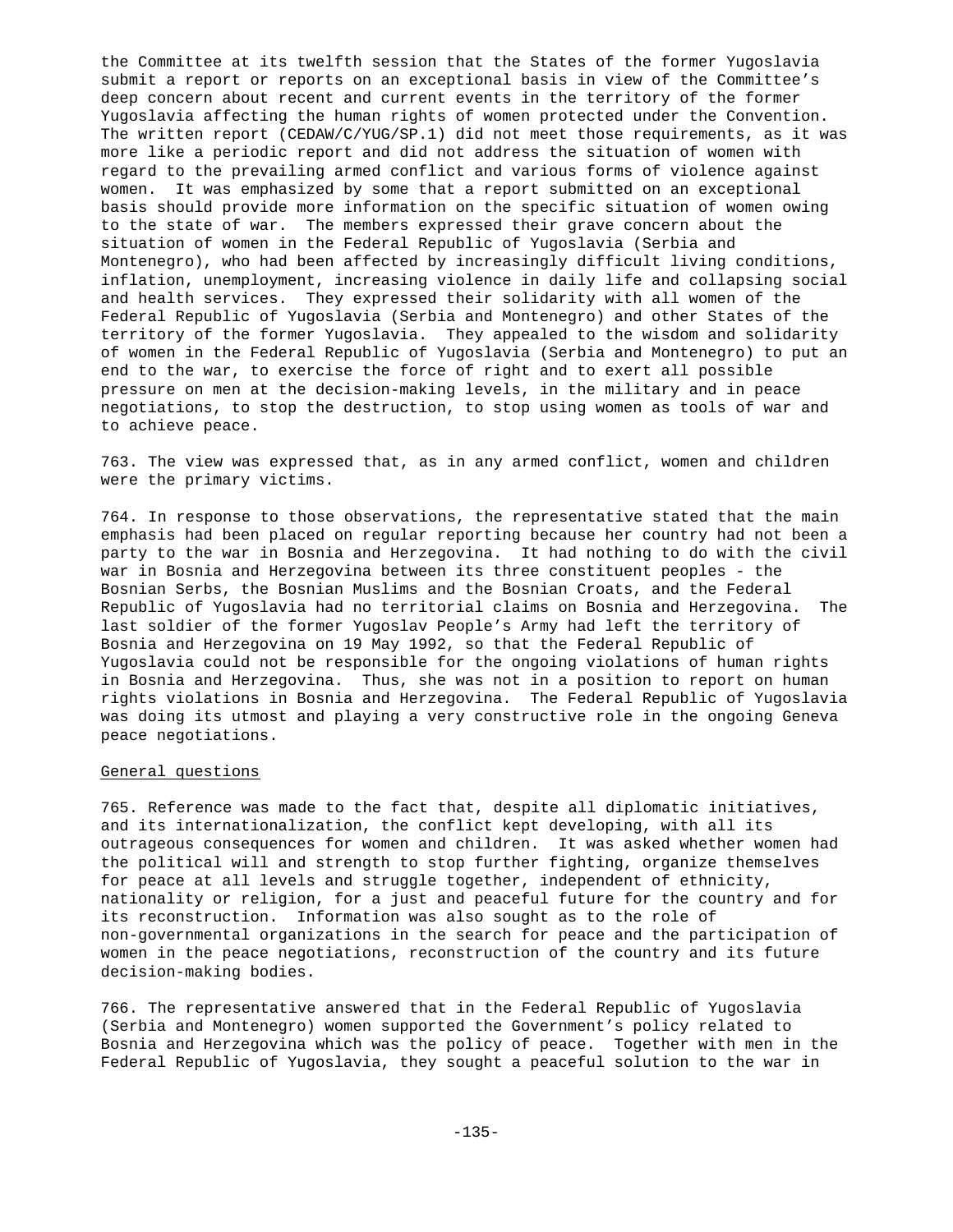Bosnia and Herzegovina. Non-governmental organizations in the country had made some attempts towards peace, but had not succeeded up to now.

767. The members of the Committee commented on various negative consequences of the sanctions described in the report and pointed to their damaging effects, especially for women, in particular with regard to employment, health care, housing, nutrition, pensions, maternity, child care, daily violence, sexual abuse and the disintegration of the family. While reiterating concern that all sanctions affected the most vulnerable social groups and not the Governments, reference was made to the lack of explanation in the report as to why the embargo had been imposed. It was asked why reference was made in the report to Kosovo and Metohija as regions that were slow in ridding themselves of some traditions and customs related to ensuring equality of men and women, and why the distinction was made on ethnic, religious and traditional grounds. The representative replied that those regions had been singled out not for the purpose of discrimination, but for special attention, as requested by the Committee at its tenth session.

768. The observation was made that the report did not address properly the issues of violence against women. While information had been provided in the statement on the increasing daily aggression and violence against women in the Federal Republic of Yugoslavia (Serbia and Montenegro), such as physical violence, sexual abuse, verbal and/or physical coercion of women to sexual intercourse, sexual abuse of children, verbal and emotional abuse of women and children, harassment and intimidation of women at their places of work, economic abuse of women and children, there had been no information on the issue of rape as a weapon of war. Although reference to mass rapes used as means of warfare was included in reports of the Special Rapporteur of the Commission on Human Rights and in many press reports on the subject in the past two years, exact information and data on the subject would be essential to the Committee. The situation in which might prevailed over right and men used their power to return to such practices of the dark ages was shocking and required clarification as to the facts, figures and actions taken by the Government, if any, to bring the perpetrators to justice and assist the victims. One member, however, did not share the view that such data would be important, but rather favoured the view that the focus should be on rehabilitation of and assistance to women victims. The remark was also made that the statement in the oral report made by the representative that "aberrant and violent sexual behaviour is far from being characteristic of the war in the former Bosnia and Herzegovina alone; such behaviour has occurred in all known wars thus far" (see CEDAW/C/SR.254) was unacceptable, as well as immoral and appalling.

769. The representative stated that the accusation of the use of mass rapes as a war weapon did not apply to her country at all because the Federal Republic of Yugoslavia was not engaged in the war in Bosnia and Herzegovina. She referred to the report of the Special Rapporteur, which confirmed the incidence of mass rapes but pointed to all parties in the conflict. Although incidents had happened in all war-torn areas, the evidence of ordered, systematic rapes was very weak, and the Federal Republic of Yugoslavia had strong evidence of Serbian women being raped by Croats and Muslims. She also stated that the issue of violations against women who had found refuge in the Federal Republic of Yugoslavia had been studied by the State Commission for War Crimes and the Crimes of Genocide and the Interdepartmental Group of the Federal Government involving all crucial ministries, non-governmental organizations and associations of citizens. She stated that her Government was willing to cooperate with all international fact-finding bodies. She also apologized for the sentence that might give the false impression that rape was considered, by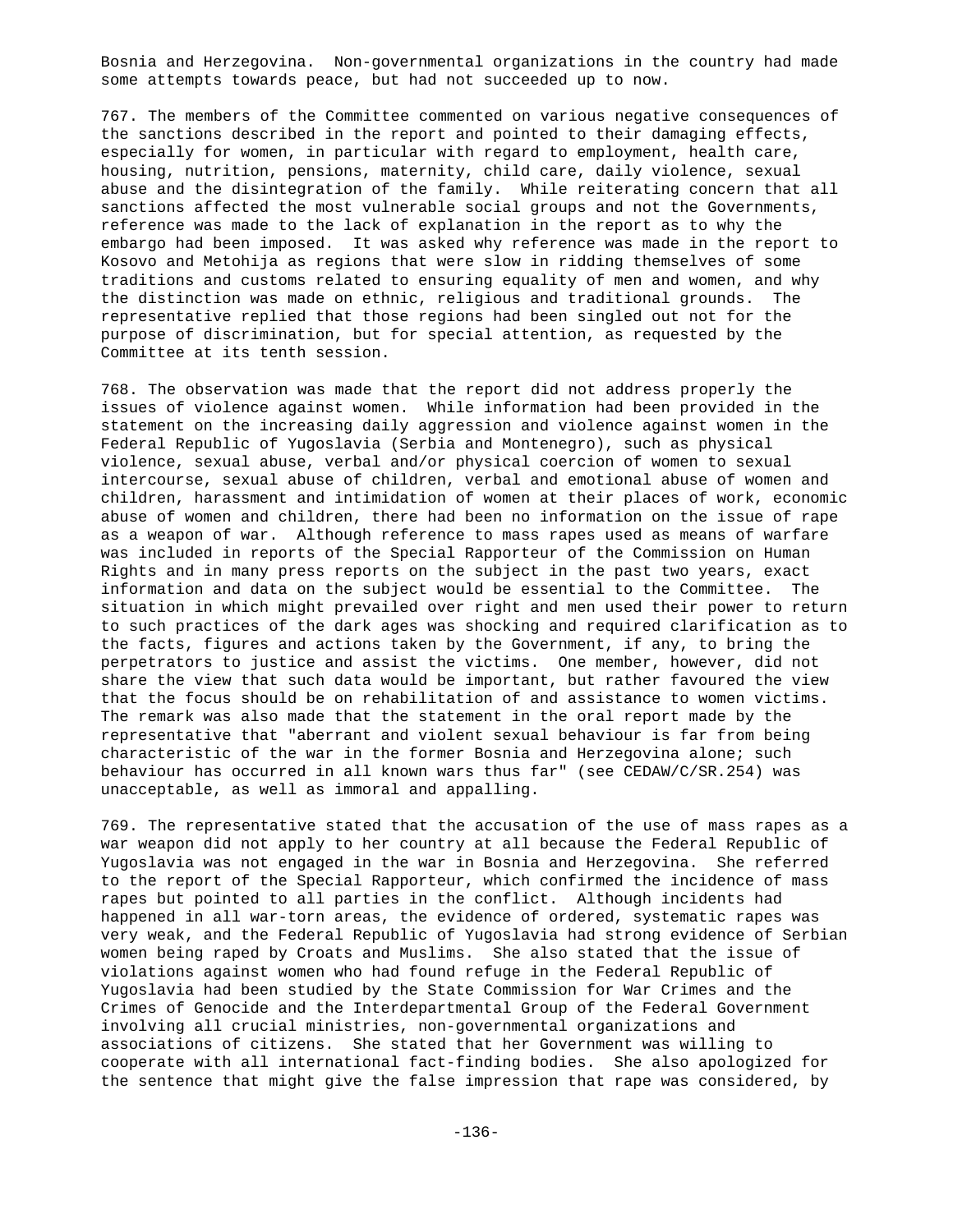the Government of the Federal Republic of Yugoslavia, normal behaviour in times of war and asked that it be seen in the context of what followed in her report, where rape was clearly characterized as a great breach of humanitarian law.

770. With regard to the concern expressed about the situation and the marginalization of detained women, incidents of unwanted pregnancy, numerous abortions, women dying during delivery, the dramatically declining birth rate, and increasing infection with AIDS, she pointed out the increased difficulties that influenced the status of women in the Federal Republic of Yugoslavia owing to the consequences of war in neighbouring Bosnia and Herzegovina, general shortages and the malfunctioning of medical services and supplies and the collapse of social structures as a result of the sanctions. Abortion was still used as a means of contraception. There were an increasing number of new-born children with AIDS. The risk of AIDS was particularly dangerous, especially in view of the lack of proper information, medicines and sexual education, especially among young people.

771. Asked about the data related to prostitution, policies in that respect and the increasing number of female prostitutes visible, even in neighbouring countries, and if that was related to the incidence of massive rapes, the representative answered that prostitution was not a crime under the provisions of the Yugoslav Penal Code. Increased numbers of prostitutes, who were mainly women, but also young girls and boys, had started to practise "covert prostitution" as a result of the dramatic situation of the country and the lack of basic goods and prospects.

772. With regard to questions related to the situation of women and children refugees, the representative stated that the refugees from all neighbouring war-ridden areas were accepted by the society and individual families regardless of their ethnic origin, religion or nationality. This was also a policy of her Government. Referring to the question of the increased incidence of violence within the families that received the refugees, she stated that it had resulted from basic shortages and daily hardship and had nothing to do with the national or ethnic background of the refugees and the receiving families. Contrary to the image, the cultural differences between the nations of the former Yugoslavia were not so drastic, and those nations had lived in peace together for many years.

773. In conclusion, one member said that the representative's statement that her country had nothing to do with the human rights violations in Bosnia and Herzegovina was not acceptable.

#### Concluding comments of the Committee

774. The Committee commended the representatives of the Federal Republic of Yugoslavia for presenting their report on an extraordinary basis in spite of the regrettable situation in their country and also for providing answers to most of the questions posed by members of the Committee.

775. The Committee expressed its sadness at the plight of the women of the Federal Republic of Yugoslavia and recalled that it had always deplored violence against women in all its forms. It expressed its concern at the increased violence perpetrated against the women of the country caused by the stress and deprivation currently being experienced by the population. It expressed its concern that the women were also suffering the consequences of sanctions, which were having a serious impact on their health care and nutrition in particular. The tragic war in the territory of the former Yugoslavia had affected women's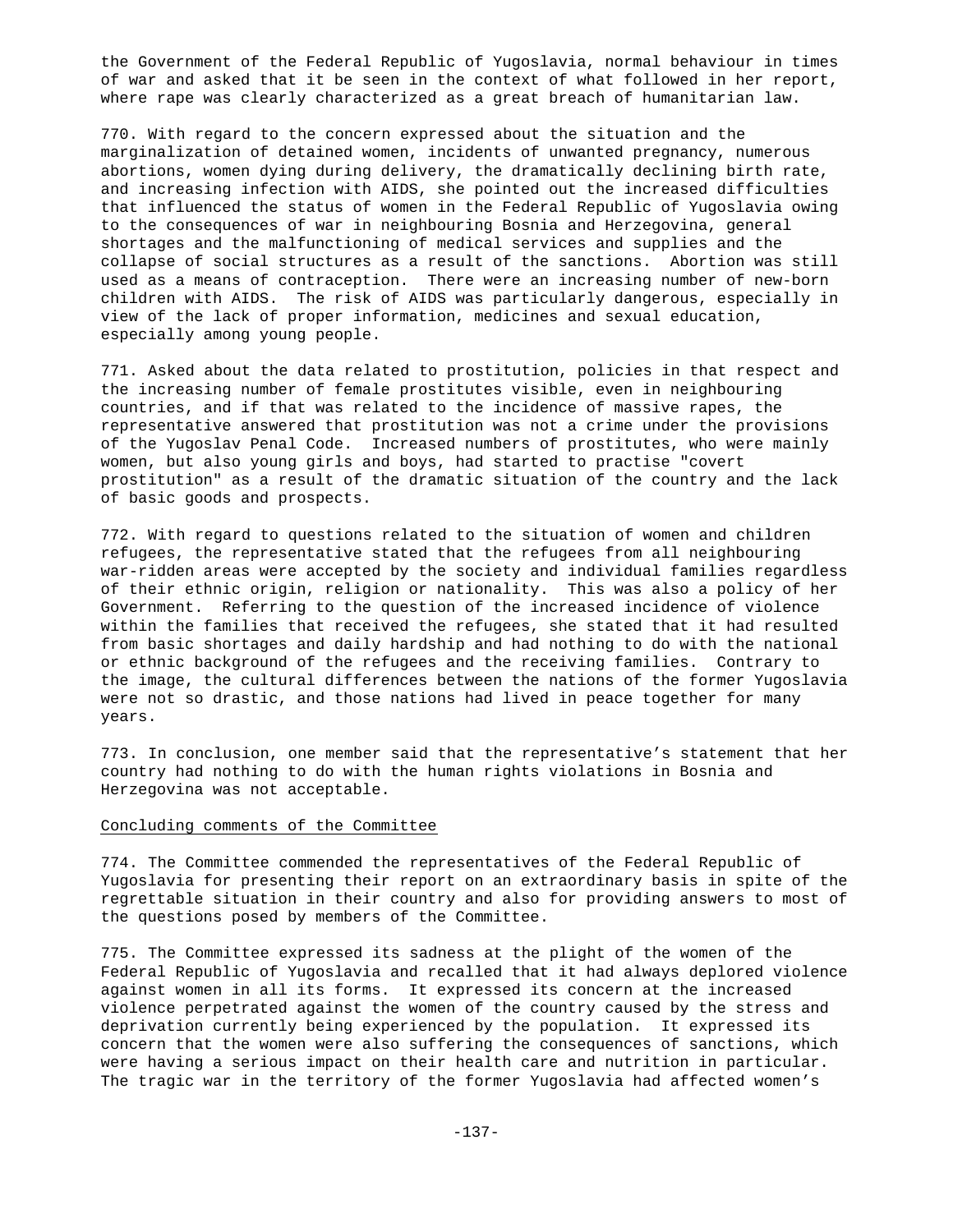dignity as human beings, had caused large numbers of women to become refugees and had demonstrated women's vulnerability in time of conflict.

776. The Committee called on all the women of the Federal Republic of Yugoslavia not to remain passive. Women must participate fully at governmental and non-governmental level in initiatives for peace in the territory of the former Yugoslavia. The Committee expressed the hope that the women would generate the political will needed for change and needed to bring the conflict to an end. The Committee awaited initiatives from the women of the Federal Republic of Yugoslavia which would bring an end to the tragic conflict.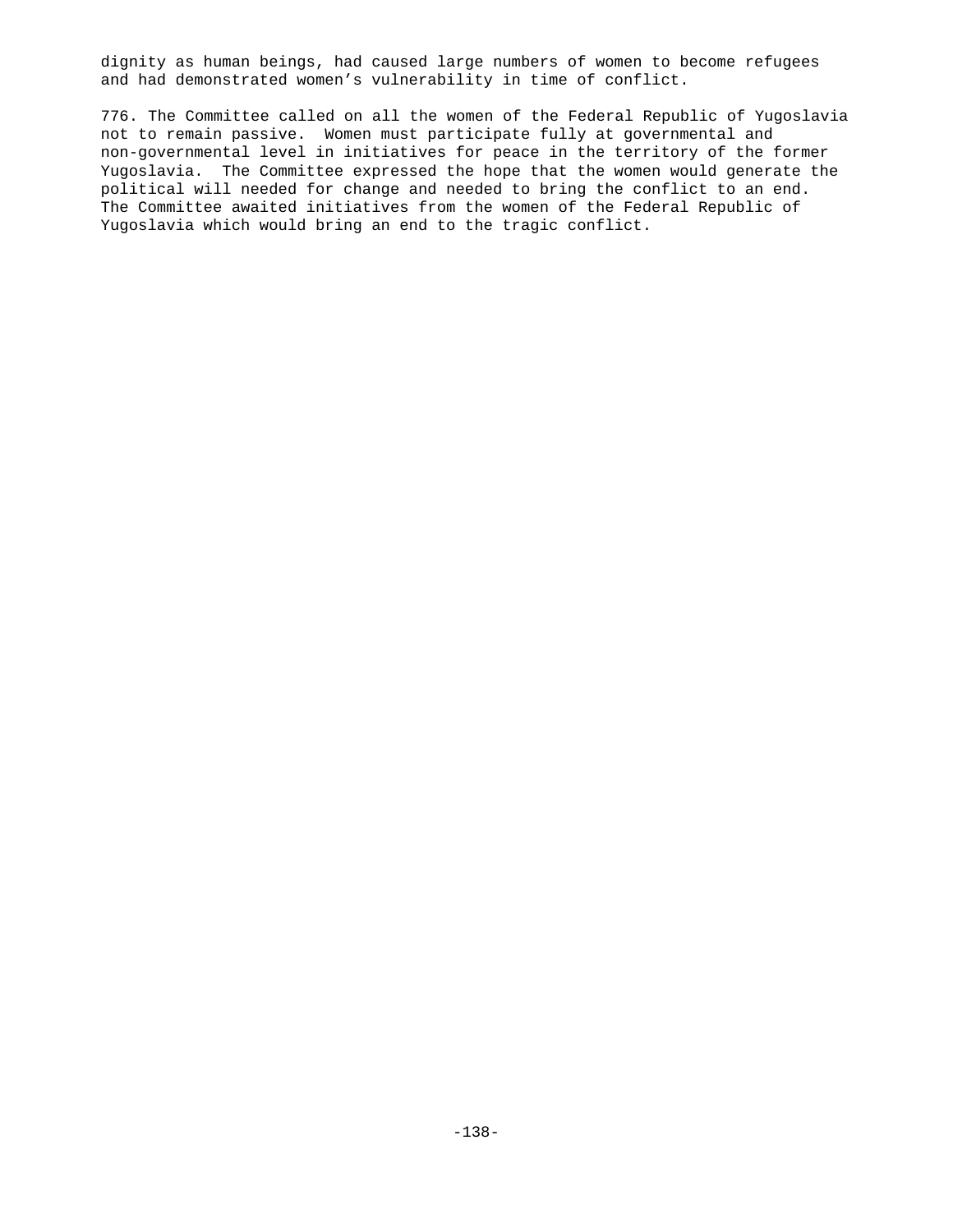777. The Committee considered the implementation of article 21 of the Convention (agenda item 5) at its 238th meeting, on 19 January.

778. The item was introduced by the Deputy Director of the Division for the Advancement of Women, who presented the report prepared by the Secretariat (CEDAW/C/1994/4).

## Action taken by the Committee on the report of Working Group II

779. At its 256th meeting, on 3 February, the Committee considered the item on the basis of the report of Working Group II.

#### Draft recommendation on articles 7 and 8

780. The Working Group carefully considered the draft recommendation on article 7, which had been prepared on the basis of contributions from Evangelina García-Prince and Salma Khan, and decided to shorten the original text substantially and restructure it to include sections on the following: (a) background to the international conventions that have been adopted; (b) introduction to and commentaries on various paragraphs of the article; (c) declaration of principles; and (d) recommendations. The Group completed this work and the revised text was given to the Secretariat for translation and circulation so that it could be taken up in plenary meeting.

781. The Working Group considered the draft recommendation on article 8 and decided to shorten some sections on the role of women in government foreign service and include new material referring to the function performed by women in multilateral organs, non-governmental organizations and international companies and stressing their role in the establishment of lasting peace. The Working Group prepared a revised text and submitted it to the Secretariat for translation and circulation so that it could be taken up in plenary meeting.

782. The Committee decided to continue consideration of the draft recommendation at its fourteenth session.

## Equality in marriage and family relations

783. At its 258th meeting, on 4 February, on the recommendation of Working Group II, the Committee adopted a general recommendation on equality in marriage and family relations (general recommendation 21), relating to articles 9, 15 and 16 of the Convention (for the text, see chap. I, sect. A).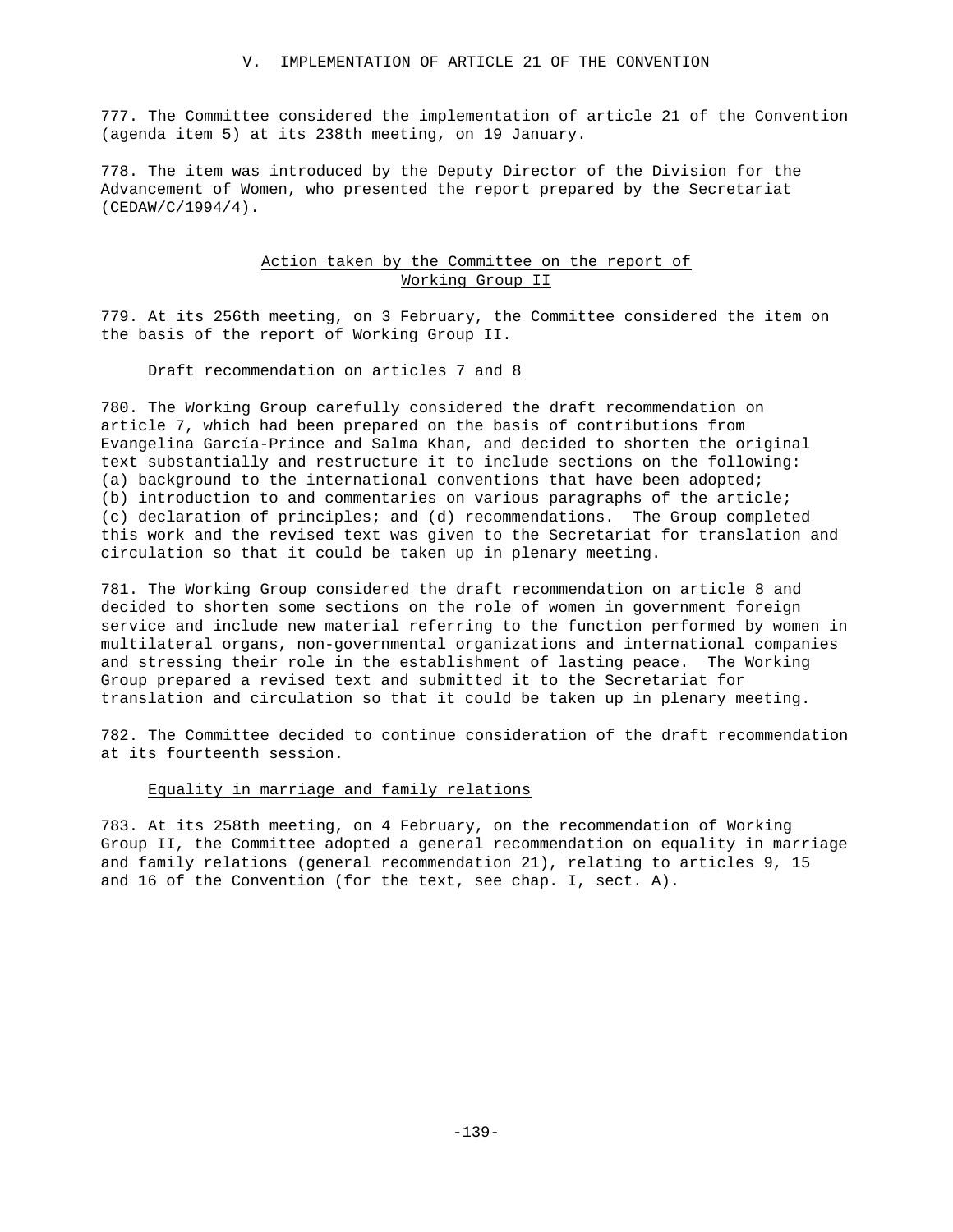784. The Committee considered ways and means of expediting its work (agenda item 6) at its 238th meeting, on 19 January.

785. The item was introduced by the Deputy Director of the Division for the Advancement of Women, who presented the report prepared by the Secretariat (CEDAW/C/1994/6).

786. A representative of the Centre for Human Rights informed the Committee that the issue of the equal enjoyment of human rights and fundamental freedoms by women had been reflected in the Vienna Declaration and Programme of Action adopted by the World Conference on Human Rights. The Conference had set the goal of universal ratification of the Convention on the Elimination of All Forms of Discrimination against Women by the year 2000, and had taken particular note of the recommendation made by the Committee at its eleventh session, in January 1992, that the overall issue of reservations to human rights conventions be placed on the agenda of the Conference.

787. She emphasized that the Conference had also stressed the importance of working towards the elimination of violence against women, as well as the elimination of all forms of sexual harassment, exploitation and trafficking in women, gender-bias in the administration of justice and the eradication of any conflicts that might arise between the rights of women and the harmful effects of certain traditional or customary practices, cultural prejudices and religious extremism.

788. She drew the Committee's attention to the recommendation of the Conference regarding a human rights education decade, and to General Assembly resolution 48/127 of 20 December 1993, in which the Assembly had requested the Commission on Human Rights to consider proposals for such a decade.

789. The Conference had recommended that steps should be taken to increase cooperation and promote further integration of objectives and goals between the Commission on the Status of Women, the Commission on Human Rights, the Committee on the Elimination of Discrimination against Women, the United Nations Development Fund for Women, and other United Nations bodies. In that context, it had also called for strengthened cooperation between the Division for the Advancement of Women and the Centre for Human Rights.

790. She outlined the work that had been carried out by other human rights treaty bodies, with particular reference to the human rights of women.

791. She also drew the Committee's attention to Commission on Human Rights resolution 1993/46 of 8 March 1993, on integrating the rights of women into the human rights mechanisms of the United Nations, in which the Commission encouraged closer cooperation between the Committee on the Elimination of Discrimination against Women and other treaty bodies. 10/ In order to implement some of the provisions of the Vienna Declaration and Programme of Action, the Centre for Human Rights intended to establish a focal point on women's issues in the office of the Assistant Secretary-General for Human Rights, to deal with matters relating to the human rights of women within the Centre, as well as system-wide, especially in view of the upcoming Fourth World Conference on Women.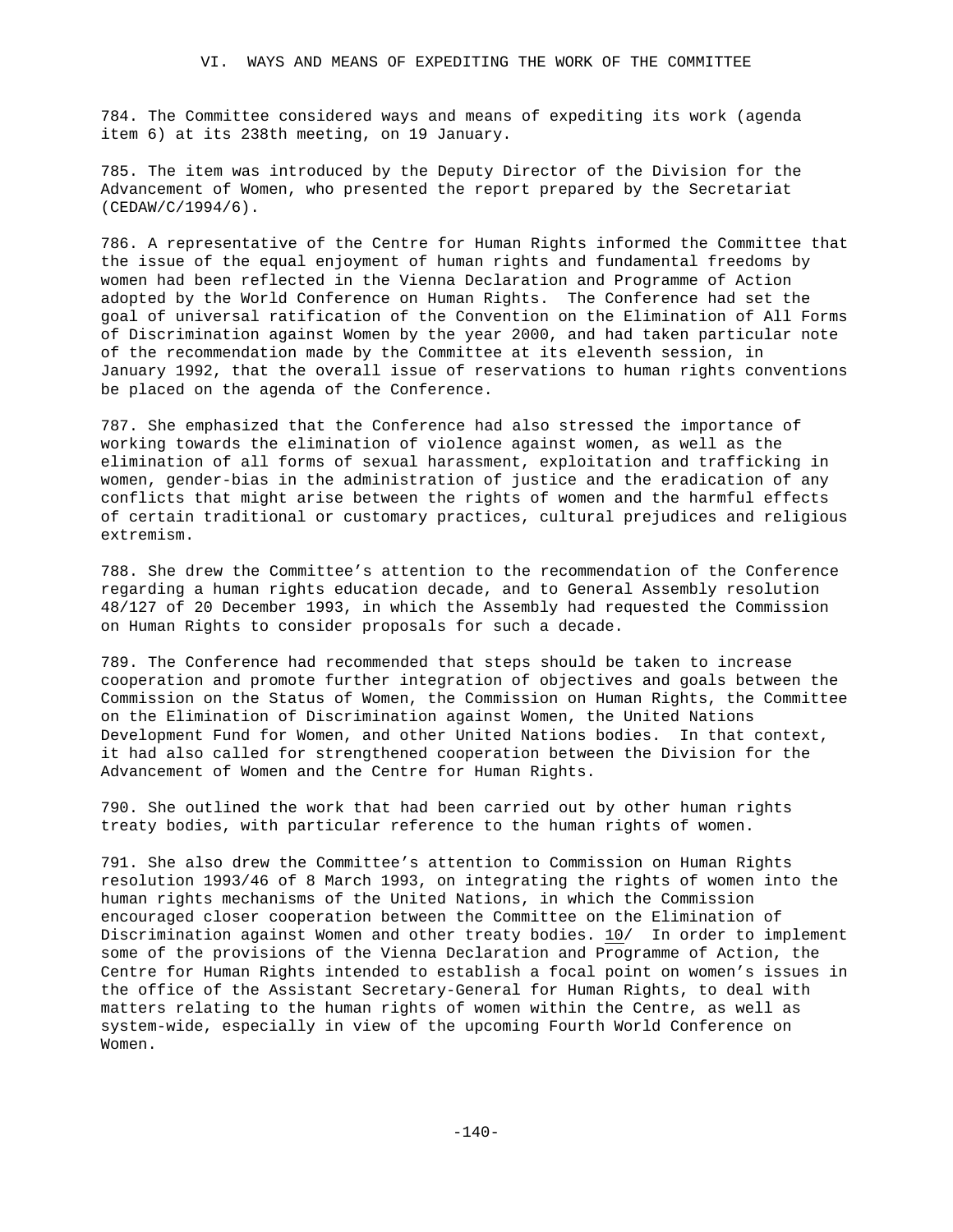792. She emphasized that, in view of the increasing backlog of reports and other matters awaiting consideration, both the Committee on the Rights of the Child and the Committee on Economic, Social and Cultural Rights had decided to request the holding of additional sessions in 1994. Similarly, the Human Rights Committee had asked that its forthcoming summer session be extended by one week to allow additional time for the Committee to deal with the heavy backlog of communications under the Optional Protocol and reports from States parties.

793. Replying to the questions raised by many members concerning cooperation between the Centre for Human Rights and the Division for the Advancement of Women, the representative of the Centre stated that, over the past few months, there had been a number of high-level contacts between the Centre and the Division with a view to increasing cooperation between the two bodies.

794. With regard to non-governmental organizations, the representative of the Centre reported that both the Committee on the Rights of the Child and the Committee on Economic, Social and Cultural Rights had taken steps to involve them in their work and had set aside time for them to make oral statements. Non-governmental organizations had also provided materials in conjunction with the consideration of country reports.

795. At its 250th meeting, the Committee held a general discussion of its functioning, its relationship with other human rights treaty bodies and the secretariat servicing of the Committee.

796. Many members noted that the work programme of the Committee had been increasing and had reached a level that was too heavy to ensure that the results would be of the quality expected of the Committee. The number of periodic reports being considered during each session was too large for the time available and much higher than for other treaty bodies. One expert noted that the uniformity of the presentation and consideration of the reports had resulted in a somewhat mechanical approach to that function.

797. It was stated that the nature of the Committee's activities had changed in the wake of the World Conference on Human Rights and that its sphere of activity now extended beyond merely reviewing reports. The function of providing commentaries on articles of the Convention through general recommendations and contributions to significant United Nations conferences and events had expanded. It was pointed out that the effort to provide general recommendations had perhaps proceeded too rapidly, and the Committee should consider slowing the pace in order to ensure that the quality of the final recommendations would meet the highest professional standards.

798. It was noted that the restriction on meeting time for the Committee was a significant factor contributing to its difficulties in completing its work programme.

799. A number of suggestions were made relating to the organization of work. The possibility of designating experts to specialize in initial reports to be considered at the next session, as had been discussed at past sessions of the Committee, was raised, as was the possibility of regionally based pre-session meetings. The idea of using electronic-communication technology to facilitate communications among members and with the Secretariat was also discussed. Members suggested having the Bureau of the Committee meet with the Secretariat, in advance of sessions, in order to plan the work. The need to emphasize analytical rather than clarificatory questions was advanced. It was noted that not all members had provided the pre-session Working Group with questions that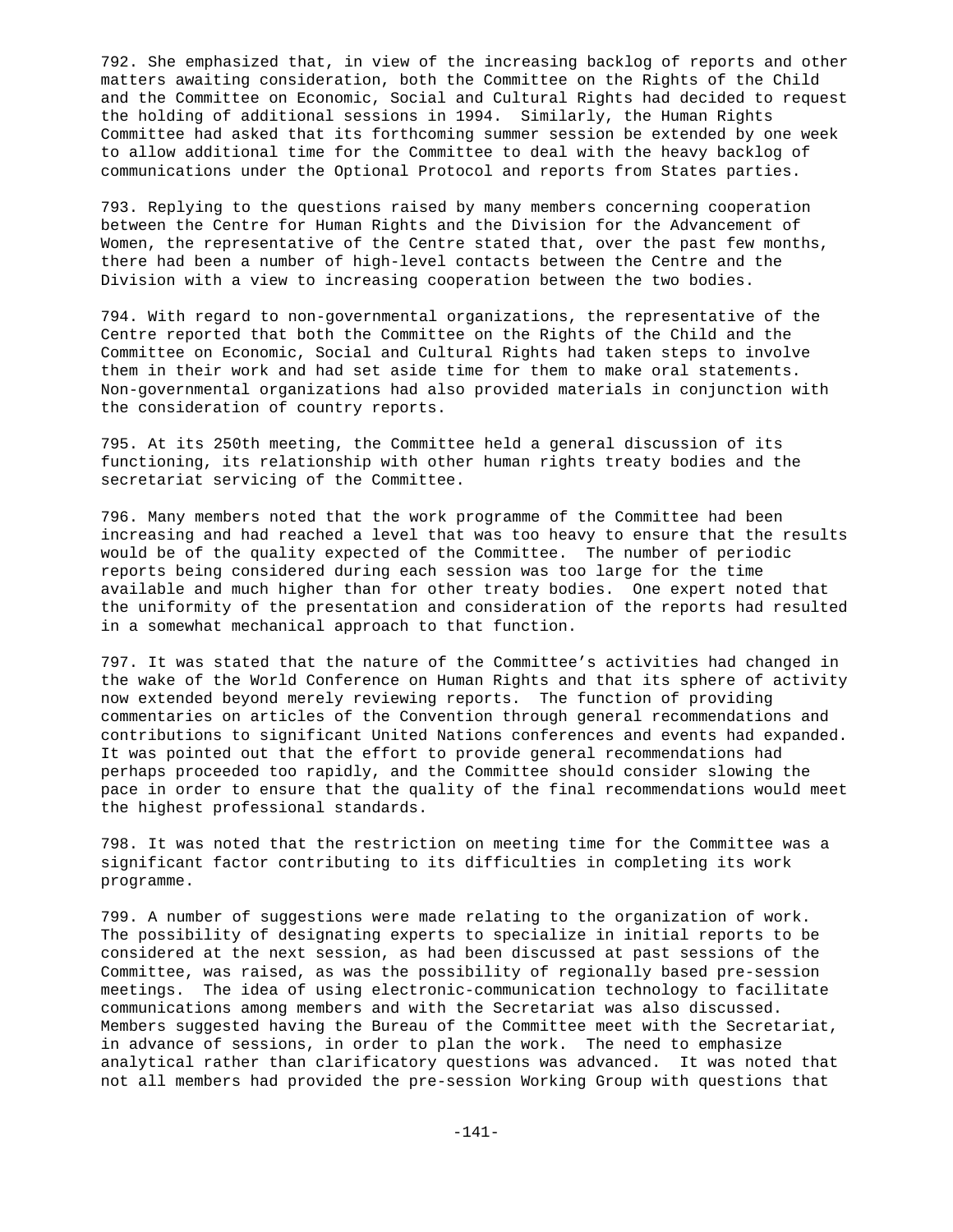could be taken into account in preparing the questions sent to the reporting States. One member suggested that the report of the pre-session Working Group be reviewed before the questions were sent to the respective States. Another suggestion put forward was that, in order to allow adequate time for organizational matters, no reports should be considered on the first day of the session.

800. Many members emphasized the need to provide orientation to newly elected members. It was suggested that some form of orientation manual be prepared, that communications with new members commence during the year of their election and that time be set aside at the beginning of the session during which new members were welcomed in order to provide orientation.

801. Most members expressed concern about the quality of servicing provided to the Committee. One member stated that the servicing had been the worst in the history of the Committee. Others noted that the transfer of the Division for the Advancement of Women from Vienna had hampered servicing. In principle, the Committee should receive the same level and quality of servicing as other human rights treaty bodies.

802. It was stated that the Committee had not received adequate professional support in terms of the legal expertise it needed; the Chairperson had not been adequately supported by the Secretariat; and there was insufficient secretarial and other support. It was suggested that the Secretary-General establish an identifiable unit that would work with the Committee throughout the year, which could provide communication with members, service initiatives taken by the Chairperson and be a focal point for requests for information about the Committee and advisory services. The importance of filling the now vacant position, formerly occupied by the Secretary of the Committee, with a highly qualified professional, was emphasized. It was important to know, at the outset of the session, which individual staff members of the Secretariat had been assigned to what tasks, so that members could be clear about whom to approach on specific matters.

803. Concern was expressed about the speed with which translations had been made available to the Committee.

804. The Secretary-General of the Fourth World Conference on Women, as the official responsible for supervising the work of the Division for the Advancement of Women as secretariat for the Committee, replied to questions. She stressed the changed political role of the Committee in the aftermath of the World Conference on Human Rights. She noted that the problem of resource levels was common to all units in the United Nations system dealing with women's issues and that the transfer of the Division from Vienna had involved logistical problems that had hampered servicing. She said that those problems should not be taken as an excuse for failings in the servicing of the session. She had made efforts to improve coordination with the Centre for Human Rights. She stated that a specific unit should be created within the Division for the Advancement of Women to deal with women's human rights, including the servicing of the Committee. That would improve the career prospects of staff and ensure mobilization of technical support to the Committee.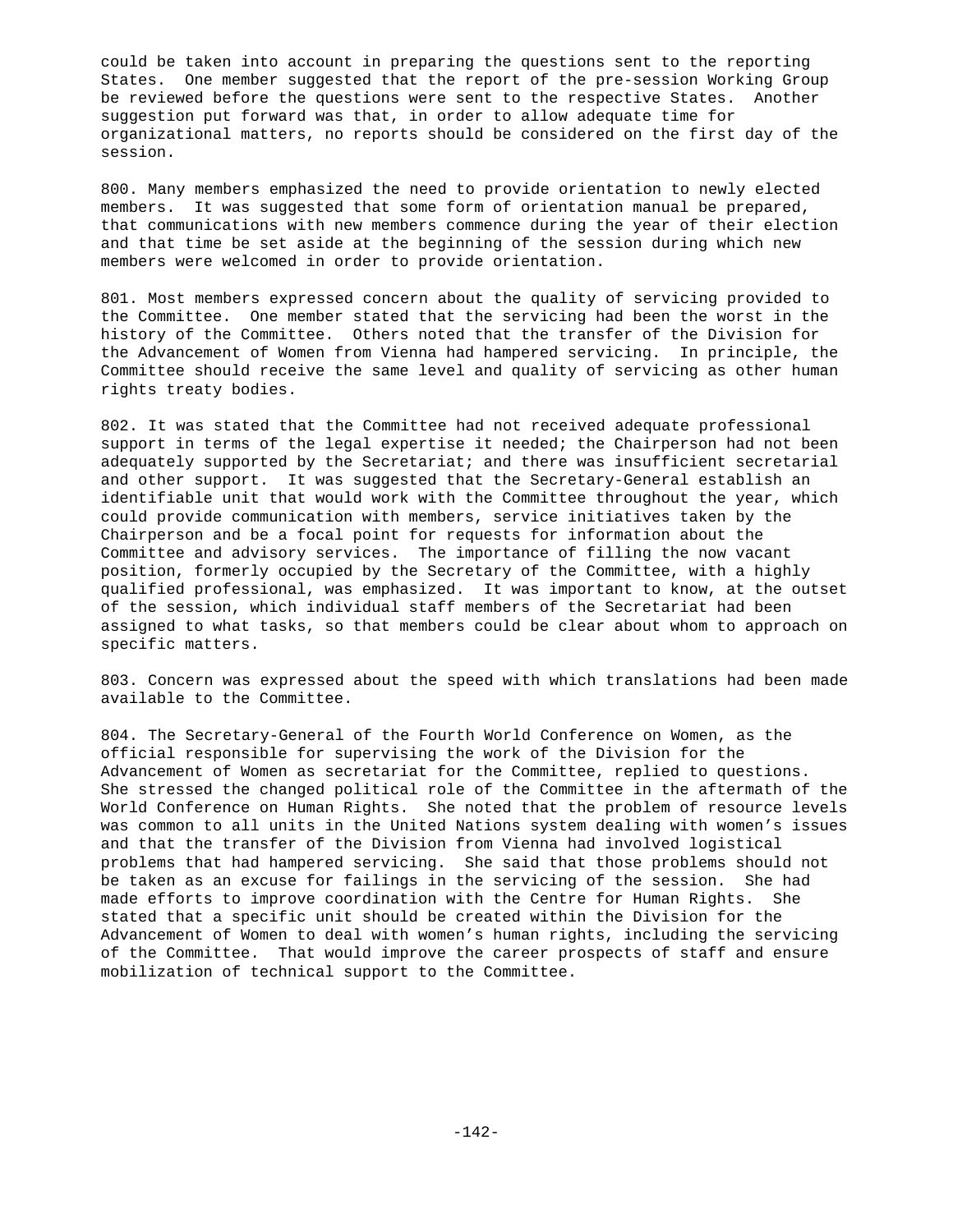# A. Action taken by the Committee on the report of Working Group I

805. At its 256th meeting, on 3 February, the Committee considered the report of Working Group I.

# 1. Secretariat servicing of the Committee

806. The Committee noted that the World Conference on Human Rights had reaffirmed the role of the Centre for Human Rights in the coordination of United Nations activities for human rights. It also noted the role of the Division for the Advancement of Women for taking steps to ensure that violations of women's human rights would be addressed in the human rights regime, including gender-specific abuses. It further noted that the Conference had called for close cooperation between the Centre and the Division.

807. The Committee looked forward to that closer cooperation between the two units on the basis of agreed guidelines on methods of work to ensure that the Committee would be given the same level of servicing as other human rights treaty bodies and its work would be included in all publications on human rights. The Secretariat should report on cooperation and coordination as part of its pre-session report on ways and means of improving the work of the Committee.

808. The Committee stressed the need to have adequate resources for this purpose in both organizational units. It noted the fact that the servicing of the Committee has always been absorbed by the Division for the Advancement of Women without an increase in resources and stressed that, in view of the growing volume of work and new mandates, the resources available to the Division for servicing the Committee should be increased. Within the structure of the Division an adequately staffed substructure should be created for servicing the Committee on a permanent basis.

# 2. Venue of the fourteenth session

809. The Committee noted that its fourteenth session would be held at United Nations Headquarters in 1995.

#### 3. Review of the rules of procedure

810. The rules of procedure of the Committee were originally drafted in 1981. In the intervening period the Committee had adopted, by consensus, a number of new procedures that could be interpreted as inconsistent with the published rules. The Committee had therefore decided, at its twelfth session, to review the rules of procedure in order to adjust them to its current procedures.

811. Following a review of the rules which might need reformulation, the Committee requested the Secretariat to prepare draft revised rules, based on the Committee's current practice, to be considered by the Committee at its fourteenth session. The drafts should address the rules that need to be changed. The Secretariat should also make suggestions about possible rules that would seem desirable in the light of the Committee's current practices.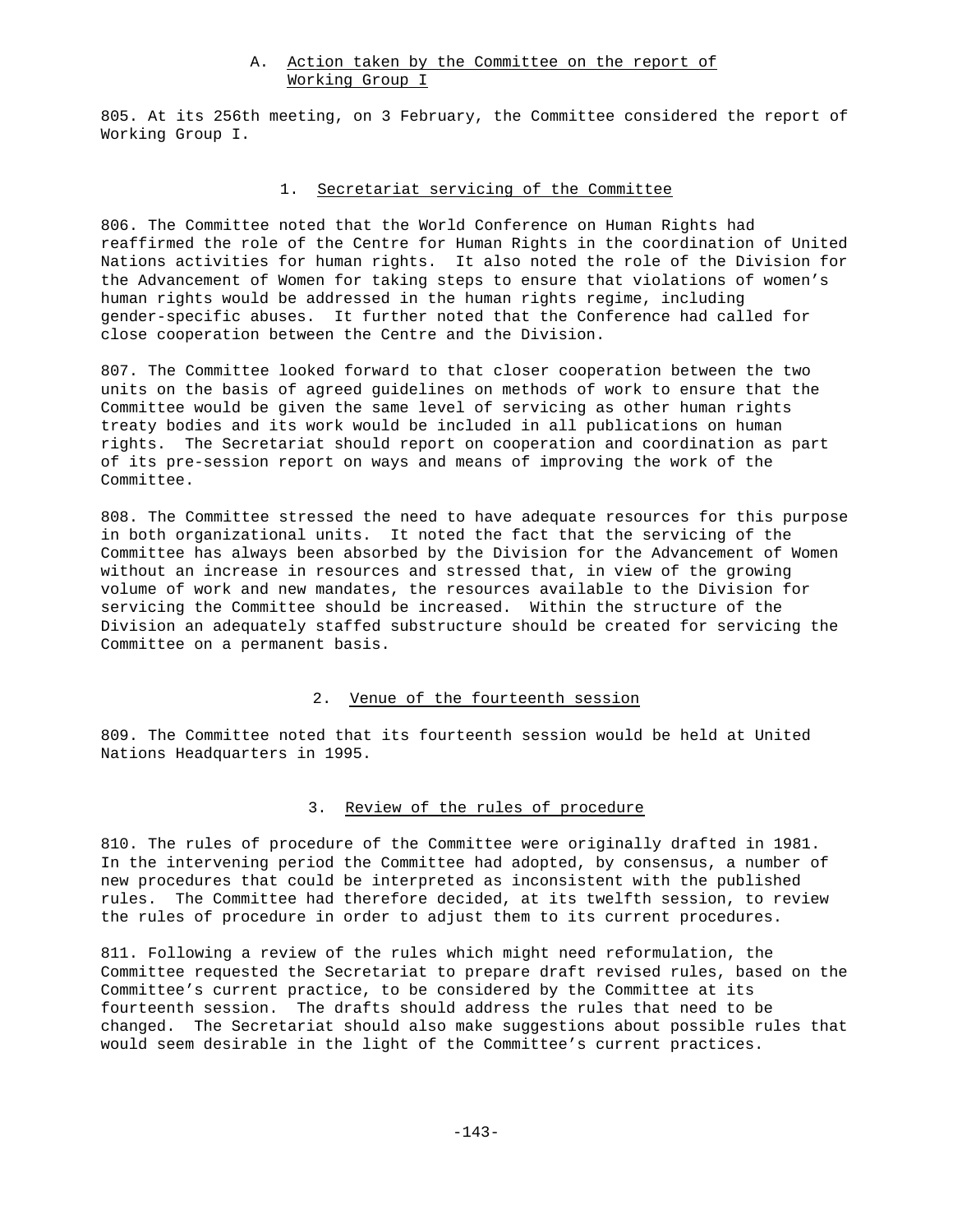# 4. Formulation of Committee comments on the reports of States parties

812. The Committee decided to adopt the practice now becoming common in all of the human rights treaty bodies of preparing concluding comments on the reports of States parties that had presented them to the Committee, so that those could be reflected in the report of the Committee. The following procedures for preparing those comments were determined.

813. At the outset of each session, the Chairperson should designate, for each report, two members of the Committee to draft concluding comments to be considered for adoption by the Committee. To the extent possible, at least one of those rapporteurs should be from the region of the reporting State. For second and subsequent periodic reports, they should consult with the members of the pre-session working group.

814. The comments should cover the most important points raised during the constructive dialogue, emphasizing both positive aspects of the reports and matters on which the Committee had expressed concern, and should clearly indicate what the Committee wished the State party to report on in its next report. The comments should be concise. For second and subsequent reports, the comments should take into account the findings of the pre-session working group as well as the constructive dialogue.

815. The drafts should be considered in closed meetings of the Committee scheduled periodically during the session, but at least one per week.

816. Once agreed, the concluding comments would be incorporated into the Committee's report on the consideration of the State party's report.

817. One member expressed her reservation regarding the formulation of concluding comments.

#### 5. Reports to be considered at the fourteenth session

818. Taking into account the criteria that preference should be given to those States whose reports had been pending for the longest time, the need to give priority to the consideration of initial reports, and the desirability of having a balance of reports in terms of geographic and other factors, the Committee decided to consider the following reports at its fourteenth session, in 1995:

(a) Initial reports

Bolivia Chile Mauritius St. Vincent and the Grenadines Tunisia Uganda

(b) Second periodic reports

Argentina Finland Peru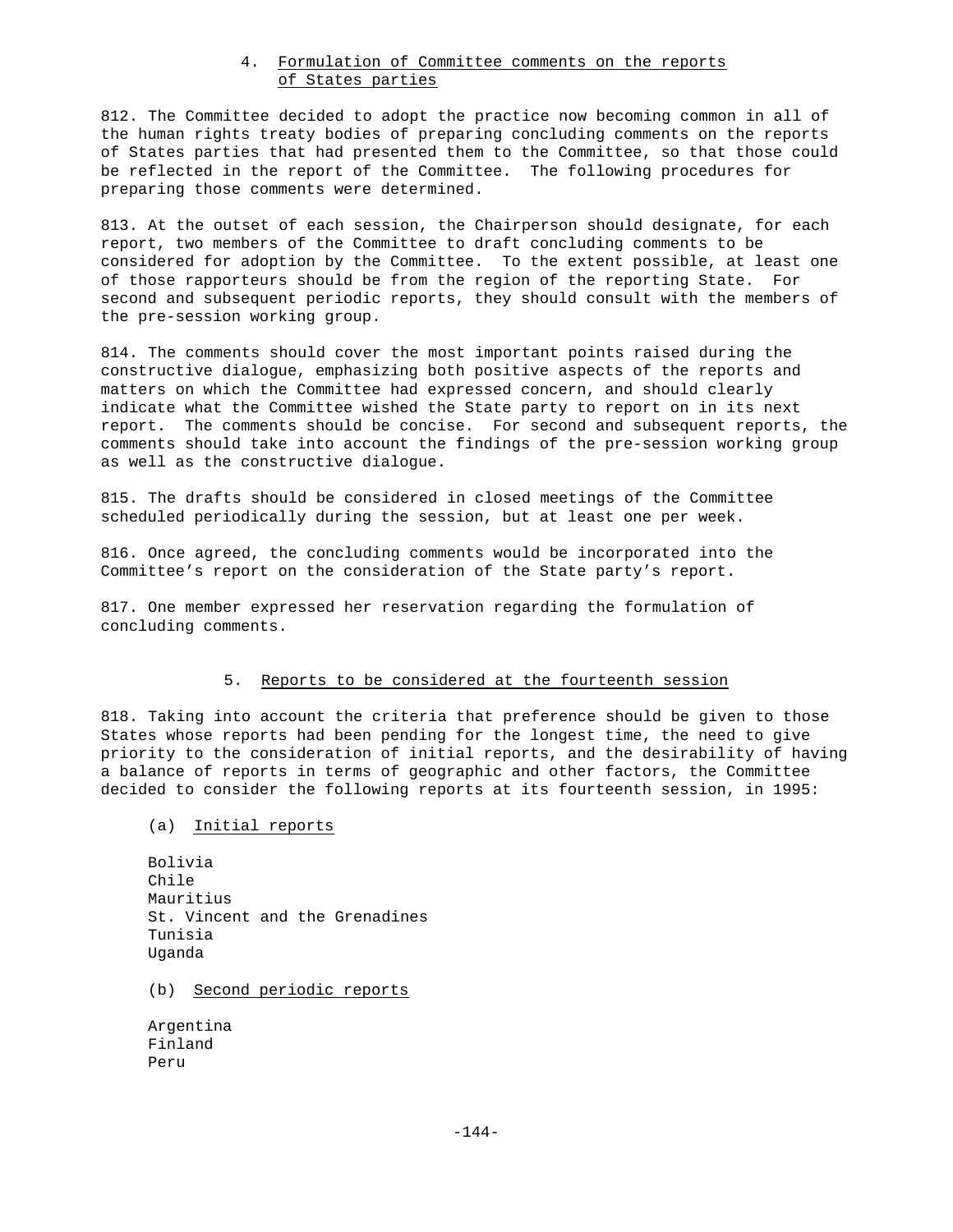(c) Third periodic reports

Norway Russian Federation

# 6. Pre-session working group for the fourteenth session

819. After consultations among members belonging to the regional groups concerned, the Committee decided that the pre-session working group for the fourteenth session should consist of the following members and alternates:

| Member                                  | Alternate                                  |
|-----------------------------------------|--------------------------------------------|
| Evangelina García-Prince<br>(Venezuela) | Liliana Gurdulich de Correa<br>(Argentina) |
| Salma Khan (Bangladesh)                 | [open]                                     |
| Hanna Beate Schöpp-Schilling            | Pirkko Anneli Mäniken                      |
| (Germany)                               | (Finland)                                  |
| Kongit Sinegiorgis                      | Ahoua Ouedraogo                            |
| (Ethiopia)                              | (Burkina Faso)                             |

Since there is no current member from Eastern Europe, the working group will consist of four members.

# 7. Orientation of new members

820. The Committee requested the Secretariat to prepare a brief orientation manual for new members and to distribute it to them in advance of the session as well as to other members of the Committee.

# 8. Organization of the work of the fourteenth session

821. The Committee decided to begin consideration of the reports of States parties under article 18 from the second day of the session.

# B. Plan of activities of the Centre for Human Rights of the United Nations Secretariat

822. The Committee, having been provided by the Centre for Human Rights of the United Nations Secretariat with a draft of its plan of activities for the implementation of the Vienna Declaration and Programme of Action, recommended that the plan of activities be amended in order to strengthen the Centre's work relating to the human rights of women and its relations with the Committee. It decided that those amendments should be transmitted by the Chairperson of the Committee to the Assistant Secretary-General for Human Rights.

# C. Feasibility of preparing an optional protocol to the Convention

823. At its 258th meeting, on 4 February, on the recommendation of Working Group III, the Committee adopted suggestion 5, on the feasibility of preparing an optional protocol to the Convention (for the text, see chap. I, sect. B).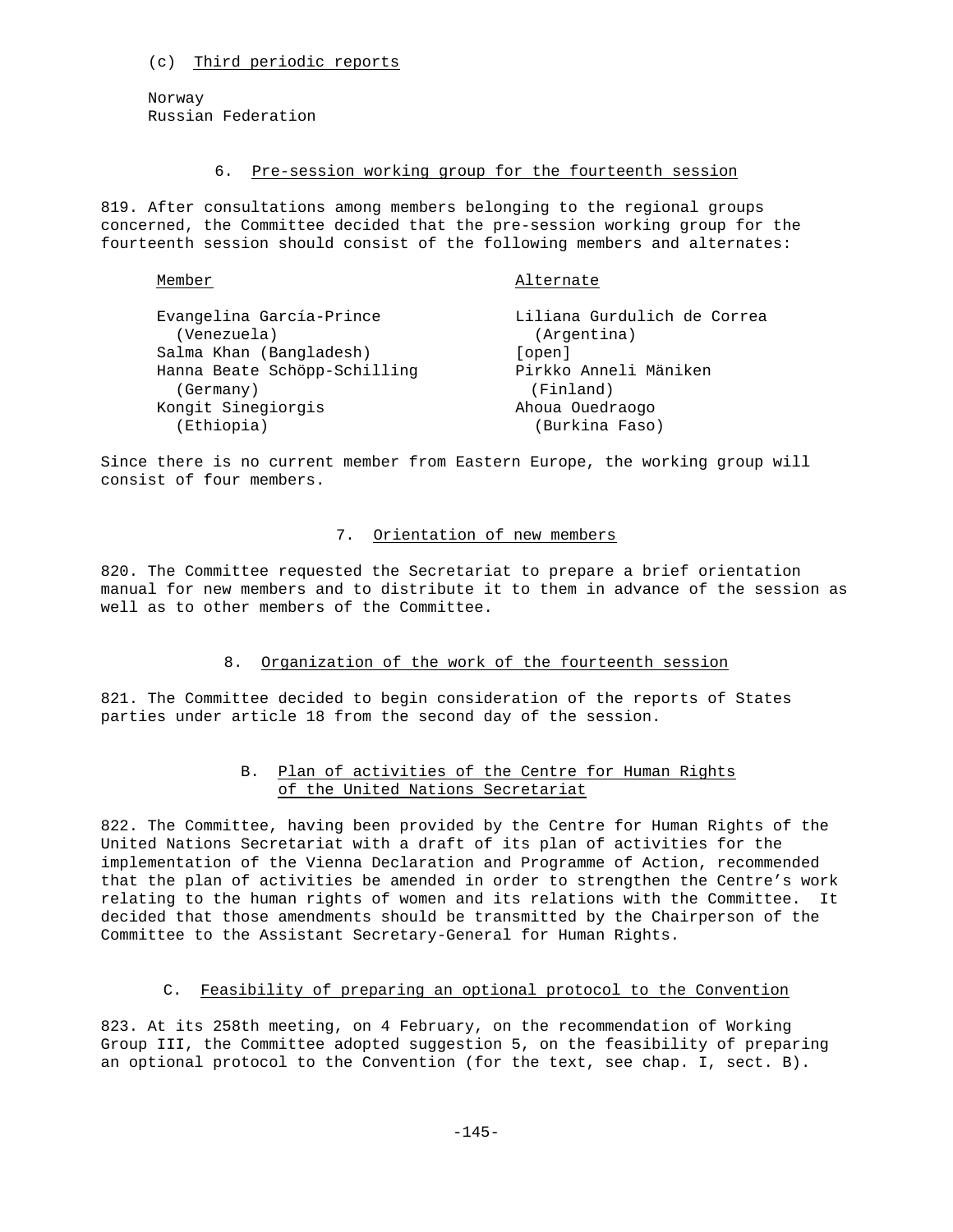## VII. CONTRIBUTIONS OF THE COMMITTEE TO INTERNATIONAL CONFERENCES

#### A. Fourth World Conference on Women

824. The Committee considered the structure and contents of document CEDAW/C/1994/7, prepared by the Secretariat as an outline of the compendium on the implementation of the Convention which the Committee was expected to submit to the Fourth World Conference on Women, to be held in Beijing in 1995, and possibly to other meetings as well. The Committee decided to introduce changes in the title, structure and contents of the document and prepared the following text, which also contains some details on how the document was drawn up.

825. The Committee decided that the title should be changed to "Report on progress achieved in the implementation of the Convention" and that the report should be expanded to include chapters on the following:

- (a) Introduction;
- (b) Origins of the Convention and practices of the Committee;
- (c) Interpretation and implementation of the Convention;
- (d) The future of the Convention and the Committee.

The content of each chapter will be as follows:

# 1. Introduction

826. The report will emphasize that:

(a) The Convention on the Elimination of All Forms of Discrimination against Women is the first international treaty embodying the civil, political, social, economic and cultural rights of women. It therefore covers the full range of issues related to the role and position of women in public and private life and establishes the obligation of States parties to ensure the full development and advancement of women with the aim of guaranteeing the enjoyment and exercise of human rights and fundamental freedoms by women on a basis of equality with men. Consequently, the Convention is one of the international human rights treaties;

(b) The Convention not only embodies the rights covered by previous international conventions and treaties, but also defines them in a clearer and more detailed way in order to ensure that women will be able to exercise those rights. The Convention thus contains the basis for policies that States parties should develop to enable women to enjoy internationally recognized human rights de facto and not just de jure;

(c) The Convention has been ratified by 132 countries. Many of those countries have entered reservations. Reservations which were entered to articles 2 and 16 are of particular concern. Conversely, some countries which have not entered reservations continue to permit practices which contravene particular provisions of the Convention;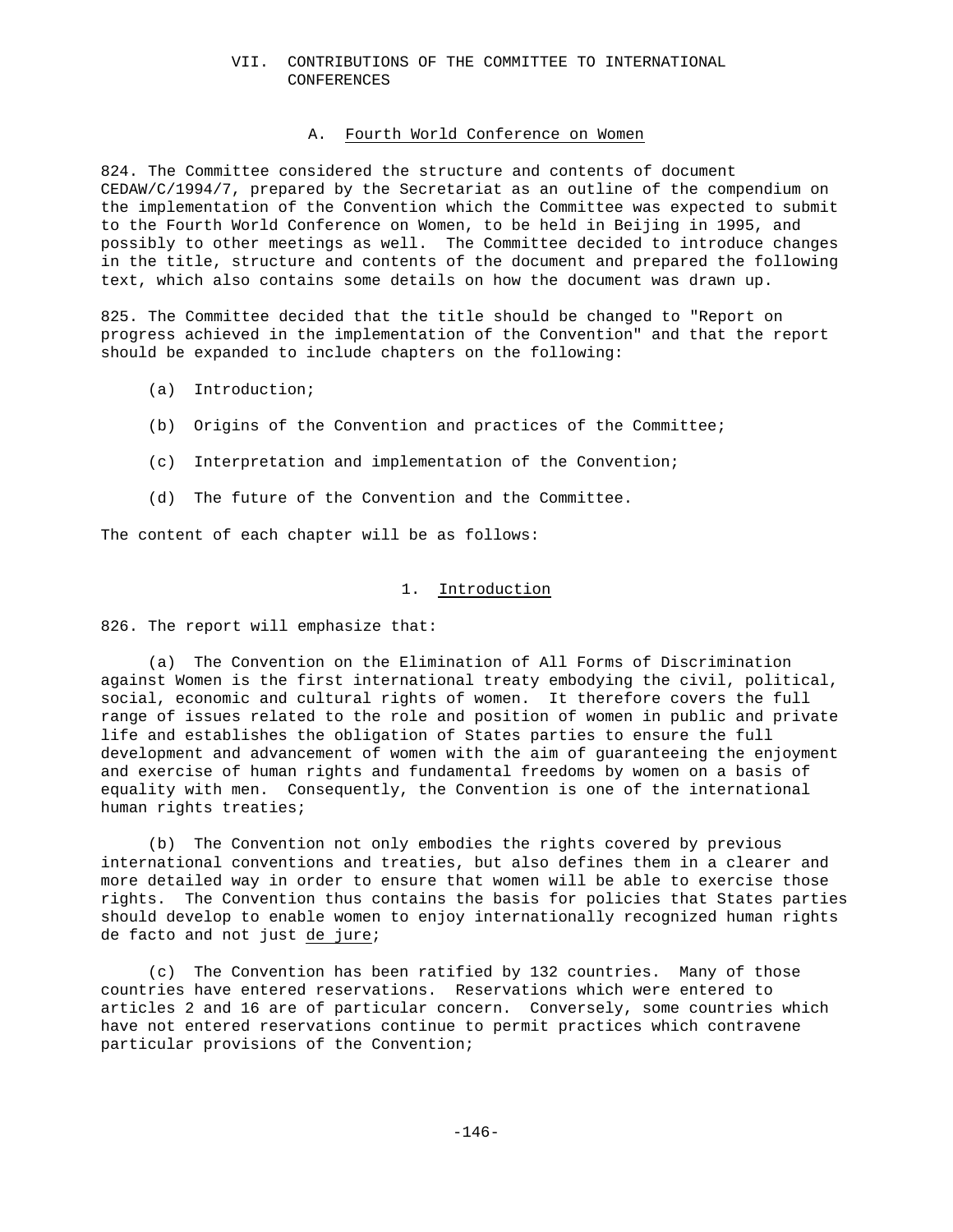(d) In accordance with article 18 of the Convention, the States parties have undertaken to submit periodic reports on the implementation of the Convention for consideration by the Committee. As a mechanism for monitoring implementation of the Convention through a constructive dialogue with States parties and for making suggestions and general recommendations, the Committee contributes in a very important way to the advancement of human rights in keeping with the provisions of the 1993 Vienna Declaration and Programme of Action, with economic, social and cultural development in accordance with the conclusions of the World Summit for Social Development, and with the advancement of women, as provided for in the 1985 Nairobi Forward-looking Strategies for the Advancement of Women;

(e) In the light of the foregoing, the Convention is of special importance to the Fourth World Conference on Women. The report should illustrate the importance of the Convention to the Fourth World Conference. The Conference will give an impetus to the promotion of internationally recognized human rights and freedoms and will reactivate the enforcement of the provisions of the Convention. The Conference should encourage universal ratification of the Convention and the withdrawal of reservations entered with respect to it.

#### 2. Origins of the Convention and practices of the Committee

827. This chapter should be drafted in accordance with the text of document CEDAW/C/1994/7.

#### 3. Interpretation and implementation of the Convention

828. This chapter shall consist of three parts:

(a) A concise explanation of how the content of the Committee's recommendations, which has been expanded and made more specific, has developed. It should be noted that, while some of the recommendations refer to the format for the presentation of reports of States parties (recommendations 1, 2, 9 and 11), reservations (recommendation 4), the organization of the work of the Committee (recommendation 7) and the dissemination of the Convention (recommendation 10), most of them refer to some of the articles of the Convention. The recommendations that cover several articles should be mentioned and their texts restated in full (recommendations 12 and 19 concerning violence against women and 18 concerning disabled women);

- (b) A section on each article, containing the following:
- (i) The text of the recommendation or recommendations, if any, concerning the content of the article;
- (ii) A comparative analysis of the implementation of the article in accordance with the first, second and, in some cases, third reports, based on a representative sample of reports of countries in different regions and at various levels of development;
- (iii) Commentaries on the article, based on:

Contributions submitted by the members of the Committee prior to June 1994;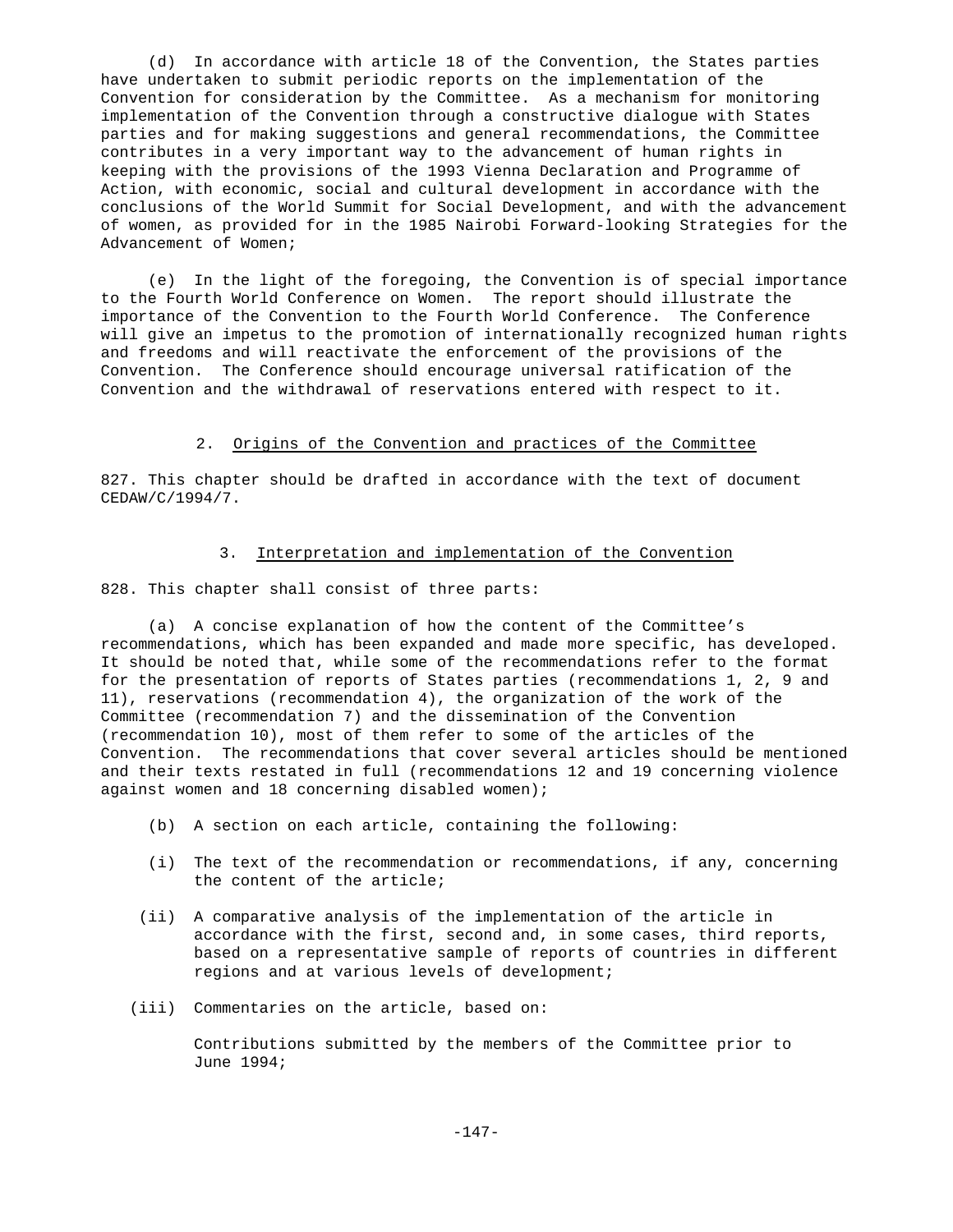Reports submitted by States parties;

Contributions from the specialized agencies (the Secretariat should take into account the offers made by the representative of UNESCO to organize meetings of experts on some of the articles and by the representative of ILO to make technical contributions in the areas of its competence);

Contributions from non-governmental organizations.

#### 4. The future of the Convention and the Committee

829. In this chapter, the Secretariat should include a reference to the Committee's proposals regarding an optional protocol and the programme of activities of the Centre for Human Rights. In any case, the chapter should refer to:

(a) The Vienna Declaration and Programme of Action, adopted in June 1993 by the World Conference on Human Rights, in which it is stipulated that the human rights of women and of the girl child are an inalienable, integral and indivisible part of universal human rights. Accordingly, the human rights of women should form an integral part of the United Nations human rights activities, especially the promotion of the Convention and the analysis, from a gender perspective, of the implementation of the other international human rights treaties;

(b) Governments and intergovernmental and non-governmental organizations should intensify their efforts for the protection and promotion of the human rights of women and the girl child, on the basis of the Convention and the work of the Committee;

(c) The United Nations should further the aim of achieving, by the year 2000, universal ratification of the Convention, and should urge States to withdraw all reservations contrary to the purposes of the Convention or incompatible with international treaty law;

(d) General recommendation 19 of the Committee and information provided by States parties to the Committee on the issue of violence against women should be taken into account in the mandate and activities of the Special Rapporteur on violence against women;

(e) In order to achieve these objectives, it is essential for all women in the world, as soon as possible, to become aware and to make use of the Convention in defending their rights. To that end, various actions are needed:

- (i) The United Nations should ensure that the Convention and the general recommendations of the Committee are translated into all languages and widely disseminated;
- (ii) The Convention should be included in all United Nations programmes for the dissemination and teaching of human rights;
- (iii) Those persons within the Governments of States parties who are responsible for the implementation of the Convention should receive training in its content, and its consideration by the academic community should be encouraged.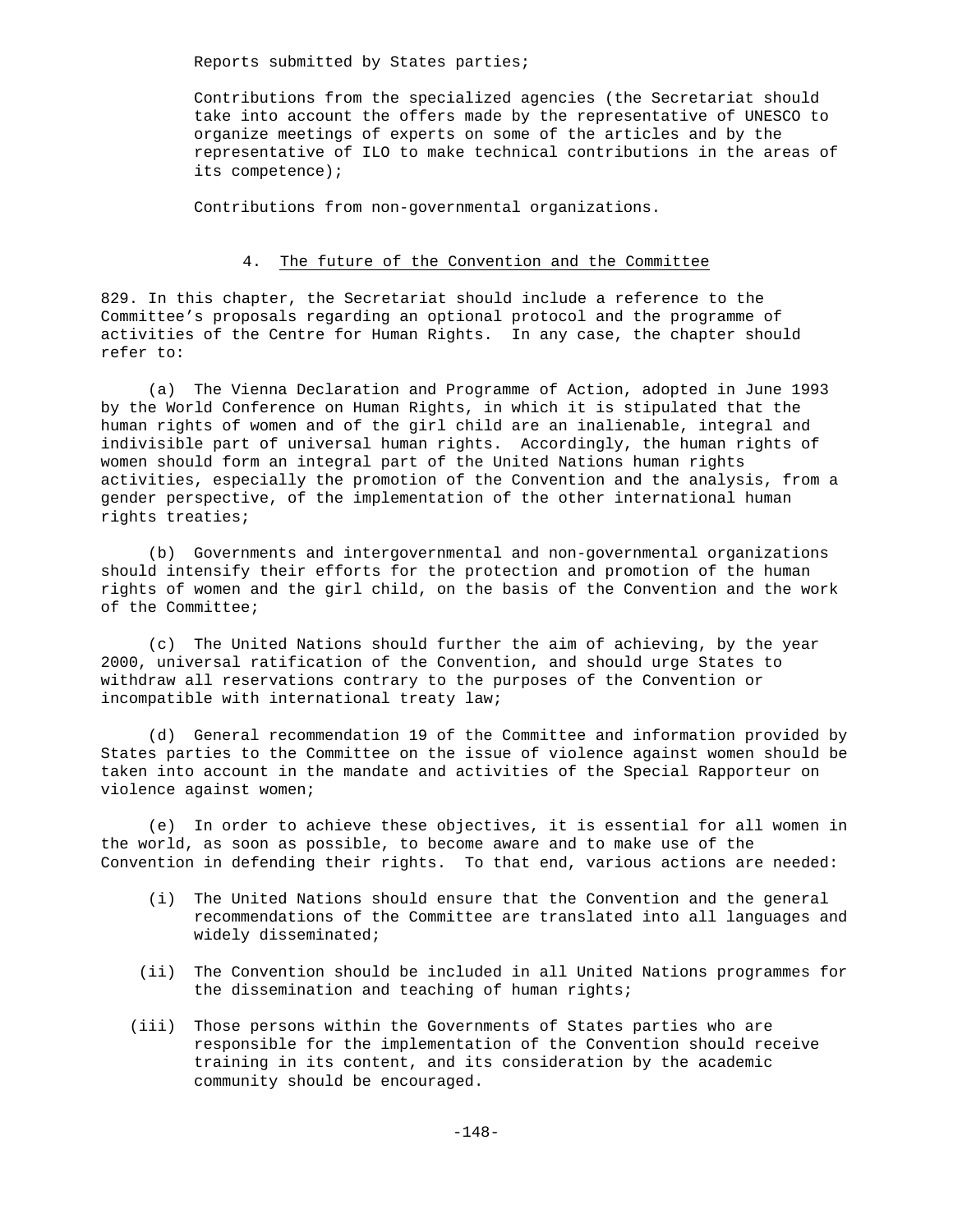830. The Secretariat should send the draft of the report to the members of the Committee prior to October 1994.

#### B. International Conference on Population and Development

831. At its 258th meeting, on 4 February, the Committee, on the basis of the report of Working Group III, adopted suggestion 6, containing its suggestion to the International Conference on Population and Development (for the text, see chap I, sect. B).

### C. World Summit for Social Development

832. The forthcoming World Summit for Social Development and ways in which the Committee should be involved therein were considered by Working Group II. It had before it a report of the Secretary-General which contained types of recommendations that could be considered by the Summit (A/CONF.166/PC/6). The following recommendations emerged from the discussion.

833. The Group took the view that the final document to be adopted by the Summit should take a gender approach to be reflected in all the texts. In addition, it should develop more thoroughly a section highlighting the importance of improving the status of women and giving adequate consideration to their needs in social development strategies. The Group also emphasized that the Summit and the document should take into account the serious social problems caused by adjustment policies, and the increasingly negative impact of such policies on the status of women. International financial institutions developing and imposing structural adjustment programmes, and Governments implementing those programmes, needed to pay attention to those facts and to formulate and implement differentiated measures to alleviate the impact of such programmes on women and children. It was stated that the Summit could not fail to discuss the responsibility of the developed countries, in terms of an ethical and political approach, in connection with the possibilities of and limits to social development in the developing countries.

834. The Group thought it highly desirable for the Committee to participate not only in the Summit, but also in the preparatory meetings to be held in New York in January-February 1994, August-September 1994, and January 1995. Two members of the Committee should participate in those preparatory meetings, one representing the developed countries, the other representing the developing countries. The purpose of their participation would be to follow the Summit with a view to helping States to understand that the Convention is an important normative instrument that may offer effective guidelines in social development initiatives, and that implementation of the Convention is indispensable to social development.

835. With an eye to the possibility that the Committee members might participate in the first preparatory meeting, the Working Group prepared a set of suggestions based on the examination of the report of the Secretary-General. The text of those suggestions is set out below.

836. Both meanings of the concept "social development" should include a clear understanding of the importance of women's issues to social development. Among the aspects of the human condition to be addressed is the problem of distribution of work between women and men which obtains in many societies. When women bear the greater burden of work, there is social injustice. Only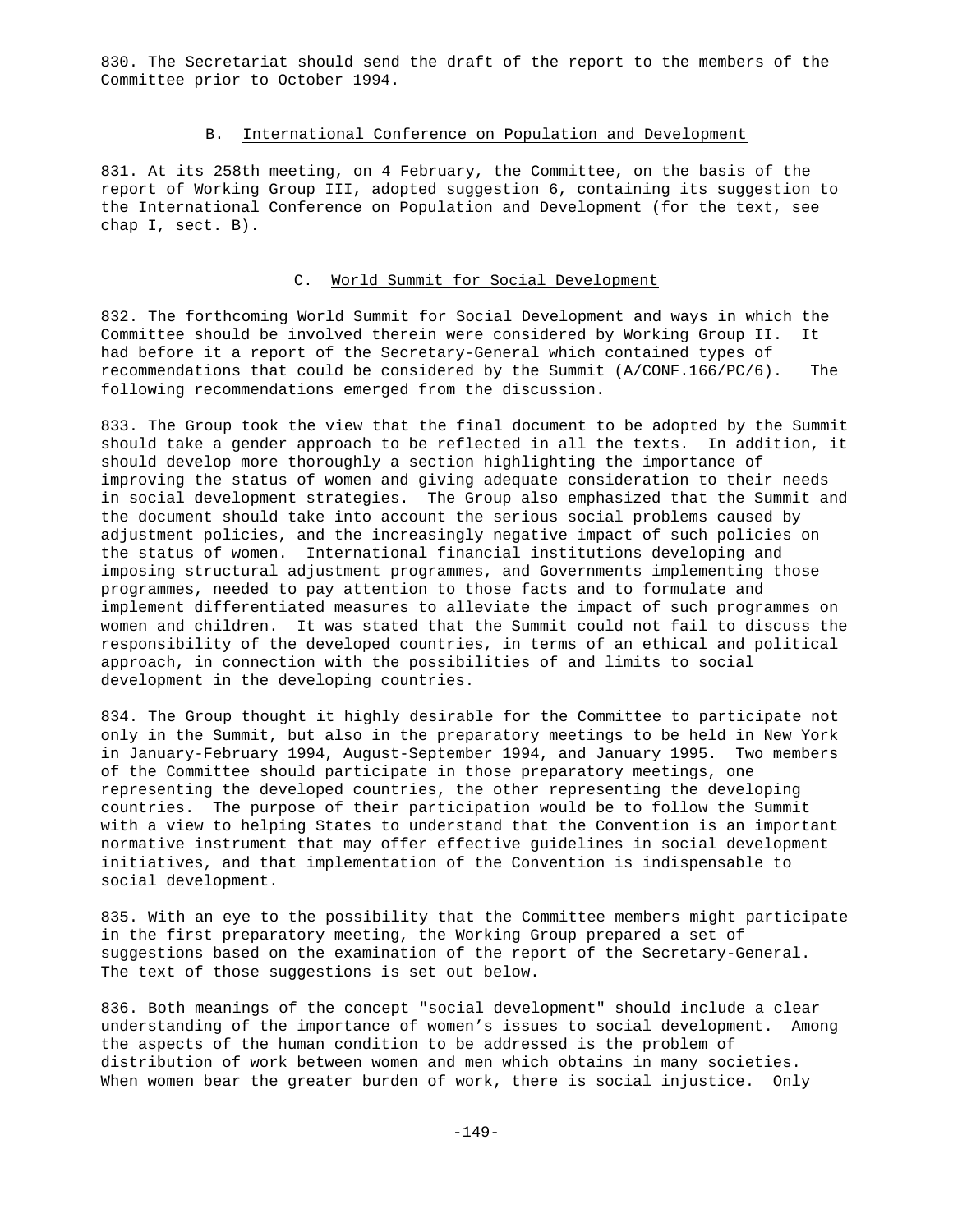when women achieve equality in all aspects of life, including an equitable distribution of work between men and women, will a model of society which is more efficient and more just be achieved.

#### Overview of the social situation

837. In relation to poverty, to add to their plight, many women suffer from a lack of power and status within the family. Some of the obstacles they must overcome to achieve equality with men in private life are set out in general recommendation 21 of the Committee on the Elimination of Discrimination against Women. Violence against women in both their public and private lives is a widespread and serious problem affecting their ability to participate at all levels and in all sectors of society. Examination of States parties' reports to the Committee on the Elimination of Discrimination against Women demonstrates that violence against women seriously affects their ability to participate fully in public and family life.

#### Social integration

838. An examination of States parties' reports to the Committee on the Elimination of Discrimination against Women demonstrates that structural adjustments in some economies have had a serious impact on women's ability to participate in the workforce and as equal members of society. It is rare too that Governments move resolutely to work towards de facto equality for women. Education policy must strike an appropriate balance in particular, abolishing gender stereotyping so that women are portrayed as valued members of society. Traditionally, because they must care for their families as well as earn an income, and more recently because of the impact of structural adjustments in many countries, women play a significant role in the informal sector. Women in all societies continue to bear a disproportionate and inequitable burden of work, continuing to care for the family and contribute to its income, and in a significant proportion of families are sole breadwinners.

#### Poverty and employment

839. Structural readjustments in many economies have aggravated the problem of dissolution of households, and compounded the poverty of large numbers of women and the children for whom they care. Current efforts to assist families have not been fully adequate for protecting women who support households, frequently without financial assistance. With regard to employment, women who are themselves members of specific groups and who have particular roles to play in their support have particular requirements for active employment policies.

# Types of recommendations that could be considered by the Summit

840. The World Conference on Human Rights urged the full and equal enjoyment by women of all human rights and that this be a priority for Governments and for the United Nations. The Conference also underlined the importance of the integration and full participation of women as both agents and beneficiaries in the development process and reiterated objectives established on global action for women towards sustainable and equitable development.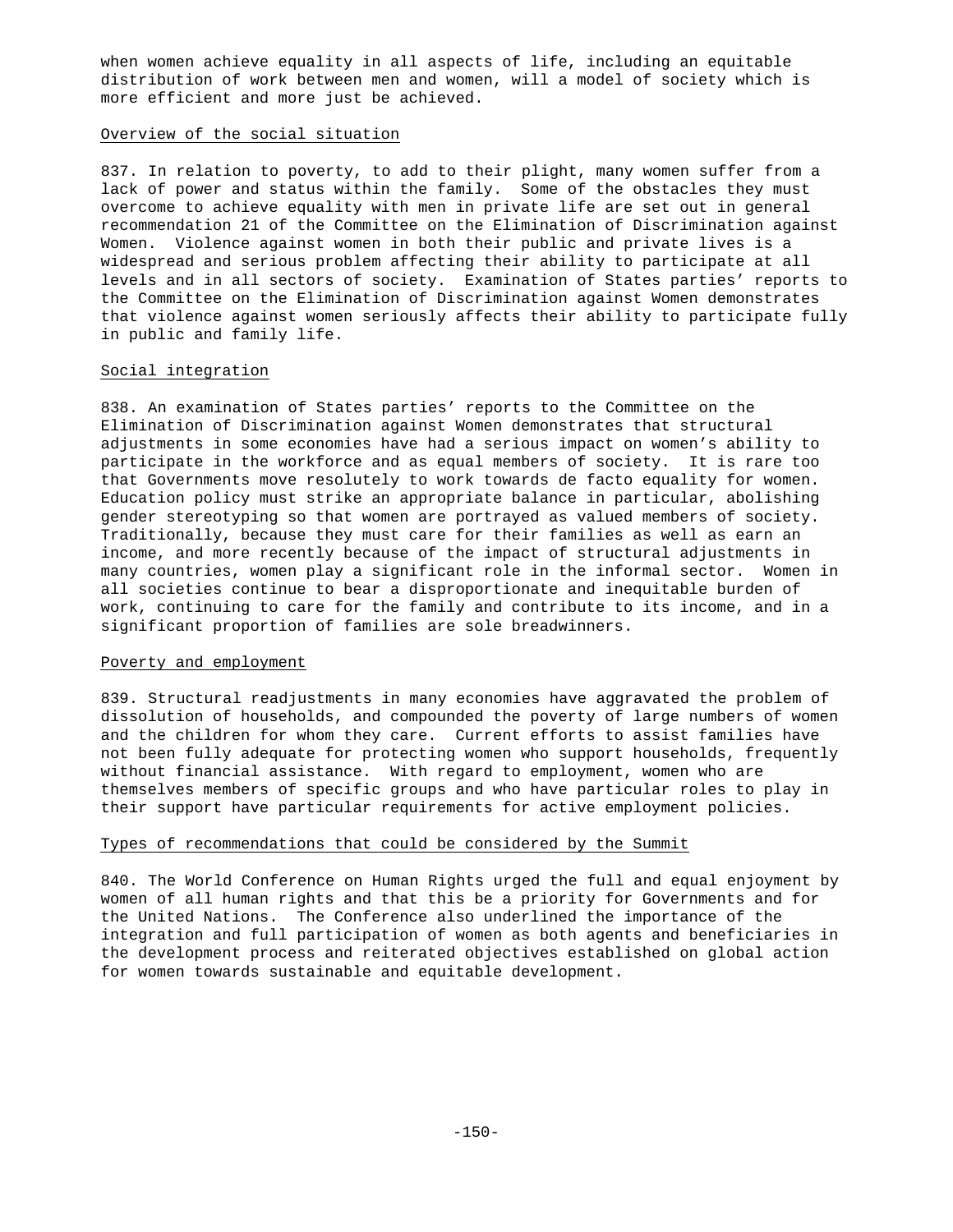# VIII. PROVISIONAL AGENDA FOR THE FOURTEENTH SESSION OF THE COMMITTEE

841. The Committee considered the provisional agenda for its fourteenth session (agenda item 7), at its 238th meeting, on 19 January.

842. The Deputy Director of the Division for the Advancement of Women introduced the proposed agenda (CEDAW/C/1994/6, annex II).

843. On the basis of the report of Working Group I, the Committee decided, at its 256th meeting, to approve the following provisional agenda:

- 1. Opening of the session.
- 2. Solemn declaration by new members of the Committee.
- 3. Election of officers.
- 4. Adoption of the agenda and organization of work.
- 5. Background report of the Chairperson on the activities undertaken during the year.
- 6. Consideration of reports submitted by States parties under article 18 of the Convention on the Elimination of All Forms of Discrimination against Women.

#### Documentation

Report of the Secretary-General on the status of submission of reports by States parties under article 18 of the Convention

Reports of States parties to be considered at the fourteenth session

- 7. Implementation of article 21 of the Convention on the Elimination of All Forms of Discrimination against Women.
	- Documentation

Note by the Secretary-General on reports provided by specialized agencies

Report of the Secretary-General: analysis of article 2 of the Convention

Report of the Secretary-General on the implications for the work of the Committee of the priority themes of the Commission on the Status of Women

8. Ways and means of expediting the work of the Committee.

#### Documentation

Report of the Secretary-General on ways and means of expediting the work of the Committee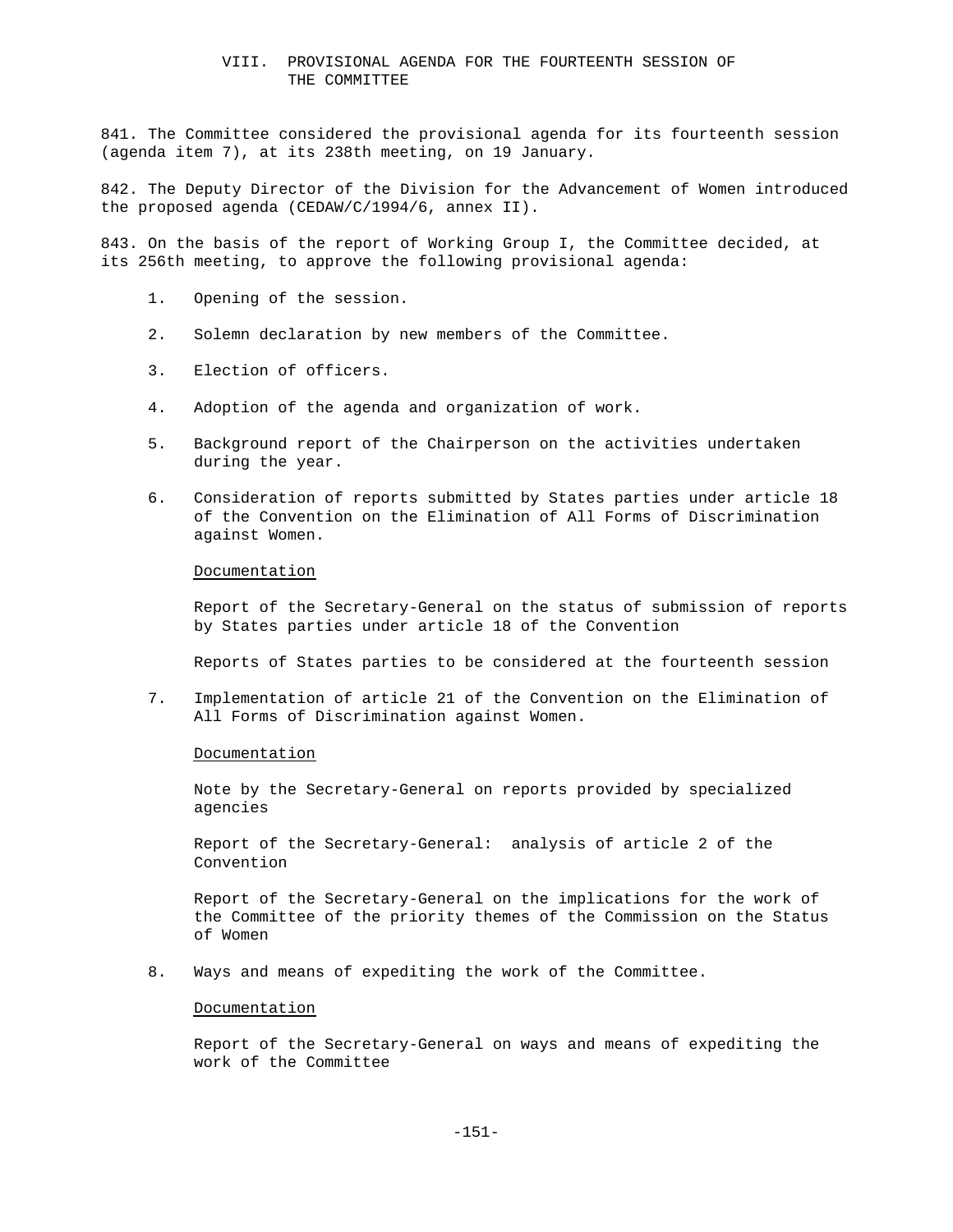9. Consideration of the report of the fifth meeting of persons chairing the human rights treaty bodies and action taken by the General Assembly concerning treaty bodies.

#### Documentation

Report of the fifth meeting of persons chairing the human rights treaty bodies

10. Contribution of the Committee to forthcoming international conferences.

# **Documentation**

Report of the Secretary-General transmitting the draft of the compendium on the implementation of the Convention on the Elimination of All Forms of Discrimination against Women.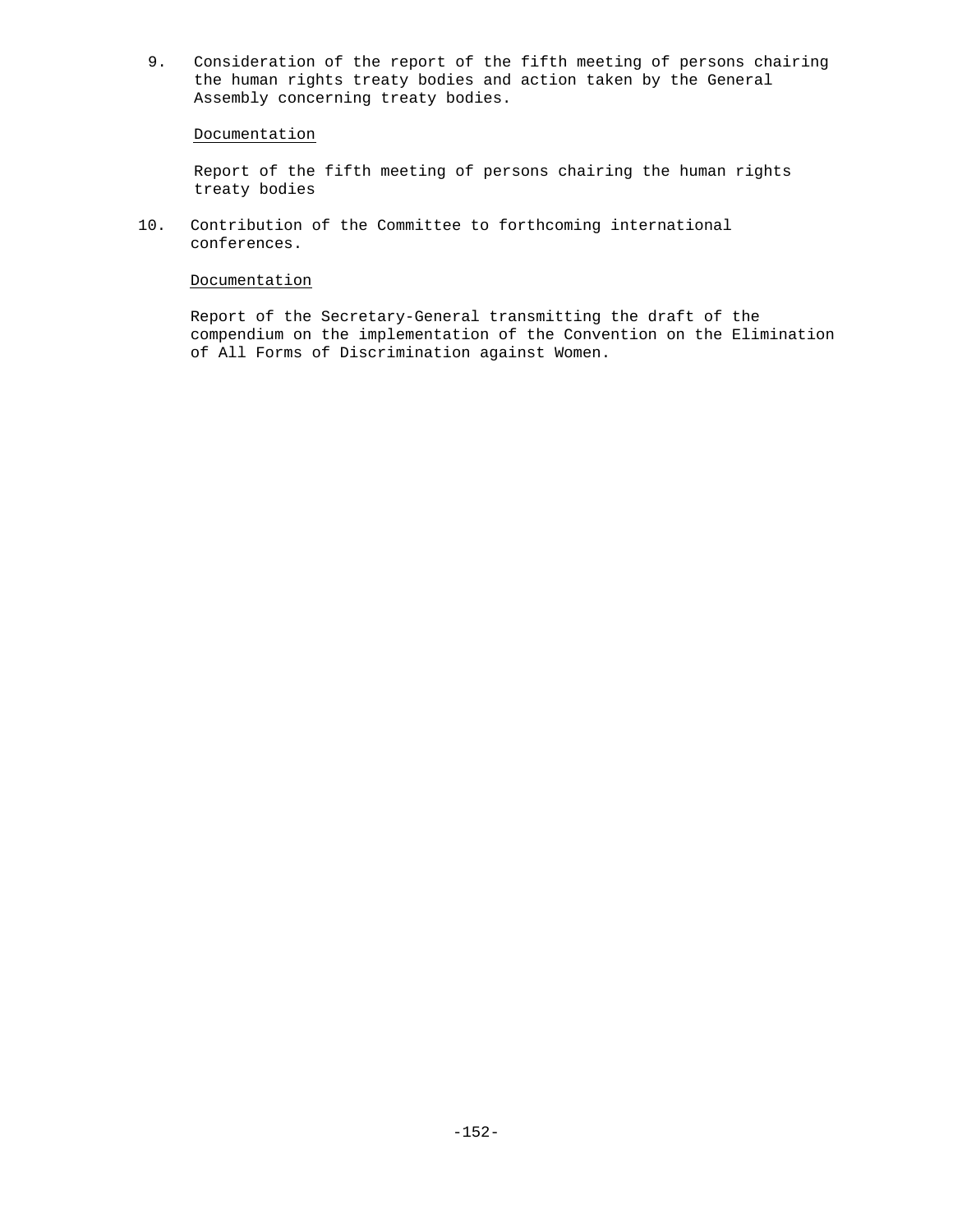844. At its 259th meeting, on 4 February 1994, the Committee adopted the report on its thirteenth session (CEDAW/C/1994/L.1 and Add.1-16), as orally amended.

#### Notes

1/ See Report of the World Conference to Review and Appraise the Achievements of the United Nations Decade for Women: Equality, Development and Peace, Nairobi, 15-26 July 1985 (United Nations publications, Sales No. E.85.IV.10), chap. I, sect. A.

2/ A/CONF.157/24 (Part I), chap. III.

3/ See Official Records of the General Assembly, Forty-seventh Session, Supplement No. 38 (A/47/38), chap. I.

4/ A/CONF.157/24 (Part II), chap. III, sect. II, para. 40.

5/ Ibid., sect. I, para. 18.

6/ Ibid., sect. II, para. 5.

7/ See Official Records of the General Assembly, Forty-fifth Session, Supplement No. 38 and corrigendum (A/45/38 and Corr.1), paras. 28-31.

8/ At its tenth session, the Committee had decided that, if States parties whose reports were overdue by the conclusion of that session so wished, they could submit a combined report to the Committee and that such reports should be numbered by the Secretariat in a way that facilitated their identification (Official Records of the General Assembly, Forty-sixth Session, Supplement No 38 (A/46/38), para. 370).

Official Records of the General Assembly, Forty-eighth Session, Supplement No. 38 (A/48/38), chap. I, sect. B.

10/ See Official Records of the Economic and Social Council, 1993, Supplement No. 3 (E/1993/23), chap. II.A.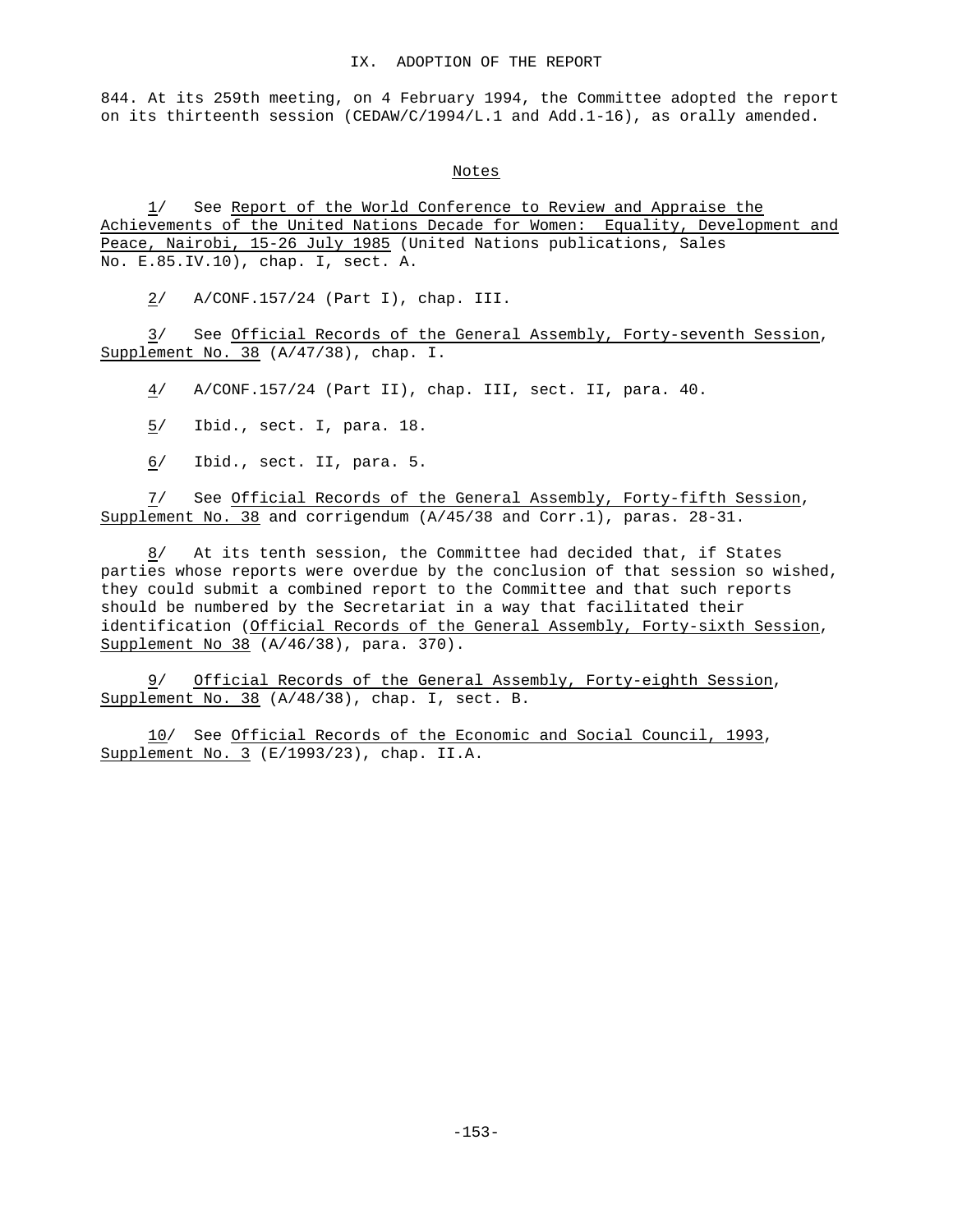Annex I

# STATES PARTIES TO THE CONVENTION ON THE ELIMINATION OF ALL FORMS OF DISCRIMINATION AGAINST WOMEN AS AT 4 FEBRUARY 1994

| States parties           | Date of receipt of the<br>instrument of<br>ratification or accession | Date of entry<br>into force |
|--------------------------|----------------------------------------------------------------------|-----------------------------|
| Angola                   | 17 September 1986 a/                                                 | 17 October 1986             |
| Antigua and Barbuda      | 1 August 1989 a/                                                     | 31 August 1989              |
| Argentina                | 15 July 1985 b/                                                      | 14 August 1985              |
| Armenia                  | 13 September 1993 a/                                                 | 13 October 1993             |
| Australia                | 28 July 1983 b/                                                      | 27 August 1983              |
| Austria                  | 31 March 1982 b/                                                     | 30 April 1982               |
| Bahamas                  | 6 October 1993 a/                                                    | 5 November 1993             |
| Bangladesh               | 6 November 1984 a/, b/                                               | 6 December 1984             |
| Barbados                 | 16 October 1980                                                      | 3 September 1981            |
| Belarus                  | 4 February 1981 c/                                                   | 3 September 1981            |
| Belgium                  | 10 July 1985 b/                                                      | 9 August 1985               |
| Belize                   | 16 May 1990                                                          | 15 June 1990                |
| Benin                    | 12 March 1992                                                        | 11 April 1992               |
| Bhutan                   | 31 August 1981                                                       | 30 September 1981           |
| Bolivia                  | 8 June 1990                                                          | 8 July 1990                 |
| Bosnia and Herzegovina   | 1 September 1993 d/                                                  | 1 October 1993              |
| <b>Brazil</b>            | 1 February 1984 b/                                                   | 2 March 1984                |
| Bulgaria                 | 8 February 1982 c/                                                   | 10 March 1982               |
| Burkina Faso             | 14 October 1987 a/                                                   | 13 November 1987            |
| Burundi                  | 8 January 1992                                                       | 7 February 1992             |
| Cambodia                 | 15 October 1992 a/                                                   | 14 November 1992            |
| Canada                   | 10 December 1981 c/                                                  | 9 January 1982              |
| Cape Verde               | 5 December 1980 a/                                                   | 3 September 1981            |
| Central African Republic | 21 June 1991 a/                                                      | 21 July 1991                |
| Chile                    | 7 December 1989                                                      | 6 January 1990              |
| China                    | 4 November 1980 b/                                                   | 3 September 1981            |
| Colombia                 | 19 January 1982                                                      | 18 February 1982            |
| Congo                    | 26 July 1982                                                         | 25 August 1982              |
| Costa Rica               | 4 April 1986                                                         | 4 May 1986                  |
| Croatia                  | 9 September 1992 d/                                                  | 9 October 1992              |
| Cuba                     | 17 July 1980 b/                                                      | 3 September 1981            |
| Cyprus                   | 23 July 1985 <u>a</u> /, b/                                          | 22 August 1985              |
| Czech Republic e/        | 22 February 1993 c/, d/                                              | 24 March 1993               |
| Denmark                  | 21 April 1983                                                        | 21 May 1983                 |
| Dominica                 | 15 September 1980                                                    | 3 September 1981            |
| Dominican Republic       | 2 September 1982                                                     | 2 October 1982              |
| Ecuador                  | 9 November 1981                                                      | 9 December 1981             |
| Egypt                    | 18 September 1981 b/                                                 | 18 October 1981             |
| El Salvador              | 19 August 1981 b/                                                    | 18 September 1981           |
| Equatorial Guinea        | 23 October 1984 a/                                                   | 22 November 1984            |
| Estonia                  | 21 October 1991 a/                                                   | 20 November 1991            |
| Ethiopia                 | 10 September 1981 b/                                                 | 10 October 1981             |
| Finland                  | 4 September 1986                                                     | 4 October 1986              |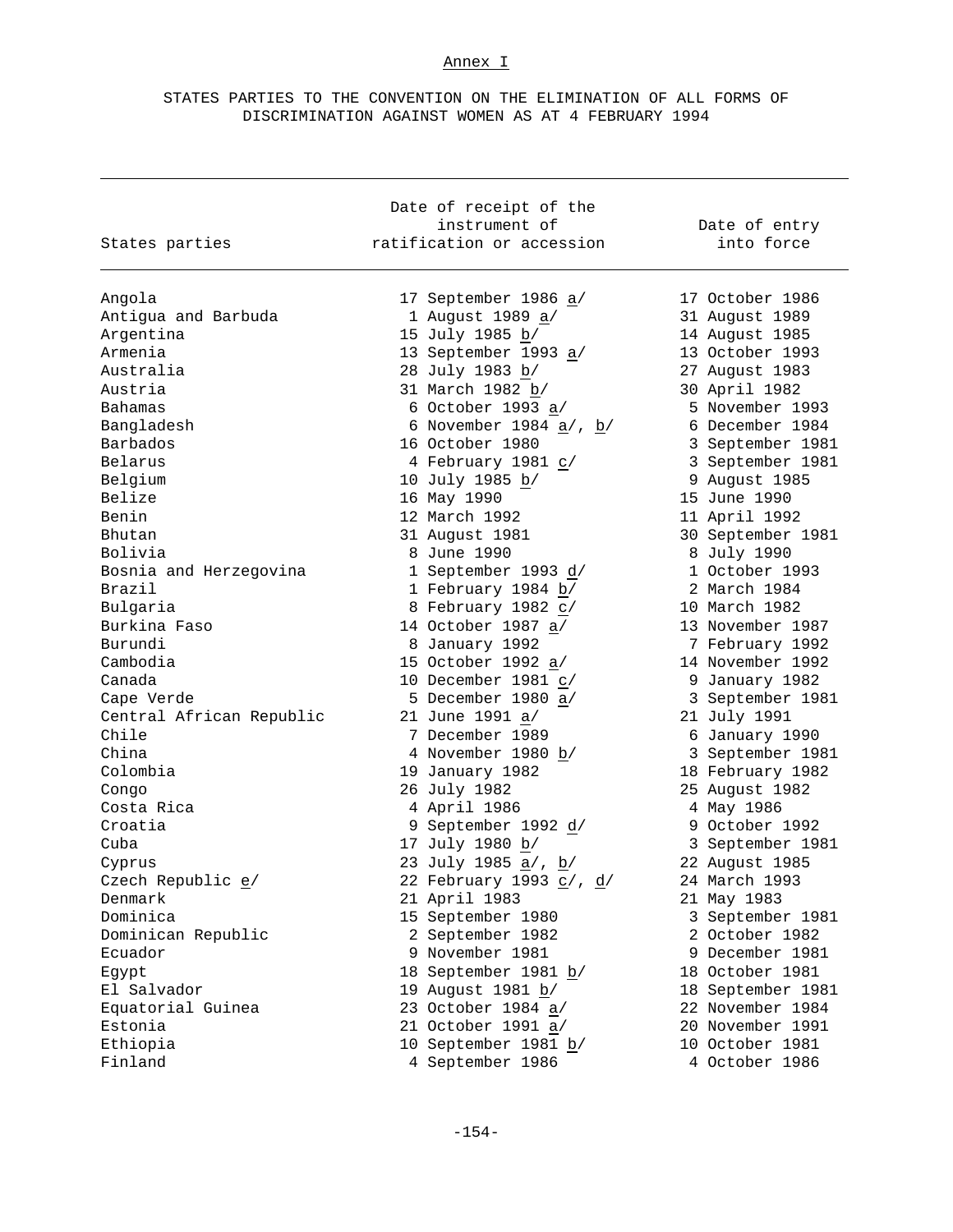|                         | Date of receipt of the              |                                  |
|-------------------------|-------------------------------------|----------------------------------|
|                         | instrument of                       | Date of entry                    |
| States parties          | ratification or accession           | into force                       |
|                         |                                     |                                  |
| France                  | 14 December 1983 b/, c/             | 13 January 1984                  |
| Gabon                   | 21 January 1983                     | 20 February 1983                 |
| Gambia                  | 16 April 1993                       | 16 May 1993                      |
| Germany $f/$            | 10 July 1985 b/                     | 9 August 1985                    |
| Ghana                   | 2 January 1986                      | 1 February 1986                  |
| Greece                  | 7 June 1983                         | 7 July 1983                      |
| Grenada                 | 30 August 1990                      | 29 September 1990                |
| Guatemala               | 12 August 1982                      | 11 September 1982                |
| Guinea                  | 9 August 1982                       | 8 September 1982                 |
| Guinea-Bissau           | 23 August 1985                      | 22 September 1985                |
| Guyana                  | 17 July 1980                        | 3 September 1981                 |
| Haiti                   | 20 July 1981                        | 3 September 1981                 |
| Honduras                | 3 March 1983                        | 2 April 1983                     |
| Hungary                 | 22 December 1980 c/                 | 3 September 1981                 |
| Iceland                 | 18 June 1985                        | 18 July 1985                     |
| India                   | 9 July 1993 b/                      | 8 August 1993                    |
| Indonesia               | 13 September 1984 b/                | 13 October 1984                  |
| Iraq                    | 13 August 1986 a/, b/               | 12 September 1986                |
| Ireland                 | 23 December 1985 a/, b/, c/         | 22 January 1986                  |
| Israel                  | 3 October 1991 b/                   | 2 November 1991                  |
|                         |                                     |                                  |
| Italy<br>Jamaica        | 10 June 1985 <u>b</u> /             | 10 July 1985<br>18 November 1984 |
|                         | 19 October 1984 b/<br>25 June 1985  |                                  |
| Japan                   |                                     | 25 July 1985                     |
| Jordan                  | 1 July 1992 <u>b</u> /              | 31 July 1992                     |
| Kenya                   | 9 March 1984 <u>a</u> /             | 8 April 1984                     |
| Lao People's Democratic |                                     |                                  |
| Republic                | 14 August 1981                      | 13 September 1981                |
| Latvia                  | 14 April 1992 a/                    | 14 May 1992                      |
| Liberia                 | 17 July 1984 a/                     | 16 August 1984                   |
| Libyan Arab Jamahiriya  | 16 May 1989 <u>a</u> /, b/          | 15 June 1989                     |
| Lithuania               | 18 January 1994 a/                  | 17 February 1994                 |
| Luxembourg              | 2 February 1989 b/                  | 4 March 1989                     |
| Madagascar              | 17 March 1989                       | 16 April 1989                    |
| Malawi                  | 12 March 1987 <u>a</u> /, c/        | 11 April 1987                    |
| Maldives                | 1 July 1993 <u>a</u> /, b/          | 31 July 1993                     |
| Mali                    | 10 September 1985                   | 10 October 1985                  |
| Malta                   | 8 March 1991 <u>a</u> /, <u>b</u> / | 7 April 1991                     |
| Mauritius               | 9 July 1984 <u>a</u> /, b/          | 8 August 1984                    |
| Mexico                  | 23 March 1981 b/                    | 3 September 1981                 |
| Mongolia                | 20 July 1981 c/                     | 3 September 1981                 |
| Morocco                 | 21 June 1993 a/, b/                 | 21 July 1993                     |
| Namibia                 | 23 November 1992 a/                 | 23 December 1992                 |
| Nepal                   | 22 April 1991                       | 22 May 1991                      |
| Netherlands             | 23 July 1991 b/                     | 22 August 1991                   |
| New Zealand             | 10 January 1985 b/, c/              | 9 February 1985                  |
| Nicaragua               | 27 October 1981                     | 26 November 1981                 |
| Nigeria                 | 13 June 1985                        | 13 July 1985                     |
| Norway                  | 21 May 1981                         | 3 September 1981                 |
| Panama                  | 29 October 1981                     | 28 November 1981                 |
|                         |                                     |                                  |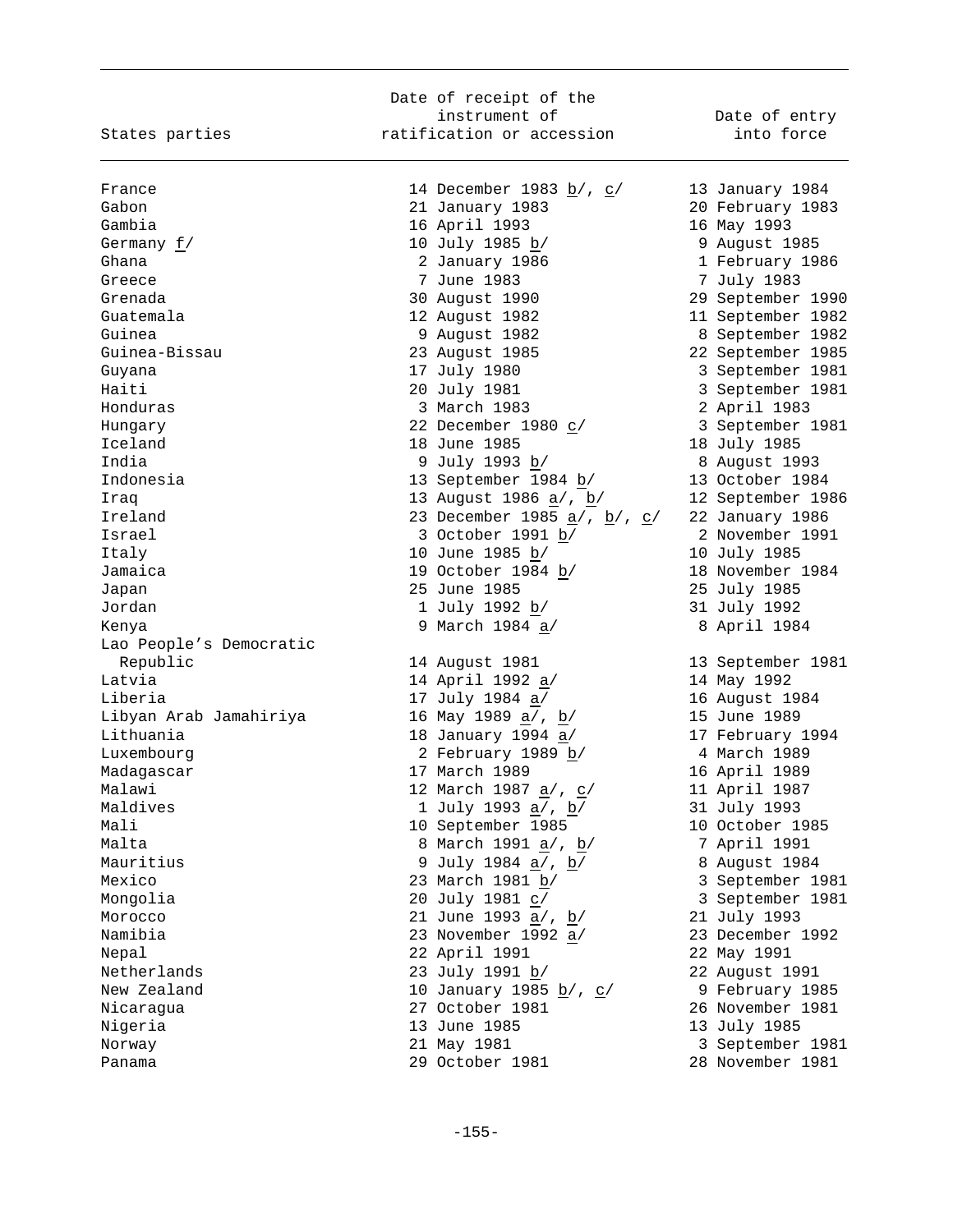|                              | Date of receipt of the                   |                   |
|------------------------------|------------------------------------------|-------------------|
|                              | instrument of                            | Date of entry     |
| States parties               | ratification or accession                | into force        |
|                              |                                          |                   |
| Paraguay                     | 6 April 1987 <u>a</u> /                  | 6 May 1987        |
| Peru                         | 13 September 1982                        | 13 October 1982   |
| Philippines                  | 5 August 1981                            | 4 September 1981  |
| Poland                       | 30 July 1980 b/                          | 3 September 1981  |
| Portugal                     | 30 July 1980                             | 3 September 1981  |
| Republic of Korea            | 27 December 1984 b/, c/                  | 26 January 1985   |
| Romania                      | 7 January 1982 b/                        | 6 February 1982   |
| Russian Federation           | 23 January 1981 c/                       | 3 September 1981  |
| Rwanda                       | 2 March 1981                             | 3 September 1981  |
| Saint Kitts and Nevis        | 25 April 1985 a/                         | 25 May 1985       |
| Saint Lucia                  | 8 October 1982 a/                        | 7 November 1982   |
| Saint Vincent and the        |                                          |                   |
| Grenadines                   | 4 August 1981 a/                         | 3 September 1981  |
| Samoa                        | 25 September 1992 a/                     | 25 October 1992   |
| Senegal                      | 5 February 1985                          | 7 March 1985      |
| Seychelles                   | 5 May 1992 a/                            | 4 June 1992       |
| Sierra Leone                 | 11 November 1988                         | 11 December 1988  |
| Slovakia e/                  | 28 May 1993 c/, d/                       | 27 June 1993      |
| Slovenia                     | 6 July 1992 <u>d</u> /                   | 5 August 1992     |
| Spain                        | 5 January 1984 b/                        | 4 February 1984   |
| Sri Lanka                    | 5 October 1981                           | 4 November 1981   |
| Suriname                     | 1 March 1993 a/                          | 31 March 1993     |
| Sweden                       | 2 July 1980                              | 3 September 1981  |
| Tajikistan                   | 26 October 1993 a/                       | 25 November 1993  |
| Thailand                     | 9 August 1985 <u>a</u> /, <u>b</u> /, c/ | 8 September 1985  |
| The former Yugoslav Republic |                                          |                   |
| of Macedonia                 | 18 January 1994 d/                       | 17 February 1994  |
| Togo                         | 26 September 1983 a/                     | 26 October 1983   |
| Trinidad and Tobago          | 12 January 1990 b/                       | 11 February 1990  |
| Tunisia                      | 20 September 1985 b/                     | 20 October 1985   |
| Turkey                       | 20 December 1985 a/, b/                  | 19 January 1986   |
| Uganda                       | 22 July 1985                             | 21 August 1985    |
| Ukraine                      | 12 March 1981 c/                         | 3 September 1981  |
| United Kingdom of Great      |                                          |                   |
| Britain and Northern         |                                          |                   |
| Ireland                      | 7 April 1986 b/                          | 7 May 1986        |
| United Republic of           |                                          |                   |
| Tanzania                     | 20 August 1985                           | 19 September 1985 |
| Uruguay                      | 9 October 1981                           | 8 November 1981   |
| Venezuela                    | 2 May 1983 b/                            | 1 June 1983       |
| Viet Nam                     | 17 February 1982 b/                      | 19 March 1982     |
| Yemen $g/$                   | 30 May 1984 a/, b/                       | 29 June 1984      |
| Yugoslavia                   | 26 February 1982                         | 28 March 1982     |
| Zaire                        | 17 October 1986                          | 16 November 1986  |
| Zambia                       | 21 June 1985                             | 21 July 1985      |
| Zimbabwe                     | 13 May 1991 a/                           | 12 June 1991      |
|                              |                                          |                   |

(Footnotes on following page)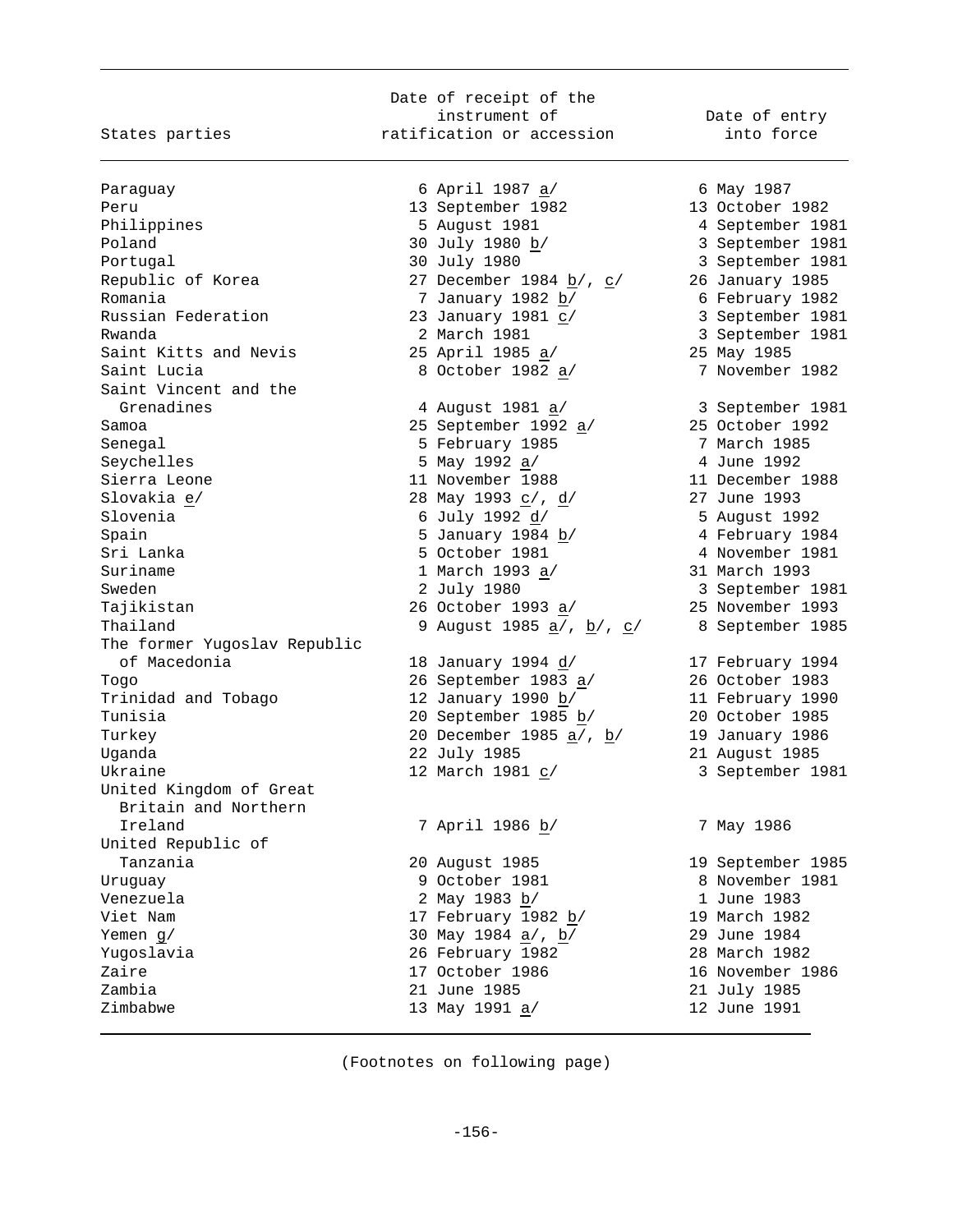\_\_\_\_\_\_\_\_\_\_

a/ Accession.

b/ Declarations and reservations.

c/ Reservation subsequently withdrawn.

d/ Succession.

e/ Before becoming separate States on 1 January 1993, the Czech Republic and Slovakia formed part of Czechoslovakia, which State had ratified the Convention on 16 February 1982.

f/ With effect from 3 October 1990, the German Democratic Republic (which ratified the Convention on 9 July 1980) and the Federal Republic of Germany (which ratified the Convention on 10 July 1985) united to form one sovereign State, which acts in the United Nations under the designation "Germany".

g/ On 22 May 1990 Democratic Yemen and Yemen merged to form a single State, which acts in the United Nations under the designation "Yemen".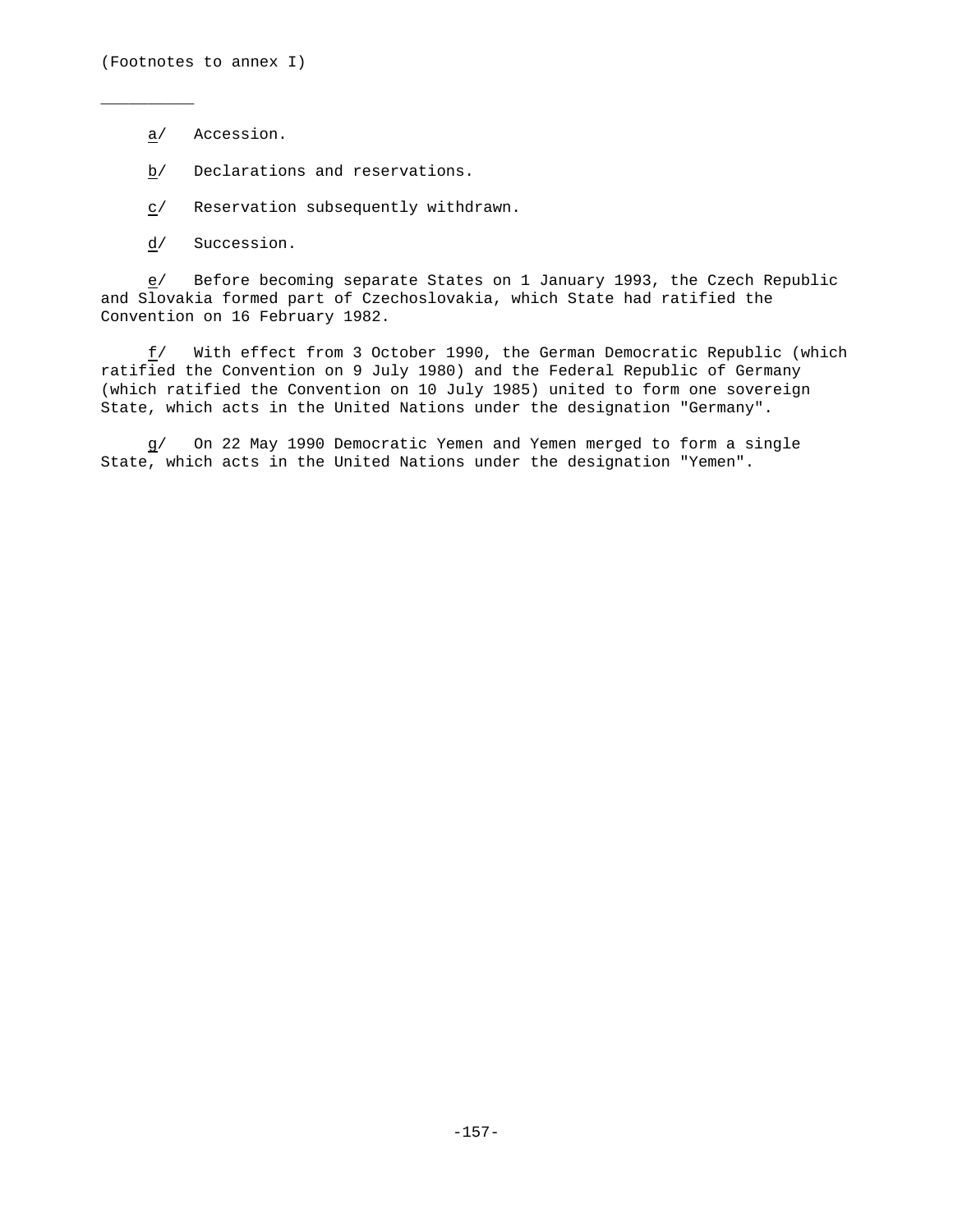# Annex II

# MEMBERSHIP OF THE COMMITTEE ON THE ELIMINATION OF DISCRIMINATION AGAINST WOMEN

Charlotte Abaka\* Ghana Ryoko Akamatsu\* Japan Emna Aouij\* Tunisia Gül Aykor\*\* Turkey Dora Bravo Nuñez de Ramsey\* Ecuador Carlota Bustelo García del Real\*\* Spain Silvia Rose Cartwright\*\* New Zealand Ivanka Corti\* Italy Norma Monica Forde\* et al. and the set of the Barbados Evangelina García-Prince\*\* Venezuela Liliana Gurdulich de Correa\*\* Argentina Zagorka Ilic\* Yugoslavia Salma Khan\*\* Bangladesh Bangladesh Bangladesh Bangladesh Bangladesh Bangladesh Bangladesh Bangladesh Bangladesh Lin Shangzhen\* China Pirkko Anneli Mäkinen\*\* Finland Elsa Victoria Muñoz-Gómez\*\* Colombia Tatiana Nikolaeva\* Russian Federation Ahoua Ouedraogo\*\* Burkina Faso Teresita Quintos-Deles\* Philippines Hanna Beate Schöpp-Schilling\*\* Germany Kongit Sinegiorgis\*\* Ethiopia Mervat Tallawy\* The Contract of the Egypt Rose N. Ukeje\* Nigeria

Name of member Country of nationality

\* Term of office expires in 1994.

\_\_\_\_\_\_\_\_\_\_\_\_\_\_\_

\*\* Term of office expires in 1996.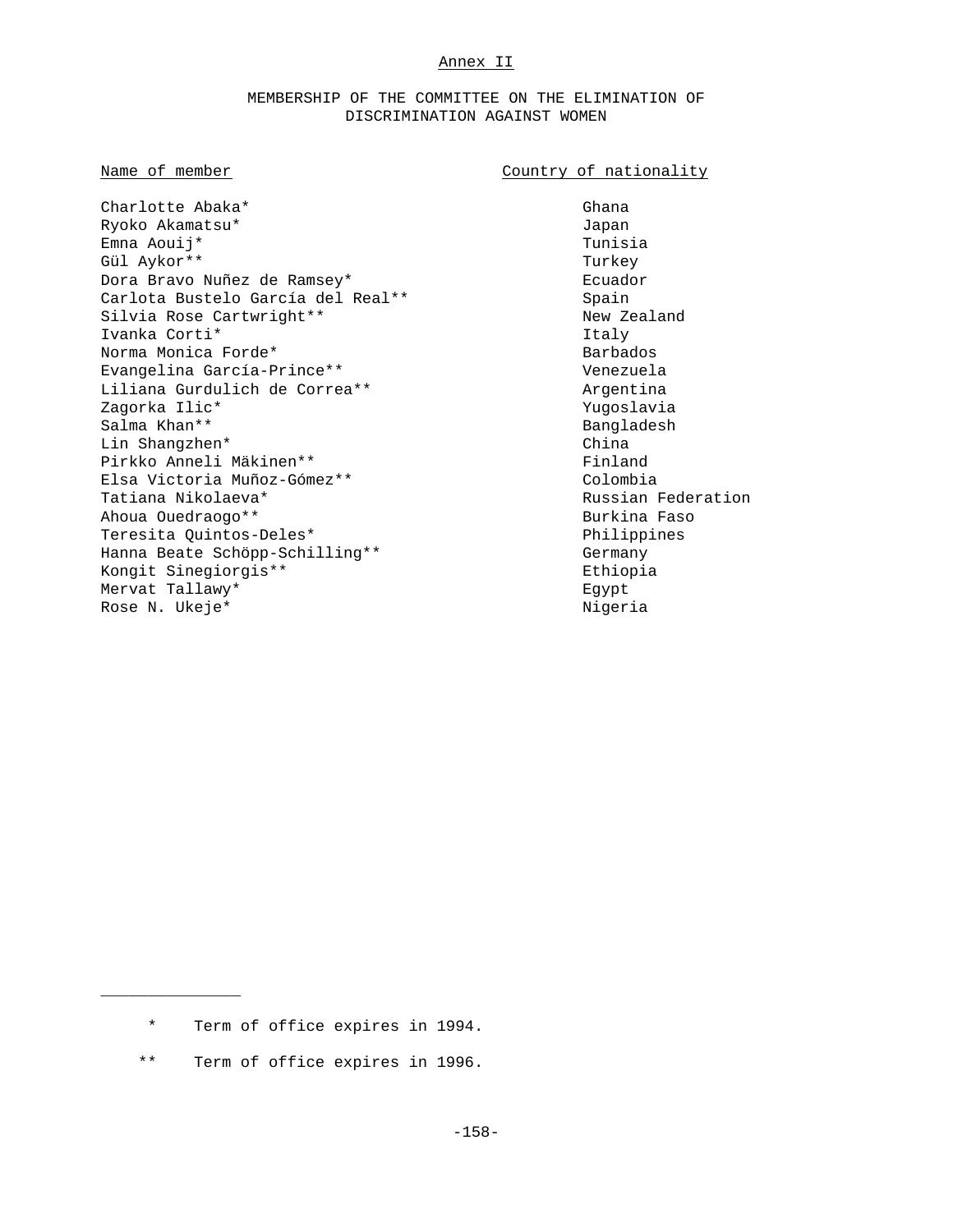# Annex III

# DOCUMENTS BEFORE THE COMMITTEE AT ITS THIRTEENTH SESSION

| Document number                    | Title or description                                                                                                                                                    |
|------------------------------------|-------------------------------------------------------------------------------------------------------------------------------------------------------------------------|
| CEDAW/C/1994/1                     | Provisional agenda and annotations                                                                                                                                      |
| CEDAW/C/1994/2                     | Report of the Secretary-General on the<br>status of submission of reports by States<br>parties under article 18 of the Convention                                       |
| CEDAW/C/1994/3                     | Note by the Secretary-General on reports of<br>specialized agencies on the implementation<br>of the Convention in areas falling within<br>the scope of their activities |
| CEDAW/C/1994/3/Add.1               | Report of the World Health Organization                                                                                                                                 |
| CEDAW/C/1994/3/Add.2               | Report of the International Labour<br>Organization                                                                                                                      |
| CEDAW/C/1994/3/Add.3               | Report of the United Nations Educational,<br>Scientific and Cultural Organization                                                                                       |
| CEDAW/C/1994/3/Add.4               | Report of the Food and Agriculture<br>Organization of the United Nations                                                                                                |
| CEDAW/C/1994/4                     | Report of the Secretariat on the analysis of<br>articles 7 and 8 of the Convention                                                                                      |
| CEDAW/C/1994/5                     | Report of the Secretariat on the<br>implications for the work of the Committee<br>of the priority themes of the Commission on<br>the Status of Women                    |
| CEDAW/C/1994/6                     | Report of the Secretariat on ways and means<br>of expediting the work of the Committee                                                                                  |
| CEDAW/C/1994/7                     | Outline of the draft of the updated<br>compendium on the implementation of the<br>Convention on the Elimination of All Forms<br>of Discrimination against Women         |
| CEDAW/C/1994/CRP.1                 | Proposed organization of work of the<br>Committee                                                                                                                       |
| CEDAW/C/1994/CRP.2                 | Report of the pre-session working group                                                                                                                                 |
| CEDAW/C/1994/INF.1/Rev.2           | List of participants                                                                                                                                                    |
| $CEDAW/C/1994/L.1$ and Add. 1-16   | Draft report of the Committee                                                                                                                                           |
| CEDAW/C/1994/WP.1, 3, 4 and $6-16$ | General comments of the Committee on the<br>reports of the States parties                                                                                               |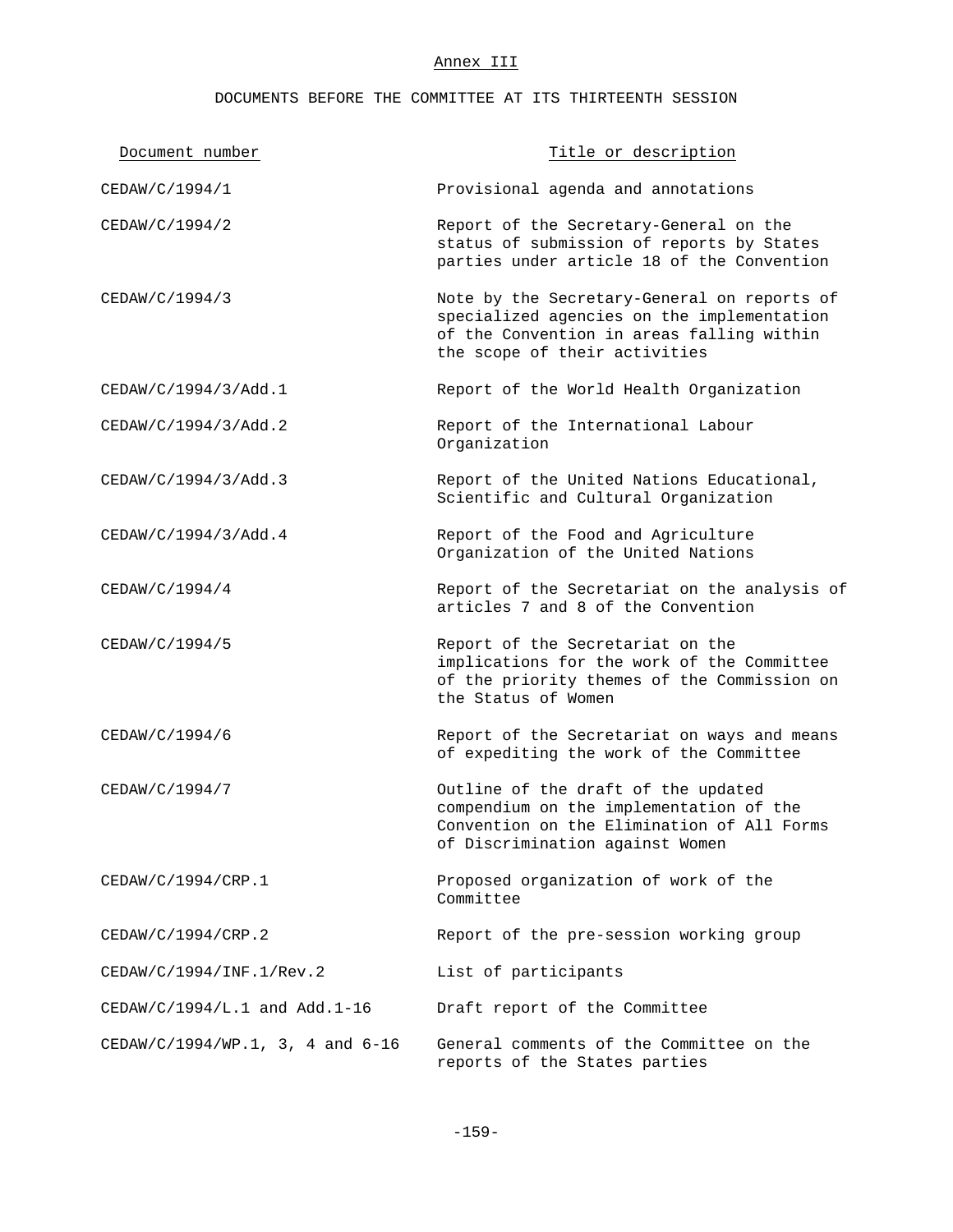| Document number                                 | Title or description                                                                                         |
|-------------------------------------------------|--------------------------------------------------------------------------------------------------------------|
| $CEDAW/C/1994/WG.I/WP.1$ and $Rev.1$            | Report of Working Group I                                                                                    |
| CEDAW/C/1994/WG.II/WP.1, 2 and<br>$Rev.1$ and 4 | Report of Working Group II                                                                                   |
| CEDAW/C/1994/WG.III/WP.1                        | Report of Working Group III                                                                                  |
|                                                 | Reports of States parties                                                                                    |
| CEDAW/C/AUL/2                                   | Second periodic report of Australia                                                                          |
| $CEDAW/C/BAR/2-3$                               | Combined second and third periodic reports<br>of Barbados                                                    |
| $CEDAW/C/COL/2-3/Rev.1$                         | Combined second and third periodic reports<br>of Colombia                                                    |
| CEDAW/C/13/Add.31                               | Second periodic report of Ecuador                                                                            |
| CEDAW/C/ECU/3                                   | Third periodic report of Ecuador                                                                             |
| $CEDAW/C/GUA/1-2$ and $Corr.1$<br>and Amend.1   | Combined initial and second periodic reports<br>of Guatemala                                                 |
| CEDAW/C/5/Add.63                                | Initial report of Guyana                                                                                     |
| CEDAW/C/JPN/2                                   | Second periodic report of Japan                                                                              |
| CEDAW/C/JPN/3                                   | Third periodic report of Japan                                                                               |
| $CEDAW/C/LIB/1$ and Add.1                       | Initial report of the Libyan Arab Jamahiriya                                                                 |
| CEDAW/C/5/Add.65/Rev.2                          | Initial report of Madagascar                                                                                 |
| $CEDAW/C/NET/1$ and $Add.1-3$                   | Initial report of the Netherlands                                                                            |
| $CEDAW/C/NZL/2$ and Add.1                       | Second periodic report of New Zealand                                                                        |
| $CEDAW/C/SEN/2$ and Amend.1                     | Second periodic report of Senegal                                                                            |
| $CEDAW/C/ZAM/1-2$                               | Combined initial and second periodic reports<br>of Zambia                                                    |
| CEDAW/C/YUG/SP.1                                | Report submitted on an exceptional basis by<br>the Federal Republic of Yugoslavia (Serbia<br>and Montenegro) |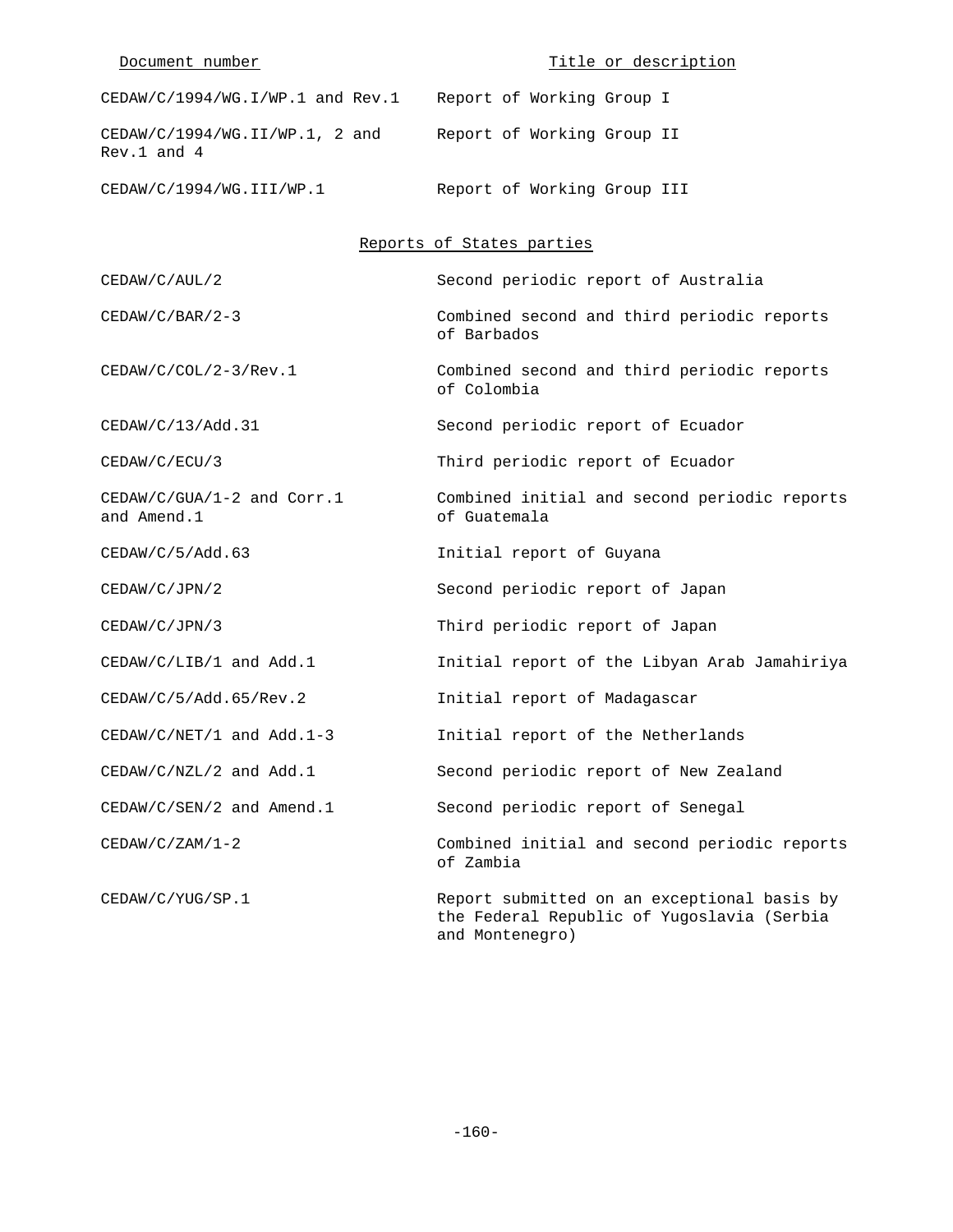# Annex IV

STATUS OF SUBMISSION AND CONSIDERATION OF REPORTS SUBMITTED BY STATES PARTIES UNDER ARTICLE 18 OF THE CONVENTION ON THE ELIMINATION OF ALL FORMS OF DISCRIMINATION AGAINST WOMEN AS AT 4 FEBRUARY 1994

| States<br>parties      | Date due*         | Date of submission                                                        | Considered by<br>Committee<br>(session/year) |
|------------------------|-------------------|---------------------------------------------------------------------------|----------------------------------------------|
| Α.                     |                   | Initial reports due and submitted as at 4 February 1994                   |                                              |
| Angola                 | 17 October 1987   |                                                                           |                                              |
| Antigua and<br>Barbuda | 31 August 1990    |                                                                           |                                              |
| Argentina              | 14 August 1986    | 6 October 1986<br>(CEDAW/C/5/Add.39)                                      | Seventh (1988)                               |
| Australia              | 27 August 1984    | 3 October 1986<br>(CEDAW/C/5/Add.40)                                      | Seventh (1988)                               |
| Austria                | 30 April 1983     | 20 October 1983<br>(CEDAW/C/5/Add.17)                                     | Fourth (1985)                                |
| Bangladesh             | 6 December 1985   | 12 March 1986<br>(CEDAW/C/5/Add.34)                                       | Sixth (1987)                                 |
| Barbados               | 3 September 1982  | 11 April 1990<br>(CEDAW/C/5/Add.64)                                       | Eleventh (1992)                              |
| Belarus                | 3 September 1982  | 4 October 1982<br>(CEDAW/C/5/Add.5)                                       | Second (1983)                                |
| Belgium                | 9 August 1986     | 20 July 1987<br>(CEDAW/C/5/Add.53)                                        | Eighth (1989)                                |
| Belize                 | 15 June 1991      |                                                                           |                                              |
| Benin                  | 11 April 1993     |                                                                           |                                              |
| Bhutan                 | 30 September 1982 |                                                                           |                                              |
| Bolivia                | 8 July 1991       | 8 July 1991<br>(CEDAW/C/BOL/1)<br>26 August 1993<br>(CEDAW/C/BOL/1/Add.1) |                                              |
| Brazil                 | 2 March 1985      |                                                                           |                                              |
| Bulgaria               | 10 March 1983     | 13 June 1983<br>(CEDAW/C/5/Add.15)                                        | Fourth (1985)                                |
| Burkina Faso           | 13 November 1988  | 24 May 1990<br>(CEDAW/C/5/Add.67)                                         | Tenth (1991)                                 |
| Burundi                | 7 February 1993   |                                                                           |                                              |
| Cambodia               | 14 November 1993  |                                                                           |                                              |
| Canada                 | 9 January 1983    | 15 July 1983<br>(CEDAW/C/5/Add.16)                                        | Fourth (1985)                                |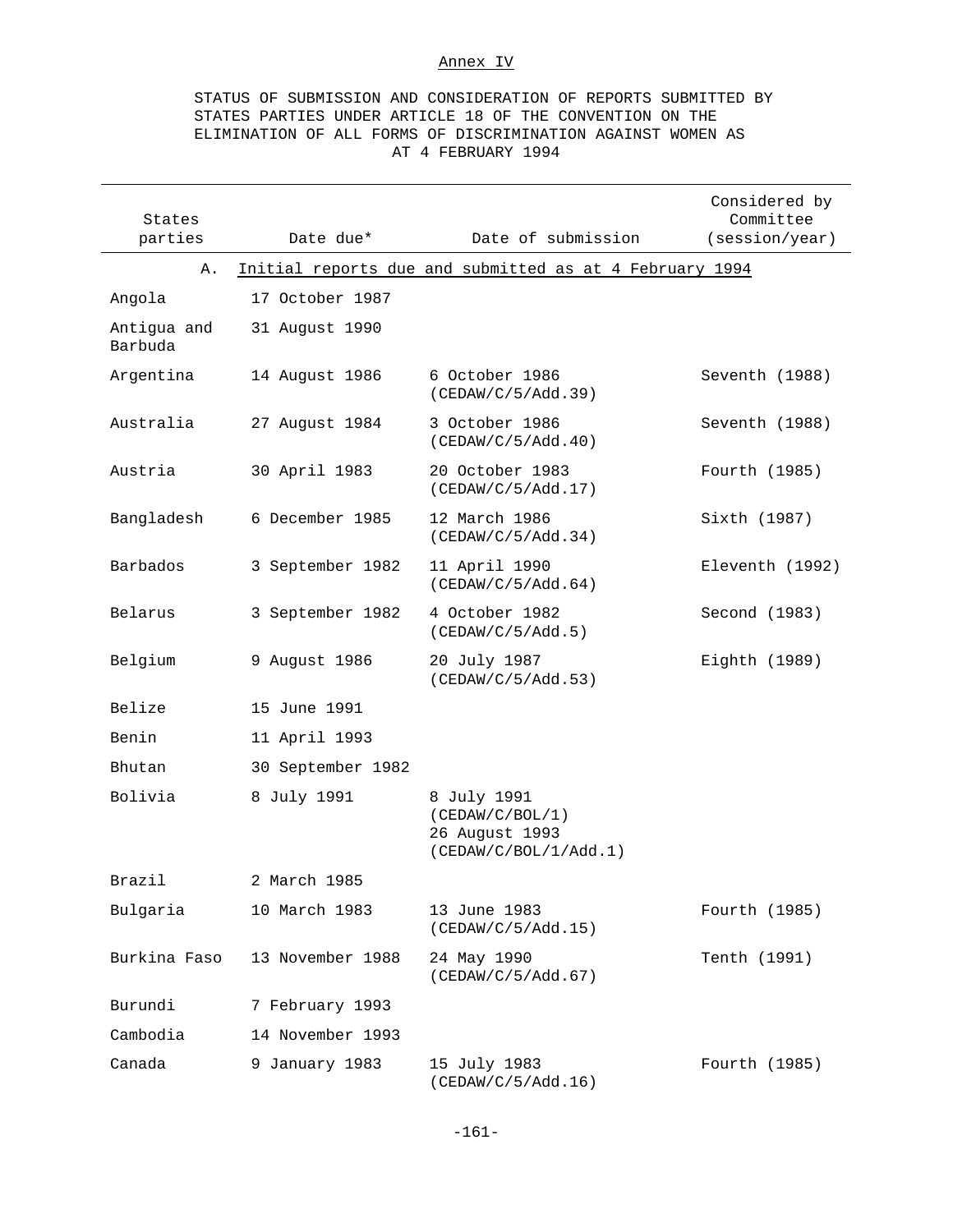| States<br>parties              | Date due*         | Date of submission                     | Considered by<br>Committee<br>(session/year) |
|--------------------------------|-------------------|----------------------------------------|----------------------------------------------|
| Cape Verde                     | 3 September 1982  |                                        |                                              |
| Central<br>African<br>Republic | 21 July 1992      |                                        |                                              |
| Chile                          | 6 January 1991    | 3 September 1991<br>(CEDAW/C/CHI/1)    |                                              |
| China                          | 3 September 1982  | 25 May 1983<br>(CEDAW/C/5/Add.14)      | Third (1984)                                 |
| Colombia                       | 18 February 1983  | 16 January 1986<br>(CEDAW/C/5/Add.32)  | Sixth (1987)                                 |
| Congo                          | 25 August 1983    |                                        |                                              |
| Costa Rica                     | 4 May 1987        |                                        |                                              |
| Croatia                        | 9 October 1993    |                                        |                                              |
| Cuba                           | 3 September 1982  | 27 September 1982<br>(CEDAW/C/5/Add.4) | Second (1983)                                |
| Cyprus                         | 22 August 1986    | 2 February 1994<br>$(CEDAW/C/CYP/1-2)$ |                                              |
| Denmark                        | 21 May 1984       | 30 July 1984<br>(CEDAW/C/5/Add.22)     | Fifth (1986)                                 |
| Dominica                       | 3 September 1982  |                                        |                                              |
| Dominican<br>Republic          | 2 October 1983    | 2 May 1986<br>(CEDAW/C/5/Add.37)       | Seventh (1988)                               |
| Ecuador                        | 9 December 1982   | 14 August 1984<br>(CEDAW/C/5/Add.23)   | Fifth (1986)                                 |
| Egypt                          | 18 October 1982   | 2 February 1983<br>(CEDAW/C/5/Add.10)  | Third (1984)                                 |
| El Salvador                    | 18 September 1982 | 3 November 1983<br>(CEDAW/C/5/Add.19)  | Fifth (1986)                                 |
| Equatorial<br>Guinea           | 22 November 1985  | 16 March 1987<br>(CEDAW/C/5/Add.50)    | Eighth (1989)                                |
| Estonia                        | 20 November 1992  |                                        |                                              |
| Ethiopia                       | 10 October 1982   | 22 April 1993<br>$(CEDAW/C/ETH/1-3)$   |                                              |
| Finland                        | 4 October 1987    | 16 February 1988<br>(CEDAW/C/5/Add.56) | Eighth (1989)                                |
| France                         | 13 January 1985   | 13 February 1986<br>(CEDAW/C/5/Add.33) | Sixth (1987)                                 |
| Gabon                          | 20 February 1984  | 19 June 1987<br>(CEDAW/C/5/Add.54)     | Eighth (1989)                                |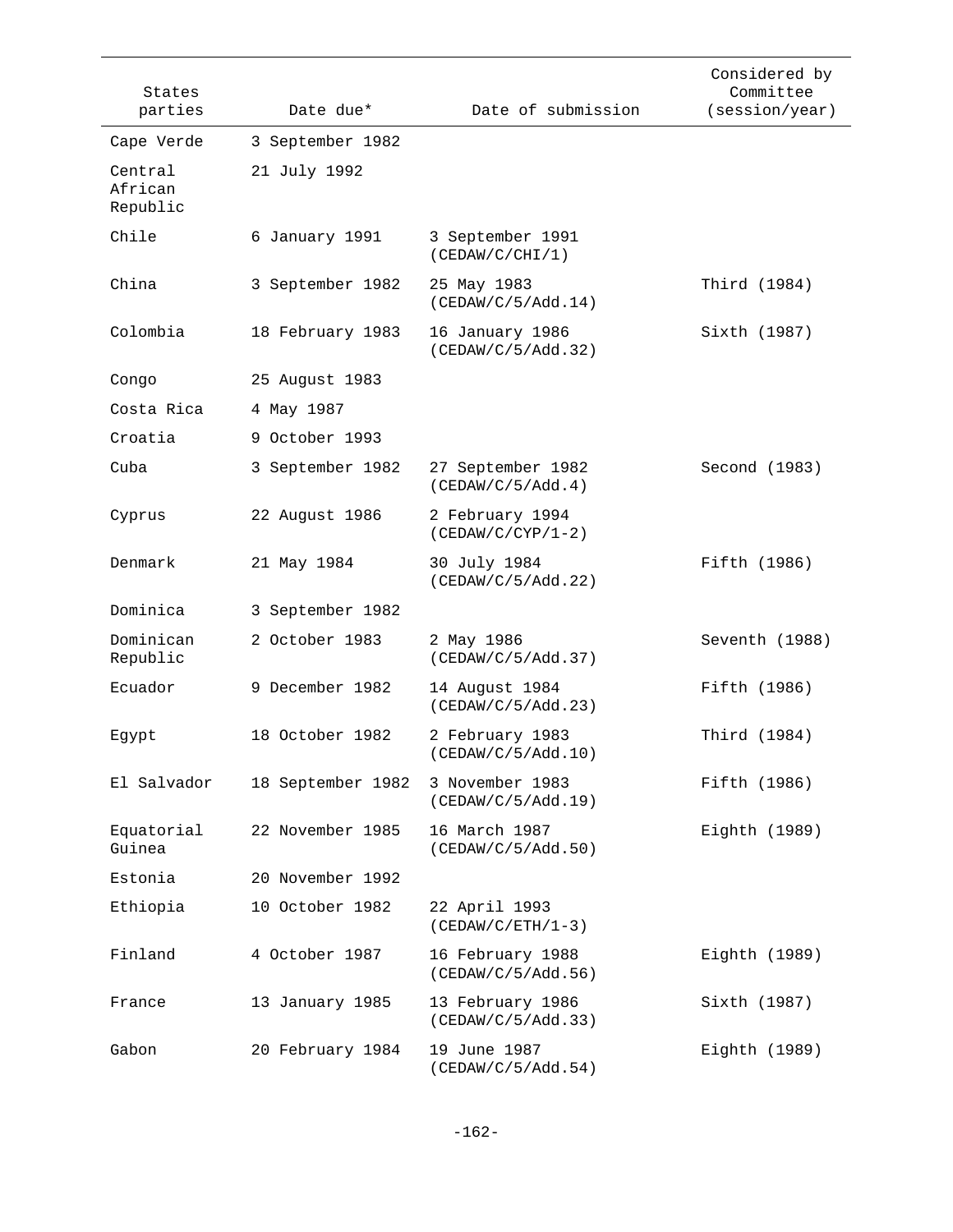| States<br>parties | Date due*         | Date of submission                                                                               | Considered by<br>Committee<br>(session/year) |
|-------------------|-------------------|--------------------------------------------------------------------------------------------------|----------------------------------------------|
| Germany           | 9 August 1986     | 15 September 1988<br>(CEDAW/C/5/Add.59)                                                          | Ninth (1990)                                 |
| Ghana             | 1 February 1987   | 29 January 1991<br>$(CEDAW/C/GHA/1-2)$                                                           | Eleventh (1992)                              |
| Greece            | 7 July 1984       | 5 April 1985<br>(CEDAW/C/5/Add.28)                                                               | Sixth (1987)                                 |
| Grenada           | 29 September 1991 |                                                                                                  |                                              |
| Guatemala         | 11 September 1983 | 2 April 1991<br>$(CEDAW/C/GUA/1-2 and$<br>Corr.1)<br>7 April 1993<br>$(CEDAW/C/GUA/1-2/Amend.1)$ | Thirteenth<br>(1994)<br>Thirteenth<br>(1994) |
| Guinea            | 8 September 1983  |                                                                                                  |                                              |
| Guinea-Bissau     | 22 September 1986 |                                                                                                  |                                              |
| Guyana            | 3 September 1982  | 23 January 1990<br>(CEDAW/C/5/Add.63)                                                            | Thirteenth<br>(1994)                         |
| Haiti             | 3 September 1982  |                                                                                                  |                                              |
| Honduras          | 2 April 1984      | 3 December 1986<br>(CEDAW/C/5/Add.44)                                                            | Eleventh (1992)                              |
| Hungary           | 3 September 1982  | 20 September 1982<br>(CEDAW/C/5/Add.3)                                                           | Third (1984)                                 |
| Iceland           | 18 July 1986      | 5 May 1993<br>$(CEDAW/C/ICE/1-2)$                                                                |                                              |
| Indonesia         | 13 October 1985   | 17 March 1986<br>(CEDAW/C/5/Add.36)                                                              | Seventh (1988)                               |
| Iraq              | 12 September 1987 | 16 May 1990<br>(CEDAW/C/5/Add.66/Rev.1)                                                          | Twelfth (1993)                               |
| Ireland           | 22 January 1987   | 18 February 1987<br>(CEDAW/C/5/Add.47)                                                           | Eighth (1989)                                |
| Israel            | 2 November 1992   | 12 January 1994<br>(CEDAW/C/ISR/1)                                                               |                                              |
| Italy             | 10 July 1986      | 20 October 1989<br>(CEDAW/C/5/Add.62)                                                            | Tenth (1991)                                 |
| Jamaica           | 18 November 1985  | 12 September 1986<br>(CEDAW/C/5/Add.38)                                                          | Seventh (1988)                               |
| Japan             | 25 July 1986      | 13 March 1987<br>(CEDAW/C/5/Add.48)                                                              | Seventh (1988)                               |
| Jordan            | 31 July 1993      |                                                                                                  |                                              |
| Kenya             | 8 April 1985      | 4 December 1990<br>$(CEDAW/C/KEN/1-2)$                                                           | Twelfth (1993)                               |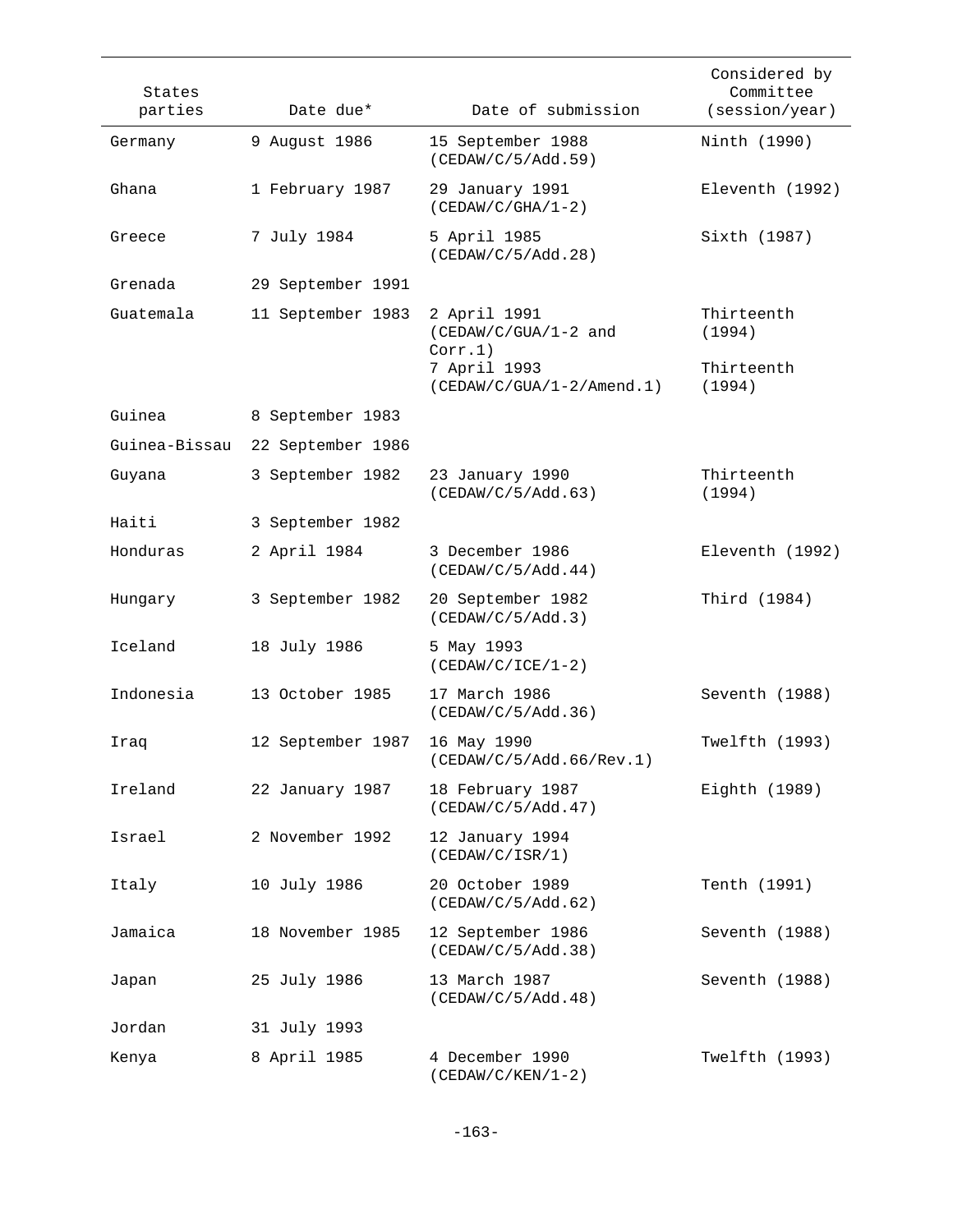| States                                 | Date due*         | Date of submission                                                                                                                                                     | Considered by<br>Committee<br>(session/year)           |
|----------------------------------------|-------------------|------------------------------------------------------------------------------------------------------------------------------------------------------------------------|--------------------------------------------------------|
| parties                                |                   |                                                                                                                                                                        |                                                        |
| Lao People's<br>Democratic<br>Republic | 13 September 1982 |                                                                                                                                                                        |                                                        |
| Latvia                                 | 14 May 1993       |                                                                                                                                                                        |                                                        |
| Liberia                                | 16 August 1985    |                                                                                                                                                                        |                                                        |
| Libyan Arab<br>Jamahiriya              | 15 June 1990      | 18 February 1991<br>(CEDAW/C/LIB/1)<br>4 October 1993<br>(CEDAW/C/LIB/1/Add.1)                                                                                         | Thirteenth<br>(1994)<br>Thirteenth<br>(1994)           |
| Luxembourg                             | 4 March 1990      |                                                                                                                                                                        |                                                        |
| Madagascar                             | 16 April 1990     | 21 May 1990<br>(CEDAW/C/5/Add.65)<br>8 November 1993<br>(CEDAW/C/5/Add.65/Rev.2)                                                                                       | Thirteenth<br>(1994)                                   |
| Malawi                                 | 11 April 1988     | 15 July 1988<br>(CEDAW/C/5/Add.58)                                                                                                                                     | Ninth (1990)                                           |
| Mali                                   | 10 October 1986   | 13 November 1986<br>(CEDAW/C/5/Add.43)                                                                                                                                 | Seventh (1988)                                         |
| Malta                                  | 7 April 1992      |                                                                                                                                                                        |                                                        |
| Mauritius                              | 8 August 1985     | 23 February 1992<br>$(CEDAW/C/MAR/1-2)$                                                                                                                                |                                                        |
| Mexico                                 | 3 September 1982  | 14 September 1982<br>(CEDAW/C/5/Add.2)                                                                                                                                 | Second (1983)                                          |
| Mongolia                               | 3 September 1982  | 18 November 1983<br>(CEDAW/C/5/Add.20)                                                                                                                                 | Fifth (1986)                                           |
| Namibia                                | 23 December 1993  |                                                                                                                                                                        |                                                        |
| Nepal                                  | 22 May 1992       |                                                                                                                                                                        |                                                        |
| Netherlands                            | 22 August 1992    | 19 November 1992<br>(CEDAW/C/NET/1)<br>17 September 1993<br>CEDAW/C/NET/1/Add.1<br>20 September 1993<br>(CEDAW/C/NET/1/Add.2)<br>9 October 1993<br>CEDAW/C/NET/1/Add.3 | Thirteenth<br>(1994)<br>$\mathcal{E}$<br>$\mathcal{E}$ |
| New Zealand                            | 9 February 1986   | 3 October 1986<br>(CEDAW/C/5/Add.41)                                                                                                                                   | Seventh (1988)                                         |
| Nicaragua                              | 26 November 1982  | 22 September 1987<br>(CEDAW/C/5/Add.55)                                                                                                                                | Eighth (1989)                                          |
| Nigeria                                | 13 July 1986      | 1 April 1987<br>(CEDAW/C/5/Add.49)                                                                                                                                     | Seventh (1987)                                         |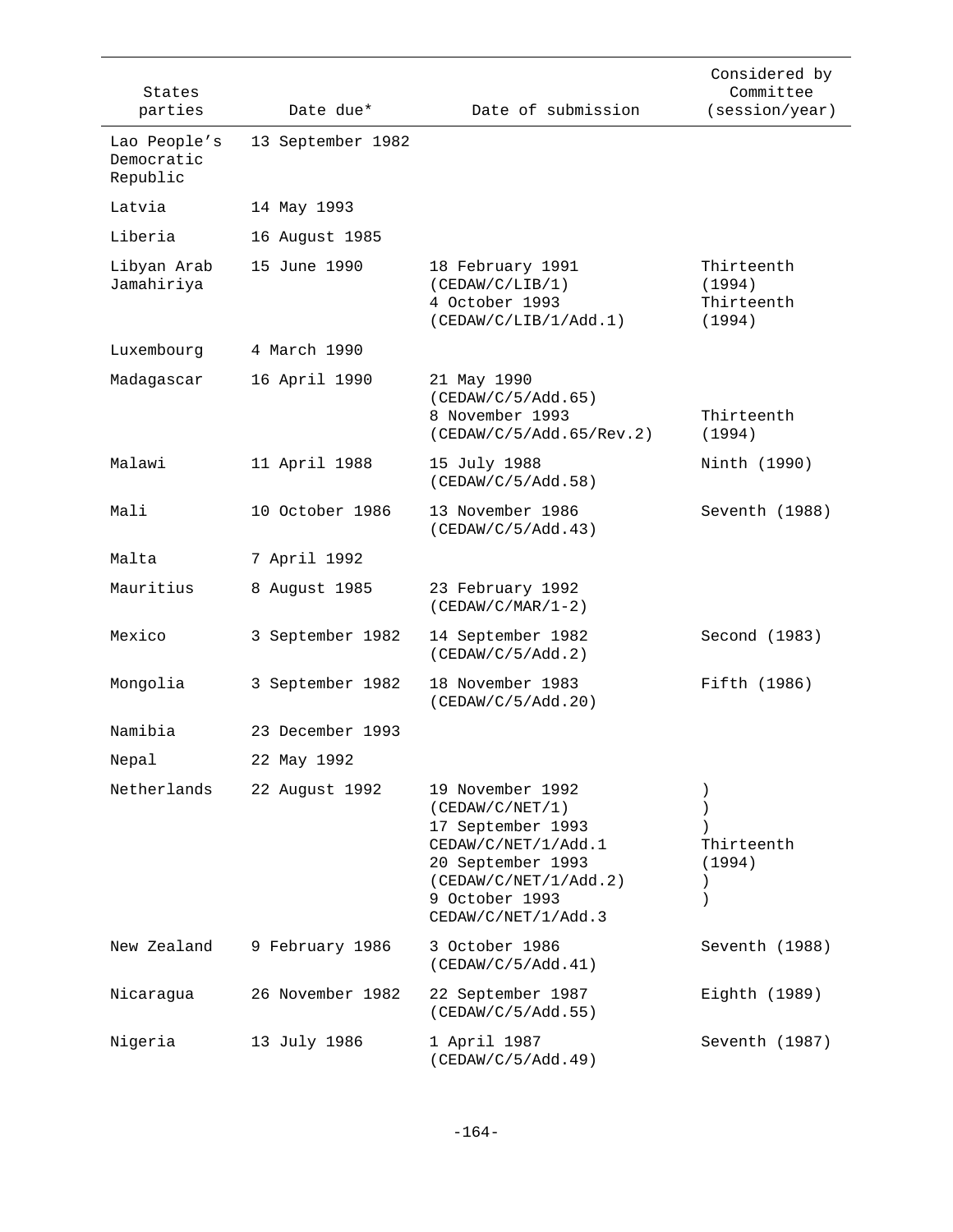| States<br>parties                      | Date due*        | Date of submission                       | Considered by<br>Committee<br>(session/year) |
|----------------------------------------|------------------|------------------------------------------|----------------------------------------------|
| Norway                                 | 3 September 1982 | 18 November 1982<br>(CEDAW/C/5/Add.7)    | Third (1984)                                 |
| Panama                                 | 28 November 1982 | 12 December 1982<br>(CEDAW/C/5/Add.9)    | Fourth (1985)                                |
| Paraguay                               | 6 May 1988       | 4 June 1992<br>$(CEDAW/C/PAR/1-2)$       |                                              |
| Peru                                   | 13 October 1983  | 14 September 1988<br>(CEDAW/C/5/Add.60)  | Ninth (1990)                                 |
| Philippines                            | 4 September 1982 | 22 October 1982<br>(CEDAW/C/5/Add.6)     | Third (1984)                                 |
| Poland                                 | 3 September 1982 | 10 October 1985<br>(CEDAW/C/5/Add.31)    | Sixth (1987)                                 |
| Portugal                               | 3 September 1982 | 19 July 1983<br>(CEDAW/C/5/Add.21)       | Fifth (1986)                                 |
| Republic of<br>Korea                   | 26 January 1986  | 13 March 1986<br>(CEDAW/C/5/Add.35)      | Sixth (1987)                                 |
| Romania                                | 6 February 1983  | 14 January 1987<br>(CEDAW/C/5/Add.45)    | Twelfth (1993)                               |
| Russian<br>Federation                  | 3 September 1982 | 2 March 1983<br>(CEDAW/C/5/Add.12)       | Second (1983)                                |
| Rwanda                                 | 3 September 1982 | 24 May 1983<br>(CEDAW/C/5/Add.13)        | Third (1984)                                 |
| Saint Kitts<br>and Nevis               | 25 May 1986      |                                          |                                              |
| Saint Lucia                            | 7 November 1983  |                                          |                                              |
| Saint Vincent<br>and the<br>Grenadines | 3 September 1982 | 27 September 1991<br>$(CEDAW/C/STV/1-3)$ |                                              |
| Samoa                                  | 25 October 1993  |                                          |                                              |
| Senegal                                | 7 March 1986     | 5 November 1986<br>(CEDAW/C/5/Add.42)    | Seventh (1988)                               |
| Seychelles                             | 4 June 1993      |                                          |                                              |
| Sierra Leone                           | 11 December 1989 |                                          |                                              |
| Slovenia                               | 5 August 1993    | 23 November 1993<br>(CEDAW/C/SVN/1)      |                                              |
| Spain                                  | 4 February 1985  | 20 August 1985<br>(CEDAW/C/5/Add.30)     | Sixth (1987)                                 |
| Sri Lanka                              | 4 November 1982  | 7 July 1985<br>(CEDAW/C/5/Add.29)        | Sixth (1987)                                 |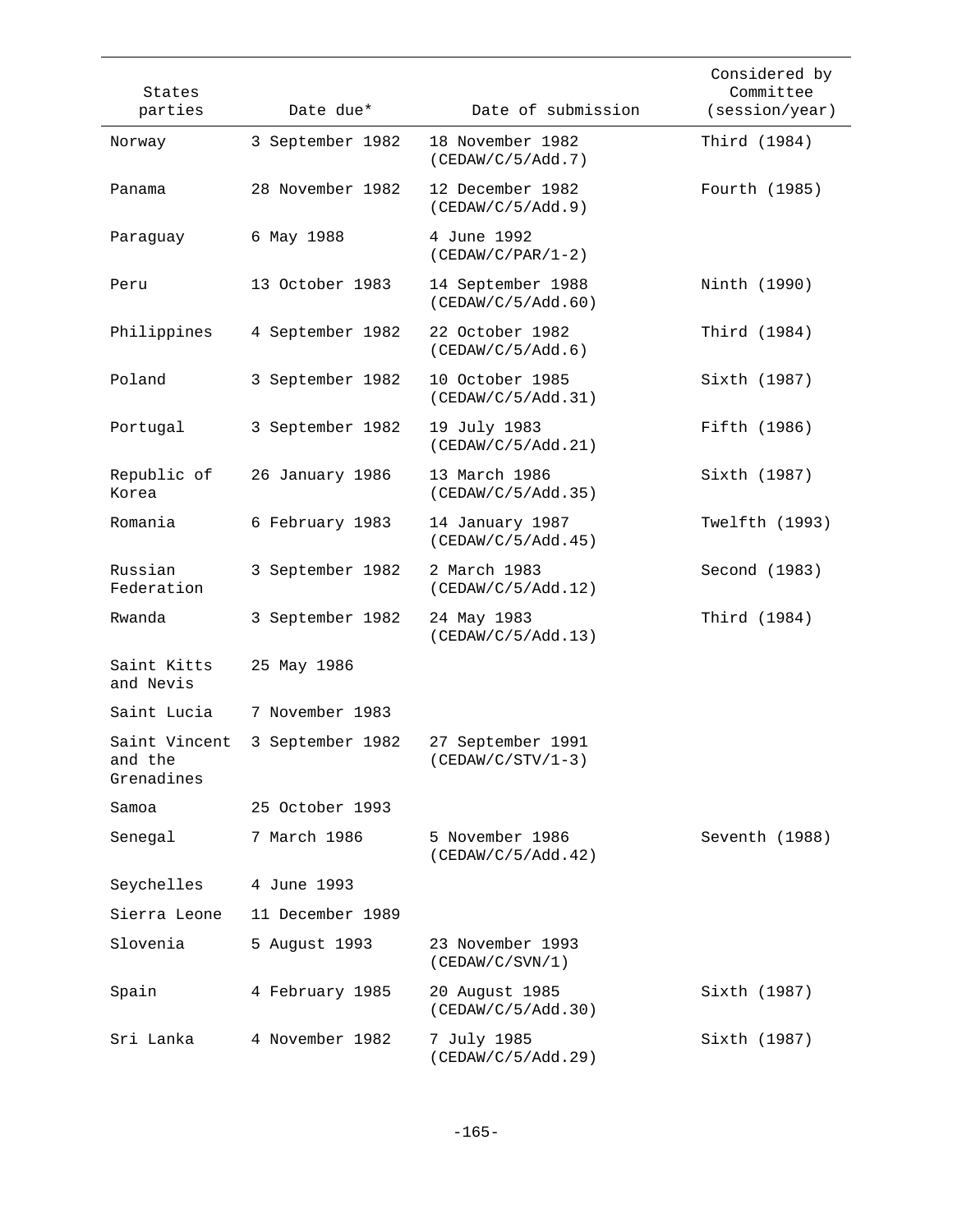| States<br>parties                                                | Date due*         | Date of submission                     | Considered by<br>Committee<br>(session/year) |
|------------------------------------------------------------------|-------------------|----------------------------------------|----------------------------------------------|
| Sweden                                                           | 3 September 1982  | 22 October 1982<br>(CEDAW/C/5/Add.8)   | Second (1983)                                |
| Thailand                                                         | 8 September 1986  | 1 June 1987<br>(CEDAW/C/5/Add.51)      | Ninth (1990)                                 |
| Togo                                                             | 26 October 1984   |                                        |                                              |
| Trinidad and<br>Tobago                                           | 11 February 1991  |                                        |                                              |
| Tunisia                                                          | 20 October 1986   | 17 September 1993<br>(CEDAW/C/TUN/1    |                                              |
| Turkey                                                           | 19 January 1987   | 27 January 1987<br>(CEDAW/C/5/Add.46)  | Ninth (1990)                                 |
| Uganda                                                           | 21 August 1986    | 1 June 1992<br>$(CEDAW/C/UGA/1-2)$     |                                              |
| Ukraine                                                          | 3 September 1982  | 2 March 1983<br>(CEDAW/C/5/Add.11)     | Second (1983)                                |
| United<br>Kingdom of<br>Great Britain<br>and Northern<br>Ireland | 7 May 1987        | 25 June 1987<br>(CEDAW/C/5/Add.52)     | Ninth (1990)                                 |
| United<br>Republic of<br>Tanzania                                | 19 September 1986 | 9 March 1988<br>(CEDAW/C/5/Add.57)     | Ninth (1990)                                 |
| Uruguay                                                          | 8 November 1982   | 23 November 1984<br>(CEDAW/C/5/Add.27) | Seventh (1988)                               |
| Venezuela                                                        | 1 June 1984       | 27 August 1984<br>(CEDAW/C/5/Add.24)   | Fifth (1986)                                 |
| Viet Nam                                                         | 19 March 1983     | 2 October 1984<br>(CEDAW/C/5/Add.25)   | Fifth (1986)                                 |
| Yemen                                                            | 29 June 1985      | 23 January 1989<br>(CEDAW/C/5/Add.61)  | Twelfth (1993)                               |
| Yuqoslavia                                                       | 28 March 1983     | 3 November 1983<br>(CEDAW/C/5/Add.18)  | Fourth (1985)                                |
| Zaire                                                            | 16 November 1987  |                                        |                                              |
| Zambia                                                           | 21 July 1986      | 6 March 1991<br>$(CEDAW/C/ZAM/1-2)$    | Thirteenth<br>(1994)                         |
| Zimbabwe                                                         | 12 June 1992      |                                        |                                              |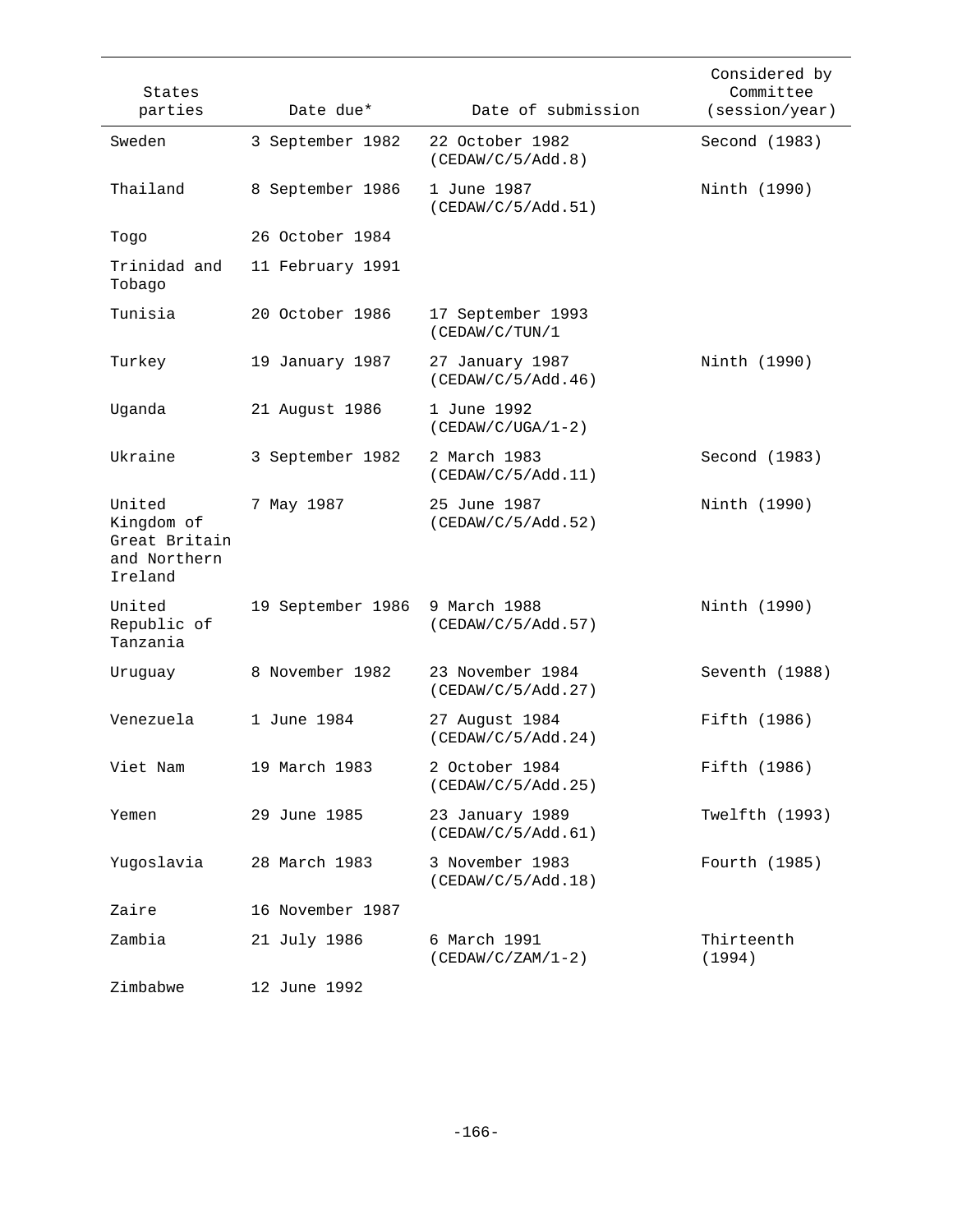| States<br>parties | Date due*         | Date of submission                                                                      | Considered by<br>Committee<br>(session/year) |
|-------------------|-------------------|-----------------------------------------------------------------------------------------|----------------------------------------------|
| B.                |                   | Second periodic reports due and submitted as at 4 February 1994                         |                                              |
| Angola            | 17 October 1991   |                                                                                         |                                              |
| Argentina         | 14 August 1990    | 13 February 1992<br>(CEDAW/C/ARG/2)                                                     |                                              |
| Australia         | 27 August 1988    | 24 July 1992<br>(CEDAW/C/AUL/2)                                                         | Thirteenth<br>(1994)                         |
| Austria           | 30 April 1987     | 18 December 1989<br>(CEDAW/C/13/Add.27)                                                 | Tenth (1991)                                 |
| Bangladesh        | 6 December 1989   | 23 February 1990<br>(CEDAW/C/13/Add.30)                                                 | Twelfth (1993)                               |
| Barbados          | 3 September 1986  | 4 December 1991<br>$(CEDAW/C/BAR/2-3)$                                                  | Thirteenth<br>(1994)                         |
| Belarus           | 3 September 1986  | 3 March 1987<br>(CEDAW/C/13/Add.5)                                                      | Eighth (1989)                                |
| Belgium           | 9 August 1990     | 9 February 1993<br>(CEDAW/C/BEL/2)                                                      |                                              |
| Bhutan            | 30 September 1986 |                                                                                         |                                              |
| Brazil            | 2 March 1989      |                                                                                         |                                              |
| Bulgaria          | 10 March 1987     |                                                                                         |                                              |
| Burkina Faso      | 13 November 1992  |                                                                                         |                                              |
| Canada            | 9 January 1987    | 20 January 1988<br>(CEDAW/C/13/Add.11)                                                  | Ninth (1990)                                 |
| Cape Verde        | 3 September 1986  |                                                                                         |                                              |
| China             | 3 September 1986  | 22 June 1989<br>(CEDAW/C/13/Add.26)                                                     | Eleventh (1992)                              |
| Colombia          | 18 February 1987  | 14 January 1993<br>$(CEDAW/C/COL/2-3)$<br>2 September 1993<br>$(CEDAW/C/COL/2-3/Rev.1)$ | Thirteenth<br>(1994)                         |
| Congo             | 25 August 1987    |                                                                                         |                                              |
| Costa Rica        | 4 May 1991        |                                                                                         |                                              |
| Cuba              | 3 September 1986  | 13 March 1992<br>$(CEDAW/C/CUB/2-3)$                                                    |                                              |
| Cyprus            | 22 August 1990    |                                                                                         |                                              |
| Denmark           | 21 May 1988       | 2 June 1988<br>(CEDAW/C/13/Add.14)                                                      | Tenth (1991)                                 |
| Dominica          | 3 September 1986  |                                                                                         |                                              |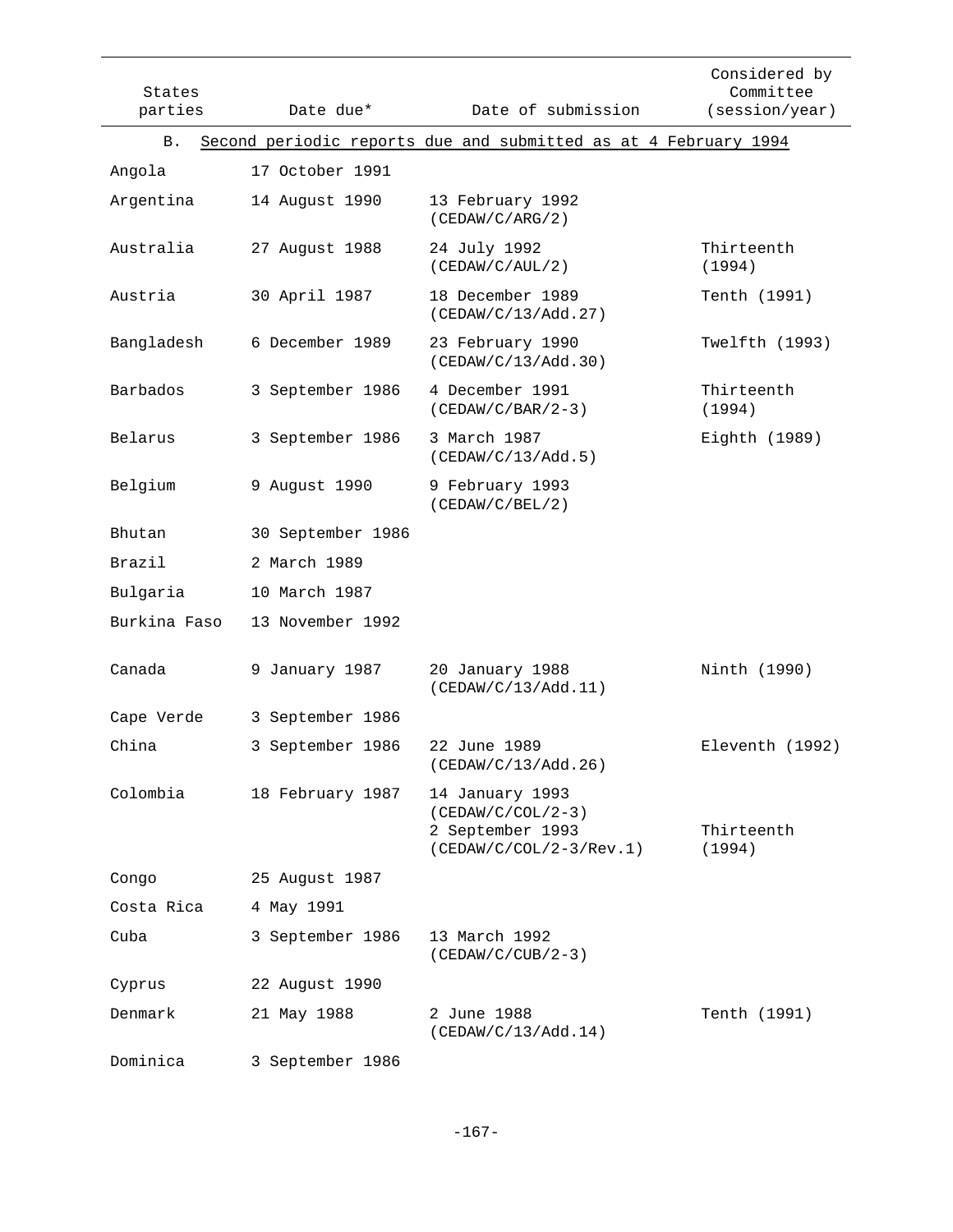| States<br>parties     | Date due*         | Date of submission                                                                               | Considered by<br>Committee<br>(session/year) |
|-----------------------|-------------------|--------------------------------------------------------------------------------------------------|----------------------------------------------|
| Dominican<br>Republic | 2 October 1987    | 26 April 1993<br>$(CEDAW/C/DOM/2-3)$                                                             |                                              |
| Ecuador               | 9 December 1986   | 28 May 1990<br>(CEDAW/C/13/Add.31)                                                               | Thirteenth<br>(1994)                         |
| Egypt                 | 18 October 1986   | 19 December 1986<br>(CEDAW/C/13/Add.2)                                                           | Ninth (1990)                                 |
| El Salvador           | 18 September 1986 | 18 December 1987<br>(CEDAW/C/13/Add.12)                                                          | Eleventh (1992)                              |
| Equatorial<br>Guinea  | 22 November 1989  | 6 January 1994<br>$(CEDAW/C/GNQ/2-3)$                                                            |                                              |
| Ethiopia              | 10 October 1986   | 22 April 1993<br>$(CEDAW/C/ETH/1-3)$                                                             |                                              |
| Finland               | 4 October 1991    | 9 February 1993<br>(CEDAW/C/FIN/2)                                                               |                                              |
| France                | 13 January 1989   | 10 December 1990<br>(CEDAW/C/FRA/2)<br>(CEDAW/C/FRA/2/Rev.1)                                     | Twelfth (1993)                               |
| Gabon                 | 20 February 1988  |                                                                                                  |                                              |
| Germany               | 9 August 1990     |                                                                                                  |                                              |
| Ghana                 | 1 February 1991   | 29 January 1991<br>$(CEDAW/C/GHA/1-2)$                                                           | Eleventh (1992)                              |
| Greece                | 7 July 1988       |                                                                                                  |                                              |
| Guatemala             | 11 September 1987 | 2 April 1991<br>$(CEDAW/C/GUA/1-2$ and<br>Corr.1)<br>7 April 1993<br>$(CEDAW/C/GUA/1-2/Amend.1)$ | Thirteenth<br>(1994)<br>Thirteenth<br>(1994) |
| Guinea                | 8 September 1987  |                                                                                                  |                                              |
| Guinea-Bissau         | 22 September 1990 |                                                                                                  |                                              |
| Guyana                | 3 September 1986  |                                                                                                  |                                              |
| Haiti                 | 3 September 1986  |                                                                                                  |                                              |
| Honduras              | 2 April 1988      | 28 October 1987<br>(CEDAW/C/13/Add.9)                                                            | Eleventh (1992)                              |
| Hungary               | 3 September 1986  | 29 September 1986<br>(CEDAW/C/13/Add.1)                                                          | Seventh (1988)                               |
| Iceland               | 18 July 1990      | 5 May 1993<br>$(CEDAW/C/ICE/1-2)$                                                                |                                              |
| Indonesia             | 13 October 1989   |                                                                                                  |                                              |
| Iraq                  | 12 September 1991 |                                                                                                  |                                              |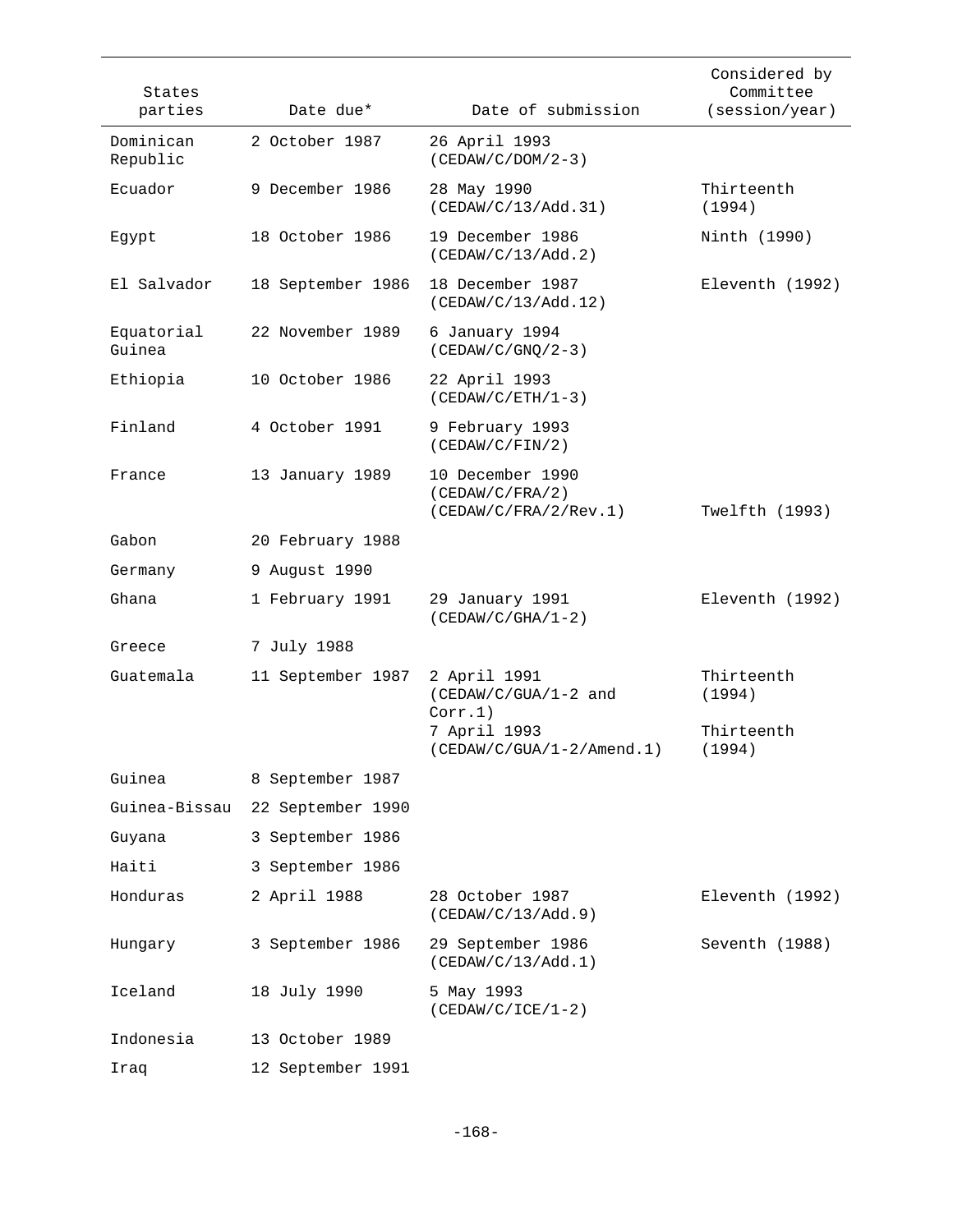| States<br>parties                      | Date due*         | Date of submission                                                             | Considered by<br>Committee<br>(session/year) |
|----------------------------------------|-------------------|--------------------------------------------------------------------------------|----------------------------------------------|
| Ireland                                | 22 January 1991   |                                                                                |                                              |
| Italy                                  | 10 July 1990      |                                                                                |                                              |
| Jamaica                                | 18 November 1989  |                                                                                |                                              |
| Japan                                  | 25 July 1990      | 21 February 1992<br>(CEDAW/C/JPN/2)                                            | Thirteenth<br>(1994)                         |
| Kenya                                  | 8 April 1989      | 4 December 1990<br>$(CEDAW/C/KEN/1-2)$                                         | Twelfth (1993)                               |
| Lao People's<br>Democratic<br>Republic | 13 September 1986 |                                                                                |                                              |
| Liberia                                | 16 August 1989    |                                                                                |                                              |
| Malawi                                 | 11 April 1992     |                                                                                |                                              |
| Mali                                   | 10 October 1990   |                                                                                |                                              |
| Mauritius                              | 8 August 1989     | 23 February 1992<br>$(CEDAW/C/MAR/1-2)$                                        |                                              |
| Mexico                                 | 3 September 1986  | 3 December 1987<br>(CEDAW/C/13/Add.10)                                         | Ninth (1990)                                 |
| Mongolia                               | 3 September 1986  | 17 March 1987<br>(CEDAW/C/13/Add.7)                                            | Ninth (1990)                                 |
| New Zealand                            | 9 February 1990   | 3 November 1992<br>(CEDAW/C/NZE/2)<br>27 October 1993<br>(CEDAW/C/NZE/2/Add.1) | Thirteenth<br>(1994)<br>Thirteenth<br>(1994) |
| Nicaraqua                              | 26 November 1986  | 16 March 1989<br>(CEDAW/C/13/Add.20)                                           | Twelfth (1993)                               |
| Nigeria                                | 13 July 1990      |                                                                                |                                              |
| Norway                                 | 3 September 1986  | 23 June 1988<br>(CEDAW/C/13/Add.15)                                            | Tenth (1991)                                 |
| Panama                                 | 28 November 1986  |                                                                                |                                              |
| Paraguay                               | 6 May 1992        | 4 June 1992<br>$(CEDAW/C/PAR/1-2)$                                             |                                              |
| Peru                                   | 13 October 1987   | 13 February 1990<br>(CEDAW/C/13/Add.29)                                        |                                              |
| Philippines                            | 4 September 1986  | 12 December 1988<br>(CEDAW/C/13/Add.17)                                        | Tenth (1991)                                 |
| Poland                                 | 3 September 1986  | 17 November 1988<br>(CEDAW/C/13/Add.16)                                        | Tenth (1991)                                 |
| Portugal                               | 3 September 1986  | 18 May 1989<br>(CEDAW/C/13/Add.22)                                             | Tenth (1991)                                 |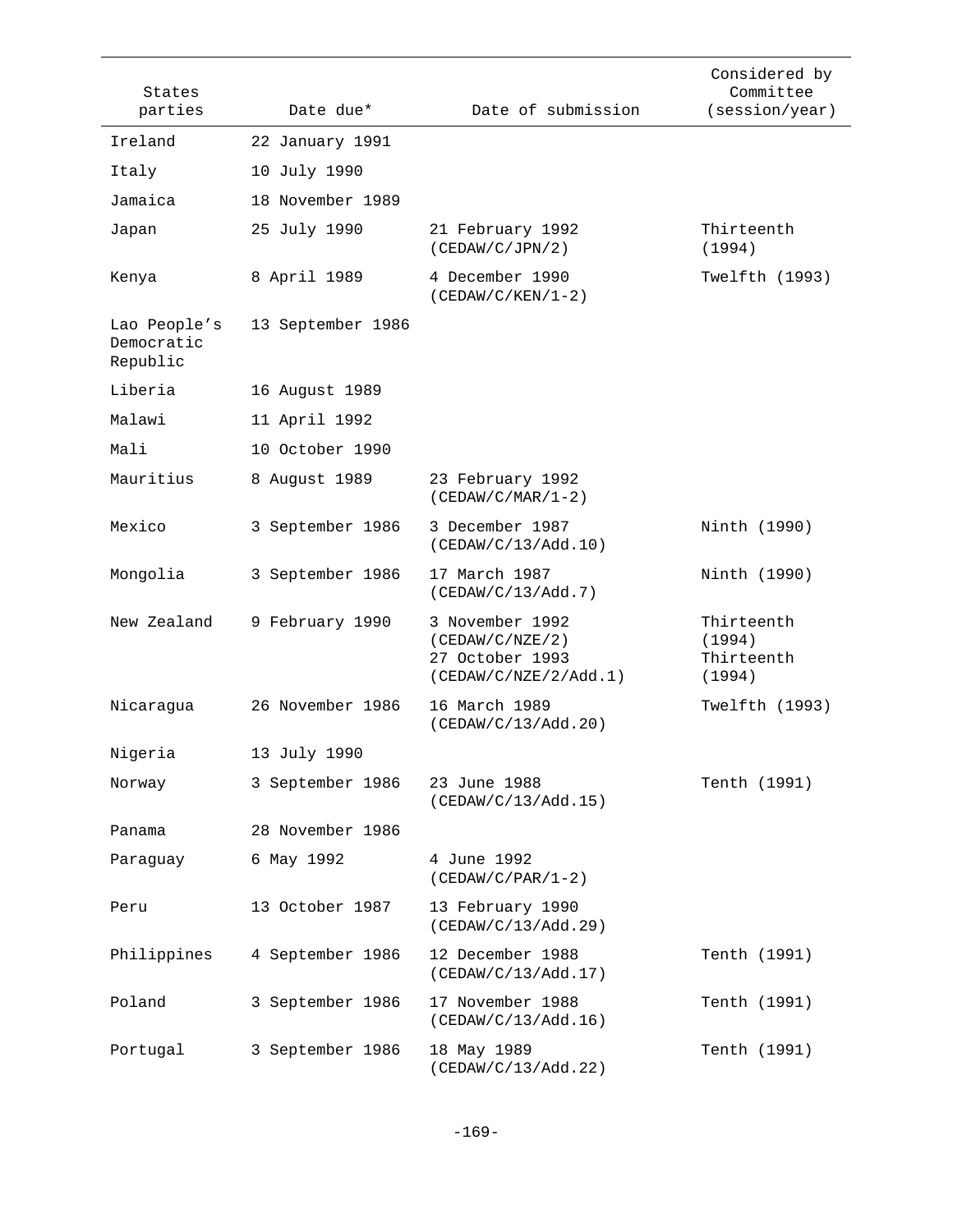| States<br>parties                                                | Date due*        | Date of submission                                              | Considered by<br>Committee<br>(session/year) |
|------------------------------------------------------------------|------------------|-----------------------------------------------------------------|----------------------------------------------|
| Republic of<br>Korea                                             | 26 January 1990  | 19 December 1989<br>$(CEDAW/C/13/Add.28$ and<br>Corr.1)         | Twelfth (1993)                               |
| Romania                                                          | 6 February 1987  | 19 October 1992<br>$(CEDAW/C/ROM/2-3)$                          | Twelfth (1993)                               |
| Russian<br>Federation                                            | 3 September 1986 | 10 February 1987<br>(CEDAW/C/13/Add.4)                          | Eighth $(1989)$                              |
| Rwanda                                                           | 3 September 1986 | 7 March 1988<br>(CEDAW/C/13/Add.13)                             | Tenth (1991)                                 |
| Saint Kitts<br>and Nevis                                         | 25 May 1990      |                                                                 |                                              |
| Saint Lucia                                                      | 7 November 1987  |                                                                 |                                              |
| Saint Vincent<br>and the<br>Grenadines                           | 3 September 1986 | 27 September 1991<br>$(CEDAW/C/STV/1-3)$                        |                                              |
| Senegal                                                          | 7 March 1990     | 23 September 1991<br>(CEDAW/C/SEN/2)<br>(CEDAW/C/SEN/2/Amend.1) | Thirteenth<br>(1994)                         |
| Sierra Leone                                                     | 11 December 1993 |                                                                 |                                              |
| Spain                                                            | 4 February 1989  | 9 February 1989<br>(CEDAW/C/13/Add.19)                          | Eleventh (1992)                              |
| Sri Lanka                                                        | 4 November 1986  | 29 December 1988<br>(CEDAW/C/13/Add.18)                         | Eleventh (1992)                              |
| Sweden                                                           | 3 September 1986 | 10 March 1987<br>(CEDAW/C/13/Add.6)                             | Seventh (1988)                               |
| Thailand                                                         | 8 September 1990 |                                                                 |                                              |
| Togo                                                             | 26 October 1988  |                                                                 |                                              |
| Tunisia                                                          | 20 October 1990  |                                                                 |                                              |
| Turkey                                                           | 19 January 1991  | 7 February 1994<br>(CEDAW/C/TUR/2)                              |                                              |
| Uganda                                                           | 21 August 1990   | 1 June 1992<br>$(CEDAW/C/UGA/1-2)$                              |                                              |
| Ukraine                                                          | 3 September 1986 | 13 August 1987<br>(CEDAW/C/13/Add.8)                            | Ninth (1990)                                 |
| United<br>Kingdom of<br>Great Britain<br>and Northern<br>Ireland | 7 May 1991       | 11 May 1991<br>(CEDAW/C/UK/2)<br>(CEDAW/C/UK/2/Amend.1)         | Twelfth (1993)                               |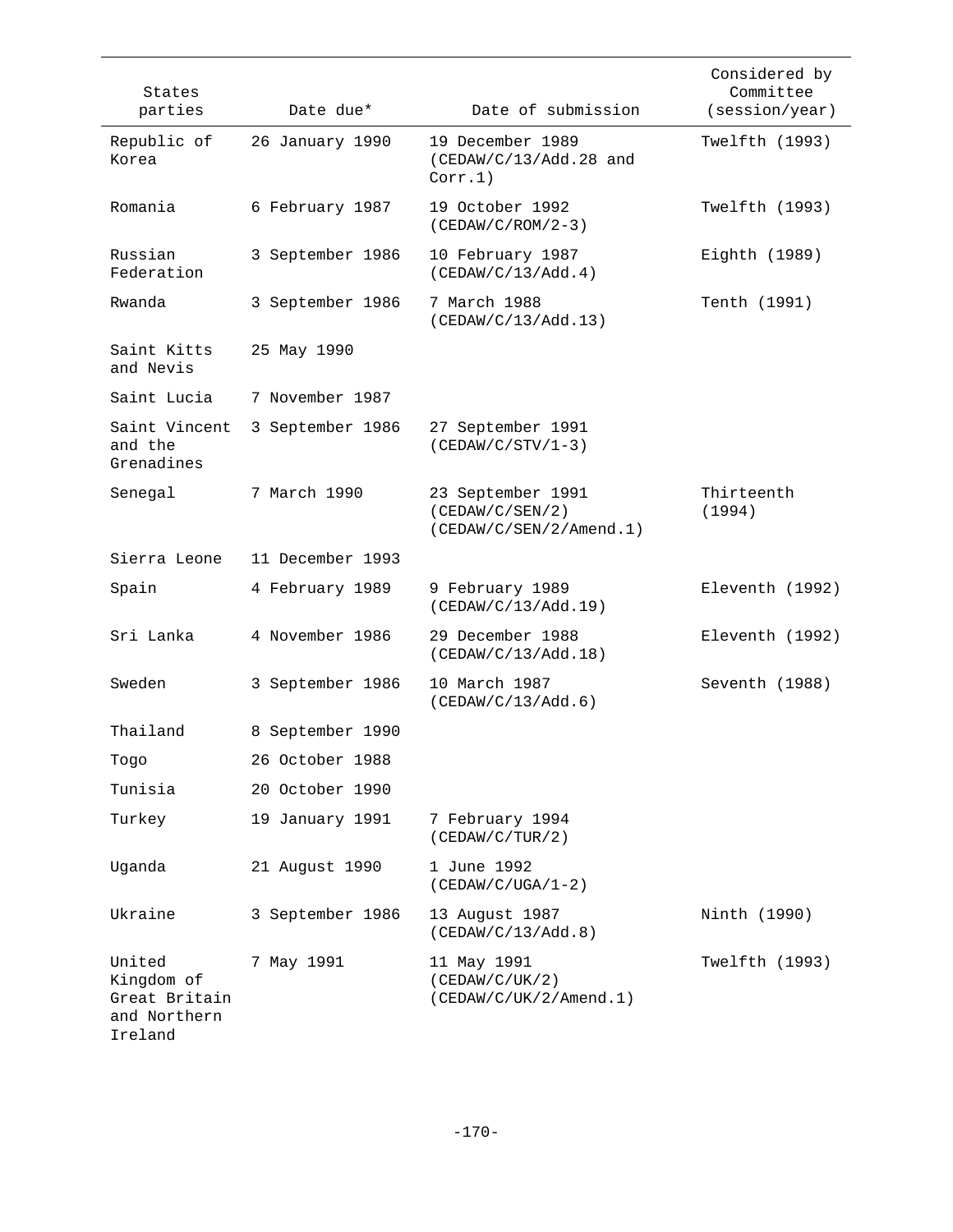| States<br>parties                 | Date due*         | Date of submission                                                                      | Considered by<br>Committee<br>(session/year) |
|-----------------------------------|-------------------|-----------------------------------------------------------------------------------------|----------------------------------------------|
| United<br>Republic of<br>Tanzania | 19 September 1990 |                                                                                         |                                              |
| Uruguay                           | 8 November 1986   |                                                                                         |                                              |
| Venezuela                         | 1 June 1988       | 18 April 1989<br>(CEDAW/C/13/Add.21)                                                    | Eleventh (1992)                              |
| Viet Nam                          | 19 March 1987     |                                                                                         |                                              |
| Yemen                             | 29 June 1989      | 8 June 1989<br>(CEDAW/C/13/Add.24)<br>(CEDAW/C/13/Add.24/Amend.1)                       | Twelfth (1993)                               |
| Yugoslavia                        | 28 March 1987     | 31 May 1989<br>(CEDAW/C/13/Add.23)                                                      | Tenth (1991)                                 |
| Zaire                             | 16 November 1991  |                                                                                         |                                              |
| Zambia                            | 21 July 1990      | 6 March 1991<br>$(CEDAW/C/ZAM/1-2)$                                                     | Thirteenth<br>(1994)                         |
| $\mathsf{C}$ .                    |                   | Third periodic reports due and submitted as at 4 February 1994                          |                                              |
| Australia                         | 27 August 1992    |                                                                                         |                                              |
| Austria                           | 30 April 1991     |                                                                                         |                                              |
| Bangladesh                        | 6 December 1993   | 26 January 1993<br>(CEDAW/C/BDG/3)                                                      |                                              |
| Barbados                          | 3 September 1990  | 4 December 1991<br>$(CEDAW/C/BAR/2-3)$                                                  | Thirteenth<br>(1994)                         |
| Belarus                           | 3 September 1990  | 1 July 1993<br>(CEDAW/C/BLR/3)                                                          |                                              |
| Bhutan                            | 30 September 1990 |                                                                                         |                                              |
| Brazil                            | 2 March 1993      |                                                                                         |                                              |
| Bulgaria                          | 10 March 1991     |                                                                                         |                                              |
| Canada                            | 9 January 1991    | 9 September 1992<br>(CEDAW/C/CAN/3)                                                     |                                              |
| Cape Verde                        | 3 September 1990  |                                                                                         |                                              |
| China                             | 3 September 1990  |                                                                                         |                                              |
| Colombia                          | 18 February 1991  | 14 January 1993<br>$(CEDAW/C/COL/2-3)$<br>2 September 1993<br>$(CEDAW/C/COL/2-3/Rev.1)$ | Thirteenth<br>(1994)                         |
| Congo                             | 25 August 1991    |                                                                                         |                                              |
| Cuba                              | 3 September 1990  | 13 March 1992<br>$(CEDAW/C/CUB/2-3)$                                                    |                                              |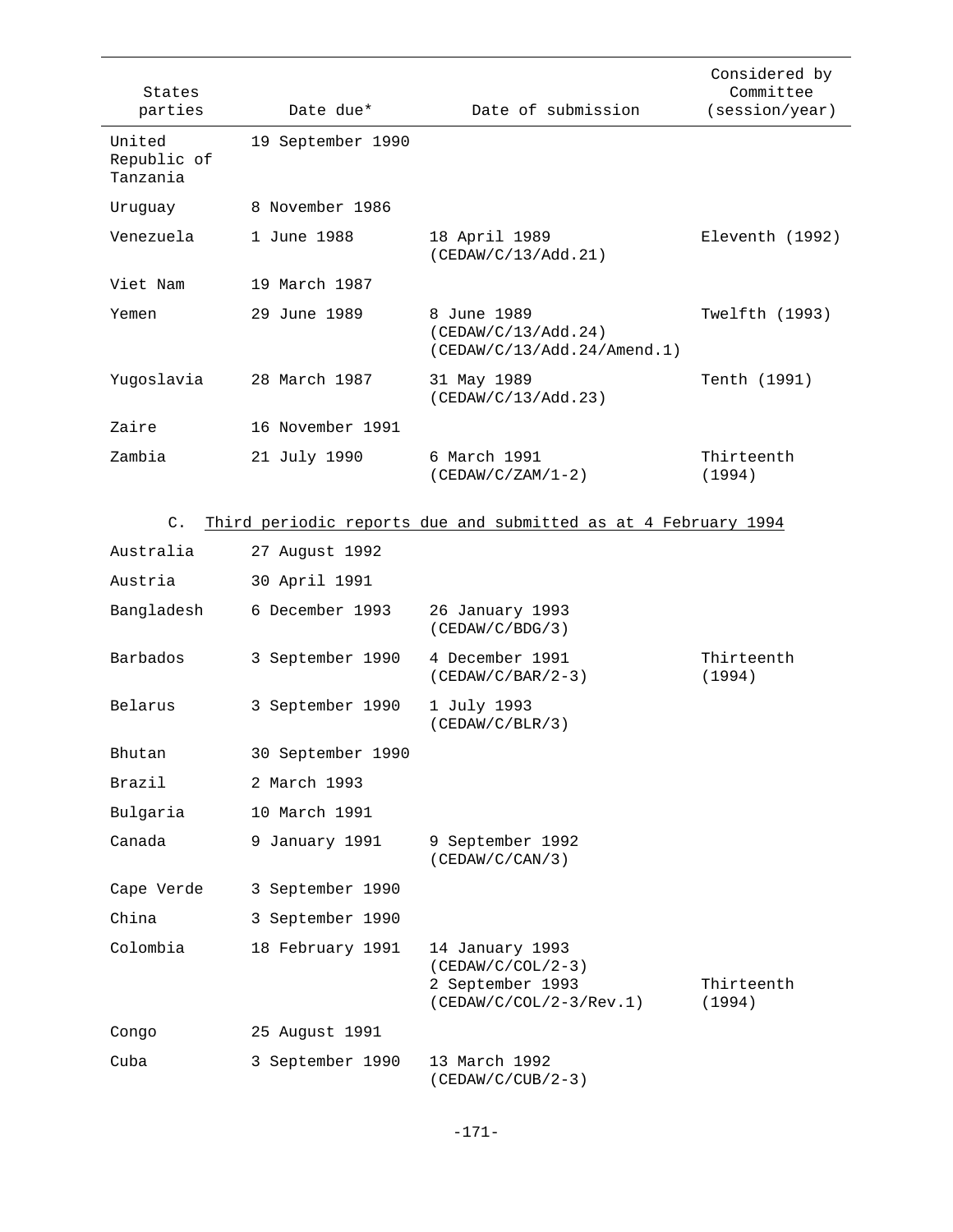| States<br>parties                      | Date due*         | Date of submission                   | Considered by<br>Committee<br>(session/year) |
|----------------------------------------|-------------------|--------------------------------------|----------------------------------------------|
| Denmark                                | 21 May 1992       | 7 May 1993<br>(CEDAW/C/DEN/3)        |                                              |
| Dominica                               | 3 September 1990  |                                      |                                              |
| Dominican<br>Republic                  | 2 October 1991    | 26 April 1993<br>$(CEDAW/C/DOM/2-3)$ |                                              |
| Ecuador                                | 9 December 1990   | 23 December 1991<br>(CEDAW/C/ECU/3)  | Thirteenth<br>(1994)                         |
| Egypt                                  | 18 October 1990   |                                      |                                              |
| El Salvador                            | 18 September 1990 |                                      |                                              |
| Equatorial<br>Guinea                   | 22 November 1993  |                                      |                                              |
| Ethiopia                               | 10 October 1990   | 22 April 1993<br>$(CEDAW/C/ETH/1-3)$ |                                              |
| France                                 | 13 January 1993   |                                      |                                              |
| Gabon                                  | 20 February 1992  |                                      |                                              |
| Greece                                 | 7 July 1992       |                                      |                                              |
| Guatemala                              | 11 September 1991 |                                      |                                              |
| Guinea                                 | 8 September 1991  |                                      |                                              |
| Guyana                                 | 3 September 1990  |                                      |                                              |
| Haiti                                  | 3 September 1990  |                                      |                                              |
| Honduras                               | 2 April 1992      | 31 May 1991<br>(CEDAW/C/HON/3)       | Eleventh (1992)                              |
| Hungary                                | 3 September 1990  | 4 April 1991<br>(CEDAW/C/HUN/3)      |                                              |
| Indonesia                              | 13 October 1993   |                                      |                                              |
| Jamaica                                | 18 November 1993  |                                      |                                              |
| Japan                                  | 25 July 1994      | 28 October 1993<br>(CEDAW/C/JPN/3)   | Thirteenth<br>(1994)                         |
| Kenya                                  | 8 April 1993      |                                      |                                              |
| Lao People's<br>Democratic<br>Republic | 13 September 1990 |                                      |                                              |
| Liberia                                | 16 August 1993    |                                      |                                              |
| Mauritius                              | 8 August 1993     |                                      |                                              |
| Mexico                                 | 3 September 1990  | 1 December 1992<br>(CEDAW/C/MEX/3)   |                                              |
| Mongolia                               | 3 September 1990  |                                      |                                              |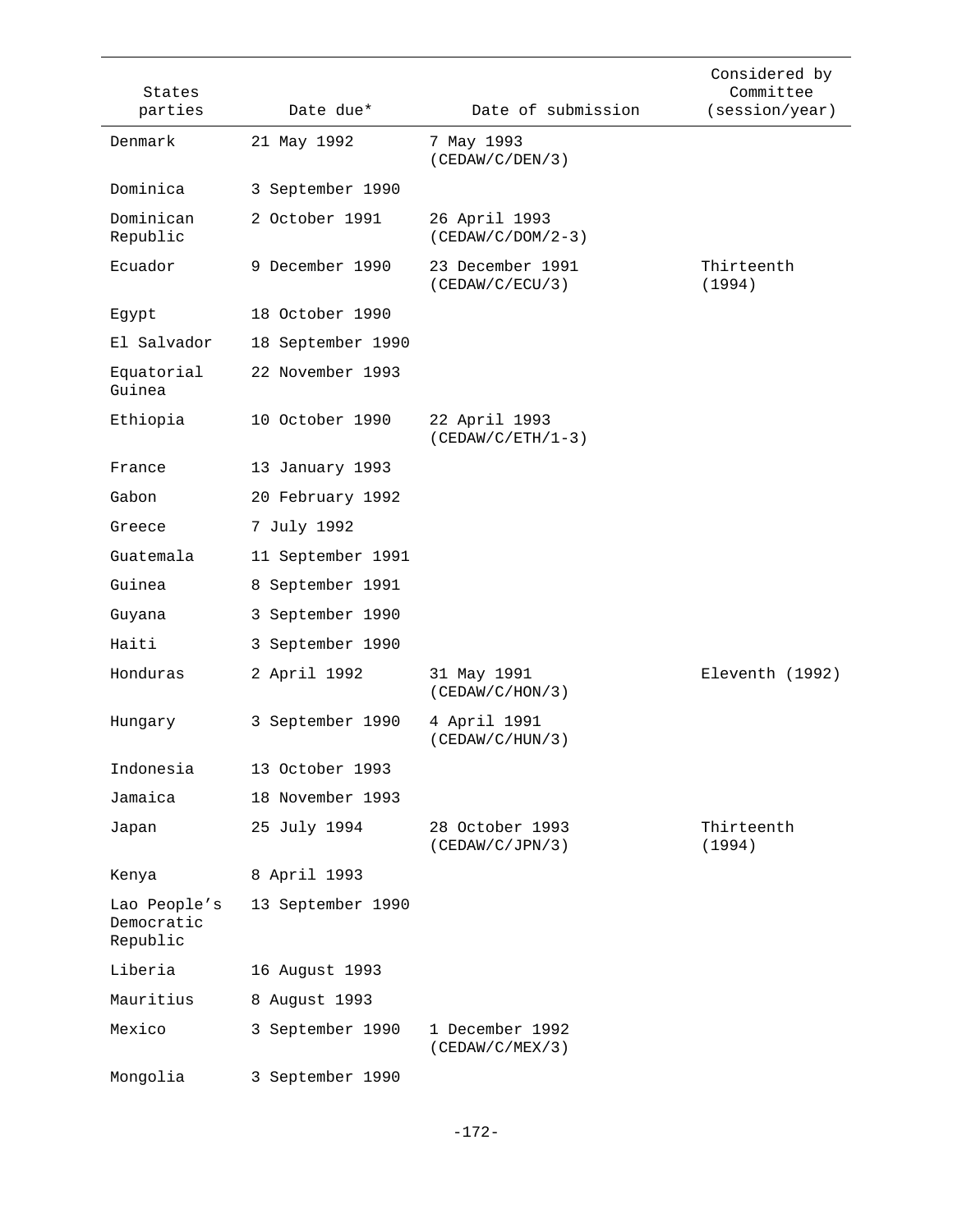| States<br>parties                      | Date due*        | Date of submission                       | Considered by<br>Committee<br>(session/year) |
|----------------------------------------|------------------|------------------------------------------|----------------------------------------------|
| Nicaragua                              | 26 November 1990 | 15 October 1992<br>(CEDAW/C/NIC/3)       | Twelfth (1993)                               |
| Norway                                 | 3 September 1990 | 25 January 1991<br>(CEDAW/C/NOR/3)       |                                              |
| Panama                                 | 28 November 1990 |                                          |                                              |
| Peru                                   | 13 October 1991  |                                          |                                              |
| Philippines                            | 4 September 1990 | 20 January 1993<br>(CEDAW/C/PHI/3)       |                                              |
| Poland                                 | 3 September 1990 | 22 November 1990<br>(CEDAW/C/18/Add.2)   | Tenth (1991)                                 |
| Portugal                               | 3 September 1990 | 10 December 1990<br>(CEDAW/C/18/Add.3)   | Tenth (1991)                                 |
| Republic of<br>Korea                   | 26 January 1994  |                                          |                                              |
| Romania                                | 6 February 1991  | 19 October 1992<br>$(CEDAW/C/ROM/2-3)$   | Twelfth (1993)                               |
| Russian<br>Federation                  | 3 September 1990 | 24 July 1991<br>(CEDAW/C/USR/3)          |                                              |
| Rwanda                                 | 3 September 1990 | 18 January 1991<br>(CEDAW/C/RWA/3)       | Twelfth (1993)                               |
| Saint Lucia                            | 7 November 1991  |                                          |                                              |
| Saint Vincent<br>and the<br>Grenadines | 3 September 1990 | 27 September 1991<br>$(CEDAW/C/STV/1-3)$ |                                              |
| Spain                                  | 4 February 1993  |                                          |                                              |
| Sri Lanka                              | 4 November 1990  |                                          |                                              |
| Sweden                                 | 3 September 1990 | 3 October 1990<br>(CEDAW/C/18/Add.1)     | Twelfth (1993)                               |
| Togo                                   | 26 October 1992  |                                          |                                              |
| Ukraine                                | 3 September 1990 | 31 May 1991<br>(CEDAW/C/UKR/3)           |                                              |
| Uruguay                                | 8 November 1990  |                                          |                                              |
| Venezuela                              | 1 June 1992      |                                          |                                              |
| Viet Nam                               | 19 March 1991    |                                          |                                              |
| Yemen                                  | 29 June 1993     | 13 November 1992<br>(CEDAW/C/YEM/3)      | Twelfth (1993)                               |
| Yugoslavia                             | 28 March 1991    |                                          |                                              |